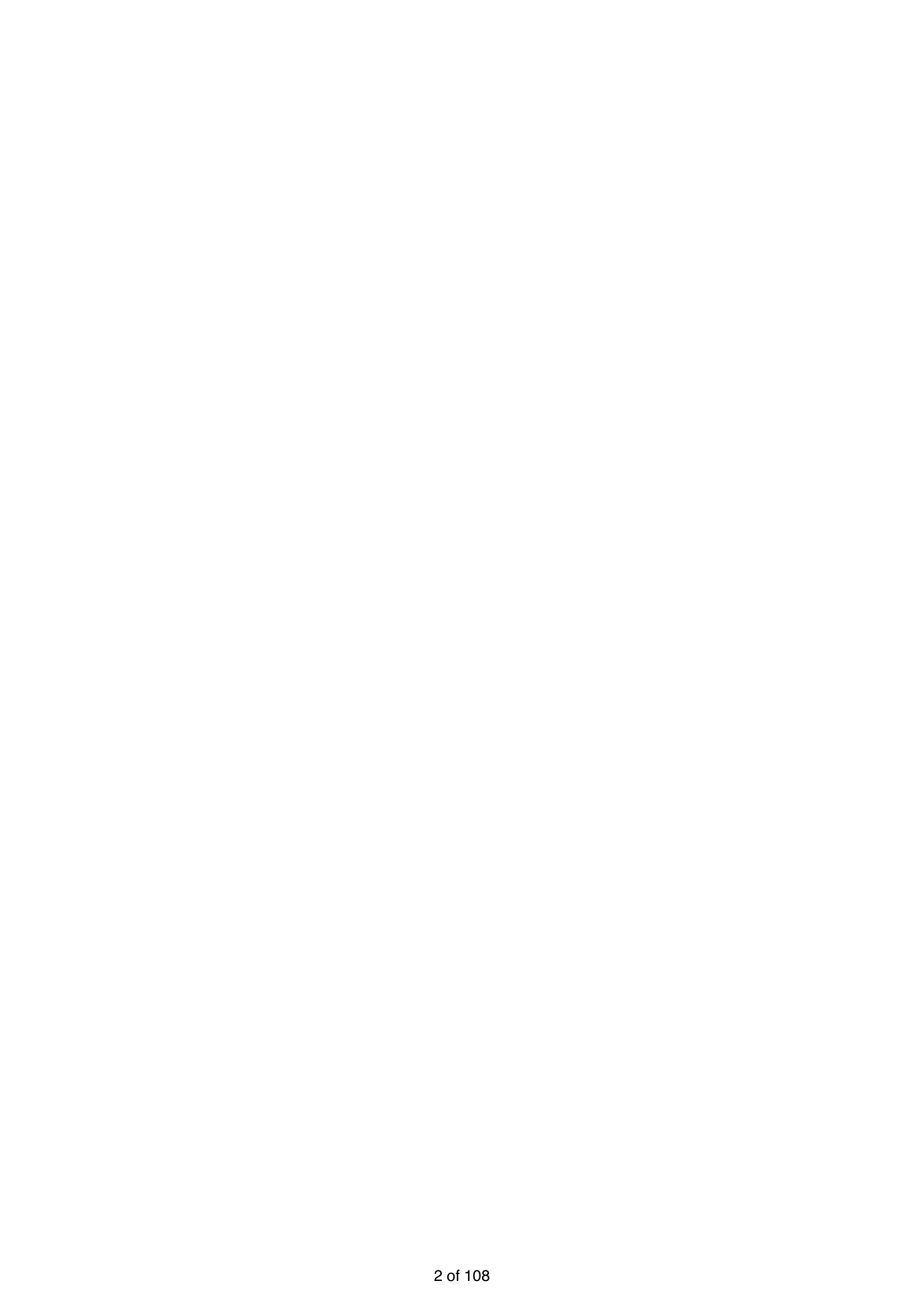| 1                | nothing                                                                                                                                                                                                                                                                                                                                                                                                                                                                                   | Oct 23, 2012 12:54 PM |
|------------------|-------------------------------------------------------------------------------------------------------------------------------------------------------------------------------------------------------------------------------------------------------------------------------------------------------------------------------------------------------------------------------------------------------------------------------------------------------------------------------------------|-----------------------|
| $\mathbf{2}$     | it gives the younger generation spiriual guidance and moral values in its<br>teachings.                                                                                                                                                                                                                                                                                                                                                                                                   | Oct 22, 2012 3:24 PM  |
| 3                | There are a good number of single people of all ages in my church (which is<br>one of the reasons why I chose it). Although marriage and family are most<br>often modelled as the norm, singleness is respected as a valued way of life.<br>Some of the staff team are single, which helps. Some of our most respected<br>figures chose a single life, including Jesus Christ himself, possibly the<br>apostle Paul (who certainly valued the benefits of singleness), and John<br>Stott. | Oct 18, 2012 12:38 PM |
| $\overline{4}$   | Lots of young people leading core areas.                                                                                                                                                                                                                                                                                                                                                                                                                                                  | Oct 12, 2012 3:25 PM  |
| 5                | In my church there is only youth group and one for early twenties, if you are<br>older you are pretty much isolated. CHristian networking is great but I find<br>that mostly women attend these events and a few men. My luck on christian<br>dating sites has been awful and I feel saddened that this is the case.                                                                                                                                                                      | Sep 30, 2012 7:09 AM  |
| 6                | The elders back my adventures as above, encourage me & ask me to report<br>back on my progress. My homegroup leaders do the same.                                                                                                                                                                                                                                                                                                                                                         | Sep 27, 2012 3:22 PM  |
| $\overline{7}$   | cannot currently need to find a Church that has a big singles group of<br>30/40 age people                                                                                                                                                                                                                                                                                                                                                                                                | Sep 27, 2012 11:20 AM |
| 8                | Its very fertile. Loads of people getting married (not always members within<br>the church) and someone is always pregnant                                                                                                                                                                                                                                                                                                                                                                | Sep 26, 2012 8:07 PM  |
| $\boldsymbol{9}$ | They love them, treat them as valued. We have a lot of people from single<br>parent families and a variety of economic backgrounds.                                                                                                                                                                                                                                                                                                                                                       | Sep 25, 2012 2:16 PM  |
| 10               | I feel very at home in my church however I don't think it is good for helping<br>couples meet. There are no dating events of enough opportunities for nights<br>out for young couples to meet.                                                                                                                                                                                                                                                                                            | Sep 25, 2012 1:57 PM  |
| 11               | They provide lots of opportunities to get to know other people, e.g. holidays<br>for different age range, involvement in church, parties. It is a very lively<br>church.                                                                                                                                                                                                                                                                                                                  | Sep 25, 2012 11:39 AM |
| 12               | I feel accepted for who I am in church. The church as a whole does not<br>know how to deal with introductions of relationships.                                                                                                                                                                                                                                                                                                                                                           | Sep 24, 2012 2:34 PM  |
| 13               | They have a group for the 18 - 30s they are mostly single and end up getting<br>matched up and finding partners. There is nothing for anyone single above<br>this age.                                                                                                                                                                                                                                                                                                                    | Sep 24, 2012 2:26 PM  |
| 14               | There isn't a judgement on people for being single or unmarried, but there<br>isn't a lot to help those who are single to find people. There is only a small<br>group of 20-30s and only a few of those are single.                                                                                                                                                                                                                                                                       | Sep 24, 2012 1:05 PM  |
| 15               | see comments in question 15.                                                                                                                                                                                                                                                                                                                                                                                                                                                              | Sep 23, 2012 10:24 PM |
| 16               | My church is a small, community church so has the capacity to value people<br>as individuals and even though I may be a minority by being single, I am not<br>excluded for this. I feel people are reasonably understanding of the<br>challenges faced by single people and do their best to include single people                                                                                                                                                                        | Sep 23, 2012 11:45 AM |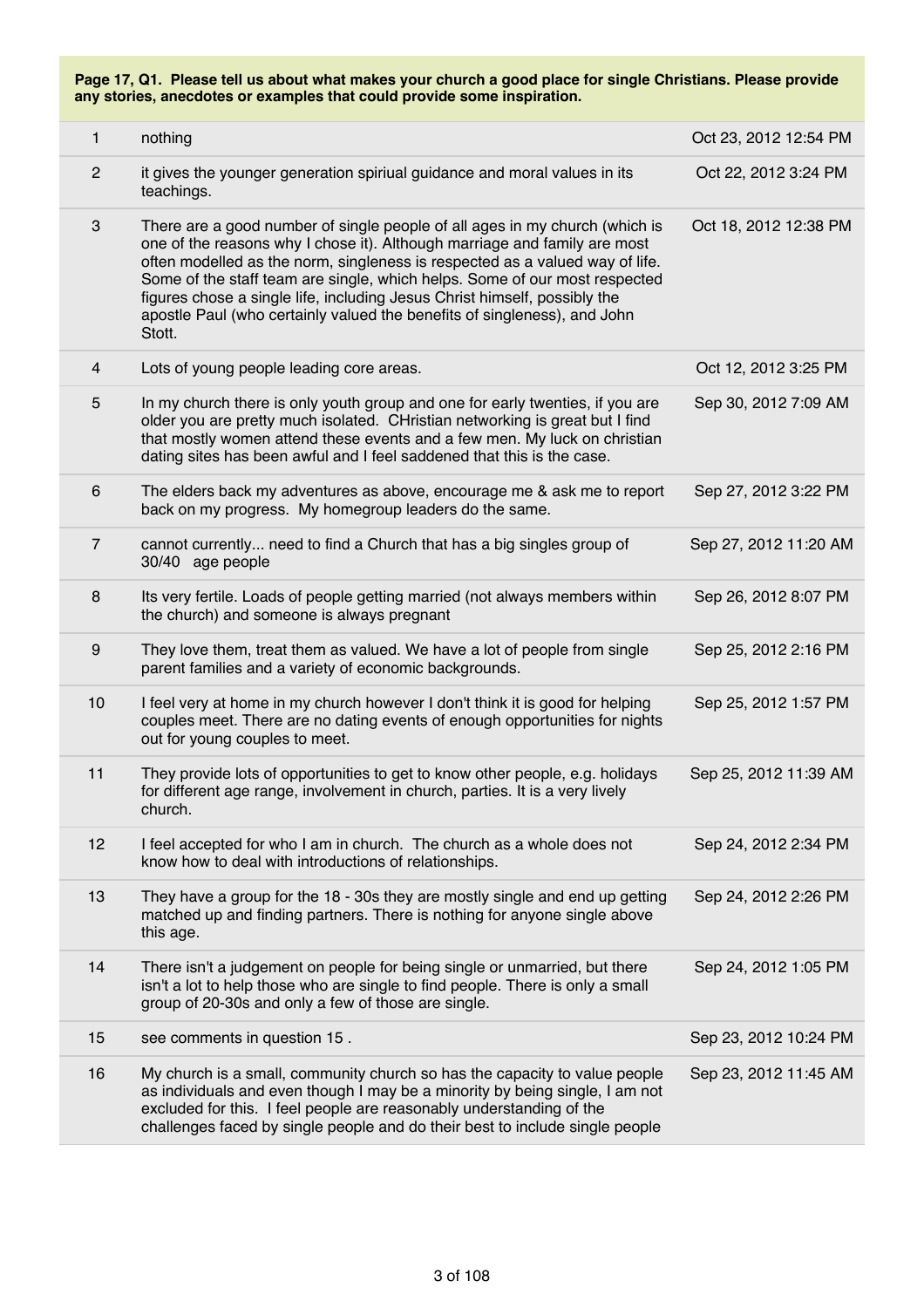**Page 17, Q1. Please tell us about what makes your church a good place for single Christians. Please provide any stories, anecdotes or examples that could provide some inspiration.** in family life. 17 A few years ago I prayed for friends I could have close fellowship with and began meeting in a prayer triplet with 2 other ladies (who are married) This has been a lifeline to me and an opportunity to share together at a deeper level (although I think people who are married also benefit from that type of meeting together) I think the maxim "lonely in a crowd" can often be applied to church where you can feel always surrounded by people who are with someone. It's ok as long as I am feeling strong and in control but not so easy if feeling a bit low/alone Sep 23, 2012 4:06 AM 18 It is just accepting Sep 22, 2012 12:45 PM 19 I don't think it is. Sep 22, 2012 9:10 AM 20 I'm still fairly new at my current church but it seems as though you are still given the opportunity to be involved regardless of whether you are single or not Sep 21, 2012 2:02 PM 21 The first church (high-profile evangelical) I went to after my divorce simply seemed unable to relate to a middle-aged, newly-divorced man with issues who knew he wasn't a Christian but knew that he needed to re-connect with his spiritual roots. It took another 4 years (and a lot of pain) before I became a born-again Christian. God then led me very positively to a black-majority church where I was made to feel welcome, loved, accepted and encouraged to grow as a disciple from day 1. It seems to me that black-majority church has experienced some of the issues that single Christians face for longer than most white-majority ones and there is a good deal of learning that is transferable - it's a shame that cultural boundaries (on both sides) seem to prevent that from happening. Sep 21, 2012 9:02 AM 22 As place where you can feel accepted and loved as part of a family no matter what your relationship status Sep 20, 2012 3:10 PM 23 Mixed age house groups so you get to mix with both married and single christians and getting different perspectives from different ages. Sep 20, 2012 9:29 AM 24 I go to two churches, one is family focused and in a small village of locals and therefore not good for meeting new people but it is always welcoming to anyone, know one is judged for being single because everyone is valued as a individual and aqual. You are constantly reminded of being single when you see all of the couples there but you are also amazed at how God works in bringing people together and you hear the amazing stories that God has done to bring these couples together. Sep 19, 2012 3:25 PM 25 It is so friendly and welcoming Sep 19, 2012 1:50 PM 26 Nothing, and it wouldn't in any case Sep 18, 2012 8:05 AM 27 From my answers you will gather that I don't, sorry ! Sep 17, 2012 8:27 AM 28 We have both married and single ministers, elders, home group leaders etc in the church, which helps keep a balance. I have never felt that I would not be welcome to get involved in what is going on. It is also the only church I have ever been to which took the time in a series on relationships to give a week over to singleness. I have this on CD to replay when needed. It has only happened once though and I'd love to see more of this kind of thing. Sep 16, 2012 12:06 PM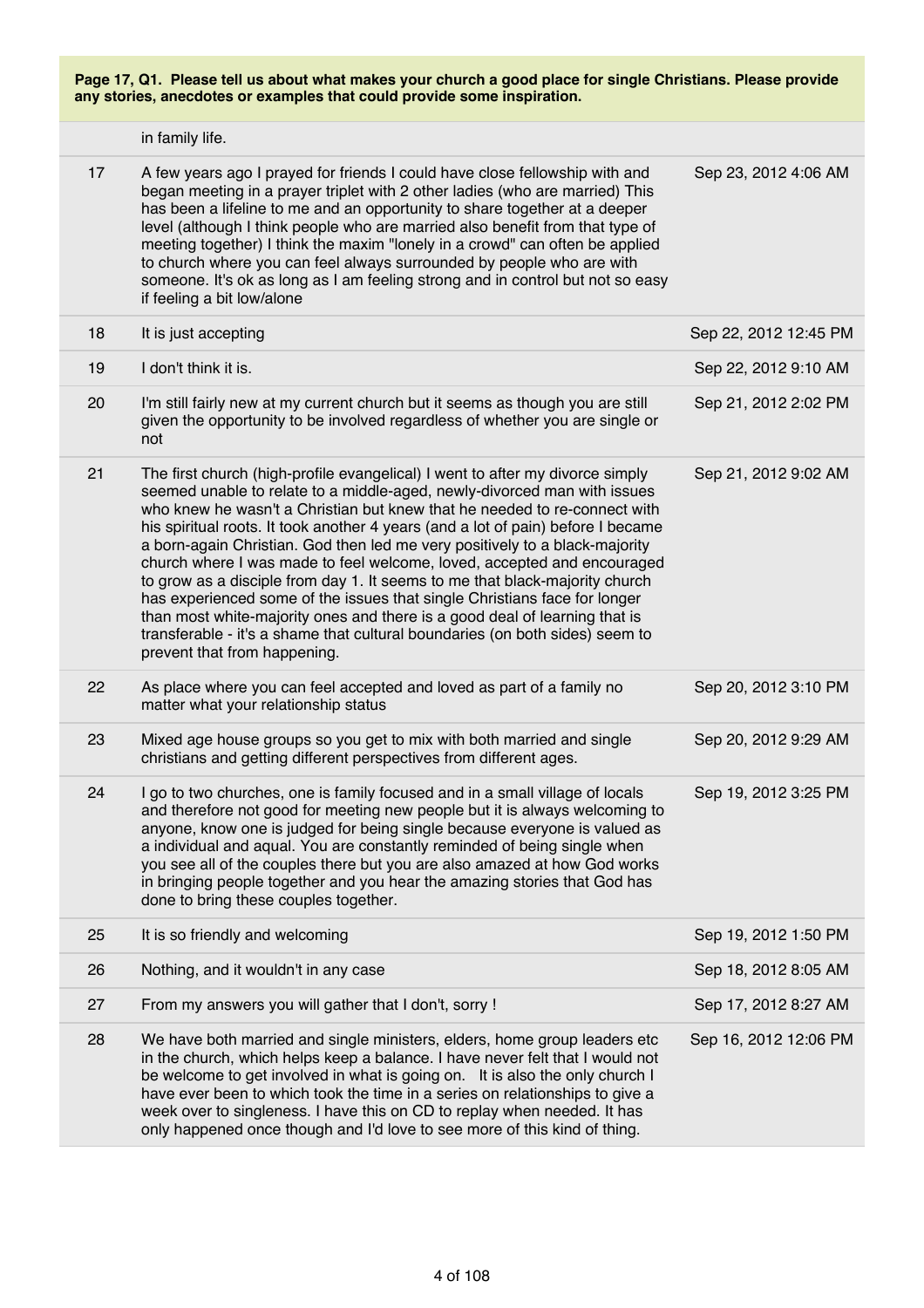|    | On mothers and fathers days the church gives a small token to all of the right<br>sex (eg a fairy cake to every women on mothers day) regardless of what<br>their status may be. Being included in these things means a lot to me when<br>the reality is I may never be in a position to have the 'right' status.                                                                                                                                                                                                                                                                                                                                                                                                        |                       |
|----|--------------------------------------------------------------------------------------------------------------------------------------------------------------------------------------------------------------------------------------------------------------------------------------------------------------------------------------------------------------------------------------------------------------------------------------------------------------------------------------------------------------------------------------------------------------------------------------------------------------------------------------------------------------------------------------------------------------------------|-----------------------|
| 29 | Other single people who know what you are gong through but also provide a<br>natural social group where you don't need 'another half'                                                                                                                                                                                                                                                                                                                                                                                                                                                                                                                                                                                    | Sep 15, 2012 2:42 PM  |
| 30 | There is a good mix and I see single but elderly lead services which shows<br>that younger singles are welcome.                                                                                                                                                                                                                                                                                                                                                                                                                                                                                                                                                                                                          | Sep 15, 2012 2:03 PM  |
| 31 | I'm afraid I am not able to provide information at this time as I am fairly new<br>to my church.                                                                                                                                                                                                                                                                                                                                                                                                                                                                                                                                                                                                                         | Sep 15, 2012 1:28 PM  |
| 32 | I am divorced but don't feel judged for it. I feel my children are cared about<br>and supported by the other members.                                                                                                                                                                                                                                                                                                                                                                                                                                                                                                                                                                                                    | Sep 15, 2012 1:11 PM  |
| 33 | I am being comforted by God's grace when I go to church and pray. I can't<br>help believing his mercy and compassion on widow and orphan otherwise<br>the world he created is not fair.                                                                                                                                                                                                                                                                                                                                                                                                                                                                                                                                  | Sep 15, 2012 5:14 AM  |
| 34 | i would like to say i have some good things to say but sadly i dont.                                                                                                                                                                                                                                                                                                                                                                                                                                                                                                                                                                                                                                                     | Sep 15, 2012 4:01 AM  |
| 35 | We are one family with different ages, race, ability, marital status.                                                                                                                                                                                                                                                                                                                                                                                                                                                                                                                                                                                                                                                    | Sep 15, 2012 12:34 AM |
| 36 | We have a thriving '20s and 30s' group, and many people both inside and<br>outside of it are single. We accept eachother for who we are, such that the<br>issue of singleness hardly comes up at all. I guess there is so much going on<br>in our church for people to be a part of, that we can be part of the church<br>community whatever our 'relationship status'. As such, I feel that my status<br>as a single person is pretty much irrelevant to how much I can give to my<br>church, and to how much I love and receive from it. It also helps that a good<br>number of people, of different ages, are single in the church. Perhaps if I<br>were the only one I would feel isolated, but fortunately I'm not! | Sep 14, 2012 12:13 PM |
| 37 | I don't go to church, but a good church would have a balanced number of<br>people from all age ranges. Too many under 25's, and singles aged 30+ will<br>be isolated/shunned. Too many people over 40, and young people will be<br>put off by the church.                                                                                                                                                                                                                                                                                                                                                                                                                                                                | Sep 13, 2012 7:23 PM  |
| 38 | like above i dont know because i havent really attended church since<br>becoming single                                                                                                                                                                                                                                                                                                                                                                                                                                                                                                                                                                                                                                  | Sep 13, 2012 2:31 PM  |
| 39 | Since I was widowed I have been well looked after by other church couples<br>and included in their activities and outings.                                                                                                                                                                                                                                                                                                                                                                                                                                                                                                                                                                                               | Sep 13, 2012 11:55 AM |
| 40 | Too new into this single again state to make any comments                                                                                                                                                                                                                                                                                                                                                                                                                                                                                                                                                                                                                                                                | Sep 13, 2012 9:15 AM  |
| 41 | my church is so amazing, and haven't judged me at all, which as a single<br>mum, who never in a million years imagined I would be divorced ever, let<br>alone in my 20s and with a kid is great. but think I am harder on myself. and<br>get why guys dont wanna date me.                                                                                                                                                                                                                                                                                                                                                                                                                                                | Sep 12, 2012 3:23 PM  |
| 42 | I don't particularly think my church is good for singles probably because it is<br>quite small. I would like it if there was more for singles especially on a<br>Sunday when I don't like going home to lunch by myself and I don't always<br>want to br entertaining myself.                                                                                                                                                                                                                                                                                                                                                                                                                                            | Sep 12, 2012 2:49 PM  |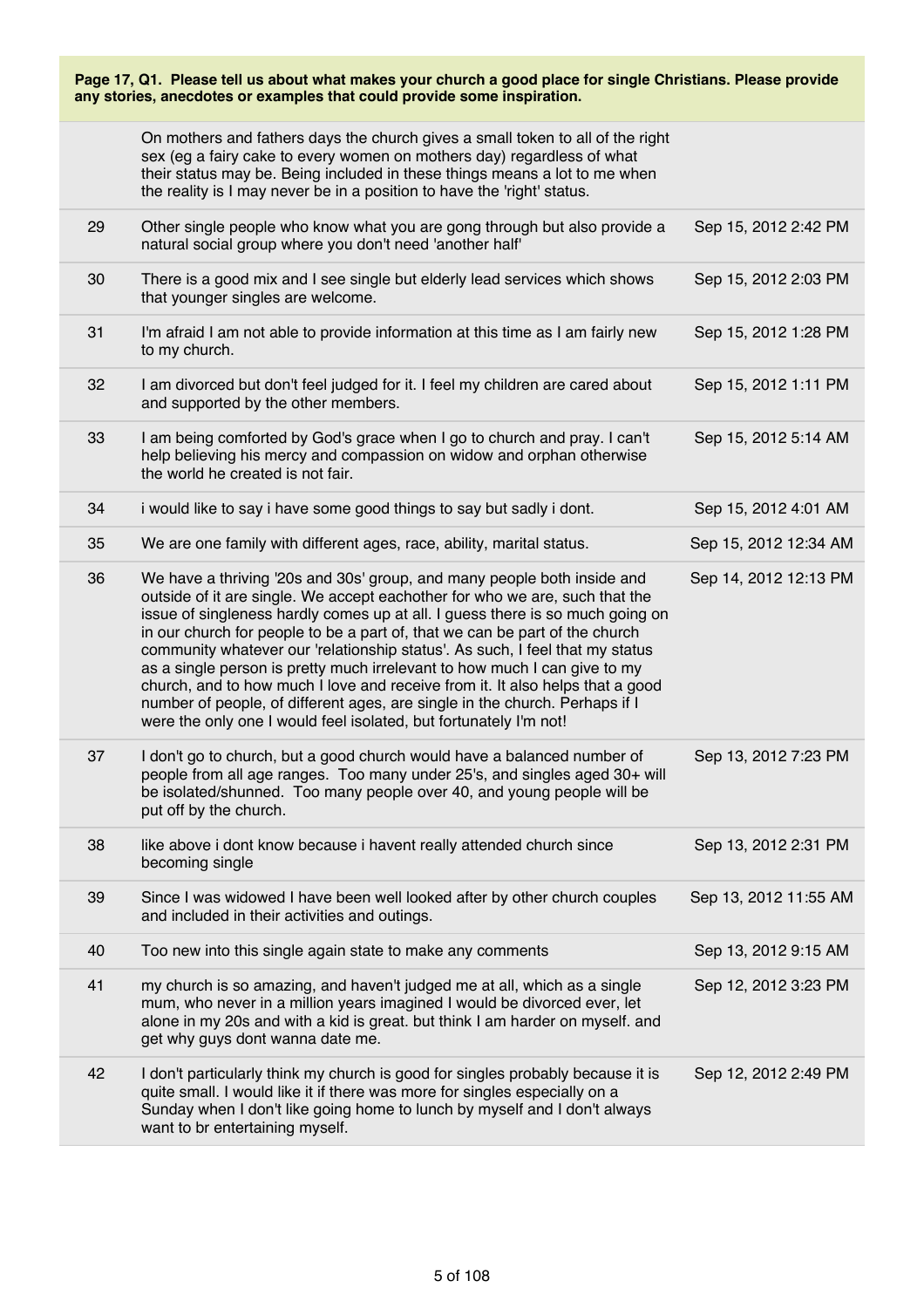| Page 17, Q1. Please tell us about what makes your church a good place for single Christians. Please provide<br>any stories, anecdotes or examples that could provide some inspiration. |                                                                                                                                                                                                                                                                                                                                                                                                                                                                  |                       |  |
|----------------------------------------------------------------------------------------------------------------------------------------------------------------------------------------|------------------------------------------------------------------------------------------------------------------------------------------------------------------------------------------------------------------------------------------------------------------------------------------------------------------------------------------------------------------------------------------------------------------------------------------------------------------|-----------------------|--|
| 43                                                                                                                                                                                     | Effort made to be invited out to meals, socials etc that are not consisted<br>entirely of people in relationships. People in relationships not too cliquey or<br>exclusive.                                                                                                                                                                                                                                                                                      | Sep 12, 2012 2:00 PM  |  |
| 44                                                                                                                                                                                     | I can't really comment on this, been attending a new church. I don't feel<br>exactly welcome, so not sure if it was because I am single with two children<br>or because people are just generally being careful.                                                                                                                                                                                                                                                 | Sep 12, 2012 1:53 PM  |  |
| 45                                                                                                                                                                                     | My Church has so many elements of ministry that you can get involved with.<br>Perhaps it is not specifically a good place for singles but it is an excellent<br>place for people who don't have the same demands that people in a<br>relationship may have.                                                                                                                                                                                                      | Sep 12, 2012 2:24 AM  |  |
| 46                                                                                                                                                                                     | some coupçes have meet in my church & get married                                                                                                                                                                                                                                                                                                                                                                                                                | Sep 11, 2012 3:54 AM  |  |
| 47                                                                                                                                                                                     | Primarily if a church already has a lot of singles in it then it is a good place<br>for single Christians. That is it really.                                                                                                                                                                                                                                                                                                                                    | Sep 10, 2012 3:31 PM  |  |
| 48                                                                                                                                                                                     | We are not catered for                                                                                                                                                                                                                                                                                                                                                                                                                                           | Sep 10, 2012 2:38 PM  |  |
| 49                                                                                                                                                                                     | Unfortunately I can't always get to Church because of my shift work. This is<br>limiting my ability to meet new people and attend Church events which<br>happen during the week. I find it especially hard because when I am there I<br>tend to feel quite shy and lost in such a big Church. Having said that, there<br>are some really lovely people and although there aren't any single people<br>there, attending house group when I can has really helped. | Sep 10, 2012 12:17 PM |  |
| 50                                                                                                                                                                                     | we have people of all ages, its lively and have connect groups for all ages<br>and needs .lts well organised to make sure no one gets left out.                                                                                                                                                                                                                                                                                                                  | Sep 10, 2012 6:48 AM  |  |
| 51                                                                                                                                                                                     | there are plenty of pastorates (small groups) suitable for singles. Many<br>evening and weekend courses that singles enjoy and there are plenty of<br>other single to get to know                                                                                                                                                                                                                                                                                | Sep 9, 2012 11:51 AM  |  |
| 52                                                                                                                                                                                     | It is not a social club it it a place where worshipers meet to worship                                                                                                                                                                                                                                                                                                                                                                                           | Sep 9, 2012 6:05 AM   |  |
| 53                                                                                                                                                                                     | We tend to be friendly and welcoming.                                                                                                                                                                                                                                                                                                                                                                                                                            | Sep 8, 2012 7:56 PM   |  |
| 54                                                                                                                                                                                     | My Church has a lot of young people so it is easy to make friends, although<br>most of them are married. The married couples are great and no one makes<br>me feel different for being single, probably because there are a lot of single<br>girls in our Church. There are sadly not very many single men in our Church<br>so that is difficult. It's also difficult to see so many happy couples having<br>babies and to feel left out of that world.          | Sep 8, 2012 6:27 PM   |  |
| 55                                                                                                                                                                                     | I wouldn't say it was nessecarily good, unfortunately not enough young<br>Christians about to find single ones!                                                                                                                                                                                                                                                                                                                                                  | Sep 8, 2012 6:12 PM   |  |
| 56                                                                                                                                                                                     | We have a very open & active group for teenagers which bring fresh blood<br>into the church No real relationships that I have witnessed there yet but<br>plenty of potential for the future!                                                                                                                                                                                                                                                                     | Sep 8, 2012 1:26 PM   |  |
| 57                                                                                                                                                                                     | There are many ways, events and activities that keep us as singles active. In<br>the Church there is a Young People's Protege' that keep them alert and feed<br>on the Words of God. For those in my age bracket, our gift revealed and we<br>get involved where we are to be, We the members goes to Church Sunday's<br>10:30 am to 2:00pm, Wednesday 7:00 - 8:00 pm, prayer and the YPP on                                                                     | Sep 7, 2012 3:44 PM   |  |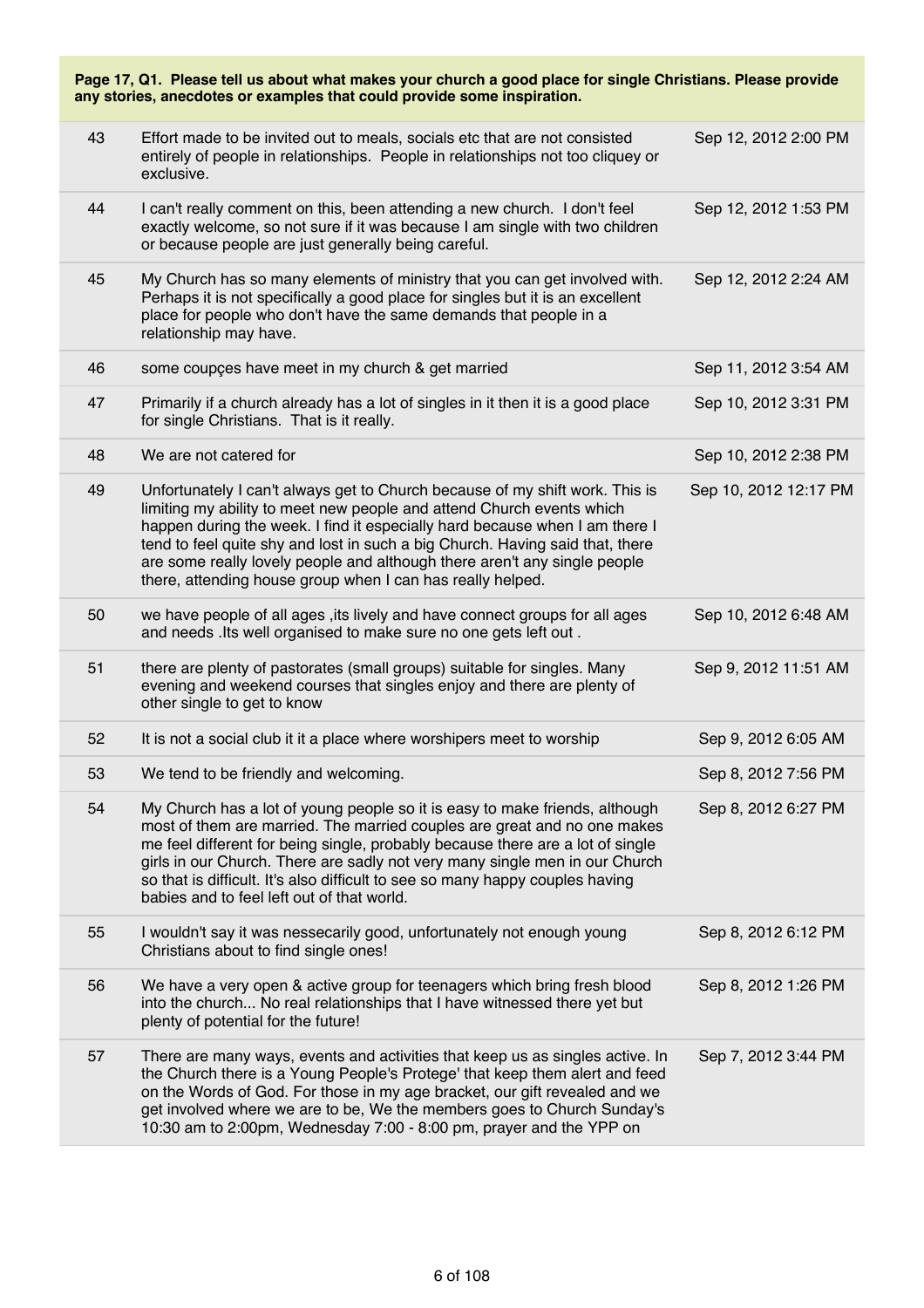|    | Fridays they have some kind of activites going on. Saturdays, chior<br>rehearsal. So, our lives as singles, can never be bored, the only thing that I<br>would see as an loner effect, is when I go back home to the empty house.<br>Nevertheless, as an author, I use up that time to write.                                                |                      |
|----|----------------------------------------------------------------------------------------------------------------------------------------------------------------------------------------------------------------------------------------------------------------------------------------------------------------------------------------------|----------------------|
| 58 | Large church (1000+), Focus is on under 35's, lots of single people 18-40<br>and a decent number of single 35+, Pastor is well liked and single in his 50's                                                                                                                                                                                  | Sep 7, 2012 9:36 AM  |
| 59 | people are loving and kind, we are a part of the body of Christ                                                                                                                                                                                                                                                                              | Sep 6, 2012 5:37 AM  |
| 60 | I go to a house church, which even though there are only 2 other singles who<br>attend the couples/families who go never make us feel left out of anything.<br>This is different to the experience I have in other churches I've attended.                                                                                                   | Sep 5, 2012 1:29 PM  |
| 61 | there are lots of ways to get involved in the church and not all kids work.<br>There are more and more families coming into the church which makes me<br>feel like I'm more of an outsider. the church does try to include single and<br>marrieds in the church and has put on single events but I don't want the<br>stigma of going to them | Sep 5, 2012 10:38 AM |
| 62 | It has functions aimed at singletons.                                                                                                                                                                                                                                                                                                        | Sep 4, 2012 3:23 PM  |
| 63 | I can't. There are very few single Christians in my church. I feel it is very<br>much geared up for families but as a person I do feel accepted and the home<br>group is made up of a good mixture of singles and couples.                                                                                                                   | Sep 4, 2012 3:20 PM  |
| 64 | A significant proportion of our church are single, and a proportion of the<br>married women attend without their husbands, so there seem to be more<br>singles (or without their spouse) than married people there. Unfortunately<br>(for those of us what want a partner of our own age) many of them are<br>pensioners.                    | Sep 4, 2012 2:50 PM  |
| 65 | Families that invite me to join them for sunday lunch, being asked to babysit.<br>Having a single female curate has really helped me. Home group is a great<br>for stopping me feeling alone.                                                                                                                                                | Sep 4, 2012 2:24 PM  |
| 66 | Its really not There are only a hand full of us my age, mainly females, one<br>guys. As soon as I joined the church and made friends with that guy<br>everyone married us off in their heads. This really effected our friendship,<br>and I think distroyed our chances of changing it into a relationship!                                  | Sep 4, 2012 7:06 AM  |
| 67 | Church is to find God not a partner!!                                                                                                                                                                                                                                                                                                        | Sep 3, 2012 11:19 PM |
| 68 | i dont                                                                                                                                                                                                                                                                                                                                       | Sep 3, 2012 3:43 PM  |
| 69 | A couple has recently set up a singles group once a month. This includes<br>happened on Sunday after the main morning service. Also there is a men's<br>walking group.                                                                                                                                                                       | Sep 3, 2012 1:57 PM  |
| 70 | The other singles, and just getting on being sociable with each other                                                                                                                                                                                                                                                                        | Sep 3, 2012 7:57 AM  |
| 71 | Housegroups. Young singles encpuraged to take part in young peoples<br>activites                                                                                                                                                                                                                                                             | Sep 2, 2012 2:58 PM  |
| 72 | I can't really answer that. The older you get, the harder it gets as most<br>people are married already. My church is quite small so there's no<br>opportunity to meet other singles there.                                                                                                                                                  | Sep 2, 2012 12:03 PM |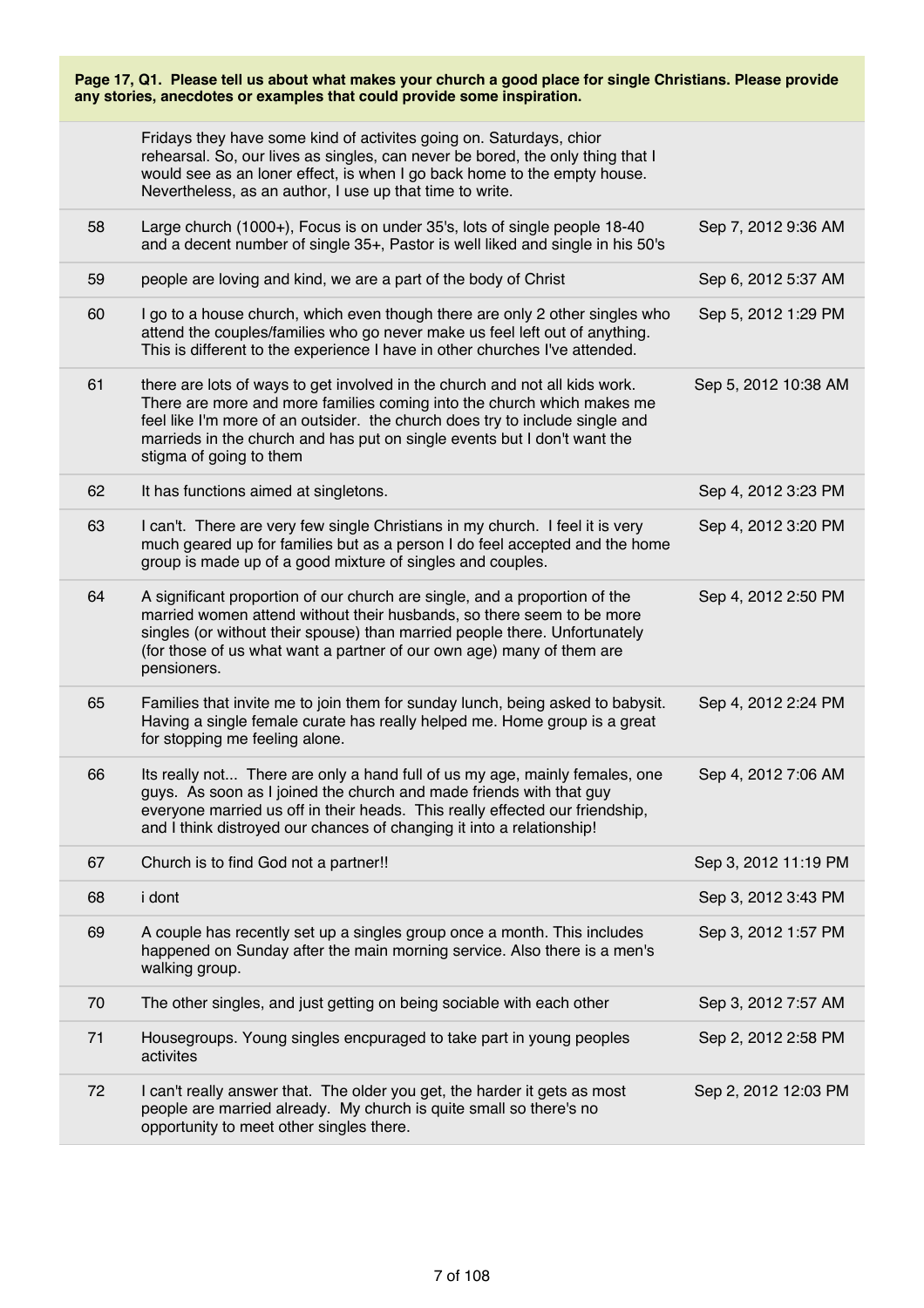| 73 | The Anglican church is not.                                                                                                                                                                                                                                                                                                                     | Sep 2, 2012 10:42 AM  |
|----|-------------------------------------------------------------------------------------------------------------------------------------------------------------------------------------------------------------------------------------------------------------------------------------------------------------------------------------------------|-----------------------|
| 74 | I would say i am treated sort of equal in the sense that i do things like being<br>involved in the children's church, perhaps its because i am single with kids i<br>dont know?                                                                                                                                                                 | Sep 2, 2012 7:47 AM   |
| 75 | Good 20's and 30's social group                                                                                                                                                                                                                                                                                                                 | Sep 1, 2012 3:19 PM   |
| 76 | There are some nice social occasions, about once a month. However, I do<br>feel that there should be more of those, and that more should be done to<br>help singles to meet and get together.                                                                                                                                                   | Sep 1, 2012 3:07 PM   |
| 77 | As mentioned, my church welcomes everyone with open arms, and there are<br>single members of the congregation, but they are mostly older. There is a lot<br>of support for the older single people in the community, such as community<br>teas and a café in the shopping centre. However, a lot of these happen/are<br>open when I am at work. | Sep 1, 2012 12:52 PM  |
| 78 | The church is good at looking for the gifts and skills of everyone, single or<br>not, and encouraging them to use these. This may be partly due to it being a<br>small church so everyone needs to take part for it to function!                                                                                                                | Sep 1, 2012 7:32 AM   |
| 79 | Church aims to be a family like no other. There are families within the<br>church who have welcomed me into their homes as an extended family<br>member. There are several other single women of a similar age, but no<br>single men.                                                                                                           | Sep 1, 2012 3:30 AM   |
| 80 | some good talks on the subject a larger single population than most Aware<br>of issue pastor                                                                                                                                                                                                                                                    | Sep 1, 2012 2:02 AM   |
| 81 | It doesn't specifically orientate towards single Christians they teach me God<br>loves me as I am so it doesn't matter whether I am accepted as a single<br>Christian or not!                                                                                                                                                                   | Aug 30, 2012 2:13 PM  |
| 82 | My church is a great place for singles, as they deal with relationships and<br>you are assessed on your ability, love of God and not because you are<br>single!                                                                                                                                                                                 | Aug 30, 2012 11:49 AM |
| 83 | Everyone is welcomed into the church family as they are. I think sometimes<br>it's me as a single that feels awkward as my church is very family orientated.<br>It can make me feel sad that I don't have what they have and I would like to.                                                                                                   | Aug 29, 2012 12:07 PM |
| 84 | I am having a hard time finding something here. Coffee after church. It is<br>starting a mentoring programme and all are encouraged to train to become<br>mentees and / or mentors. I am encouraged to volunteer in children's work.                                                                                                            | Aug 29, 2012 11:43 AM |
| 85 | All are accepted.                                                                                                                                                                                                                                                                                                                               | Aug 29, 2012 11:35 AM |
| 86 | I think it is hard for singles particularly single men as there is so much<br>suspiscion                                                                                                                                                                                                                                                        | Aug 29, 2012 8:43 AM  |
| 87 | I have only recently started attending my current church but I have been<br>welcomed and included from the start. I have never seen my singleness as<br>a problem in the church, and I am sure once I really get to know people they<br>will love having someone who is always available for babysitting duties!!!                              | Aug 29, 2012 8:38 AM  |
| 88 | My church is a very varied community, for example there are families with a                                                                                                                                                                                                                                                                     | Aug 29, 2012 7:30 AM  |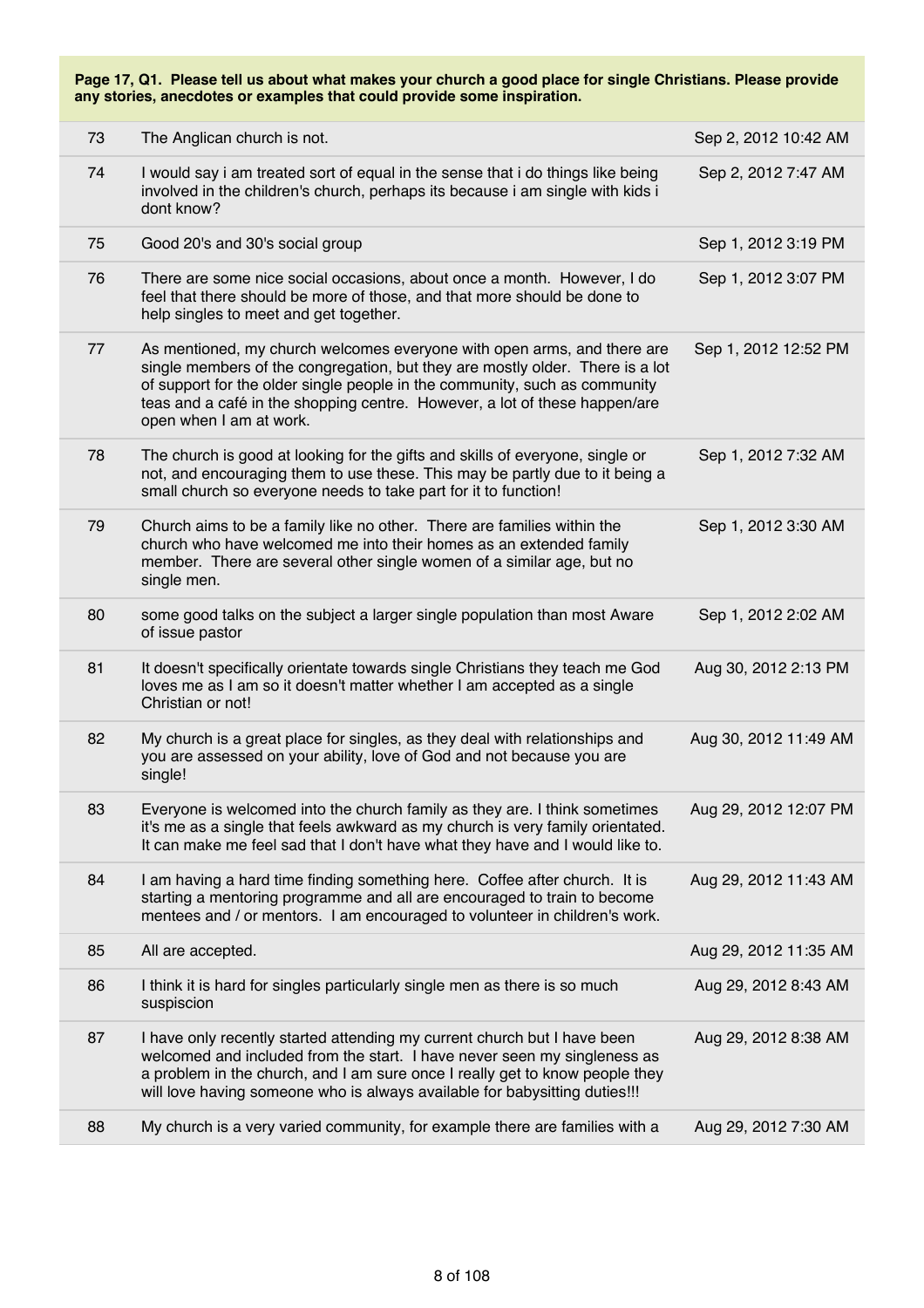|    | mum and dad, single parent families, families who have access to children<br>but not custody, single people with learning difficulties, single people who<br>use wheelchairs, married people who use wheelchairs, and a good mix of<br>men and women, at most age groups but mine -- (26-34). I do have a prayer<br>ministry and there is also lunch after church every week where we eat as a<br>church family. I do also feel part of a couple of families who invite me round<br>for meals.                                                                                                                                                                                                                                                                                                           |                       |
|----|----------------------------------------------------------------------------------------------------------------------------------------------------------------------------------------------------------------------------------------------------------------------------------------------------------------------------------------------------------------------------------------------------------------------------------------------------------------------------------------------------------------------------------------------------------------------------------------------------------------------------------------------------------------------------------------------------------------------------------------------------------------------------------------------------------|-----------------------|
| 89 | Not sure i can, support is rubbish. Leaders do not have a clue how to deal<br>with divorce                                                                                                                                                                                                                                                                                                                                                                                                                                                                                                                                                                                                                                                                                                               | Aug 29, 2012 7:25 AM  |
| 90 | THE CONGRETATION IN OUR CHURCH ARESPIRIT FILLED, ANYBODY<br>IS WELCOME, THERE IS MORE THAN ENOUGH LOVE PASSED ON TO<br>MEMBERS AND VISITORS.                                                                                                                                                                                                                                                                                                                                                                                                                                                                                                                                                                                                                                                             | Aug 29, 2012 5:37 AM  |
| 91 | the church as a fellowship group for single people for Bible study and outings                                                                                                                                                                                                                                                                                                                                                                                                                                                                                                                                                                                                                                                                                                                           | Aug 29, 2012 4:01 AM  |
| 92 | There are other single young people to talk to but the older members feel<br>that marriage is a must so any conversation between two singles is<br>perceived as dating even if they are not interested in each other romantically.                                                                                                                                                                                                                                                                                                                                                                                                                                                                                                                                                                       | Aug 29, 2012 2:11 AM  |
| 93 | they just accept you for who you are and not your status                                                                                                                                                                                                                                                                                                                                                                                                                                                                                                                                                                                                                                                                                                                                                 | Aug 28, 2012 10:58 PM |
| 94 | It definately feels like, in my church, nobody cares if you are or aren't single.<br>Yes, we definately celebrate marriages and births but I've never felt left out<br>or inadequate or pressured by my church because I've never been in a<br>relationship especially as there are several, older members of the<br>congregation who are also single including a prominent member of the<br>prayer ministry team who is absolutely my role model as she is an amazing<br>woman of God.                                                                                                                                                                                                                                                                                                                  | Aug 28, 2012 4:41 PM  |
| 95 | A church that provides good social events. Single christians are often not<br>available at weekends - they might be visiting friends or family so midweek<br>events would be very valuable, perhaps a service midweek or a cappuchino<br>and prayer type meeting.                                                                                                                                                                                                                                                                                                                                                                                                                                                                                                                                        | Aug 28, 2012 12:46 PM |
| 96 | There are plenty of home groups across different ages, something for<br>everyone. As a 40+ single mum, I have been invited to the 20s-30s group,<br>the mum's group and the Serious Bible study group - nobody is excluded.<br>We have a $+50$ yrs woman with severe learning difficulties who goes to the<br>Young Mums group!! THere are sporty groups - the church has a football<br>team etc, so there are activities for all but I never think of the 'single' issue<br>and \I don't think anyone else feels excluded. However, I think there are a<br>few single men who struggle to feel accepted - but more as a result of their<br>personality than the fact that they're single. As with any group of people, the<br>ones desperate for a relationship are way too intense and self-absorbed!! | Aug 28, 2012 9:49 AM  |
| 97 | It can help them make new friends and they might be able to get their own<br>partner.                                                                                                                                                                                                                                                                                                                                                                                                                                                                                                                                                                                                                                                                                                                    | Aug 28, 2012 8:11 AM  |
| 98 | wish i could but it isnt. i am looked at as someone who can do more stuff for<br>the church as i am single -                                                                                                                                                                                                                                                                                                                                                                                                                                                                                                                                                                                                                                                                                             | Aug 28, 2012 4:02 AM  |
| 99 | Ones single status is by and large irrelevent. Mine is a very warm and<br>welcoming church that values everyones contribution whatever it is, and that<br>is regularly confirmed by secret worshippers reports.                                                                                                                                                                                                                                                                                                                                                                                                                                                                                                                                                                                          | Aug 28, 2012 3:51 AM  |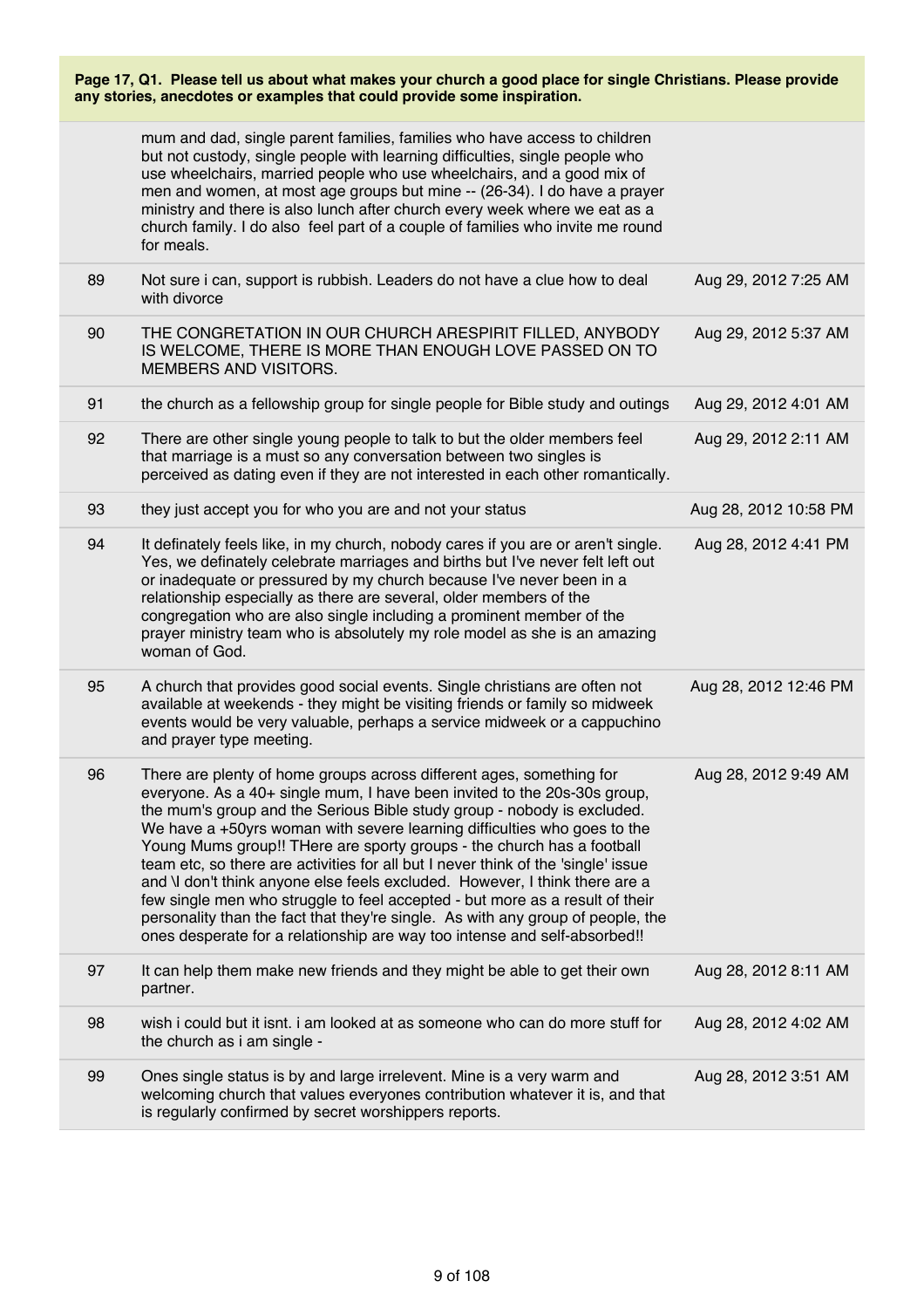| 100   | plenty of other singles. Lots of societies                                                                                                                                                                                                                                                                                                                                                                                                                                                                                          | Aug 27, 2012 1:37 PM  |
|-------|-------------------------------------------------------------------------------------------------------------------------------------------------------------------------------------------------------------------------------------------------------------------------------------------------------------------------------------------------------------------------------------------------------------------------------------------------------------------------------------------------------------------------------------|-----------------------|
| 101   | The church is accepting of all, not just traditional married couples.                                                                                                                                                                                                                                                                                                                                                                                                                                                               | Aug 27, 2012 1:32 PM  |
| 102   | We're a community church that is very loving and caring of all people                                                                                                                                                                                                                                                                                                                                                                                                                                                               | Aug 26, 2012 6:07 PM  |
| 103   | My church is very good for younger single christians but feel that the needs<br>of older i.e. over 40 singles are somewhat ignored, although it is difficult to<br>see how the church could resolve this.                                                                                                                                                                                                                                                                                                                           | Aug 26, 2012 3:56 PM  |
| 104   | I wouldn't say my church is particularly good or bad for single Christians.<br>Relationship status is not an issue in my church there is more focus on<br>spiritual gifts and ministries.                                                                                                                                                                                                                                                                                                                                           | Aug 26, 2012 10:26 AM |
| 105   | It doesn't. Sorry I have suggested that a small group/ house group for young<br>singles (21-40) be set up but this has been brushed under the carpet.                                                                                                                                                                                                                                                                                                                                                                               | Aug 26, 2012 1:51 AM  |
| 106   | it is a whole family of Christ                                                                                                                                                                                                                                                                                                                                                                                                                                                                                                      | Aug 25, 2012 2:43 PM  |
| 107   | No discrimination to single parent families and no specific singles ministry<br>making us out as 'lepers'!                                                                                                                                                                                                                                                                                                                                                                                                                          | Aug 25, 2012 1:55 PM  |
| 108   | My church is inclusive of all who come in through the doors, accepting all,<br>but I do find myself a little awkward at times being youngish and single in my<br>church with no one to really relate to. I'm not a teen and even though I'm of<br>the age of young marrieds with children, I'm not that either. I'm never left out<br>of anything happening there, I just feel a little 'lost' at times.                                                                                                                            | Aug 25, 2012 10:50 AM |
| 109   | I don't feel my Church is a good place for singles. There are NO single<br>males. and very few single females. It is a very family and couple aimed<br>Church.                                                                                                                                                                                                                                                                                                                                                                      | Aug 25, 2012 9:11 AM  |
| 110   | I feel in my church there is a lot of activity and variety. They cater for a lot of<br>different people and individuals are encouraged to pursue what God has<br>called them to. One of our pastors is single so I feel that she helps ensure<br>their needs are recognised. Also there is good teaching in the church both<br>directed at married couples and those who are single in practical application.<br>There is no requirement to be married for any ministry leading and many<br>single people lead a lot in our church. | Aug 24, 2012 5:01 PM  |
| $111$ | when I say my church is a good place for singles I mean as in they accept<br>me and I don't feel odd out- but it's a hopeless place to meet potential<br>partners!                                                                                                                                                                                                                                                                                                                                                                  | Aug 24, 2012 8:21 AM  |
| 112   | My church or any other genuine Christian church is a good place to meet<br>people because you'll have a better chance of meeting like-minded people in<br>terms of my faith in Jesus and my values.                                                                                                                                                                                                                                                                                                                                 | Aug 24, 2012 5:02 AM  |
| 113   | I don't feel that my Church is a good place for single Christians, there is no<br>support, no teaching, nothing to help single parents support each other, or<br>for single Christians locally to meet each other.                                                                                                                                                                                                                                                                                                                  | Aug 24, 2012 4:48 AM  |
| 114   | People are accepted regardless of their marital status, and not excluded<br>from participating in leadership or ministry because they are single.                                                                                                                                                                                                                                                                                                                                                                                   | Aug 24, 2012 3:44 AM  |
| 115   | The married couples around me make a conscious effort to involve me in<br>their lives and families, e.g. I babysit and teach their children in Sunday                                                                                                                                                                                                                                                                                                                                                                               | Aug 23, 2012 9:43 PM  |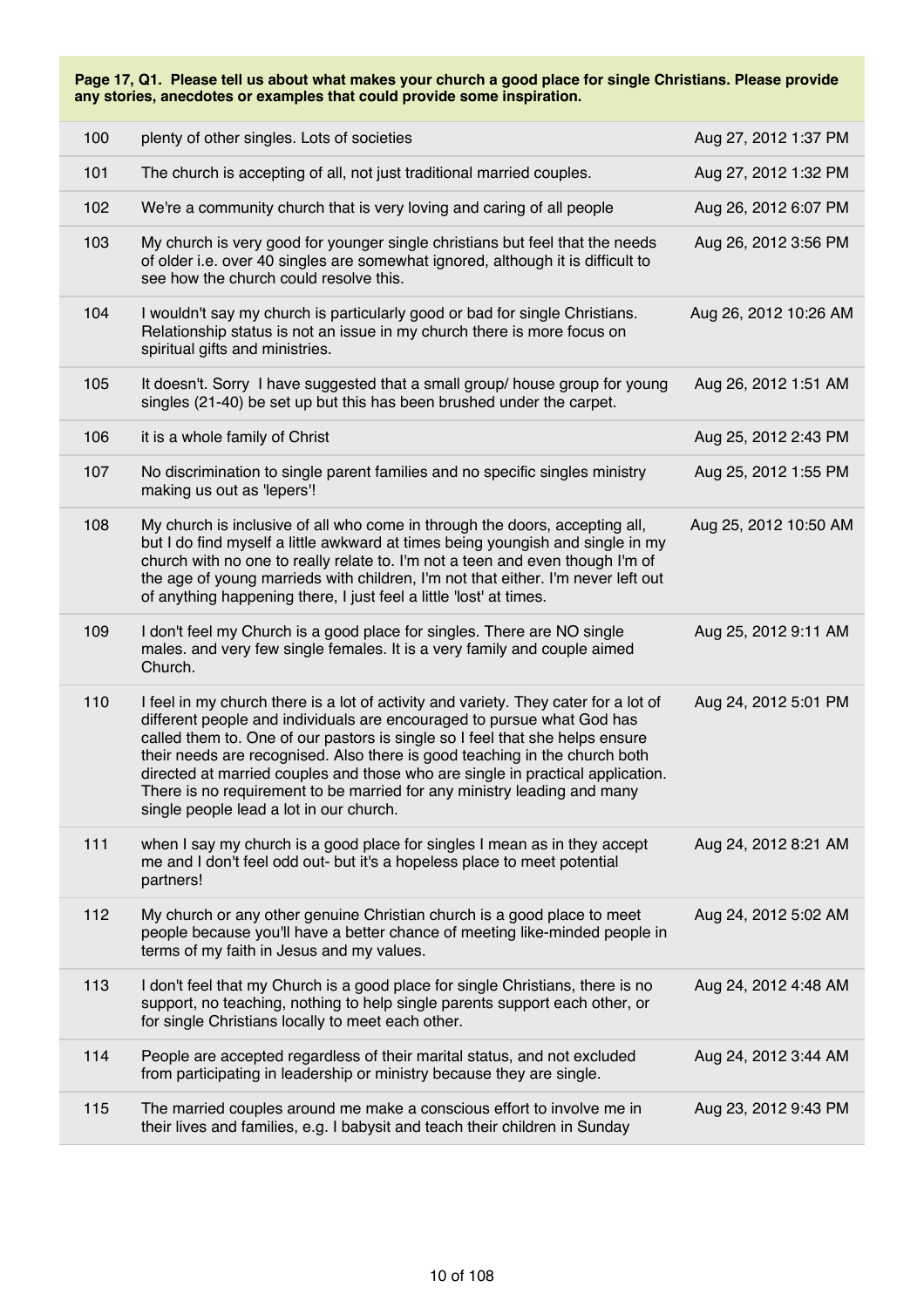| Page 17, Q1. Please tell us about what makes your church a good place for single Christians. Please provide<br>any stories, anecdotes or examples that could provide some inspiration. |                                                                                                                                                                                                                                                                                                                                                                                                |                       |
|----------------------------------------------------------------------------------------------------------------------------------------------------------------------------------------|------------------------------------------------------------------------------------------------------------------------------------------------------------------------------------------------------------------------------------------------------------------------------------------------------------------------------------------------------------------------------------------------|-----------------------|
|                                                                                                                                                                                        | School. Some of them make a point of coming to the evening service which<br>is the one with more singles. There are at least 10, probably 20, single<br>Christian women in their 20s and 30s and only a couple of men, and I know<br>that the leadership feels for us and do their best to attract more men in.                                                                                |                       |
| 116                                                                                                                                                                                    | There are some strong single role models in my church. We have had<br>some positive teaching about singleness and personal anecdotes about how<br>mutually beneficial it is for a family and a single person to be friends (I can<br>think of several good examples). There's an awareness that there are<br>people who are single at church because their partner does not come to<br>church. | Aug 23, 2012 4:04 PM  |
| 117                                                                                                                                                                                    | Various meetings provided that encourage singles to mingle with families<br>and couples. In general no one is afraid to include others regardless of<br>marital status                                                                                                                                                                                                                         | Aug 23, 2012 11:23 AM |
| 118                                                                                                                                                                                    | There are people especially senior leadership who connect well and show<br>hospitality to singles i feel personally welcomed in their family and feel loved<br>and part of their family.                                                                                                                                                                                                       | Aug 22, 2012 3:39 PM  |
| 119                                                                                                                                                                                    | I feel that people are accepted in their own right. Some people who attend<br>church regularly are married but their partner never comes so in a way<br>they're "singletons" within the church. Such people can sometimes face<br>opposition from their non-church-going partner who resents them spending<br>time on church activities.                                                       | Aug 22, 2012 3:03 PM  |
| 120                                                                                                                                                                                    | There are quite a few single women and all are accepted. The church is<br>small and very friendly and everyone is welcome.                                                                                                                                                                                                                                                                     | Aug 22, 2012 11:22 AM |
| 121                                                                                                                                                                                    | There are lots of other singles!!                                                                                                                                                                                                                                                                                                                                                              | Aug 21, 2012 9:17 AM  |
| 122                                                                                                                                                                                    | Our congregation is a mix of different people - I have never felt like a second<br>class citizen there for being single, but I do find it difficult to join in the main<br>family worship service (10.45am) unless I have a specific reason for being<br>there, ie. I'm helping out with the children's work.                                                                                  | Aug 21, 2012 9:17 AM  |
| 123                                                                                                                                                                                    | The old priest would never discrimminate against singles                                                                                                                                                                                                                                                                                                                                       | Aug 21, 2012 5:53 AM  |
| 124                                                                                                                                                                                    | they are all GODLY people                                                                                                                                                                                                                                                                                                                                                                      | Aug 21, 2012 5:05 AM  |
| 125                                                                                                                                                                                    | There is a real keenness to encourage people into serving in ways that can<br>work for them. There are a lot of young families who make time to talk to you<br>and get to know you even if you don't have children.                                                                                                                                                                            | Aug 20, 2012 11:29 AM |
| 126                                                                                                                                                                                    | Lots of other singles there so you don't feel so alone.                                                                                                                                                                                                                                                                                                                                        | Aug 19, 2012 10:21 AM |
| 127                                                                                                                                                                                    | None                                                                                                                                                                                                                                                                                                                                                                                           | Aug 19, 2012 4:53 AM  |
| 128                                                                                                                                                                                    | Church is for praising God it's not a pick up joint!!!                                                                                                                                                                                                                                                                                                                                         | Aug 18, 2012 3:28 PM  |
| 129                                                                                                                                                                                    | My church isn't a particular good place for singles                                                                                                                                                                                                                                                                                                                                            | Aug 18, 2012 1:00 PM  |
| 130                                                                                                                                                                                    | People love God and therefore love those around them, whoever they are<br>(relationship status doesn't affect that)                                                                                                                                                                                                                                                                            | Aug 17, 2012 5:37 PM  |
| 131                                                                                                                                                                                    | Following the God given principles for acceptance, which include mixing<br>across age groups, cultures and marital status                                                                                                                                                                                                                                                                      | Aug 17, 2012 5:17 AM  |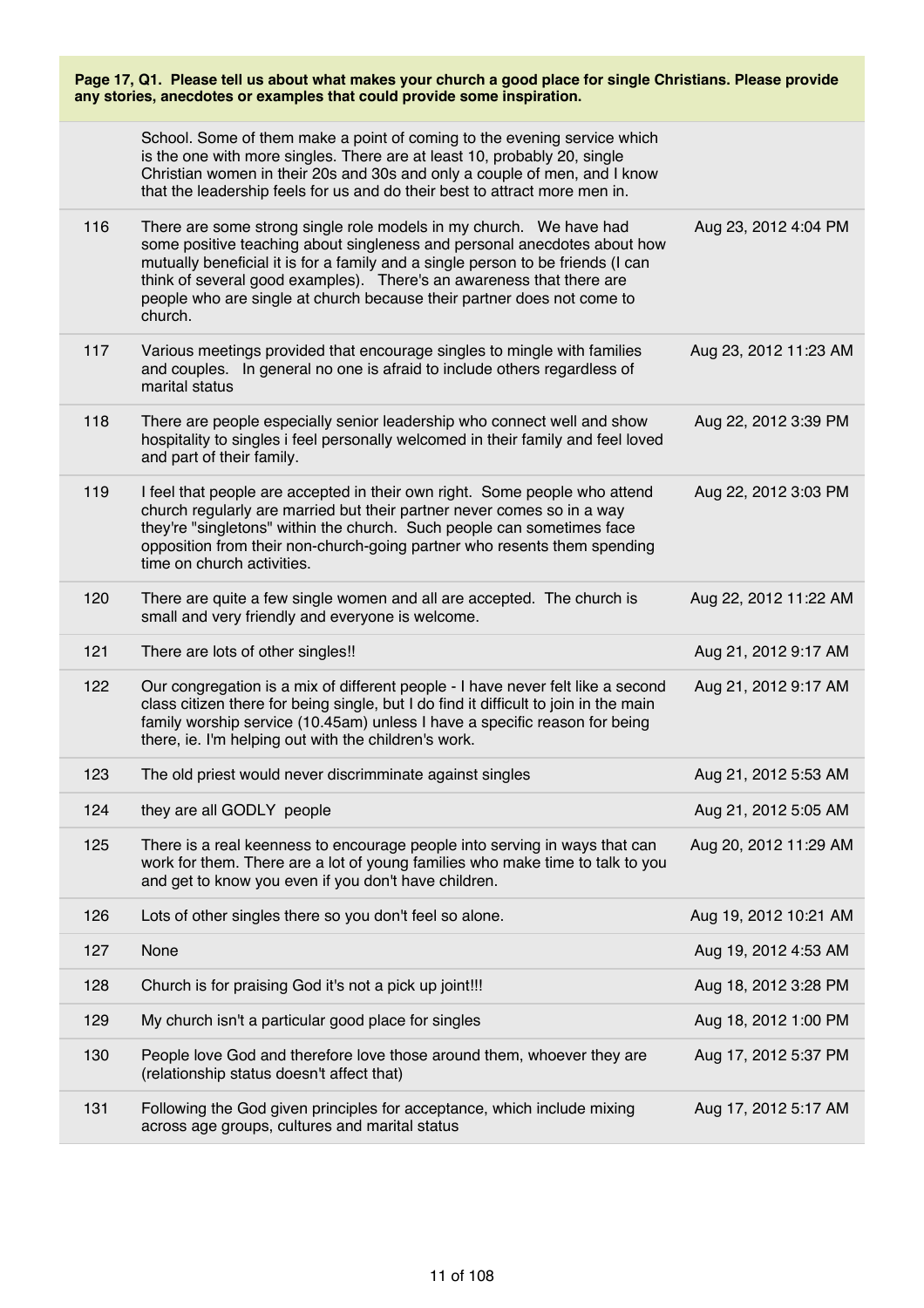| 132 | I find that there are many times when I can be useful to the marred ones as I<br>have a freedom that they don't have, One of the areas I pray most for is the<br>protection of the relationship's of the married ones this i feel is a great<br>privilege, I do have a daughter and grandchildren and they are a blessing to<br>me, I found the lord as a result of going to see my child in the church nativity<br>play and believe that God made so much good come out of a bad thing. I<br>believe in the family and thank God that we are seeing hole families coming<br>into the church as well as singles and we all get on well together as we<br>respect each others gifts and failings working together for the good of Gods<br>church. | Aug 17, 2012 12:39 AM |
|-----|--------------------------------------------------------------------------------------------------------------------------------------------------------------------------------------------------------------------------------------------------------------------------------------------------------------------------------------------------------------------------------------------------------------------------------------------------------------------------------------------------------------------------------------------------------------------------------------------------------------------------------------------------------------------------------------------------------------------------------------------------|-----------------------|
| 133 | personally i think that the church pushes the younger generation together too<br>quickly as soon as they get a hint that a couple like each other they are<br>talking wedding bells                                                                                                                                                                                                                                                                                                                                                                                                                                                                                                                                                              | Aug 16, 2012 6:59 PM  |
| 134 | The fact that I am single has never be4en an issue - there is no<br>diferentiation. I am not treated any differently than say a widow, widower or<br>evenn a married ladt. One reason could be that there are many more<br>women in Church than men anyway.                                                                                                                                                                                                                                                                                                                                                                                                                                                                                      | Aug 16, 2012 1:54 AM  |
| 135 | a good social group, preferably networking amongst a group of churches and<br>of course social activities that are not necessarily spiritual so that (and I hate<br>to use the term) 'non-christians' can be included in the social mix ( purely for<br>social reasons not for evangelistic events)                                                                                                                                                                                                                                                                                                                                                                                                                                              | Aug 15, 2012 1:39 PM  |
| 136 | It is a large church so I'm not the only single/single parent there.                                                                                                                                                                                                                                                                                                                                                                                                                                                                                                                                                                                                                                                                             | Aug 15, 2012 6:57 AM  |
| 137 | homegroups, hospitality of some families                                                                                                                                                                                                                                                                                                                                                                                                                                                                                                                                                                                                                                                                                                         | Aug 14, 2012 7:38 AM  |
| 138 | Sadly, I have not one positive thing to say here about my Church. I am<br>hopeful that I will meet someone through this site who will take me with him<br>to his Church which will hopefully have more Christian values than mine<br>currently does. If certain Churches do not start moving with the times and<br>realise that there are loads of divorced people out there, and embrace them,<br>mistakes and all, they are not going to exist in another 10/20 years time.                                                                                                                                                                                                                                                                    | Aug 13, 2012 6:49 PM  |
| 139 | Everyone is made to feel welcomed and of value                                                                                                                                                                                                                                                                                                                                                                                                                                                                                                                                                                                                                                                                                                   | Aug 13, 2012 2:19 PM  |
| 140 | feel at home                                                                                                                                                                                                                                                                                                                                                                                                                                                                                                                                                                                                                                                                                                                                     | Aug 13, 2012 1:18 PM  |
| 141 | A good balance between couples and singles and mixed events that don't<br>exclude singles                                                                                                                                                                                                                                                                                                                                                                                                                                                                                                                                                                                                                                                        | Aug 13, 2012 12:04 PM |
| 142 | sorry i cant find one that does                                                                                                                                                                                                                                                                                                                                                                                                                                                                                                                                                                                                                                                                                                                  | Aug 13, 2012 10:38 AM |
| 143 | family church - doesn't matter what your marital status                                                                                                                                                                                                                                                                                                                                                                                                                                                                                                                                                                                                                                                                                          | Aug 13, 2012 10:12 AM |
| 144 | There are opportunities for singles, but more opportunities are given to<br>married couples                                                                                                                                                                                                                                                                                                                                                                                                                                                                                                                                                                                                                                                      | Aug 12, 2012 1:37 PM  |
| 145 | Despite these problems, I feel that we are accepted as individuals, and<br>people aren't rude in the sense of asking 'why aren't you married?' or trying<br>to restrict our participation in any way. There are lots of different things on<br>and groups, etc.                                                                                                                                                                                                                                                                                                                                                                                                                                                                                  | Aug 12, 2012 10:29 AM |
| 146 | No particular stories. I just don't feel like there's anything special about it, just<br>that I am not constantly asked about being single, which is what makes it                                                                                                                                                                                                                                                                                                                                                                                                                                                                                                                                                                               | Aug 10, 2012 2:07 PM  |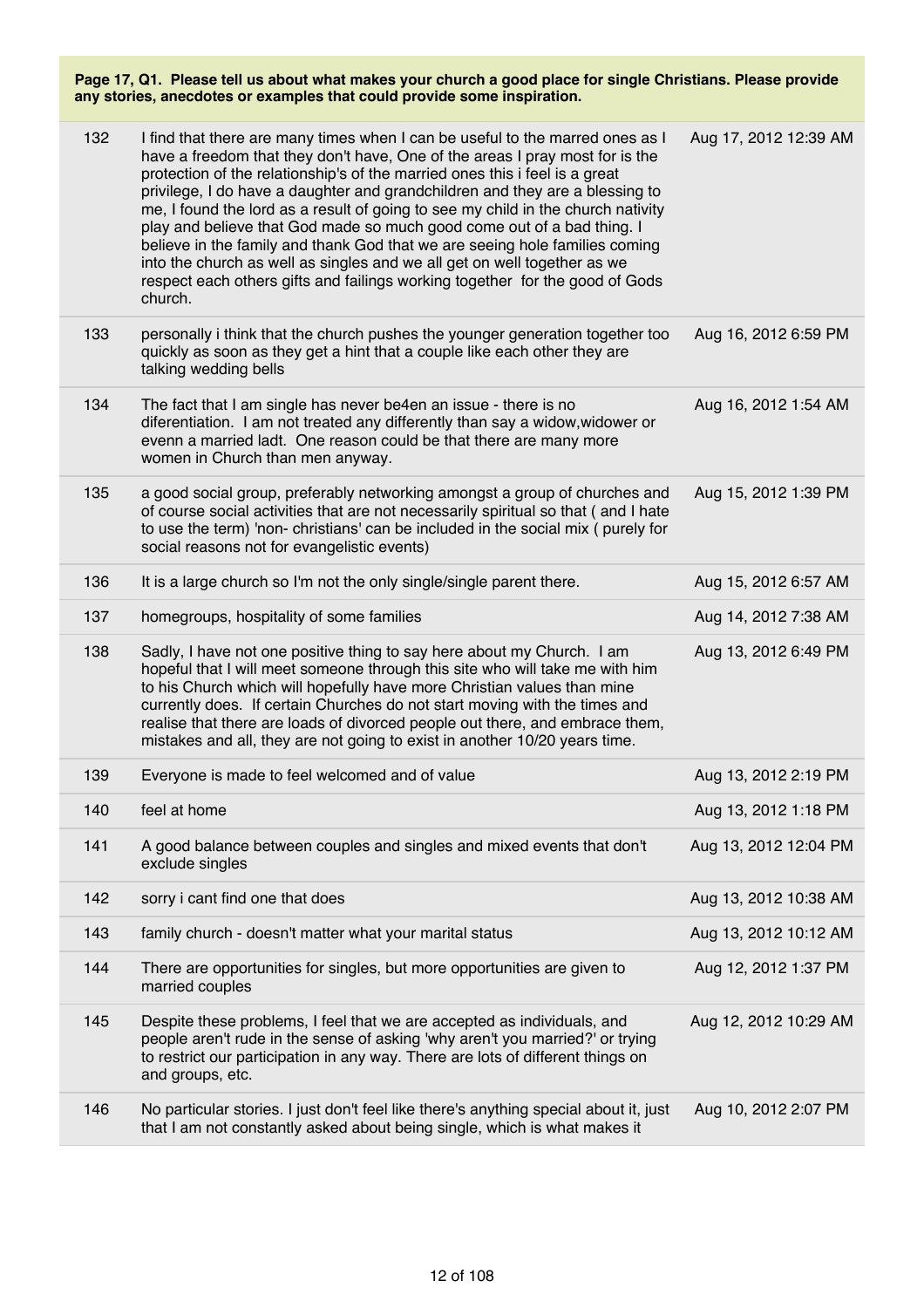| good. I don't feel any different to other people in the church |  |  |  |  |  |
|----------------------------------------------------------------|--|--|--|--|--|
|----------------------------------------------------------------|--|--|--|--|--|

| 147 | It would be good if there were more men in the church of all ages.                                                                                                                                                                                                                                                                                                                                                                                                                                                                                                                                                                                                                                                                                               | Aug 10, 2012 1:27 PM  |
|-----|------------------------------------------------------------------------------------------------------------------------------------------------------------------------------------------------------------------------------------------------------------------------------------------------------------------------------------------------------------------------------------------------------------------------------------------------------------------------------------------------------------------------------------------------------------------------------------------------------------------------------------------------------------------------------------------------------------------------------------------------------------------|-----------------------|
| 148 | I look forward in church .I feel more strong and straight.I feel I m good<br>person.I was bad person.                                                                                                                                                                                                                                                                                                                                                                                                                                                                                                                                                                                                                                                            | Aug 10, 2012 10:49 AM |
| 149 | there are some trips and holidays u can go on, but its not easy to mingle<br>when it can be pricey and clicky, and also as a mum my priority is to my<br>daughter and so im not able to get to things so well and mix appropriately<br>just with other adults                                                                                                                                                                                                                                                                                                                                                                                                                                                                                                    | Aug 9, 2012 6:56 PM   |
| 150 | Lots of other single Christians. Older Christians who have been single all of<br>their lives. Singles tend to group together as the majority of people are<br>couples, families and older couples who's children have grown up.                                                                                                                                                                                                                                                                                                                                                                                                                                                                                                                                  | Aug 9, 2012 12:17 PM  |
| 151 | my church are generally "real"                                                                                                                                                                                                                                                                                                                                                                                                                                                                                                                                                                                                                                                                                                                                   | Aug 9, 2012 6:59 AM   |
| 152 | When u r single in our church. It gives u the opportunity to become more<br>involved in church activities . And they embraces that in our church.                                                                                                                                                                                                                                                                                                                                                                                                                                                                                                                                                                                                                | Aug 8, 2012 4:44 PM   |
| 153 | we are known as being a very friendly caring church for all ages                                                                                                                                                                                                                                                                                                                                                                                                                                                                                                                                                                                                                                                                                                 | Aug 8, 2012 12:21 PM  |
| 154 | Not appy with my church for many reasons, but from a single point of view, I<br>feel there are no chances there for me to meet anyone for a potential<br>relationship and there are no events ever organised to encourage singles<br>from other churches or my own to come along and get together                                                                                                                                                                                                                                                                                                                                                                                                                                                                | Aug 8, 2012 11:00 AM  |
| 155 | We are welcoming to all who come to any of our services.  When we were<br>interregnum a lady came to main Eucharistic service and one of the<br>congregation asked her if she wanted any help finding her way around the<br>service book. Later we found out that it was one of the clergy who had<br>applied for the post of Priest in Charge of our parish and had come<br>"incognito" to see what we were like. Her impressions were obviously good<br>as she got the post and has been with us for 18 months                                                                                                                                                                                                                                                 | Aug 8, 2012 9:35 AM   |
| 156 | my church is very small so accepts and includes everyone who comes.                                                                                                                                                                                                                                                                                                                                                                                                                                                                                                                                                                                                                                                                                              | Aug 7, 2012 8:33 PM   |
| 157 | In my last Church, it was a lot more restrictive if you were single. All the<br>elders worked with their wives and many ministries were led as couples.<br>There were big cliques of married/engaged couples that I felt excluded from.<br>Often, preaches would make many references to 'doing this with your<br>husband' which made me feel like less of a person. Now I am back at my<br>home Church, I am freely able to participate in all ministries without<br>pressure, but know that my pastor is hoping my husband will come along<br>soon. That is easier to deal with because it is banter & I know it's because<br>it's what I want to happen too. I was hurt by my last Church and knew I<br>couldn't stay there much longer and feel comfortable. | Aug 7, 2012 5:30 PM   |
| 158 | My church recognises that involuntary singleness - particularly among<br>women - is a problem, and it seeks to support singles to develop healthy<br>relationships.                                                                                                                                                                                                                                                                                                                                                                                                                                                                                                                                                                                              | Aug 7, 2012 5:12 PM   |
| 159 | It's not great to be honest. People are not judgemental against singles,<br>mainly I think because there is so many of us!                                                                                                                                                                                                                                                                                                                                                                                                                                                                                                                                                                                                                                       | Aug 7, 2012 4:36 PM   |
| 160 | More teaching on how to live life to the fullest as a single person, put more                                                                                                                                                                                                                                                                                                                                                                                                                                                                                                                                                                                                                                                                                    | Aug 7, 2012 2:52 PM   |
|     |                                                                                                                                                                                                                                                                                                                                                                                                                                                                                                                                                                                                                                                                                                                                                                  |                       |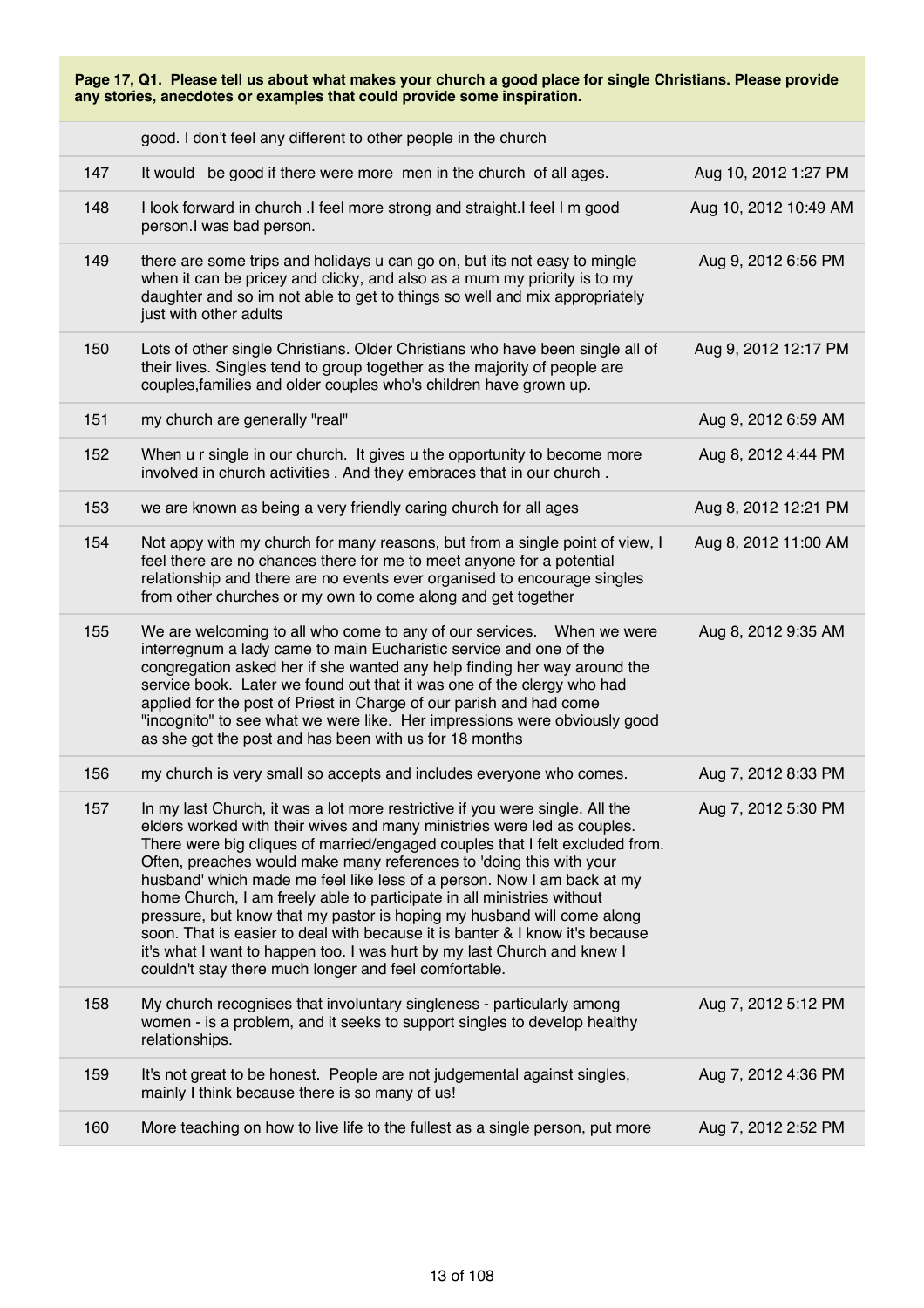| Page 17, Q1. Please tell us about what makes your church a good place for single Christians. Please provide<br>any stories, anecdotes or examples that could provide some inspiration. |                                                                                                                                                                                                                                                                                                                                                                                                                                                                                                                                                                                                                                                              |                      |
|----------------------------------------------------------------------------------------------------------------------------------------------------------------------------------------|--------------------------------------------------------------------------------------------------------------------------------------------------------------------------------------------------------------------------------------------------------------------------------------------------------------------------------------------------------------------------------------------------------------------------------------------------------------------------------------------------------------------------------------------------------------------------------------------------------------------------------------------------------------|----------------------|
|                                                                                                                                                                                        | emphasis on single status is not the main component of self worth,<br>particularly for women.                                                                                                                                                                                                                                                                                                                                                                                                                                                                                                                                                                |                      |
| 161                                                                                                                                                                                    | we have meetings and get togethers, and singles are never excluded                                                                                                                                                                                                                                                                                                                                                                                                                                                                                                                                                                                           | Aug 7, 2012 9:01 AM  |
| 162                                                                                                                                                                                    | We have a wide range of family situations in church, also students. All are<br>accepted. A a single mum I wouldn't feel comfortable in a main leadership<br>role such as deacon, as I don't think that is Biblical, but am happy leading a<br>woman's Bible study group. We have a small group for different types such<br>as the 20s and 30s which contain many singles but the older singles are just<br>accpeted within the other small groups. I really don't see it as an issue with<br>our church, but obviously, there are singles within our church who are<br>desperate for relationships, but they are still valued members with much to<br>offer! | Aug 6, 2012 4:04 PM  |
| 163                                                                                                                                                                                    | I'm accepted, though actually I must be the only divorced single mum<br>can't think of another one.                                                                                                                                                                                                                                                                                                                                                                                                                                                                                                                                                          | Aug 6, 2012 11:56 AM |
| 164                                                                                                                                                                                    | I feel like a sister within my Church family, and do have good interaction with<br>both men and women.                                                                                                                                                                                                                                                                                                                                                                                                                                                                                                                                                       | Aug 6, 2012 9:40 AM  |
| 165                                                                                                                                                                                    | A lively 20s group. Plenty of social action to gt involved with - if you have the<br>time                                                                                                                                                                                                                                                                                                                                                                                                                                                                                                                                                                    | Aug 6, 2012 1:59 AM  |
| 166                                                                                                                                                                                    | Our church accepts anybody whether single or not. We also accept people<br>who have issues with drug misuse, alcoholism or any type of issue. Two<br>couples have met in church and have recently got married within the last few<br>weeks of each other.                                                                                                                                                                                                                                                                                                                                                                                                    | Aug 6, 2012 1:11 AM  |
| 167                                                                                                                                                                                    | The church treats everyone with love and friendship for who they are, not<br>what they are.                                                                                                                                                                                                                                                                                                                                                                                                                                                                                                                                                                  | Aug 5, 2012 7:08 PM  |
| 168                                                                                                                                                                                    | You are accepted as you are.                                                                                                                                                                                                                                                                                                                                                                                                                                                                                                                                                                                                                                 | Aug 5, 2012 3:53 PM  |
| 169                                                                                                                                                                                    | We have men's events a few times a year, where lots of guys from the<br>church just go out for a meal or similar. It's simple and relaxed, and is a good<br>way to bond a little better with some of the guys I don't normally get to talk to<br>much.                                                                                                                                                                                                                                                                                                                                                                                                       | Aug 5, 2012 2:52 PM  |
| 170                                                                                                                                                                                    | Our vicar is very aware of the lack of men in the church and one of the<br>churches visions is to bring more men in, so there has been a big drive with<br>this which has been encouraging and successful.                                                                                                                                                                                                                                                                                                                                                                                                                                                   | Aug 5, 2012 1:56 PM  |
| 171                                                                                                                                                                                    | nothing                                                                                                                                                                                                                                                                                                                                                                                                                                                                                                                                                                                                                                                      | Aug 5, 2012 1:07 PM  |
| 172                                                                                                                                                                                    | inclusion, acceptance and support spiritually, emotionally, practically. My<br>church family help me in many ways - babysitting, to access opportunties<br>that otherwise I wouldn't be able to, with practical support - DIY etc. Home<br>group meets at mine to enable me to attend.                                                                                                                                                                                                                                                                                                                                                                       | Aug 5, 2012 12:27 PM |
| 173                                                                                                                                                                                    | Our women's group is good because it organises social events for women<br>only where it does not matter whether or not you have a partner as we are all<br>there as ourselves. I would like more of these events to take place on a<br>regular basis.                                                                                                                                                                                                                                                                                                                                                                                                        | Aug 4, 2012 3:12 PM  |
| 174                                                                                                                                                                                    | Just support and social events for single Christians to support and befriend<br>each other. It's comforting to know there are others like you. But also being                                                                                                                                                                                                                                                                                                                                                                                                                                                                                                | Aug 4, 2012 2:53 PM  |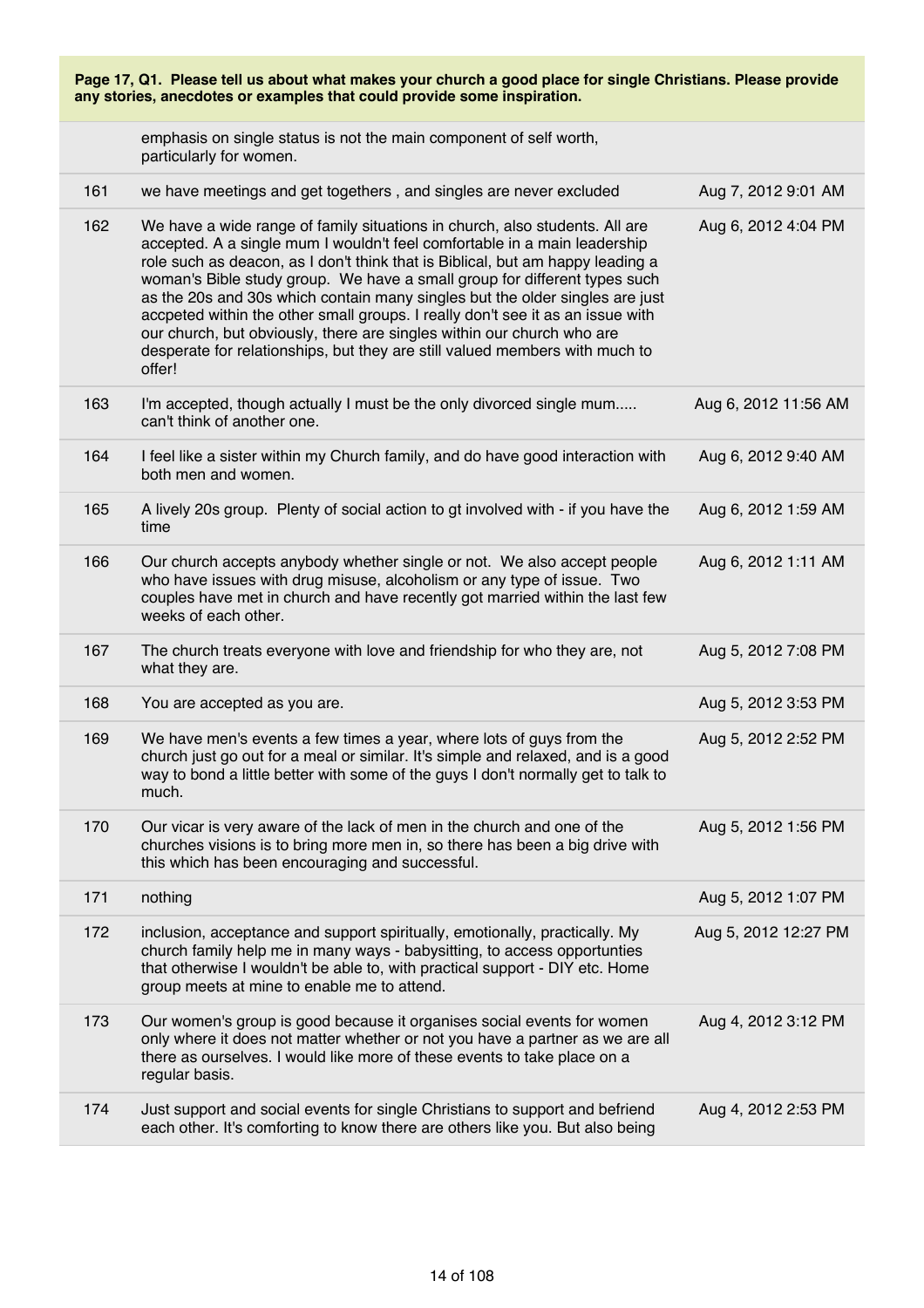loved by married couples and families is also a blessing so a good mixture of integration too.

| 175 | the church allows my faith to strengthen as an individual                                                                                                                                                                                                                                                                                                                                                                                                                                                                                             | Aug 4, 2012 2:23 PM  |
|-----|-------------------------------------------------------------------------------------------------------------------------------------------------------------------------------------------------------------------------------------------------------------------------------------------------------------------------------------------------------------------------------------------------------------------------------------------------------------------------------------------------------------------------------------------------------|----------------------|
| 176 | I cannot give an example.                                                                                                                                                                                                                                                                                                                                                                                                                                                                                                                             | Aug 4, 2012 12:14 PM |
| 177 | need to be welcomed, talked too, doesn't mean you mind time on your own<br>but good if people contact you and ask how you are                                                                                                                                                                                                                                                                                                                                                                                                                         | Aug 4, 2012 11:54 AM |
| 178 | Despite the above, my church has always been very friendly and very<br>welcoming to visitors. As far as I know, no new visitors have ever been<br>ignored and the Officer always tries to speak to them after the meeting.                                                                                                                                                                                                                                                                                                                            | Aug 4, 2012 11:52 AM |
| 179 | Church is not to be summoned up like a niteclub if one is meant to meet one<br>potential partner through the church then i see it as God's will.                                                                                                                                                                                                                                                                                                                                                                                                      | Aug 3, 2012 4:16 PM  |
| 180 | its an inclusive church, where everyone has a part to play. we do have<br>leaders but we are all able to participate and encouraged to do so.                                                                                                                                                                                                                                                                                                                                                                                                         | Aug 3, 2012 2:31 PM  |
| 181 | I ONLY PASS THROUGH FROM TIME TO TIME IF I COULD SPEAK TO<br>YOU FACE TO FACE IM SHURE YOU WOULD COME AWAY WITH A<br>MORE INDEPTH REPORT IM SORRYY.MORE OVER PRAY FOR ME<br>THAT I MAY FIND MY SELF A LADY FRIEND PEACE BE WITH YOU<br>AMEN. DAVID CALLUM BEGG.                                                                                                                                                                                                                                                                                       | Aug 3, 2012 9:10 AM  |
| 182 | We are like a family who all support and except each other                                                                                                                                                                                                                                                                                                                                                                                                                                                                                            | Aug 3, 2012 3:14 AM  |
| 183 | Nothing at all                                                                                                                                                                                                                                                                                                                                                                                                                                                                                                                                        | Aug 2, 2012 11:37 PM |
| 184 | They have been massively supportive to me through my marriage break<br>down.                                                                                                                                                                                                                                                                                                                                                                                                                                                                          | Aug 2, 2012 10:50 AM |
| 185 | There are lots of social events - although these tend to be started by<br>congregation members - I think the church should take more responsibility<br>for this - they would never consider hosting a singles night for example,<br>perhaps feeling that people do not want this attention on them - but if we are<br>not meeting people in our social circles - and I am talking about very<br>attractive, lovely christian women who have a strong desire to serve God,<br>then how else are we supposed to meet people who are looking for a mate? | Aug 1, 2012 4:00 PM  |
| 186 | Not being defined as 'single' and for it not to be a label.                                                                                                                                                                                                                                                                                                                                                                                                                                                                                           | Aug 1, 2012 2:15 PM  |
| 187 | There are lots of young people in the evening congregation, lots of ministries<br>to get involved in.                                                                                                                                                                                                                                                                                                                                                                                                                                                 | Aug 1, 2012 1:16 PM  |
| 188 | welcoming of all people, try to get everyone involved in houegroups and<br>prayer triplets                                                                                                                                                                                                                                                                                                                                                                                                                                                            | Aug 1, 2012 1:11 PM  |
| 189 | my local church does not really have any other single my age or close to my<br>age. Unfortunatley because of this there isnt seen as a need to provide for<br>anything for those people who are single. I dont think the church as a whole<br>is involved in helping single christians meet.                                                                                                                                                                                                                                                          | Jul 31, 2012 2:57 PM |
| 190 | It is a good mixture of people, our Pastor is 29, younger than myself so that<br>is great!                                                                                                                                                                                                                                                                                                                                                                                                                                                            | Jul 31, 2012 9:54 AM |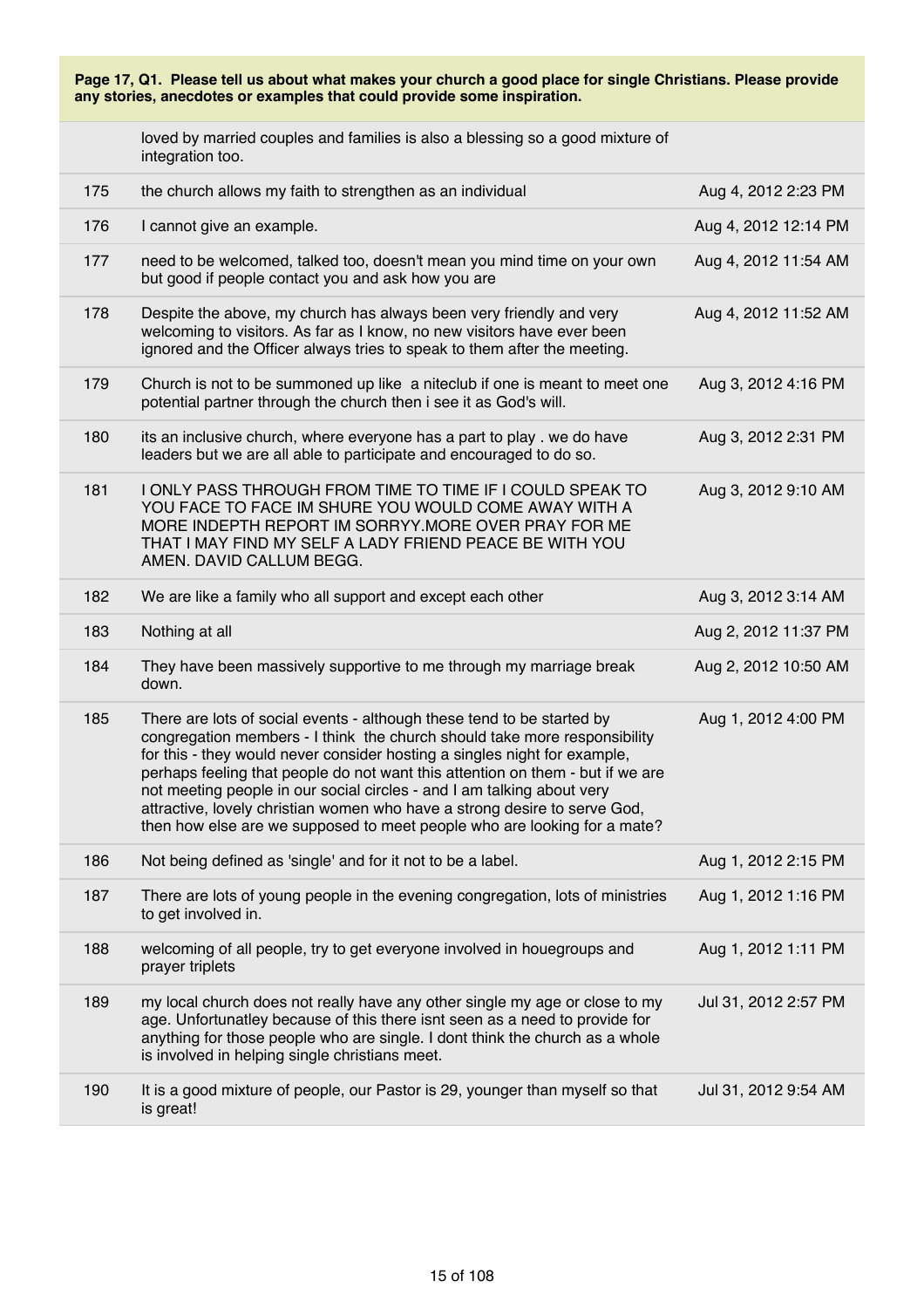| Page 17, Q1. Please tell us about what makes your church a good place for single Christians. Please provide<br>any stories, anecdotes or examples that could provide some inspiration. |                                                                                                                                                                                                                                                                                                                                                                                                                                                                                                                                                                                                                                                                                                  |                       |  |
|----------------------------------------------------------------------------------------------------------------------------------------------------------------------------------------|--------------------------------------------------------------------------------------------------------------------------------------------------------------------------------------------------------------------------------------------------------------------------------------------------------------------------------------------------------------------------------------------------------------------------------------------------------------------------------------------------------------------------------------------------------------------------------------------------------------------------------------------------------------------------------------------------|-----------------------|--|
| 191                                                                                                                                                                                    | Had a good singles group at one stage - leader got married! However,<br>difficult to cope with differing ages and backgrounds. At URC, just as many<br>singles if not more as marrieds but older than me by 20 yrs mostly                                                                                                                                                                                                                                                                                                                                                                                                                                                                        | Jul 31, 2012 4:13 AM  |  |
| 192                                                                                                                                                                                    | Unlike previous churches, singles are taught and treated in the same way. I<br>find it mildly frustrating when churches think that all singles want is a talk<br>about relationships and reminding us to remain pure; yes it's important, but<br>surely there is more to me than 'checking up on me'.                                                                                                                                                                                                                                                                                                                                                                                            | Jul 31, 2012 3:22 AM  |  |
| 193                                                                                                                                                                                    | we have a 20 to 40 groups where the majority are single                                                                                                                                                                                                                                                                                                                                                                                                                                                                                                                                                                                                                                          | Jul 30, 2012 4:31 PM  |  |
| 194                                                                                                                                                                                    | other singles                                                                                                                                                                                                                                                                                                                                                                                                                                                                                                                                                                                                                                                                                    | Jul 30, 2012 3:47 PM  |  |
| 195                                                                                                                                                                                    | some people do look out for me as im alone and i have always found that if i<br>make an effort people make an effort too and pray with and for me.                                                                                                                                                                                                                                                                                                                                                                                                                                                                                                                                               | Jul 30, 2012 1:58 PM  |  |
| 196                                                                                                                                                                                    | There are very few single young people in our church but, most of these are<br>dating unchurched people.                                                                                                                                                                                                                                                                                                                                                                                                                                                                                                                                                                                         | Jul 30, 2012 12:48 PM |  |
| 197                                                                                                                                                                                    | It is very acceping of anyone who wants to join church whether your single or<br>not                                                                                                                                                                                                                                                                                                                                                                                                                                                                                                                                                                                                             | Jul 30, 2012 10:36 AM |  |
| 198                                                                                                                                                                                    | The churches I am connected with [a village traditional church and city<br>lunchtime services] are both best when people 'grow up' among the<br>congregation and community. Start young, and there are explicit activities<br>for youth and the younger generations as they move up. Activities run out<br>when one reaches 40, and coming into such a community later in life, means<br>one has missed out on the growing stages. Emphasise that I'm not saying<br>there is rejection of older singles, just the statistical reality that there are<br>fewer peers and fewer provisions for people who may by implication may find<br>it harder to become part of groups and social activities. | Jul 30, 2012 6:18 AM  |  |
| 199                                                                                                                                                                                    | It is welcoming, like coming home to my family. There are lots of other single<br>people of all ages but lots of couples and families also. I wouldn't expect to<br>meet someone and start dating a my church. I don't think I would feel<br>comfortable doing that in any event because it is a like a large family and as<br>a relative newcomer I would feel pressured within that relationship.                                                                                                                                                                                                                                                                                              | Jul 30, 2012 3:36 AM  |  |
| 200                                                                                                                                                                                    | My church is great for students so single christians are around but they tend<br>to be 20s and then by 30s you're expected to be married or getting there!                                                                                                                                                                                                                                                                                                                                                                                                                                                                                                                                       | Jul 29, 2012 2:57 PM  |  |
| 201                                                                                                                                                                                    | An active singles ministry, however it is dominated by women, very few<br>single men in the church.                                                                                                                                                                                                                                                                                                                                                                                                                                                                                                                                                                                              | Jul 29, 2012 1:49 PM  |  |
| 202                                                                                                                                                                                    | They are open minded. We have a young girl who fell pregnant and the<br>father left her outside of wedlock and they have been accepting and kind<br>hearted, another lady is married and her husband went to jail and she is filing<br>for a divorce due to his convictions and again have supported her etc.                                                                                                                                                                                                                                                                                                                                                                                    | Jul 29, 2012 1:21 PM  |  |
| 203                                                                                                                                                                                    | In my church whether you are single or married everyone is loved and<br>accepted alike. Everyone is also encouraged and given the opportunity to<br>use their gifts, talents and abilities to glorify God.                                                                                                                                                                                                                                                                                                                                                                                                                                                                                       | Jul 29, 2012 1:12 PM  |  |
| 204                                                                                                                                                                                    | I found my husband in church, through music.                                                                                                                                                                                                                                                                                                                                                                                                                                                                                                                                                                                                                                                     | Jul 29, 2012 12:54 PM |  |
| 205                                                                                                                                                                                    | There are lots of groups for single women, lots of support and it is family<br>basedsingles included. Because of the university close by there are lots of                                                                                                                                                                                                                                                                                                                                                                                                                                                                                                                                       | Jul 29, 2012 11:58 AM |  |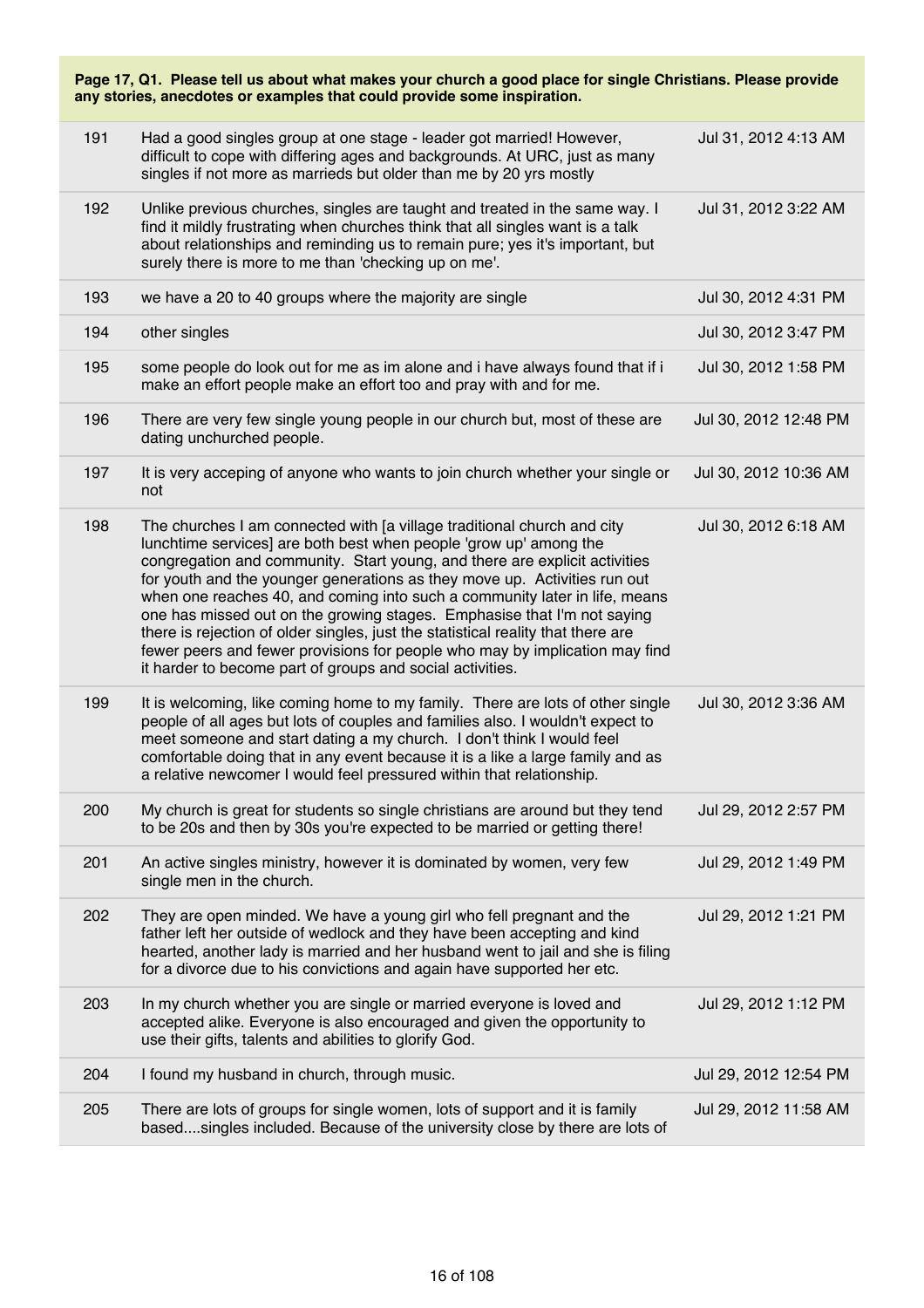|     | singles in the church                                                                                                                                                                                                                                                                                                                                                                                                             |                       |
|-----|-----------------------------------------------------------------------------------------------------------------------------------------------------------------------------------------------------------------------------------------------------------------------------------------------------------------------------------------------------------------------------------------------------------------------------------|-----------------------|
| 206 | I guess the possibility to meet another single christian of different gender in<br>christ, , however i find it even more difficult to find a believer in church than<br>online or in everyday life. Especially being a single parent it is like you have<br>been soiled,,,, not good enough, or well so i feel coming from a big<br>congreation believers.                                                                        | Jul 29, 2012 9:46 AM  |
| 207 | Would never be turned away                                                                                                                                                                                                                                                                                                                                                                                                        | Jul 29, 2012 8:12 AM  |
| 208 | There is a singles group for the over 30's (which I don't attend) run by one of<br>the single people in the church, but there's nothing else that the church does<br>for single people. Most Christian single leave for university and never come<br>back to the church, or if they do they're hooked up.                                                                                                                         | Jul 28, 2012 11:09 AM |
| 209 | they do not necessarily talk about being single everybody is embraced as<br>part of the congregation                                                                                                                                                                                                                                                                                                                              | Jul 28, 2012 10:48 AM |
| 210 | Not sure really                                                                                                                                                                                                                                                                                                                                                                                                                   | Jul 27, 2012 5:26 PM  |
| 211 | My church practices what it preaches which is good and it's so full of love<br>that although I'm single, I don't feel alone.                                                                                                                                                                                                                                                                                                      | Jul 27, 2012 12:47 PM |
| 212 | There are many people the same age, some people even meet through the<br>Alpha course                                                                                                                                                                                                                                                                                                                                             | Jul 27, 2012 12:04 PM |
| 213 | There has been an attempt to start a singles club for christians, but on the<br>times I have visited I have been the only female!                                                                                                                                                                                                                                                                                                 | Jul 26, 2012 1:43 PM  |
| 214 | i feel if you go to church regularly your faith become more strong and you<br>stay away from sins as much as you can and you become more spiritual and<br>heart become a temple of God being a single in church it does not matter but<br>also is very nice if you go to church with your partner and prayer together.my<br>church is working on singles but personally i do not know about any couples.                          | Jul 26, 2012 12:07 PM |
| 215 | Churches are generally very poor at relationships and more need to be done<br>with proper theaching and guidance.                                                                                                                                                                                                                                                                                                                 | Jul 26, 2012 7:32 AM  |
| 216 | It is very welcoming. New members of the congregation can dive into<br>service teams almost at once. A generation of people who got married in the<br>church are now having babies.                                                                                                                                                                                                                                               | Jul 26, 2012 2:08 AM  |
| 217 | Nothing! I don't feel my church was that great for singles. And there was<br>definitely no other way for me to meet a single male within this church as it<br>was a) isolated, b) the Salvation Army is an 'acquired taste' and not many<br>young, single males want to join these days and c) those that do join are<br>usually uni goers who have their own Salvation Army church to attend back<br>home, wherever that may be. | Jul 26, 2012 1:14 AM  |
| 218 | There are other people in the same situation                                                                                                                                                                                                                                                                                                                                                                                      | Jul 25, 2012 4:51 PM  |
| 219 | Everyone made to feel welcome wether you have attended you have been a<br>church member for years or a new face. As soon as you walk through the<br>door someone will shake your and introduce themselves to you                                                                                                                                                                                                                  | Jul 25, 2012 5:37 AM  |
| 220 | We have a LOT of socials relevant to different age groups. We always have<br>after parties, we always hang out after the service, we have evenings such                                                                                                                                                                                                                                                                           | Jul 25, 2012 3:15 AM  |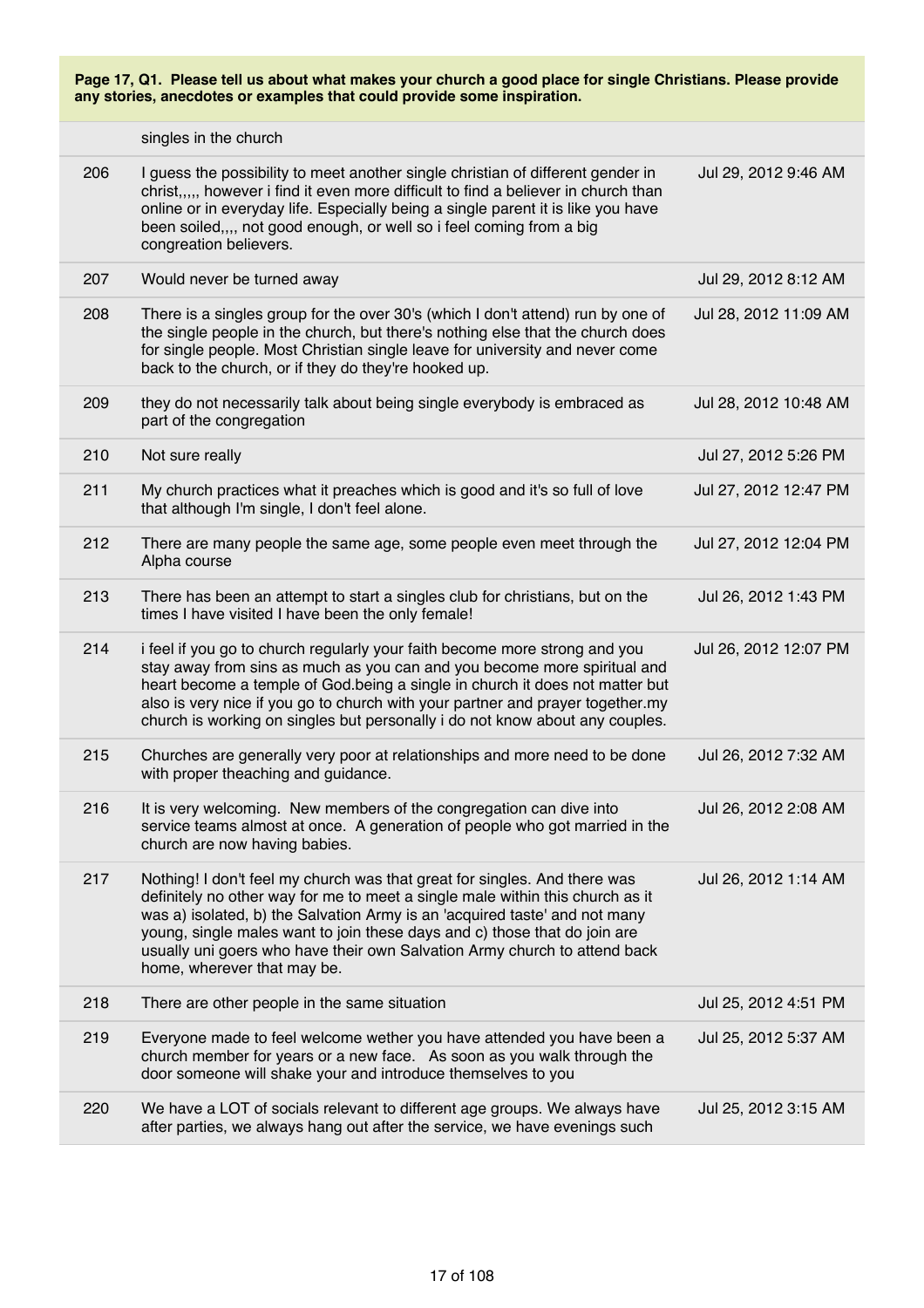| Page 17, Q1. Please tell us about what makes your church a good place for single Christians. Please provide<br>any stories, anecdotes or examples that could provide some inspiration. |                                                                                                                                                                                                                                                                                                                                                                                                                                                                                                                                                                                                                                                                                                                                                                                                                                                                                                                                                                                                                                                                                                                                                                                                                                                                                                                                                                                                                                                                                                        |                       |
|----------------------------------------------------------------------------------------------------------------------------------------------------------------------------------------|--------------------------------------------------------------------------------------------------------------------------------------------------------------------------------------------------------------------------------------------------------------------------------------------------------------------------------------------------------------------------------------------------------------------------------------------------------------------------------------------------------------------------------------------------------------------------------------------------------------------------------------------------------------------------------------------------------------------------------------------------------------------------------------------------------------------------------------------------------------------------------------------------------------------------------------------------------------------------------------------------------------------------------------------------------------------------------------------------------------------------------------------------------------------------------------------------------------------------------------------------------------------------------------------------------------------------------------------------------------------------------------------------------------------------------------------------------------------------------------------------------|-----------------------|
|                                                                                                                                                                                        | as come dine with me where we go to random persons house and enjoy food<br>with other guests we've never met before! There's a lot to do - people just<br>need to get involved!                                                                                                                                                                                                                                                                                                                                                                                                                                                                                                                                                                                                                                                                                                                                                                                                                                                                                                                                                                                                                                                                                                                                                                                                                                                                                                                        |                       |
| 221                                                                                                                                                                                    | It is great if you are 25 and under. There is so much activities for young<br>adults and they have a great family being created at the moment. It is very<br>multi-cultural and everyone is very friendly.                                                                                                                                                                                                                                                                                                                                                                                                                                                                                                                                                                                                                                                                                                                                                                                                                                                                                                                                                                                                                                                                                                                                                                                                                                                                                             | Jul 24, 2012 1:17 PM  |
| 222                                                                                                                                                                                    | Churches are meant to make people feel accepted and embraced no matter<br>what one's marital status is                                                                                                                                                                                                                                                                                                                                                                                                                                                                                                                                                                                                                                                                                                                                                                                                                                                                                                                                                                                                                                                                                                                                                                                                                                                                                                                                                                                                 | Jul 24, 2012 10:57 AM |
| 223                                                                                                                                                                                    | My church is primarily made up of single women. There are few men in the<br>church. This is one area that is lacking and that the pastor is working on.<br>Over the past four or five years we've been having an annual love and<br>relationships summit, which has explored relationships. The main focus has<br>been on couples and marital relationships, which has been interesting but it<br>wasn't really until this year that more substantial attention was paid to singles<br>issues in a more frank and interactive way. There was a forum in which<br>people could discuss, which was hosted by younger single people. This gave<br>lively debate and interaction. We do still need to build on this, though. More<br>recently there has been an emphasis on couples ministry and men's ministry,<br>but no ministry for single people. I'm of an age in which I do feel it's too late<br>for that kind of 'singles' events, but I'm getting plugged into the church in<br>different ways, such as a business network, which I'm hoping will help me<br>build contacts and healthy relationships with men on a professional (and<br>personal) level. I do understand, though, that younger single women and<br>men may feel excluded and that something is needed. I must say that our<br>pastors are conscious of this too and are looking for different non-traditional<br>ways of bringing singles together, or even encouraging them to bring their<br>non-Christian friends to church. | Jul 24, 2012 4:47 AM  |
| 224                                                                                                                                                                                    | There are a lot of students who come from elsewhere in the country who<br>don't know anyone else - just walking in to a church on your in your home<br>town is bad enough when you don't normally go there, but to be awau from<br>friends and family is worse. Therefore many people because of this feel the<br>same way that my church is a welcoming place.                                                                                                                                                                                                                                                                                                                                                                                                                                                                                                                                                                                                                                                                                                                                                                                                                                                                                                                                                                                                                                                                                                                                        | Jul 24, 2012 3:47 AM  |
| 225                                                                                                                                                                                    | They have welcomed me since day one. They have never seen my<br>singleness as an issue.                                                                                                                                                                                                                                                                                                                                                                                                                                                                                                                                                                                                                                                                                                                                                                                                                                                                                                                                                                                                                                                                                                                                                                                                                                                                                                                                                                                                                | Jul 24, 2012 1:44 AM  |
| 226                                                                                                                                                                                    | Everyone is accepted, however some will try to matchmake!                                                                                                                                                                                                                                                                                                                                                                                                                                                                                                                                                                                                                                                                                                                                                                                                                                                                                                                                                                                                                                                                                                                                                                                                                                                                                                                                                                                                                                              | Jul 23, 2012 2:38 PM  |
| 227                                                                                                                                                                                    | They have connect groups where people can choose to attend anyone they<br>feel comfortable in. Not restricted to their own parish. cafe after the service<br>where we can have lunch and socialize. We also have various Seminars<br>(including Single topics) with group discussions and recommendations from<br>singles.                                                                                                                                                                                                                                                                                                                                                                                                                                                                                                                                                                                                                                                                                                                                                                                                                                                                                                                                                                                                                                                                                                                                                                             | Jul 23, 2012 5:44 AM  |
| 228                                                                                                                                                                                    | Our church is not proactive for singles, but then isn't it up to us, as adults, to<br>get on and be proactive for ourselves?                                                                                                                                                                                                                                                                                                                                                                                                                                                                                                                                                                                                                                                                                                                                                                                                                                                                                                                                                                                                                                                                                                                                                                                                                                                                                                                                                                           | Jul 22, 2012 2:25 AM  |
| 229                                                                                                                                                                                    | everyone is treated the same                                                                                                                                                                                                                                                                                                                                                                                                                                                                                                                                                                                                                                                                                                                                                                                                                                                                                                                                                                                                                                                                                                                                                                                                                                                                                                                                                                                                                                                                           | Jul 21, 2012 4:00 PM  |
| 230                                                                                                                                                                                    | ON teh leadership team there is a good mix of all ages, stages and<br>singles/marrieds. Some of the strongest most full on christians in our church<br>are singles who are comfortable in thier own skin, accepted, secure and are<br>generally brilliant role models                                                                                                                                                                                                                                                                                                                                                                                                                                                                                                                                                                                                                                                                                                                                                                                                                                                                                                                                                                                                                                                                                                                                                                                                                                  | Jul 21, 2012 2:15 PM  |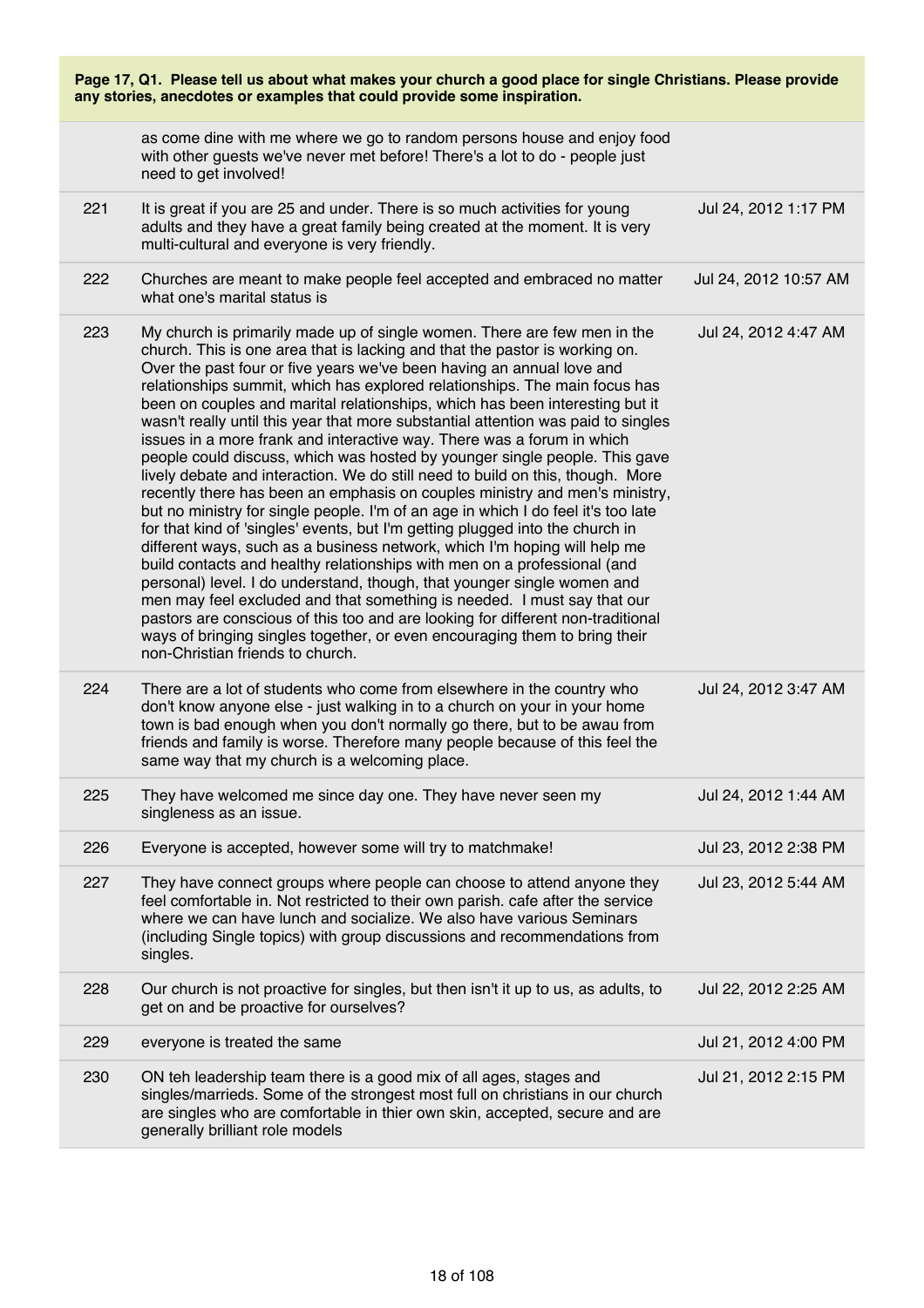| Page 17, Q1. Please tell us about what makes your church a good place for single Christians. Please provide<br>any stories, anecdotes or examples that could provide some inspiration. |                                                                                                                                                                                                                                                                                                                                                                                                                                                                                                                                                                                                                                                                                                                                                                                                                                         |                       |  |
|----------------------------------------------------------------------------------------------------------------------------------------------------------------------------------------|-----------------------------------------------------------------------------------------------------------------------------------------------------------------------------------------------------------------------------------------------------------------------------------------------------------------------------------------------------------------------------------------------------------------------------------------------------------------------------------------------------------------------------------------------------------------------------------------------------------------------------------------------------------------------------------------------------------------------------------------------------------------------------------------------------------------------------------------|-----------------------|--|
| 231                                                                                                                                                                                    | IN MY CHURCH FAMILY, WE ARE ALL EQUAL. WE CARE FOR EACH<br>OTHER VERY MUCH AND DON'T CONSIDER ANY ONE TO BE LESSER<br>OR GREATER BECAUSE OF THEIR MARITAL STATUS                                                                                                                                                                                                                                                                                                                                                                                                                                                                                                                                                                                                                                                                        | Jul 21, 2012 5:50 AM  |  |
| 232                                                                                                                                                                                    | Unfortunately, there aren't many singles in my church. However, many wives<br>attend alone.                                                                                                                                                                                                                                                                                                                                                                                                                                                                                                                                                                                                                                                                                                                                             | Jul 21, 2012 4:20 AM  |  |
| 233                                                                                                                                                                                    | I am in a community that cares and is better than most in building genuine<br>relationship. its not perfect but its come a long way in seing people released<br>and accepted. It still can be hard for individuals to walk into church on their<br>own and to feel known - especially in bad times - culturally we are not so<br>good at just calling round.                                                                                                                                                                                                                                                                                                                                                                                                                                                                            | Jul 21, 2012 4:18 AM  |  |
| 234                                                                                                                                                                                    | We really do function as a family and as I've said, are encouraged to minister<br>to each other. We do have an age gap between about 15 and 35 but we're<br>praying about that! As we are a "gathered" church we have different people<br>in and out as well as the core congregation so we are used to people we<br>don't know coming through the door and try to make them feel welcome<br>without overwhelming them. Our worship is radical and lively (which I accept<br>may put some people off) but no-one is expected/exhorted to do anything<br>they don't feel comfortable doing. When my husband was called home I<br>spent one meeting just crying. I was not ushered out, but a dear lady came<br>and held my hand and supplied me with tissues whilst I'm sure praying for<br>me. We LOVE each other through good and bad. | Jul 20, 2012 3:12 PM  |  |
| 235                                                                                                                                                                                    | There are large numbers of single people within the church.                                                                                                                                                                                                                                                                                                                                                                                                                                                                                                                                                                                                                                                                                                                                                                             | Jul 20, 2012 2:51 PM  |  |
| 236                                                                                                                                                                                    | Being involved with Sunday School has meant that there is a generation of<br>children who have grown up with me as an 'uncle'. Most of the parents<br>encourage this relationship and I find that I am part of many families. I am<br>lucky that way, shyer singles may find it harder to fit in.                                                                                                                                                                                                                                                                                                                                                                                                                                                                                                                                       | Jul 20, 2012 1:59 PM  |  |
| 237                                                                                                                                                                                    | People just meet and chat and hang out and 'enjoy' the single life for ever<br>and ever. No one cares (it seems) that people aren't getting married.                                                                                                                                                                                                                                                                                                                                                                                                                                                                                                                                                                                                                                                                                    | Jul 20, 2012 7:54 AM  |  |
| 238                                                                                                                                                                                    | It doesn't matter if you're single, married, divorced my Church accepts<br>everyone as made in the image of God and doesn't treat people differently<br>because of their relationship status and I don't know of any Church that does<br>- it seems to me to be some single people who don't like being single who<br>are hyper sensitive about it rather than what actually happens.                                                                                                                                                                                                                                                                                                                                                                                                                                                   | Jul 20, 2012 3:27 AM  |  |
| 239                                                                                                                                                                                    | I have never been made to feel different. We have singles, divorced, married<br>and gay couples who are all treated equally.                                                                                                                                                                                                                                                                                                                                                                                                                                                                                                                                                                                                                                                                                                            | Jul 19, 2012 2:26 PM  |  |
| 240                                                                                                                                                                                    | The church I have attended for 20 years is not a good place for a single<br>Christian. I have joined a second church as it has an evening service which<br>attracts Christian adults from a wide range of ages and backgrounds. I also<br>organises ceilidh's, quiz nights and monthly country walks which I attend.                                                                                                                                                                                                                                                                                                                                                                                                                                                                                                                    | Jul 19, 2012 1:25 PM  |  |
| 241                                                                                                                                                                                    | We are accepted for who we are and we are part of the church family but<br>preference is still given to married couples even though singles are loved<br>and catered for which is better than a lot of other churches.                                                                                                                                                                                                                                                                                                                                                                                                                                                                                                                                                                                                                  | Jul 19, 2012 10:40 AM |  |
| 242                                                                                                                                                                                    | our church has a very warm welcome, all are included, many blessings of<br>friendship, for all, its a special place to be, has a great strong<br>feeling, @atmosphere, every time you go, no matter when, its fantastic in my<br>eyes? we all helpone another constantly.                                                                                                                                                                                                                                                                                                                                                                                                                                                                                                                                                               | Jul 19, 2012 10:39 AM |  |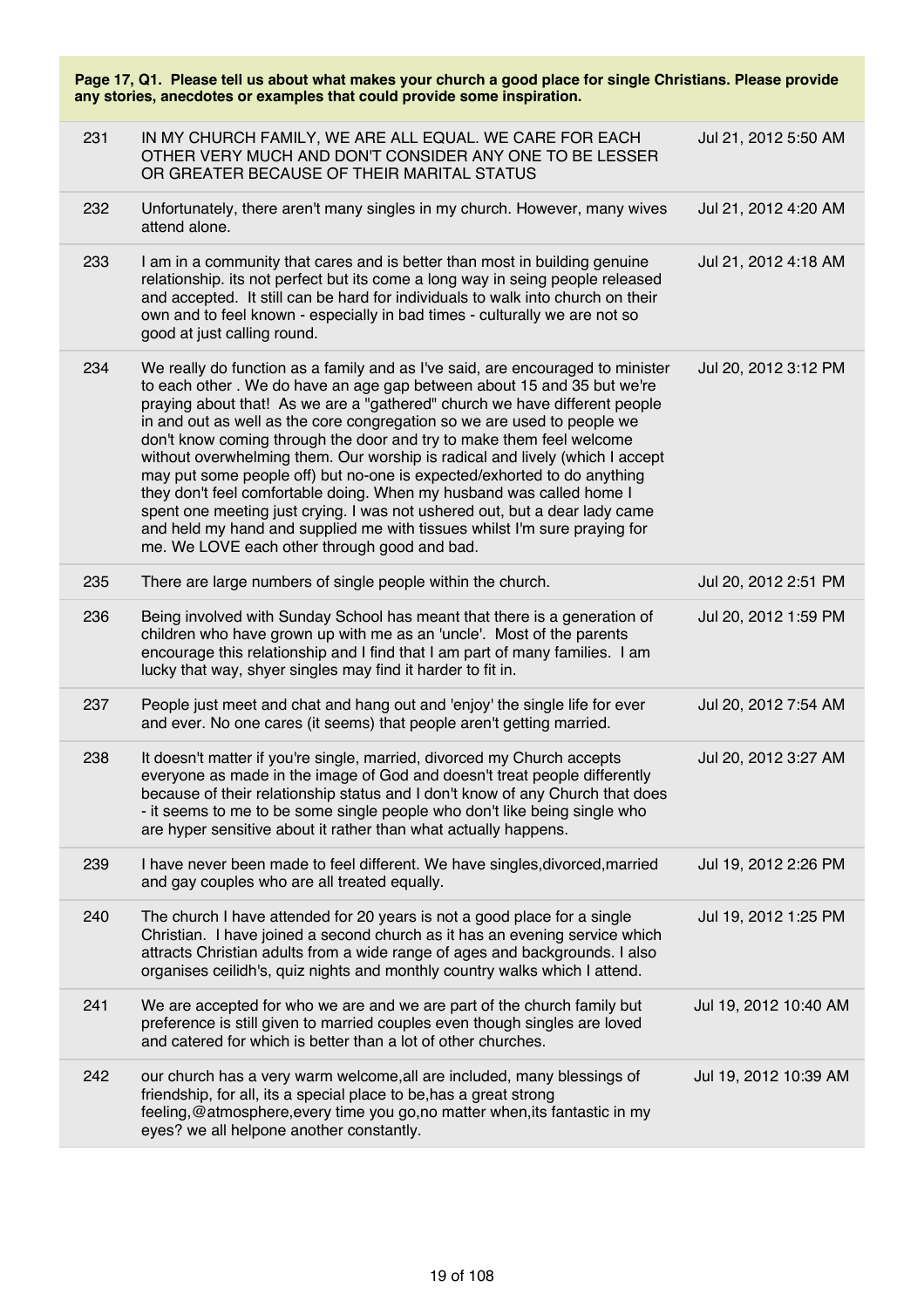| 243 |                                                                                                                                                                                                                                                                                                                                                                                                                                                                                                                                                                                                                                                                                                                                                                                                                                                                                                                                                                                                                                                                 |                       |
|-----|-----------------------------------------------------------------------------------------------------------------------------------------------------------------------------------------------------------------------------------------------------------------------------------------------------------------------------------------------------------------------------------------------------------------------------------------------------------------------------------------------------------------------------------------------------------------------------------------------------------------------------------------------------------------------------------------------------------------------------------------------------------------------------------------------------------------------------------------------------------------------------------------------------------------------------------------------------------------------------------------------------------------------------------------------------------------|-----------------------|
|     | I found a book by Doug Murren where he recounts the journey he went<br>through as a married pastor in understanding singles, listening to them and<br>including them in church life. He has a church in America. About ten years<br>ago I sent a copy of the excellent chapter about singles to Spring Harvest<br>and suggested that he should be invited to preach there on this subject.<br>When I was at Christian City Church Sydney, I articulated specific issues<br>relating to the neglect of the church towards singles. I was very impressed<br>when the reaction of the pastor I spoke to was not evasive but she said 'I<br>hear you and I will pray'. Next thing I knew, the leadership apologized to the<br>singles in front of the church in a service for neglecting them, and immediatly<br>organized a singles conference, using as many older singles to teach as<br>possible, and they resumed the singles social ministry which had dwindled to<br>nothing. I was very impressed with this response. In England all I known is<br>excuses. | Jul 19, 2012 5:46 AM  |
| 244 | I never feel single at my Church I am valued, respected, included, listened<br>to. encouraged to contribute, loved and included often in hospitality                                                                                                                                                                                                                                                                                                                                                                                                                                                                                                                                                                                                                                                                                                                                                                                                                                                                                                            | Jul 18, 2012 2:03 PM  |
| 245 | nothing comes to mind. My church has never organised an event specifically<br>for single people.                                                                                                                                                                                                                                                                                                                                                                                                                                                                                                                                                                                                                                                                                                                                                                                                                                                                                                                                                                | Jul 18, 2012 9:30 AM  |
| 246 | All are encouraged to contribute. Internal Ministry positions do not<br>discriminate, externally advertised ones are filled by married couples.                                                                                                                                                                                                                                                                                                                                                                                                                                                                                                                                                                                                                                                                                                                                                                                                                                                                                                                 | Jul 17, 2012 3:47 PM  |
| 247 | We strive to be an accepting community taking people as we find them and<br>being inclusive. I feel part of a family at Inspire more than I have anywhere<br>else. Each person is valued for who they are and given time and space to<br>use their gifts and talents. That how church should be.                                                                                                                                                                                                                                                                                                                                                                                                                                                                                                                                                                                                                                                                                                                                                                | Jul 17, 2012 1:45 PM  |
| 248 | A safe environment                                                                                                                                                                                                                                                                                                                                                                                                                                                                                                                                                                                                                                                                                                                                                                                                                                                                                                                                                                                                                                              |                       |
|     |                                                                                                                                                                                                                                                                                                                                                                                                                                                                                                                                                                                                                                                                                                                                                                                                                                                                                                                                                                                                                                                                 | Jul 17, 2012 12:47 PM |
| 249 | Please see the above. I would add that there are at least 10 single,<br>separated or divorced women and two men and I don't think any one of<br>them would feel isolated or unloved. We support each other. I would say<br>our church is a good place for singles to worship because there is a lot of<br>empathy, love and pratical help.                                                                                                                                                                                                                                                                                                                                                                                                                                                                                                                                                                                                                                                                                                                      | Jul 17, 2012 12:44 PM |
| 250 | Singles are not particularly focused on and need to feel comfortable the<br>presence of married people. This may be easier is you have had children<br>and become single as I have. Many of our activities, groups, meetings are<br>not gendar or status orientated and those do not necessarily inhibit<br>participation by single.                                                                                                                                                                                                                                                                                                                                                                                                                                                                                                                                                                                                                                                                                                                            | Jul 17, 2012 10:01 AM |
| 251 | I always content in my church have ben so for years but its more then just a<br>place of worship its a unity of fllowship also the singing the union of love and<br>the aspirations of knowing jesus in a more intimate way prayer alone is also<br>a special part of being intimate with god as he said I hear those who pray in<br>secret                                                                                                                                                                                                                                                                                                                                                                                                                                                                                                                                                                                                                                                                                                                     | Jul 17, 2012 5:43 AM  |
| 252 | It is very welcoming and accepting, saying this I am one of the only young<br>single people there                                                                                                                                                                                                                                                                                                                                                                                                                                                                                                                                                                                                                                                                                                                                                                                                                                                                                                                                                               | Jul 17, 2012 5:05 AM  |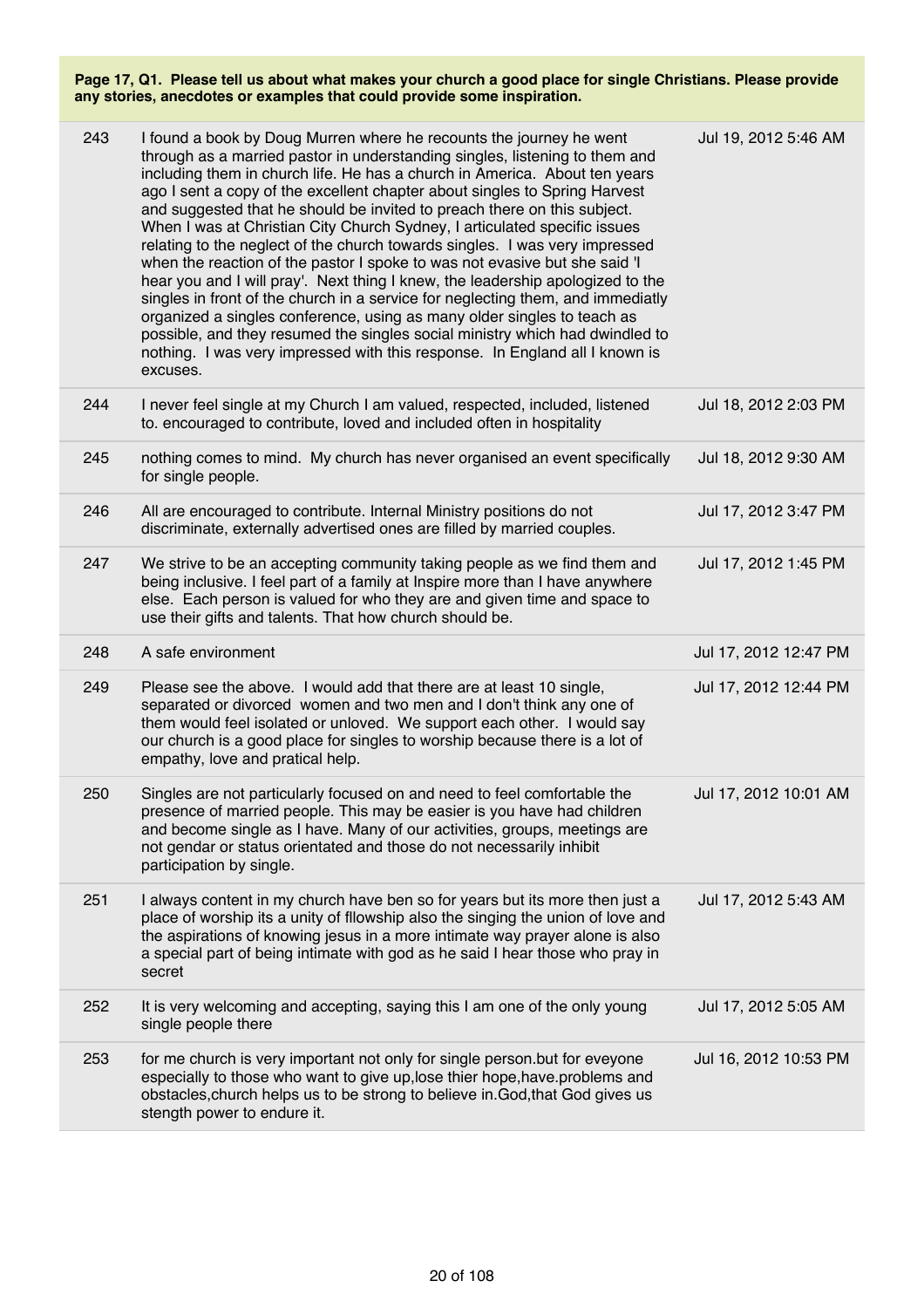| 254 | Activities that involve all members                                                                                                                                                                                                                                                                                                                                                                                                                                                                                                                                                                                                                                     | Jul 16, 2012 9:33 PM  |
|-----|-------------------------------------------------------------------------------------------------------------------------------------------------------------------------------------------------------------------------------------------------------------------------------------------------------------------------------------------------------------------------------------------------------------------------------------------------------------------------------------------------------------------------------------------------------------------------------------------------------------------------------------------------------------------------|-----------------------|
| 255 | There are lots of events, courses and social activities. However, although it<br>should be a minefield for finding partners, that hasn't proven to be the case,<br>and there still is a problem with singleness. This isn't because of the church's<br>attitude toward single people per se (they are valued and respected just as<br>much as couples) but rather because among Christian men it has almost<br>become impossible sometimes to ask women out for fear of rejection,<br>exclusion etc, while women complain of not being asked out enough (but<br>then only want to be asked out by the people they want to ask them out).                                | Jul 16, 2012 5:37 PM  |
| 256 | Honestly my church, St Thomas' Philadelphia in Sheffield has many great<br>qualities as a lively and passionate worshipping spiritual community, but I<br>could not describe it as a good place for single Christians. In spite of the<br>sheer number of younger (40 or under) single Christians in this church it is<br>an exceptionally lonely place to be single withinThere are very few low-key<br>genuine opportunities for single to mix and just gently get to know each other<br>better with a view to maybe dating as friendships develop.                                                                                                                   | Jul 16, 2012 4:51 PM  |
| 257 | After some bible study evenings within the church about relationships (one of<br>which was singleness) some singles in the church revealed that they felt left<br>out by couples for example they were not invited to meals or felt awkward<br>when invited alone to meals etc. Now couples generally take this into<br>consideration and invite two singles (but not with the purpose of<br>matchmaking!!)                                                                                                                                                                                                                                                             | Jul 16, 2012 4:21 PM  |
| 258 | tries to support single young adults - has young adult cell group - but it does<br>seperate it from young adults who are married which is bad. not many<br>singles so difficult to meet people through church                                                                                                                                                                                                                                                                                                                                                                                                                                                           | Jul 16, 2012 2:21 PM  |
| 259 | Can't think of anything, although I am sure there is.                                                                                                                                                                                                                                                                                                                                                                                                                                                                                                                                                                                                                   | Jul 16, 2012 12:38 PM |
| 260 | If single membership from being young opportunities are made for<br>involvement in numerous activities, the Scout and Guide sections being an<br>example. Numerous branches with which I am familiar continue to absorb<br>newcomers into the total programme, both male and female. Newcomers<br>are 'befriended' from the start and are given every opportunity to share in<br>fellowship and worship at all levels. The accent on youth leadership bridges<br>the gap between young and older members There is also ample<br>opportunities for meeting with members of adjacent branches of the church<br>and attempts to strengthen membership of smaller branches. | Jul 16, 2012 12:27 PM |
| 261 | our church has been running an outreach community project for the last 4<br>years reaching out to the sick, poor, addictseveryone. over the last 2 years<br>we have opened our doors first for a free cafe twice a week and now are<br>open most days for food bank, clothing sale, debt advice, credit union, job<br>search etc, prayer nights, healing service, kids clubs it has become a haven<br>were everyone is welcomed warmly without judgement and over time some<br>people have started to come to church on a sunday.                                                                                                                                       | Jul 16, 2012 10:57 AM |
| 262 | In Corinthians Paul talks about how it is BEST to be single, and equally good<br>to be married. Our church really get this, and given that most of the<br>congregation are singe students its a good job they do!                                                                                                                                                                                                                                                                                                                                                                                                                                                       | Jul 16, 2012 6:59 AM  |
| 263 | I live my life a a unique human being and do not consider myself as<br>"single"there are so many other aspects to my being.                                                                                                                                                                                                                                                                                                                                                                                                                                                                                                                                             | Jul 16, 2012 1:11 AM  |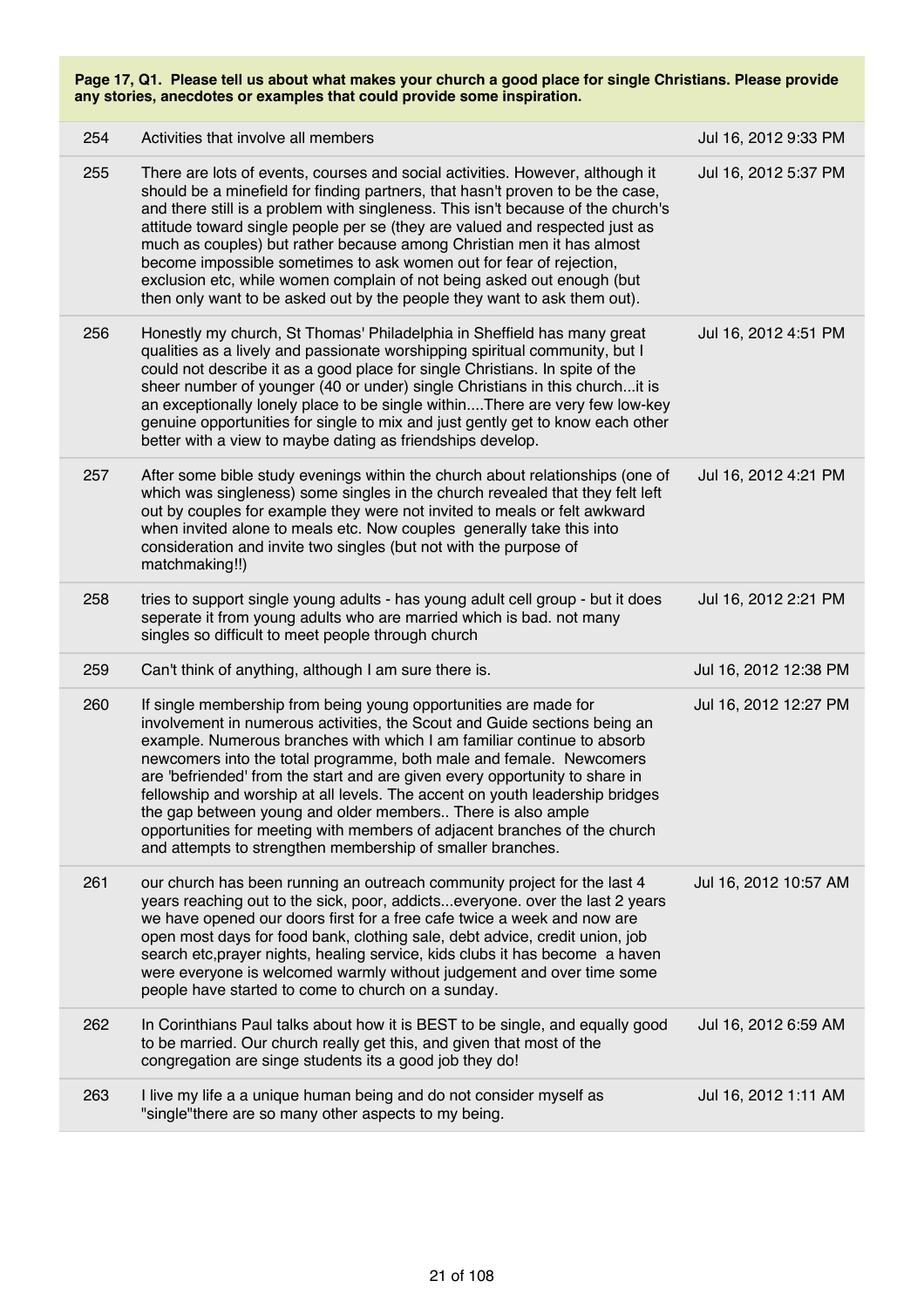|     | Page 17, Q1. Please tell us about what makes your church a good place for single Christians. Please provide<br>any stories, anecdotes or examples that could provide some inspiration.                                                                                                                                                                                                                      |                       |  |  |
|-----|-------------------------------------------------------------------------------------------------------------------------------------------------------------------------------------------------------------------------------------------------------------------------------------------------------------------------------------------------------------------------------------------------------------|-----------------------|--|--|
| 264 | i wouldnt say it makes a great place for singles it makes an awesome place<br>for all!!                                                                                                                                                                                                                                                                                                                     | Jul 15, 2012 12:47 PM |  |  |
| 265 | Can't think of anything in particular, but to be involved you do need to have<br>some confidence.                                                                                                                                                                                                                                                                                                           | Jul 15, 2012 12:01 PM |  |  |
| 266 | I find my church doesn't make a difference to people. It is quite a large<br>church but I think everyone is treated equally. Whitewell metropolitan<br>tabernacle Belfast.                                                                                                                                                                                                                                  | Jul 15, 2012 9:07 AM  |  |  |
| 267 | Even couples and families present themselves as individuals                                                                                                                                                                                                                                                                                                                                                 | Jul 14, 2012 3:06 PM  |  |  |
| 268 | Not sure; I was at my church with my ex-husband when we were married<br>and since our split and divorce. As I already had good supportive friends<br>they have stuck by me, so while I now attend as single, I feel well supported<br>and part of the church family as a whole. Coming in new to our church as a<br>single may be different, but as it's not been my experience, I am unable to<br>comment. | Jul 14, 2012 1:39 PM  |  |  |
| 269 | My church has prayed for single people to come into the church, especially<br>Christian singles, so that people can connect and possible marry.                                                                                                                                                                                                                                                             | Jul 14, 2012 12:23 PM |  |  |
| 270 | The church takes people through deliverance processes, and some<br>members receive their breakthroughs through deliverance.                                                                                                                                                                                                                                                                                 | Jul 14, 2012 8:41 AM  |  |  |
| 271 | My church is very small (9 members) and everyone knows everyone else.<br>We all support each other whatever our status. If one were cynical, you could<br>say "beggars can't be choosers" but I think small churches are able to look<br>more openly at what individuals have to offer - thus singles can very much<br>feel part of the church.                                                             | Jul 14, 2012 7:54 AM  |  |  |
| 272 | We have men only or women only social events that are fine for a single<br>person to attend without any problem. I attended a Singles Day event at St<br>Saviour's Church, Sunbury. The author Julia Morgan spoke - I was keen to<br>attend as such events are a rearity. It was worthwhile.                                                                                                                | Jul 14, 2012 4:10 AM  |  |  |
| 273 | I DO NOT CURRENTLY ATTEND CHURCH.                                                                                                                                                                                                                                                                                                                                                                           | Jul 14, 2012 3:54 AM  |  |  |
| 274 | We are all treated as individuals whether married or single                                                                                                                                                                                                                                                                                                                                                 | Jul 13, 2012 2:40 PM  |  |  |
| 275 | I cannot say I have found it to be a good place for single Christians as there<br>are not many of them but lots of older widows though. but realistically,<br>because single people are single because of different circumstances and<br>ages, you cannot lump us together as our needs would be different.                                                                                                 | Jul 13, 2012 12:32 PM |  |  |
| 276 | My church has been very accepting of those from broken marriages.                                                                                                                                                                                                                                                                                                                                           | Jul 13, 2012 11:37 AM |  |  |
| 277 | My church is very much a Family and we tend to care for one another,<br>however, even in my good church I sometimes feel a bit isolated. This is<br>probably more my fault as I am rather shy.                                                                                                                                                                                                              | Jul 13, 2012 7:38 AM  |  |  |
| 278 | There is a social group for people in their thirties or over.                                                                                                                                                                                                                                                                                                                                               | Jul 13, 2012 7:07 AM  |  |  |
| 279 | My church is a very welcoming place and our worship times together are<br>great. It is the social side where I feel I am on the outside.                                                                                                                                                                                                                                                                    | Jul 13, 2012 5:58 AM  |  |  |
| 280 | A lot of old widows and widowas in my church so people look out for each                                                                                                                                                                                                                                                                                                                                    | Jul 13, 2012 12:21 AM |  |  |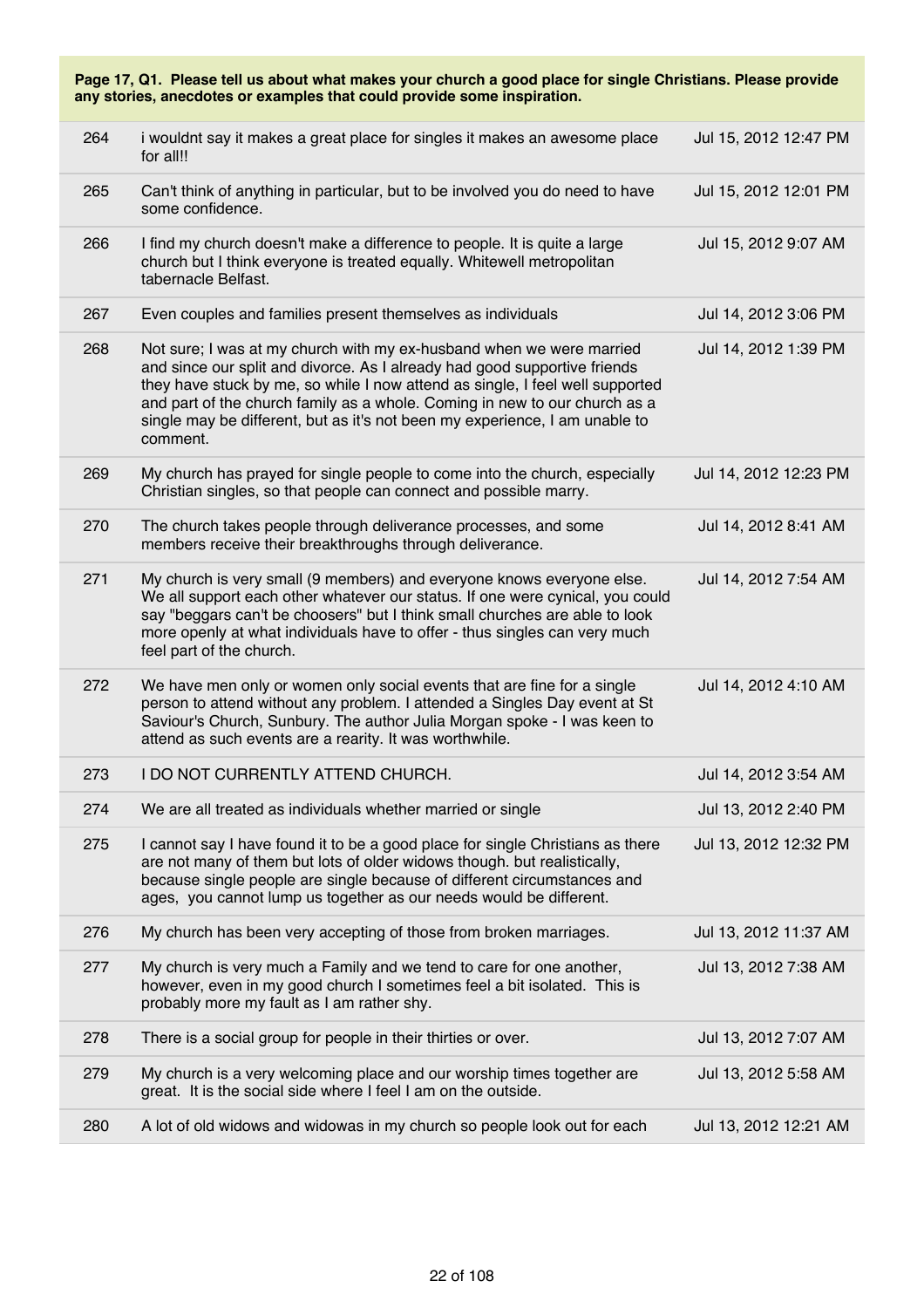other. Trouble is, I'm just too young compared to the others .

| 281 | No comment.                                                                                                                                                                                                                                                                                                                                                                                                                                                             | Jul 12, 2012 9:19 PM  |
|-----|-------------------------------------------------------------------------------------------------------------------------------------------------------------------------------------------------------------------------------------------------------------------------------------------------------------------------------------------------------------------------------------------------------------------------------------------------------------------------|-----------------------|
| 282 | i'm not in a churchyet you keep asking the questionswhy do you do this?<br>whatever the reason is the church does the same thing                                                                                                                                                                                                                                                                                                                                        | Jul 12, 2012 1:46 PM  |
| 283 | The church is friendly and some people don't see being single as a negative<br>thing                                                                                                                                                                                                                                                                                                                                                                                    | Jul 12, 2012 1:31 PM  |
| 284 | Sometimes it is awkward being a single in church, but not as bad in secular<br>life, where you can be considered plain weird. Church is a loving<br>environment, no matter if you are single, married, gay, widowed, divorced.<br>However, I do think there are big issues for divorcees. They could be<br>considered as failures in the church                                                                                                                         | Jul 12, 2012 1:21 PM  |
| 285 | I can't think of any                                                                                                                                                                                                                                                                                                                                                                                                                                                    | Jul 12, 2012 12:04 PM |
| 286 | We had a singles seminar we ae encouraged to meet up as a group or<br>church family and to serve                                                                                                                                                                                                                                                                                                                                                                        | Jul 12, 2012 9:00 AM  |
| 287 | there are quite a few single Christians in the church - people are accepted<br>for what they are irrespective of their relationship status                                                                                                                                                                                                                                                                                                                              | Jul 12, 2012 8:57 AM  |
| 288 | my church accepts everybody regardless of colour, race, sex, status in life,<br>etc. all the congregations were represented w/ a flag that's hanging on the<br>ceiling of the church and there are connect groups for everybody                                                                                                                                                                                                                                         | Jul 12, 2012 3:45 AM  |
| 289 | It doesn't                                                                                                                                                                                                                                                                                                                                                                                                                                                              | Jul 11, 2012 3:13 PM  |
| 290 | The church is what has got me through my marriage break up, I have felt<br>loved and cared for by everyone. Its like an extension of my family and I<br>could not live without them.                                                                                                                                                                                                                                                                                    | Jul 11, 2012 2:05 PM  |
| 291 | My vicar was brilliant and he noticed things eg if I was upset. Once, just after<br>I was recently widowed I was about to break down after the service and he<br>noticed, as I was rooted to the spot. He literally ran from the altar and took<br>me in his arms whilst I broke. He also reassured everyone around because<br>he realised what was happening. After that he and his wife had me for lunch<br>every Friday for over a year until I was back on my feet. | Jul 11, 2012 11:13 AM |
| 292 | ite ok                                                                                                                                                                                                                                                                                                                                                                                                                                                                  | Jul 11, 2012 7:03 AM  |
| 293 | All members are made to feel they are valued members of the Body of Christ<br>and each has a special gift from God to use to the benefit and growth of the<br>Church                                                                                                                                                                                                                                                                                                    | Jul 10, 2012 5:52 PM  |
| 294 | it would be good if at events it didnt split so families sit together, couples sit<br>together and singles sit together. It would be nice to see a mix                                                                                                                                                                                                                                                                                                                  | Jul 10, 2012 1:52 PM  |
| 295 | As an active member of my Church which is Roman Catholic I feel part of<br>the church and accepted by the congretation                                                                                                                                                                                                                                                                                                                                                  | Jul 10, 2012 1:49 PM  |
| 296 | it's great if you are under 30 but not so good if your divorced and in your 40s.<br>We all tend to sit together watching the door for any single menwhich, as<br>yet, we are still watching for!                                                                                                                                                                                                                                                                        | Jul 10, 2012 11:31 AM |
|     |                                                                                                                                                                                                                                                                                                                                                                                                                                                                         |                       |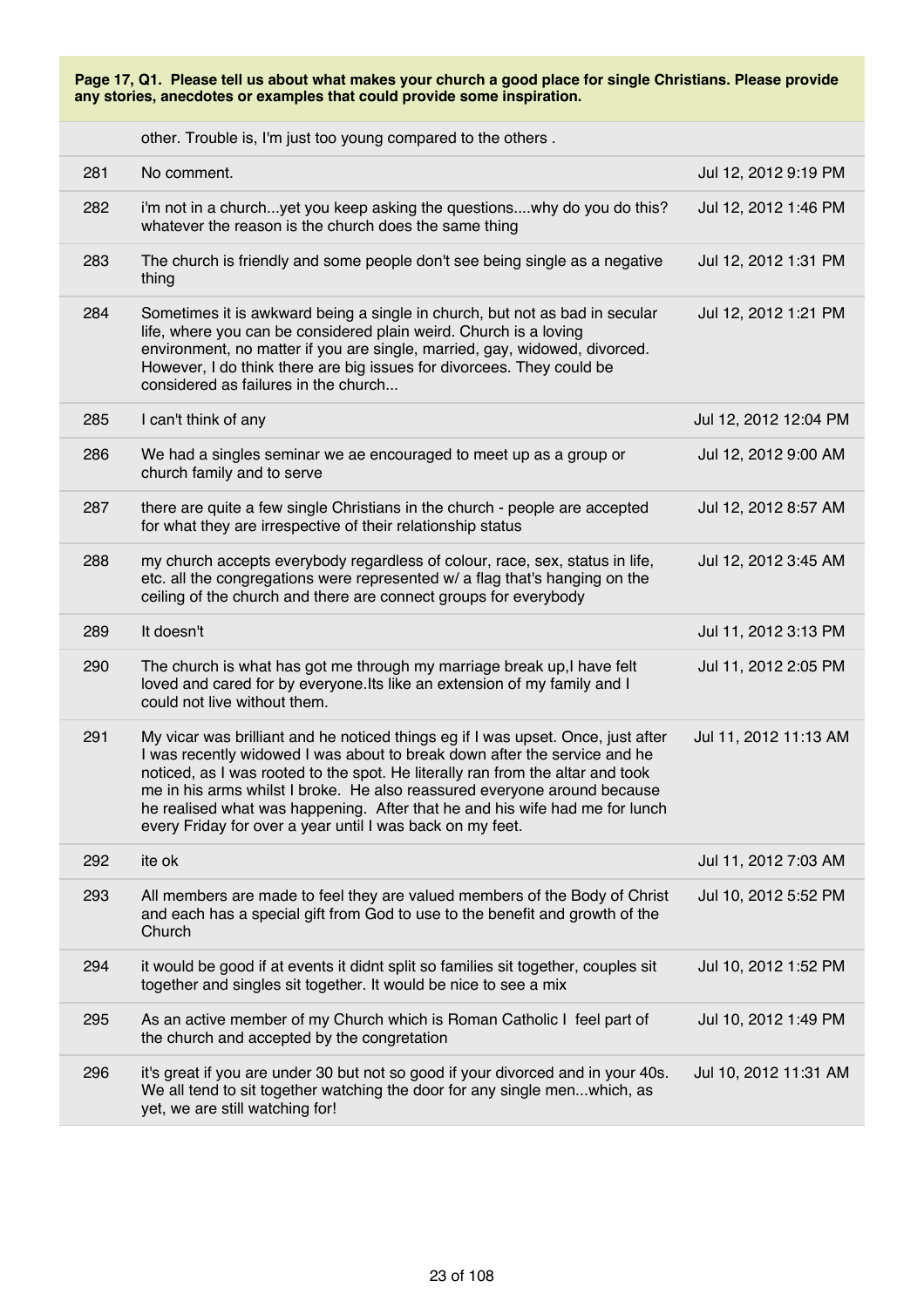| 297 | There are some other single people, so I suppose this helps                                                                                                                                                                                                                                                                                                                                                                                                                                                                                                          | Jul 10, 2012 9:21 AM |
|-----|----------------------------------------------------------------------------------------------------------------------------------------------------------------------------------------------------------------------------------------------------------------------------------------------------------------------------------------------------------------------------------------------------------------------------------------------------------------------------------------------------------------------------------------------------------------------|----------------------|
| 298 | we feel good in the presence of our God who is not a respector of person                                                                                                                                                                                                                                                                                                                                                                                                                                                                                             | Jul 10, 2012 9:15 AM |
| 299 | I don't think a singles group in one Church is a good idea, I suggest it would<br>be much better, if several Churches joined together to organise an event for<br>singles. My current knowledge is that singles join in with everybody else with<br>whatever is happening                                                                                                                                                                                                                                                                                            | Jul 10, 2012 4:34 AM |
| 300 | I've been part of my church since I moved t a new city (as a single person)<br>13 years ago, so I am very 'at home' there. People sometimes ask if I am<br>married or have children, but I don't think the answer to those questions have<br>in any way changed whether I am accepted and to what degree I can<br>participate.                                                                                                                                                                                                                                       | Jul 10, 2012 3:57 AM |
| 301 | Several attempts have been made to start a singles group (by singles) but<br>they have never really got off the ground due to lack of<br>interest/support.Individual couples/families tend to "adopt" a single inviting<br>them to become part of their family. We also have monthly age to age games<br>evenings for which no partner is needed, these are usually well attended by<br>both singles and couples.                                                                                                                                                    | Jul 10, 2012 3:09 AM |
| 302 | i belong to a very welcoming church, but also as a single you need to be<br>sociable to.                                                                                                                                                                                                                                                                                                                                                                                                                                                                             | Jul 10, 2012 1:32 AM |
| 303 | My church is better than most, but because it has a fair share of older<br>singles, divorcees and widows - not because the marrieds are more sensitive<br>:-). Churches will change if they have to invite more single mums,<br>divorcees, retired folk, after-school clubs - the more variety the better                                                                                                                                                                                                                                                            | Jul 9, 2012 2:24 PM  |
| 304 | It provides activities for youth and community projectsfor the older<br>individuals.                                                                                                                                                                                                                                                                                                                                                                                                                                                                                 | Jul 9, 2012 3:22 AM  |
| 305 | There is a fairly thriving youth work going on, involving those singles in their<br>early 20s, who've come up through the young peoples' groups, as leaders.                                                                                                                                                                                                                                                                                                                                                                                                         | Jul 9, 2012 3:17 AM  |
| 306 | An awareness of the leadership of the church of the diversity of living<br>situations of the congregation                                                                                                                                                                                                                                                                                                                                                                                                                                                            | Jul 8, 2012 12:42 PM |
| 307 | I think my Church accepts indivduals as they are. It's important to get to<br>know individuals and not to see their status but to see them as a child of<br>God. As children of God, we are all equal. There is a good mix of young<br>singles, young and older married people as well as older people who have<br>either never married, or who have loss their partners. This makes us a<br>family. We are all different and it takes God's grace for us to be able to get<br>along with each other and love one another. By the Spirit of God we shall do<br>this. | Jul 8, 2012 9:34 AM  |
| 308 | SEVENTH-DAY ADVENTIST CHURCH IS A GOOD PLACE FOR SINGLE<br>CHRISTIANS BECAUSE WE HAVE A LOT OF PROGRAMES FOR<br>SINGLES BEFORE THEY GET INTO MARRIAGE                                                                                                                                                                                                                                                                                                                                                                                                                | Jul 8, 2012 5:47 AM  |
| 309 | My chuch is neither a good or bad place for single christians. It is a growing<br>church with new families joining. There are a number of singles and we mix<br>with our married friends who are also starting to have families. I don't<br>consider single people to be a 'special breed' that require 'special treatment'<br>from the church oversight.                                                                                                                                                                                                            | Jul 8, 2012 3:48 AM  |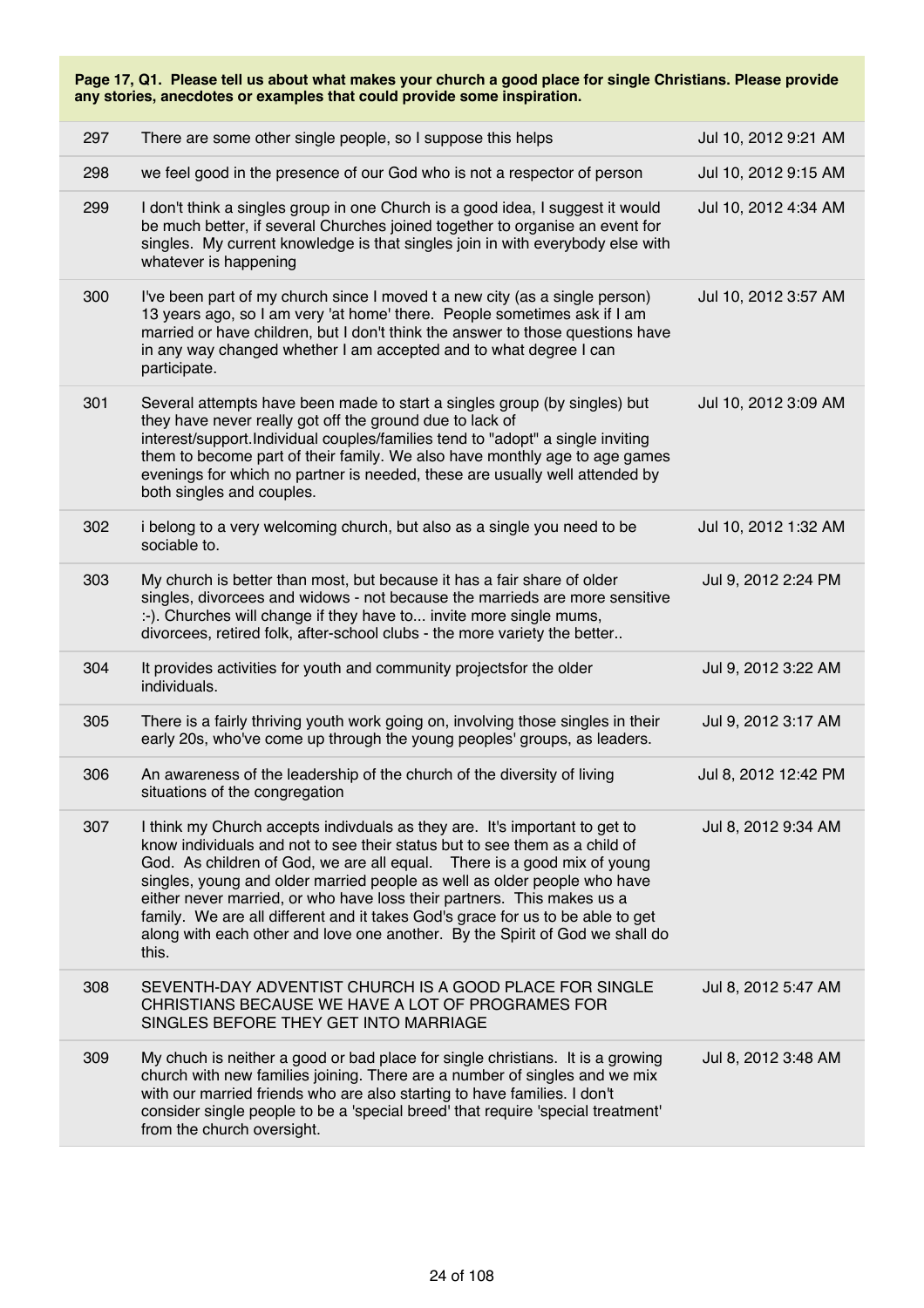| 310 | there is quite a few singles young women                                                                                                                                                                                                                                                                                                                                                                                                                                                                                                                                                                                       | Jul 7, 2012 12:25 PM |
|-----|--------------------------------------------------------------------------------------------------------------------------------------------------------------------------------------------------------------------------------------------------------------------------------------------------------------------------------------------------------------------------------------------------------------------------------------------------------------------------------------------------------------------------------------------------------------------------------------------------------------------------------|----------------------|
| 311 | Nothing is restricted to me as a Single except marriage courses. I can<br>participate in all aspects of my church and grow independently of any<br>partner.                                                                                                                                                                                                                                                                                                                                                                                                                                                                    | Jul 7, 2012 10:18 AM |
| 312 | They provide an Fifty Plus group that meets once a fortnight. My church has<br>a group for twenties to thirties group. they embrace singles.                                                                                                                                                                                                                                                                                                                                                                                                                                                                                   | Jul 7, 2012 9:52 AM  |
| 313 | Only good thing is that there are women only events so dont always feel like<br>everything is for couples                                                                                                                                                                                                                                                                                                                                                                                                                                                                                                                      | Jul 7, 2012 8:25 AM  |
| 314 | Single people will find the best person to fall in love in my Church: Jesus! He<br>is more than enough for everything, if we get married is just a good extra<br>from God.                                                                                                                                                                                                                                                                                                                                                                                                                                                     | Jul 7, 2012 7:19 AM  |
| 315 | There is prayer and worship. Fellowship with fellow christians helps me.                                                                                                                                                                                                                                                                                                                                                                                                                                                                                                                                                       | Jul 7, 2012 7:04 AM  |
| 316 | My church is good for singles under the age of 30years as there is a very<br>active young adults ministry. (It is not so good for older singles. There are a<br>lot of single ladies over the age of 40. tHE EXPECTATION IS THAT all<br>Christians should be active in church but although I am a worker in the<br>church I socialise with friends I have grown up with who don't attend my<br>church and with friends I have met through work. These are mainly female<br>and most are christrians. - sorry probably in the wrong section and not<br>inspirational!)                                                          | Jul 7, 2012 6:43 AM  |
| 317 | There is no good or bad church for single Christians. We are the ones what<br>we make of our environments. Church is house of God open to all including<br>and even more to sinners as well. For all people of this earth. If we would<br>decide how to respond or act just assuming what other people are thinking<br>about us then we are lacking in faith and trust. We know none of us is<br>perfect and no perfect place for any of us in this earth. Jesus is perfect and<br>went to prepare a place for us in His Father's house for us then everything<br>will be perfect. we are not here to be pleased but to serve. | Jul 7, 2012 6:14 AM  |
| 318 | nothing to say                                                                                                                                                                                                                                                                                                                                                                                                                                                                                                                                                                                                                 | Jul 7, 2012 5:05 AM  |
| 319 | Accepting and inclusive                                                                                                                                                                                                                                                                                                                                                                                                                                                                                                                                                                                                        | Jul 7, 2012 3:04 AM  |
| 320 | In my Church we all care and look out for one another no matter our<br>relationship status - Just as Jesus would I believe.                                                                                                                                                                                                                                                                                                                                                                                                                                                                                                    | Jul 6, 2012 4:46 PM  |
| 321 | I have no idea. I haven't been going long enough to even think about it. I see<br>it as Church. A place for me to be connected with God. i haven't really given<br>my love life much thought whilst at Church yet!!                                                                                                                                                                                                                                                                                                                                                                                                            | Jul 6, 2012 4:35 PM  |
| 322 | Our church accepts everyone from all sorts of backgrounds and focuses on<br>God and to help bring people to Jesus. It is a community based church so<br>we have a lot of out reaches, so families, singles etc                                                                                                                                                                                                                                                                                                                                                                                                                 | Jul 6, 2012 4:14 PM  |
| 323 | we have a mixed 30+ group some are married but most are single and we<br>socialise at different time together as well                                                                                                                                                                                                                                                                                                                                                                                                                                                                                                          | Jul 6, 2012 3:52 PM  |
| 324 | Small congregation (about 20) means each person is obvious and being<br>similar age feels part of the family and treated so - I feel accepted.                                                                                                                                                                                                                                                                                                                                                                                                                                                                                 | Jul 6, 2012 3:21 PM  |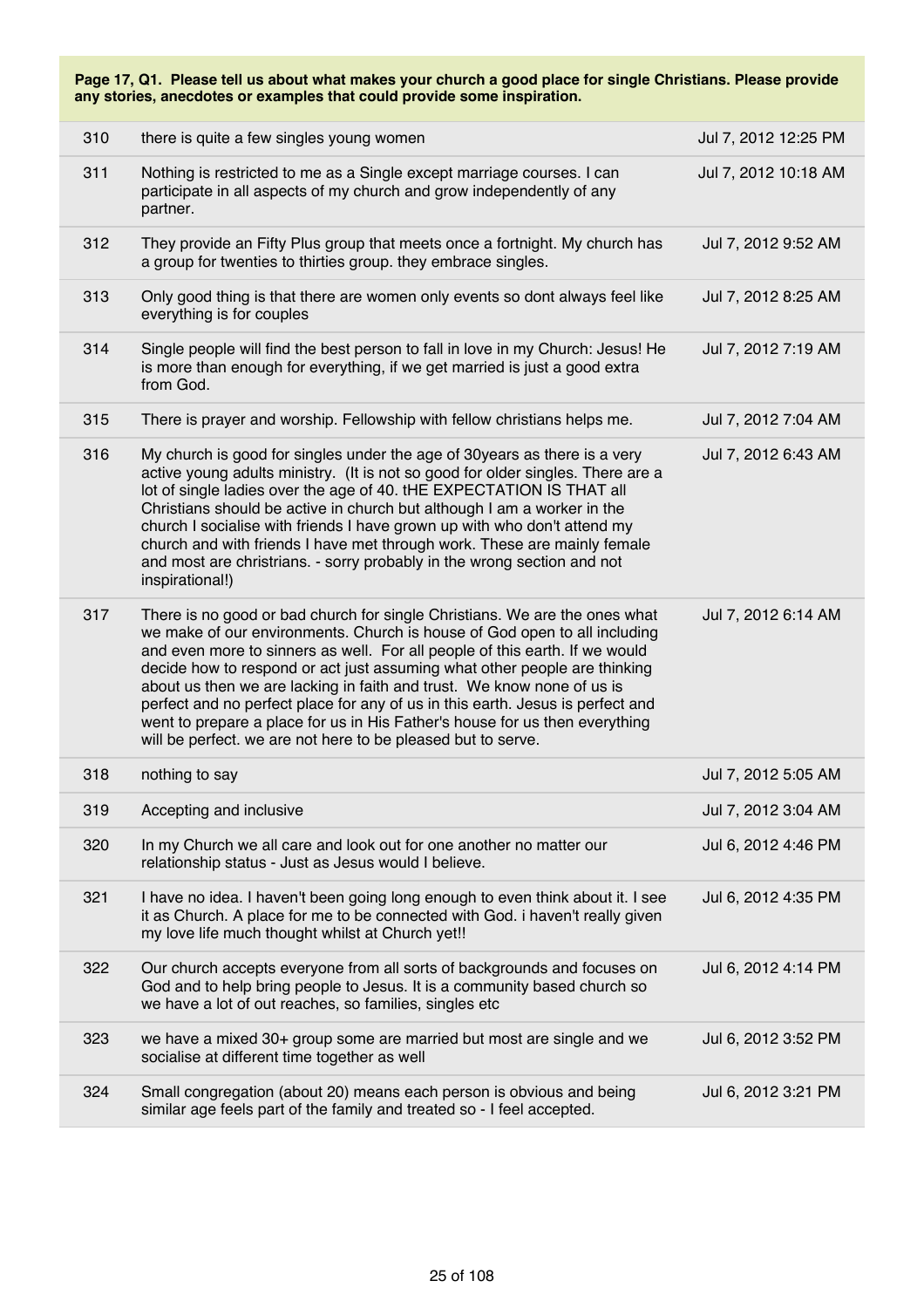| 325 | I can only speak as a single-parent after my ex-husband left me with 4<br>children aged 1 to 10 years old (having been married for 16 years) Our<br>Pastor prays for us single parents & remembers to include us He has also,<br>when things have been tough helped out with grocery vouchers He has<br>treated my children to a take-away meal on accasion When my ex kept<br>breaking into the house & stealing things (normally while we were at church)<br>my pastor paid for a burglar alarm to be fitted to the house which helped us<br>to feel a lot safer                   | Jul 6, 2012 2:51 PM  |
|-----|--------------------------------------------------------------------------------------------------------------------------------------------------------------------------------------------------------------------------------------------------------------------------------------------------------------------------------------------------------------------------------------------------------------------------------------------------------------------------------------------------------------------------------------------------------------------------------------|----------------------|
| 326 | It is not particularly good but personally I just get on with it and try not to<br>think of my status but more about what I can do for others within my church-<br>ie it's not about me. I do try to be grateful for the way God looks after me<br>rather than what the church can do for me.                                                                                                                                                                                                                                                                                        | Jul 6, 2012 12:43 PM |
| 327 | I can't give an example from my home church but I can think of events such<br>as organising a social event for single Christians from their church and<br>neighbouring churches or churches of the same denomination. That would<br>help single Christians to meet new people and find new friends and widen a<br>circle of people they know. Also heard about men stop going to church<br>because they felt isolated or didn't fit the church being single. In that case I<br>wonder if they gave up on looking for a Christian wife which is their decision<br>and responsibility. | Jul 6, 2012 2:29 AM  |
| 328 | as I said above young/widowed is fine and a divorced/single older woman is<br>accepted, but a man of my age is certainly not treated the same as the<br>aforementioned.                                                                                                                                                                                                                                                                                                                                                                                                              | Jul 6, 2012 12:36 AM |
| 329 | It doesn't. Yet to find a church that is a good place for single Christians.                                                                                                                                                                                                                                                                                                                                                                                                                                                                                                         | Jul 5, 2012 3:42 PM  |
| 330 | Widows and Widowers Bereavement annual service. Very caring. Quiz<br>nights. Coffee and cakes etc., after the service. The love and care that<br>people give you, knowing your grieving situation,                                                                                                                                                                                                                                                                                                                                                                                   | Jul 5, 2012 2:52 PM  |
| 331 | We are all serving one god so i think that it makes a good place to be.                                                                                                                                                                                                                                                                                                                                                                                                                                                                                                              | Jul 5, 2012 1:48 PM  |
| 332 | Fellowship group largely composed of single people                                                                                                                                                                                                                                                                                                                                                                                                                                                                                                                                   | Jul 5, 2012 1:29 PM  |
| 333 | It is neither good nor badIn my opinion it is down to the singlton to find<br>their own way in Church and should stop relying on the Church for their<br>every waking moment.                                                                                                                                                                                                                                                                                                                                                                                                        | Jul 5, 2012 3:38 AM  |
| 334 | There aren't many single people, particularly under the age of 60. So<br>probably not the best place to find a new partner.                                                                                                                                                                                                                                                                                                                                                                                                                                                          | Jul 4, 2012 1:44 PM  |
| 335 | 1) We have church outings 2) There is a lot teaching during the service<br>which focus on singles                                                                                                                                                                                                                                                                                                                                                                                                                                                                                    | Jul 4, 2012 12:00 PM |
| 336 | 30-50s group who meet for lunch once/month. Community groups and small<br>groups give each person a place to belong if they want it.                                                                                                                                                                                                                                                                                                                                                                                                                                                 | Jul 4, 2012 9:12 AM  |
| 337 | not applicable                                                                                                                                                                                                                                                                                                                                                                                                                                                                                                                                                                       | Jul 4, 2012 6:56 AM  |
| 338 | A change in attitude towards those who are divorced or living ontheir own.                                                                                                                                                                                                                                                                                                                                                                                                                                                                                                           | Jul 4, 2012 3:09 AM  |
| 339 | My pastor is interested in helping singles. He doesn't know what to do, like<br>many others who married in early 20's                                                                                                                                                                                                                                                                                                                                                                                                                                                                | Jul 4, 2012 12:48 AM |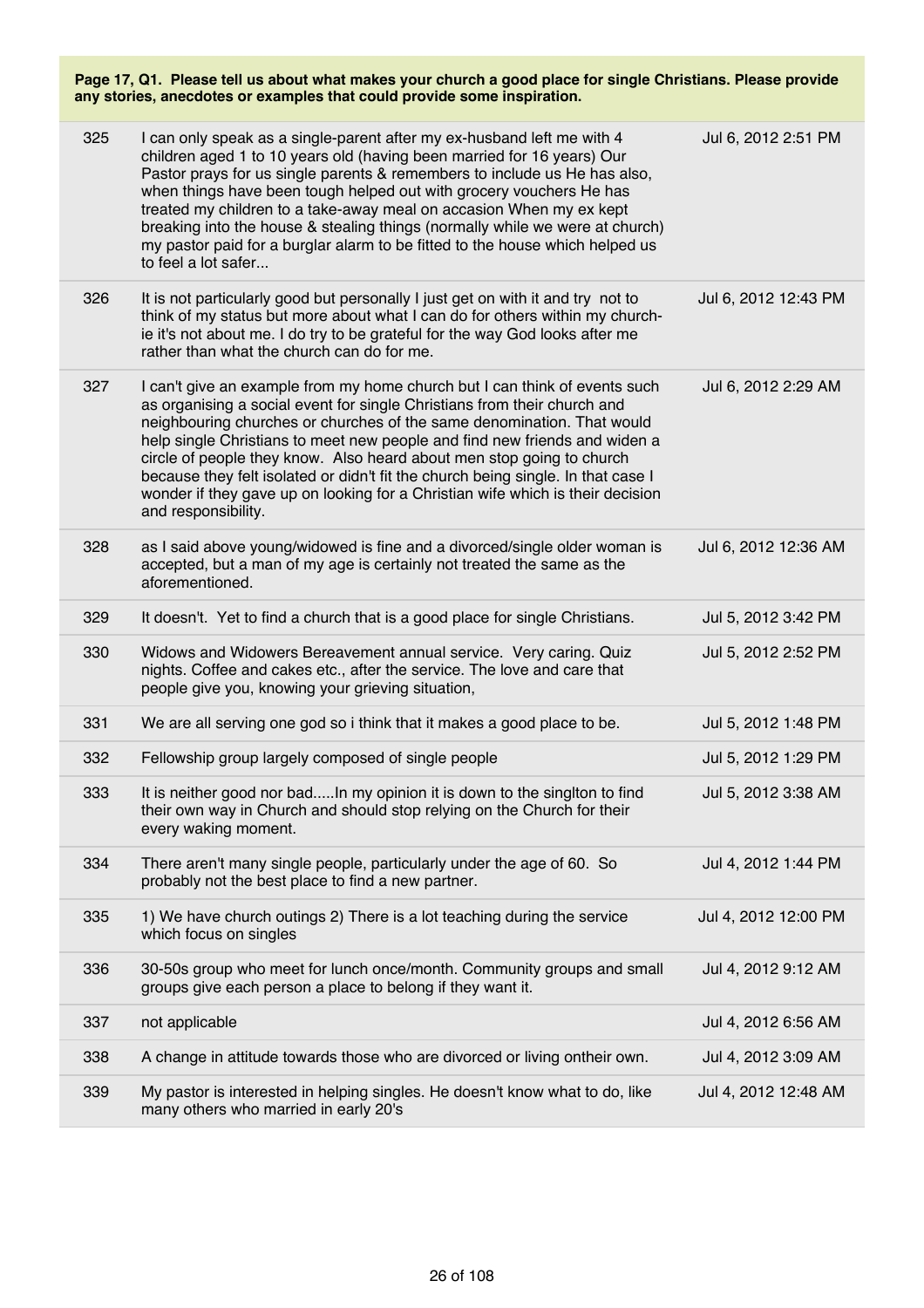| Page 17, Q1. Please tell us about what makes your church a good place for single Christians. Please provide<br>any stories, anecdotes or examples that could provide some inspiration. |                                                                                                                                                                                                                                                                                                                                                                                                                                                                                                                                           |                      |  |
|----------------------------------------------------------------------------------------------------------------------------------------------------------------------------------------|-------------------------------------------------------------------------------------------------------------------------------------------------------------------------------------------------------------------------------------------------------------------------------------------------------------------------------------------------------------------------------------------------------------------------------------------------------------------------------------------------------------------------------------------|----------------------|--|
| 340                                                                                                                                                                                    | singles are encouraged to participate, and there is teaching aimed at singles<br>regularly                                                                                                                                                                                                                                                                                                                                                                                                                                                | Jul 4, 2012 12:47 AM |  |
| 341                                                                                                                                                                                    | There is a large amount of single Christians at my church and as such there<br>is always a lot of social activities going on outside of Sunday services that<br>are very singles-friendly                                                                                                                                                                                                                                                                                                                                                 | Jul 4, 2012 12:00 AM |  |
| 342                                                                                                                                                                                    | There is no implication that singleness is something that needs to be fixed,<br>that we need to be helped out of. There are opportunities for single people<br>to get together, but these are not 'date' or 'connect' events - we are valued<br>and encouraged in this stage or state of life.                                                                                                                                                                                                                                            | Jul 3, 2012 11:03 PM |  |
| 343                                                                                                                                                                                    | In my church one can be real with the leaders and most of the congregation<br>about one's feelings. That is a God send.                                                                                                                                                                                                                                                                                                                                                                                                                   | Jul 3, 2012 4:09 PM  |  |
| 344                                                                                                                                                                                    | There are lots of encouragements for all memebrs to become involved in<br>activities and services linked with their gifting rather than their status                                                                                                                                                                                                                                                                                                                                                                                      | Jul 3, 2012 3:22 PM  |  |
| 345                                                                                                                                                                                    | lots of activities for singles, albeit age limit 35 years. But as everyone can<br>join in everything else, age or singleness is not an issue as wives don't<br>necessarily join in the same things as their husband. She may do flowers, he<br>may be a sidesperson and so everyone is an individual. If 3 women and 3<br>men are helping at church at the welcome desk, nobody ever thinks that they<br>might 3 couples, or thinks about who is part of a couple but is alone, and<br>who might be singlethere are 6 people helping out. | Jul 3, 2012 3:13 PM  |  |
| 346                                                                                                                                                                                    | there is a twenties and thirties group at the church. good for younger<br>singles, not so good for those of us who are older                                                                                                                                                                                                                                                                                                                                                                                                              | Jul 3, 2012 3:06 PM  |  |
| 347                                                                                                                                                                                    | I know of Christian singles who have spent their time devoted to Church life,<br>such as my friend who leads a youth group, and has a calling to this, and<br>focuses on this, rather than merely only being concerned with finding a wife.                                                                                                                                                                                                                                                                                               | Jul 3, 2012 2:40 PM  |  |
| 348                                                                                                                                                                                    | 20s-30s group. Plenty of other things to do that don't involve being<br>married/having children.                                                                                                                                                                                                                                                                                                                                                                                                                                          | Jul 3, 2012 12:44 PM |  |
| 349                                                                                                                                                                                    | People are accepted as individuals on the whole.                                                                                                                                                                                                                                                                                                                                                                                                                                                                                          | Jul 3, 2012 11:56 AM |  |
| 350                                                                                                                                                                                    | 3 day annual singles weekend (bank holiday) where all the churches in the<br><denomination> come together. pastor involvement and variety of activities<br/>that allow ppl to meet others, showing that not everybody moves to the same<br/>drum (ie; some will be comfortable in party/dance atmosphere, some more<br/>with one on one). we have website for singles. general preaching from<br/>pulpit refers to singles as well as other grps such as widows, single parents<br/>and diff ages.</denomination>                         | Jul 3, 2012 10:27 AM |  |
| 351                                                                                                                                                                                    | There is an active 20's & 30's group who are mainly single (if you fit in that<br>category!)                                                                                                                                                                                                                                                                                                                                                                                                                                              | Jul 3, 2012 10:18 AM |  |
| 352                                                                                                                                                                                    | I'm the only single Christian above the age of 30 in the church. There is<br>nothing that makes it a good place for single Christians.                                                                                                                                                                                                                                                                                                                                                                                                    | Jul 3, 2012 10:13 AM |  |
| 353                                                                                                                                                                                    | A group of us single people went out for a meal together on Valentines Day                                                                                                                                                                                                                                                                                                                                                                                                                                                                | Jul 3, 2012 10:06 AM |  |
| 354                                                                                                                                                                                    | the church i attend is multicultural and community based, we have a fair<br>number of singles, all men, but they are involved and integrated,                                                                                                                                                                                                                                                                                                                                                                                             | Jul 3, 2012 9:59 AM  |  |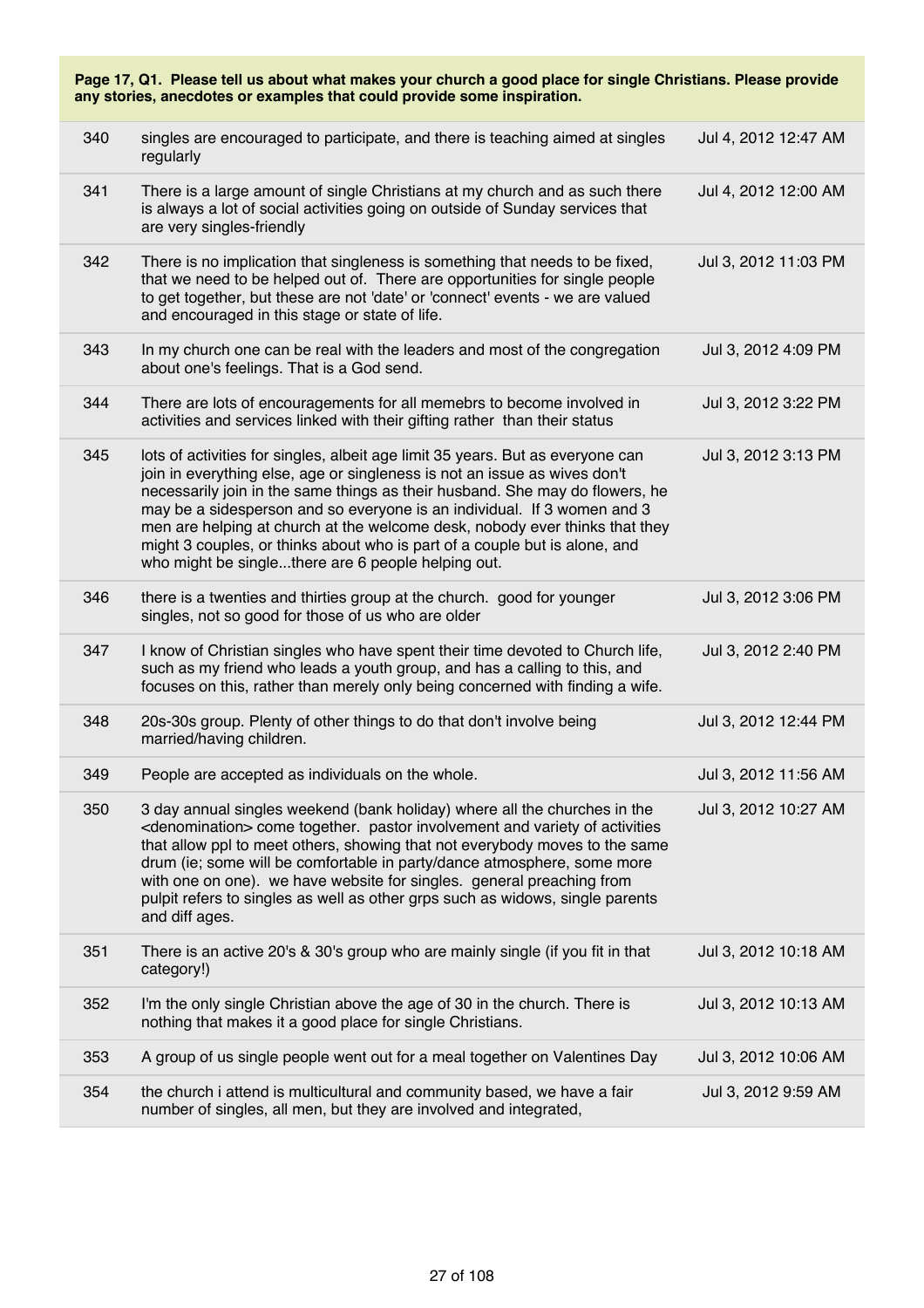| Page 17, Q1. Please tell us about what makes your church a good place for single Christians. Please provide<br>any stories, anecdotes or examples that could provide some inspiration. |                                                                                                                                                                                                                                                                                                                                                                                                                                                                                                                                                                                                                                                                                                                                                                                                                |                     |
|----------------------------------------------------------------------------------------------------------------------------------------------------------------------------------------|----------------------------------------------------------------------------------------------------------------------------------------------------------------------------------------------------------------------------------------------------------------------------------------------------------------------------------------------------------------------------------------------------------------------------------------------------------------------------------------------------------------------------------------------------------------------------------------------------------------------------------------------------------------------------------------------------------------------------------------------------------------------------------------------------------------|---------------------|
| 355                                                                                                                                                                                    | The church I go to is large probably 700 enrolled members 18 plus. If you<br>are aged 30 or below social life is great in my church, lots of young families,<br>teenagers etc, after that you have to learn to be very pro-active and self -<br>sufficient and if you are not that way inclined its very difficult.                                                                                                                                                                                                                                                                                                                                                                                                                                                                                            | Jul 3, 2012 9:04 AM |
| 356                                                                                                                                                                                    | Not any immediate thoughts                                                                                                                                                                                                                                                                                                                                                                                                                                                                                                                                                                                                                                                                                                                                                                                     | Jul 3, 2012 8:37 AM |
| 357                                                                                                                                                                                    | At my church, EVERYONE is welcomed, EVERYONE is valued,<br>EVERYONE can contribute to church life in the way they feel most<br>comfortable, eg discussions, activities, ideas We have outreach groups for<br>children, all types of families, single parents, dads, older persons, we have a<br>womens' group and a mens' group who socialise regularly, as well as<br>monthly Life groups, and church activities, eg last Sunday we had a church<br>day out, we opened it to the wider community and 75 people attended I<br>gave a lift to a single mum and her 15 year old son and they had a fabulous<br>time!!! We are constantly being reminded that we are all special, we are all<br>part fo this great big church family, and we all know there is someone we<br>could go to for help when we need it | Jul 3, 2012 8:06 AM |
| 358                                                                                                                                                                                    | I was a member of the same church before I was widowed and do not feel<br>that I have been treated any differently in the ten years since. I take part in<br>several areas in the church and think that all members are treated as valued<br>members whatever their position.                                                                                                                                                                                                                                                                                                                                                                                                                                                                                                                                  | Jul 3, 2012 5:39 AM |
| 359                                                                                                                                                                                    | It is a small welcoming church, and I feel accepted there, but we only have a<br>few singles, mostly a few teenagers. Would like to see more of my age, but<br>I do feel part of the family and have married friends who are fun and<br>suppotive so can't complain! Doing this survey makes me more likely to<br>consider joining christian connections                                                                                                                                                                                                                                                                                                                                                                                                                                                       | Jul 3, 2012 4:01 AM |
| 360                                                                                                                                                                                    | Depends on the age range - there is plenty for single Christians up to the<br>mid-30's age. For those of us 50+ it is not so easy.                                                                                                                                                                                                                                                                                                                                                                                                                                                                                                                                                                                                                                                                             | Jul 3, 2012 3:48 AM |
| 361                                                                                                                                                                                    | My church is one in which everyone can feel at home with a wide range of<br>groups available for all ages. For instance there is an 18-25 group; that does<br>not restrict itself to those ages and is willing to include those older than 25<br>and those a few months shy of 18. The group meets for Bible study around<br>topical issues that affect daily life; food and drink are also provided. In the<br>last year a devoted young couple have started Christianity Explored courses<br>and these are going very well. In conjunction with this as a church we have<br>gone through an 8 part course called Discipleship Explored; this looked at<br>what it really means to be a Disciple of Jesus in today's post-modern world.                                                                       | Jul 3, 2012 3:28 AM |
| 362                                                                                                                                                                                    | I spent many years looking for a chuch that treated me as an individual. I do<br>not think my last anglican church realised that i found it hard to fit in but my<br>vicar gave me his blessing when i told him and why i was moving on. i was<br>accepted immediatly in Myton church in Leaminton warwickshire and i feel<br>realy at home. there are about 400 members and they are of all ages and<br>marrital status                                                                                                                                                                                                                                                                                                                                                                                       | Jul 3, 2012 3:22 AM |
| 363                                                                                                                                                                                    | Has activities and a dedicated group leader who organises social events for<br>single people.                                                                                                                                                                                                                                                                                                                                                                                                                                                                                                                                                                                                                                                                                                                  | Jul 3, 2012 3:15 AM |
| 364                                                                                                                                                                                    | Basically, the congregation members are welcoming people, and so my<br>church would be reasonable for anyone, but I would not specifically<br>recommend it to single people, and I attend for other reasons than that it is a<br>good place for the single.                                                                                                                                                                                                                                                                                                                                                                                                                                                                                                                                                    | Jul 3, 2012 3:05 AM |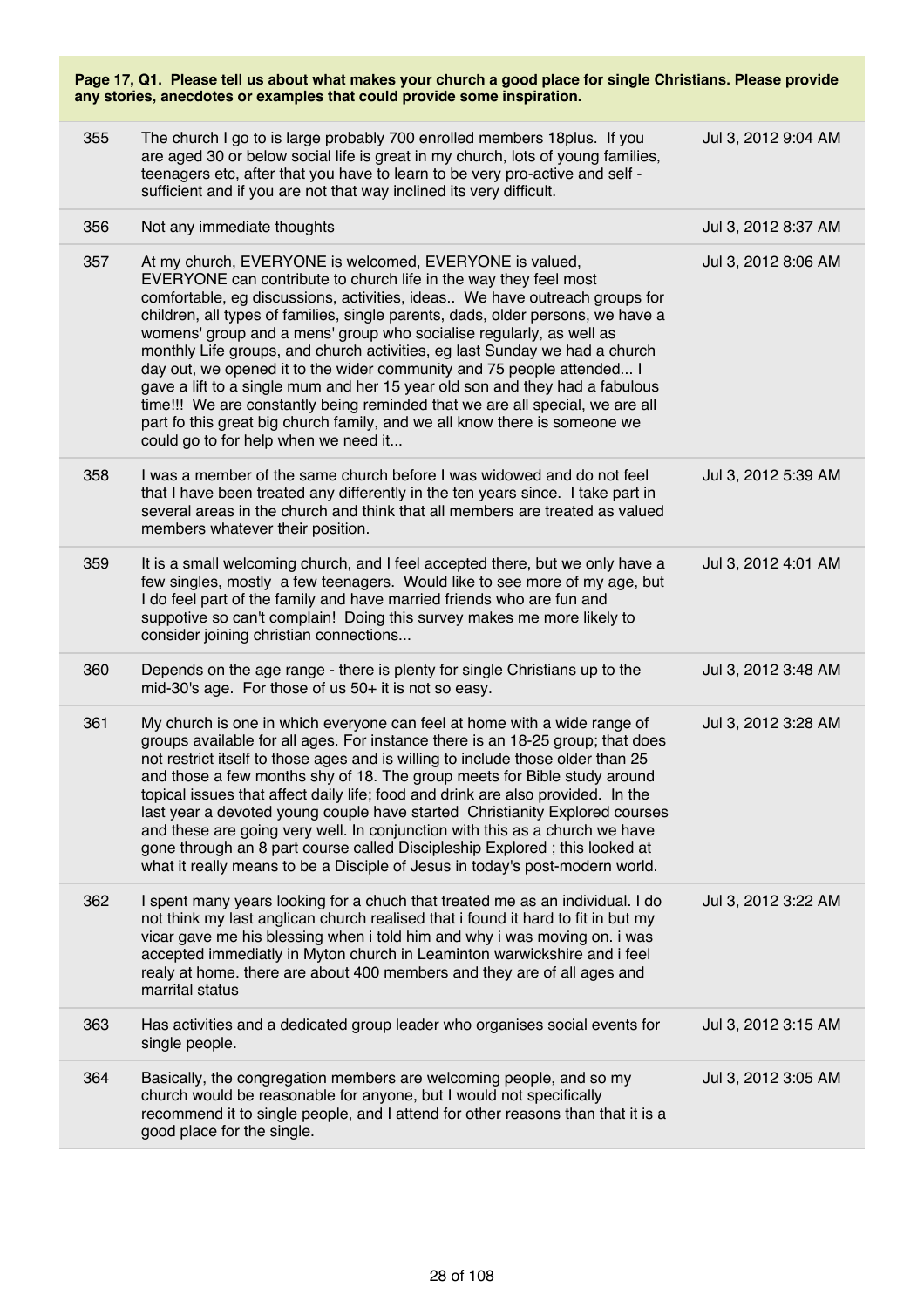| 365 | Generally quite welcoming to all. I don't find it an inspiring place. We have a<br>lot of old folks who are quite conservative and I see the warmth and<br>genuineness of my own (married) generation brothers and sisters as the<br>hope for the future. I think one has to be quite brave and just get involved.                                                                                                                                                                                                                                                                                                                                                                                                                                                                                                                                                               | Jul 3, 2012 3:02 AM  |
|-----|----------------------------------------------------------------------------------------------------------------------------------------------------------------------------------------------------------------------------------------------------------------------------------------------------------------------------------------------------------------------------------------------------------------------------------------------------------------------------------------------------------------------------------------------------------------------------------------------------------------------------------------------------------------------------------------------------------------------------------------------------------------------------------------------------------------------------------------------------------------------------------|----------------------|
| 366 | You are not treated as 'different' in an undervaluing way.                                                                                                                                                                                                                                                                                                                                                                                                                                                                                                                                                                                                                                                                                                                                                                                                                       | Jul 3, 2012 2:25 AM  |
| 367 | Accepted and valued for the gifts I can bring to the fellowship                                                                                                                                                                                                                                                                                                                                                                                                                                                                                                                                                                                                                                                                                                                                                                                                                  | Jul 3, 2012 1:22 AM  |
| 368 | Our church is a good place for Christians whether single or not. We have a<br>wide cross section of ages and abilities in church. All actities are inclusive<br>and one inspiratuional single person has Downs Syndrome and could not be<br>more inspirational. Her love of the Lord and ability to share and break down<br>barriers is second to none.                                                                                                                                                                                                                                                                                                                                                                                                                                                                                                                          | Jul 3, 2012 1:19 AM  |
| 369 | My church to my knowledge see single Christianity as an issue. I suspect<br>this is because overwhelmingly the pastoral and elder leadership are<br>inevitably all married.                                                                                                                                                                                                                                                                                                                                                                                                                                                                                                                                                                                                                                                                                                      | Jul 3, 2012 1:17 AM  |
| 370 | Can't think of anything at all in any church I've ever been to and there's been<br>quite a few.                                                                                                                                                                                                                                                                                                                                                                                                                                                                                                                                                                                                                                                                                                                                                                                  | Jul 3, 2012 1:16 AM  |
| 371 | LOVE & Acceptance                                                                                                                                                                                                                                                                                                                                                                                                                                                                                                                                                                                                                                                                                                                                                                                                                                                                | Jul 2, 2012 11:21 PM |
| 372 | I think everyone is accepted for who they are, as a member of the body of<br>Christ with their own gifts/contribtutions to the body. I feel this non-<br>judgemental approach creates a conducive environment for relationships to<br>flourish which can lead to marriage (the last wedding in the church was<br>between 2 members of the congregation, a mature widow & a 60yr old<br>gentleman who had never been married!). With at least 2 more engaged<br>couples (& we're not a huge congregation), I think where singles are<br>encouraged to focus on becoming true disciples of Christ rather than on their<br>marital status, areas in their lives (which may well have been the barrier<br>preventing them from meeting or successfully dating leading to marriage),<br>can be dealt with/healing take place & a relationship/marriage follow if it is<br>God's will. | Jul 2, 2012 6:00 PM  |
| 373 | Genuinely welcoming and inclusive                                                                                                                                                                                                                                                                                                                                                                                                                                                                                                                                                                                                                                                                                                                                                                                                                                                | Jul 2, 2012 5:48 PM  |
| 374 | There are many single women but not many men in my church.                                                                                                                                                                                                                                                                                                                                                                                                                                                                                                                                                                                                                                                                                                                                                                                                                       | Jul 2, 2012 3:18 PM  |
| 375 | Mine is a large city-wide church in which I've been a member for the last 20<br>years. It's very international body of people, vibrant, active in mission, with a<br>wide age range from the very elderly down to babies and a genuine care for<br>the church community. People on the whole are valued for who they are, not<br>their marital status and women are active in leadership roles on an equal<br>footing with men (except for eldership). I feel I am respected as a single<br>woman more than in any other church in which I've been a member and<br>other members would take me seriously - I suppose this is something which<br>grows with age (I'm 60)!                                                                                                                                                                                                         | Jul 2, 2012 3:05 PM  |
| 376 | Singles are equally valued as leaders.                                                                                                                                                                                                                                                                                                                                                                                                                                                                                                                                                                                                                                                                                                                                                                                                                                           | Jul 2, 2012 2:58 PM  |
| 377 | It is informal and I did not feel that I stood out. The worship is inclusive with<br>a meaningful exchange of the Peace. Use of an OHP so not looking down,<br>therefore plenty of eve contact. Extensive activities, including home and<br>encounter groups, lots of families and older people. Lively music. We have                                                                                                                                                                                                                                                                                                                                                                                                                                                                                                                                                           | Jul 2, 2012 2:53 PM  |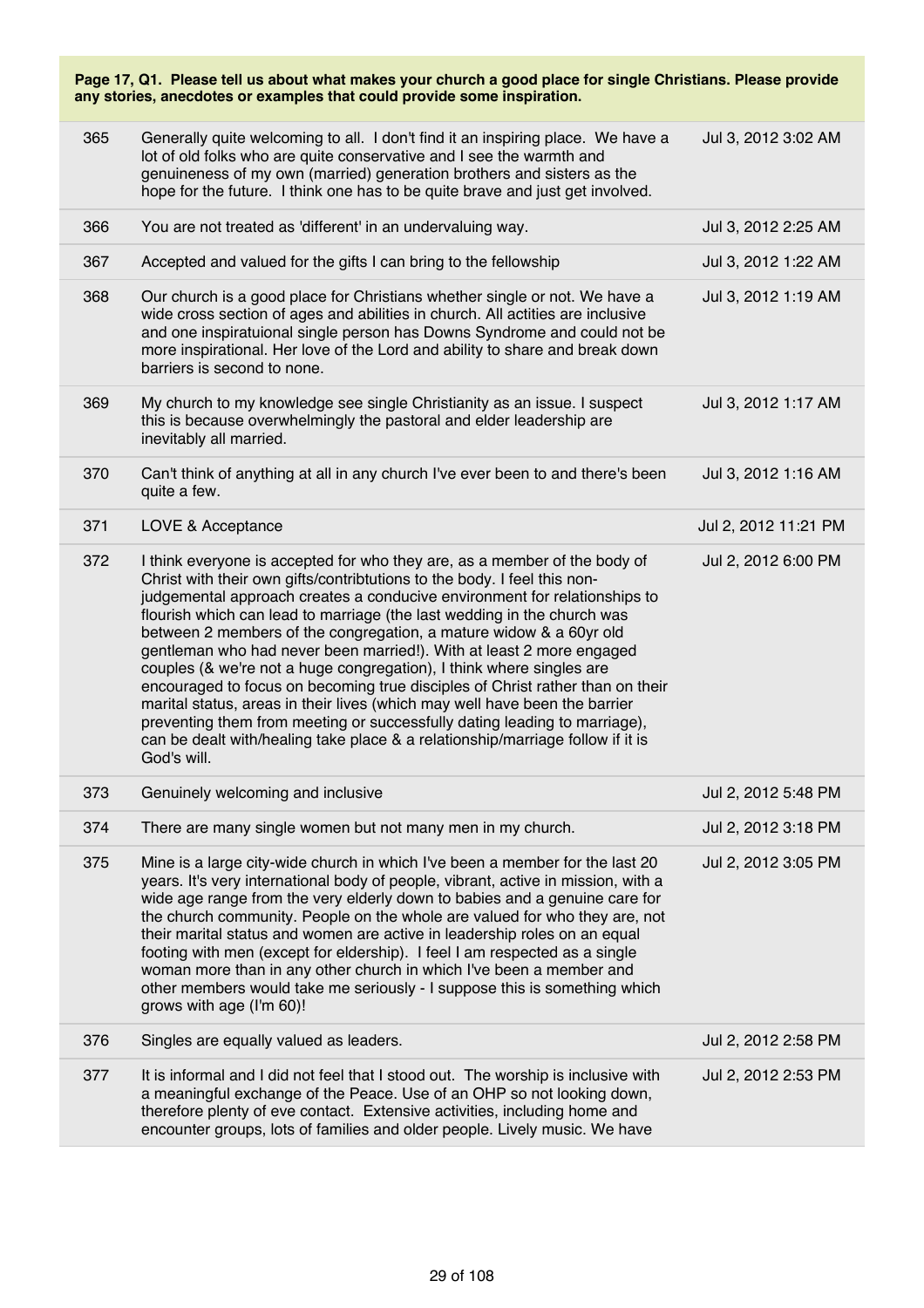| Page 17, Q1. Please tell us about what makes your church a good place for single Christians. Please provide<br>any stories, anecdotes or examples that could provide some inspiration. |                                                                                                                                                                                                                                                                                                                                                                                                                                                                                                                                                                                                                                   |                      |
|----------------------------------------------------------------------------------------------------------------------------------------------------------------------------------------|-----------------------------------------------------------------------------------------------------------------------------------------------------------------------------------------------------------------------------------------------------------------------------------------------------------------------------------------------------------------------------------------------------------------------------------------------------------------------------------------------------------------------------------------------------------------------------------------------------------------------------------|----------------------|
|                                                                                                                                                                                        | free coffee after the service and everyone has helped me through the difficult<br>times and they care in practical ways as well as welcoming and listening.                                                                                                                                                                                                                                                                                                                                                                                                                                                                       |                      |
| 378                                                                                                                                                                                    | I don't think it is                                                                                                                                                                                                                                                                                                                                                                                                                                                                                                                                                                                                               | Jul 2, 2012 2:46 PM  |
| 379                                                                                                                                                                                    | I think becuase it is small all types of people mix together becuase there is<br>not enough of any one group - families, singles, elderly, teens to "take over".<br>For me too one particular couple who are my age with their children having<br>moved away are very close friends and include me often in their home.                                                                                                                                                                                                                                                                                                           | Jul 2, 2012 2:38 PM  |
| 380                                                                                                                                                                                    | I have recently moved churches as I had become the only single person in<br>my age group. I am now in a church where there are a number of single<br>Christians in my age group.                                                                                                                                                                                                                                                                                                                                                                                                                                                  | Jul 2, 2012 2:18 PM  |
| 381                                                                                                                                                                                    | If the church is a good place it would be a good place for all people, the<br>same thing that makes it a good place for married couples would have first<br>been a good place for single people. The church should care for and minister<br>to all the needs of the a person. Understanding of biological and life stages<br>should reflect the services that are there to meet those needs. Current<br>updates and training of secular advances should be incorporated bringing<br>the love and will of God into all things.                                                                                                     | Jul 2, 2012 2:14 PM  |
| 382                                                                                                                                                                                    | My large evangelical church attracts a lot of students and older singles.                                                                                                                                                                                                                                                                                                                                                                                                                                                                                                                                                         | Jul 2, 2012 2:06 PM  |
| 383                                                                                                                                                                                    | its good bc there are at least 12 singles, but not good for romance as we all<br>know each other so well!                                                                                                                                                                                                                                                                                                                                                                                                                                                                                                                         | Jul 2, 2012 1:58 PM  |
| 384                                                                                                                                                                                    | There's an active 20s & 30s group which is suitable for those aged 20 - 35.                                                                                                                                                                                                                                                                                                                                                                                                                                                                                                                                                       | Jul 2, 2012 1:51 PM  |
| 385                                                                                                                                                                                    | not sure sometimes I do feel like an outsider                                                                                                                                                                                                                                                                                                                                                                                                                                                                                                                                                                                     | Jul 2, 2012 1:41 PM  |
| 386                                                                                                                                                                                    | it doesn't                                                                                                                                                                                                                                                                                                                                                                                                                                                                                                                                                                                                                        | Jul 2, 2012 1:21 PM  |
| 387                                                                                                                                                                                    | events, single focused events  just a place to serve and meet people, but<br>nothing "seedy" as a "single's club"                                                                                                                                                                                                                                                                                                                                                                                                                                                                                                                 | Jul 2, 2012 1:07 PM  |
| 388                                                                                                                                                                                    | Prayer ministry- always makes me feel welcome when I go up for prayer.                                                                                                                                                                                                                                                                                                                                                                                                                                                                                                                                                            | Jul 2, 2012 1:03 PM  |
| 389                                                                                                                                                                                    | I have only just begun visiting the assembly I attend so I cannot yet give an<br>honest answer to this question.                                                                                                                                                                                                                                                                                                                                                                                                                                                                                                                  | Jul 2, 2012 12:46 PM |
| 390                                                                                                                                                                                    | My vicar has been married for over 20 years so not expereinced<br>singleness. When I approached him last year about bringing a single day<br>event at church, he totally stepped out of his comfort zone and we worked<br>together in leading a single day called "One Single Day" which was named<br>by us as a church and we had Singles speaker Julia Morgan lead us in an<br>amazing day.                                                                                                                                                                                                                                     | Jul 2, 2012 12:44 PM |
| 391                                                                                                                                                                                    | There are more singles in my church than married couples or families. There<br>are never-married 20/30+, divorced 50/60's, widowed 70/80's. We had a<br>wedding last year of a divorced lady in her 50's to a never-married man in his<br>50's. My church leaders take a very firm line on divorce, but are also very<br>understanding when it is outside a person's control. We have regular<br>fellowship meals together on Sundays after the service. There are times I<br>feel 'left out', but they are few and far between, and generally it is my<br>perception rather than reality. We are a small, close knit fellowship. | Jul 2, 2012 12:33 PM |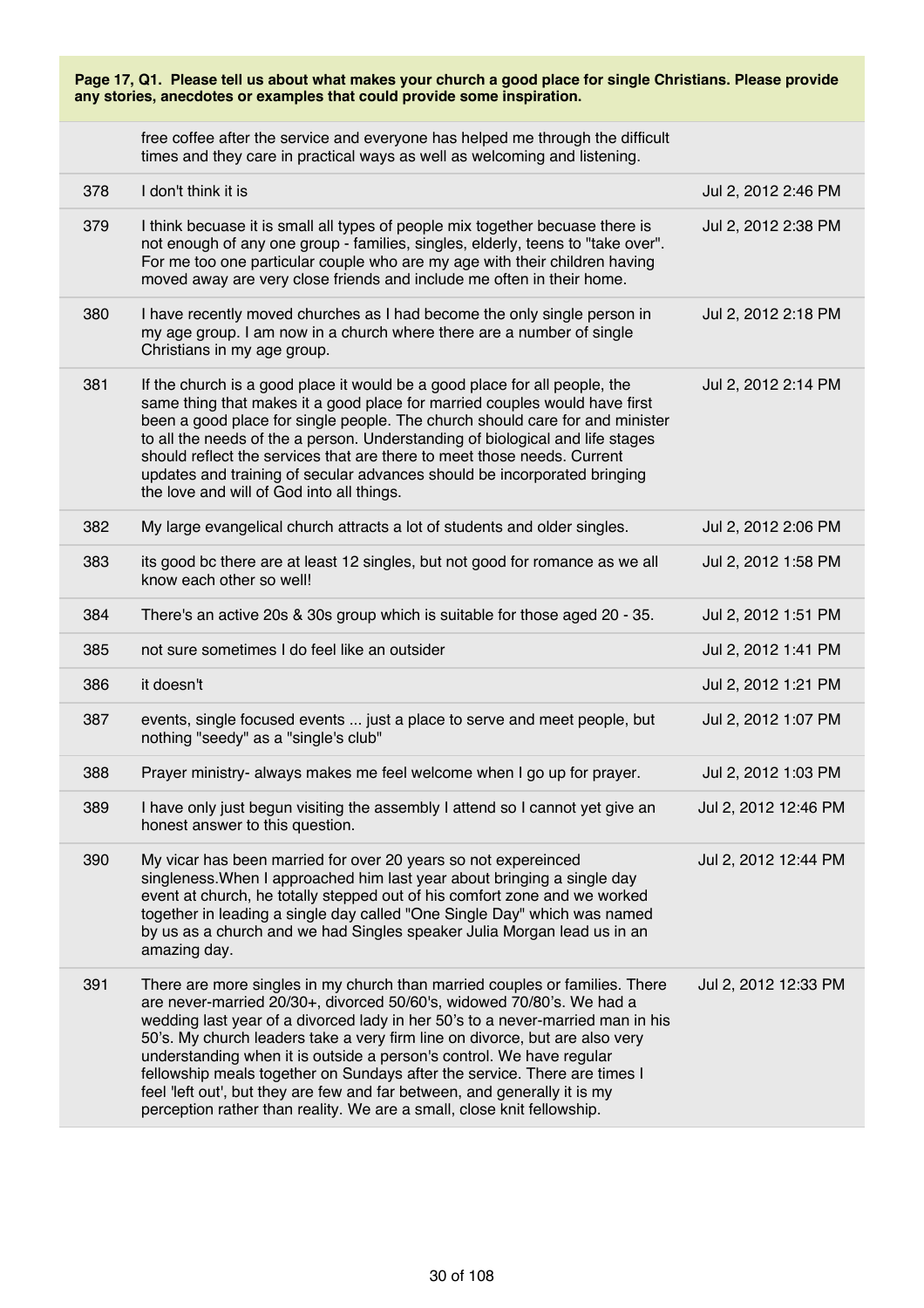| 392 | A church is about the people and relationships, so good experiences as a<br>single for me revolve around the experiences where I have developed good<br>relationships - in some ways being single is irrelevant to this, in others it has<br>a big bearing on your needs how other people view you. Single people have<br>more of a need for the church to be family and an opportunity to spend time<br>with people and develop strong friendships. When churches/individuals<br>recognise this and make the time is when a church is at its best for singles.<br>Very family focused churches full of people in their 30s=40s with young<br>children really struggle with this as life is very different. I find myself more<br>often forming friendships with older women whose children have recently left<br>home as they are in a more similar situation. Finding a church with a well<br>functioning 20-30s group, or a local network is the best thing but rare in my<br>experience. Also people being open to make the effort with new people<br>rather than just maintaining their current circles and cliques is of huge<br>importance as singles tend to be more mobile and therefore likely to move<br>locations and churches. | Jul 2, 2012 12:32 PM |
|-----|---------------------------------------------------------------------------------------------------------------------------------------------------------------------------------------------------------------------------------------------------------------------------------------------------------------------------------------------------------------------------------------------------------------------------------------------------------------------------------------------------------------------------------------------------------------------------------------------------------------------------------------------------------------------------------------------------------------------------------------------------------------------------------------------------------------------------------------------------------------------------------------------------------------------------------------------------------------------------------------------------------------------------------------------------------------------------------------------------------------------------------------------------------------------------------------------------------------------------------------------|----------------------|
| 393 | It doesn't                                                                                                                                                                                                                                                                                                                                                                                                                                                                                                                                                                                                                                                                                                                                                                                                                                                                                                                                                                                                                                                                                                                                                                                                                                  | Jul 2, 2012 12:28 PM |
| 394 | Where publicity for events is worded so obviously includes single people.<br>More groups for singles to do things together.                                                                                                                                                                                                                                                                                                                                                                                                                                                                                                                                                                                                                                                                                                                                                                                                                                                                                                                                                                                                                                                                                                                 | Jul 2, 2012 12:10 PM |
| 395 | We are encouraged to be part of the church and serve in various capacities.<br>We have singles' conferences and events where we can meet other singles<br>and socialise that way.                                                                                                                                                                                                                                                                                                                                                                                                                                                                                                                                                                                                                                                                                                                                                                                                                                                                                                                                                                                                                                                           | Jul 2, 2012 12:02 PM |
| 396 | We have Parish social activities which are easy to attend as a single person<br>- it's a caring and 'safe' environment. I have helped to start a Singles social<br>group in our church - I would not consider doing this outside the church. It's<br>a good way to socialise with like-minded people.                                                                                                                                                                                                                                                                                                                                                                                                                                                                                                                                                                                                                                                                                                                                                                                                                                                                                                                                       | Jul 2, 2012 11:52 AM |
| 397 | Awareness of the needs of single people. Home groups which provide a<br>church family.                                                                                                                                                                                                                                                                                                                                                                                                                                                                                                                                                                                                                                                                                                                                                                                                                                                                                                                                                                                                                                                                                                                                                      | Jul 2, 2012 11:50 AM |
| 398 | SOCIAL GROUPS IN THE CHURCH, WHERE ALL SINGLES CAN<br>SOCIALISE WHATEVER YOUR AGE HOUSE GROUPS, WHERE SMALL<br>COMMUNITIES OF PEOPLE JOIN TOGETHER.                                                                                                                                                                                                                                                                                                                                                                                                                                                                                                                                                                                                                                                                                                                                                                                                                                                                                                                                                                                                                                                                                         | Jul 2, 2012 11:40 AM |
| 399 | I am in a minority at my church, as most singles are a lot older and widowed.<br>We also have increasing numbers of young families in the congregation.<br>However, it's a welcoming church and I don't feel overly excluded from<br>things.                                                                                                                                                                                                                                                                                                                                                                                                                                                                                                                                                                                                                                                                                                                                                                                                                                                                                                                                                                                                | Jul 2, 2012 11:38 AM |
| 400 | My present church is much better than a previous one (of another<br>denomination) that I belonged to for some years, as my present church has<br>less strict views of life generally, is less judgmental, and more in touch with<br>current culture - it might be surprising to say this, as the previous church I<br>went to had modern, charismatic worship. My present church isn't as<br>strongly directive about how people live their personal lives - it aims to<br>encourage and help rather than to pressurize conformity                                                                                                                                                                                                                                                                                                                                                                                                                                                                                                                                                                                                                                                                                                          | Jul 2, 2012 11:37 AM |
| 401 | I've never felt any different in church since becoming single again                                                                                                                                                                                                                                                                                                                                                                                                                                                                                                                                                                                                                                                                                                                                                                                                                                                                                                                                                                                                                                                                                                                                                                         | Jul 2, 2012 11:33 AM |
| 402 | I have only been on my own for 18 mts, [ was married for 33 yrs and my<br>husband was not a christian, so I was always in church on my own.                                                                                                                                                                                                                                                                                                                                                                                                                                                                                                                                                                                                                                                                                                                                                                                                                                                                                                                                                                                                                                                                                                 | Jul 2, 2012 11:23 AM |
| 403 | There is a monthly SWD group (Single, Widowed & Divorced) which meets                                                                                                                                                                                                                                                                                                                                                                                                                                                                                                                                                                                                                                                                                                                                                                                                                                                                                                                                                                                                                                                                                                                                                                       | Jul 2, 2012 11:15 AM |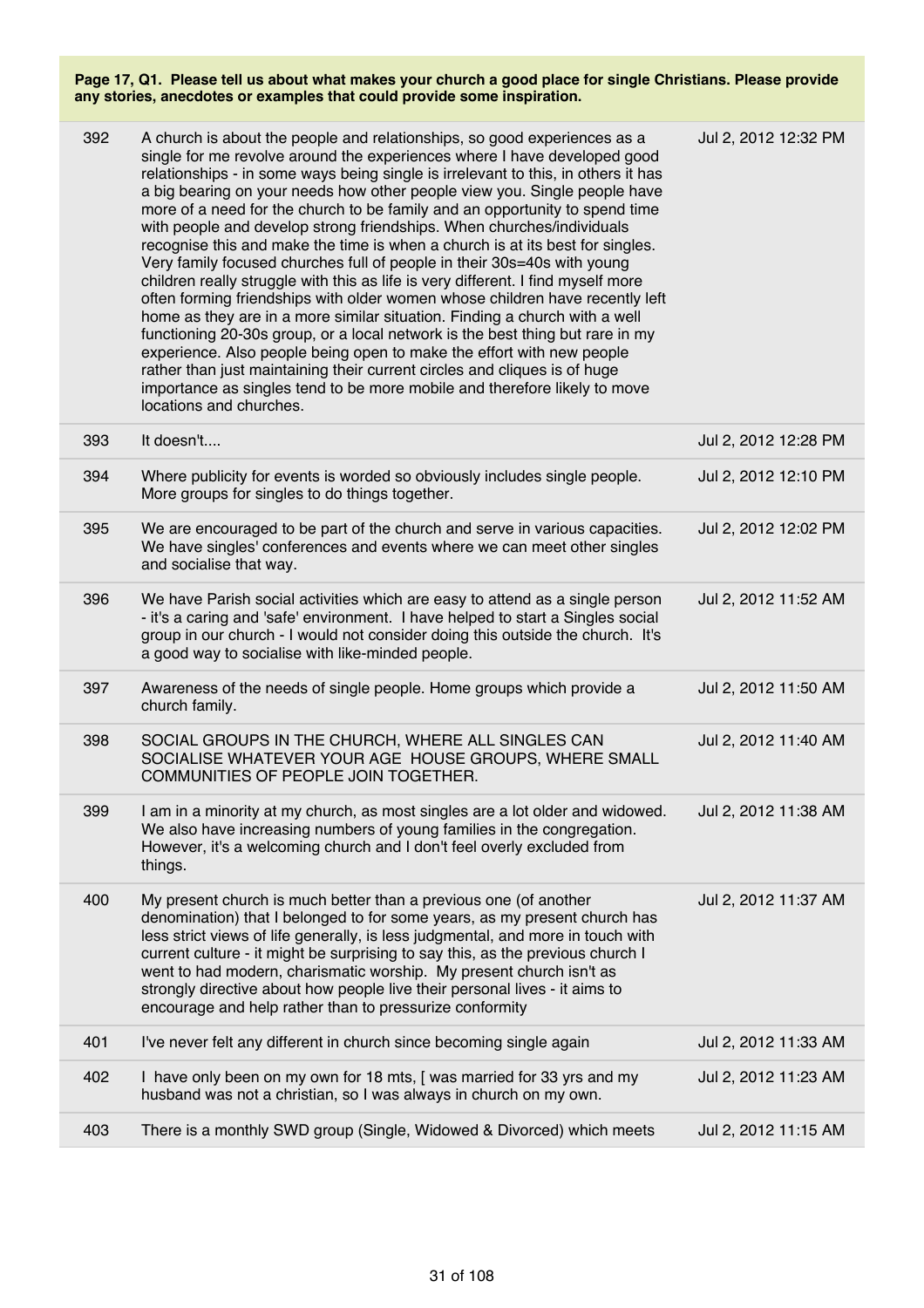| Page 17, Q1. Please tell us about what makes your church a good place for single Christians. Please provide<br>any stories, anecdotes or examples that could provide some inspiration. |                                                                                                                                                                                                                                                                                                                                                                                                                                                                                                                                                                                                                                                                                                                                                                |                      |
|----------------------------------------------------------------------------------------------------------------------------------------------------------------------------------------|----------------------------------------------------------------------------------------------------------------------------------------------------------------------------------------------------------------------------------------------------------------------------------------------------------------------------------------------------------------------------------------------------------------------------------------------------------------------------------------------------------------------------------------------------------------------------------------------------------------------------------------------------------------------------------------------------------------------------------------------------------------|----------------------|
|                                                                                                                                                                                        | in homes once a month on Sunday lunchtimes and all bring food to share.<br>However, although it is not exclusively for females, no males attend - 'not<br>their thing'!                                                                                                                                                                                                                                                                                                                                                                                                                                                                                                                                                                                        |                      |
| 404                                                                                                                                                                                    | I feel encouraged to use my ministry as a musician regardless of my<br>relationship status.                                                                                                                                                                                                                                                                                                                                                                                                                                                                                                                                                                                                                                                                    | Jul 2, 2012 10:45 AM |
| 405                                                                                                                                                                                    | It can provide family for those who have none. I know one older single lady<br>who regards all the church as her family and one young single Mum whose<br>family are not supportive, who is looking much to the Church as family.                                                                                                                                                                                                                                                                                                                                                                                                                                                                                                                              | Jul 2, 2012 10:44 AM |
| 406                                                                                                                                                                                    | My church welcomes everyone, whatever their status.                                                                                                                                                                                                                                                                                                                                                                                                                                                                                                                                                                                                                                                                                                            | Jul 2, 2012 10:31 AM |
| 407                                                                                                                                                                                    | I go to Bless Community Church in West London we have singles of all<br>ages are accepted for who they are the church does not make them feel<br>awkward because they are single. That is NOT the church's place to judge.<br>Being single is not always a choice - a lot of people dont realise that. Bless<br>is a wonderful community orientated church. Who ever you are, you feel<br>accepted and welcomed into the loving community without being judged.                                                                                                                                                                                                                                                                                                | Jul 2, 2012 9:54 AM  |
| 408                                                                                                                                                                                    | The weekly church meetings are focused on peoples passions, and this is<br>used to feed and encourage mission based activities in the community. This<br>often involves mixing with other churches which provides a great opportunity<br>to befriend other Christian singles.                                                                                                                                                                                                                                                                                                                                                                                                                                                                                  | Jul 2, 2012 9:42 AM  |
| 409                                                                                                                                                                                    | We have different groups that involve single or married people, it is just that<br>when it comes to socialising, you feel left out when you are single, you need<br>to be quite selft assured at times                                                                                                                                                                                                                                                                                                                                                                                                                                                                                                                                                         | Jul 1, 2012 1:28 PM  |
| 410                                                                                                                                                                                    | There is a young catholic singles group, which includes divorced singles,<br>widow/er etc. There is support for those finding themselves single.                                                                                                                                                                                                                                                                                                                                                                                                                                                                                                                                                                                                               | Jul 1, 2012 10:28 AM |
| 411                                                                                                                                                                                    | There are quite a few of us singles in the church, and the roles people have<br>are not dependent upon whether they're married or single but more to do<br>with the level of individuals' engagement, and interest.                                                                                                                                                                                                                                                                                                                                                                                                                                                                                                                                            | Jul 1, 2012 9:16 AM  |
| 412                                                                                                                                                                                    | After my husband died (5 years ago) 2 couples invited me and my son for<br>tea/a meal. I was too much in shock at the time to reciprocate; they didn't<br>pursue it and so I have felt quite isolated ever since. In a small village, it is<br>very difficult to make contact if you are working full-time and are not involved<br>in village activity. In my case I had a close relative alive for a few years but<br>the situation regarding contact from church has not changed. In the end, I<br>offered to host a housegroup at my home, so that I could stay in (for my son)<br>and not miss bible study. In worship, prayer and meetings, single people's<br>gifts are welcomed as part of the church family, so we don't feel excluded in<br>that way. | Jul 1, 2012 9:13 AM  |
| 413                                                                                                                                                                                    | Because I can get involved in anything and my church are my spiritual<br>family. I am invited for dinner, social engagement and people are praying I<br>will find a husband and be able to have a family.                                                                                                                                                                                                                                                                                                                                                                                                                                                                                                                                                      | Jul 1, 2012 5:44 AM  |
| 414                                                                                                                                                                                    | N/A                                                                                                                                                                                                                                                                                                                                                                                                                                                                                                                                                                                                                                                                                                                                                            | Jul 1, 2012 4:44 AM  |
| 415                                                                                                                                                                                    | MY CHURCH ARE QUITE SUPPORTIVE IN BEING SINGLE, BUT I DO<br>FEEL THAT THEY HAVE DIFFERENT VIEWS ON IT I UNDERSTAND<br>THAT WE ARE TO SEEK HIM FIRST (GOD) AND ALL THESE THINGS<br>SHALL BE ADDED, OUR CHURCH HAS NO SINGLE MEN THERE AT ALL                                                                                                                                                                                                                                                                                                                                                                                                                                                                                                                    | Jun 30, 2012 3:03 PM |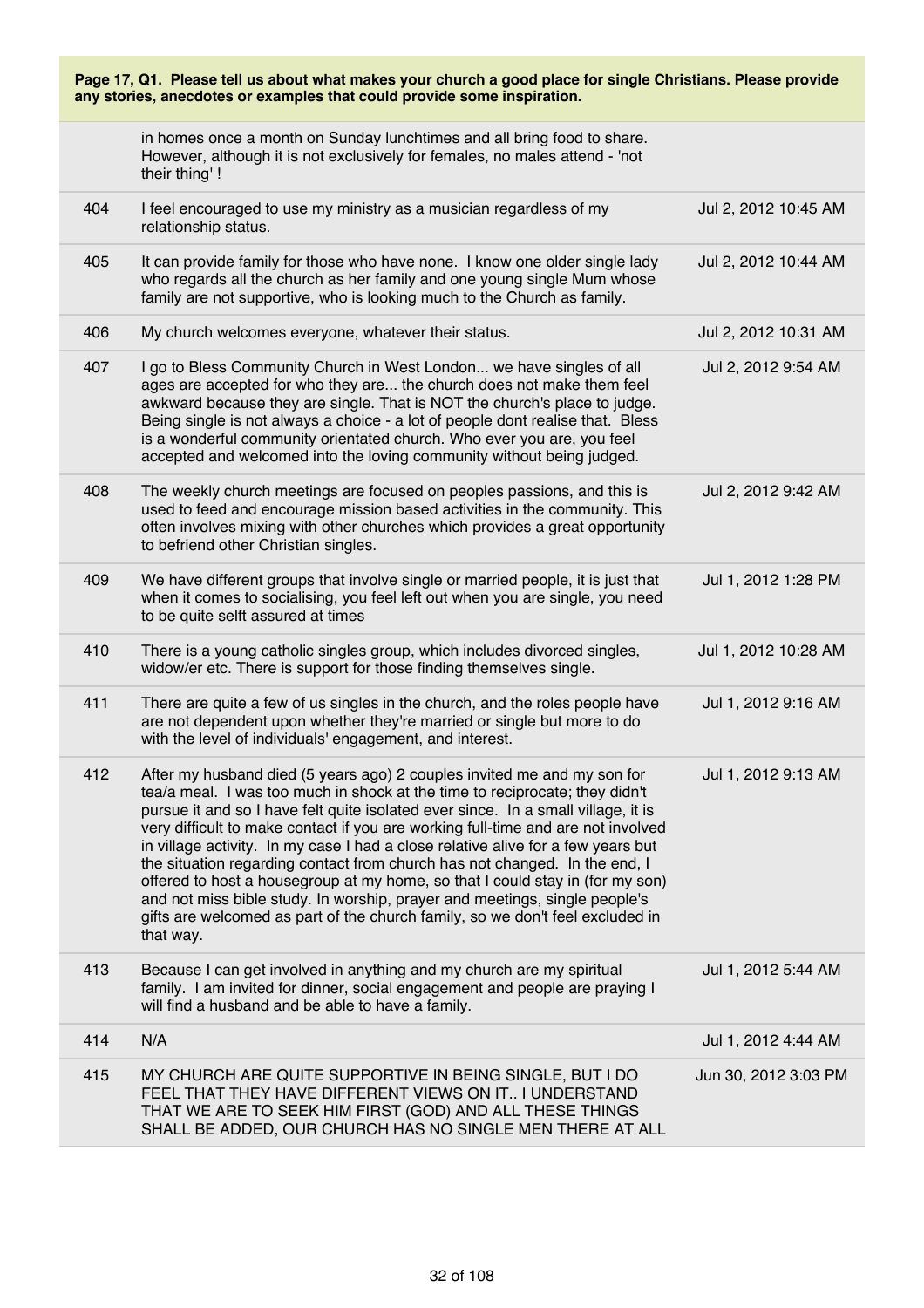| Page 17, Q1. Please tell us about what makes your church a good place for single Christians. Please provide<br>any stories, anecdotes or examples that could provide some inspiration. |                                                                                                                                                                                                                                                                                                                                                                                                                                                                                                                                                                                          |                       |
|----------------------------------------------------------------------------------------------------------------------------------------------------------------------------------------|------------------------------------------------------------------------------------------------------------------------------------------------------------------------------------------------------------------------------------------------------------------------------------------------------------------------------------------------------------------------------------------------------------------------------------------------------------------------------------------------------------------------------------------------------------------------------------------|-----------------------|
|                                                                                                                                                                                        | AND HASN'T DONE SINCE I HAVE BEEN ATTENDING IN THE LAST 8<br>YEARS ITS HARD TO TRUST THAT GOD CAN STILL BRING THE RIGHT<br>MAN IN TO THAT CHURCH IF IT BE HIS WILL, WHEN WE AREN'T EVEN<br>ON THE MAP                                                                                                                                                                                                                                                                                                                                                                                    |                       |
| 416                                                                                                                                                                                    | Quite simply my church accepts individuals for who they are and they do try<br>to cater for them. The only issue I would say is that someties in traditional<br>churches its hard for the 'elders' to accept that the world and it's people<br>evolve to emabrace the 'new world'                                                                                                                                                                                                                                                                                                        | Jun 30, 2012 2:29 PM  |
| 417                                                                                                                                                                                    | Everyone is accepted in the Salvation Army in my church.                                                                                                                                                                                                                                                                                                                                                                                                                                                                                                                                 | Jun 30, 2012 2:02 PM  |
| 418                                                                                                                                                                                    | Is good for students and younger singles.                                                                                                                                                                                                                                                                                                                                                                                                                                                                                                                                                | Jun 30, 2012 1:59 PM  |
| 419                                                                                                                                                                                    | nothing                                                                                                                                                                                                                                                                                                                                                                                                                                                                                                                                                                                  | Jun 29, 2012 4:36 PM  |
| 420                                                                                                                                                                                    | I think that the church is a good place to learn about being a disciple which is<br>important and there are many single men and women in the congregation.<br>There are prayer breakfast groups for men and Q&A sessions in a local pub.<br>At one time there was a cricket team. For the ladies there are Pamper<br>evenings and I belong to a women's home group.                                                                                                                                                                                                                      | Jun 29, 2012 12:17 PM |
| 421                                                                                                                                                                                    | It has lots of organized events, that all people are encouraged to get involved<br>in.                                                                                                                                                                                                                                                                                                                                                                                                                                                                                                   | Jun 29, 2012 3:13 AM  |
| 422                                                                                                                                                                                    | as Im separated the congregation knee me as married before I was single.                                                                                                                                                                                                                                                                                                                                                                                                                                                                                                                 | Jun 28, 2012 3:35 PM  |
| 423                                                                                                                                                                                    | I now attend a church that is inclusive and friendly where everyone is<br>accepted for who he or she is regardless of age or marital status and where<br>the gifts of the Spirit are encouraged and practiced by all. Being single within<br>this environment has not been a major issue for me however I believe finding<br>a church where singles feel they belong can at times be a problem<br>particularly if a church focuses only on the traditional family or students or<br>older people etc or where the focus does not allow for the freedom of the<br>Spirit to be exercised. | Jun 28, 2012 2:34 PM  |
| 424                                                                                                                                                                                    | we are a family                                                                                                                                                                                                                                                                                                                                                                                                                                                                                                                                                                          | Jun 28, 2012 12:58 PM |
| 425                                                                                                                                                                                    | Its great in that it doesn't 'single me out'. I'm just someone saved by grace<br>like everyone else, and they make it easy for me to get involved and feel part<br>of the family by throwing a fellowship lunch after many sunday services-we<br>all bring something and its nice not having to go home alone for sunday<br>lunch.                                                                                                                                                                                                                                                       | Jun 28, 2012 9:42 AM  |
| 426                                                                                                                                                                                    | It's a small interactive church: coffee and chat before the service, able to<br>voice ideas and questions during the service and time to mix and chat<br>afterwards. Everyone - men and women are happy to talk with me.                                                                                                                                                                                                                                                                                                                                                                 | Jun 28, 2012 7:51 AM  |
| 427                                                                                                                                                                                    | 1. Singles ministry 2. Men's and women's ministries where singleness and<br>marriage is discussed and understood (many Christians have an incorrect<br>view of headship and submission) 3. People making friends regardless of<br>marital status 4. Promoting sites like Christian Connection My church does 2<br>and 3. The others would be good to do too.                                                                                                                                                                                                                             | Jun 27, 2012 5:47 PM  |
| 428                                                                                                                                                                                    | The church I curently attend doesn't do any activities or clubs for singles. St<br>mary's in Byronston square central london did many things ie the one course<br>and date my mate. Where i am now there are no single people on the                                                                                                                                                                                                                                                                                                                                                     | Jun 27, 2012 2:44 PM  |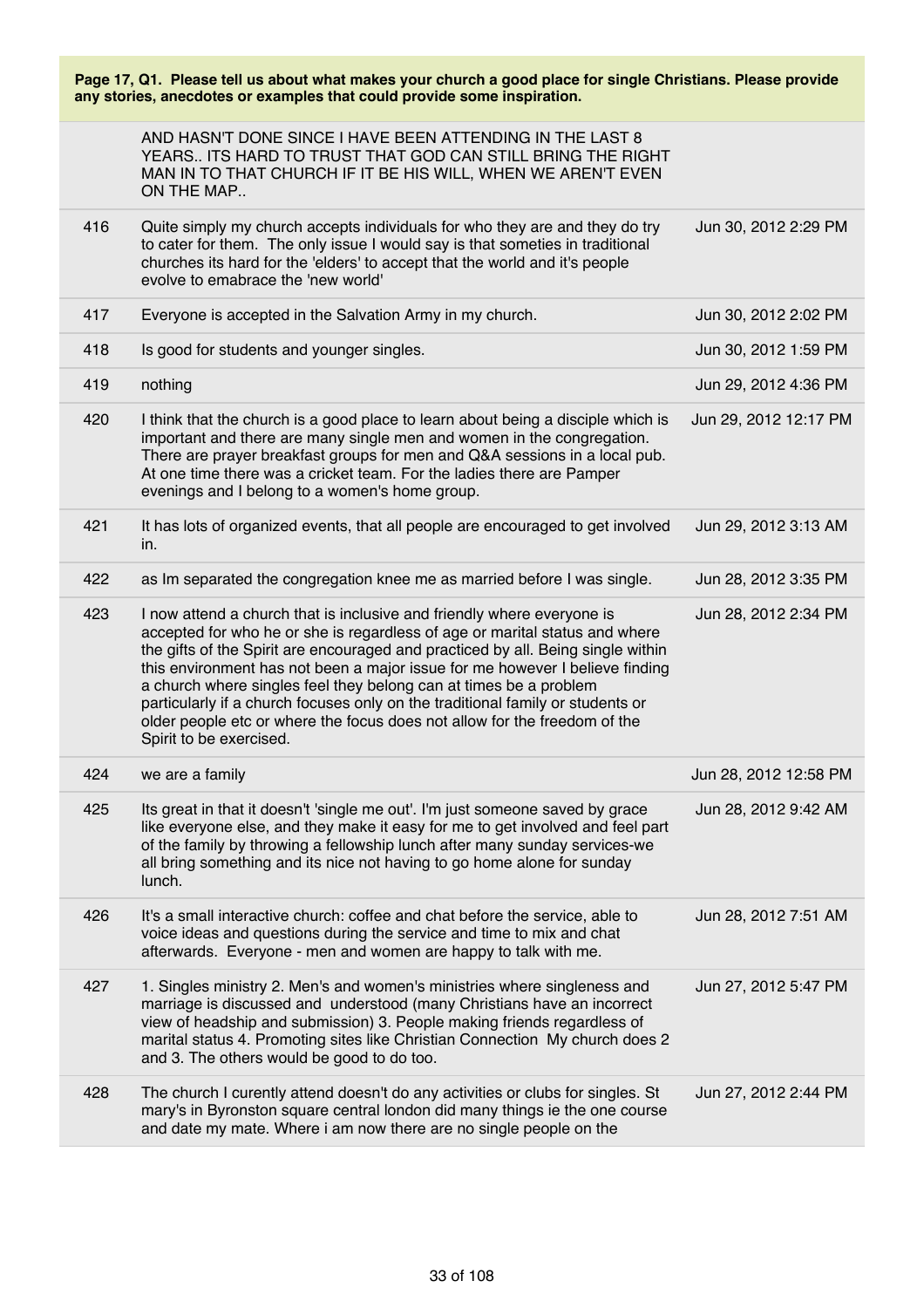| Page 17, Q1. Please tell us about what makes your church a good place for single Christians. Please provide |  |  |
|-------------------------------------------------------------------------------------------------------------|--|--|
| any stories, anecdotes or examples that could provide some inspiration.                                     |  |  |

|     | leadership team or as an elder and I think this is why nothing is addressed<br>when it comes to the single of the congregation which is one third or one<br>quarter of the congregation. The people are lovely and very understanding<br>but unless I lead and organise a thing for the singles at our church I can't see<br>it ever changing. but I am too busy as a teacher to organise anything. Plus I<br>already help with the kids club and the welcoming team.                                                                                                                                                                                                                                                                                                       |                       |
|-----|-----------------------------------------------------------------------------------------------------------------------------------------------------------------------------------------------------------------------------------------------------------------------------------------------------------------------------------------------------------------------------------------------------------------------------------------------------------------------------------------------------------------------------------------------------------------------------------------------------------------------------------------------------------------------------------------------------------------------------------------------------------------------------|-----------------------|
| 429 | IDONT GO REGULAR, BUT MOST OF THE MEMBERS ARE FRIENDLY<br>AND CHATTY. tHEY DO HAVE FAMILY BREAKFAST MORNING, WHICH I<br>FIND TI QUITE AMASING!! THEY DO LOTS FOR THE COMMUNITY.                                                                                                                                                                                                                                                                                                                                                                                                                                                                                                                                                                                             | Jun 27, 2012 2:35 PM  |
| 430 | It is a true mix of men/women, young and old, rich and poor single and<br>married. There are no "cool" clicks!!                                                                                                                                                                                                                                                                                                                                                                                                                                                                                                                                                                                                                                                             | Jun 27, 2012 11:12 AM |
| 431 | As a single church leader I make a point of speaking about and explaining<br>singleness to families, and making connections with other single church<br>members.                                                                                                                                                                                                                                                                                                                                                                                                                                                                                                                                                                                                            | Jun 27, 2012 8:07 AM  |
| 432 | It is almost entirely singles. It's a small group of individuals with no kids and<br>only a couple of married couples.                                                                                                                                                                                                                                                                                                                                                                                                                                                                                                                                                                                                                                                      | Jun 27, 2012 2:59 AM  |
| 433 | The Pastors of our church are spiritual parents to all the single folk.<br>Everyone is made to feel like part of their family. They look out for each one<br>of us. I have grown so much as a Christian under their nurturing and<br>leadership.                                                                                                                                                                                                                                                                                                                                                                                                                                                                                                                            | Jun 26, 2012 3:01 PM  |
| 434 | not sure                                                                                                                                                                                                                                                                                                                                                                                                                                                                                                                                                                                                                                                                                                                                                                    | Jun 26, 2012 2:39 PM  |
| 435 | If you're 25-30 then it's ok because you still fall in the 'student' age group for<br>which there is space / social activities. After 30 there's nothing because<br>most people are married by then. There's some social interaction for single<br>mothers who don't work by way of children's groups / mom's and toddlers -<br>but nothing for single dad's AT ALL. Even the men's ministry (for single or<br>married men) is full of 25-30's and very few older men. This is not at all a<br>good church for singles - and even new people who are married because<br>social interaction / fellowship is not actively promoted and/or encouraged -<br>aside from on Sunday where lunch is served afterwards (westminster<br>chapel). Great church for teaching/preaching. | Jun 26, 2012 1:14 PM  |
| 436 | A lot of the women in particular who attend my church are single, of varying<br>ages and often have been in relationships/married etc that have not worked<br>out because their partner has left/they've separated/been widowed. I am the<br>youngest single woman in my church and I feel as though I fit it as although<br>there are families, they're also older female singletons too which has been<br>great for discipleship etc. There aren't any single men my age which in<br>some ways is good as it's less distracting and allows me to become more<br>involved in the church family. But because of the latter. it's also why I choose<br>to use this site :).                                                                                                  | Jun 26, 2012 12:32 PM |
| 437 | These are about generic churches, not necessarily just mine - Other single<br>people of the same age - to build community and go out for an evening - lots<br>of Christian marrieds my age have kids now, so there are fewer and fewer<br>people to go out with in the evening, which is why you need single people of<br>your age. Married couples of the same age who invest in single people and<br>invite them round for dinner parties, inviting others who are not also<br>exclusively married. Other married couples of the same age having some<br>empathy - that they could be in my position too. The male leadership of the                                                                                                                                      | Jun 26, 2012 11:59 AM |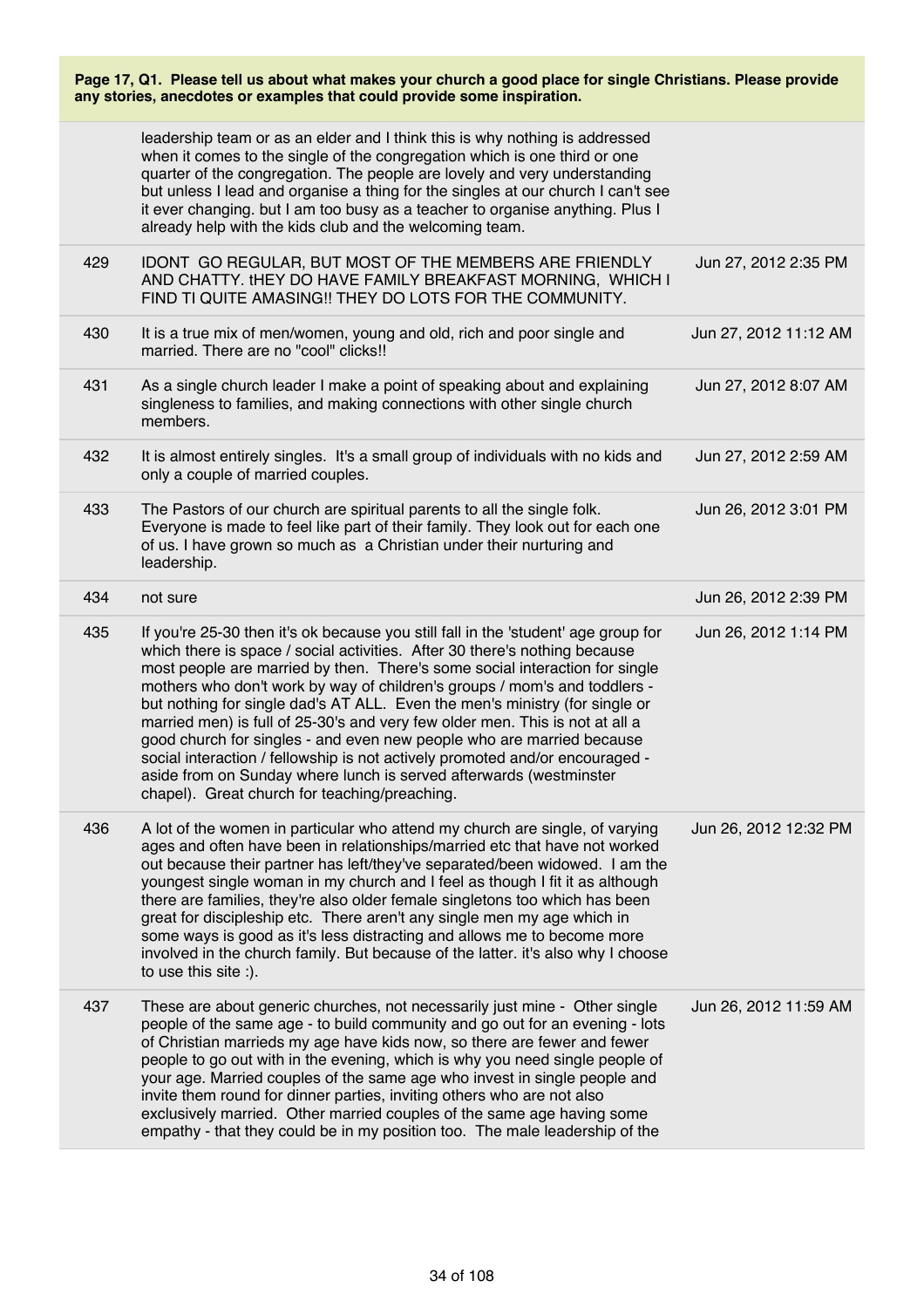| Page 17, Q1. Please tell us about what makes your church a good place for single Christians. Please provide<br>any stories, anecdotes or examples that could provide some inspiration. |                                                                                                                                                                                                                                                                                                                                                                                                                                                                                                                                                                                                                                                                                                                                                                                                            |                      |
|----------------------------------------------------------------------------------------------------------------------------------------------------------------------------------------|------------------------------------------------------------------------------------------------------------------------------------------------------------------------------------------------------------------------------------------------------------------------------------------------------------------------------------------------------------------------------------------------------------------------------------------------------------------------------------------------------------------------------------------------------------------------------------------------------------------------------------------------------------------------------------------------------------------------------------------------------------------------------------------------------------|----------------------|
|                                                                                                                                                                                        | church actively investing in twenty-something Christian men and in discipling<br>them. Clear vision - so that men who come have something to 'buy into'                                                                                                                                                                                                                                                                                                                                                                                                                                                                                                                                                                                                                                                    |                      |
| 438                                                                                                                                                                                    | I wouldn't say that the church is a good place for singles per se, however,<br>being a member of the church has made me rethink my attitiude to sex and<br>relationships. It does mean that I am less likely to embark on a relationship if<br>I meet someone who I know I would not want to marry. Being a church<br>member means that I get less opportunities to meet single men. Sorry no<br>inspiration.                                                                                                                                                                                                                                                                                                                                                                                              | Jun 26, 2012 3:17 AM |
| 439                                                                                                                                                                                    | As a big town centre church it attracts large numbers of singles, who are<br>pretty lively and often outgoing. As an outgoing person, I find it easy to<br>integrate, but do appreciate that there are some who might feel<br>overwhelmed.                                                                                                                                                                                                                                                                                                                                                                                                                                                                                                                                                                 | Jun 25, 2012 3:24 PM |
| 440                                                                                                                                                                                    | Singles and couples are treated as equals in my church community.                                                                                                                                                                                                                                                                                                                                                                                                                                                                                                                                                                                                                                                                                                                                          | Jun 25, 2012 1:28 PM |
| 441                                                                                                                                                                                    | My church is not a great place for singles. There are not a lot of options or<br>choice, the elders choose not to acknowledge that singles are unhappy<br>being single, some go as far as saying if any single person is unhappy about<br>their single hood, it is because they are not fully formed in their relationship<br>with Christ. In their view Christ is enough and they emphasised on St Paul's<br>teaching on been single. The annoying thing is that the people that take this<br>view are all married. A lady in my church married a non Christian man and<br>the pastor was very quick to punish her by suspending her church<br>membership. But nothing done about the why she might have chosen to<br>marry outside the church.                                                           | Jun 25, 2012 1:22 PM |
| 442                                                                                                                                                                                    | Week end can be not good for single people. Having church on Sundays<br>good to see people have a chat. Also facilities during the week also is<br>beneficial. Also being single there are opportunities to being more involved<br>without the constraints that a married person might have                                                                                                                                                                                                                                                                                                                                                                                                                                                                                                                | Jun 25, 2012 9:50 AM |
| 443                                                                                                                                                                                    | well i dont have agreat ammount to add but i do have a great priest and a<br>great church whom welomes everyone no matter who and we provide a safe<br>haven.                                                                                                                                                                                                                                                                                                                                                                                                                                                                                                                                                                                                                                              | Jun 25, 2012 3:15 AM |
| 444                                                                                                                                                                                    | EVERYONE CARES FOR EVERYONE                                                                                                                                                                                                                                                                                                                                                                                                                                                                                                                                                                                                                                                                                                                                                                                | Jun 25, 2012 1:59 AM |
| 445                                                                                                                                                                                    | i have recently had dates with single christian ladies. i discovered the<br>following - they have exactly the same motivation as single non christian<br>women. they want a man that looks like george clooney - drives a motor<br>vehicle (if its a scooter - forget it!) has a nice square jaw and a nice square<br>butt to match - and has a nice big fat - wallet. if the good lord can prove me<br>wrong and give me a christian woman that just wants - LOVE - from a hard<br>working guy - not that great looking but doesnt frighten the horses - with a<br>skinny butt and a pedal bike for transport - i will write back in to you. we can<br>declare this a miracle - contact the Vatican and have me sainthooded (or<br>whatever they do!) and enshrined in Lourdes - forever and ever - amen. | Jun 24, 2012 3:58 PM |
| 446                                                                                                                                                                                    | Just the fact it is very welcoming and all of the members are very close, so<br>those married or in a relationship will try and set you up if you can be!                                                                                                                                                                                                                                                                                                                                                                                                                                                                                                                                                                                                                                                  | Jun 24, 2012 3:02 PM |
| 447                                                                                                                                                                                    | St Mary's is a lovely parish church and I have found friendship and peace in<br>the 6-8 months I have been there, the minister Clive is a wonderful priest and<br>will give of his time whenever asked                                                                                                                                                                                                                                                                                                                                                                                                                                                                                                                                                                                                     | Jun 24, 2012 2:53 PM |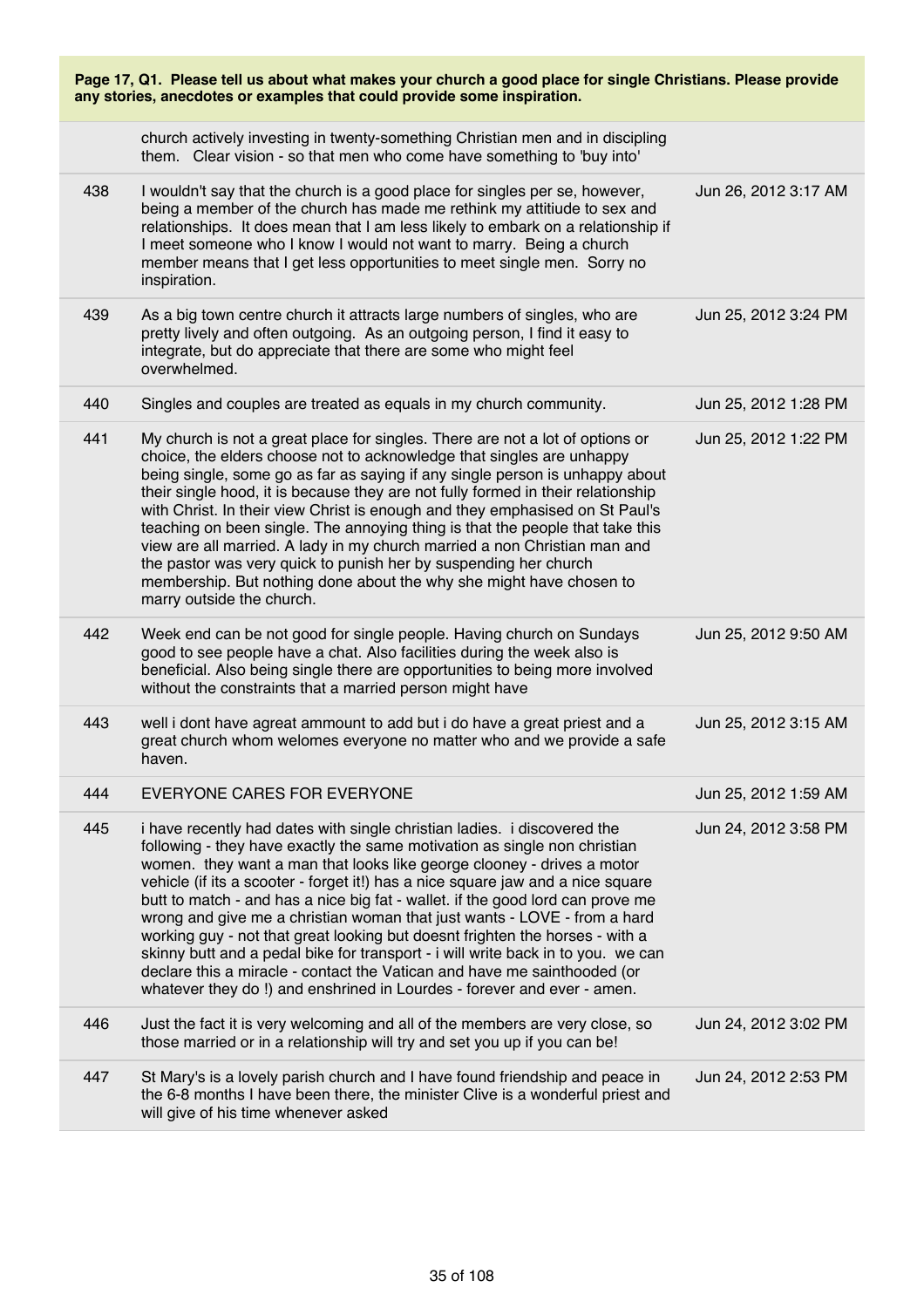| Page 17, Q1. Please tell us about what makes your church a good place for single Christians. Please provide<br>any stories, anecdotes or examples that could provide some inspiration. |                                                                                                                                                                                                                                                                                                                                                                                                                                                                                                                                                                                                                                                                       |                       |  |
|----------------------------------------------------------------------------------------------------------------------------------------------------------------------------------------|-----------------------------------------------------------------------------------------------------------------------------------------------------------------------------------------------------------------------------------------------------------------------------------------------------------------------------------------------------------------------------------------------------------------------------------------------------------------------------------------------------------------------------------------------------------------------------------------------------------------------------------------------------------------------|-----------------------|--|
| 448                                                                                                                                                                                    | Being single has never been an issue in the church I attend. All are made<br>more than welcome and accepted.                                                                                                                                                                                                                                                                                                                                                                                                                                                                                                                                                          | Jun 24, 2012 1:55 PM  |  |
| 449                                                                                                                                                                                    | The church i am in at the moment is a church plant with mainly those in their<br>20's and 30's. There are lots of fantastic couples who really love me for who i<br>am. I don't think they care that i am single and treat me the same as anyone<br>else. I think they would like me to be married because they think i should be,<br>not because i am less of a person for not being married.                                                                                                                                                                                                                                                                        | Jun 24, 2012 1:31 PM  |  |
| 450                                                                                                                                                                                    | lots of ativities                                                                                                                                                                                                                                                                                                                                                                                                                                                                                                                                                                                                                                                     | Jun 24, 2012 10:53 AM |  |
| 451                                                                                                                                                                                    | As a member of a very small fellowship which mostly comprises couples, I<br>am very aware that I don't often get included in couples' social events. In<br>church matters and on a one to one I am not discriminated against but on a<br>social level I am.                                                                                                                                                                                                                                                                                                                                                                                                           | Jun 24, 2012 9:16 AM  |  |
| 452                                                                                                                                                                                    | When you know who you are in Christ everything falls into place.                                                                                                                                                                                                                                                                                                                                                                                                                                                                                                                                                                                                      | Jun 24, 2012 5:59 AM  |  |
| 453                                                                                                                                                                                    | It is a welcoming community, no matter who you are.                                                                                                                                                                                                                                                                                                                                                                                                                                                                                                                                                                                                                   | Jun 24, 2012 4:27 AM  |  |
| 454                                                                                                                                                                                    | As a single woman it can often be lonely from time to time, but the Church is<br>so open and welcoming that it can make me feel as though I am part of a<br>community which does not discern my worth by my relationship status                                                                                                                                                                                                                                                                                                                                                                                                                                       | Jun 23, 2012 4:11 PM  |  |
| 455                                                                                                                                                                                    | I think the Anglo-Catholic Tradition is a part of the church where some single<br>men and women feel secure and welcome because of the Catholic respect<br>for the single life. That said, I don't think anyone expects me to stay single<br>forever - but you certainly find yourself in good company of people who<br>haven't yet found someone or are just happier in the single life. I think<br>perhaps, people like me with perhaps more conservative views on sexual<br>morality, can feel threatened by a very sexualised society and media and<br>see Church as a break from those pressures. That can however make you<br>quite reticent to go out looking! | Jun 23, 2012 1:30 PM  |  |
| 456                                                                                                                                                                                    | My church accepts people regardless of their personal status and embraces<br>everyone equally. I think single men find it more difficult because women<br>reach out to one another and make friendship groups but men in general<br>don't. The vast majority of adult people in my church are couples.                                                                                                                                                                                                                                                                                                                                                                | Jun 23, 2012 10:28 AM |  |
| 457                                                                                                                                                                                    | My church accepts PEOPLE and doesn't catigorise them. - I personally<br>wouldn't want to be singled out for special treatment because I was single or<br>married or anything else. I am part of a housegroup and may be hosting one<br>full time soon, I am part of a ministry team etc but that is because of the gifts<br>God has given me and that would be the same single or otherwise.                                                                                                                                                                                                                                                                          | Jun 23, 2012 7:36 AM  |  |
| 458                                                                                                                                                                                    | When i first started going to my church and became a Christian almost 5<br>years ago my answers would have been different but myself and a few other<br>singles have raised awareness and our church has become much more<br>open and loving and supportive. I started a Singles social group and more<br>recently changed it to a Friends social group to include a wider group of<br>people. We invite non-christian friends along too and show them Jesus's<br>love. Thorugh this the leadership in the church has grown more supportive<br>and are asking for ways in which the church can help and do more for<br>singles/vulnerable people.                     | Jun 23, 2012 6:07 AM  |  |
| 459                                                                                                                                                                                    | My church leaders really try to accept everyone and that is very rare in many<br>churches. We have a real community and everyone can find friends in the                                                                                                                                                                                                                                                                                                                                                                                                                                                                                                              | Jun 23, 2012 3:17 AM  |  |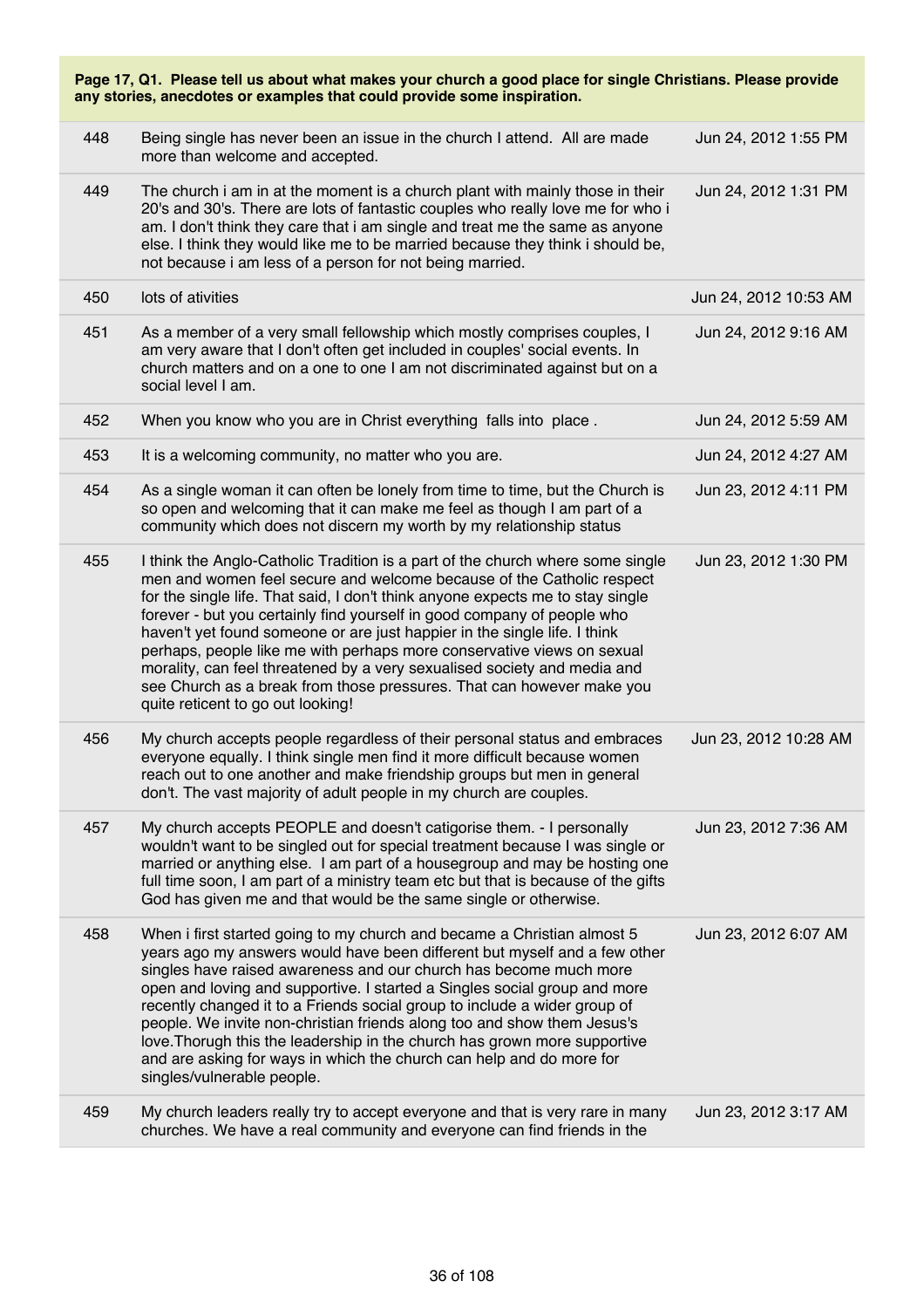| Page 17, Q1. Please tell us about what makes your church a good place for single Christians. Please provide |  |  |
|-------------------------------------------------------------------------------------------------------------|--|--|
| any stories, anecdotes or examples that could provide some inspiration.                                     |  |  |

|     | church through house groups or social groups. We have a surprising high<br>number of weddings although there is not much emphasis on marrige or<br>status as married people. We have a large community church and accept<br>everyone for who they are because our leaders are such good examples.<br>That makes a real difference to us how we interact with each other.                                                                                                                                                                                                                                 |                       |
|-----|----------------------------------------------------------------------------------------------------------------------------------------------------------------------------------------------------------------------------------------------------------------------------------------------------------------------------------------------------------------------------------------------------------------------------------------------------------------------------------------------------------------------------------------------------------------------------------------------------------|-----------------------|
| 460 | I am a young person and most people at church are already married or in a<br>relationship.                                                                                                                                                                                                                                                                                                                                                                                                                                                                                                               | Jun 23, 2012 2:58 AM  |
| 461 | I have been made to feel welcome. I have found people will come up to me<br>to say hello because they can see I am on my own. My church were keen for<br>me to join a midweek home / house group so that I could get to know people<br>better.                                                                                                                                                                                                                                                                                                                                                           | Jun 23, 2012 12:23 AM |
| 462 | i ACTUALLY DO A MINISTRY FOR SINGLES THOUGH IT IS FOCUSSED<br>ON WOMEN . THOSE WHO HAVE CAUGHT THE VISON HAVE FELT<br>MORE OF A SENSE OF BELONGING THAN IN CHURCH                                                                                                                                                                                                                                                                                                                                                                                                                                        | Jun 22, 2012 5:05 PM  |
| 463 | other single Christians of similar age(s) - and married folk who have *time*<br>for singles! Good when they hold house lunches, or Bible study sessions<br>where the "outsider" is now barred from tagging along! Some fo my past<br>churches create schisms between members and non-members that really<br>doesn#'t help that! Ad others have no minsiotires that meet the<br>social/romantic needs as such                                                                                                                                                                                             | Jun 22, 2012 3:59 PM  |
| 464 | Oh dear, perhaps a good place for younger singles but now in my 40's it is<br>now a family church- great as this is through outreach but I feel less a part<br>and am now struggling to find positive anecdotes                                                                                                                                                                                                                                                                                                                                                                                          | Jun 22, 2012 3:40 PM  |
| 465 | At a recent 20s-30s group, we had a talk on relationships by a married<br>couple. In some ways it was a bit too much geared towards "marriage prep"<br>but in principle it was a good forum. One of us singles is going to run a<br>subsequent session on "the reality of being single" which will be promising<br>(and honest)! Personally, I find it difficult to be approaching 40 and single;<br>having become a christian later in life and wanting to marry a christian is a<br>challenge! My single and married friends at church are an important source<br>of support, and fun, for me.         | Jun 22, 2012 3:31 PM  |
| 466 | About 5 years ago, an initiative by a single person resulted in a one-off social<br>event for all the known older single people in the church. From that has<br>come a structure in which supportive friendships have been made, a smaller<br>group meets regularly for a meal while others join up for theatre trips etc.<br>Some acknowledged, at that first meeting, that they did not realise certain<br>individuals were single from the brief encounters on Sundays and at church<br>meetings. Only another single will know and understand what the needs and<br>feelings of a single person are. | Jun 22, 2012 2:58 PM  |
| 467 | Firstly, the adherence to the Word of God showing the all inclusiveness of<br>God's love and grace and his heart for the lonely and disadvantaged and that<br>they have a full and equal place in the family of God. Secondly, the culture of<br>the church in practising all inclusiveness through reaching out to singles and<br>ensuring they are not "invisible".                                                                                                                                                                                                                                    | Jun 22, 2012 2:43 PM  |
| 468 | Our church is welcoming to singles now because about 5 years ago there<br>was an initiative to bring all the older single Christians together at a one-off<br>social event, in an attempt to provide us with our own community. From that<br>has grown supportive friendships, a smaller group that meets regularly for a                                                                                                                                                                                                                                                                                | Jun 22, 2012 2:38 PM  |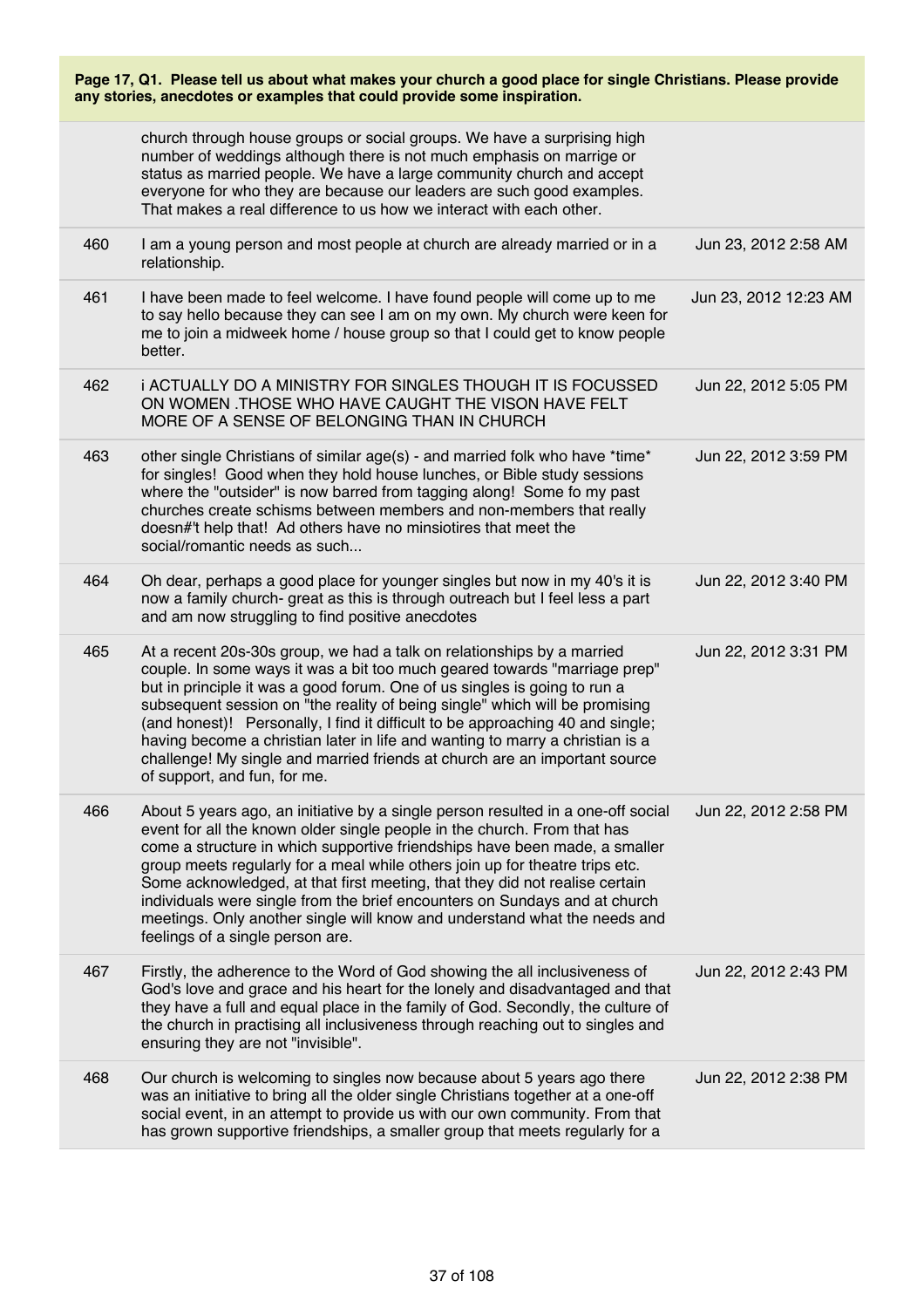| Page 17, Q1. Please tell us about what makes your church a good place for single Christians. Please provide<br>any stories, anecdotes or examples that could provide some inspiration. |                                                                                                                                                                                                                                                                                                                                                                                                                                                                                                          |                       |  |
|----------------------------------------------------------------------------------------------------------------------------------------------------------------------------------------|----------------------------------------------------------------------------------------------------------------------------------------------------------------------------------------------------------------------------------------------------------------------------------------------------------------------------------------------------------------------------------------------------------------------------------------------------------------------------------------------------------|-----------------------|--|
|                                                                                                                                                                                        | meal and other individuals enjoying theatre trips etc together. At that first<br>meeting individuals acknowledged that they did not realise who was single,<br>from previous brief encounters on Sundays & church meetings; we needed a<br>structure within which we could begin to address the issues facing a single<br>person - which only another single person knows.                                                                                                                               |                       |  |
| 469                                                                                                                                                                                    | The church i attend is good if you are single as they host many events to<br>encourage community spirit and fellowship, so there are plenty of chances to<br>meet others, unfortunatlity for me there are not many single men in the<br>community that attend church or the events we hold.                                                                                                                                                                                                              | Jun 22, 2012 2:38 PM  |  |
| 470                                                                                                                                                                                    | Everyone is accepted and valued. I recently moved to the town where I<br>currently live and people at the church I attend have gone out of their way to<br>be welcoming, but I don't think this is related to me being single.                                                                                                                                                                                                                                                                           | Jun 22, 2012 12:51 PM |  |
| 471                                                                                                                                                                                    | Such an unusual mix of people = age/ethnic/status/etc - that there isn't really<br>a 'norm'                                                                                                                                                                                                                                                                                                                                                                                                              | Jun 22, 2012 12:26 PM |  |
| 472                                                                                                                                                                                    | You are part of a family - mix with married, single, old and young and can<br>see problems and benefits of all different experiences therefore less<br>pressure to be something you are not.                                                                                                                                                                                                                                                                                                             | Jun 22, 2012 11:23 AM |  |
| 473                                                                                                                                                                                    | Nothing!                                                                                                                                                                                                                                                                                                                                                                                                                                                                                                 | Jun 22, 2012 10:32 AM |  |
| 474                                                                                                                                                                                    | They are very friendly and acceptable of singleness but as in life you are<br>more acceptable in a marriage/relationship                                                                                                                                                                                                                                                                                                                                                                                 | Jun 22, 2012 9:56 AM  |  |
| 475                                                                                                                                                                                    | - Relaxed atmosphere particularly at the 'family' service - lots of roles people<br>can contribute that give a sense of purpose in being there aside from<br>worship - valued as an individual for who I am - relaxed teas alongside every<br>service where can chat to people - House Group and friendship groups, even<br>if they do contain couples - Things like Alpha, where people tend to attend as<br>individuals rather than couples, so the singleton does not stand out like a<br>sore thumb! | Jun 22, 2012 9:31 AM  |  |
| 476                                                                                                                                                                                    | Many of the couples are not exclusive and make the effort to be individually<br>friendly to people                                                                                                                                                                                                                                                                                                                                                                                                       | Jun 22, 2012 9:25 AM  |  |
| 477                                                                                                                                                                                    | Families don't retreat into their homes and abandon you, good attempts to<br>make their homes open. Single people have a lot more time to serve in the<br>church, which gives you a lot of people to mix with.                                                                                                                                                                                                                                                                                           | Jun 22, 2012 8:46 AM  |  |
| 478                                                                                                                                                                                    | at the churches I have recently visited i have been approached and made to<br>feel welcome by other singles but also by members of the congregation in<br>general which is good                                                                                                                                                                                                                                                                                                                          | Jun 22, 2012 8:19 AM  |  |
| 479                                                                                                                                                                                    | There is a new young single male youth pastor age 24 and now they are<br>involvoing / including / accepting singles at the front with testimonies.<br>Previously they only had married couples with testimonies and acted like<br>only married couples qualified to give testimony! but it was really boring<br>having the same old married couples all the time and now they have singles<br>much more relevant and interesting.                                                                        | Jun 22, 2012 7:00 AM  |  |
| 480                                                                                                                                                                                    | They can develop their gifts un hindered by family pressures                                                                                                                                                                                                                                                                                                                                                                                                                                             | Jun 22, 2012 6:08 AM  |  |
| 481                                                                                                                                                                                    | unfortunately not a good place for singles                                                                                                                                                                                                                                                                                                                                                                                                                                                               | Jun 22, 2012 3:35 AM  |  |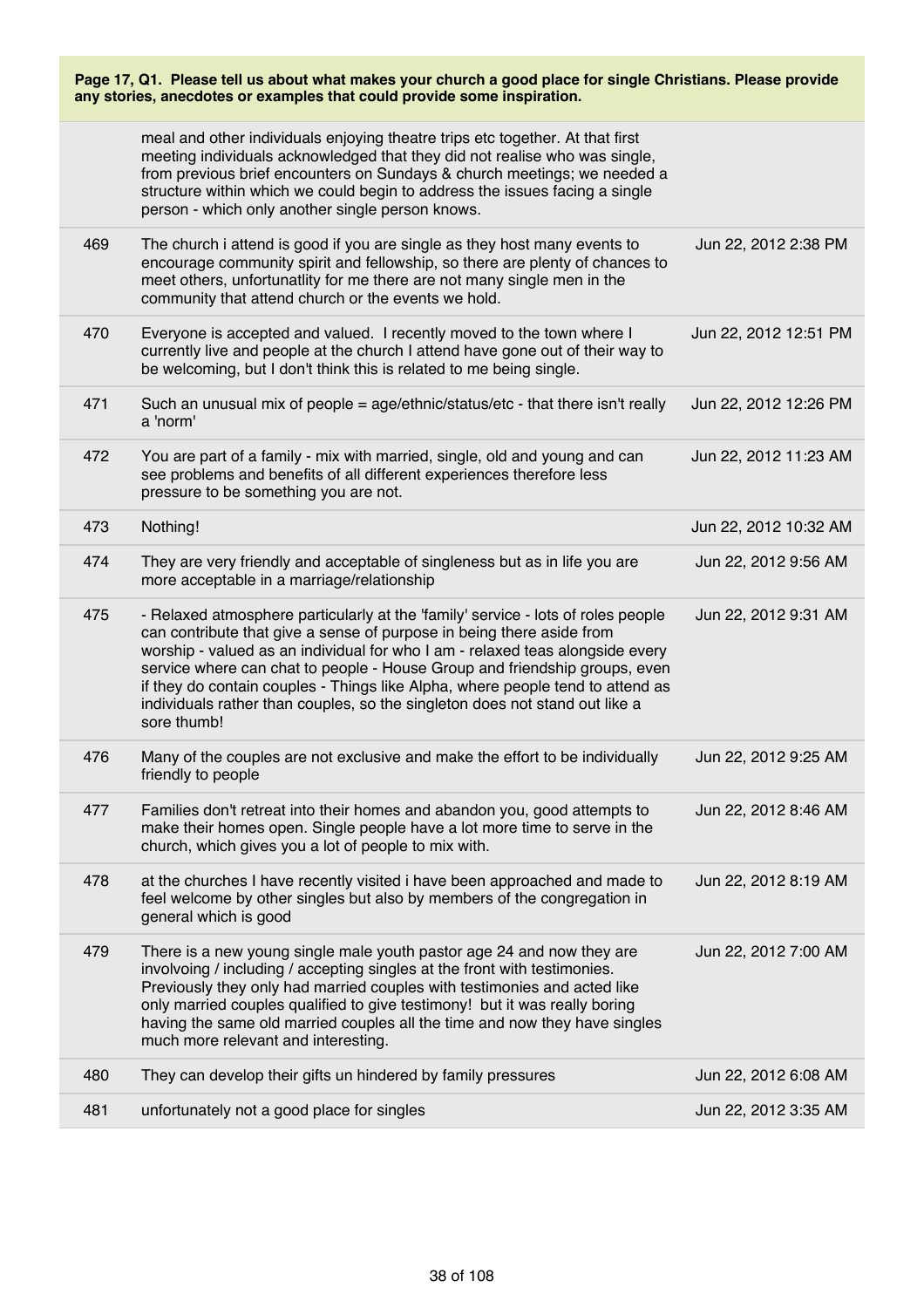| 482 | j                                                                                                                                                                                                                                                                                                                                                                                                                                                                                        | Jun 21, 2012 6:10 PM  |
|-----|------------------------------------------------------------------------------------------------------------------------------------------------------------------------------------------------------------------------------------------------------------------------------------------------------------------------------------------------------------------------------------------------------------------------------------------------------------------------------------------|-----------------------|
| 483 | Church is a difficult place to be single. People no longer play matchmaker. It<br>really helps just to be introduced to people.                                                                                                                                                                                                                                                                                                                                                          | Jun 21, 2012 4:10 PM  |
| 484 | My current church is fairly accepting of singles but I don't think they are<br>aware necessarily of the loneliness that some of us feel. However the good<br>thing about my church is they are welcoming to new people.                                                                                                                                                                                                                                                                  | Jun 21, 2012 3:42 PM  |
| 485 | I have only been married for the last 6 months and have only been attending<br>my new church for this amount of time, so don't have any stories - sorry.                                                                                                                                                                                                                                                                                                                                 | Jun 21, 2012 3:26 PM  |
| 486 | As a church of about 500 people we have a good few singles. I'd say the<br>people are welcoming and friendly generally, and people spend time<br>socialising together outside of chuch. People are also open to newcomers -<br>this is also helped by a good church welcome team system. We have a wide<br>age range within the singles, but it isn't an issue - some of my good friends<br>are half my age! On the friendship front, I'd say we do well, though less so<br>with dating. | Jun 21, 2012 3:17 PM  |
| 487 | It's a good mixture of cultures, backgrounds and ages.                                                                                                                                                                                                                                                                                                                                                                                                                                   | Jun 21, 2012 2:04 PM  |
| 488 | Cause we help. speak to and console and encouraged the single ladies that<br>maybe a bit fed up we have girls night in we go out                                                                                                                                                                                                                                                                                                                                                         | Jun 21, 2012 1:01 PM  |
| 489 | Whilst i am valued and accepted, it is not a good place to be single 2.5<br>children families, all married, does not help. It is fab to have a good<br>marriage, but painful if you are not part of that community.                                                                                                                                                                                                                                                                      | Jun 21, 2012 11:55 AM |
| 490 | There is to cliquiness at all in my Church-everyone is equally accepted<br>regardless of their status.                                                                                                                                                                                                                                                                                                                                                                                   | Jun 21, 2012 11:51 AM |
| 491 | There are many different ministries which everyone is invited to participate in<br>(serving, welcome team, children's teams, worship, prayer/intercession) and<br>will involve people if they are willing to be involved.                                                                                                                                                                                                                                                                | Jun 21, 2012 9:42 AM  |
| 492 | There are plenty of us and we are accepted loved and made feel as<br>welcome as everyone else. In fact we all go out one Friday in the month<br>whether married or single as we all need company.                                                                                                                                                                                                                                                                                        | Jun 21, 2012 9:19 AM  |
| 493 | Our church is very strong on welcoming people in regardless of age, gender,<br>ethnicity, social standing, marital status. "Singleness" is not a particular issue<br>over and above any other cultural boundary markers.                                                                                                                                                                                                                                                                 | Jun 21, 2012 6:42 AM  |
| 494 | Made to feel warm and welcomed, but some still ask, why are you not<br>married yet?                                                                                                                                                                                                                                                                                                                                                                                                      | Jun 21, 2012 6:21 AM  |
| 495 | No preaching that "God hates divorce". People are welcomed whatever their<br>status.                                                                                                                                                                                                                                                                                                                                                                                                     | Jun 21, 2012 6:20 AM  |
| 496 | Everyone is treated equally & encouraged to take part in all things                                                                                                                                                                                                                                                                                                                                                                                                                      | Jun 21, 2012 6:01 AM  |
| 497 | Single people are included in ministry, taking part in meetings, etc. Don't<br>judge but welcome people. As a result lots of singles in the church. No<br>preaching from the pulpit that 'God hates divorce".                                                                                                                                                                                                                                                                            | Jun 21, 2012 5:56 AM  |
| 498 | I think it could be a great place for singles but there are not enough of us in                                                                                                                                                                                                                                                                                                                                                                                                          | Jun 21, 2012 5:41 AM  |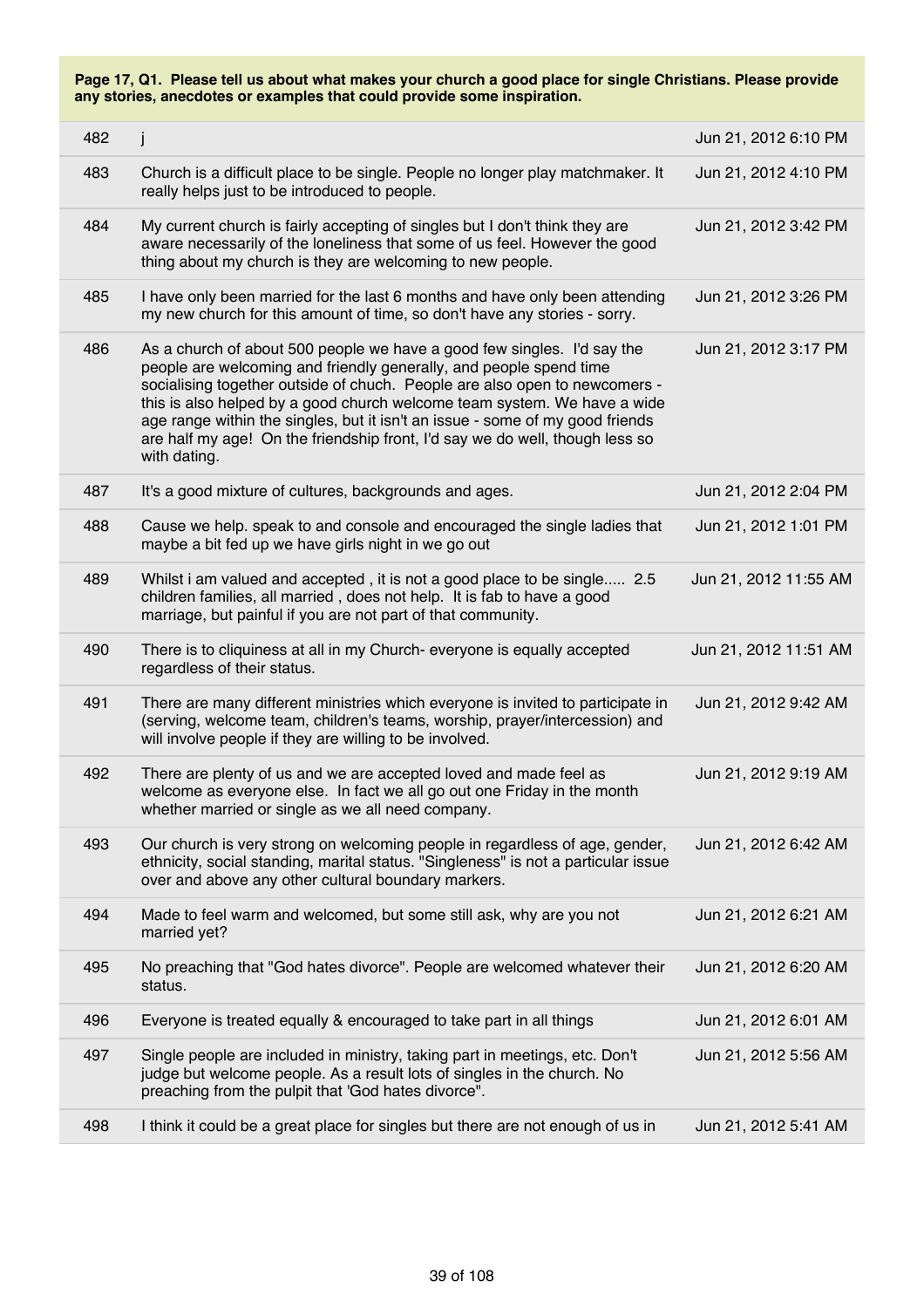$J = 21, 201, 201, 452, 414$ 

our 40's to make "critical mass" so to speak. There is this couples world and they don't invite us anywhere. Where do pentecostal, single christians go in their 40's because there are plenty of us on the CC site but don't seem to be in church

| 499 | Student - helps them move in and unpack and lots of events. church<br>welcoming to newcomers                                                                                                                                                                                                                                                                               | Jun 21, 2012 4:52 AM  |
|-----|----------------------------------------------------------------------------------------------------------------------------------------------------------------------------------------------------------------------------------------------------------------------------------------------------------------------------------------------------------------------------|-----------------------|
| 500 | acceptance of all                                                                                                                                                                                                                                                                                                                                                          | Jun 21, 2012 4:19 AM  |
| 501 | Always been accepted in the church Best place for someone on their own                                                                                                                                                                                                                                                                                                     | Jun 21, 2012 2:34 AM  |
| 502 | There are a good number of single people between 25 and 50 and we<br>support each other and socialise with each other.                                                                                                                                                                                                                                                     | Jun 20, 2012 3:30 PM  |
| 503 | It is possible to be accepted and celebrated as an individual! It is very open<br>re anyone contributing to ministry!                                                                                                                                                                                                                                                      | Jun 20, 2012 3:12 PM  |
| 504 | I dont make it a big deal to be honest. the church is very family orientated so<br>there are young families and teens in the church mostly. so there arent really<br>any opportunities to meet other singles the same age!                                                                                                                                                 | Jun 20, 2012 2:44 PM  |
| 505 | my pastorate leader and his wife pray regularly for a husband for me<br>Sermons dont talk only of life as a married one but make reference to singles<br>and their struggles, or just that not everyone is.                                                                                                                                                                | Jun 20, 2012 2:20 PM  |
| 506 | My church is a very welcoming church. They have always made me feel<br>loved and part of the family. I have grown up in the church and have had<br>support in times of difficulty. My church is good at welcoming the people<br>whom society find difficult to deal with e.g. homeless, the mentally ill and<br>alcohol/drug addicts                                       | Jun 20, 2012 1:30 PM  |
| 507 | I think our Church recognises the valuable resource single people are and<br>are excited to get them involved in church life.                                                                                                                                                                                                                                              | Jun 20, 2012 1:29 PM  |
| 508 | Actually speaking about the issue and the challengesendless talks on<br>children, youth, marriage, relationships, sex, dedications, engagementsthe<br>church is set up for a 'normal' life progressionif you don't 'go' the normal<br>route you can feel an oddity                                                                                                         | Jun 20, 2012 12:54 PM |
| 509 | it's not at the moment however, we have just arranged for Julia Morgan to<br>come to our church and do a Singles Seminar.                                                                                                                                                                                                                                                  | Jun 20, 2012 12:54 PM |
| 510 | everyone is equal-but more importantly in the eyes of God                                                                                                                                                                                                                                                                                                                  | Jun 20, 2012 11:52 AM |
| 511 | I will not necessarily say my church is a good place for single Christians. It<br>has tried a ministry to singles in the past but has not demonstrated the<br>empathy and compassion that necessarily needs to underpin such a ministry<br>in order for it to succeed. It is still on a journey                                                                            | Jun 20, 2012 11:31 AM |
| 512 | My previous church but one was All Souls Langham Place - and there were<br>lots of opportunities for couples and singles to serve and socialise together -<br>that was the key to a successful church during my time there! Also, a<br>previous church in Wimbledon, - Emmanuel - back in the late nineties, had a<br>twenties and thirties group - which was really good! | Jun 20, 2012 10:32 AM |
| 513 | Because it teaches both the benefits of singleness and marriage, and                                                                                                                                                                                                                                                                                                       | Jun 20, 2012 10:09 AM |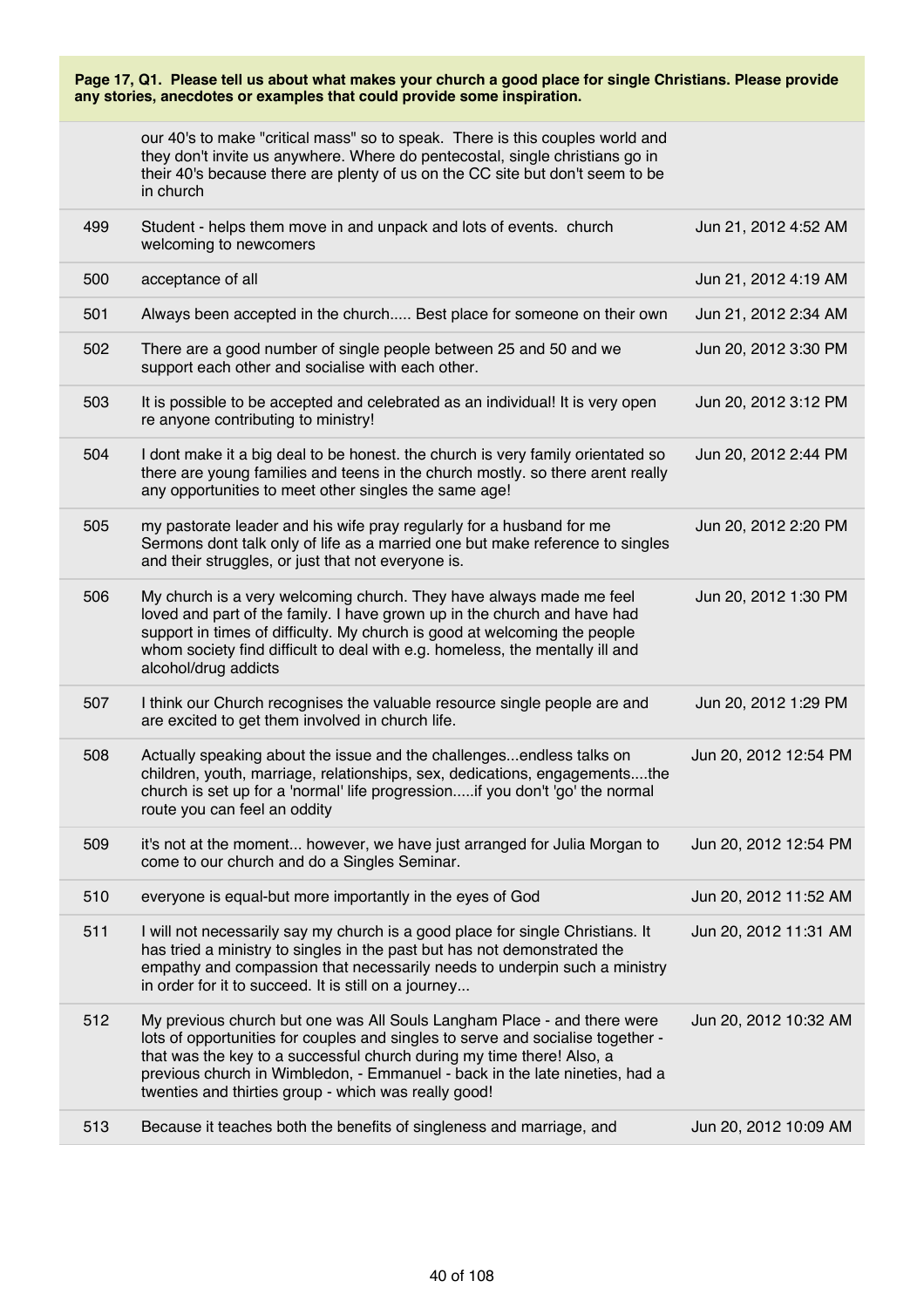reminds us that we will only be married for a time, and that there will be no marriage in heaven.

| 514 | n/a                                                                                                                                                                                                                                                                                                                                                                                                                                                                                                                                                                                                                                                                                                                                                                                                                                        | Jun 20, 2012 9:49 AM |
|-----|--------------------------------------------------------------------------------------------------------------------------------------------------------------------------------------------------------------------------------------------------------------------------------------------------------------------------------------------------------------------------------------------------------------------------------------------------------------------------------------------------------------------------------------------------------------------------------------------------------------------------------------------------------------------------------------------------------------------------------------------------------------------------------------------------------------------------------------------|----------------------|
| 515 | It's great for singles of a certain age. 40 plus singles I feel are not as<br>comfortable.                                                                                                                                                                                                                                                                                                                                                                                                                                                                                                                                                                                                                                                                                                                                                 | Jun 20, 2012 9:14 AM |
| 516 | They have an 18 plus group that gets the full support of the pastor and they<br>also have some sort of representative in the leadership of the church.                                                                                                                                                                                                                                                                                                                                                                                                                                                                                                                                                                                                                                                                                     | Jun 20, 2012 8:49 AM |
| 517 | Nothing! Well, to be fair, the older people in the church (55+) are welcoming.<br>But those of the age with young children tend to ignore you, and overall it's<br>not a good place to be alone.                                                                                                                                                                                                                                                                                                                                                                                                                                                                                                                                                                                                                                           | Jun 20, 2012 8:21 AM |
| 518 | Families or couples make sure I'm not alone for Christmas                                                                                                                                                                                                                                                                                                                                                                                                                                                                                                                                                                                                                                                                                                                                                                                  | Jun 20, 2012 8:17 AM |
| 519 | At my church singles are generally valued for what they can contribute to the<br>life of the church. Single people have preached, run the Alpha course, run<br>mid week groups and helped with the church administration and web site,<br>because they are gifted, talented or skilled in these areas. The senior<br>pastor, a married man, tries to encourage everyone in the church without<br>regard to social status, marital status, ethnic identity or gender to contribute<br>in whatever way they can that will benefit the whole church. Perhaps this<br>comes about because this is the church that I have regularly attended with<br>the most diverse congregation. We have those who can hardly speak<br>English and those with PhDs in theology, those of various Asian, various<br>African and various European ethnicities. | Jun 20, 2012 8:16 AM |
| 520 | Our vicar is one of the few vicars I've come across who recognises the lack<br>of men in church is an issue that needs to be tackled.                                                                                                                                                                                                                                                                                                                                                                                                                                                                                                                                                                                                                                                                                                      | Jun 20, 2012 7:57 AM |
| 521 | Good as it includes people in all and no relationships.                                                                                                                                                                                                                                                                                                                                                                                                                                                                                                                                                                                                                                                                                                                                                                                    | Jun 20, 2012 7:44 AM |
| 522 | The chance for being involved in a range of Christian value activities.                                                                                                                                                                                                                                                                                                                                                                                                                                                                                                                                                                                                                                                                                                                                                                    | Jun 20, 2012 7:02 AM |
| 523 | Its a place where they can express themselves. They might have more time<br>on their hand than married people                                                                                                                                                                                                                                                                                                                                                                                                                                                                                                                                                                                                                                                                                                                              | Jun 20, 2012 6:41 AM |
| 524 | there a quite a few single people in our church so it is easy to fellowship. we<br>had a sermon in our church using personal experiences from people who<br>have been single for a long time. this really helped me become more<br>accepting of the fact im single. however it doesnt stop me feeling<br>marginalised.                                                                                                                                                                                                                                                                                                                                                                                                                                                                                                                     | Jun 20, 2012 6:08 AM |
| 525 | Opportunities where the church supports social groups or young adult home<br>groups is good. However these groups don't always have longevity due to<br>people moving away/getting married.                                                                                                                                                                                                                                                                                                                                                                                                                                                                                                                                                                                                                                                | Jun 20, 2012 5:24 AM |
| 526 | It doesn't. It's only good if you are under 25 and want to meet other single<br>Christians in a noisey, sweaty, smelly, dark nightclub. If you are trying to<br>connect with people it's nice to be able to see and hear them!! There is<br>NOTHING for people over 30 or 40. CC you are guilty of this too! I went to a<br>Valentines event a few years ago and it was horrible. The club was too dark<br>and the music too loud. In the end my friends and I walked out after an hour.<br>Keep the music sound levels down!                                                                                                                                                                                                                                                                                                              | Jun 20, 2012 4:35 AM |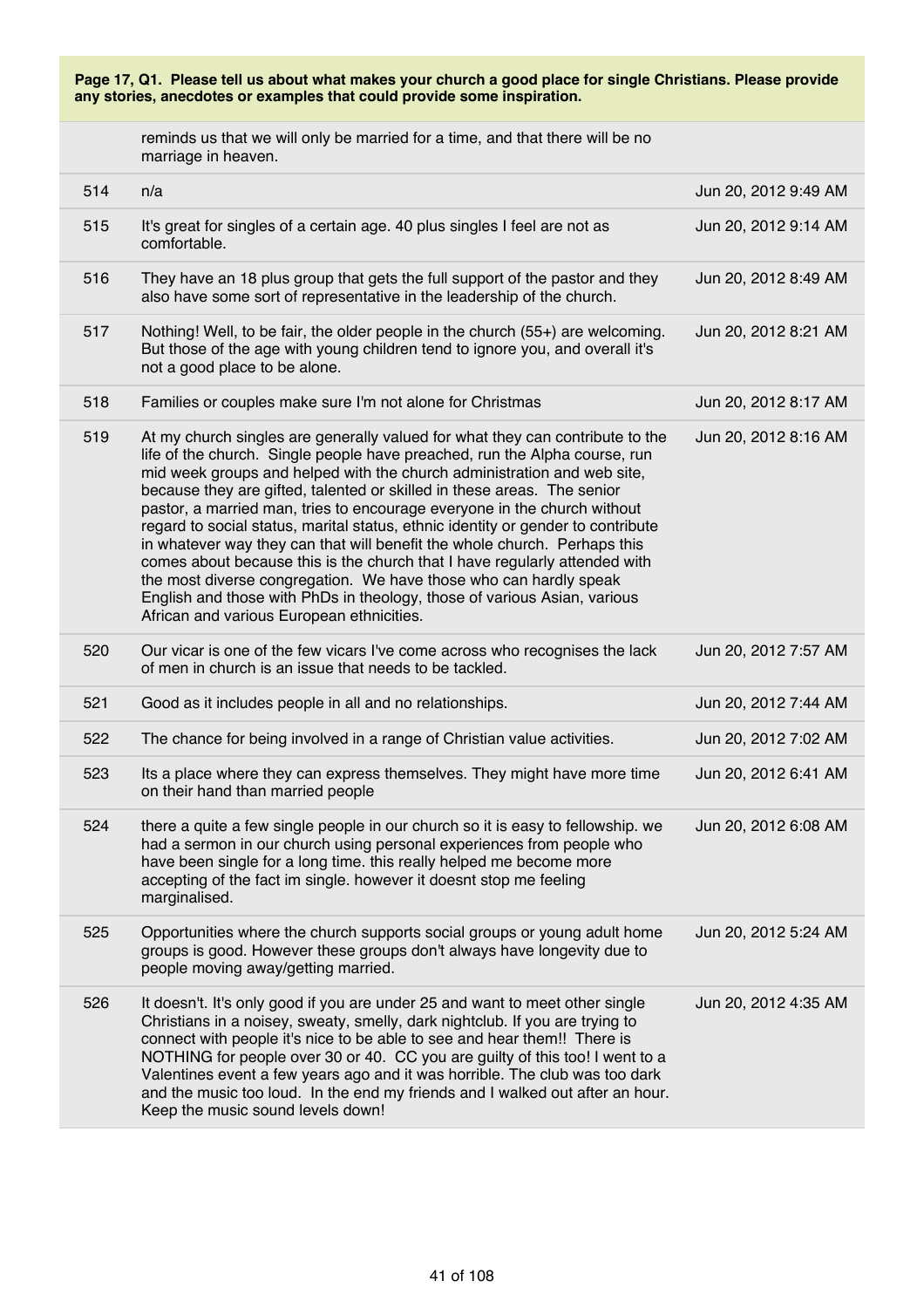| any stories, anecdotes or examples that could provide some inspiration. |                                                                                                                                                                                                                                                                                                                                                                                                                                                                                                                                                                                                                                                                        |                       |
|-------------------------------------------------------------------------|------------------------------------------------------------------------------------------------------------------------------------------------------------------------------------------------------------------------------------------------------------------------------------------------------------------------------------------------------------------------------------------------------------------------------------------------------------------------------------------------------------------------------------------------------------------------------------------------------------------------------------------------------------------------|-----------------------|
| 527                                                                     | In the smaller group setting (communities in our case) can be more<br>accepting and embrace individuals whatever their status.                                                                                                                                                                                                                                                                                                                                                                                                                                                                                                                                         | Jun 20, 2012 4:31 AM  |
| 528                                                                     | Hospitality is reasonably good. And single women socialise. Single men<br>find it a lot harder.                                                                                                                                                                                                                                                                                                                                                                                                                                                                                                                                                                        | Jun 20, 2012 4:16 AM  |
| 529                                                                     | Good place to make friends.                                                                                                                                                                                                                                                                                                                                                                                                                                                                                                                                                                                                                                            | Jun 20, 2012 4:06 AM  |
| 530                                                                     | ourchurch does very little outside of 'normal' church meetings due to its small<br>size so being single is fairly irrelevant as there is little for couples as well                                                                                                                                                                                                                                                                                                                                                                                                                                                                                                    | Jun 20, 2012 3:56 AM  |
| 531                                                                     | For starters, I am not the only single woman there (thank goodness!) So I<br>don't feel alone. Also my Church members make an active effort to include<br>any single members as well as couples in Church and non Church activities.<br>Married couples are happy to take on their individual roles in Church, like to<br>look after students etc. We have also had events put on specifically for<br>females and males which covers areas of married and single life!                                                                                                                                                                                                 | Jun 20, 2012 3:10 AM  |
| 532                                                                     | Fairly non judgemental                                                                                                                                                                                                                                                                                                                                                                                                                                                                                                                                                                                                                                                 | Jun 20, 2012 3:05 AM  |
| 533                                                                     | I think there is a lot you can get involved with at our Church as it massive<br>there is always a place for someone to serve on a team which is a really<br>great way of connecting into church.                                                                                                                                                                                                                                                                                                                                                                                                                                                                       | Jun 20, 2012 2:23 AM  |
| 534                                                                     | There's a large number of single Christians at our church which lessens the<br>stigma attached to being single. The teaching never states that marriage or<br>singleness is better than the other.                                                                                                                                                                                                                                                                                                                                                                                                                                                                     | Jun 19, 2012 3:20 PM  |
| 535                                                                     | What makes my church a good place for single Christians is that you are<br>accepted and not treated les favouably because you are a single. you are<br>made aware that its ok to be single because this gives you the opportunity to<br>focus on buliding your relationship with the Lord and to carry out any<br>assignments that he have for you, without the restrictions of marriage.                                                                                                                                                                                                                                                                              | Jun 19, 2012 2:53 PM  |
| 536                                                                     | I don't feel my Church is a particularly good place for single Christians.                                                                                                                                                                                                                                                                                                                                                                                                                                                                                                                                                                                             | Jun 19, 2012 2:31 PM  |
| 537                                                                     | My Church is a good place for single men, as there are so many good<br>women looking for good men.                                                                                                                                                                                                                                                                                                                                                                                                                                                                                                                                                                     | Jun 19, 2012 2:04 PM  |
| 538                                                                     | There are quite a lot of single Christians, so I'm not alone. It's not massively<br>cliquey compared to another church in my town, and being married is less of<br>a 'big deal' so there isn't too much of a divide between married and single<br>people. The focus is largely on outreach and community action, which<br>means it's not really too much of an issue. I think churches where 'families' is<br>the big obsession have much more of a problem.                                                                                                                                                                                                           | Jun 19, 2012 1:50 PM  |
| 539                                                                     | There's a really prayerful central core of leadership that really care about the<br>local community. If things are tried and go stale people aren't afraid to say so<br>and let them go. I have been part of this team in the past and have been<br>inspired by the vision and aims of part of the leadership group. Now I am<br>finding my place and seeing how this vision works out in reality, trying to hold<br>on to things I learnt and carry them forward in everyday relationships. I was<br>trusted and financed to spend two years attending "Worship Accademy"<br>(chris Bowater) and then to lead worship and become fuuly involved in<br>various groups. | Jun 19, 2012 1:18 PM  |
| 540                                                                     | My church is quite small (emerging, open to the Holy Spirit, with sound bible                                                                                                                                                                                                                                                                                                                                                                                                                                                                                                                                                                                          | Jun 19, 2012 12:57 PM |

**Page 17, Q1. Please tell us about what makes your church a good place for single Christians. Please provide**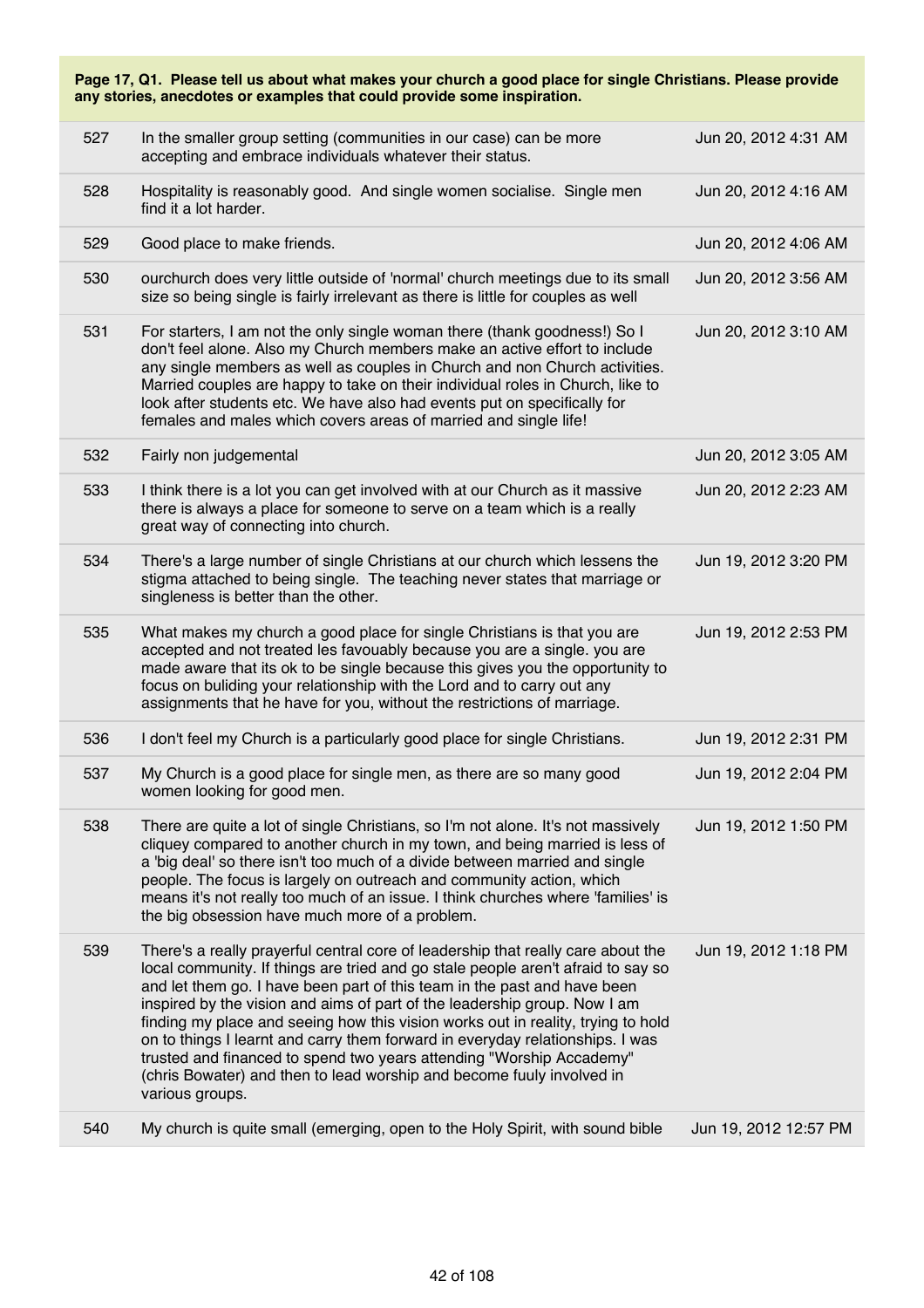| Page 17, Q1. Please tell us about what makes your church a good place for single Christians. Please provide<br>any stories, anecdotes or examples that could provide some inspiration. |                                                                                                                                                                                                                                                                                                                                                                                                                                               |                       |  |
|----------------------------------------------------------------------------------------------------------------------------------------------------------------------------------------|-----------------------------------------------------------------------------------------------------------------------------------------------------------------------------------------------------------------------------------------------------------------------------------------------------------------------------------------------------------------------------------------------------------------------------------------------|-----------------------|--|
|                                                                                                                                                                                        | teaching), so it doesn't have anything specifically for singles.                                                                                                                                                                                                                                                                                                                                                                              |                       |  |
| 541                                                                                                                                                                                    | My church does not really offer anything to help singes                                                                                                                                                                                                                                                                                                                                                                                       | Jun 19, 2012 12:52 PM |  |
| 542                                                                                                                                                                                    | I think that the title 'single Christian' could easily apply to those whose<br>partners are non-christian and because there are a few of those people in<br>church, I don't feel quite as abnormal as I might if I was the only one. With<br>my church having a wide range of ages and nationalities, I don't feel<br>conspicuous as a single.                                                                                                | Jun 19, 2012 12:41 PM |  |
| 543                                                                                                                                                                                    | They want to be inclusive. They could improve by doing more social events.                                                                                                                                                                                                                                                                                                                                                                    | Jun 19, 2012 12:37 PM |  |
| 544                                                                                                                                                                                    | You will be well looked after, there's always someone to go to for dinner,<br>which is really nice and you can be involved in the bank holiday church<br>walks, which is nice. We also have regular bring and share lunches and<br>there's always someone to talk to. We have men's curry night and ladies<br>curry nights, so you will never feel left out in a group of smug married<br>couples. They are the most lovely genuine people :) | Jun 19, 2012 12:28 PM |  |
| 545                                                                                                                                                                                    | I went to a church lately where i was so warmly welcomed over the first three<br>weeks i was trully shocked. In 25 years of going to church i have never felt<br>so welcomed. People talked to me and did not ignore me.                                                                                                                                                                                                                      | Jun 19, 2012 9:58 AM  |  |
| 546                                                                                                                                                                                    | One family from Church has been great to me in that they have regularly had<br>me round for meals and included me in their family - they have made a real<br>difference over the years, but often other families seem oblivious to the<br>singles and the struggles they face at times.                                                                                                                                                       | Jun 18, 2012 1:50 PM  |  |
| 547                                                                                                                                                                                    | Because there are a number of single people there and we are encouraged<br>to be involved in all areas of ministry and leadership. There are a lot of<br>young families and a number of friends in that situation have been great at<br>continuing to involve me in their family lives (and I in my single life).                                                                                                                             | Jun 18, 2012 8:28 AM  |  |
| 548                                                                                                                                                                                    | It doesn't treat people as single or married but as people. We don't<br>distinguish. There is a real mix of families, older people and younger people<br>who all treat each other as church family.                                                                                                                                                                                                                                           | Jun 18, 2012 3:11 AM  |  |
| 549                                                                                                                                                                                    | Friends for support. Singles discussions have helped                                                                                                                                                                                                                                                                                                                                                                                          | Jun 17, 2012 2:33 PM  |  |
| 550                                                                                                                                                                                    | to be honest I don't go to Church to find someone, I think for me personally<br>that would be a distraction whilst at Church. We should trust in God to<br>provide for us in every sense, I think when Churches start matchmaking that<br>can't always be a good thing. As if the relationship doesn't work out will the<br>individual blame the church?                                                                                      | Jun 17, 2012 1:12 PM  |  |
| 551                                                                                                                                                                                    | It's a great church and they are very welcoming and friendly whether you are<br>single or married. They are eager for people to find true love, but at the same<br>time, they look out for you spiritually.                                                                                                                                                                                                                                   | Jun 17, 2012 6:37 AM  |  |
| 552                                                                                                                                                                                    | Our leaders don't overemphasise nuclear family so in that respect singleness<br>is acceptable but there is a tendency for couples to only mix with other<br>couples which automatically can make singles feel excluded. That is not the<br>leaders' fault.                                                                                                                                                                                    | Jun 16, 2012 12:22 PM |  |
| 553                                                                                                                                                                                    | I try not go concentrate on being single in church too much as it would get<br>me down, unfortunately the singles who who attend our church moan that<br>they're not catered for, and when they are catered for they do not support, so                                                                                                                                                                                                       | Jun 16, 2012 11:39 AM |  |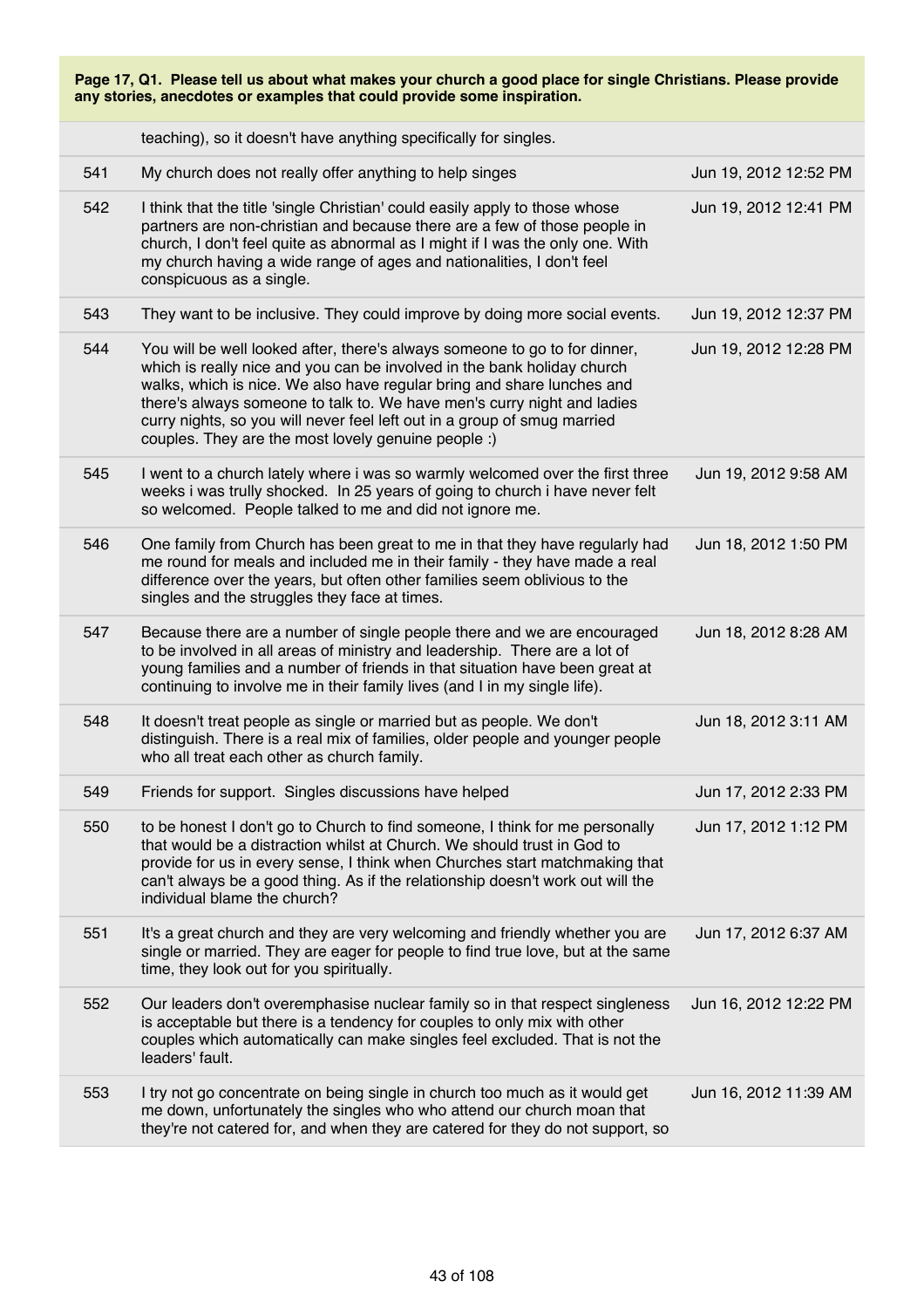| Page 17, Q1. Please tell us about what makes your church a good place for single Christians. Please provide<br>any stories, anecdotes or examples that could provide some inspiration. |                                                                                                                                                                                                                                                                                                         |                       |  |
|----------------------------------------------------------------------------------------------------------------------------------------------------------------------------------------|---------------------------------------------------------------------------------------------------------------------------------------------------------------------------------------------------------------------------------------------------------------------------------------------------------|-----------------------|--|
|                                                                                                                                                                                        | how can we move forward. No words of inspiration, please inspire me                                                                                                                                                                                                                                     |                       |  |
| 554                                                                                                                                                                                    | A place where you a not made to feel like there is something wrong with you<br>just because you would like a partner.                                                                                                                                                                                   | Jun 16, 2012 9:44 AM  |  |
| 555                                                                                                                                                                                    | young families, single people of similar ages all just wanting to worship God                                                                                                                                                                                                                           | Jun 16, 2012 8:21 AM  |  |
| 556                                                                                                                                                                                    | I wouldn't say it a good place for singles. I guess it depends on what you're<br>looking for by attending the church? I think married people forget too easily<br>what it's like being single and are so caught up in family life, that they can<br>side-line you without realizing it.                 | Jun 16, 2012 7:22 AM  |  |
| 557                                                                                                                                                                                    | The church has a fantastic group for people up to the age of 30 to meet each<br>other but over that age there is nothing. I am 34 so I often don't get to meet<br>friends or build relationships with people my own age as it tends to be the<br>older people who initiate conversation or lead groups. | Jun 16, 2012 2:16 AM  |  |
| 558                                                                                                                                                                                    | Great Christian single girlfriends                                                                                                                                                                                                                                                                      | Jun 15, 2012 1:49 PM  |  |
| 559                                                                                                                                                                                    | Because there are a lot of singles, the Single Adult Ministry is established, so<br>enabling like-minded people to get together and have fun. Enjoying<br>singleness, as it were                                                                                                                        | Jun 15, 2012 1:30 PM  |  |
| 560                                                                                                                                                                                    | Being single doesn't hinder/restrict you from participating in a particular<br>ministry in my church,                                                                                                                                                                                                   | Jun 15, 2012 1:11 PM  |  |
| 561                                                                                                                                                                                    | There are lots of single people - especially in the 18-30 age range Singles<br>aren't excluded from leadership/ministry roles                                                                                                                                                                           | Jun 15, 2012 12:51 PM |  |
| 562                                                                                                                                                                                    | Discuss singleness (although don't preach on it very often), they do pray for<br>us, particularly those who are struggling with unwanted singleness.                                                                                                                                                    | Jun 15, 2012 10:31 AM |  |
| 563                                                                                                                                                                                    | We as singles are proactive and make a social life with each other without<br>any church structure to do so. Birthdays we plan theatre trips and meals out<br>or just forthe sake of meeting and going for a pamper and so on.                                                                          | Jun 15, 2012 8:47 AM  |  |
| 564                                                                                                                                                                                    | We are allembrace and well everyone no matter their race or status                                                                                                                                                                                                                                      | Jun 15, 2012 5:57 AM  |  |
| 565                                                                                                                                                                                    | MY CHURHC IS A GOOD PLACE FOR THE MAJORITY OF WOMEN IN<br>THE CHURC WHO ARE SINGLE WOMEN BECAUSE WE CAN SHARE<br><b>EXPERIENCES OF LIFE.</b>                                                                                                                                                            | Jun 15, 2012 3:33 AM  |  |
| 566                                                                                                                                                                                    | We have an emerging singles adults ministry though the issue is there is a<br>stigma attached to it and does not attract many men.                                                                                                                                                                      | Jun 15, 2012 3:02 AM  |  |
| 567                                                                                                                                                                                    | There are many singles in our church and they all participate in various<br>activities with married folks alike. There does not appear to be any<br>discrimination of singles. A group who minster in singing in the community is<br>led bya divorced single mother                                     | Jun 15, 2012 2:25 AM  |  |
| 568                                                                                                                                                                                    | We have a singles ministry and although most singles don't access it, it's<br>hard to complain about things too much if we are not accessing the ministry<br>provided.                                                                                                                                  | Jun 15, 2012 2:14 AM  |  |
| 569                                                                                                                                                                                    | My church does't really think about it. I am one of the only younger people in<br>the church along with my sister and the youth worker who is male. When he<br>first arrived it was a well known fact people thought we would end up                                                                    | Jun 13, 2012 4:32 PM  |  |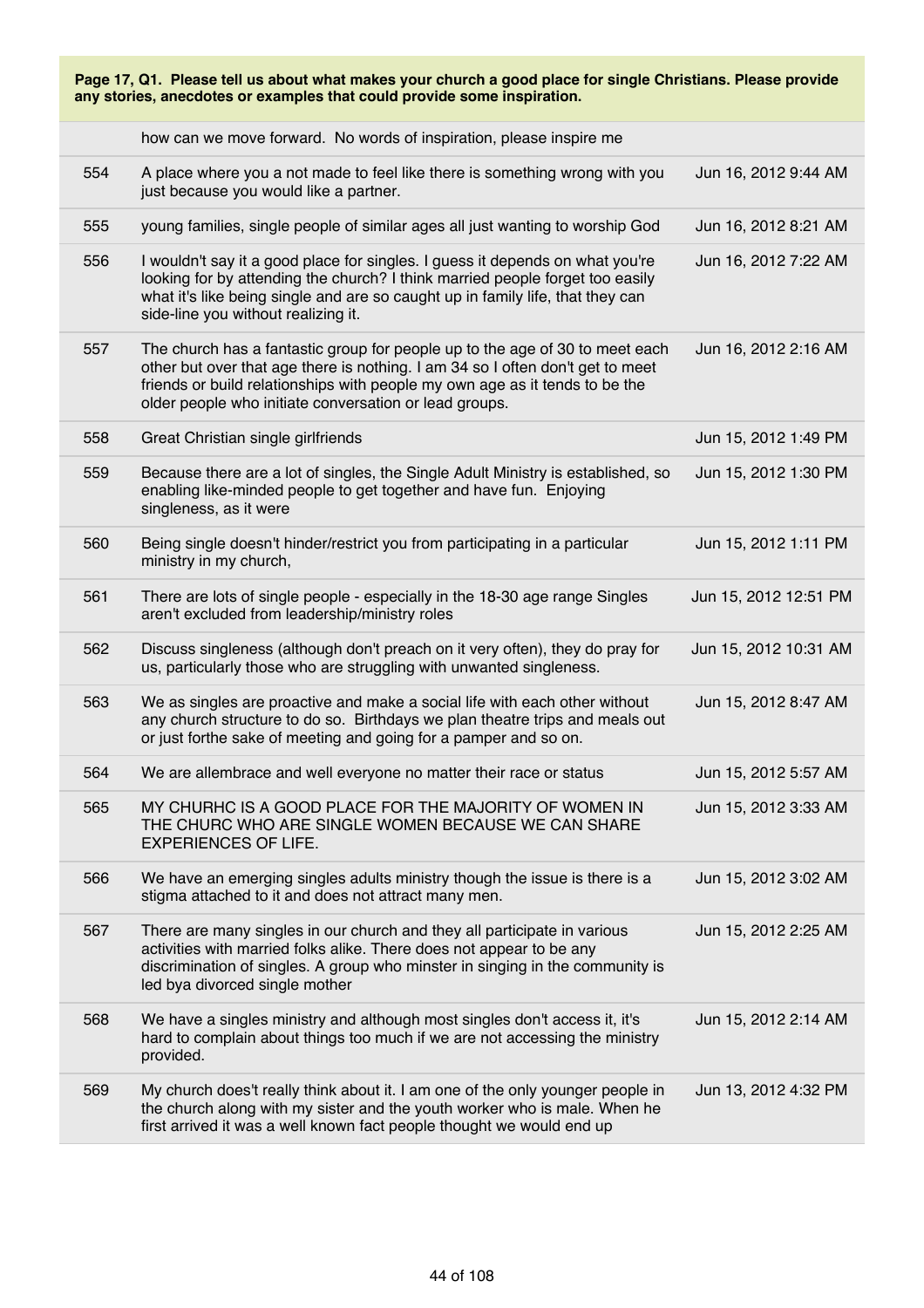| Page 17, Q1. Please tell us about what makes your church a good place for single Christians. Please provide<br>any stories, anecdotes or examples that could provide some inspiration. |                                                                                                                                                                                                                                                                                                                                                                                                                                                                                                                |                       |  |
|----------------------------------------------------------------------------------------------------------------------------------------------------------------------------------------|----------------------------------------------------------------------------------------------------------------------------------------------------------------------------------------------------------------------------------------------------------------------------------------------------------------------------------------------------------------------------------------------------------------------------------------------------------------------------------------------------------------|-----------------------|--|
|                                                                                                                                                                                        | together which hasn't happen as we are friends but that is the only thoughts i<br>have heard on my relationship status.                                                                                                                                                                                                                                                                                                                                                                                        |                       |  |
| 570                                                                                                                                                                                    | Sometimes people notice and have you over and are very kind. Some<br>families have had me stay over or go on holiday, I think they have been very<br>generous to share family time with me. People in my church are very loving<br>and welcoming, there are loads of families and little kids so its nice to have<br>that contact. My church is hugely accepting and my minister understanding.                                                                                                                | Jun 13, 2012 2:34 PM  |  |
| 571                                                                                                                                                                                    | it's not so much the church its my vicar and the people in my church that<br>makes it so good . I've lived in my Vilage 10 years this year . and only been<br>going to my church just 18 months and in that time i've become a Christian<br>and been baptised and love being a Christian and its all down to my now<br>friend .simon the Vicar and the people that go to my church. there is a<br>church in my Vilage wich is 2 minits from my door but its dead just like most<br>of the people that go to it | Jun 13, 2012 3:40 AM  |  |
| 572                                                                                                                                                                                    | My church is not a good place for singles.                                                                                                                                                                                                                                                                                                                                                                                                                                                                     | Jun 12, 2012 5:35 PM  |  |
| 573                                                                                                                                                                                    | There have been some marriages that have occurred through church<br>members meeting people elsewhere who have since joined our church but<br>havent actually witnessed any that happen through church.                                                                                                                                                                                                                                                                                                         | Jun 12, 2012 2:09 PM  |  |
| 574                                                                                                                                                                                    | Contemporary evening service suits young adult singles, less out of place<br>than in a morning traditonal (and more typically 'adult'/elderly) or morning<br>family service. Home groups loosely age related. 'Greeters' not just at the<br>door with leaflets but come round before the service and chat to you.                                                                                                                                                                                              | Jun 12, 2012 1:56 PM  |  |
| 575                                                                                                                                                                                    | My church is a good place for singles because the church leaders do pray for<br>God to provide a good partner for the singles and there are about 5 singles<br>that found their life partners last year. They've been married, praise God.                                                                                                                                                                                                                                                                     | Jun 12, 2012 12:27 PM |  |
| 576                                                                                                                                                                                    | Family feel - we are valued for who we are not for what we do or don't do.                                                                                                                                                                                                                                                                                                                                                                                                                                     | Jun 12, 2012 11:54 AM |  |
| 577                                                                                                                                                                                    | anyone is welcome and singleness is not an issue                                                                                                                                                                                                                                                                                                                                                                                                                                                               | Jun 12, 2012 6:54 AM  |  |
| 578                                                                                                                                                                                    | There are a lot of undergraduate university students so for that age it's well<br>catered for. On valentines night they have a party and suggest ways for<br>unmarried people how to find a partner.                                                                                                                                                                                                                                                                                                           | Jun 12, 2012 2:40 AM  |  |
| 579                                                                                                                                                                                    | My church is good place for single christians as it does not discrimminate<br>against whether you are single or not. Treats everyone equally.                                                                                                                                                                                                                                                                                                                                                                  | Jun 11, 2012 7:23 PM  |  |
| 580                                                                                                                                                                                    | In my church, there is more single women to men, there is a good women's<br>ministry but not individually based on singles                                                                                                                                                                                                                                                                                                                                                                                     | Jun 11, 2012 3:42 PM  |  |
| 581                                                                                                                                                                                    | It doesn'tam currently considering finding another church                                                                                                                                                                                                                                                                                                                                                                                                                                                      | Jun 11, 2012 3:39 PM  |  |
| 582                                                                                                                                                                                    | I find that my church treats us all as individuals.                                                                                                                                                                                                                                                                                                                                                                                                                                                            | Jun 11, 2012 2:53 PM  |  |
| 583                                                                                                                                                                                    | There are lots of them! However, i tend to feel that the majority of my church<br>is made up of students meaning it is hard to meet someone my own age is is<br>single and looking to meet a potential spouse.                                                                                                                                                                                                                                                                                                 | Jun 11, 2012 2:11 PM  |  |
| 584                                                                                                                                                                                    | It is very friendly and easy to get to know people, but there is a very specific<br>type of person who attends the church and if you don't fit into the mould then<br>you are unlikely to find someone there.                                                                                                                                                                                                                                                                                                  | Jun 11, 2012 1:26 PM  |  |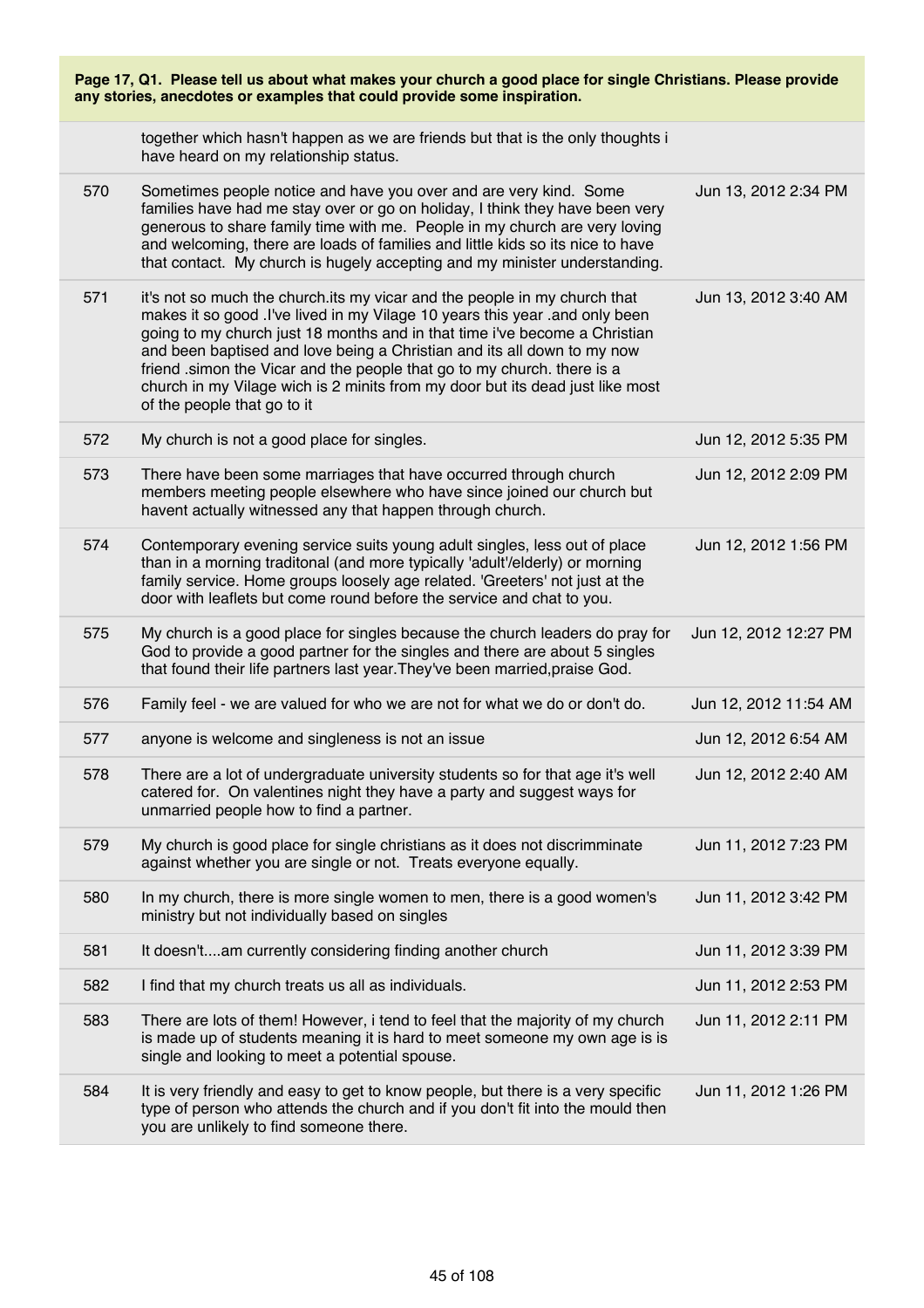| 585 | I left my last church because it wasn't a good place for single Christians.<br>They really didn't know what to do with me. My pastor told me, "You'll<br>probably never get married, so I want you to look after the younger women."<br>I found that very difficult to hear and to live up to. My present church is<br>mixed ages and full of people from all walks of life and situations so I don't<br>feel quite so isolated and 'odd one out'. The pastor's wife cooked me a meal<br>recently - incredibly kind! The issues around singleness are more my issues<br>than the churches. Marriage is promoted, as it should be. Children are<br>baptised and prayed for, as they should be. Engagements are celebrated,<br>as they should be. But I find it incredibly hard, as if God has blessed them,<br>not me. That is my issue though, I think. I'm not sure what the church could<br>do about that. I need to get on with things! | Jun 11, 2012 1:05 PM |
|-----|--------------------------------------------------------------------------------------------------------------------------------------------------------------------------------------------------------------------------------------------------------------------------------------------------------------------------------------------------------------------------------------------------------------------------------------------------------------------------------------------------------------------------------------------------------------------------------------------------------------------------------------------------------------------------------------------------------------------------------------------------------------------------------------------------------------------------------------------------------------------------------------------------------------------------------------------|----------------------|
| 586 | I personally have a very good network of friends. My close friends, even<br>though they are all married, include me in every activity and never make me<br>feel like the odd one out.                                                                                                                                                                                                                                                                                                                                                                                                                                                                                                                                                                                                                                                                                                                                                      | Jun 11, 2012 5:40 AM |
| 587 | All the people in the church are involved in different works. It is all based on<br>ability. Because it is a small church, we are all good friends and have a good<br>social life together. There are no specific events for single people. Everything<br>that goes on involves the whole church.                                                                                                                                                                                                                                                                                                                                                                                                                                                                                                                                                                                                                                          | Jun 10, 2012 2:18 PM |
| 588 | I am close to God!                                                                                                                                                                                                                                                                                                                                                                                                                                                                                                                                                                                                                                                                                                                                                                                                                                                                                                                         | Jun 10, 2012 1:49 PM |
| 589 | One church I was in went out for dinner every Sunday after the evening<br>service, they sent out an email each week to say where the meal would be,<br>and often in the service they announced this so any visitors could join in, this<br>created a great sense of community. All were welcome but it tended to be<br>the single people who went along.                                                                                                                                                                                                                                                                                                                                                                                                                                                                                                                                                                                   | Jun 10, 2012 1:39 PM |
| 590 | Married couples embracing single people.                                                                                                                                                                                                                                                                                                                                                                                                                                                                                                                                                                                                                                                                                                                                                                                                                                                                                                   | Jun 10, 2012 1:00 PM |
| 591 | They provide definitive teaching on singlehood and have a ministry<br>dedicated to single members.                                                                                                                                                                                                                                                                                                                                                                                                                                                                                                                                                                                                                                                                                                                                                                                                                                         | Jun 10, 2012 9:51 AM |
| 592 | There are a few of us but we're all women.                                                                                                                                                                                                                                                                                                                                                                                                                                                                                                                                                                                                                                                                                                                                                                                                                                                                                                 | Jun 9, 2012 4:28 PM  |
| 593 | Everyone is accepted for who they are and in fact singleness is seen as a<br>positive in terms of the time a single person can devote to serving, as they<br>don't have the same demands on their time as people with families do.                                                                                                                                                                                                                                                                                                                                                                                                                                                                                                                                                                                                                                                                                                         | Jun 9, 2012 3:40 PM  |
| 594 | It's better to be single in church than in society as a whole because church<br>values you as an child of God, fully loved and fully functional. Society<br>doesn't.                                                                                                                                                                                                                                                                                                                                                                                                                                                                                                                                                                                                                                                                                                                                                                       | Jun 9, 2012 1:41 PM  |
| 595 | As the body of Christ, we are regularly feed with the word of God, which<br>itself is enough to save, instruct and transform our thinking and souls with<br>the power of love. I have not particularly seen any single christian left out at<br>any meeting. The confidence in the love of Christ gives us the confidence to<br>be part of the Church with freedom, we have many families and we are<br>about 10 singles between 30-50 years old, and each of us have a role to<br>play, each of us knows perfectly that our lives are guided in Jesus.                                                                                                                                                                                                                                                                                                                                                                                    | Jun 9, 2012 12:50 PM |
| 596 | Not a good palce for singles                                                                                                                                                                                                                                                                                                                                                                                                                                                                                                                                                                                                                                                                                                                                                                                                                                                                                                               | Jun 9, 2012 7:31 AM  |
| 597 | My regular church is unusual (and the pastor agrees) by having almost no<br>singles (about 5% of congregation at most).                                                                                                                                                                                                                                                                                                                                                                                                                                                                                                                                                                                                                                                                                                                                                                                                                    | Jun 9, 2012 5:59 AM  |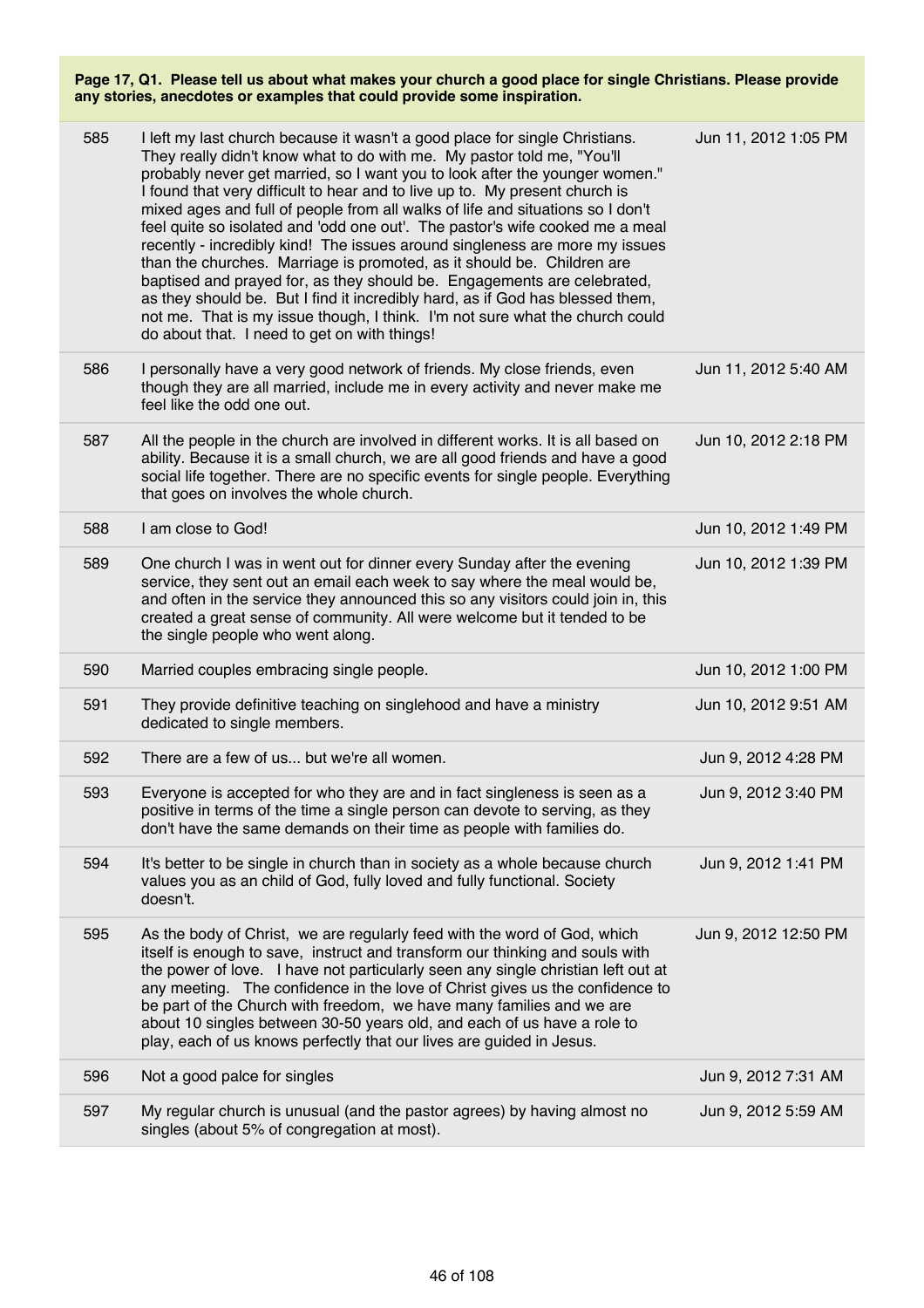| Page 17, Q1. Please tell us about what makes your church a good place for single Christians. Please provide<br>any stories, anecdotes or examples that could provide some inspiration. |                                                                                                                                                                                                                                                                                                                                                                                                      |                      |  |
|----------------------------------------------------------------------------------------------------------------------------------------------------------------------------------------|------------------------------------------------------------------------------------------------------------------------------------------------------------------------------------------------------------------------------------------------------------------------------------------------------------------------------------------------------------------------------------------------------|----------------------|--|
| 598                                                                                                                                                                                    | I am not sure that there is a place for singles to connect at my church to be<br>honest.                                                                                                                                                                                                                                                                                                             | Jun 9, 2012 5:25 AM  |  |
| 599                                                                                                                                                                                    | I don't feel in the least bit judged about my single (and divorced) status; I am<br>respected for who I am. There are quite a few single women at my church,<br>of all ages, so we tend to support each other. There aren't any single<br>specific groups or activities we are just included in with everybody else. Our<br>vicar is a single woman, so I suppose that gives out a positive message. | Jun 9, 2012 4:46 AM  |  |
| 600                                                                                                                                                                                    | It is a church that is very welcoming to everyone - no matter your relationship<br>status and no matter what your background is.                                                                                                                                                                                                                                                                     | Jun 9, 2012 2:30 AM  |  |
| 601                                                                                                                                                                                    | I am part of the family.                                                                                                                                                                                                                                                                                                                                                                             | Jun 9, 2012 2:15 AM  |  |
| 602                                                                                                                                                                                    | There are loads of single Christians at my church (htb). We are all very much<br>accepted and active members of the church community. It doesn't make it<br>any easier to be single.                                                                                                                                                                                                                 | Jun 8, 2012 8:35 PM  |  |
| 603                                                                                                                                                                                    | My church does advertise some organisations for singles. Whilst probably<br>outside the scope of this survey, arguably singles have a greater prominence<br>in the Catholic church, because this is a requirement in order to become a<br>priest, monk or nun.                                                                                                                                       | Jun 8, 2012 3:27 PM  |  |
| 604                                                                                                                                                                                    | There are singles of both sexes and all ages as involved, sometimes more<br>so, than marrieds.                                                                                                                                                                                                                                                                                                       | Jun 8, 2012 11:59 AM |  |
| 605                                                                                                                                                                                    | My church is primarily young and dynamic 20 and 30 year olds. We are a<br>mixture of married and single Christians and relationships are not limited to<br>married to marrieds and singles to singles. However, we do not have any<br>single guys - all singles are women. There are very few families with<br>children. The Church is very relaxed and dynamic and fun to be a part of.             | Jun 8, 2012 10:36 AM |  |
| 606                                                                                                                                                                                    | I'm not sure that is a place where single people generally might want to go.<br>Although there are many (mainly female) single worshippers. I do feel in the<br>minority as most of the congregation are retired and therefore have lost their<br>spouses usually by bereavement                                                                                                                     | Jun 8, 2012 5:26 AM  |  |
| 607                                                                                                                                                                                    | i am not good about writing esasy                                                                                                                                                                                                                                                                                                                                                                    | Jun 8, 2012 4:16 AM  |  |
| 608                                                                                                                                                                                    | My church is not a good place to be single. There is complete focus on<br>Youth and students, and singles are ignored. The UK needs to look at being<br>single like the church's in the USA look at it. British christian singles need<br>help, they are leaving the church and finding secular partners. Neglecting<br>Christian Singles, is a christian crisis in the Uk.                          | Jun 8, 2012 3:53 AM  |  |
| 609                                                                                                                                                                                    | The Rector is a good man and tries his best. It is just so big and easy to feel<br>lost. Not sure it is great as a single.                                                                                                                                                                                                                                                                           | Jun 8, 2012 2:00 AM  |  |
| 610                                                                                                                                                                                    | There are many single people too in our church                                                                                                                                                                                                                                                                                                                                                       | Jun 8, 2012 12:54 AM |  |
| 611                                                                                                                                                                                    | It's a good place for single Christians if you are under 30 and over 70!                                                                                                                                                                                                                                                                                                                             | Jun 7, 2012 10:53 PM |  |
| 612                                                                                                                                                                                    | It's very friendly, and non-clicky.                                                                                                                                                                                                                                                                                                                                                                  | Jun 7, 2012 7:36 PM  |  |
| 613                                                                                                                                                                                    | Social events and meetings Prayer support                                                                                                                                                                                                                                                                                                                                                            | Jun 7, 2012 4:45 PM  |  |
| 614                                                                                                                                                                                    | accepting of anyone that comes inalthough asi live in a town most people                                                                                                                                                                                                                                                                                                                             | Jun 7, 2012 3:44 PM  |  |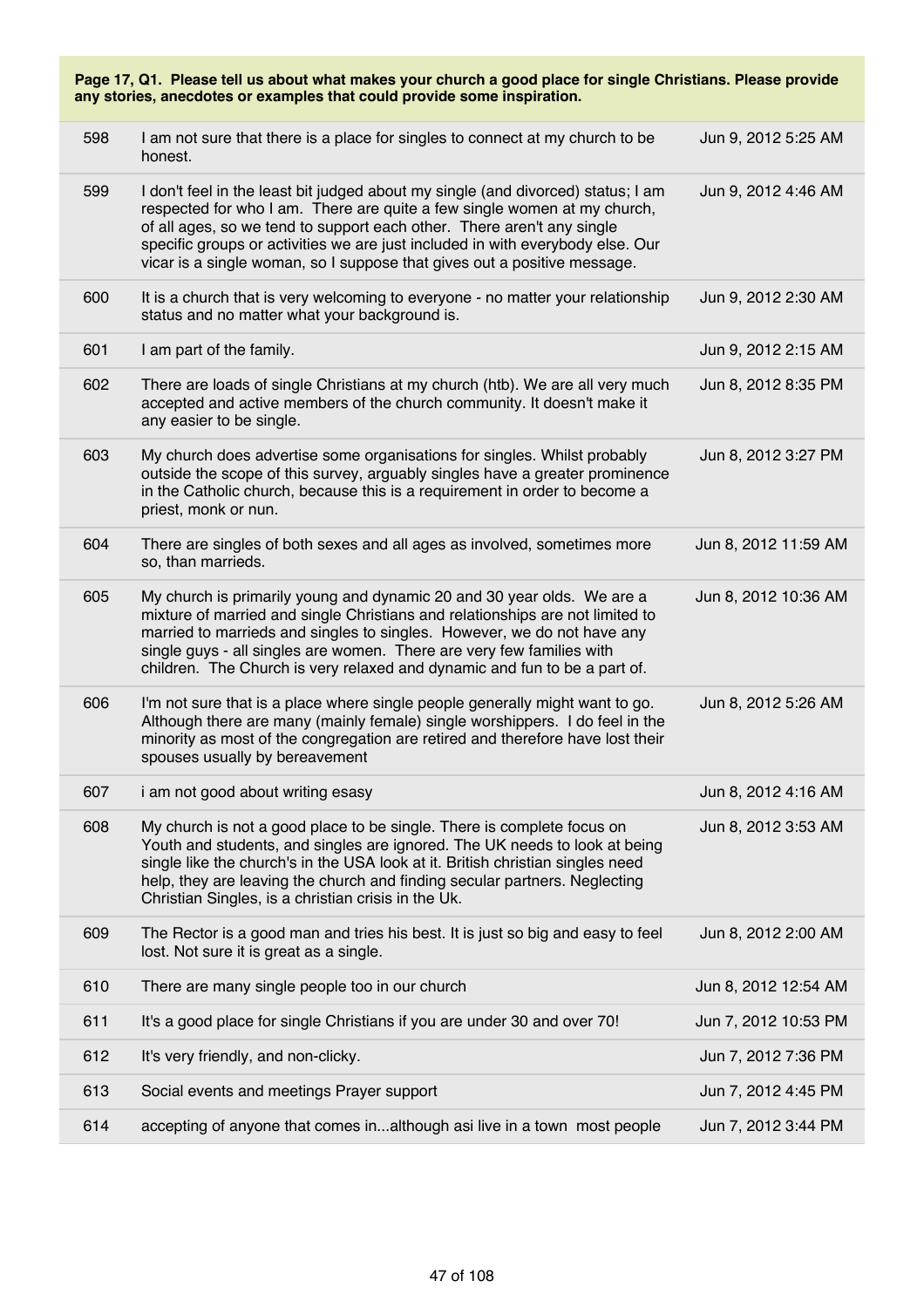| Page 17, Q1. Please tell us about what makes your church a good place for single Christians. Please provide<br>any stories, anecdotes or examples that could provide some inspiration. |                                                                                                                                                                                                                                                                                                                                                                                                                                                                                                                                                                                                                                                                                                                                         |                      |  |
|----------------------------------------------------------------------------------------------------------------------------------------------------------------------------------------|-----------------------------------------------------------------------------------------------------------------------------------------------------------------------------------------------------------------------------------------------------------------------------------------------------------------------------------------------------------------------------------------------------------------------------------------------------------------------------------------------------------------------------------------------------------------------------------------------------------------------------------------------------------------------------------------------------------------------------------------|----------------------|--|
|                                                                                                                                                                                        | are local families so i'm not sure if they have understood that i may not be<br>there every weekend, as i want to meet up with my friends/significant others,<br>who are dotted around the country and city i used to live inwhereas for the<br>local church families, most of their significant others are based locally.                                                                                                                                                                                                                                                                                                                                                                                                              |                      |  |
| 615                                                                                                                                                                                    | It is a friendly and loving Church that over the past few years has made a big<br>effort to attract younger adults and singles. I started going to the Church<br>because a leader from my previous Church became assistant pastor at my<br>present Church and invited me as it was closer to me than the other Church.<br>The church have been actively encouraging me to become a member and I<br>am in the process of becoming a member. The Church has a healthy mix of<br>people of different age ranges as well as families, couples and singles.<br>Whilst marriage is encouraged the Church recognises that some people are<br>meant to be single and that it is ultimately in God's control when and if<br>people meet partners | Jun 7, 2012 2:50 PM  |  |
| 616                                                                                                                                                                                    | Half an hour before the beginning of the service we serve tea and coffee and<br>that enables people to be introduced to other people straight away and is a<br>major way in which people are made to feel welcome. They are met at the<br>door first and then directed to where we meet for drinks or someone goes<br>with them.                                                                                                                                                                                                                                                                                                                                                                                                        | Jun 7, 2012 2:34 PM  |  |
| 617                                                                                                                                                                                    | I do not think that my church is a particularly good place for single Christians<br>but that maybe just my experience. There are some singles who seem to be<br>particularly well supported as they have come out of very problematic<br>relationships.                                                                                                                                                                                                                                                                                                                                                                                                                                                                                 | Jun 7, 2012 2:12 PM  |  |
| 618                                                                                                                                                                                    | The good part has been when some of us who are single women get<br>together to go to an event e.g. the annual ball. But when we are there we<br>have to dance with each other and it still feels odd.                                                                                                                                                                                                                                                                                                                                                                                                                                                                                                                                   | Jun 7, 2012 1:50 PM  |  |
| 619                                                                                                                                                                                    | Total acceptance, inclusion regardless.                                                                                                                                                                                                                                                                                                                                                                                                                                                                                                                                                                                                                                                                                                 | Jun 7, 2012 12:50 PM |  |
| 620                                                                                                                                                                                    | strong 18-25s and 25+ groups that encourage social gatherings outside of<br>the church service.                                                                                                                                                                                                                                                                                                                                                                                                                                                                                                                                                                                                                                         | Jun 7, 2012 12:46 PM |  |
| 621                                                                                                                                                                                    | My Church holds quite a lot of social events which are for young people but<br>not for older single people so much. Overall it is quite social and includes<br>everyone but predominantly it is young couples with young children.                                                                                                                                                                                                                                                                                                                                                                                                                                                                                                      | Jun 7, 2012 10:22 AM |  |
| 622                                                                                                                                                                                    | There aren't any to be honest, because, it really makes no difference in my<br>church whether you are in a couple/a mum/dad or single, as to whether you<br>fit in or can get involved - it is simply who you are that they love, value and<br>can use.                                                                                                                                                                                                                                                                                                                                                                                                                                                                                 | Jun 7, 2012 6:10 AM  |  |
| 623                                                                                                                                                                                    | Inclusivity of singles has been a bit of a problem in our church for all of the<br>reasons described in the 'additional comments' box above. However, we as<br>a church have recognised that we need to be more inclusive of those who do<br>not fit into the traditional social categories. So a committee is being set up for<br>the purpose of building up the social side  watch this space.                                                                                                                                                                                                                                                                                                                                        | Jun 7, 2012 4:54 AM  |  |
| 624                                                                                                                                                                                    | We accept people for who they are.                                                                                                                                                                                                                                                                                                                                                                                                                                                                                                                                                                                                                                                                                                      | Jun 7, 2012 4:01 AM  |  |
| 625                                                                                                                                                                                    | Sermon re singleness included the recommendation of offering hugs to<br>single people?! However, they did recognise it as an issue.                                                                                                                                                                                                                                                                                                                                                                                                                                                                                                                                                                                                     | Jun 6, 2012 5:03 PM  |  |
| 626                                                                                                                                                                                    | I have been a part of quite a few churches, some that have been very                                                                                                                                                                                                                                                                                                                                                                                                                                                                                                                                                                                                                                                                    | Jun 6, 2012 2:55 PM  |  |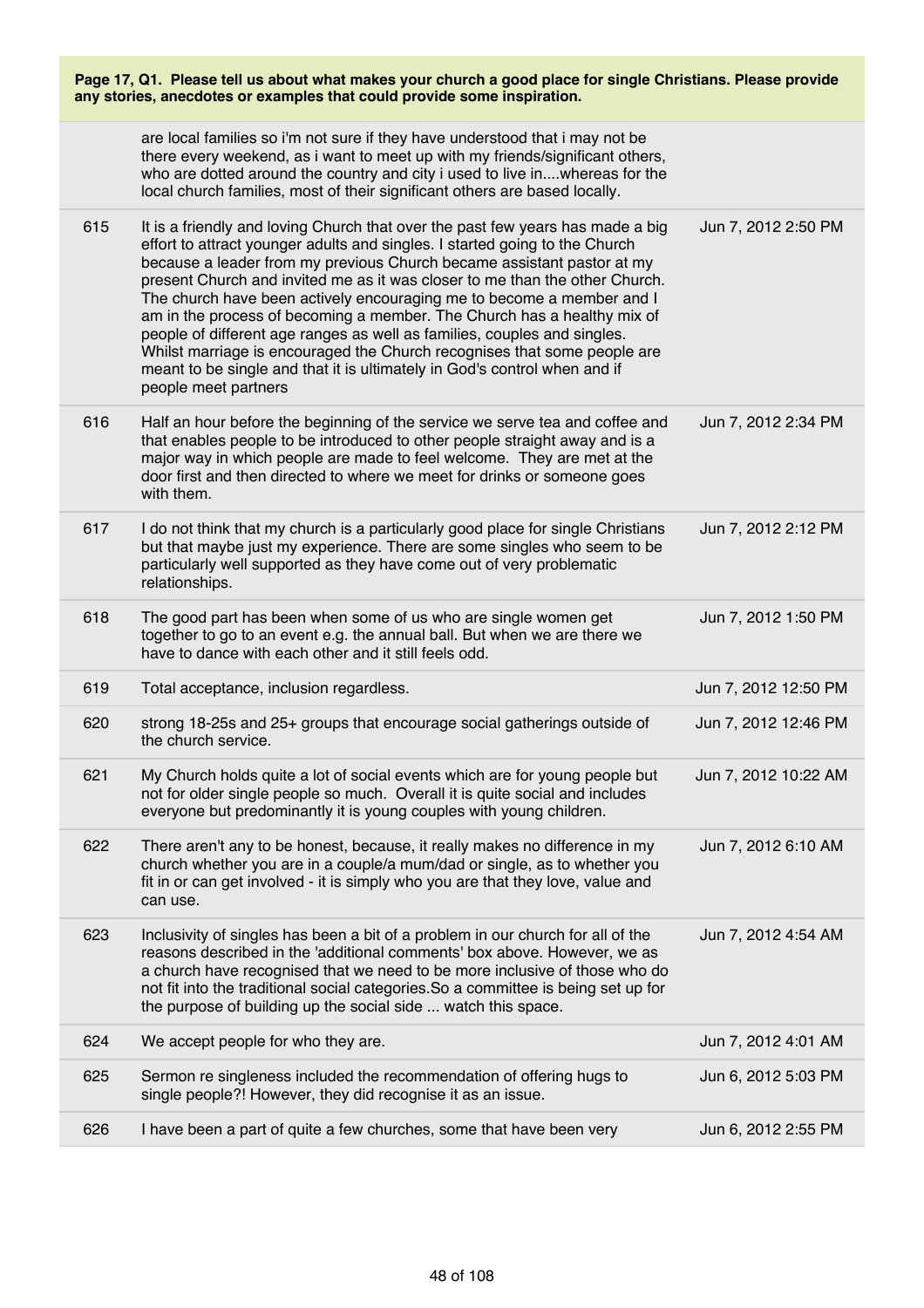affirming to single people.

| 627 | OK, What's good about it is is it's just v diverse in proper ways -<br>economically, culturally, ethnically. Granted this, it's just fine to be who you<br>are. And all churches that aren't diverse in those ways ought to make sure<br>they shift in that direction. After all, there are fewer and fewer parts of Britain<br>that aren't increasingly diverse ethnically and don't have people across a<br>wide socio-economic spectrum in them. To speculate, perhaps the<br>underlying problem in some churches re single people is that those churches<br>are too culturally monochrome in general - in which case it wouldn't be just<br>the single people who'd struggle to be seen as full members. | Jun 6, 2012 2:46 PM  |
|-----|--------------------------------------------------------------------------------------------------------------------------------------------------------------------------------------------------------------------------------------------------------------------------------------------------------------------------------------------------------------------------------------------------------------------------------------------------------------------------------------------------------------------------------------------------------------------------------------------------------------------------------------------------------------------------------------------------------------|----------------------|
| 628 | Very simply IT IS NOT !!!                                                                                                                                                                                                                                                                                                                                                                                                                                                                                                                                                                                                                                                                                    | Jun 6, 2012 2:16 PM  |
| 629 | Acknowledgement of the issues faced by single people. A very down to earth<br>teaching session last year was very helpful for single and married people.<br>Recognition that most single people want to get married one day. Church<br>gatherings where younger single people can get to know each other.                                                                                                                                                                                                                                                                                                                                                                                                    | Jun 6, 2012 12:32 PM |
| 630 | My church is a small church and therefore it is not so easy to get lost and left<br>out. I feel that the single Christian needs to try and get involve in<br>housegroups and socials as well which helps to get to know other people<br>and being in a smaller church helps that. I'm involved in worship,<br>housegroup, sorting out and running the creche rota and I talk to people!<br>This all helps. There is a group of 5 of us who are not all single but who meet<br>together regularly and we are always open to others joining us.                                                                                                                                                                | Jun 6, 2012 12:25 PM |
| 631 | There were lots of singles but in the last few months a lot of these have got<br>engaged and therefore moving on so not many of us left now                                                                                                                                                                                                                                                                                                                                                                                                                                                                                                                                                                  | Jun 6, 2012 11:56 AM |
| 632 | My church is made up of lots of different people - the majority of whom are<br>single. This is mainly because of broken relationships - there are lots of<br>single mums for example. As a result it is very welcoming to all sorts of<br>people. I feel accepted there for who I am.                                                                                                                                                                                                                                                                                                                                                                                                                        | Jun 6, 2012 11:48 AM |
| 633 | My marital status has little to do with it. I feel more accepted by my church<br>for my white middle class background, despite my church being modern and<br>evangelical. I feel I was accepted quicker than a single black unmarried<br>mother I know.                                                                                                                                                                                                                                                                                                                                                                                                                                                      | Jun 6, 2012 10:39 AM |
| 634 | Can't say it is a good place not really any women my age there.                                                                                                                                                                                                                                                                                                                                                                                                                                                                                                                                                                                                                                              | Jun 6, 2012 9:36 AM  |
| 635 | To be very honest i wouldnt say my church is a good place for singles! there<br>is a big family focus, homeless focus, student focus and internationals focus<br>but once again as i have experienced many times singles are left on the<br>edge!                                                                                                                                                                                                                                                                                                                                                                                                                                                            | Jun 6, 2012 9:26 AM  |
| 636 | The good thing about my church is that, they do pray for the singles to find<br>their life partner. There are lots of examples about more than 5 singles that<br>have found their partner since last year, so i do strongly believe, according to<br>God's time, i will deffinately find my life partner, in Jesus name "Amen"                                                                                                                                                                                                                                                                                                                                                                               | Jun 6, 2012 9:01 AM  |
| 637 | There is a very loving ethos that accepts me as a single parent and is really<br>warm and supportive of my difficult situation, and loves my nearly 13yr old<br>daughter even though she hasn't come to church for over a year-they include<br>her in invitations and think she is great even though she is rebelling against<br>Christianity strongly at the moment. There are single men evident in the                                                                                                                                                                                                                                                                                                    | Jun 6, 2012 8:15 AM  |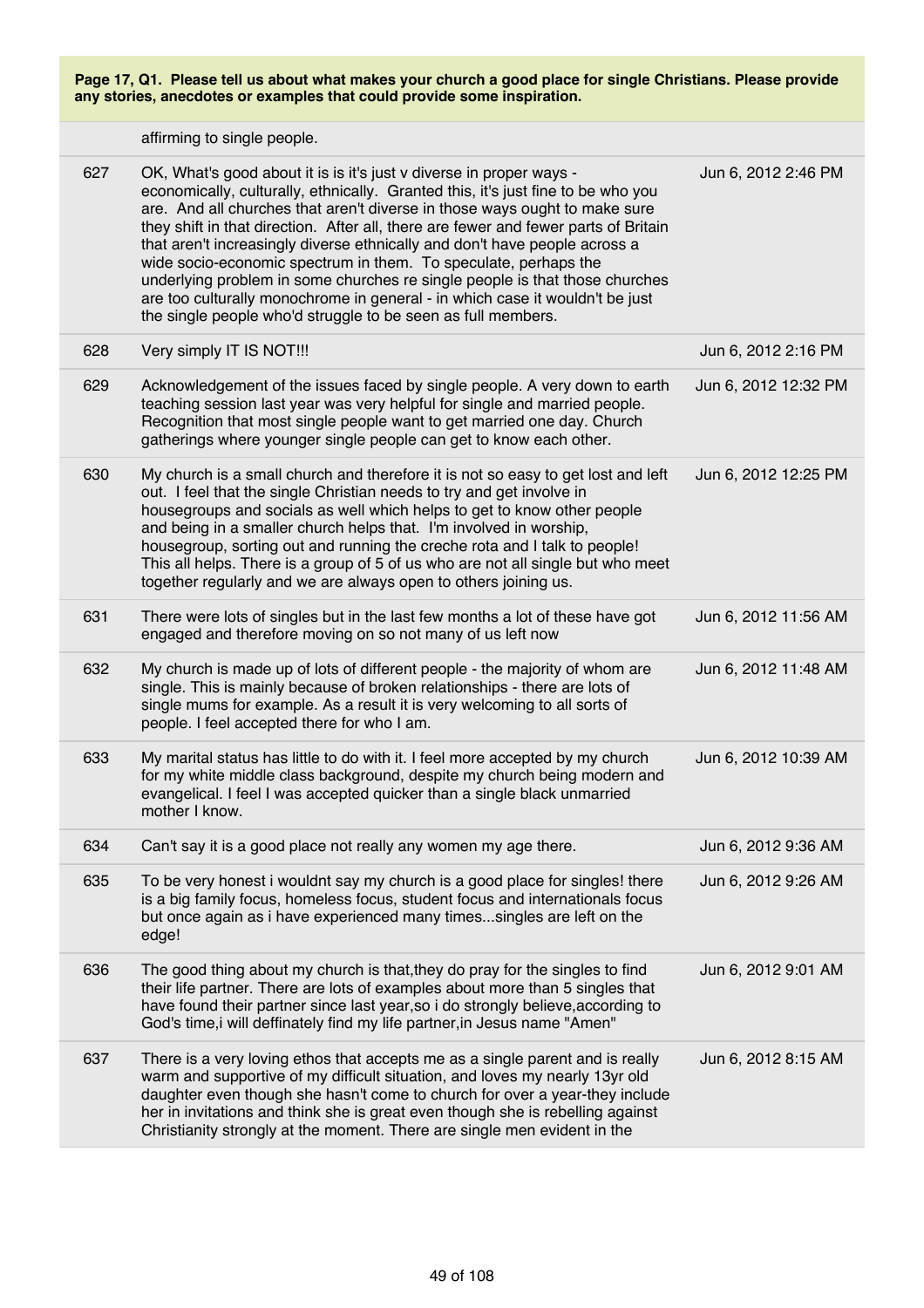services. There have been two church marriages recently of now very committed Christians who had quite difficult histories dealing with singleness and single parenting. There were no judgements made on them, the weddings were both very Spirit filled, special, joyful occasions. For both the above women who got married, house groups had prayed very specifically for the (Christian) men of their dreams to appear, (to the last detail) and they absolutely did!

| 638 | actividad for pleaple                                                                                                                                                                                                                                                                                                                                                                                                                                                                                                                                                                                                                                                                                                    | Jun 6, 2012 6:55 AM  |
|-----|--------------------------------------------------------------------------------------------------------------------------------------------------------------------------------------------------------------------------------------------------------------------------------------------------------------------------------------------------------------------------------------------------------------------------------------------------------------------------------------------------------------------------------------------------------------------------------------------------------------------------------------------------------------------------------------------------------------------------|----------------------|
| 639 | An equal attitude to singles or married people Having appropriate activities<br>for singles of different ages (i.e. including all ages) to meet up and get to<br>know both other single people and families/married people Recognising the<br>specific needs of single people Where possible, finding sensitive ways of<br>maximising people's opportunities for mixing and meeting other single people<br>from within and outside a particular church                                                                                                                                                                                                                                                                   | Jun 6, 2012 5:11 AM  |
| 640 | There was some attempt to netwrok with other churches in the area and put<br>on events for singles. However, as soon as the organisers found partners for<br>themselves, then they lost interest and it folded                                                                                                                                                                                                                                                                                                                                                                                                                                                                                                           | Jun 6, 2012 5:07 AM  |
| 641 | It is family orientated so can help to become more family minded for the<br>future.                                                                                                                                                                                                                                                                                                                                                                                                                                                                                                                                                                                                                                      | Jun 6, 2012 5:03 AM  |
| 642 | I am very fortunate in one way because the church I belong to is where I<br>went when I was a child. I moved back to the area a couple of years ago and<br>have been well and truely accepted. On the other hand, there are rarely any<br>single men there. The congregation is the same most weeks, with people<br>sitting in the same seats week in week out! We do lots of Social events<br>during the year, but generally the congregation remains the same.                                                                                                                                                                                                                                                         | Jun 6, 2012 5:00 AM  |
| 643 | For older single ladies the church would offer a lot of support.                                                                                                                                                                                                                                                                                                                                                                                                                                                                                                                                                                                                                                                         | Jun 6, 2012 4:31 AM  |
| 644 | In some ways it is, particularly when I lost my sister the church really<br>gathered round.                                                                                                                                                                                                                                                                                                                                                                                                                                                                                                                                                                                                                              | Jun 6, 2012 3:19 AM  |
| 645 | The vicar is extremely supportive and encouraging to me as a single person.                                                                                                                                                                                                                                                                                                                                                                                                                                                                                                                                                                                                                                              | Jun 6, 2012 1:59 AM  |
| 646 | From my past experience, a church is a better place for single people when<br>there is a critical mass of people who can support each other. This can<br>happen with younger singles. But as singles get older, more of their friends<br>marry, and they start to feel more excluded. Unfortunately, the older singles<br>that remain can be difficult to relax with socially, so it's difficult to form an<br>older single group that will work. Additionally, as an older single person,<br>younger singles want to engage with each other, and tend to exclude the<br>older singles. Sadly, I'm not sure I can think of a straightforward solution to<br>this. Unless, of course, it's that churches help promote CC! | Jun 6, 2012 1:38 AM  |
| 647 | There is a small group of single Christians.                                                                                                                                                                                                                                                                                                                                                                                                                                                                                                                                                                                                                                                                             | Jun 6, 2012 1:34 AM  |
| 648 | There are plenty of opportunities to be involved - a traditional choir, festival<br>choir which is informal, worship group. Helping with sound, IT, Street<br>Pastors, Drop In. A variety of services. Youth groups or a member of<br>pastoral team ie baptism preparation. Guys or Gals evenings.                                                                                                                                                                                                                                                                                                                                                                                                                       | Jun 6, 2012 1:01 AM  |
| 649 | Because as a church they accept you for who you and valued as a member<br>of the family of Jesus Christ, Loved and worthy .Andvery welcomed.                                                                                                                                                                                                                                                                                                                                                                                                                                                                                                                                                                             | Jun 6, 2012 12:18 AM |
|     |                                                                                                                                                                                                                                                                                                                                                                                                                                                                                                                                                                                                                                                                                                                          |                      |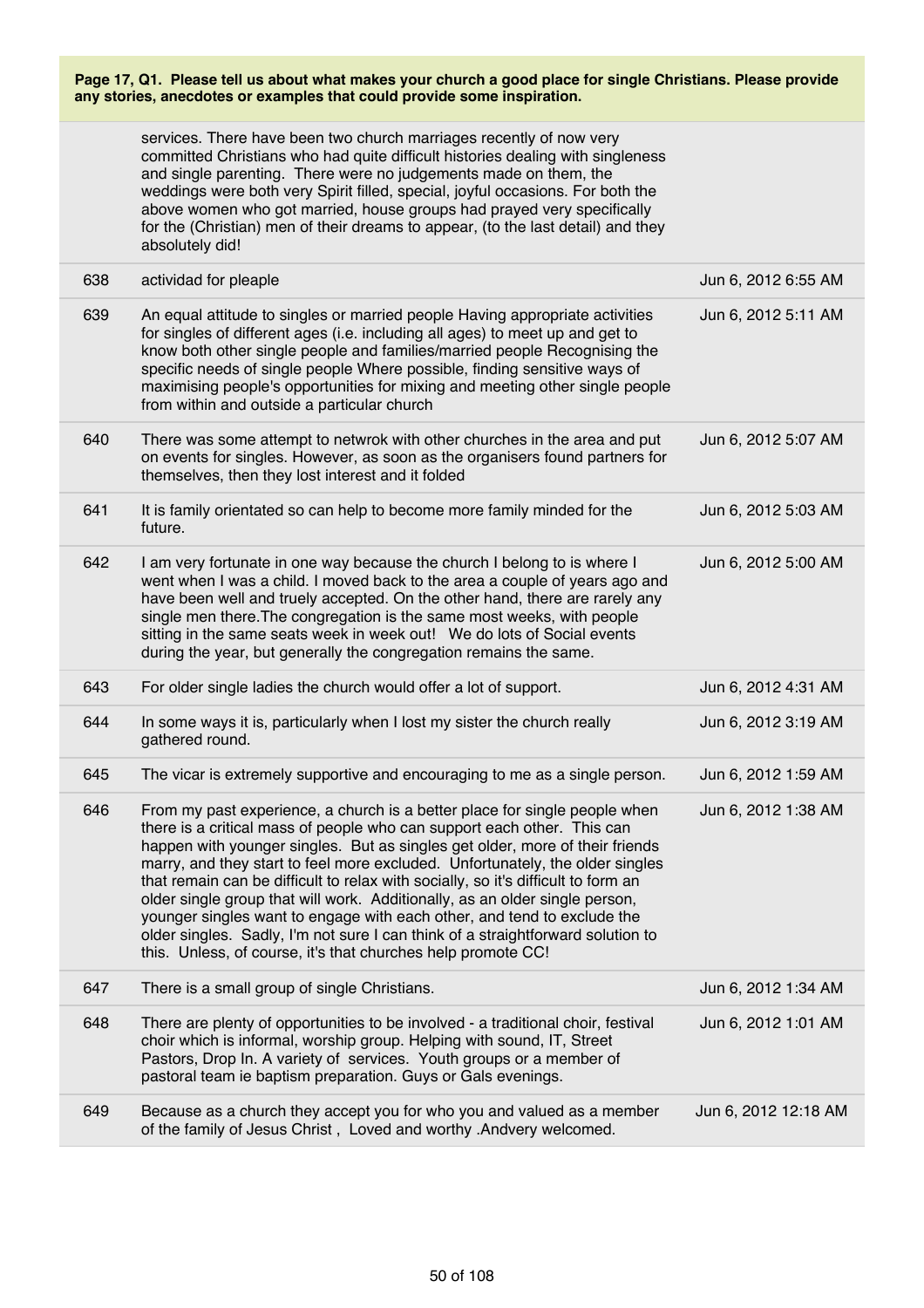| Page 17, Q1. Please tell us about what makes your church a good place for single Christians. Please provide<br>any stories, anecdotes or examples that could provide some inspiration. |                                                                                                                                                                                                                                                                                                                                                                                                                                                                                                                                                  |                      |  |
|----------------------------------------------------------------------------------------------------------------------------------------------------------------------------------------|--------------------------------------------------------------------------------------------------------------------------------------------------------------------------------------------------------------------------------------------------------------------------------------------------------------------------------------------------------------------------------------------------------------------------------------------------------------------------------------------------------------------------------------------------|----------------------|--|
| 650                                                                                                                                                                                    | Mothers day and fathers day all the women or men get given something.<br>Makes me feel more accepted. I have the potential to be a mother.                                                                                                                                                                                                                                                                                                                                                                                                       | Jun 5, 2012 11:16 PM |  |
| 651                                                                                                                                                                                    | Most people welcoming regardless of my status.                                                                                                                                                                                                                                                                                                                                                                                                                                                                                                   | Jun 5, 2012 10:51 PM |  |
| 652                                                                                                                                                                                    | there is a large group of single Christians in my church, they are all very<br>important members and play a huge role in many areas such as on the<br>mission field at home and abroad. We also have time to lend to different<br>support groups within the church and in the community, I would say our<br>Baptist church involves every one and embraces our differences to the better<br>of the church family, no one is left out and each member has a gift from God<br>to use for the growth of the body of Christ,                         | Jun 5, 2012 5:00 PM  |  |
| 653                                                                                                                                                                                    | none                                                                                                                                                                                                                                                                                                                                                                                                                                                                                                                                             | Jun 5, 2012 4:54 PM  |  |
| 654                                                                                                                                                                                    | There are a couple of single female Christians of marriageable age there,<br>who are not unattractive. Prime dating material for suitable male Christians.<br>Also, it is lacking in leadership, and single Christians with great motivation<br>(must be robust motivation there, I have found, as there isn't an awful lot of<br>encouragement going when you need it) could find that they are very much<br>needed there. Sorry not to be inspiring - it's not a very inspiring place under<br>the current vicar. The organ's amazing, though. | Jun 5, 2012 4:51 PM  |  |
| 655                                                                                                                                                                                    | I tend to home in on those who are single and try to make them feel<br>welcome. Being single means I have more time to serve others. its a<br>privledged place to be for now.                                                                                                                                                                                                                                                                                                                                                                    | Jun 5, 2012 4:47 PM  |  |
| 656                                                                                                                                                                                    | Individuals are cared for, accepted & encouraged despite irregular church<br>atendance due to shift work or family commitments. Individuals are valued<br>for their individual contribution. There is no particular distinction between<br>those who are single & those who aren't. Admittedly, I find socialising fairly<br>easy & get on with people easily. Less confident personalities may find it<br>harder but I don't think that singleness as such is an issue. There is a church<br>family focus.                                      | Jun 5, 2012 4:46 PM  |  |
| 657                                                                                                                                                                                    | The church does seminars and sometimes this can be on singleness,<br>relationships and marriage. It accepts you for who you are no matter your<br>relationship status.                                                                                                                                                                                                                                                                                                                                                                           | Jun 5, 2012 4:19 PM  |  |
| 658                                                                                                                                                                                    | I don't feel there's any issue to the church as a whole with singles - singles<br>are not distinguished on the whole from couples, but in a good way!                                                                                                                                                                                                                                                                                                                                                                                            | Jun 5, 2012 4:14 PM  |  |
| 659                                                                                                                                                                                    | Sorry, I'm very new in my Church, but I feel accepted.                                                                                                                                                                                                                                                                                                                                                                                                                                                                                           | Jun 5, 2012 3:51 PM  |  |
| 660                                                                                                                                                                                    | You can attend cell groups or some social events but the family is more<br>favoured.                                                                                                                                                                                                                                                                                                                                                                                                                                                             | Jun 5, 2012 3:33 PM  |  |
| 661                                                                                                                                                                                    | There are a few of us in our 18-30s group who are single so I feel less<br>conspicuous however I think divorcees find it more difficult.                                                                                                                                                                                                                                                                                                                                                                                                         | Jun 5, 2012 3:05 PM  |  |
| 662                                                                                                                                                                                    | As per comments above regarding the New Beginnings course for newly<br>separated and divorced people. This course originated from Trinity<br>Brompton but I think it has been slightly modified and is advertised to both<br>Christians and non-Christians. The Church is very focussed on young single<br>adults and runs several activities for this age group. I haven;t found support<br>outside of NB for my age group however if I were retired I could go to some<br>activities 3 days mid-week.                                          | Jun 5, 2012 3:02 PM  |  |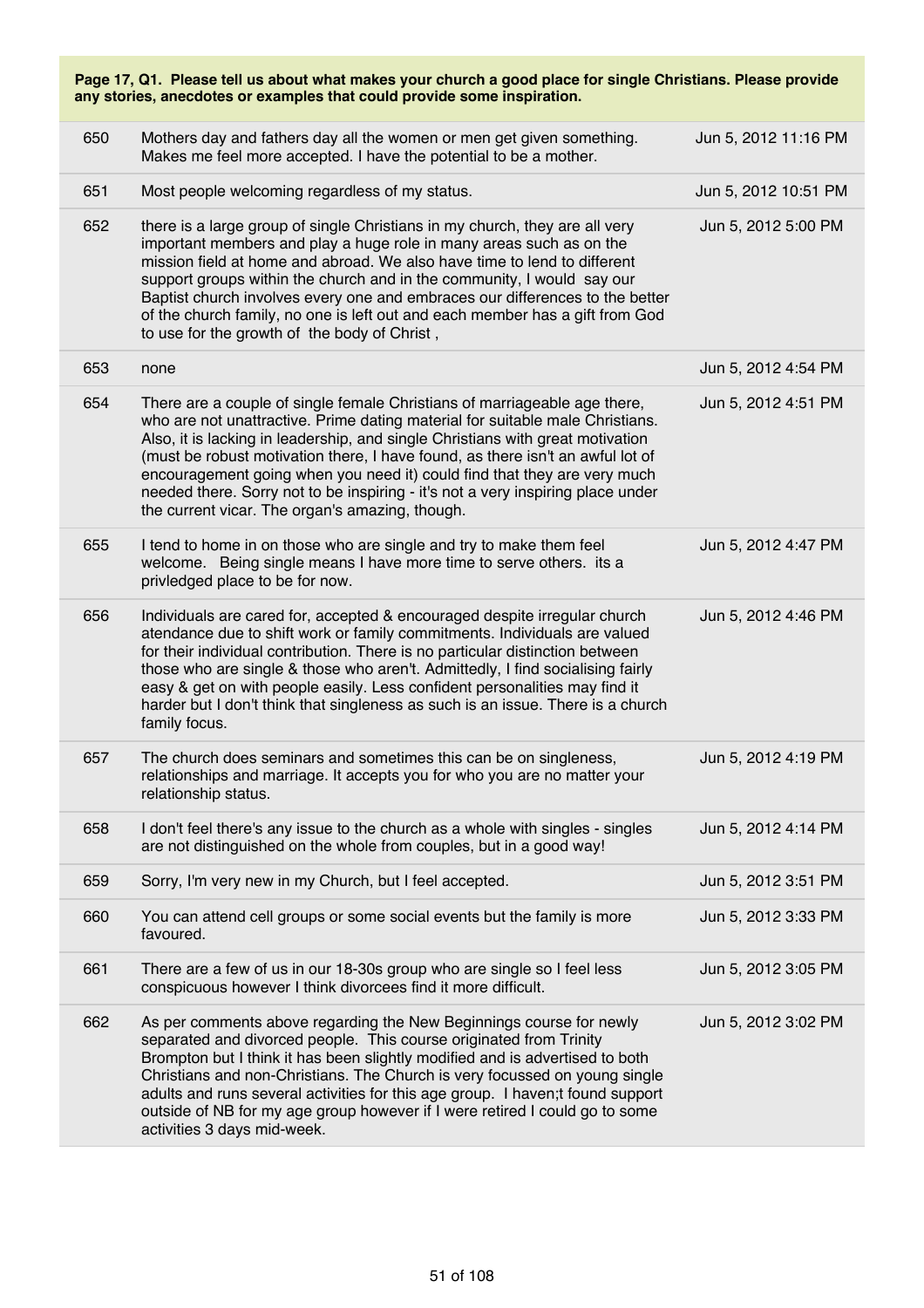| Page 17, Q1. Please tell us about what makes your church a good place for single Christians. Please provide<br>any stories, anecdotes or examples that could provide some inspiration. |                                                                                                                                                                                                                                                                                                                                                                                                                                                                                                                                                                                                                                                                     |                     |  |
|----------------------------------------------------------------------------------------------------------------------------------------------------------------------------------------|---------------------------------------------------------------------------------------------------------------------------------------------------------------------------------------------------------------------------------------------------------------------------------------------------------------------------------------------------------------------------------------------------------------------------------------------------------------------------------------------------------------------------------------------------------------------------------------------------------------------------------------------------------------------|---------------------|--|
| 663                                                                                                                                                                                    | Community groups are designed to include everyone. Being single is a<br>bonus because you don't have to arrange babysitters so you can get there<br>every week and build up regular friendships within the group.                                                                                                                                                                                                                                                                                                                                                                                                                                                   | Jun 5, 2012 2:56 PM |  |
| 664                                                                                                                                                                                    | People who don't mind inviting you to party on your own. People who ask<br>you to join thier table such as for quiz night. People who talk to you about<br>family stuff like bringing up Kids (its harder on your own). People who<br>understand that you are normal to want a partner.                                                                                                                                                                                                                                                                                                                                                                             | Jun 5, 2012 2:35 PM |  |
| 665                                                                                                                                                                                    | Large numbers of other singles                                                                                                                                                                                                                                                                                                                                                                                                                                                                                                                                                                                                                                      | Jun 5, 2012 2:31 PM |  |
| 666                                                                                                                                                                                    | I went to a Vineyard Regional Conference where the speaker encouraged<br>any single ladies to be much more assertive if they dont want to be single,<br>and she was the first person ive ever heard encourage christian dating<br>websites. Beccause she brought it up and said from the front that it was a<br>good thing, i chatted to a few of the married ladies in church who were also<br>there, and they all encouraged me to give it a go. i would never have had<br>the confidence otherwise. when done sensitively, christian leaders can have<br>a positive impact and just getting people talking about the issue is helpful.                           | Jun 5, 2012 2:29 PM |  |
| 667                                                                                                                                                                                    | Not especially good for singles but it's my church!                                                                                                                                                                                                                                                                                                                                                                                                                                                                                                                                                                                                                 | Jun 5, 2012 2:23 PM |  |
| 668                                                                                                                                                                                    | Lots of singles and no pressure felt to get married, great single role models<br>who are older                                                                                                                                                                                                                                                                                                                                                                                                                                                                                                                                                                      | Jun 5, 2012 2:02 PM |  |
| 669                                                                                                                                                                                    | Going for a while to a church run by monks helped to cancel out the bad<br>feelings left over from a church which treated singles badly.                                                                                                                                                                                                                                                                                                                                                                                                                                                                                                                            | Jun 5, 2012 1:53 PM |  |
| 670                                                                                                                                                                                    | No great distinction is made of singles and married couples. All are involved<br>in the work of the church.                                                                                                                                                                                                                                                                                                                                                                                                                                                                                                                                                         | Jun 5, 2012 1:49 PM |  |
| 671                                                                                                                                                                                    | we are a bible beliving church and we believe that for people to be sleeping<br>together they should be marrige.                                                                                                                                                                                                                                                                                                                                                                                                                                                                                                                                                    | Jun 5, 2012 1:35 PM |  |
| 672                                                                                                                                                                                    | The pub after the 7pm gathering on a Sunday night. Anyone can go, but in<br>reality it's mostly single people.                                                                                                                                                                                                                                                                                                                                                                                                                                                                                                                                                      | Jun 5, 2012 1:32 PM |  |
| 673                                                                                                                                                                                    | Our leadership team are willing to listen to singles about being single and are<br>willing to grow in their understanding. They are prepared to change their<br>view and are currently supporting single events designed for those older<br>singles. It's a new dimension and I'm grateful for and encouraged by the<br>leadership's positive view/support. There are also many ways in which<br>singles can serve. It's not that they get asked to specifically but they are not<br>excluded from anything that anyone else is apart from church leadership (but<br>then many married people would be 'excluded' from this who do not have the<br>qualifications). | Jun 5, 2012 1:30 PM |  |
| 674                                                                                                                                                                                    | Some families in our church often treat some of the singles part of their<br>family. As required, the family supports the single, and the single supports<br>the family, which makes it more like a family, other than getting involved with<br>the family                                                                                                                                                                                                                                                                                                                                                                                                          | Jun 5, 2012 1:29 PM |  |
| 675                                                                                                                                                                                    | 'Family feel / atmosphere' but no particular reason that it is good for singles.                                                                                                                                                                                                                                                                                                                                                                                                                                                                                                                                                                                    | Jun 5, 2012 1:24 PM |  |
| 676                                                                                                                                                                                    | There is a lot of camaraderie especially among the students in the<br>congregation, which is often extended to other younger people attending.                                                                                                                                                                                                                                                                                                                                                                                                                                                                                                                      | Jun 5, 2012 1:14 PM |  |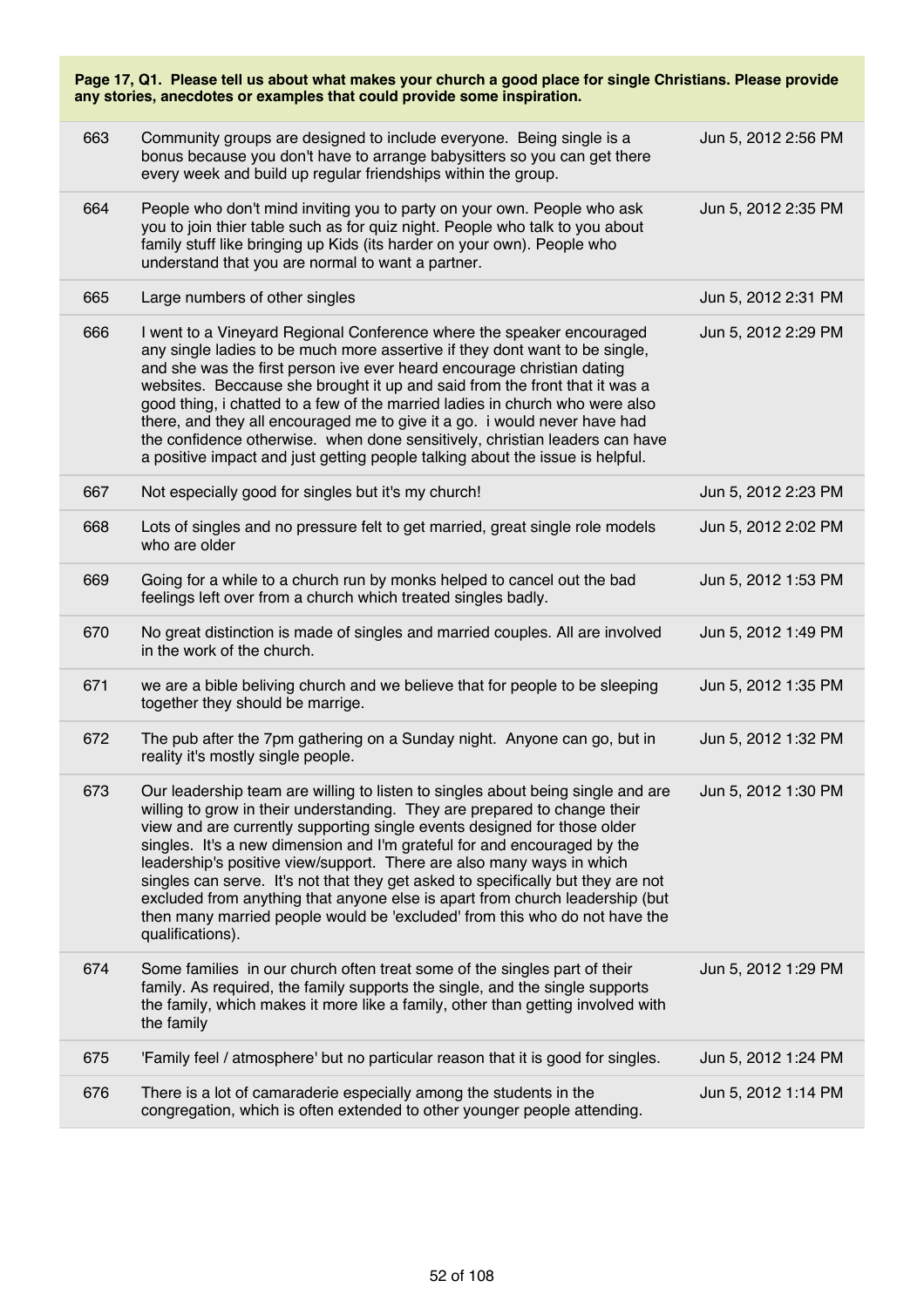| 677 | I am not sure that my church is a good place for single Christians in that the<br>demographic does not include many of us. It is a family orientated church,<br>everyone is welcome but the majority of members are married and most<br>single people are widowed.                                                                                                                                                                                                                                                                                                                                                                                                                          | Jun 5, 2012 12:53 PM |
|-----|---------------------------------------------------------------------------------------------------------------------------------------------------------------------------------------------------------------------------------------------------------------------------------------------------------------------------------------------------------------------------------------------------------------------------------------------------------------------------------------------------------------------------------------------------------------------------------------------------------------------------------------------------------------------------------------------|----------------------|
| 678 | I think that a churches are not good place for singles                                                                                                                                                                                                                                                                                                                                                                                                                                                                                                                                                                                                                                      | Jun 5, 2012 12:45 PM |
| 679 | Nothing                                                                                                                                                                                                                                                                                                                                                                                                                                                                                                                                                                                                                                                                                     | Jun 5, 2012 12:38 PM |
| 680 | Many people at my church are single due to widowhood so it's quite normal.                                                                                                                                                                                                                                                                                                                                                                                                                                                                                                                                                                                                                  | Jun 5, 2012 12:35 PM |
| 681 | It is no better or less than any other Church. I believe that this stigma about<br>Churches not knowing how to tyreat singles. Is a figament of the individuals<br>imagination. Most people go to Church to pray and participate in the service,<br>They should not be eyeing up the opposite sex as prospective future mates.<br>Also singles, lack of confidence has a huge part to play on their ability to fit<br>into the social aspects of Christianity and has very lttle to do with the Church<br>looking down on them as single status for any given reason.                                                                                                                       | Jun 5, 2012 12:15 PM |
| 682 | My church is just like a big family. Everyone is accepted regardless of<br>relationship status                                                                                                                                                                                                                                                                                                                                                                                                                                                                                                                                                                                              | Jun 5, 2012 12:04 PM |
| 683 | well there are more single girls in my church that makes the guys feel out<br>numbered. it is hard for us girls to be just friends with the guys without them<br>thinking we are desperate for a relationship. this results in guys being distant<br>and aloof and not making efforts to get to know us for who we are and just<br>on a friendship level. the girl also get too excited when a certain guy pays too<br>much attention to her but does not have any intentions or is not open with his<br>intentions. I think we need to resolve that we just all need to be friends and<br>not have any expectations in each other but expect and trust in God to send<br>the right person. | Jun 5, 2012 12:00 PM |
| 684 | Dispite being single i feel part of the church community.                                                                                                                                                                                                                                                                                                                                                                                                                                                                                                                                                                                                                                   | Jun 5, 2012 11:53 AM |
| 685 | There is already a significant number of singles of all ages. Although<br>'marriage courses' are promoted, marriage is not presented as a necessary<br>part of a persons's life.                                                                                                                                                                                                                                                                                                                                                                                                                                                                                                            | Jun 5, 2012 11:43 AM |
| 686 | MY CHURCH IS A LOING FAMILY OF GOD CHURCH THIS IS SO<br>HELPFUL TO ANYONE THAT WALK THROUGH OUR CHURCH FRONT<br>DOOK MY PASTOR IS A VERY LOVING LADY AND HER HUSBAND AND<br>ALL THE MEMBERS ARE VERY VERY HEART WARMING TOWARDS<br>EVERYONE THAT WALK THROUGH OUR FRONT DOOR (AMEN) WE<br>ARE ALL FRIENDLY PEOPLE WITH A LOVING AND WARM HEART<br>CHURCH OF GOD OF PROPHOCY DUKE STREET CHRISTIAN CENTER<br>SHEFFIELD SOUTH YORKSHIRE                                                                                                                                                                                                                                                       | Jun 5, 2012 11:31 AM |
| 687 | Church is not particularly good or bad for singles - same for everyone. Only<br>problem is when church talks about grace and love and how God's love is<br>manifested to us through love  which is horrible if we don't have anyone to<br>love.                                                                                                                                                                                                                                                                                                                                                                                                                                             | Jun 5, 2012 11:16 AM |
| 688 | It is not a good place for single Christians, particularly older ones. One<br>reason is, there are far more single women in the church than single men<br>and we tend to be typecast.                                                                                                                                                                                                                                                                                                                                                                                                                                                                                                       | Jun 5, 2012 11:09 AM |
| 689 | There is a family in my church that has just accepted me as part of the family                                                                                                                                                                                                                                                                                                                                                                                                                                                                                                                                                                                                              | Jun 5, 2012 11:05 AM |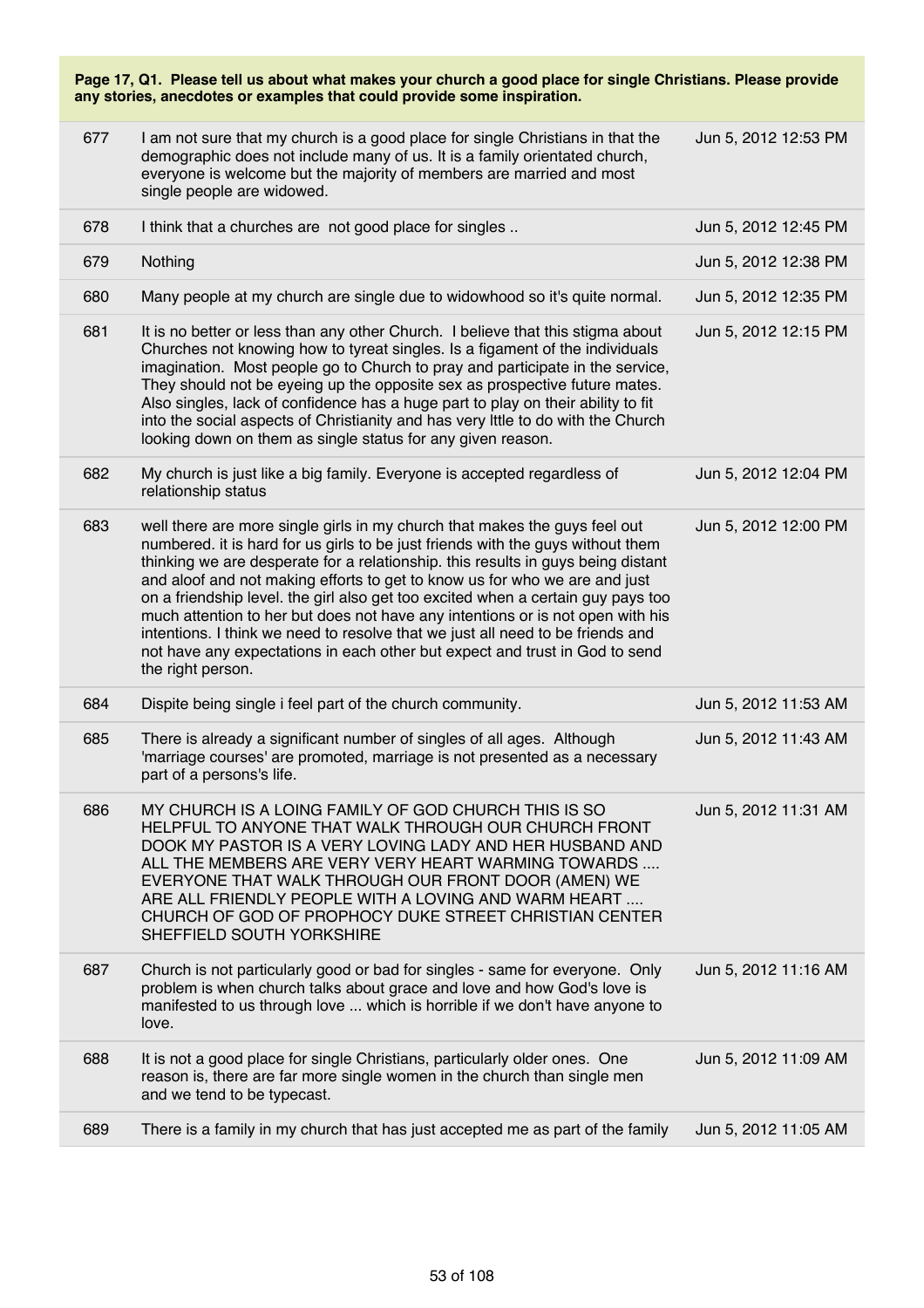| Page 17, Q1. Please tell us about what makes your church a good place for single Christians. Please provide<br>any stories, anecdotes or examples that could provide some inspiration. |                                                                                                                                                                                                                                                                                                                                                                                                                                                                                                                                                                                                                                 |                      |
|----------------------------------------------------------------------------------------------------------------------------------------------------------------------------------------|---------------------------------------------------------------------------------------------------------------------------------------------------------------------------------------------------------------------------------------------------------------------------------------------------------------------------------------------------------------------------------------------------------------------------------------------------------------------------------------------------------------------------------------------------------------------------------------------------------------------------------|----------------------|
|                                                                                                                                                                                        | I can turn up when i like and just do normal family things with them I have<br>been accepted as part of the leadership team                                                                                                                                                                                                                                                                                                                                                                                                                                                                                                     |                      |
| 690                                                                                                                                                                                    | loving kind lookes after the poor and needy treats human beings kike pepole                                                                                                                                                                                                                                                                                                                                                                                                                                                                                                                                                     | Jun 5, 2012 10:55 AM |
| 691                                                                                                                                                                                    | Sorry I don't agree that the Church is good place for Christian singles in the<br>sense that you would be likely to meet a potential partner, in fact rather the<br>reverse. I love my church but I go there knowing that it is family focused and<br>if were not for many kind and thoughtful members that I would be made to<br>feel like a social prirah for being unwilling/unable to get myself married. Many<br>of the social occasions are family based and I won't go to them because the<br>event will make me feel lonely, however I believe that the Church is there to<br>meet my spiritual needs and that it does. | Jun 5, 2012 10:53 AM |
| 692                                                                                                                                                                                    | You are accepted if you are married as being worthy and not part of the 'in'<br>group if single.                                                                                                                                                                                                                                                                                                                                                                                                                                                                                                                                | Jun 5, 2012 10:46 AM |
| 693                                                                                                                                                                                    | My church sees both beign single and married as blessings from God. As a<br>single person you are more available to God but equally as a married couple<br>you also have a great role to play in nuturing children and other chiristians.                                                                                                                                                                                                                                                                                                                                                                                       | Jun 5, 2012 10:44 AM |
| 694                                                                                                                                                                                    | Focus on Holy Spirit - single or married                                                                                                                                                                                                                                                                                                                                                                                                                                                                                                                                                                                        | Jun 5, 2012 10:41 AM |
| 695                                                                                                                                                                                    | tolerance and welcome of difference. Edge experience of leaders. Very small<br>church !                                                                                                                                                                                                                                                                                                                                                                                                                                                                                                                                         | Jun 5, 2012 10:33 AM |
| 696                                                                                                                                                                                    | people are accepted for what they are                                                                                                                                                                                                                                                                                                                                                                                                                                                                                                                                                                                           | Jun 5, 2012 10:32 AM |
| 697                                                                                                                                                                                    | It's about leadership, as with most 'establishments'. My church tries hard to<br>actively break down the 'couples' thing, for example when communion is<br>being served they try and make sure that married couples don't serve on the<br>same day so that if you are single you don't stand out. Same with tea and<br>coffee rota. This kind of mixing things up really helps to enable single people<br>to join in without it being obvious that they aren't 'with' anyone. Also helps<br>people who's partners don't attend church.                                                                                          | Jun 5, 2012 10:25 AM |
| 698                                                                                                                                                                                    | I don't particularly think my church is a good place for young single<br>Christians (who are looking to meet others their age). We have a small<br>student group and quite a few kids/teens in the youth groups. However the<br>22-35 age group is pretty small. The church friends I have their that are my<br>age are all married couples! However I attend because it is a down-to-earth<br>spirit filled church, the leadership team are truly seeking God's direction and<br>presence.                                                                                                                                     | Jun 5, 2012 10:22 AM |
| 699                                                                                                                                                                                    | I had to change my church to feel at home with the congregation but it was<br>all part of Gods plan for my development so it turned out to be a good thing.                                                                                                                                                                                                                                                                                                                                                                                                                                                                     | Jun 5, 2012 10:16 AM |
| 700                                                                                                                                                                                    | I meet other Christians and I am very much part of the church                                                                                                                                                                                                                                                                                                                                                                                                                                                                                                                                                                   | Jun 5, 2012 10:12 AM |
| 701                                                                                                                                                                                    | We have a welcoming aura around the si.gles thatake th er m feel part of the<br>family.                                                                                                                                                                                                                                                                                                                                                                                                                                                                                                                                         | Jun 5, 2012 10:11 AM |
| 702                                                                                                                                                                                    | Its not!                                                                                                                                                                                                                                                                                                                                                                                                                                                                                                                                                                                                                        | Jun 5, 2012 9:58 AM  |
| 703                                                                                                                                                                                    | It's just a church, not a club for married people. I've not seen anything that<br>makes the church less attractive for single folk.                                                                                                                                                                                                                                                                                                                                                                                                                                                                                             | Jun 5, 2012 9:57 AM  |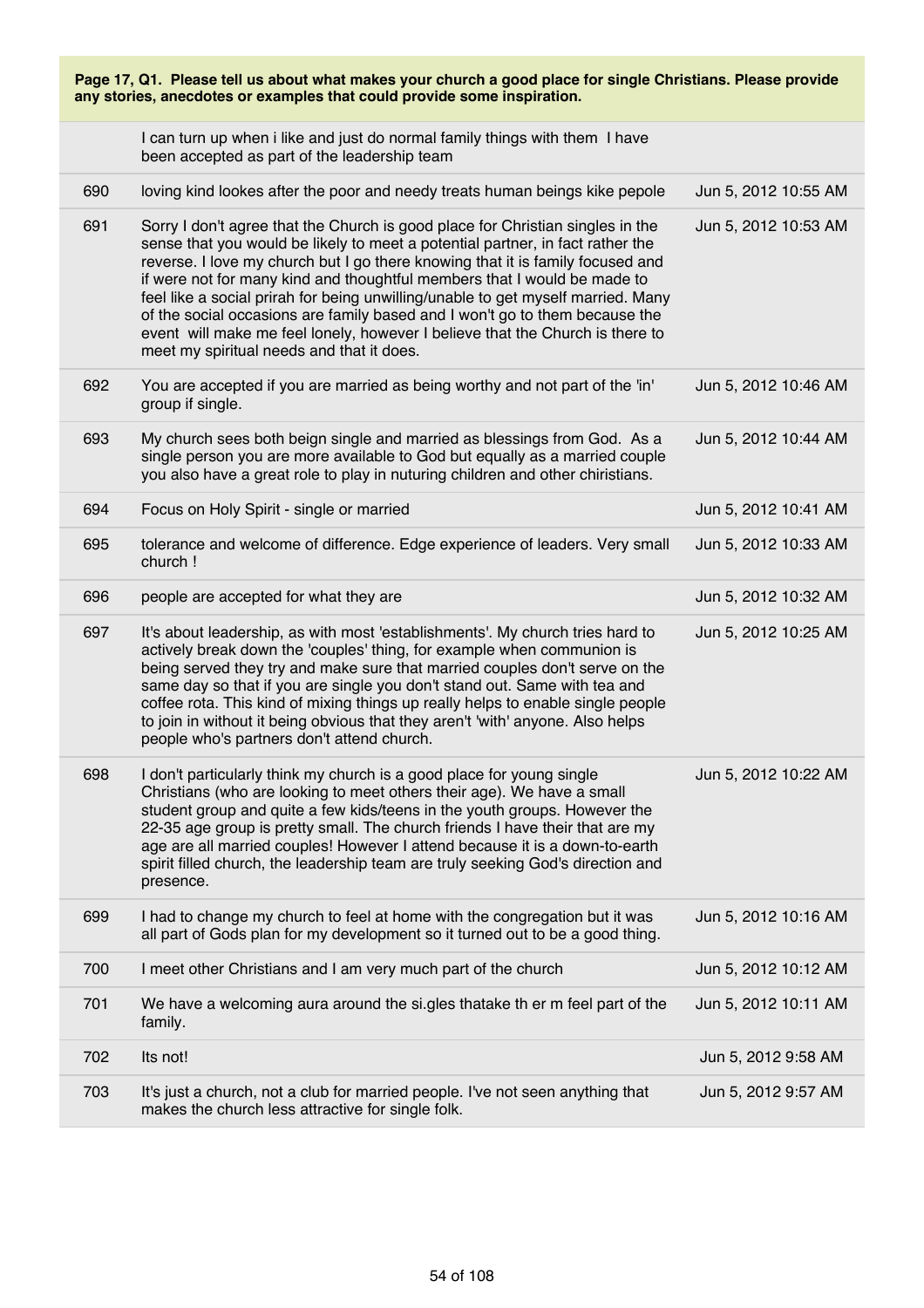| 704 | sorry it isn't                                                                                                                                                                                                                                                                                                                                                                                                                                                                                                                                                                                                                                                                                                                                                    | Jun 5, 2012 9:57 AM  |
|-----|-------------------------------------------------------------------------------------------------------------------------------------------------------------------------------------------------------------------------------------------------------------------------------------------------------------------------------------------------------------------------------------------------------------------------------------------------------------------------------------------------------------------------------------------------------------------------------------------------------------------------------------------------------------------------------------------------------------------------------------------------------------------|----------------------|
| 705 | One of our ministers is a single woman and we have many other single<br>people in positions of leadership so single people can see that they are free<br>to exercise ministry. We occassionally run events for single people to give<br>teaching on particular issues or provide a forum for discussion.                                                                                                                                                                                                                                                                                                                                                                                                                                                          | Jun 5, 2012 9:55 AM  |
| 706 | Umm well if you want to find a christian girl it pays not to find one in church<br>as people gossip and get annoying. So i opted for the long distance thing so<br>people do not annoy me.                                                                                                                                                                                                                                                                                                                                                                                                                                                                                                                                                                        | Jun 5, 2012 9:53 AM  |
| 707 | It is not a bad place for singles but it could be a bit more proactive in<br>organising social events and dating initiatives                                                                                                                                                                                                                                                                                                                                                                                                                                                                                                                                                                                                                                      | Jun 5, 2012 7:41 AM  |
| 708 | I think it is more orientated to those single who are students or twenties.                                                                                                                                                                                                                                                                                                                                                                                                                                                                                                                                                                                                                                                                                       | Jun 5, 2012 5:21 AM  |
| 709 | I think these questions are suggestive encouraging people taking this survey<br>- especially if they are feeling low about themselves and their singleness and<br>the vunerable - to think negatively towards the church due to their<br>circumstances putting the idea in their heads that they are somehow<br>neglected, overlooked and that it is possibly the churches fault. I appreciate<br>that there will be a lot of churches out there where there is definite neglect<br>but as I say I think the way this is worded is very suggestive to those that<br>quite clearly are in some kind of 'need' - i.e. singleness, loneliness and in<br>need of love - already or they wouldn't have a 'need' for your services and<br>you would go out of business! | Jun 4, 2012 5:31 PM  |
| 710 | My church is Elim community church and I can't stress how friendly and<br>welcoming the whole church has been towards me. Due to the remote<br>location I reside, I do feel a little isolated, but the pastor and the members<br>have been really welcoming and given me one to one support along my path<br>to being saved.                                                                                                                                                                                                                                                                                                                                                                                                                                      | Jun 4, 2012 4:11 PM  |
| 711 | have other single friends and we meat and pray together. There is teaching<br>there is no supremacy of marriage over being single                                                                                                                                                                                                                                                                                                                                                                                                                                                                                                                                                                                                                                 | Jun 4, 2012 3:43 PM  |
| 712 | I am not sure that it is - a lot based on family  gets compounded when<br>illustrations used focus on the family                                                                                                                                                                                                                                                                                                                                                                                                                                                                                                                                                                                                                                                  | Jun 4, 2012 2:29 PM  |
| 713 | it isnt                                                                                                                                                                                                                                                                                                                                                                                                                                                                                                                                                                                                                                                                                                                                                           | Jun 4, 2012 1:53 PM  |
| 714 | i go to church to a wedding i go to a christening plus a funeral so why dont i<br>go when its not an occasion because the doors are always open when the<br>church wardens can be found to unlock the doors to let you inside thats a<br>reason why people walk away as they cant go in only on a sunday or as<br>stated a wedding funeral or christening or if there is a free easter egg or a<br>free look at nativity at christmas thats only times we get a full church.                                                                                                                                                                                                                                                                                      | Jun 4, 2012 12:06 PM |
| 715 | I belong to a small church with 10 members - I don't think this is a suitiable<br>context to discuss whether the church is a good place for single people as<br>the congregation is too small.                                                                                                                                                                                                                                                                                                                                                                                                                                                                                                                                                                    | Jun 4, 2012 11:34 AM |
| 716 | There is little concept of 'normality' in Quaker meetings, so people are<br>generally accepted whoever they are.                                                                                                                                                                                                                                                                                                                                                                                                                                                                                                                                                                                                                                                  | Jun 4, 2012 10:38 AM |
| 717 | I don't feel that it is a good place for single Christians who have support<br>structures like family (parents) close by.                                                                                                                                                                                                                                                                                                                                                                                                                                                                                                                                                                                                                                         | Jun 4, 2012 6:34 AM  |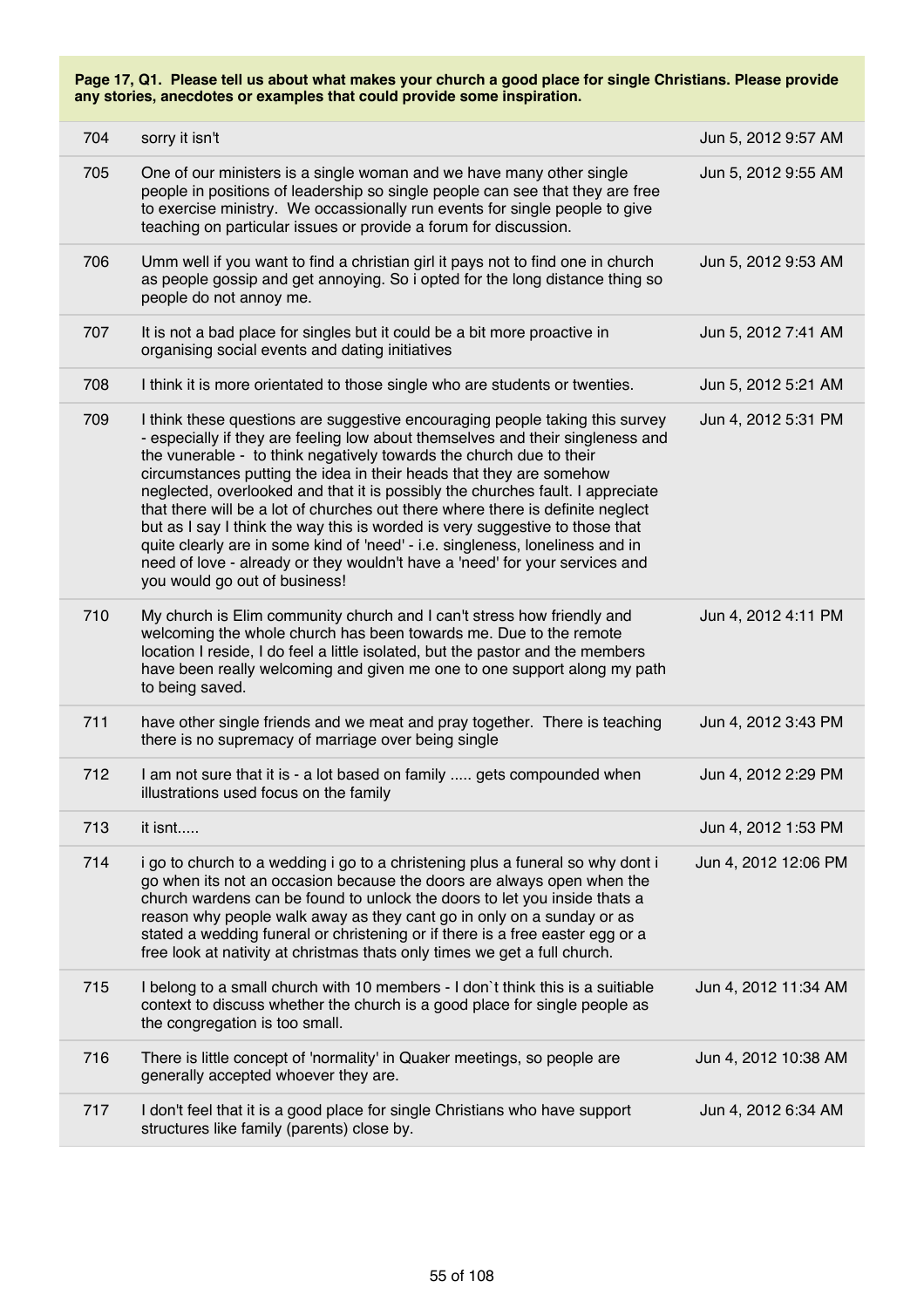| 718 | Support of my church leadership.                                                                                                                                                                                                                                                                                                                                                                                                                                                                                                                                                                                                                                                                                                                                                                        | Jun 4, 2012 6:28 AM  |
|-----|---------------------------------------------------------------------------------------------------------------------------------------------------------------------------------------------------------------------------------------------------------------------------------------------------------------------------------------------------------------------------------------------------------------------------------------------------------------------------------------------------------------------------------------------------------------------------------------------------------------------------------------------------------------------------------------------------------------------------------------------------------------------------------------------------------|----------------------|
| 719 | Church Leadership are very keen to make everyone feel included. They<br>have ministry intiatives for all to be involved in, and are looking at setting up<br>something for singles. they have a group for 18-30s, but they also want to do<br>something for those that have been long-term single, or who are single<br>again. I lead a cell group on my own, so being single hasnt stopped me<br>stepping into my leadership calling.                                                                                                                                                                                                                                                                                                                                                                  | Jun 4, 2012 4:20 AM  |
| 720 | My current church (a small estate church, approx 40 people) is a good place<br>for singles because it is a good place for anyone! It is very accepting of<br>everyone, regardless of their lifestyle, it includes people with (for example)<br>former and current addiction problems, transvestites, people of a variety of<br>ages (but mostly over 45s), so as a single person there I don't feel like the<br>odd one out (as I do in some other churches), people are seen as people,<br>rather than part of an accepted family unit. A church that accepts everyone<br>and doesn't treat people differently because of their lifestyle is far nearer the<br>vision of the body of Christ, than a church with compartmentalised<br>programming (for example, for families or singles) in my opinion. | Jun 4, 2012 2:11 AM  |
| 721 | Because there are loads of other single christian women in the church                                                                                                                                                                                                                                                                                                                                                                                                                                                                                                                                                                                                                                                                                                                                   | Jun 3, 2012 2:02 PM  |
| 722 | There are several widowed men who have been able to offer support to one<br>another.                                                                                                                                                                                                                                                                                                                                                                                                                                                                                                                                                                                                                                                                                                                    | Jun 3, 2012 1:04 PM  |
| 723 | Friendship. Help and support from other members. One friend takes me to<br>hospital and stays with me when it is something for which I can't drive or go<br>by bus. The same friend invites me to Sunday lunch periodically.                                                                                                                                                                                                                                                                                                                                                                                                                                                                                                                                                                            | Jun 3, 2012 12:49 PM |
| 724 | I don't believe that you can single out who my church is a good place for. I<br>feel it handles single Christians and Christians in a relationship in the same<br>way.                                                                                                                                                                                                                                                                                                                                                                                                                                                                                                                                                                                                                                  | Jun 3, 2012 10:26 AM |
| 725 | Young congregation - might not be single for long!!!                                                                                                                                                                                                                                                                                                                                                                                                                                                                                                                                                                                                                                                                                                                                                    | Jun 3, 2012 9:43 AM  |
| 726 | I'm afraid I can't the sentence that reads "they don't know what to do with<br>me" rings very true! Thankfully the under 5's and youth know what to do with<br>me                                                                                                                                                                                                                                                                                                                                                                                                                                                                                                                                                                                                                                       | Jun 3, 2012 7:39 AM  |
| 727 | Welcoming so you aren't standing on your own at coffee afterwards. Very<br>hard on your own when everyone else is involved in conversations and<br>doesn't know how or what to say to you                                                                                                                                                                                                                                                                                                                                                                                                                                                                                                                                                                                                               | Jun 3, 2012 7:36 AM  |
| 728 | Everyone at the church is encouraged to serve, so most people feel they<br>have a role and make a valuable contribution to the life of the church. Also,<br>because the opportunities there are for Christian service invariably involve<br>serving with others it provides a way of making friends.                                                                                                                                                                                                                                                                                                                                                                                                                                                                                                    | Jun 3, 2012 7:00 AM  |
| 729 | It is helpful that the priest is celibate as he understands what it is like to be<br>single.                                                                                                                                                                                                                                                                                                                                                                                                                                                                                                                                                                                                                                                                                                            | Jun 3, 2012 6:37 AM  |
| 730 | Things that I have found have made churches good places for single people<br>are: eating together - and being flexible about what is expected of people in<br>terms of bringing things culture of dropping in/ inviting people round valuing<br>family and singleness - in a previous role I found being invited round by a<br>community of Catholic priests very freeing as while as a staff team we<br>usually had socials with everyone's families which was good, they invited just                                                                                                                                                                                                                                                                                                                 | Jun 3, 2012 6:27 AM  |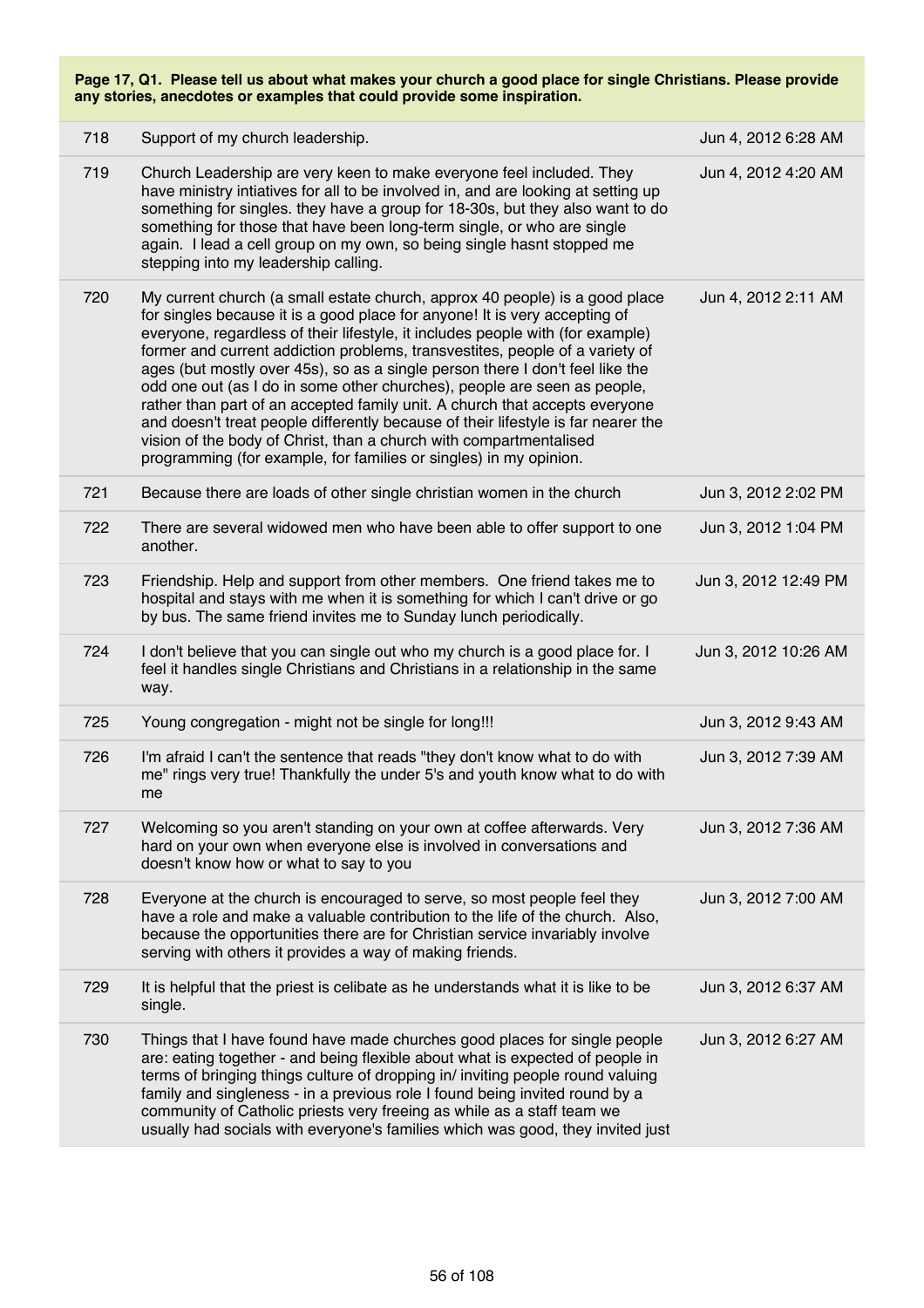| Page 17, Q1. Please tell us about what makes your church a good place for single Christians. Please provide<br>any stories, anecdotes or examples that could provide some inspiration. |                                                                                                                                                                                                                                                                                                                                                                                                                                                                                                                                                                                                                                                                                                                    |                      |  |
|----------------------------------------------------------------------------------------------------------------------------------------------------------------------------------------|--------------------------------------------------------------------------------------------------------------------------------------------------------------------------------------------------------------------------------------------------------------------------------------------------------------------------------------------------------------------------------------------------------------------------------------------------------------------------------------------------------------------------------------------------------------------------------------------------------------------------------------------------------------------------------------------------------------------|----------------------|--|
|                                                                                                                                                                                        | the staff team which provided a different feel.                                                                                                                                                                                                                                                                                                                                                                                                                                                                                                                                                                                                                                                                    |                      |  |
| 731                                                                                                                                                                                    | I have found it easier when in a congregation with lots of 'professionals',<br>whether single or married, whether with or without children - because then<br>people tend to be seen as comprising a combination of elements, including<br>work persona, hobbies, skills, experiences - and not merely defining people<br>in terms of their non-working life, ie in terms of their familial status. ALSO,<br>where there are more professionals, sermons are also likely to be more<br>relevant to one's working life (whether or not single!) and not tend so much<br>towards illustrations and focus on domestic relationships. Being in a very<br>young-family-obsessed church can be hugely, hugely alienating. | Jun 3, 2012 6:00 AM  |  |
| 732                                                                                                                                                                                    | I'm not sure we're good at singles per se, but there are lots of people in the<br>congregation who are on their own (widowed etc) and find a supportive<br>environment.                                                                                                                                                                                                                                                                                                                                                                                                                                                                                                                                            | Jun 3, 2012 5:59 AM  |  |
| 733                                                                                                                                                                                    |                                                                                                                                                                                                                                                                                                                                                                                                                                                                                                                                                                                                                                                                                                                    | Jun 3, 2012 5:39 AM  |  |
| 734                                                                                                                                                                                    | I have had to take the initiative myself, but have been encouraged to do this -<br>with what we call the "Sad Dads" group, of separated/divorced fathers<br>currently not in a relationship. The church as a whole doesn't know what to<br>do with those of us that are members and certainly not how to handle those<br>who are not Christians. But we have film nights, curry nights, discussion<br>groups and a bible & coffee get-together at a local coffee shop.                                                                                                                                                                                                                                             | Jun 3, 2012 5:05 AM  |  |
| 735                                                                                                                                                                                    | My church has enough single people over 30 that it isn't seen as unusual<br>and people aren't trying to marry us off. We are accepted for who we are. As<br>a newly divorced - and separated for 6 months before that - this has been<br>really helpful.                                                                                                                                                                                                                                                                                                                                                                                                                                                           | Jun 2, 2012 5:46 PM  |  |
| 736                                                                                                                                                                                    | We have quite a few single people in the church. Some are from a "half-way"<br>house" and are recovering from some sort of substance abuse and/or prison.<br>These people are catered for quite well. Others are what are best described<br>as professionals, and at time have felt a bit left out, especially at the "all-age"<br>service where things are geared up more for those in a family.                                                                                                                                                                                                                                                                                                                  | Jun 2, 2012 4:16 PM  |  |
| 737                                                                                                                                                                                    | We have a group for 20s and 30s with quite a few single members, but dont<br>really cater for the older single person :(                                                                                                                                                                                                                                                                                                                                                                                                                                                                                                                                                                                           | Jun 2, 2012 3:52 PM  |  |
| 738                                                                                                                                                                                    | Singles events and both Men's and Ladies Nights.                                                                                                                                                                                                                                                                                                                                                                                                                                                                                                                                                                                                                                                                   | Jun 2, 2012 2:08 PM  |  |
| 739                                                                                                                                                                                    | There are other single people at the church who are very welcoming,<br>accepting and open, about their experiences and support each other very<br>well.                                                                                                                                                                                                                                                                                                                                                                                                                                                                                                                                                            | Jun 2, 2012 1:16 PM  |  |
| 740                                                                                                                                                                                    | I have families that include me and make me feel part of them. I am givien<br>opportunities to speak and lead meetings.                                                                                                                                                                                                                                                                                                                                                                                                                                                                                                                                                                                            | Jun 2, 2012 12:02 PM |  |
| 741                                                                                                                                                                                    | It isnot nothing is done for single people                                                                                                                                                                                                                                                                                                                                                                                                                                                                                                                                                                                                                                                                         | Jun 2, 2012 11:56 AM |  |
| 742                                                                                                                                                                                    | there are more people in my church who come on their own than there are<br>married couples. these might be single never married but equally divorced,<br>separated, widowed, ppl with non-Christian spouses, ppl with spouses who<br>go to other churches/denominations.                                                                                                                                                                                                                                                                                                                                                                                                                                           | Jun 2, 2012 10:45 AM |  |
| 743                                                                                                                                                                                    | see above                                                                                                                                                                                                                                                                                                                                                                                                                                                                                                                                                                                                                                                                                                          | Jun 2, 2012 3:40 AM  |  |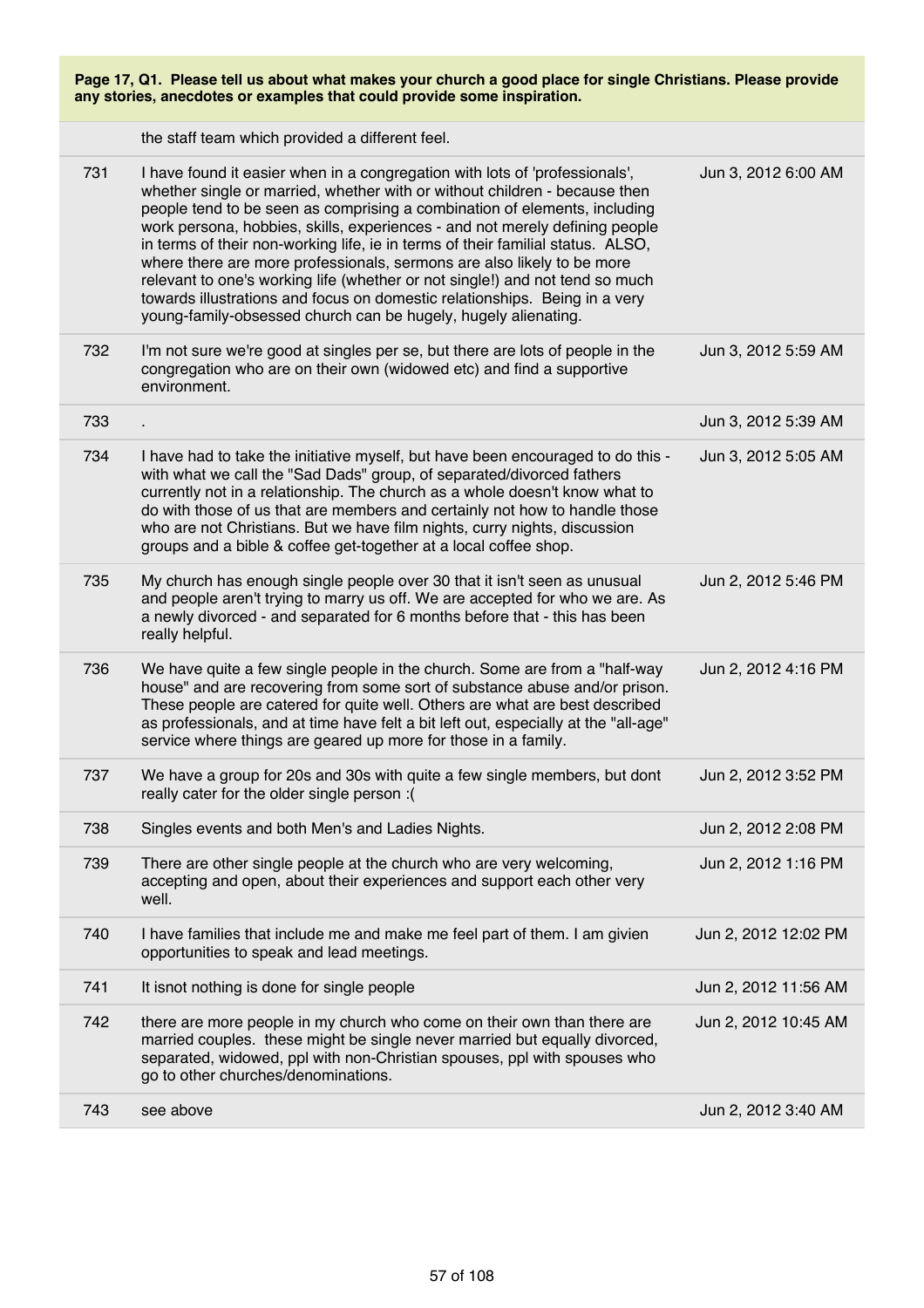**Page 17, Q1. Please tell us about what makes your church a good place for single Christians. Please provide any stories, anecdotes or examples that could provide some inspiration.** 744 I think my church has recognised that there is a problem but doesn't know what to do about it! Jun 2, 2012 2:18 AM 745 very warm and friendly atmosphere and open approach to the community Jun 2, 2012 1:32 AM 746 Aforemenntioned there is a large number of singles and the evening service seems to be where most sinlges go. We have weekly socials after church so opportunities for people to meet and socialise. Jun 2, 2012 12:32 AM 747 There are lots of other single people in my church including me but most of them are elderly. People don't generally make any reference to each other's marital status. Jun 1, 2012 2:35 PM 748 My previous church encouarged me not to consider myself as "different " because I was single and always taught and encouraged that God was soverign and to trust Him with this whole area and towalk on faithfully with Him.I was however really looked aftre and EVERY sunday was invited somewhere for lunch and fellowship.This was a tremendous provision and did much to encourage my faith and walk with the Lord Jun 1, 2012 2:11 PM 749 i have friends who are married couples of various ages. social events are for everyone ther's not asome sort of dichotmy netween single and married. Jun 1, 2012 12:41 PM 750 My church is very small so everyone is easily included. Jun 1, 2012 10:53 AM 751 My church is very welcoming particularly as I have come from an awkward back ground before coming a christian, having previous convictions. The church the pther christians have been equally as loving and understanding to my situation personally and being a single guy. Jun 1, 2012 9:50 AM 752 My church is very welcoming and friendly, though there is no particular acknowledgement of singles as far as I'm aware. I'm not sure whether some support or encouragement for singles to meet would be helpful or patronising and potentially awkward... still wondering about this Jun 1, 2012 1:14 AM 753 My housechurch friend has been through a lot of relationship problems and so has been able to give me a lot of help with being recently separated. This has helped me grow my relationship with God greatly, May 31, 2012 2:16 PM 754 I believe they dont realize it... is it up to us to do something? our pastor is young and all the leders are young too and married... i honestly think i would be knocking my head against the wall I dont think they are listening May 31, 2012 1:52 PM 755 Everyone is accepted especially by the leadership May 31, 2012 12:06 PM 756 We have a female pastor who married late in life and who remembers what it was like to be single. The Church I attend is inclusive and has many single people. I have t osay that after being a christian for 19 yrs and having been a member of 3 churches, I have only ever heard one sermon re singleness! May 31, 2012 10:11 AM 757 there is not on single in my church May 30, 2012 2:08 PM 758 Where there are lots of social activities for all ages.. married or single... where singleness is not actually a 'category'. but where social interaction happens between PEOPLE... not marrieds or singles. May 30, 2012 1:16 PM 759 I do feel we should cater more for singles--maybe I should start a group! May 30, 2012 3:21 AM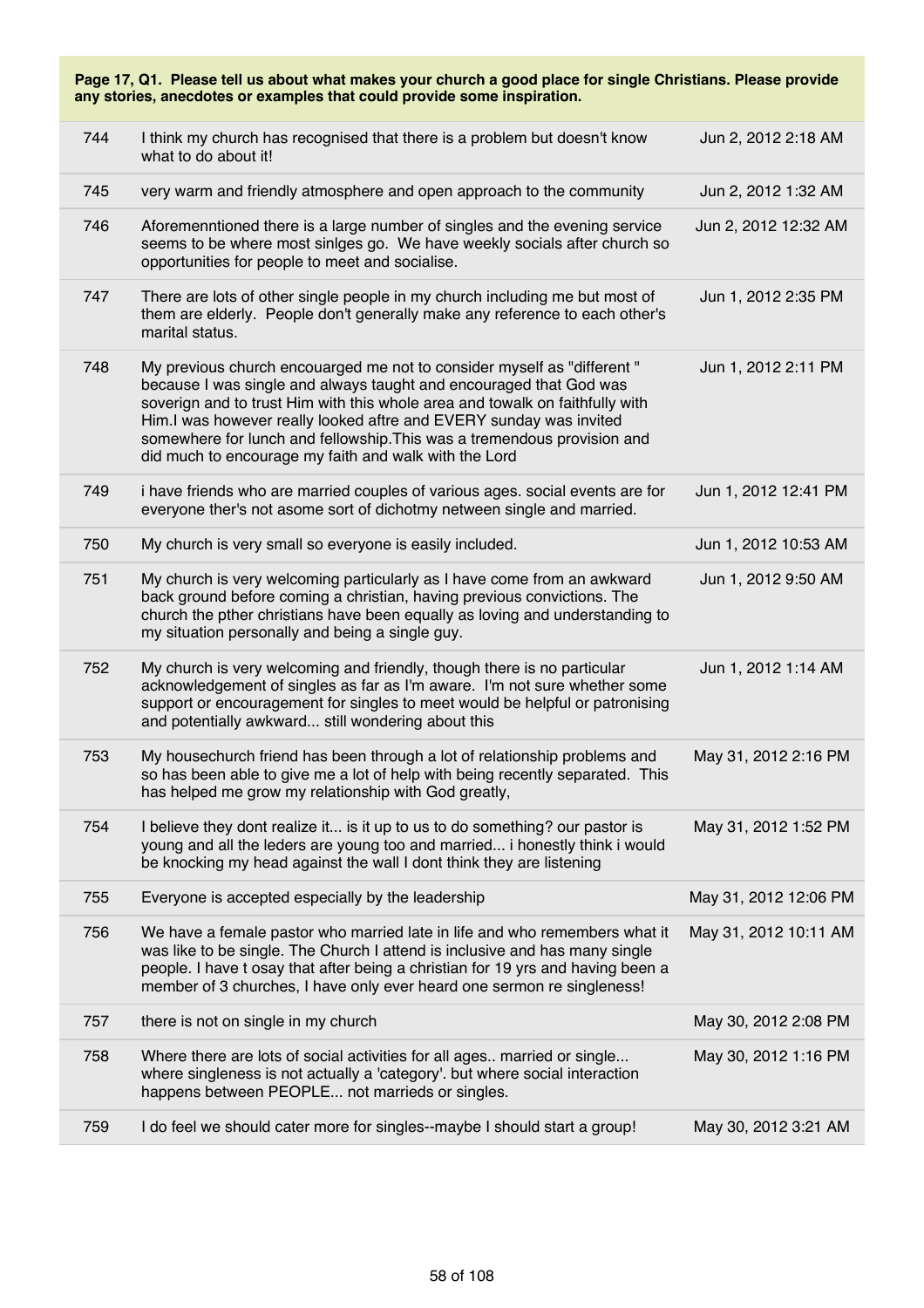| Page 17, Q1. Please tell us about what makes your church a good place for single Christians. Please provide<br>any stories, anecdotes or examples that could provide some inspiration. |                                                                                                                                                                                                                                                                                                                                                                                                                                                                                                                                                                                                                                                                         |                       |  |
|----------------------------------------------------------------------------------------------------------------------------------------------------------------------------------------|-------------------------------------------------------------------------------------------------------------------------------------------------------------------------------------------------------------------------------------------------------------------------------------------------------------------------------------------------------------------------------------------------------------------------------------------------------------------------------------------------------------------------------------------------------------------------------------------------------------------------------------------------------------------------|-----------------------|--|
| 760                                                                                                                                                                                    | There are quite a few single people in my church, for a variety of reasons,<br>and I think that makes it easier to be single there.                                                                                                                                                                                                                                                                                                                                                                                                                                                                                                                                     | May 29, 2012 10:48 PM |  |
| 761                                                                                                                                                                                    | A place for meeting other like-minded people, including Christian singles.                                                                                                                                                                                                                                                                                                                                                                                                                                                                                                                                                                                              | May 29, 2012 2:34 PM  |  |
| 762                                                                                                                                                                                    | There are quite a few single women in my church. Many of them are<br>inspirational, holy and wise women of all ages. I've recently moved to a<br>church where there are no single men and it has helped me to focus on God<br>rather than a good looking bloke. Often being single means that you are free<br>to help out at church as you don't have sleep deprivation or need to find baby<br>sitters. My church family include me in everything as an ordinary member of<br>the family, they don't distinguish between me and someone who is attached<br>or married. I even help out on the marriage prep course by baby sitting and<br>doing admin for the leaders! | May 29, 2012 12:48 PM |  |
| 763                                                                                                                                                                                    | I have nothing                                                                                                                                                                                                                                                                                                                                                                                                                                                                                                                                                                                                                                                          | May 29, 2012 10:30 AM |  |
| 764                                                                                                                                                                                    | there are many opportunities of young people to get to know each other<br>through programmes like visitings of members homes for lunch that is done<br>every sunday.                                                                                                                                                                                                                                                                                                                                                                                                                                                                                                    | May 29, 2012 9:24 AM  |  |
| 765                                                                                                                                                                                    | I am accepted for who I am not based on any marital status                                                                                                                                                                                                                                                                                                                                                                                                                                                                                                                                                                                                              | May 29, 2012 7:21 AM  |  |
| 766                                                                                                                                                                                    | SINGLES GIRLS WITH CHILDREN ARE WELCOMED THERE AND<br>SEPERATED DIVORCED PEOPLE ALSO AND EX PRISON IN MATES<br>AND COLEGE STUDENTS ALSO                                                                                                                                                                                                                                                                                                                                                                                                                                                                                                                                 | May 29, 2012 3:15 AM  |  |
| 767                                                                                                                                                                                    | not attended church for some years now                                                                                                                                                                                                                                                                                                                                                                                                                                                                                                                                                                                                                                  | May 28, 2012 7:48 PM  |  |
| 768                                                                                                                                                                                    | Because singles are about 50% of the church it is very easy and common to<br>be a single christian throughout your twenties. Admittedly I think it gets more<br>difficult after 30 and very hard for those over 40.                                                                                                                                                                                                                                                                                                                                                                                                                                                     | May 28, 2012 4:34 PM  |  |
| 769                                                                                                                                                                                    | Few people there judge.                                                                                                                                                                                                                                                                                                                                                                                                                                                                                                                                                                                                                                                 | May 28, 2012 2:10 PM  |  |
| 770                                                                                                                                                                                    | they value people not their status.                                                                                                                                                                                                                                                                                                                                                                                                                                                                                                                                                                                                                                     | May 28, 2012 1:37 PM  |  |
| 771                                                                                                                                                                                    | There are lots of singles in my church, and I as the Pastor, am one of them.<br>I think that we try to help each other out and often go out as a group.                                                                                                                                                                                                                                                                                                                                                                                                                                                                                                                 | May 28, 2012 6:09 AM  |  |
| 772                                                                                                                                                                                    | because you are able to be involved in the church regadlesso f whether<br>maried or single bee na long teterm meber of the church I anm acepted as I<br>am and not as bee na single man                                                                                                                                                                                                                                                                                                                                                                                                                                                                                 | May 28, 2012 4:24 AM  |  |
| 773                                                                                                                                                                                    | There are many single Christians there. Many marrieds and singles are<br>reasonably sensitive to the needs of singles and view them with equality to<br>marrieds. Biblle teaching on this area is sound.                                                                                                                                                                                                                                                                                                                                                                                                                                                                | May 28, 2012 3:03 AM  |  |
| 774                                                                                                                                                                                    | lots of social events going on                                                                                                                                                                                                                                                                                                                                                                                                                                                                                                                                                                                                                                          | May 28, 2012 2:32 AM  |  |
| 775                                                                                                                                                                                    | My church accepts all regardless of status of relationships and I am very<br>aware that being single has its problems as has being married - neither is<br>better or worse - both have challenges.                                                                                                                                                                                                                                                                                                                                                                                                                                                                      | May 27, 2012 3:28 PM  |  |
| 776                                                                                                                                                                                    | Only have 20's bible study - so people in their 20s could meet                                                                                                                                                                                                                                                                                                                                                                                                                                                                                                                                                                                                          | May 27, 2012 3:22 PM  |  |
| 777                                                                                                                                                                                    | My church accepts and respects me as lam.                                                                                                                                                                                                                                                                                                                                                                                                                                                                                                                                                                                                                               | May 27, 2012 2:41 PM  |  |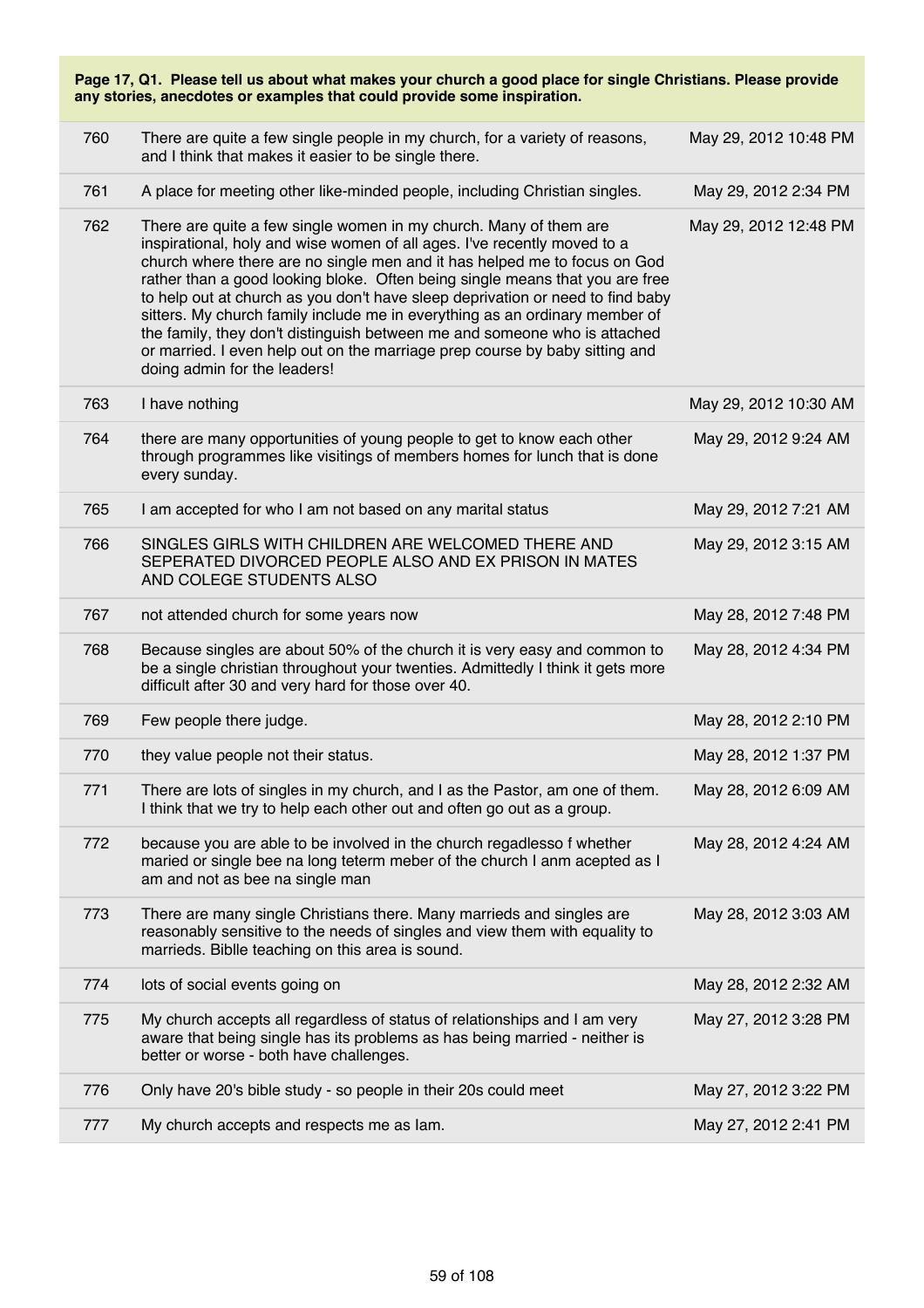| Page 17, Q1. Please tell us about what makes your church a good place for single Christians. Please provide<br>any stories, anecdotes or examples that could provide some inspiration. |                                                                                                                                                                                                                                                                                                                                                                                                                                                                                                                                                                       |                       |  |
|----------------------------------------------------------------------------------------------------------------------------------------------------------------------------------------|-----------------------------------------------------------------------------------------------------------------------------------------------------------------------------------------------------------------------------------------------------------------------------------------------------------------------------------------------------------------------------------------------------------------------------------------------------------------------------------------------------------------------------------------------------------------------|-----------------------|--|
| 778                                                                                                                                                                                    | It's very inclusive and healing for those coming out of dificult relationships /<br>widows/ widowers or divorcees.                                                                                                                                                                                                                                                                                                                                                                                                                                                    | May 27, 2012 2:21 PM  |  |
| 779                                                                                                                                                                                    | My Church is a good place for single Christians because of it's focus on<br>people coming 'just as they are' into the fellowship and the community of the<br>Church. I'm a single parent (never married) and the Church I previously<br>attended (as a child) struggled with my being a parent, and I felt awkward.<br>My current church (which my neighbours invited me to) welcomed me with<br>open arms and utter acceptance it feels like coming home to an embrace<br>which I didn't realise quite how much I needed until I found it!                           | May 27, 2012 12:22 PM |  |
| 780                                                                                                                                                                                    | Good 20s and 30s group. Prayers are readily made for single people.<br>Preaching acknowledges the temptations and issues surrounded by<br>singleness.                                                                                                                                                                                                                                                                                                                                                                                                                 | May 26, 2012 3:11 PM  |  |
| 781                                                                                                                                                                                    | Everyone is greeted and welcomed at the door and made to feel wanted and<br>at home. We, the church, are one big happy family. A number of our ladies<br>are Sunday service singles! However they help with the work of the church<br>and feel part of our 'one big family'.                                                                                                                                                                                                                                                                                          | May 26, 2012 1:41 PM  |  |
| 782                                                                                                                                                                                    | single ladies group                                                                                                                                                                                                                                                                                                                                                                                                                                                                                                                                                   | May 26, 2012 1:00 PM  |  |
| 783                                                                                                                                                                                    | The friends I have made have been single -2 divorcees and one widow. They<br>feel accepted in the church. As I said above, I am new to being single and<br>church(after 10 years of not attending) so I still do feel very new and<br>uninvolved with church matters (largely by choice)                                                                                                                                                                                                                                                                              | May 26, 2012 7:58 AM  |  |
| 784                                                                                                                                                                                    | I find it difficult to awnser some of these questions as when I goto church I<br>am only looking for God,.                                                                                                                                                                                                                                                                                                                                                                                                                                                            | May 26, 2012 7:13 AM  |  |
| 785                                                                                                                                                                                    | They attempt to promote the idea that being single enables one to serve the<br>Lord more effectively, as a result of being free from the various stressses,<br>anxieties, responsibilities and burdens that are carried by those poor<br>desirable married people.                                                                                                                                                                                                                                                                                                    | May 26, 2012 5:49 AM  |  |
| 786                                                                                                                                                                                    | I enjoy I wide range of deep & significant friendships with lots of people in my<br>church, my pastor & his wife, lots of married friends with kids, (I love it when<br>they invite me into their families & kids lives), older, younger & same age<br>couples & singles.                                                                                                                                                                                                                                                                                             | May 26, 2012 3:17 AM  |  |
| 787                                                                                                                                                                                    | my church is not a place for finding a date. it is a place of worship.                                                                                                                                                                                                                                                                                                                                                                                                                                                                                                | May 25, 2012 8:51 PM  |  |
| 788                                                                                                                                                                                    | 20s 30s group for all - social, good groups dynamic - lots going on                                                                                                                                                                                                                                                                                                                                                                                                                                                                                                   | May 25, 2012 2:13 PM  |  |
| 789                                                                                                                                                                                    | The student vibe means that there are lots of single people                                                                                                                                                                                                                                                                                                                                                                                                                                                                                                           | May 25, 2012 2:05 PM  |  |
| 790                                                                                                                                                                                    | In my housegroup I am as valued as any other member                                                                                                                                                                                                                                                                                                                                                                                                                                                                                                                   | May 25, 2012 1:49 PM  |  |
| 791                                                                                                                                                                                    | There's nothing particularly good about it in this respect, it's just OK.                                                                                                                                                                                                                                                                                                                                                                                                                                                                                             | May 25, 2012 1:18 PM  |  |
| 792                                                                                                                                                                                    | Our church is warm, loving, friendly & accepting of all people regardless of<br>age, race or singleness or not, however - I do feel as a single 40+ divorced<br>woman that there are less ministry opportunities open to me & I don't feel I<br>am paid as fairly as a married man would be despite the fact that I am now<br>the bread winner for my daughter and I. There are activities for single under<br>40's but nothing for me & sadly good Christian men of my age are usually<br>happily (thankfully) married. Those who are single at my age tend to be so | May 25, 2012 10:41 AM |  |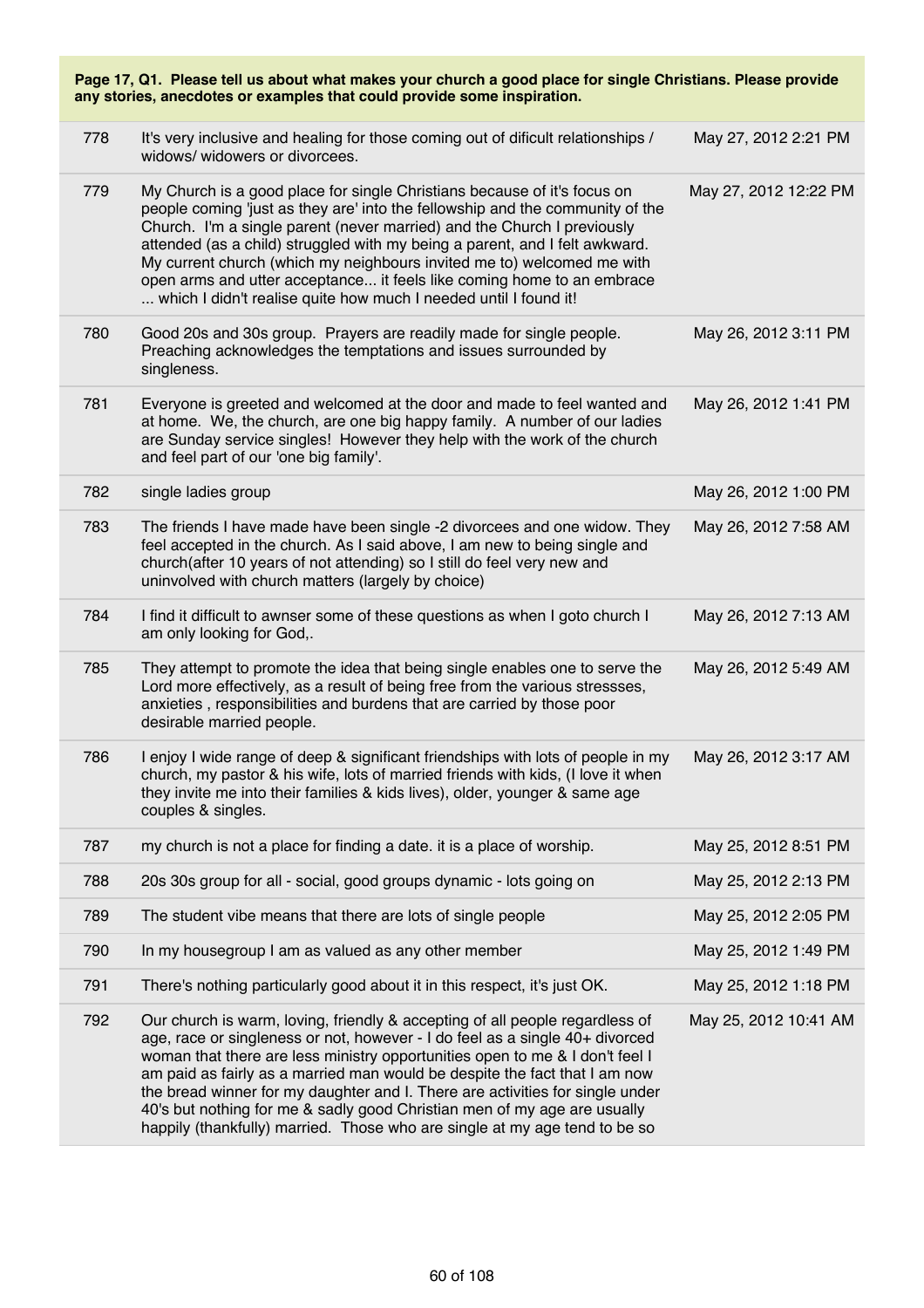| Page 17, Q1. Please tell us about what makes your church a good place for single Christians. Please provide<br>any stories, anecdotes or examples that could provide some inspiration. |                                                                                                                                                                                                                                                                                                                                                                                                                                 |                       |  |  |
|----------------------------------------------------------------------------------------------------------------------------------------------------------------------------------------|---------------------------------------------------------------------------------------------------------------------------------------------------------------------------------------------------------------------------------------------------------------------------------------------------------------------------------------------------------------------------------------------------------------------------------|-----------------------|--|--|
|                                                                                                                                                                                        | because they're not really the marrying type! I feel lonely and misunderstood<br>frequently & wonder if I will ever meet someone who will not see the big<br>'Divorced' next to my name, but see me!                                                                                                                                                                                                                            |                       |  |  |
| 793                                                                                                                                                                                    | We love one another as God has instructed us too                                                                                                                                                                                                                                                                                                                                                                                | May 25, 2012 10:25 AM |  |  |
| 794                                                                                                                                                                                    | Warrenton of God                                                                                                                                                                                                                                                                                                                                                                                                                | May 25, 2012 10:06 AM |  |  |
| 795                                                                                                                                                                                    | It acknowledges that there are singles and tries to have some optional<br>seminar for us every now and again. At least some of the leadership feel we<br>need to do something to care for the single Christians in the church - I've<br>been invited to people's houses for lunch (including theirs) at their prompting<br>to help include me in the life of people in the church.                                              | May 25, 2012 8:37 AM  |  |  |
| 796                                                                                                                                                                                    | My church is still small enough for me to be known as an individual and<br>accepted as such.                                                                                                                                                                                                                                                                                                                                    | May 25, 2012 8:31 AM  |  |  |
| 797                                                                                                                                                                                    | Just normal. We don't focus on single/married all the time - main focus on<br>the gospel, people growing with Jesus etc. In fact, probably pretty limited<br>engagement with marriage / singleness People come from such a wide<br>variety of backgrounds that people would feel accepted (hopefully)<br>regardless of age / gender / marital status / race etc.                                                                | May 25, 2012 7:02 AM  |  |  |
| 798                                                                                                                                                                                    | There are lots of other single Christians around, and even as people are<br>starting to get married, the culture is still one of groups hanging out together,<br>not everyone expecting to do things in pairs. We're involved in social action<br>ministries and all kinds of other things, so actually it's the marrieds who tend<br>to feel left out from time to time as they can't always get to all the evening<br>events. | May 25, 2012 6:42 AM  |  |  |
| 799                                                                                                                                                                                    | It is isn't a good place for christian singles because it is very small                                                                                                                                                                                                                                                                                                                                                         | May 25, 2012 6:22 AM  |  |  |
| 800                                                                                                                                                                                    | In the last 20 years or so in my church more than 30 marriages have<br>happened. I'm single because I choose to be. But if I need someone to help<br>me decide if someone is right for me then my church family is always there<br>for me. These marriages are from a wide range of ages.                                                                                                                                       | May 25, 2012 5:02 AM  |  |  |
| 801                                                                                                                                                                                    | Nothing. No support or teaching for those of us singles who long to live<br>Godly lives, date in a God honoring way and develop the base for a godly<br>marriage. When I raised issue with Vicars wife was just told "Don't open<br>that can of worms"!                                                                                                                                                                         | May 25, 2012 4:39 AM  |  |  |
| 802                                                                                                                                                                                    | we dont have a population of "singles" male or female. There is a handful of<br>women aged 24-37 that are single and we have womens groups that run<br>social activities and studies as well as house groups. There really is not<br>anything for single men and women because the need is not there.                                                                                                                           | May 25, 2012 4:12 AM  |  |  |
| 803                                                                                                                                                                                    | nothing from my past experiences. I found it very lonely.                                                                                                                                                                                                                                                                                                                                                                       | May 25, 2012 4:01 AM  |  |  |
| 804                                                                                                                                                                                    | No comment                                                                                                                                                                                                                                                                                                                                                                                                                      | May 25, 2012 3:41 AM  |  |  |
| 805                                                                                                                                                                                    | Its not a great place for "Singles" but its certainly not a bad place!                                                                                                                                                                                                                                                                                                                                                          | May 24, 2012 3:10 PM  |  |  |
| 806                                                                                                                                                                                    | For me what makes my church a good place for single Christians is that my<br>singleness is not an issue. I am accepted for who I am and it is a place that I<br>can belong. Being part of a small group which is mixed gender, mixed age<br>and mixed marital status helps because you are not put into a box or                                                                                                                | May 24, 2012 2:16 PM  |  |  |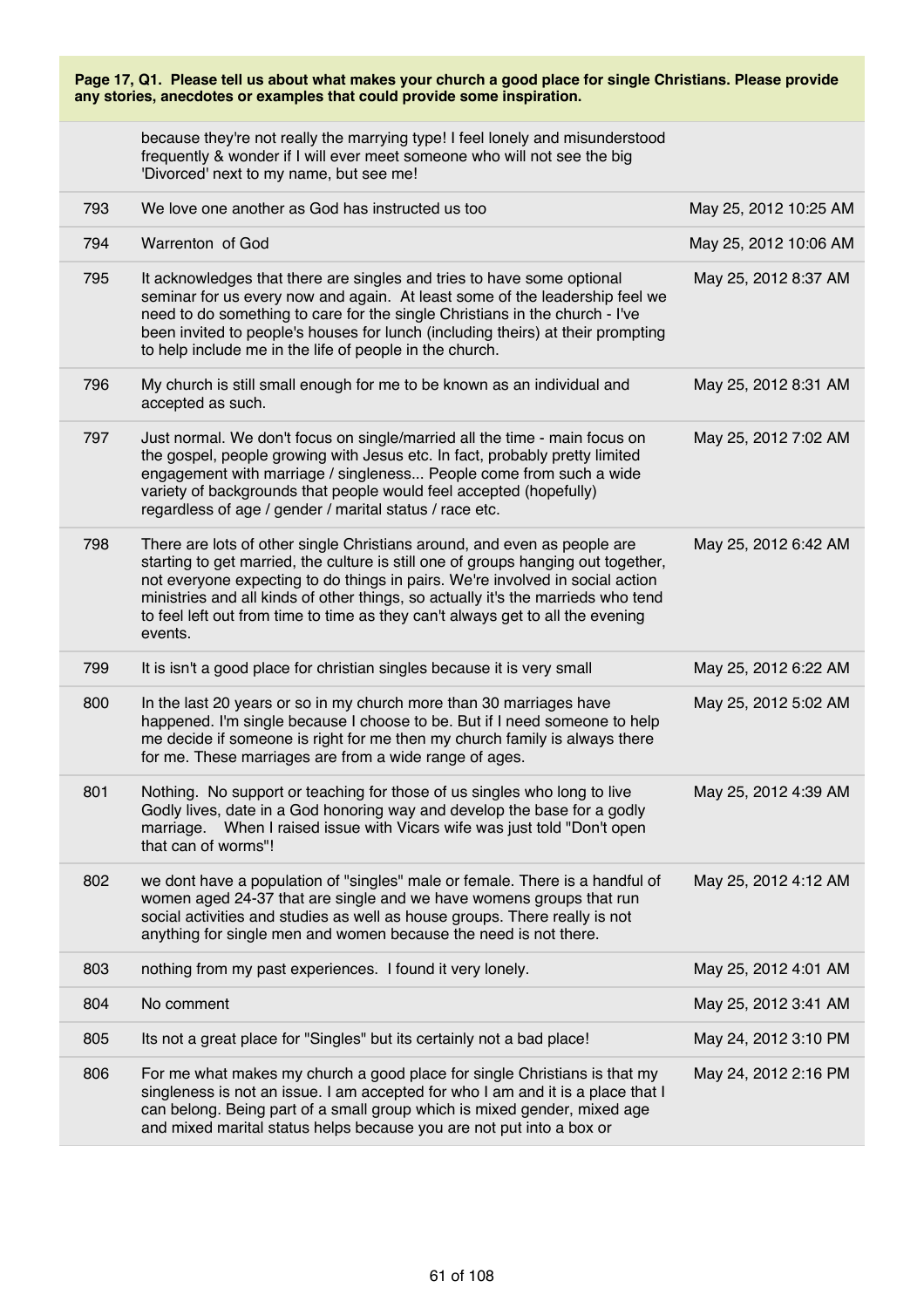| Page 17, Q1. Please tell us about what makes your church a good place for single Christians. Please provide<br>any stories, anecdotes or examples that could provide some inspiration. |                                                                                                                                                                                                                                                                                                                                                                                                                                                                                                                                                                                                                                                                  |                       |  |
|----------------------------------------------------------------------------------------------------------------------------------------------------------------------------------------|------------------------------------------------------------------------------------------------------------------------------------------------------------------------------------------------------------------------------------------------------------------------------------------------------------------------------------------------------------------------------------------------------------------------------------------------------------------------------------------------------------------------------------------------------------------------------------------------------------------------------------------------------------------|-----------------------|--|
|                                                                                                                                                                                        | segregated. It also means that you see the benefits as well as difficulties of<br>both married and single life rather than feeling that the married state is so<br>much better. My opportunities to participate in ministry are based on my gifts,<br>not my marital status, so my singleness is not an issue.                                                                                                                                                                                                                                                                                                                                                   |                       |  |
| 807                                                                                                                                                                                    | There are lots of 'things' you can get involved in but it's false. You aren't<br>necessarily making friends, just people you do welcoming, coffees,<br>bookshop with. I'm from a mid 40's divorced perspective (churches don't 'do'<br>divorced women well!). It might be different for 20-30's but I know a few who<br>haven't slotted in well to the cliques. It makes homegroups a freat idea - but<br>they should be mixed marrieds and singles by design.                                                                                                                                                                                                   | May 24, 2012 11:23 AM |  |
| 808                                                                                                                                                                                    | There's is singles fellowship                                                                                                                                                                                                                                                                                                                                                                                                                                                                                                                                                                                                                                    | May 24, 2012 8:39 AM  |  |
| 809                                                                                                                                                                                    | I don't find my current church is really the best place for single Christians, I<br>choose to go there because there are not so many other churches in the<br>area that I would feel comfortable in either.                                                                                                                                                                                                                                                                                                                                                                                                                                                      | May 24, 2012 3:25 AM  |  |
| 810                                                                                                                                                                                    | Encourage you to be you. Promotes single people who achieve something<br>that impacts people's lives. Social services where people are welcomed and<br>encouraged to say hello to one another. There are roles to lead regardless of<br>marital status. There are single people speaking from the front.                                                                                                                                                                                                                                                                                                                                                         | May 23, 2012 3:32 PM  |  |
| 811                                                                                                                                                                                    | I am in a HTB church and somtimes it still feels very lonely and find it hard to<br>fit in.                                                                                                                                                                                                                                                                                                                                                                                                                                                                                                                                                                      | May 23, 2012 11:18 AM |  |
| 812                                                                                                                                                                                    | Not looking at people as part of a couple but as individuals. Yes it's good to<br>support couples, being in a relationship is hard and rewarding. Have a<br>young adult group that is not just a singles group, but also where couples<br>can be. Don't single us out by saying this is a singles' thing rather be<br>inclusive. If you say it's a singles' event you can pretty much guarantee most<br>people there would be well turned out women hopping to snare a man.<br>Instead, why not empower men and women to take risks on each other, and<br>risk showing some of our hearts and sharing our hearts with each other, who<br>knows what will happen! | May 22, 2012 11:34 PM |  |
| 813                                                                                                                                                                                    | There are a number of widowed men who say they have benefitted from<br>mutual support and advice.                                                                                                                                                                                                                                                                                                                                                                                                                                                                                                                                                                | May 22, 2012 1:51 PM  |  |
| 814                                                                                                                                                                                    | House groups with single and married couples                                                                                                                                                                                                                                                                                                                                                                                                                                                                                                                                                                                                                     | May 22, 2012 12:18 PM |  |
| 815                                                                                                                                                                                    | My Church is not a good place for singles                                                                                                                                                                                                                                                                                                                                                                                                                                                                                                                                                                                                                        | May 22, 2012 11:54 AM |  |
| 816                                                                                                                                                                                    | Recognising that older singles aren't necessarily going to enjoy the same<br>type of activities that younger singles enjoy.                                                                                                                                                                                                                                                                                                                                                                                                                                                                                                                                      | May 22, 2012 9:12 AM  |  |
| 817                                                                                                                                                                                    | I sing in the choir so I have a specific 'role' within my church. I have sung<br>with them since I was 14. We have coffee after the service which is good for<br>chatting with people, but I rarely get to meet other singles there, in fact most<br>of the young people who come to our church for the first time are either<br>engaged or getting their child Christened!                                                                                                                                                                                                                                                                                      | May 22, 2012 8:03 AM  |  |
| 818                                                                                                                                                                                    | There are so many different classes and courses, at the moment we have<br>just started an Alpha course. We have them at different times throughout the<br>year and the current one has 48 people coming. A single man came in<br>recently and decided to take the Alpha course cos he liked the look of our<br>building!!0                                                                                                                                                                                                                                                                                                                                       | May 22, 2012 2:16 AM  |  |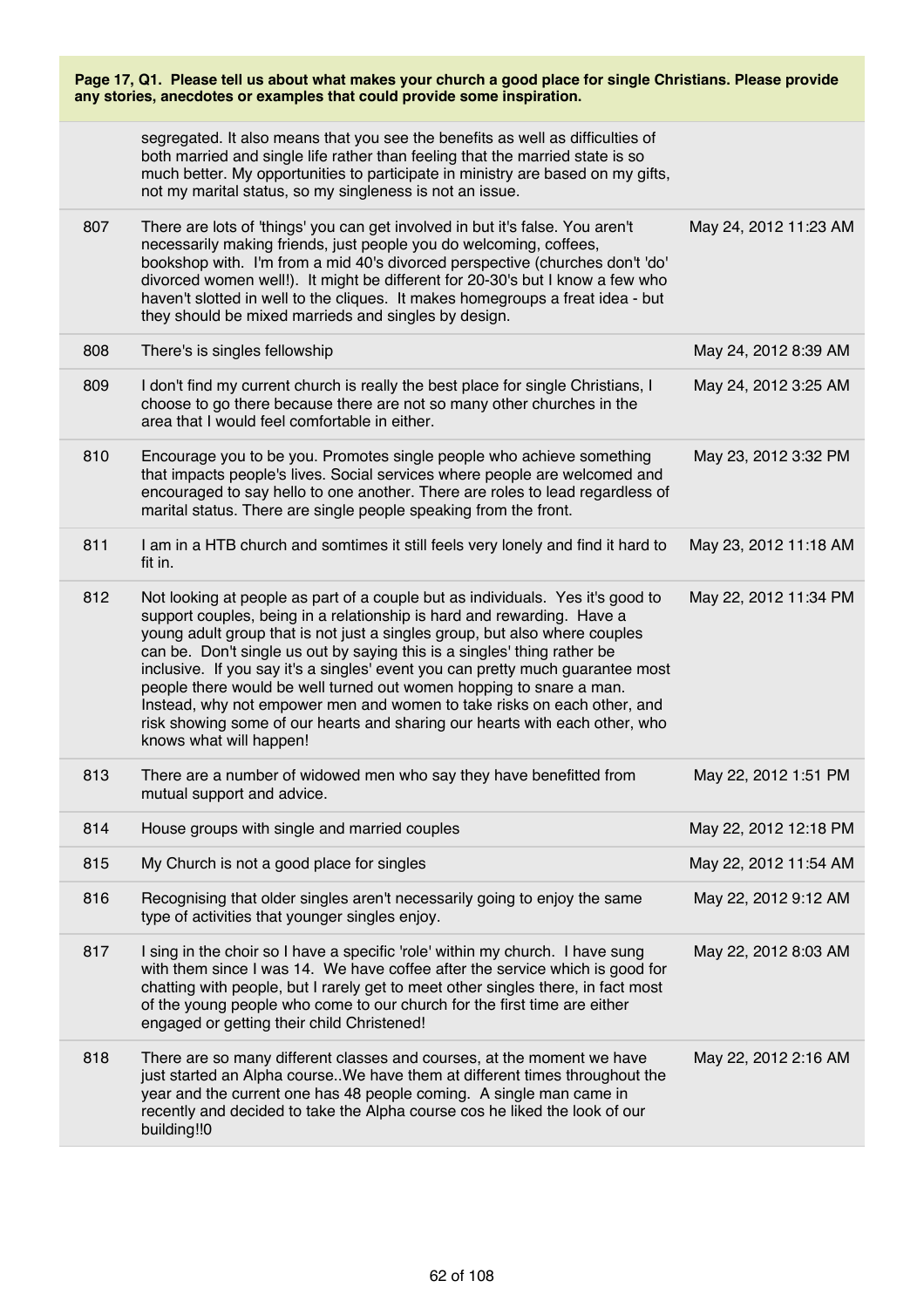| 819 | Am accepted for who I am                                                                                                                                                                                                                                                                                                                                                                                                                                                                                                                                                                                                                                                                                                                                                                                                                                                                                                                                                                                                                                                                                                                                                                                                                                                                                                                                                                                                                                                                                                                                                                                                                                                                                                                                                                                                                                                                                                                                                                                                                                                                                                                                                                                                                                                                                                                                                                                                                                                                                       | May 21, 2012 3:21 PM  |
|-----|----------------------------------------------------------------------------------------------------------------------------------------------------------------------------------------------------------------------------------------------------------------------------------------------------------------------------------------------------------------------------------------------------------------------------------------------------------------------------------------------------------------------------------------------------------------------------------------------------------------------------------------------------------------------------------------------------------------------------------------------------------------------------------------------------------------------------------------------------------------------------------------------------------------------------------------------------------------------------------------------------------------------------------------------------------------------------------------------------------------------------------------------------------------------------------------------------------------------------------------------------------------------------------------------------------------------------------------------------------------------------------------------------------------------------------------------------------------------------------------------------------------------------------------------------------------------------------------------------------------------------------------------------------------------------------------------------------------------------------------------------------------------------------------------------------------------------------------------------------------------------------------------------------------------------------------------------------------------------------------------------------------------------------------------------------------------------------------------------------------------------------------------------------------------------------------------------------------------------------------------------------------------------------------------------------------------------------------------------------------------------------------------------------------------------------------------------------------------------------------------------------------|-----------------------|
| 820 | It's a small and friendly church with a congregation of around 40. People are<br>welcoming and you are never left sitting on your own in the church hall after<br>the service. I have had offers to help me decorate my home and move<br>furniture from church members.                                                                                                                                                                                                                                                                                                                                                                                                                                                                                                                                                                                                                                                                                                                                                                                                                                                                                                                                                                                                                                                                                                                                                                                                                                                                                                                                                                                                                                                                                                                                                                                                                                                                                                                                                                                                                                                                                                                                                                                                                                                                                                                                                                                                                                        | May 21, 2012 3:07 PM  |
| 821 | I can only speak for myself but I have been welcomed and made to feel a<br>part of the church community since I moved here, maybe because I am<br>widowed rather than single in other respects but I do not believe that is so                                                                                                                                                                                                                                                                                                                                                                                                                                                                                                                                                                                                                                                                                                                                                                                                                                                                                                                                                                                                                                                                                                                                                                                                                                                                                                                                                                                                                                                                                                                                                                                                                                                                                                                                                                                                                                                                                                                                                                                                                                                                                                                                                                                                                                                                                 | May 21, 2012 2:09 PM  |
| 822 | Thare is a large student number at the church I go to and they are single and<br>well catered for. The elderly are catered for too but not specically for singles<br>mostly those who have given up hope of ever finding a partner there are<br>quite a lot of married couples in the group, I have only just started going to<br>it!!.                                                                                                                                                                                                                                                                                                                                                                                                                                                                                                                                                                                                                                                                                                                                                                                                                                                                                                                                                                                                                                                                                                                                                                                                                                                                                                                                                                                                                                                                                                                                                                                                                                                                                                                                                                                                                                                                                                                                                                                                                                                                                                                                                                        | May 21, 2012 1:52 PM  |
| 823 | Young singles do a lot together but older singles do nothing                                                                                                                                                                                                                                                                                                                                                                                                                                                                                                                                                                                                                                                                                                                                                                                                                                                                                                                                                                                                                                                                                                                                                                                                                                                                                                                                                                                                                                                                                                                                                                                                                                                                                                                                                                                                                                                                                                                                                                                                                                                                                                                                                                                                                                                                                                                                                                                                                                                   | May 21, 2012 12:57 PM |
| 824 | Non judgemental people Activities that are good for adults specifically                                                                                                                                                                                                                                                                                                                                                                                                                                                                                                                                                                                                                                                                                                                                                                                                                                                                                                                                                                                                                                                                                                                                                                                                                                                                                                                                                                                                                                                                                                                                                                                                                                                                                                                                                                                                                                                                                                                                                                                                                                                                                                                                                                                                                                                                                                                                                                                                                                        | May 21, 2012 10:34 AM |
| 825 | encourage them to pray more                                                                                                                                                                                                                                                                                                                                                                                                                                                                                                                                                                                                                                                                                                                                                                                                                                                                                                                                                                                                                                                                                                                                                                                                                                                                                                                                                                                                                                                                                                                                                                                                                                                                                                                                                                                                                                                                                                                                                                                                                                                                                                                                                                                                                                                                                                                                                                                                                                                                                    | May 21, 2012 8:32 AM  |
| 826 | don't know                                                                                                                                                                                                                                                                                                                                                                                                                                                                                                                                                                                                                                                                                                                                                                                                                                                                                                                                                                                                                                                                                                                                                                                                                                                                                                                                                                                                                                                                                                                                                                                                                                                                                                                                                                                                                                                                                                                                                                                                                                                                                                                                                                                                                                                                                                                                                                                                                                                                                                     | May 21, 2012 6:33 AM  |
| 827 | Not much really - my church has recently stated that they intend to<br>concentrate on youth and families in their vision for the future. I thought I was<br>being listened to as a single providing ideas and assistance towards the<br>church vision, but once the vision was stated, it was obvious that my input<br>and offer of assistance has been ignored. My previous church was the<br>largest in the area and I helped set up and run a group for 30/40's (which<br>was mostly attended by singles altho it was open to anyone) and the church<br>ordered us to shut down and stop meeting. The only reason that they would<br>state was that we needed to stop concentrating on our singleness and get<br>involved in the body of the church! They refused to acknowledge that singles<br>might be able to gain encouragement from being able to share fellowship<br>with others in similar situations; so that they could feel part of some sort of<br>"family" or community; to feel like they could actually belong somewhere,<br>which would encourage them to give back into the life of the church - we<br>were all actively involved in many areas in the main body of the church<br>(outside of our 30/40 group) - most members are now either at other<br>churches or not attending church anywhere any more. Many have effectively<br>lost their faith over the lack of love shown by this close-down and reinforced<br>by other churches in the area similarly ignoring and/or marginalizing singles.<br>I am running events from time to time where I have singles from all over<br>England coming together for times that are very encouraging - all recount<br>similar stories of being ignored & left out. Singles are one of the main<br>groups that have enthusiasm, motivation, organisational skills, time &<br>disposable income as well as being one of the biggest unreached groups<br>outside of the church and yet we continue to be ignored in favour of families.<br>In general, family members will have an inherent level of love, community<br>and belonging - it is singles that need the focus to be brought into<br>community! As I see it, a large part of the way that the old testament church<br>was set up, was to look after the singles (widows and orphans are<br>specifically mentioned, but in that culture, they were the singles) - the church<br>is shirking one of its main responsibilities by ignoring singles, yet they all<br>seem to be doing it! | May 20, 2012 6:40 PM  |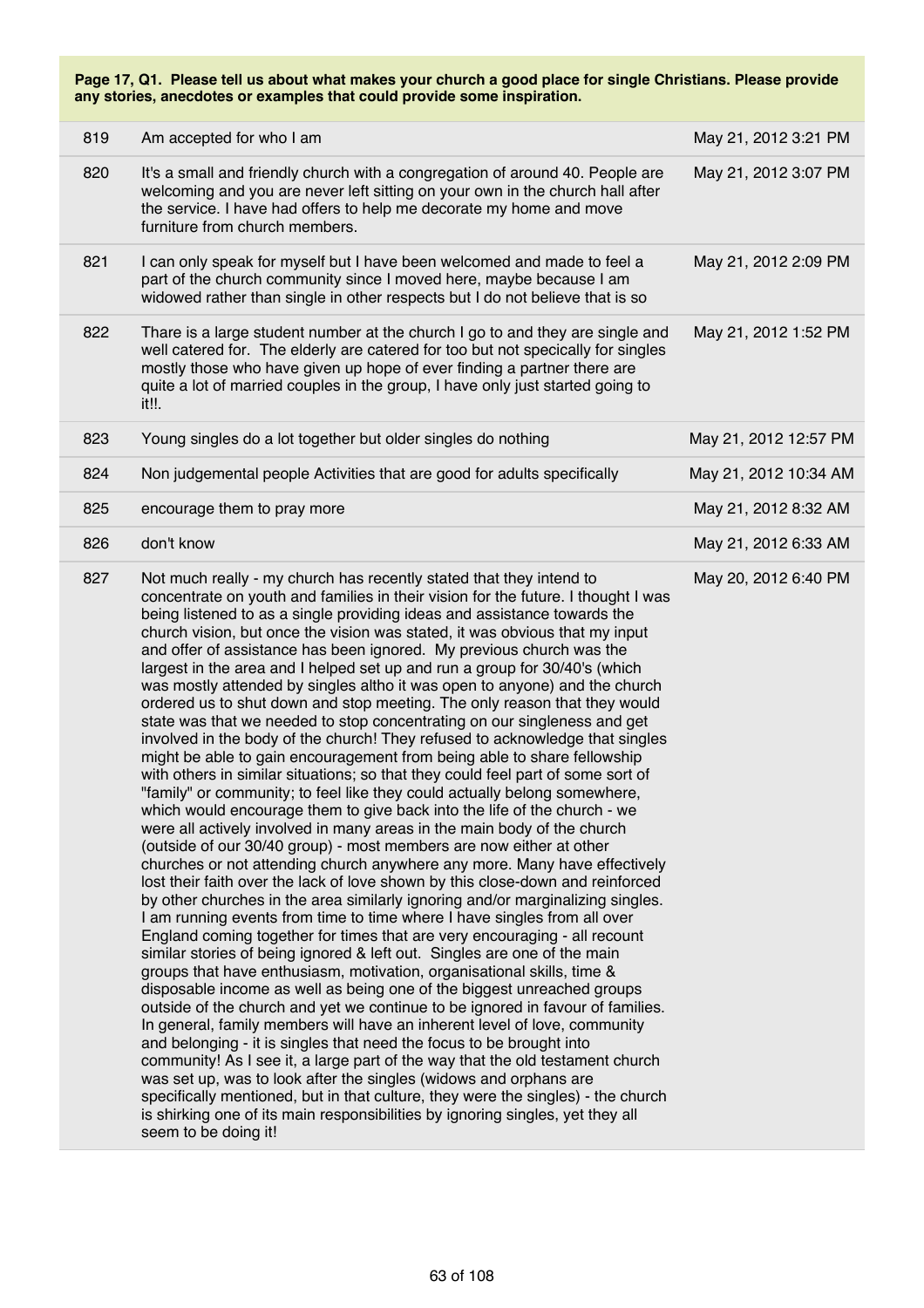| Page 17, Q1. Please tell us about what makes your church a good place for single Christians. Please provide<br>any stories, anecdotes or examples that could provide some inspiration. |                                                                                                                                                                                                                                                                                                                                                                                                                                                                                                                                              |                       |  |  |
|----------------------------------------------------------------------------------------------------------------------------------------------------------------------------------------|----------------------------------------------------------------------------------------------------------------------------------------------------------------------------------------------------------------------------------------------------------------------------------------------------------------------------------------------------------------------------------------------------------------------------------------------------------------------------------------------------------------------------------------------|-----------------------|--|--|
| 828                                                                                                                                                                                    | We have a singles group so friends can go out socially without stigma and<br>enjoy company without worrying about being single and different                                                                                                                                                                                                                                                                                                                                                                                                 | May 20, 2012 3:32 PM  |  |  |
| 829                                                                                                                                                                                    | There is a wide mix of people within the church, of all ages, both single and<br>married. I have never felt that I have been treated differently because I am<br>single, but perhaps this is because there are a lot of single people there.                                                                                                                                                                                                                                                                                                 | May 20, 2012 2:25 PM  |  |  |
| 830                                                                                                                                                                                    | single, married, there's no difference                                                                                                                                                                                                                                                                                                                                                                                                                                                                                                       | May 20, 2012 12:30 PM |  |  |
| 831                                                                                                                                                                                    | there are a large % of older single people in the church (through loss), and I<br>think they are very happy to accept me as a 'younger' single persn.                                                                                                                                                                                                                                                                                                                                                                                        | May 20, 2012 12:03 PM |  |  |
| 832                                                                                                                                                                                    | There are lots of other single people there so we have a good support<br>network of friends.                                                                                                                                                                                                                                                                                                                                                                                                                                                 | May 20, 2012 12:02 PM |  |  |
| 833                                                                                                                                                                                    | All are welcome, regardless. Singles have the same opportunity to head up<br>outreaches etc as married folk.                                                                                                                                                                                                                                                                                                                                                                                                                                 | May 20, 2012 11:34 AM |  |  |
| 834                                                                                                                                                                                    | My situation is slightly different as I have a young child. We participate in<br>activities suitable for children/families. There is a caring supportive ethos<br>amongst members.                                                                                                                                                                                                                                                                                                                                                           | May 20, 2012 10:07 AM |  |  |
| 835                                                                                                                                                                                    | See above commentsI cant say it is.                                                                                                                                                                                                                                                                                                                                                                                                                                                                                                          | May 20, 2012 9:30 AM  |  |  |
| 836                                                                                                                                                                                    | Being single does not affect anyone's role in our church at all. Under our<br>roof, you come as you are and are accepted that way. Simple as.                                                                                                                                                                                                                                                                                                                                                                                                | May 20, 2012 8:30 AM  |  |  |
| 837                                                                                                                                                                                    | my church and any others i have visited are not a good place for single<br>christians. Cannot provide any inspirational stories.                                                                                                                                                                                                                                                                                                                                                                                                             | May 20, 2012 8:25 AM  |  |  |
| 838                                                                                                                                                                                    | My church promotes singles. This is fine if you never want to get married, but<br>not fine at all if you desperately want to find a partner.                                                                                                                                                                                                                                                                                                                                                                                                 | May 20, 2012 8:17 AM  |  |  |
| 839                                                                                                                                                                                    | My church has a good mix of singles and married people. it is very accepting<br>of who you are now                                                                                                                                                                                                                                                                                                                                                                                                                                           | May 20, 2012 8:14 AM  |  |  |
| 840                                                                                                                                                                                    | There are socials and plently of opportunities to get to know people from the<br>small group as we do activities together. For example, playing badminton,<br>going to a quiz night, dancing, parties, movie nights, going on trips outside of<br>England.                                                                                                                                                                                                                                                                                   | May 19, 2012 5:27 PM  |  |  |
| 841                                                                                                                                                                                    | I have heard of churches having singles ministry - series of dinners/socials<br>outside of church time for fellowship and friendship regardless of age, and<br>different events to suit all interests                                                                                                                                                                                                                                                                                                                                        | May 19, 2012 2:49 PM  |  |  |
| 842                                                                                                                                                                                    | A single incumbent provides a great role model for being single and social!<br>There are single females in leadership in both my churches- I see less single<br>men taking a lead (except the vicar). I think it takes a confident single person<br>in leadership to create the 'norm' for others. On a youth camp I lead, we<br>strategically made me a main leader so there was a single person at the top,<br>alongside 'marrieds'. This made a huge difference to other singles who felt<br>their needs were represented and considered. | May 19, 2012 2:13 PM  |  |  |
| 843                                                                                                                                                                                    | Lots of people (singles and married couples) in the 20s & 30s age group -<br>good friends/fellowship. Healthy attitude re the blessing and challenges of<br>both singleness and marriage.                                                                                                                                                                                                                                                                                                                                                    | May 19, 2012 2:01 PM  |  |  |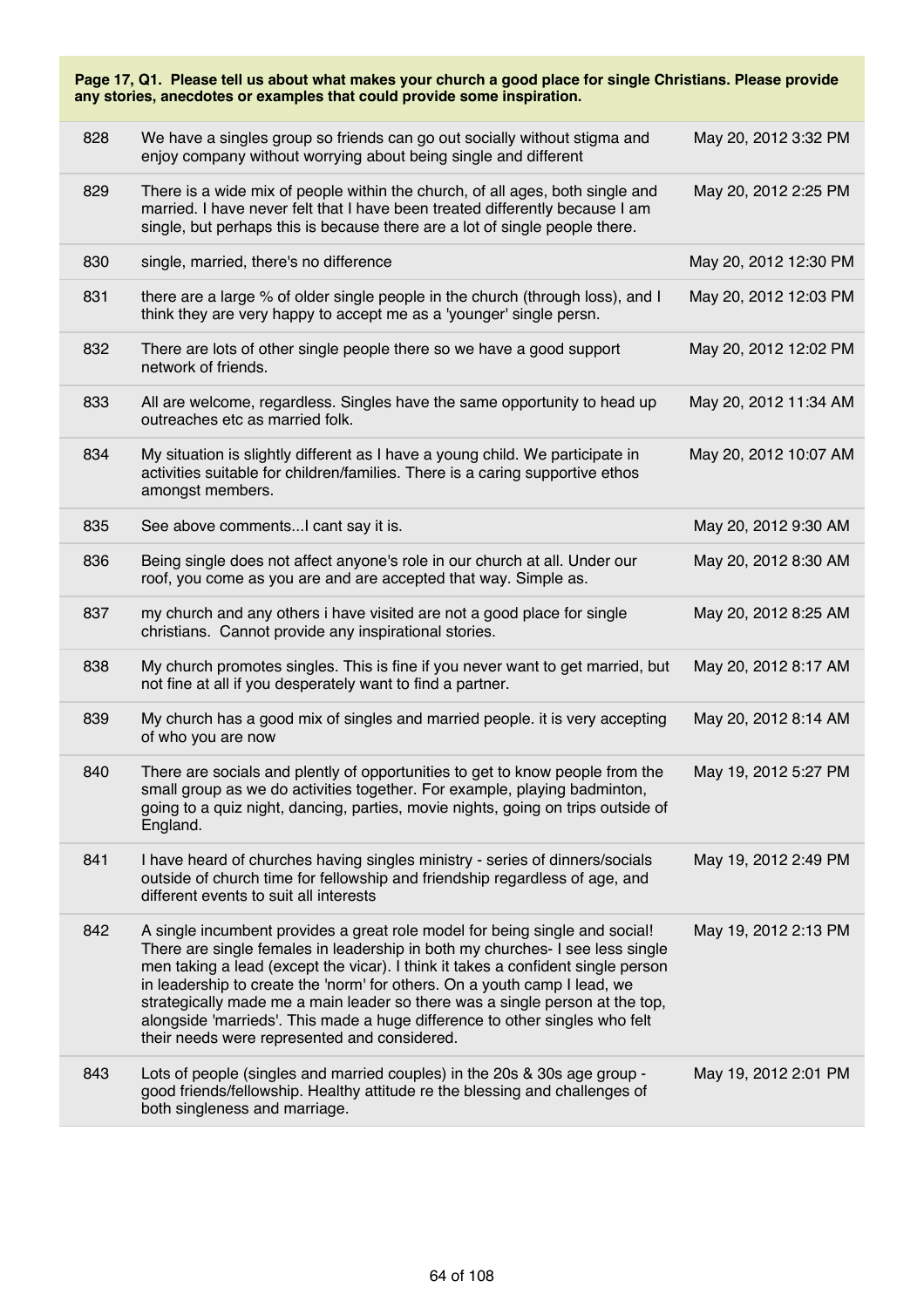| Page 17, Q1. Please tell us about what makes your church a good place for single Christians. Please provide<br>any stories, anecdotes or examples that could provide some inspiration. |                                                                                                                                                                                                                                                                                                                                                                                                                                                                                                                                                                                                                                                                                                             |                       |  |
|----------------------------------------------------------------------------------------------------------------------------------------------------------------------------------------|-------------------------------------------------------------------------------------------------------------------------------------------------------------------------------------------------------------------------------------------------------------------------------------------------------------------------------------------------------------------------------------------------------------------------------------------------------------------------------------------------------------------------------------------------------------------------------------------------------------------------------------------------------------------------------------------------------------|-----------------------|--|
| 844                                                                                                                                                                                    | we have informal services once a month where we share breakfast together<br>before the service which give people a chance to speak to each other where<br>may not get a chance on a normal sunday morning.                                                                                                                                                                                                                                                                                                                                                                                                                                                                                                  | May 19, 2012 11:26 AM |  |
| 845                                                                                                                                                                                    | I can't say it is a great place for singles, but it is a great place for family and<br>being part of a family. If you have a church heavily focused on singles then<br>how do they mingles with the babies or the grandparents and this is a better<br>learn                                                                                                                                                                                                                                                                                                                                                                                                                                                | May 18, 2012 11:39 PM |  |
| 846                                                                                                                                                                                    | I was raised by may religions. But I always learn the basics of right and<br>wrong even in my dark times. No pastor or priest were there to guide,<br>comfort and help me. But God was among the people who carried me,<br>watched and blessed me. In their eyes and the love they share. my family<br>were the ones to bring God's love to keep me save and to remind me of faith.                                                                                                                                                                                                                                                                                                                         | May 18, 2012 8:35 PM  |  |
| 847                                                                                                                                                                                    | There are a number of singles in their 20s and 30s in my church and there<br>are often social activities to get involved in.                                                                                                                                                                                                                                                                                                                                                                                                                                                                                                                                                                                | May 18, 2012 9:28 AM  |  |
| 848                                                                                                                                                                                    | As mentioned before 10 of the 15 of the church folks are mature single<br>women. Somtimes we miss the presence of men and can be to feeling<br>orientated. we all do alot within the community, and socialise<br>together. Sometimes my world gets to small, hence on a singles sight. The<br>fellowship is very accepting with gay members, folks with mental heath<br>problems, disabled members, ex hippies like me, an assortment of lovely<br>people.                                                                                                                                                                                                                                                  | May 18, 2012 8:24 AM  |  |
| 849                                                                                                                                                                                    | I don't think my church is a great place for single Christians.                                                                                                                                                                                                                                                                                                                                                                                                                                                                                                                                                                                                                                             | May 18, 2012 8:21 AM  |  |
| 850                                                                                                                                                                                    | Nothing in particular - but my church is predominantly made up of young<br>families, yet I've never felt left out or lonely. The attitude is that we are all a<br>spiritual family, and their children are my children, etc. I am one of the youth<br>leaders, and it is an honour to be able to spend so much time with our young<br>people when I don't have any children myself.                                                                                                                                                                                                                                                                                                                         | May 18, 2012 3:00 AM  |  |
| 851                                                                                                                                                                                    | Not being the only single person there helps.                                                                                                                                                                                                                                                                                                                                                                                                                                                                                                                                                                                                                                                               | May 18, 2012 2:17 AM  |  |
| 852                                                                                                                                                                                    | The church is House of God, Fountain of Love, Healing place, all richness<br>available. When it is biblical people who prefers their worldly principles find<br>difficult to settle. Church is not an entertainment place for people, it si a place<br>to serve and worship. People who thinks always about me, me, me cannot fit<br>in unfortunately. Once you start to reach out and serve healing starts and<br>and you start being selfish to say church is nit meeting my needs - yet you<br>understand you are there to serve. I am not so sure these questions are<br>prepared by a Christian Believer? Were they?                                                                                   | May 18, 2012 1:46 AM  |  |
| 853                                                                                                                                                                                    | I wish there were more opportunities to perhaps meet within a singles only<br>setting without it seeming like a 'dating club'.                                                                                                                                                                                                                                                                                                                                                                                                                                                                                                                                                                              | May 17, 2012 12:55 PM |  |
| 854                                                                                                                                                                                    | The church is more focussed on good teaching on how to grow in<br>Christlikeness. So the vast majority of teaching is applicable to all, no matter<br>what their status is. If they are teaching on stuff that may cause issues with<br>singles, like teaching relating to marriages and so on then the applications<br>of teaching are not directed to any one specific group everyone can get<br>something out of it. I think I'd have more of a problem with church and being<br>single if there was a particular emphasis on issues relating to<br>singleness/marriage/relationships/family and children. They aren't too<br>feminine!! I've been to several churches before and found (mainly with the | May 17, 2012 11:25 AM |  |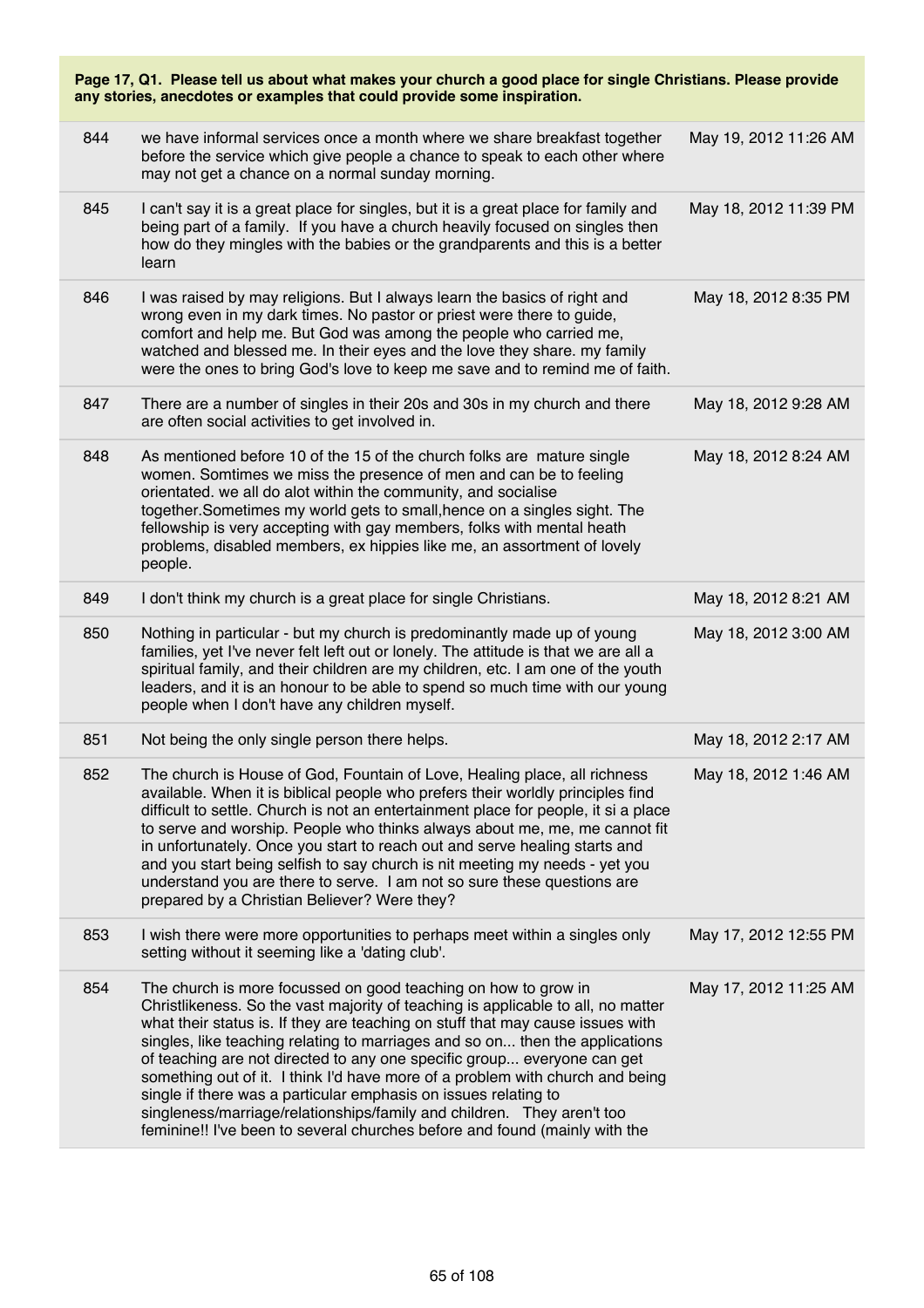| Page 17, Q1. Please tell us about what makes your church a good place for single Christians. Please provide |  |  |
|-------------------------------------------------------------------------------------------------------------|--|--|
| any stories, anecdotes or examples that could provide some inspiration.                                     |  |  |

|     | more "modern"/charismatic ones) that they are so over-emotional and focus<br>way to much on feelings and such. As a single man, this is a massive turn-off<br>(though I'd proably feel the same way even if I was married!). I think<br>churches would do good to remember that Jesus was not all soppy and over-<br>emotional. He was a proper man! (Kicking out the sellers in the temple as a<br>good example)                                                                                                                                   |                       |
|-----|-----------------------------------------------------------------------------------------------------------------------------------------------------------------------------------------------------------------------------------------------------------------------------------------------------------------------------------------------------------------------------------------------------------------------------------------------------------------------------------------------------------------------------------------------------|-----------------------|
| 855 | My church organises events for christians aged 18-30 (they do not target<br>single christians but many in that age group are single). Actitivies range<br>from church based to social, sport, travel, volunteering, neighbourhood work,<br>etc. Usually these are inexpensive & typically on evenings and weekends,<br>including weekends away. Church support can be premises/ rooms or a<br>vehicle e.g. bus/coach or sponsorship events or sometimes direct financial<br>support to ensure that members are not excluded on financial grounds.   | May 17, 2012 7:26 AM  |
| 856 | Would struggle on this! Singles without children seem to have more going for<br>them than singles with children.                                                                                                                                                                                                                                                                                                                                                                                                                                    | May 17, 2012 6:52 AM  |
| 857 | My church is very large and so there is opportunity to meet people. However,<br>I have felt it difficult to feel part of a family there due to the large size. I think<br>it might be easier in a smaller church due to my shy character. Before I<br>would have thrived on that kind of church environment, but as I have<br>experienced difficult time I feel it harder to be open with people.                                                                                                                                                   | May 17, 2012 3:54 AM  |
| 858 | I think being made to feel welcome would help and also pastors encouraging<br>people to be join groups where they can meet new people.                                                                                                                                                                                                                                                                                                                                                                                                              | May 16, 2012 7:32 PM  |
| 859 | its a big church but not enough christian single men                                                                                                                                                                                                                                                                                                                                                                                                                                                                                                | May 16, 2012 2:18 PM  |
| 860 | The ethos is that all people are welcome and race, relational status, age,<br>ability, disability, etc etc in my Church. We have social and spiritual groups<br>for all ages and some really fun social events (such a beer and curry nights/<br>comedy/ 10 pin bowlig nights etc) which are all very acceptable for us to<br>invite non Christian friends to and this creates a very happy and sociable<br>fellowship which is why our Church has grown and more people have come<br>to know Christ.                                               | May 16, 2012 10:14 AM |
| 861 | Lots of involvement opportunities. Most of the people in our church our<br>single.                                                                                                                                                                                                                                                                                                                                                                                                                                                                  | May 16, 2012 9:59 AM  |
| 862 | Nothing!                                                                                                                                                                                                                                                                                                                                                                                                                                                                                                                                            | May 16, 2012 8:05 AM  |
| 863 | There are not many single people my age in my own church, but that's fine<br>because I receive good teaching there and I see how it's important to have<br>people of all age groups in a church, to encourage each other. I know a<br>Canadian and a South African who met in Mongolia. If God really wants to<br>bring people together, that can happen any time. I'm thinking about marriage<br>but I feel I need to follow my calling as a Christian first and in God's timing<br>marriage may come.                                             | May 16, 2012 8:02 AM  |
| 864 | as above. I think singleness and gender go together. As a woman, if you are<br>single is it because you are unattractive, you have n't marketed yourself<br>properly. For males, it's because they've made a choice. This notion of<br>being in control of your status is gender specific. The worst situation I've<br>experienced is being in a gender segregated church - albeit accepting the<br>ministry of women, but you almost weren't allowed to talk to men. Any<br>contact was seen as suspicious. I am a person first and foremost and a | May 16, 2012 1:11 AM  |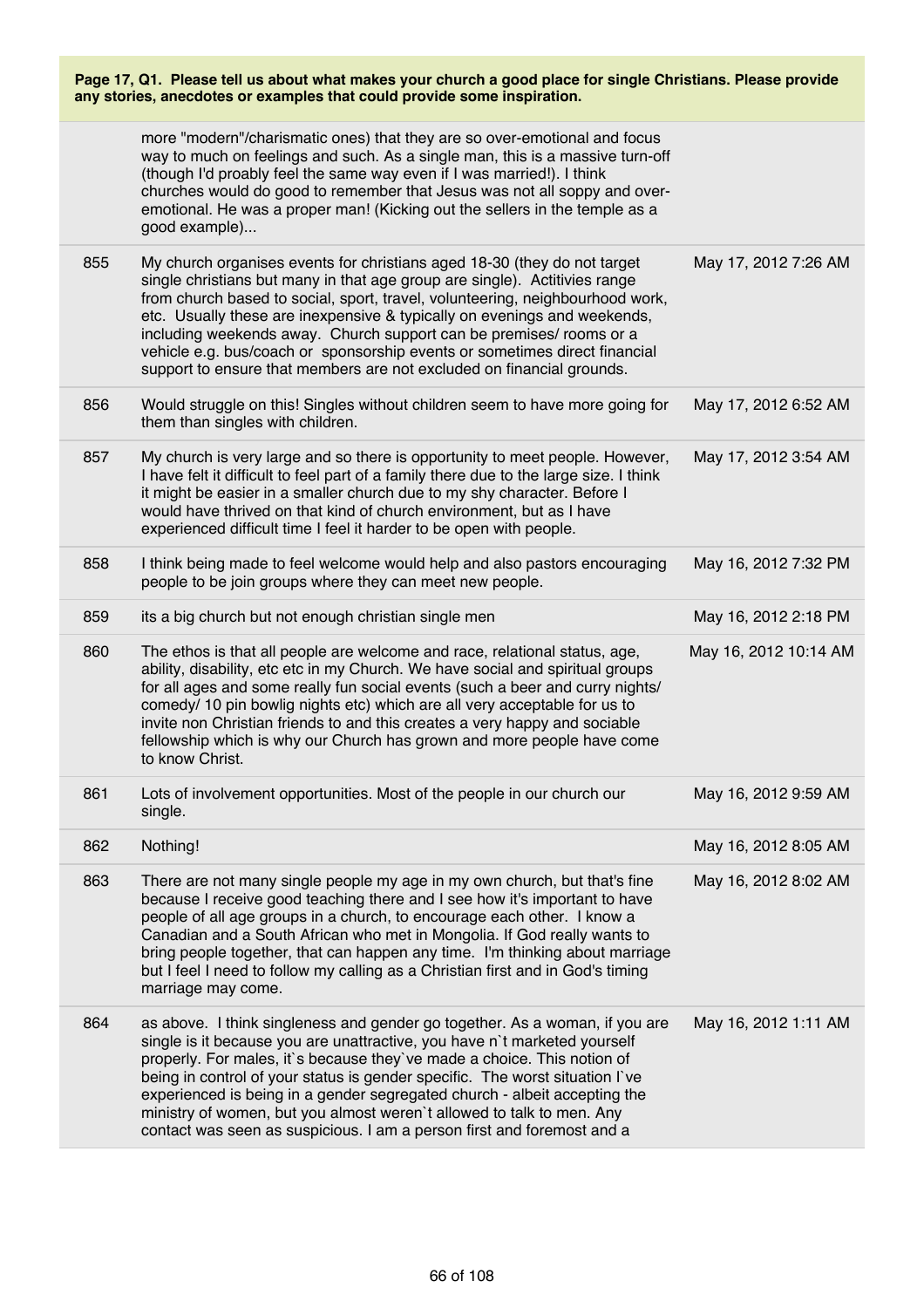| Page 17, Q1. Please tell us about what makes your church a good place for single Christians. Please provide<br>any stories, anecdotes or examples that could provide some inspiration. |                                                                                                                                                                                                                                                                                                                                                                                                                                                                                                                                                                     |                       |  |
|----------------------------------------------------------------------------------------------------------------------------------------------------------------------------------------|---------------------------------------------------------------------------------------------------------------------------------------------------------------------------------------------------------------------------------------------------------------------------------------------------------------------------------------------------------------------------------------------------------------------------------------------------------------------------------------------------------------------------------------------------------------------|-----------------------|--|
|                                                                                                                                                                                        | woman second. God has shown me the nationality and profession of my<br>future husband and how I will meet him. Without such a vision I would perish.<br>So that is what the church should teach and then there would be freedom to<br>talk to whomever I want without being accused of ulterior motives.                                                                                                                                                                                                                                                            |                       |  |
| 865                                                                                                                                                                                    | that we have alot of singles and include us in enerything                                                                                                                                                                                                                                                                                                                                                                                                                                                                                                           | May 15, 2012 1:55 PM  |  |
| 866                                                                                                                                                                                    | Our pastor has a heart for singles and will encourage us in leadership roles<br>and to get involved. He has been researching how to help single people in<br>the church.                                                                                                                                                                                                                                                                                                                                                                                            | May 15, 2012 12:58 PM |  |
| 867                                                                                                                                                                                    | My church is full of lovely people who never mock me for my singleness. But<br>i get the strong vibe that I'm expected to be in a relationship and I am looked<br>on as odd because I'm not :- (there seems to be no single christian women in<br>my local area. There's even few on this website :- (                                                                                                                                                                                                                                                              | May 15, 2012 12:54 PM |  |
| 868                                                                                                                                                                                    | Our church is a small daughter church and has a minister who is himself<br>single, so homegroups meeting for a meal in the pub happens not<br>infrequently, and a lot of midweek church together meetings are planned<br>round meals together. We have some active, now single again, older people<br>who organise the catering.                                                                                                                                                                                                                                    | May 15, 2012 11:16 AM |  |
| 869                                                                                                                                                                                    | Plenty of other singles around so no-one thinks it's strange to be single                                                                                                                                                                                                                                                                                                                                                                                                                                                                                           | May 15, 2012 8:36 AM  |  |
| 870                                                                                                                                                                                    | It doesn't. It's geared up mainly for couples and children.                                                                                                                                                                                                                                                                                                                                                                                                                                                                                                         | May 15, 2012 5:00 AM  |  |
| 871                                                                                                                                                                                    | I have been accepted as an individual in my own right and I have been<br>invited to get involved with the leading of services / events.                                                                                                                                                                                                                                                                                                                                                                                                                             | May 15, 2012 1:17 AM  |  |
| 872                                                                                                                                                                                    | Our church is awesome for young people, as we have a youth rock band.<br>We have day trips around the country. We take the youth out every week to<br>Evangelise. We even 'booo' the pastor sometimes (all in good fun). The<br>Pastor has now even started allowing the youth to run some meetings, we<br>put on plays and record 'rap' songs for the church. We always start the<br>service laughing and then come away crying because of the presense of<br>God. It's hard sometimes to explain to a young person just how much of a<br>laugh we have in church. | May 14, 2012 6:26 PM  |  |
| 873                                                                                                                                                                                    | Small groups are a key part of church life & often have a broad range of<br>people.                                                                                                                                                                                                                                                                                                                                                                                                                                                                                 | May 14, 2012 3:10 PM  |  |
| 874                                                                                                                                                                                    | We do a lot of family events so I often go along with my mum/cousins etc<br>instead of a boyfriend/husband.                                                                                                                                                                                                                                                                                                                                                                                                                                                         | May 14, 2012 3:02 PM  |  |
| 875                                                                                                                                                                                    | My church is one of a fairly old congregational age so I am the exception as<br>a youngish single female. However, I don't see my attendance at church as<br>being linked to my single status and the community is very open and<br>welcoming to me as an individual. There are also many single older women<br>who have never married. I feel I can talk openly to older married members<br>about their own stories on meeting their spouses which is good.                                                                                                        | May 14, 2012 2:58 PM  |  |
| 876                                                                                                                                                                                    | It is not a good place for singles.                                                                                                                                                                                                                                                                                                                                                                                                                                                                                                                                 | May 14, 2012 1:51 PM  |  |
| 877                                                                                                                                                                                    | There are lots of young people so a sense of community                                                                                                                                                                                                                                                                                                                                                                                                                                                                                                              | May 14, 2012 1:08 PM  |  |
| 878                                                                                                                                                                                    | As a person of faith rather than religon. Church is a place where all people<br>can relax in the presence of god and have a time of quiet reflection as well                                                                                                                                                                                                                                                                                                                                                                                                        | May 14, 2012 12:37 PM |  |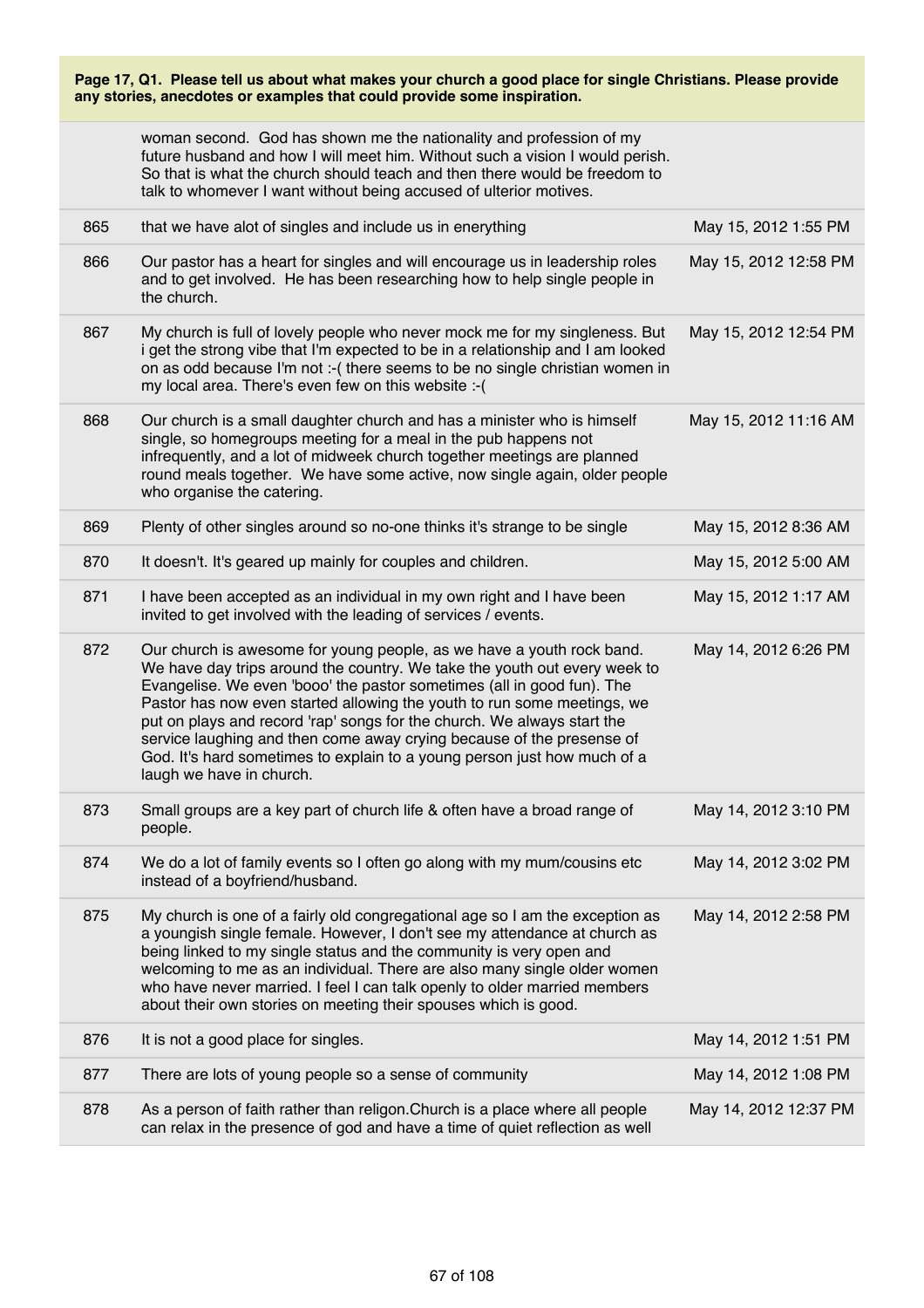| Page 17, Q1. Please tell us about what makes your church a good place for single Christians. Please provide<br>any stories, anecdotes or examples that could provide some inspiration. |                                                                                                                                                                                                                                                                                                                                                                                                                                                                                                                                                                                                                                                                                                                                                                                         |                       |  |
|----------------------------------------------------------------------------------------------------------------------------------------------------------------------------------------|-----------------------------------------------------------------------------------------------------------------------------------------------------------------------------------------------------------------------------------------------------------------------------------------------------------------------------------------------------------------------------------------------------------------------------------------------------------------------------------------------------------------------------------------------------------------------------------------------------------------------------------------------------------------------------------------------------------------------------------------------------------------------------------------|-----------------------|--|
|                                                                                                                                                                                        | as joy filled singing and the reverent sharing inthe body and blood sacrament<br>of christ. The priests make themselves available to chat if need be .by<br>appointment. Different social events to include all ages . But I find there is a<br>need to organise bringing single christians together within the church.                                                                                                                                                                                                                                                                                                                                                                                                                                                                 |                       |  |
| 879                                                                                                                                                                                    | One couple of a similar age who have fairly recently married (one for the first<br>time and one having been divorced and had to bring up children on her own)<br>make a special effort to include me - I guess because they know what it feels<br>like. Except for them people are really nice and friendly at church but that's<br>as far as it goes.                                                                                                                                                                                                                                                                                                                                                                                                                                  | May 14, 2012 12:23 PM |  |
| 880                                                                                                                                                                                    | Members of the staff team are single so are very aware of singleness                                                                                                                                                                                                                                                                                                                                                                                                                                                                                                                                                                                                                                                                                                                    | May 14, 2012 12:01 PM |  |
| 881                                                                                                                                                                                    | Many single people are in leadership positions in our church. Probably more<br>than married. We are a very eclectic city church with a huge mix of races,<br>cultures and economic backgrounds. Married or single are treated equally in<br>the mix.                                                                                                                                                                                                                                                                                                                                                                                                                                                                                                                                    | May 14, 2012 11:44 AM |  |
| 882                                                                                                                                                                                    | There are a growing number of us singles and there is a culture across the<br>churches in the area to meet up.                                                                                                                                                                                                                                                                                                                                                                                                                                                                                                                                                                                                                                                                          | May 14, 2012 9:58 AM  |  |
| 883                                                                                                                                                                                    | TREAT EVERYONE WITH THE SAME LOVE -                                                                                                                                                                                                                                                                                                                                                                                                                                                                                                                                                                                                                                                                                                                                                     | May 14, 2012 9:27 AM  |  |
| 884                                                                                                                                                                                    | my church doesn't cater for single people as such and there are no activities<br>or opportunities for singles to meet and socialise, so I have no anecdotes to<br>share!                                                                                                                                                                                                                                                                                                                                                                                                                                                                                                                                                                                                                | May 14, 2012 9:10 AM  |  |
| 885                                                                                                                                                                                    | A very welcoming church and accepts all for who they are.                                                                                                                                                                                                                                                                                                                                                                                                                                                                                                                                                                                                                                                                                                                               | May 14, 2012 8:38 AM  |  |
| 886                                                                                                                                                                                    | when my partner passed away they were very supportive and still are                                                                                                                                                                                                                                                                                                                                                                                                                                                                                                                                                                                                                                                                                                                     | May 14, 2012 8:19 AM  |  |
| 887                                                                                                                                                                                    | GREAT small groups, welcoming couples and families, excellent events.                                                                                                                                                                                                                                                                                                                                                                                                                                                                                                                                                                                                                                                                                                                   | May 14, 2012 6:42 AM  |  |
| 888                                                                                                                                                                                    | Each person can contribute. Everyone can express opinions or doubts<br>without judgement. Each person can share their gifts. There is no spiritual<br>elitism.                                                                                                                                                                                                                                                                                                                                                                                                                                                                                                                                                                                                                          | May 14, 2012 3:39 AM  |  |
| 889                                                                                                                                                                                    | There are so many singles at my church it kinda seems the norm.                                                                                                                                                                                                                                                                                                                                                                                                                                                                                                                                                                                                                                                                                                                         | May 14, 2012 3:17 AM  |  |
| 890                                                                                                                                                                                    | It doesn't, I am the only single in my age range of 20 - 25                                                                                                                                                                                                                                                                                                                                                                                                                                                                                                                                                                                                                                                                                                                             | May 14, 2012 12:41 AM |  |
| 891                                                                                                                                                                                    | lots of singles met and got married at our church; there are also long<br>standing singles who have a busy social life with othe rsingles and married<br>friends                                                                                                                                                                                                                                                                                                                                                                                                                                                                                                                                                                                                                        | May 13, 2012 3:27 PM  |  |
| 892                                                                                                                                                                                    | The only good thing is that i have a greater chance of meeting another single<br>christian. The church does not deal with the singleness issue. It doesn't<br>teach how to handle being single in a healthy God pleasing way. It isn't good<br>enough to say either marry or don't have sex I feel because there is no<br>effective healthy balanced teaching on how good being single can be and<br>also how to handle the emotional, spiritual, physical and or course sexual<br>pressures/tensions that being single can create people are hurting deeply.<br>Church has pre marriage counselling and marriage counselling but no<br>singles counselling it seem at the moment the idea is that marriage is the<br>cure for singleness and keeping busy till then is the only option | May 13, 2012 3:00 PM  |  |
| 893                                                                                                                                                                                    | They have recently started a young adults group, and they run a singles                                                                                                                                                                                                                                                                                                                                                                                                                                                                                                                                                                                                                                                                                                                 | May 13, 2012 2:05 PM  |  |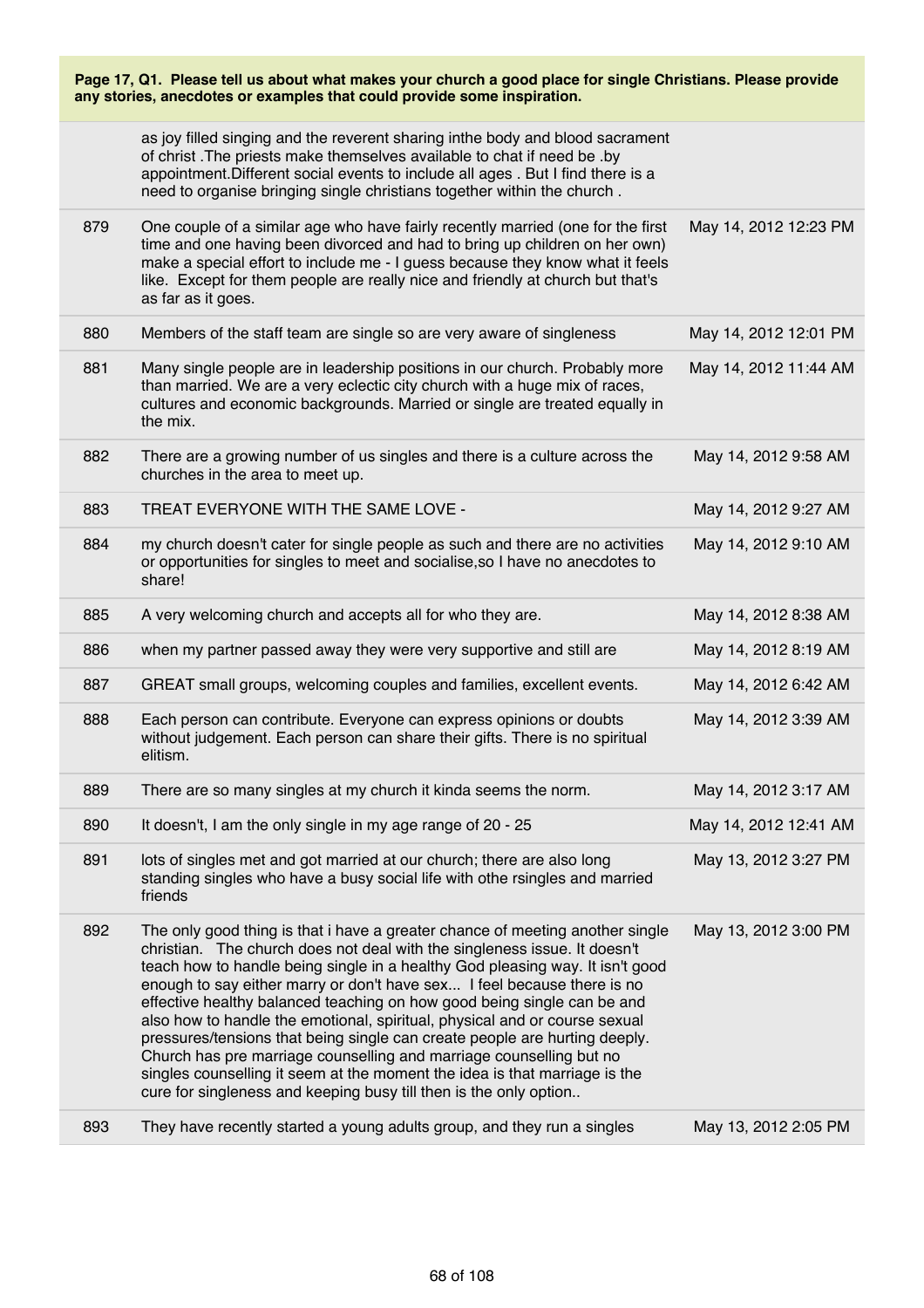| Page 17, Q1. Please tell us about what makes your church a good place for single Christians. Please provide<br>any stories, anecdotes or examples that could provide some inspiration. |                                                                                                                                                                                                                                                                                                                                                                                                                                                                                                                                                                                                                                                                                                    |                       |  |
|----------------------------------------------------------------------------------------------------------------------------------------------------------------------------------------|----------------------------------------------------------------------------------------------------------------------------------------------------------------------------------------------------------------------------------------------------------------------------------------------------------------------------------------------------------------------------------------------------------------------------------------------------------------------------------------------------------------------------------------------------------------------------------------------------------------------------------------------------------------------------------------------------|-----------------------|--|
|                                                                                                                                                                                        | group called 'living stones'. I have always had lots of opportunities to serve,<br>and feel as much a member of the family as anyone else.                                                                                                                                                                                                                                                                                                                                                                                                                                                                                                                                                         |                       |  |
| 894                                                                                                                                                                                    | As church leader this is impossible to answer - new in post. Predominantly<br>singles (divorcees) in congregation. We just get on with being church.                                                                                                                                                                                                                                                                                                                                                                                                                                                                                                                                               | May 13, 2012 1:53 PM  |  |
| 895                                                                                                                                                                                    | Single Christians use Facebook to organize social activities                                                                                                                                                                                                                                                                                                                                                                                                                                                                                                                                                                                                                                       | May 13, 2012 1:32 PM  |  |
| 896                                                                                                                                                                                    | There is a welcome desk going into the Church, for anyone new coming into<br>the Church, nobody gets missed and are made to feel very welcome and<br>have chats and tea and coffee after a service. New people are sat with if<br>they don't mind to make them feel at home within the Church.                                                                                                                                                                                                                                                                                                                                                                                                     | May 13, 2012 1:30 PM  |  |
| 897                                                                                                                                                                                    | We have a ladies group that meets in the week in the evening which is a<br>good place to make friends, but it is difficult to get to know the (few) single<br>men in our church as many activities are not mixed.                                                                                                                                                                                                                                                                                                                                                                                                                                                                                  | May 13, 2012 1:17 PM  |  |
| 898                                                                                                                                                                                    | It's not! Very rural, not any new single people my age, if there are, they are<br>really dull boring people that i have nothing in common with!                                                                                                                                                                                                                                                                                                                                                                                                                                                                                                                                                    | May 13, 2012 12:12 PM |  |
| 899                                                                                                                                                                                    | Very accepting                                                                                                                                                                                                                                                                                                                                                                                                                                                                                                                                                                                                                                                                                     | May 13, 2012 10:21 AM |  |
| 900                                                                                                                                                                                    | Only been there for a short while, so not sure                                                                                                                                                                                                                                                                                                                                                                                                                                                                                                                                                                                                                                                     | May 13, 2012 10:09 AM |  |
| 901                                                                                                                                                                                    | There are caring people who take me under their wing if and when they can<br>and that support is amazing.                                                                                                                                                                                                                                                                                                                                                                                                                                                                                                                                                                                          | May 13, 2012 9:22 AM  |  |
| 902                                                                                                                                                                                    | Improving range of activities outside working hours - book club, house<br>groups.                                                                                                                                                                                                                                                                                                                                                                                                                                                                                                                                                                                                                  | May 13, 2012 9:09 AM  |  |
| 903                                                                                                                                                                                    | n/a                                                                                                                                                                                                                                                                                                                                                                                                                                                                                                                                                                                                                                                                                                | May 13, 2012 5:14 AM  |  |
| 904                                                                                                                                                                                    | My church is not a good place for singles. My church is a great place for the<br>important things like; Jesus is central, spirit led, strong bible teachings,<br>worship etc. Not saying that singleness is not important, but my church<br>doesn't have anything in place for single people.                                                                                                                                                                                                                                                                                                                                                                                                      | May 13, 2012 3:28 AM  |  |
| 905                                                                                                                                                                                    | Because it welcomes anyone.                                                                                                                                                                                                                                                                                                                                                                                                                                                                                                                                                                                                                                                                        | May 12, 2012 11:26 AM |  |
| 906                                                                                                                                                                                    | My church family is supportive in praying with me for a husband and a family.                                                                                                                                                                                                                                                                                                                                                                                                                                                                                                                                                                                                                      | May 12, 2012 9:11 AM  |  |
| 907                                                                                                                                                                                    | I think the church is a good opportunity for everyone to network. Finding a<br>partner is like finding a job.                                                                                                                                                                                                                                                                                                                                                                                                                                                                                                                                                                                      | May 12, 2012 9:05 AM  |  |
| 908                                                                                                                                                                                    | I trust and believe that everyone is accepted for who they are. Actually I think<br>it's harder for married people whose spouses are outside the church than<br>singles.                                                                                                                                                                                                                                                                                                                                                                                                                                                                                                                           | May 12, 2012 9:02 AM  |  |
| 909                                                                                                                                                                                    | There are a fair few younger membersand if the same encouragement to<br>join the choir is still in forceWe have more than one choir and they are<br>renowned for excellenceThen hopefully we will survive wellHowever<br>having said that I will have to consult My lady friend for more info as I have<br>not managed to get there to see for myself since my Mum had cancer<br>removed from her headshe has needed so much more care and errands<br>etc that I do not get to sleep untill most are getting upso have not made it<br>to church I will eventually! My lady friend (who I met there a few years ago)<br>and I manage to keep in touch about once a fortnight even if only by phone! | May 12, 2012 8:26 AM  |  |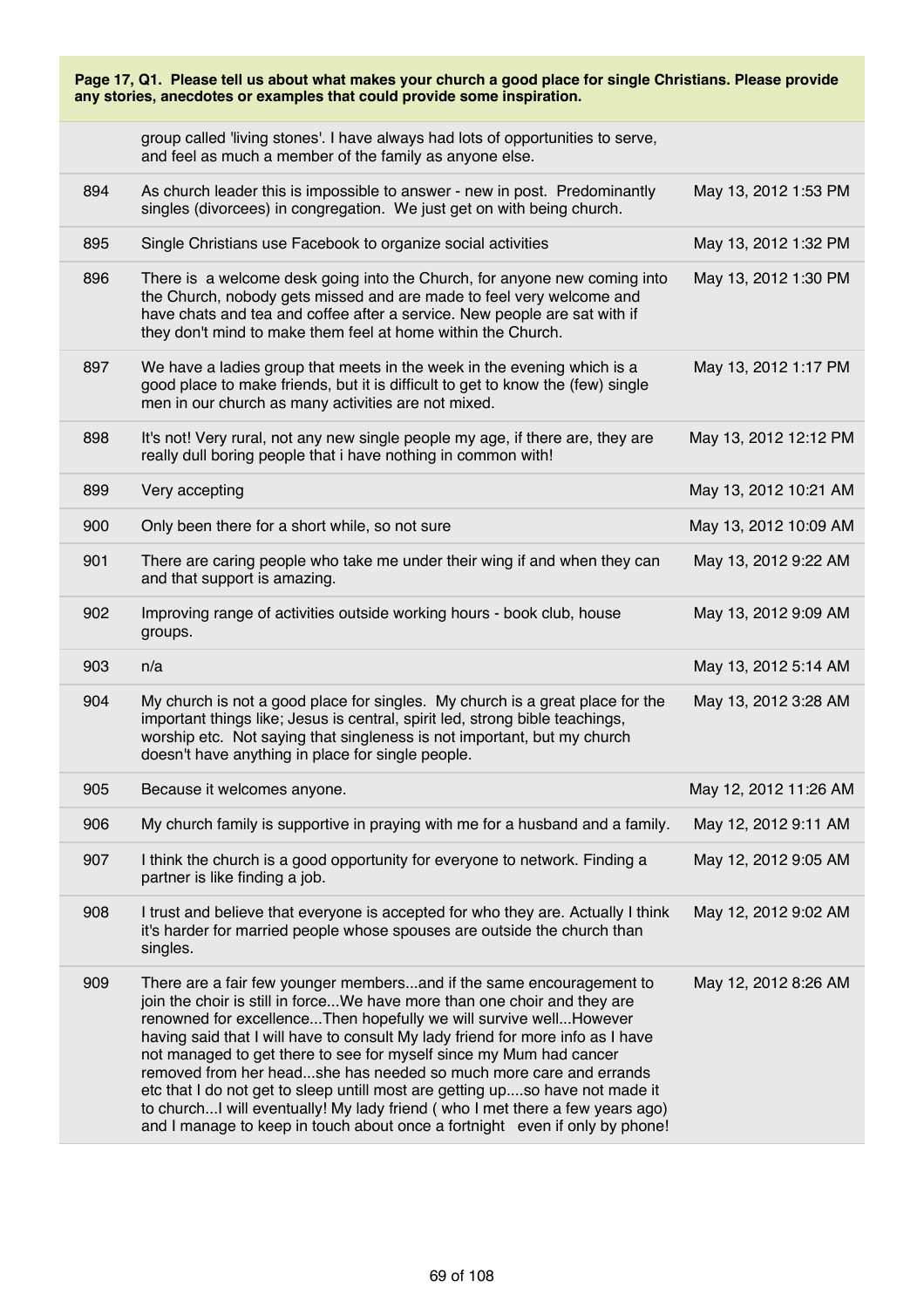|     | so she tells me we still haven,t been assigned our permanent vicar yet!and<br>fortunately she has others who give her a liftas I used tohowever there<br>are times now that even If I could get up and ready in time I am too short of<br>sleep to be driving so don,t!these are things that are hidden////so imagine<br>the many other things singles hidethe mind set iswell I am on my own so<br>I will have to manage! so too is depression hidden, OCD is hidden, arthritus<br>to some extent is hidden, shortage of money is hiddenyou name it like<br>abuse much is hidden by manyonly by supplying help lines for the quiet<br>hours when people are off guard and may need to reach out if they had<br>their own church support linesjust may open upbut and a big but I know<br>because of our own churchthere is a shortage of fundsso it is how? I<br>have noticed nearby as I drove passed one church seems to be addressing<br>this big timethey have a huge sign outside the church inviting any one to<br>get in touch and go to their drop in centre I intend when time to take more<br>note of what is on offer!they it seems have extended their support from<br>what at first was for young mothersso they are trying to encompass allso<br>I see that as inspirational. Ihave at this moment had time to write so much<br>as for now My Mum is resting and for now all shopping laundry and needs<br>are metnow I have my own to catch up withThankyou for the opportunity<br>to have a say! |                       |
|-----|-------------------------------------------------------------------------------------------------------------------------------------------------------------------------------------------------------------------------------------------------------------------------------------------------------------------------------------------------------------------------------------------------------------------------------------------------------------------------------------------------------------------------------------------------------------------------------------------------------------------------------------------------------------------------------------------------------------------------------------------------------------------------------------------------------------------------------------------------------------------------------------------------------------------------------------------------------------------------------------------------------------------------------------------------------------------------------------------------------------------------------------------------------------------------------------------------------------------------------------------------------------------------------------------------------------------------------------------------------------------------------------------------------------------------------------------------------------------------------------------------------------------|-----------------------|
| 910 | Unfortunately I don't think my church caters too well for single Christians. As<br>I said it is family (as husband, wife and children) orientated and I do feel<br>alone at times.                                                                                                                                                                                                                                                                                                                                                                                                                                                                                                                                                                                                                                                                                                                                                                                                                                                                                                                                                                                                                                                                                                                                                                                                                                                                                                                                | May 12, 2012 7:37 AM  |
| 911 | No-one speaks to you so you don't have to explain you're single. It's good<br>having single Priests                                                                                                                                                                                                                                                                                                                                                                                                                                                                                                                                                                                                                                                                                                                                                                                                                                                                                                                                                                                                                                                                                                                                                                                                                                                                                                                                                                                                               | May 12, 2012 5:28 AM  |
| 912 | None in my case. 2yrs attending, I have never had them talk about singles of<br>organise programmes for them! I wonder if we exist!                                                                                                                                                                                                                                                                                                                                                                                                                                                                                                                                                                                                                                                                                                                                                                                                                                                                                                                                                                                                                                                                                                                                                                                                                                                                                                                                                                               | May 12, 2012 5:23 AM  |
| 913 | We have a sunday evening social group for under 40's which is a good<br>facility for singles to attend with no pressure to have a partner or be looking<br>for a partner. However if you're over 40 then there's a problem. There are<br>lots of opportunities for anyone to participate in the ministry of the church,<br>prayer groups, house groups, homeless focus groups, ecofriendly focus<br>group, groups for children that need leaders with hearts and minds in tune<br>with young people, music group, ministry that is prepared to include<br>members of the congregation to participate/lead from time to time, bible<br>reading rota etc.                                                                                                                                                                                                                                                                                                                                                                                                                                                                                                                                                                                                                                                                                                                                                                                                                                                           | May 12, 2012 4:40 AM  |
| 914 | In the past my church has provided social outings for singles, however this is<br>not longer. I think the church is general find it difficult to address 'singles'<br>hence it is not talked about very often.                                                                                                                                                                                                                                                                                                                                                                                                                                                                                                                                                                                                                                                                                                                                                                                                                                                                                                                                                                                                                                                                                                                                                                                                                                                                                                    | May 12, 2012 3:30 AM  |
| 915 | it is better than some simply because there are a few sinhle Christians ie it is<br>not all families                                                                                                                                                                                                                                                                                                                                                                                                                                                                                                                                                                                                                                                                                                                                                                                                                                                                                                                                                                                                                                                                                                                                                                                                                                                                                                                                                                                                              | May 12, 2012 12:46 AM |
| 916 | Our church is based on communities making up the body. So they include all<br>people whatever the marital status. So in this, it makes you feel less alone<br>and more in a family.                                                                                                                                                                                                                                                                                                                                                                                                                                                                                                                                                                                                                                                                                                                                                                                                                                                                                                                                                                                                                                                                                                                                                                                                                                                                                                                               | May 11, 2012 1:57 PM  |
| 917 | I am a single dad in full times ministry. My church goes out of its way to help<br>me with my young children and accepts that sometimes I just will be pulling<br>my hair out trying to stop one of my twin boys from pulling over the candelas!<br>I also dont feel a pressure to be in a relationship from the church, they<br>accept me for where I am.                                                                                                                                                                                                                                                                                                                                                                                                                                                                                                                                                                                                                                                                                                                                                                                                                                                                                                                                                                                                                                                                                                                                                        | May 11, 2012 1:40 PM  |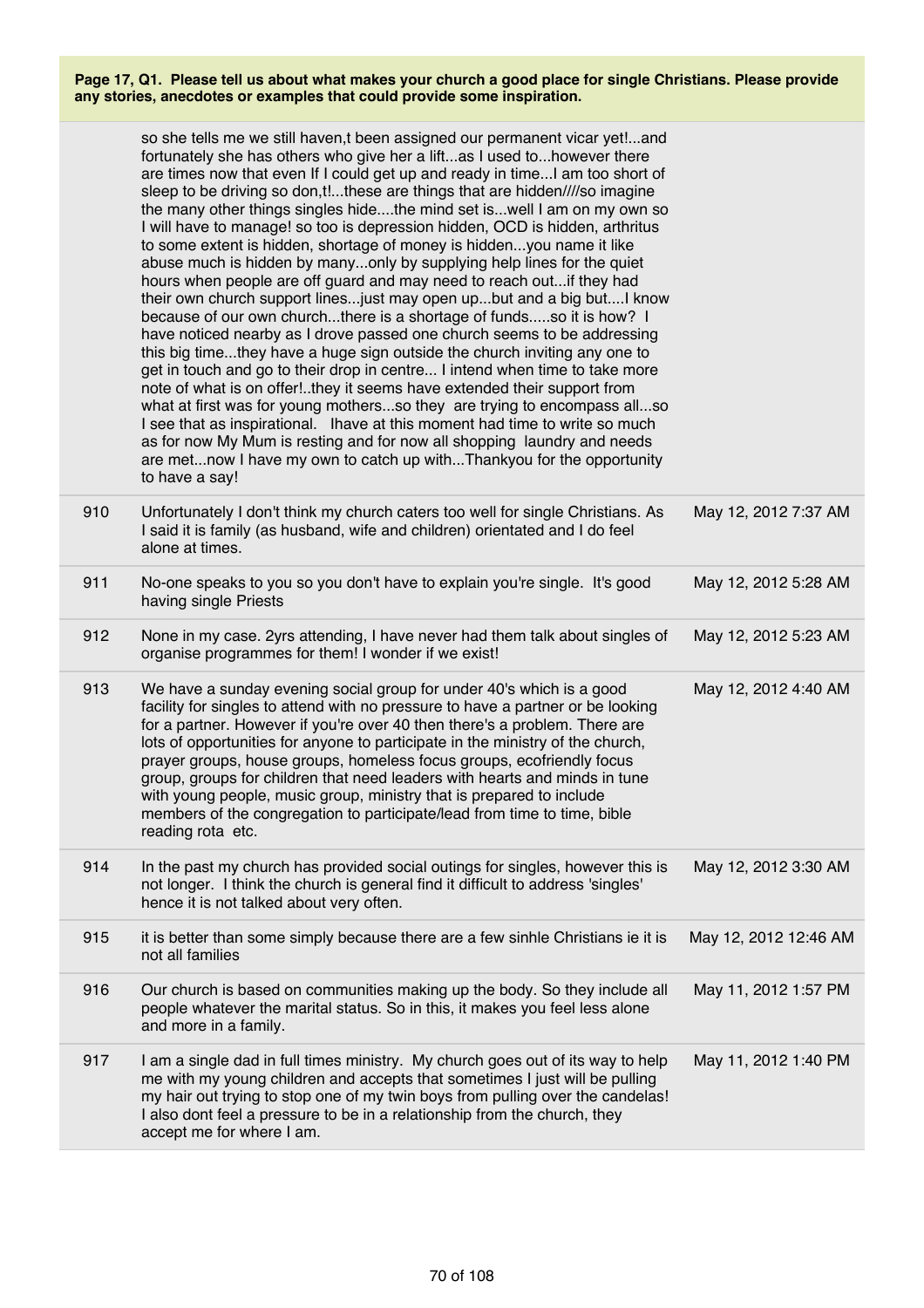| 918 | My community group is very inclusive and sometimes has events at my<br>house so I can come more easily. My old church house group were very<br>supportive practically, women taking turns staying over at my house when I<br>didn't want to be alone and a family let me stay at their house one night a<br>week for months so my ex could stay at mine with the kids (at the time could<br>not have them where he was living).                                                                                                                                                                                                               | May 11, 2012 1:29 PM  |
|-----|-----------------------------------------------------------------------------------------------------------------------------------------------------------------------------------------------------------------------------------------------------------------------------------------------------------------------------------------------------------------------------------------------------------------------------------------------------------------------------------------------------------------------------------------------------------------------------------------------------------------------------------------------|-----------------------|
| 919 | just treated the same                                                                                                                                                                                                                                                                                                                                                                                                                                                                                                                                                                                                                         | May 11, 2012 12:23 PM |
| 920 | when the singles all get together and spend the whole sunday haveing fun<br>and friendship together its great                                                                                                                                                                                                                                                                                                                                                                                                                                                                                                                                 | May 11, 2012 9:28 AM  |
| 921 | Bible study groups cater equally for singles & couples (in fact better for those<br>without children). Opportunity to meet and socialise with those in a similar<br>situation (even if not of the opposite sex). Single parents often very well<br>catered for in church, with support - including financial - with childcare,<br>camps, etc.                                                                                                                                                                                                                                                                                                 | May 11, 2012 9:12 AM  |
| 922 | I am relatively new to my current church but there are plenty of events that<br>go on where anyone can attend. I'd say my church is quite welcoming, in<br>contrast to my previous church which was really big and lively but made me<br>feel so lost and ignored that I left. I don't think that would have been the case<br>so much if I were not single.                                                                                                                                                                                                                                                                                   | May 11, 2012 8:52 AM  |
| 923 | There are a great deal of divorced Christians. I know that at one of my last<br>churches they did a group meeting with divorced people within the<br>community led by a divorced Christian lady and they had about 8 people<br>attend and gained a better understanding about the church.                                                                                                                                                                                                                                                                                                                                                     | May 11, 2012 5:25 AM  |
| 924 | Not sure how to answer, there are small group meetings etc but nothing<br>specifically for singles I think. I've never really though that much about<br>singleness being an issue in church, but I think my church is fairly equally<br>inclusive of everyone single/married                                                                                                                                                                                                                                                                                                                                                                  | May 10, 2012 2:48 PM  |
| 925 | It is a place where Christians can serve God. Single people can do this, as<br>can married people.                                                                                                                                                                                                                                                                                                                                                                                                                                                                                                                                            | May 10, 2012 2:17 PM  |
| 926 | I'm not sure that my church is a good place for single Christians. My<br>anecdotes would probably not provide much inspiration.                                                                                                                                                                                                                                                                                                                                                                                                                                                                                                               | May 10, 2012 12:25 PM |
| 927 | My church has a very strong community focus - there are a lot of young<br>people in it and people from broken families. Being married with 2.4 children<br>is just not the norm here and so it is not expected. My church leaders have 3<br>adorable children and i am very much a part of their lives. Because of the<br>relationships in the community/church there is a spirit of openness between<br>us all - yes, there are people who would not be trusted to looking after the<br>kids but that is because it is not their gifting/talent/desire - there are more<br>men than women working with young people in our church community. | May 10, 2012 11:37 AM |
| 928 | They accept me the way I am just me I feel sometime that I don, t belong<br>cause I am alone.                                                                                                                                                                                                                                                                                                                                                                                                                                                                                                                                                 | May 10, 2012 10:46 AM |
| 929 | There are lots of other singles in my church, which is the most positive thing,<br>as at least there is the opportunity to meet someone of my age who is single.<br>However, I do sometimes think that leads to a culture of singleness, i.e. there<br>is too much choice, so its easier not to choose anyone, or not to commit<br>seriously in case one meets someone "better".                                                                                                                                                                                                                                                              | May 10, 2012 10:41 AM |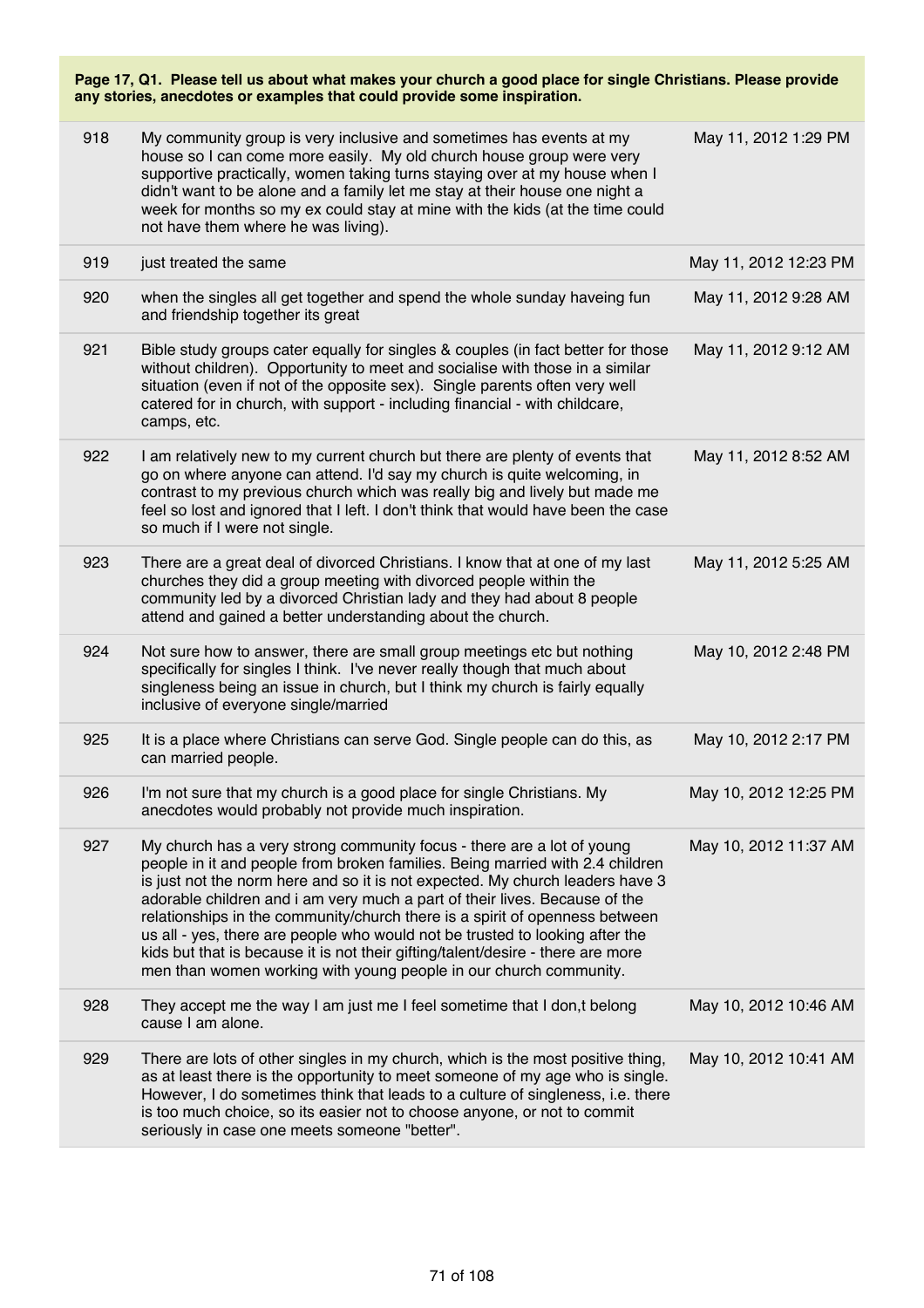| any stories, anecdotes or examples that could provide some inspiration. |                                                                                                                                                                                                                                                                                                                                                                                                                                                                                                                                                                                                                                                                                                                       |                      |
|-------------------------------------------------------------------------|-----------------------------------------------------------------------------------------------------------------------------------------------------------------------------------------------------------------------------------------------------------------------------------------------------------------------------------------------------------------------------------------------------------------------------------------------------------------------------------------------------------------------------------------------------------------------------------------------------------------------------------------------------------------------------------------------------------------------|----------------------|
| 930                                                                     | Gods unconditional love and in turn the family love of a church nutures<br>singletons as well as those in relationships. Church is a great place to meet<br>new people in a normal healthy environment before any thought of<br>relationships come to pass! Those who enter relationships in church and<br>then they dont work out can find being newly single very awkward and in<br>some cases those individuals leave the church.                                                                                                                                                                                                                                                                                  | May 10, 2012 7:09 AM |
| 931                                                                     | I do not currently attend church, so can't respond to this question.                                                                                                                                                                                                                                                                                                                                                                                                                                                                                                                                                                                                                                                  | May 10, 2012 7:05 AM |
| 932                                                                     | A congregation with a good, natural range of age ranges. In many churches,<br>especially the established ones, the congregation is predominently 60+<br>which puts off and demoralises younger church goers. A congregation ages<br>and dwindles when it fails actively to evangelise. A church which actively<br>evangelises will have a lively and church community, with the full age<br>ranges.                                                                                                                                                                                                                                                                                                                   | May 10, 2012 3:52 AM |
| 933                                                                     | Probably because there are so many divorced/separated single people in the<br>congregation, it's easier to feel at home than perhaps 20 years ago. There's<br>nothing specifically aimed at singles in the way of events, just members<br>being generally loving and supportive where necessary We meet in a town<br>hall (rather than use our own building) on Sundays, which possibly makes it<br>easier for 'curious newcomers' to drop in and leave quickly if they wish.<br>When you're single that can be important. Buildings shouldn't make a<br>difference, but                                                                                                                                              | May 10, 2012 3:12 AM |
| 934                                                                     | My Church is a good place for single Christians because in his messages,<br>the pastor frequently gives pieces of advice and encouragement to single<br>Christians. There is also an annual Single Mingle event where single<br>Christians are taught things like: how will I know the will of God; what does<br>God say about sex: what is the key to finding the right man or woman; 24<br>facts about courtship and so on. This summit also gives single Christians the<br>opportunity to mingle with one another in godly way as the name implies. I<br>just wish there is a more regular get together for single Christians. Once in a<br>year just doesn't cut it, in my opinion.                               | May 10, 2012 1:24 AM |
| 935                                                                     | a church is a good place to start if you decide you wold like to meet a<br>christian, wife husband or partner                                                                                                                                                                                                                                                                                                                                                                                                                                                                                                                                                                                                         | May 9, 2012 11:51 PM |
| 936                                                                     | my home group has got other single Christian women who are inspiring and<br>encouraging to me. It has been good for me to meet some older women to<br>be role models. I don't feel excluded from any activities because I am single.                                                                                                                                                                                                                                                                                                                                                                                                                                                                                  | May 9, 2012 2:37 PM  |
| 937                                                                     | I've never heard the priest mentioning single people in my church. He<br>probably thinks everyone is married and the fact that the congregation is<br>mainly old people, he doesn't see the need to call upon single people.                                                                                                                                                                                                                                                                                                                                                                                                                                                                                          | May 9, 2012 2:14 PM  |
| 938                                                                     | They are loving, tolerant and most people in it have lived in the real world<br>and know that life can't be simplified to anti-science and fundamentalist<br>doctrine. However, we are strongly Biblically based and follow the way of<br>Jesus as far as we can, both individually and communally. I love my church<br>and feel supported and accepted - we are all treated as individuals of value. I<br>have been a member for more than 30 years and some of my closest friends<br>are church members, but they also accept my many atheist and agnostic<br>friends, and treat members of other faiths with courtesy and respect,<br>including Pagan and Wiccan friends as well as other mainstream faiths. I and | May 9, 2012 1:57 PM  |

**Page 17, Q1. Please tell us about what makes your church a good place for single Christians. Please provide**

the Minister used to arrange an annual party in the church for all faiths and none and it was well supported. We have a big range of social programs.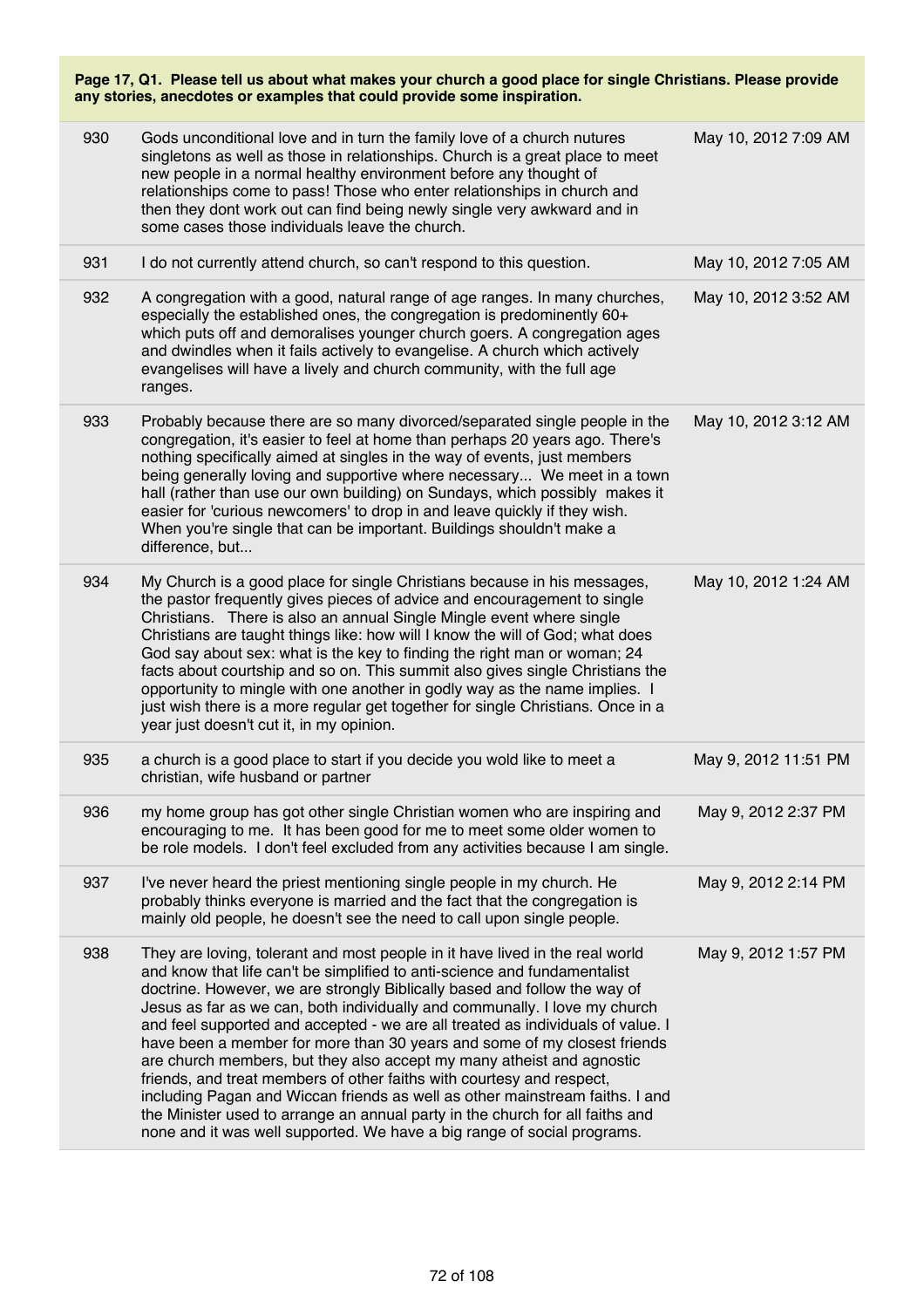| 939 | People are accepted and valued for who they are not relationship status                                                                                                                                                                                                                                                                                                                    | May 9, 2012 1:46 PM  |
|-----|--------------------------------------------------------------------------------------------------------------------------------------------------------------------------------------------------------------------------------------------------------------------------------------------------------------------------------------------------------------------------------------------|----------------------|
| 940 | There are lots of students                                                                                                                                                                                                                                                                                                                                                                 | May 9, 2012 1:05 PM  |
| 941 | My church is extremely inclusive and they are many activities and<br>opportunity for single people to mingle, however this has not always been<br>the case in church life in different churches. I think also because there are<br>more women in the church than men, it can be hard to just make friends as<br>men can feel a little intimidated.                                         | May 9, 2012 1:00 PM  |
| 942 | They have days out for single people up to late 20's                                                                                                                                                                                                                                                                                                                                       | May 9, 2012 12:49 PM |
| 943 | Every is accepted                                                                                                                                                                                                                                                                                                                                                                          | May 9, 2012 12:39 PM |
| 944 | There's lots going on and therefore lots of opportunities to get involved and<br>help with things                                                                                                                                                                                                                                                                                          | May 9, 2012 11:07 AM |
| 945 | we have a solo section of the womens ministry organising trips for single<br>ladies to make friends etc social events for young people can meet new<br>christian friends                                                                                                                                                                                                                   | May 9, 2012 7:37 AM  |
| 946 | I am welcomed and treated the same as everybody else. however I may<br>move church as there are no single women my age for friendship or<br>relationship                                                                                                                                                                                                                                   | May 9, 2012 7:21 AM  |
| 947 | It would give me the opportunity to be involved, eg on the PA and OHP<br>Display. Even so, there don't seem to be a 'huge' number of vacancies<br>requiring single folks, not even in children's work. Unlike at my previous<br>church. Though there my offer to work with children was sadly never taken<br>up  possibly as a result of discrimination against 'single men and children'. | May 9, 2012 6:37 AM  |
| 948 | Absolutely nothing, unless you're late teens early twenties, and willing and<br>able to help out in some capacity.                                                                                                                                                                                                                                                                         | May 9, 2012 3:35 AM  |
| 949 | I do go to a 20s&30s group which is good. It's run by people in their 20s &<br>30s and there's a social side as well as good teaching. We recently had a<br>spring ball and there are walks and weekends away. But soon I'll be outside<br>that age group. There's nothing for 40s plus if you are single as you're<br>expected to be married or maybe divorced with children by then.     | May 9, 2012 3:09 AM  |
| 950 | I think the key is intergreation. Making sure that single people are not<br>segregated into a singles group but intergrated with the church family. There<br>is no reason why single people cannot be included socially with couples and<br>families. Single people want to be included not segregated. There is no<br>reason why single people can not lead a homegroup.                  | May 8, 2012 10:51 PM |
| 951 | It is a large congregation and they are trying for us all to become involved in<br>some way in the running of the Church. There are specific groups which<br>cater for older people, young families, men, women, young people and<br>children.                                                                                                                                             | May 8, 2012 3:01 PM  |
| 952 | There is inclusive culture in our church where all ages and stages are<br>welcomed.                                                                                                                                                                                                                                                                                                        | May 8, 2012 2:53 PM  |
| 953 | As part of counselling after death of my God daughter minister took my views<br>on board and included them in a sermon Whilst ensuring child protection<br>measures are in place does encourage interaction between children and rest                                                                                                                                                      | May 8, 2012 2:23 PM  |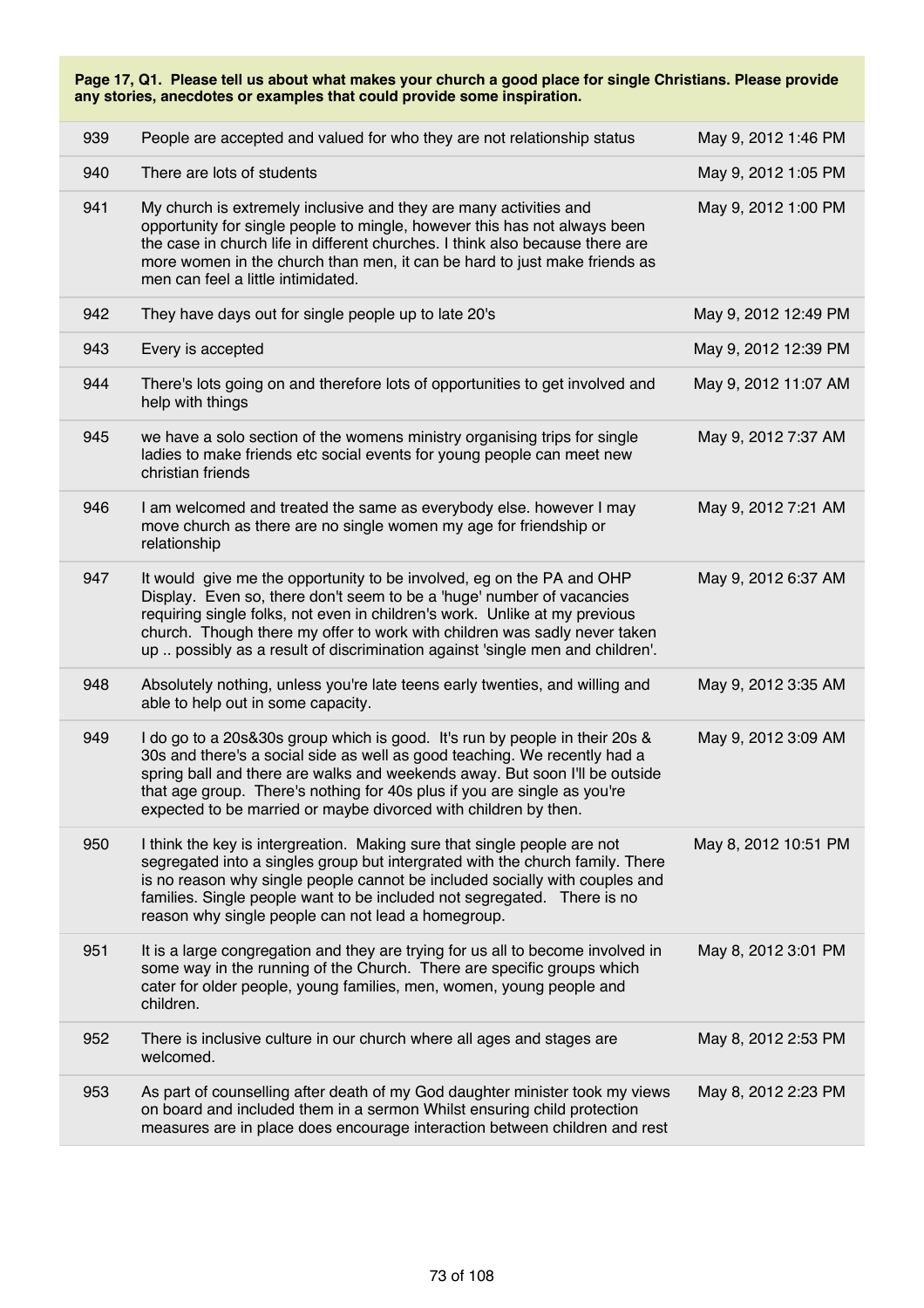| Page 17, Q1. Please tell us about what makes your church a good place for single Christians. Please provide<br>any stories, anecdotes or examples that could provide some inspiration. |                                                                                                                                                                                                                                                                                                                                                                                                                                                                                                                                                                                                                                                                                                                                                                                                                                                                                                                                                                                                                                                                                                                                                                                                                         |                      |
|----------------------------------------------------------------------------------------------------------------------------------------------------------------------------------------|-------------------------------------------------------------------------------------------------------------------------------------------------------------------------------------------------------------------------------------------------------------------------------------------------------------------------------------------------------------------------------------------------------------------------------------------------------------------------------------------------------------------------------------------------------------------------------------------------------------------------------------------------------------------------------------------------------------------------------------------------------------------------------------------------------------------------------------------------------------------------------------------------------------------------------------------------------------------------------------------------------------------------------------------------------------------------------------------------------------------------------------------------------------------------------------------------------------------------|----------------------|
|                                                                                                                                                                                        | of congregation. A few members who ask how I am when I randomly attend.                                                                                                                                                                                                                                                                                                                                                                                                                                                                                                                                                                                                                                                                                                                                                                                                                                                                                                                                                                                                                                                                                                                                                 |                      |
| 954                                                                                                                                                                                    | Lots of activities, lunches, social evening, film club that encourage singles<br>and couples in get involved.                                                                                                                                                                                                                                                                                                                                                                                                                                                                                                                                                                                                                                                                                                                                                                                                                                                                                                                                                                                                                                                                                                           | May 8, 2012 1:09 PM  |
| 955                                                                                                                                                                                    | 1) Good number of other singles attend that are professional in "real" careers<br>2) It's in a commuter location so naturally you'll have more singles living in<br>the area 3) The church focuses on singles more than 8 others I have tried 4)<br>The church will attract more diverse people given its location which is<br>appealing I specifically targed my church based on ONE thing only as I was<br>very fed up with going to either ultra boring and dead churches with a<br>stereotypical demographic (children, very old, middle age, 25-35 yr olds that<br>are married on kid #2 or #3) or weird, charismatic churches with<br>shaking/tongues/bad vibes where you wouldn't dare bring a nonChristian<br>because they'd be bound to feel more uncomfortable than me. I chose the<br>location based on the type of people that got on my train at that particular<br>locationthe people looked normal and they were professionals so if I<br>found a church in that same location then statistically I would meet similar<br>and I did! Love my church and God really spoke to me on the first visit so I<br>just knew! My methodology on finding a church was not so much Christian<br>but more practical! | May 8, 2012 12:17 PM |
| 956                                                                                                                                                                                    | Appears to be lively and friendly for young single Christians. A lot of them<br>are pairing off. Moral - as a single Christian, find your mate young or forget<br>it.                                                                                                                                                                                                                                                                                                                                                                                                                                                                                                                                                                                                                                                                                                                                                                                                                                                                                                                                                                                                                                                   | May 8, 2012 11:36 AM |
| 957                                                                                                                                                                                    | Although my present Church is relatively small - approx. 50 people - I feel I<br>am not treated any differently from any of the others there. I feel that I<br>belong as a member of the congregation., I used to before moving to<br>Suffolk go to a Baptist Church - 400 in the congregation and attended there<br>for 10 years. I was not treated any different from the rest of the fellowship.<br>In both of these Churches the people have helped me a great deal.                                                                                                                                                                                                                                                                                                                                                                                                                                                                                                                                                                                                                                                                                                                                                | May 8, 2012 9:42 AM  |
| 958                                                                                                                                                                                    | My Minister noticed my abscence in church and personally emailed me to<br>ask after my well-being, how about that? Some people have been very<br>thoughtful about my single status (others, unfortunatley, have not)                                                                                                                                                                                                                                                                                                                                                                                                                                                                                                                                                                                                                                                                                                                                                                                                                                                                                                                                                                                                    | May 8, 2012 9:22 AM  |
| 959                                                                                                                                                                                    | My Church which goes right back to  Nicea is an excellent place for<br>singles because it is non denomonational and we live by the word of the lord                                                                                                                                                                                                                                                                                                                                                                                                                                                                                                                                                                                                                                                                                                                                                                                                                                                                                                                                                                                                                                                                     | May 8, 2012 9:14 AM  |
| 960                                                                                                                                                                                    | Because of the youth focus of the Church, single people have more time to<br>serve and be part of the activities involved in what we do. so we can have a<br>single vision and focus which connects us together.                                                                                                                                                                                                                                                                                                                                                                                                                                                                                                                                                                                                                                                                                                                                                                                                                                                                                                                                                                                                        | May 8, 2012 7:51 AM  |
| 961                                                                                                                                                                                    | Minister who has used my views in a sermon. A few members who know I<br>don't find life in the church easy and let me sound off occasionally.                                                                                                                                                                                                                                                                                                                                                                                                                                                                                                                                                                                                                                                                                                                                                                                                                                                                                                                                                                                                                                                                           | May 8, 2012 6:50 AM  |
| 962                                                                                                                                                                                    | The church (mym church) attracts quite a few younger people which is good<br>for younger singles. As there is a large youth element,, lots of singles grow<br>up together and that's good. I think it's harder when you're single and older.<br>definelty not so easy then.                                                                                                                                                                                                                                                                                                                                                                                                                                                                                                                                                                                                                                                                                                                                                                                                                                                                                                                                             | May 8, 2012 4:28 AM  |
| 963                                                                                                                                                                                    | In the church I go to the congregation is large with people from all parts of<br>life, I have recently been appointed an area leader even as a single person.                                                                                                                                                                                                                                                                                                                                                                                                                                                                                                                                                                                                                                                                                                                                                                                                                                                                                                                                                                                                                                                           | May 8, 2012 3:23 AM  |
| 964                                                                                                                                                                                    | The church I attend accepts anyone who attends, regardless of their status,                                                                                                                                                                                                                                                                                                                                                                                                                                                                                                                                                                                                                                                                                                                                                                                                                                                                                                                                                                                                                                                                                                                                             | May 8, 2012 2:55 AM  |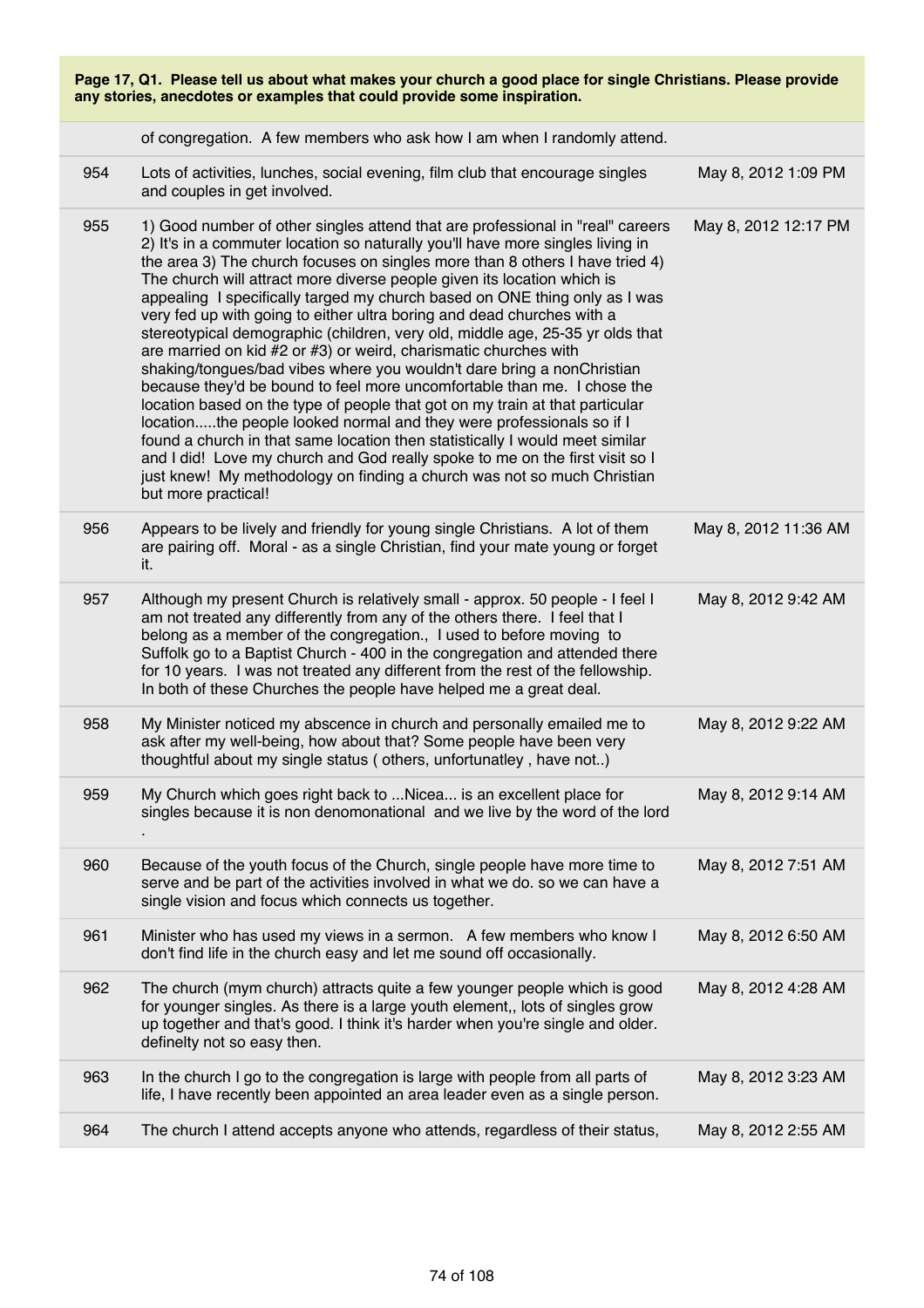| Page 17, Q1. Please tell us about what makes your church a good place for single Christians. Please provide<br>any stories, anecdotes or examples that could provide some inspiration. |                                                                                                                                                                                                                                                                                                                                                                                                                                                                                                                                                                                                                                           |                     |
|----------------------------------------------------------------------------------------------------------------------------------------------------------------------------------------|-------------------------------------------------------------------------------------------------------------------------------------------------------------------------------------------------------------------------------------------------------------------------------------------------------------------------------------------------------------------------------------------------------------------------------------------------------------------------------------------------------------------------------------------------------------------------------------------------------------------------------------------|---------------------|
|                                                                                                                                                                                        | single, unemployed, disabled, the kind of labels that often make someone<br>less desirable to have around as a friend or neighbour. They believe that we<br>are all equal in the eyes of God and not to be judged on status. Jesus was<br>single so there should not be any prejudice against singleness.                                                                                                                                                                                                                                                                                                                                 |                     |
| 965                                                                                                                                                                                    | I'm accepted for who I am and the skills I possess rather than as a single<br>person. The women's group is also a lovely outlet for the adult females in the<br>church (of whatever age or marital status) to get together and discuss, fund<br>raise and have fun.                                                                                                                                                                                                                                                                                                                                                                       | May 8, 2012 2:28 AM |
| 966                                                                                                                                                                                    | they carry out youth outreach for get connected with youth in and around the<br>church.                                                                                                                                                                                                                                                                                                                                                                                                                                                                                                                                                   | May 8, 2012 2:11 AM |
| 967                                                                                                                                                                                    | The ministry team always seem to consciously address issues in sermons<br>etc from the perspective of both married / people in a relationship and single<br>people. I have never felt at all judged from the ministry team in terms of<br>being single. There is encouragement both 'from the pulpit' and in bulletins<br>etc to seek and live in relationship - stressing that relationship and the text<br>that 'it's not good for Man to live alone' refers just as much to community as it<br>does to the relationship of marriage.                                                                                                   | May 8, 2012 1:21 AM |
| 968                                                                                                                                                                                    | Home groups work well, and can provide a basis for doing other things<br>together                                                                                                                                                                                                                                                                                                                                                                                                                                                                                                                                                         | May 8, 2012 1:19 AM |
| 969                                                                                                                                                                                    | There aren't any! It's not a good place for single men.                                                                                                                                                                                                                                                                                                                                                                                                                                                                                                                                                                                   | May 7, 2012 5:56 PM |
| 970                                                                                                                                                                                    | My Church isn't good for single people. No chance of meeting anyone there<br>either as there are no single men attending my Church. There is a singles<br>group, but it's just for women!                                                                                                                                                                                                                                                                                                                                                                                                                                                 | May 7, 2012 3:15 PM |
| 971                                                                                                                                                                                    | My church runs a marriage course, but invites singles to attend (good<br>foundation lessons to be learned!) We had a series of gatherings to find out<br>what singles want from church and how they feel they are being served As a<br>single parent, with a disabled child i am welcomed, loved encouraged and<br>supported. I am able to give and receive But then my church IS BRILLIANT!!                                                                                                                                                                                                                                             | May 7, 2012 3:14 PM |
| 972                                                                                                                                                                                    | it's not                                                                                                                                                                                                                                                                                                                                                                                                                                                                                                                                                                                                                                  | May 7, 2012 3:11 PM |
| 973                                                                                                                                                                                    | In my church, there are many single women and I get on well with them. I<br>feel accepted and welcomed by everyone. There has never been any<br>suggestion in the 3 years I've been at the church that marriage is a higher<br>calling than singleness, and that helps.                                                                                                                                                                                                                                                                                                                                                                   | May 7, 2012 2:35 PM |
| 974                                                                                                                                                                                    | My church should have Singel Groops.                                                                                                                                                                                                                                                                                                                                                                                                                                                                                                                                                                                                      | May 7, 2012 2:29 PM |
| 975                                                                                                                                                                                    | Support, love, education, hope. My pastor stops to listen if I have a concern.                                                                                                                                                                                                                                                                                                                                                                                                                                                                                                                                                            | May 7, 2012 2:23 PM |
| 976                                                                                                                                                                                    | I am in a leadership role in the church; and fully accepted in that role. I find<br>that I do have to remind the organizers frequently that basing everything on<br>families is very alienating to single people. Many single people in our church<br>are never offered hospitality. The twenties age group in our church have<br>their own home group / social group. Single people are welcomed at our<br>church; and in many cases well looked after (particularly if they are part of a<br>home group). There is still more work to be done. Our church also runs a<br>monthly Sunday lunch for the more mature who are on their own. | May 7, 2012 2:12 PM |
| 977                                                                                                                                                                                    | good teaching from the bible and beliveing god has a plan for everyone                                                                                                                                                                                                                                                                                                                                                                                                                                                                                                                                                                    | May 7, 2012 2:00 PM |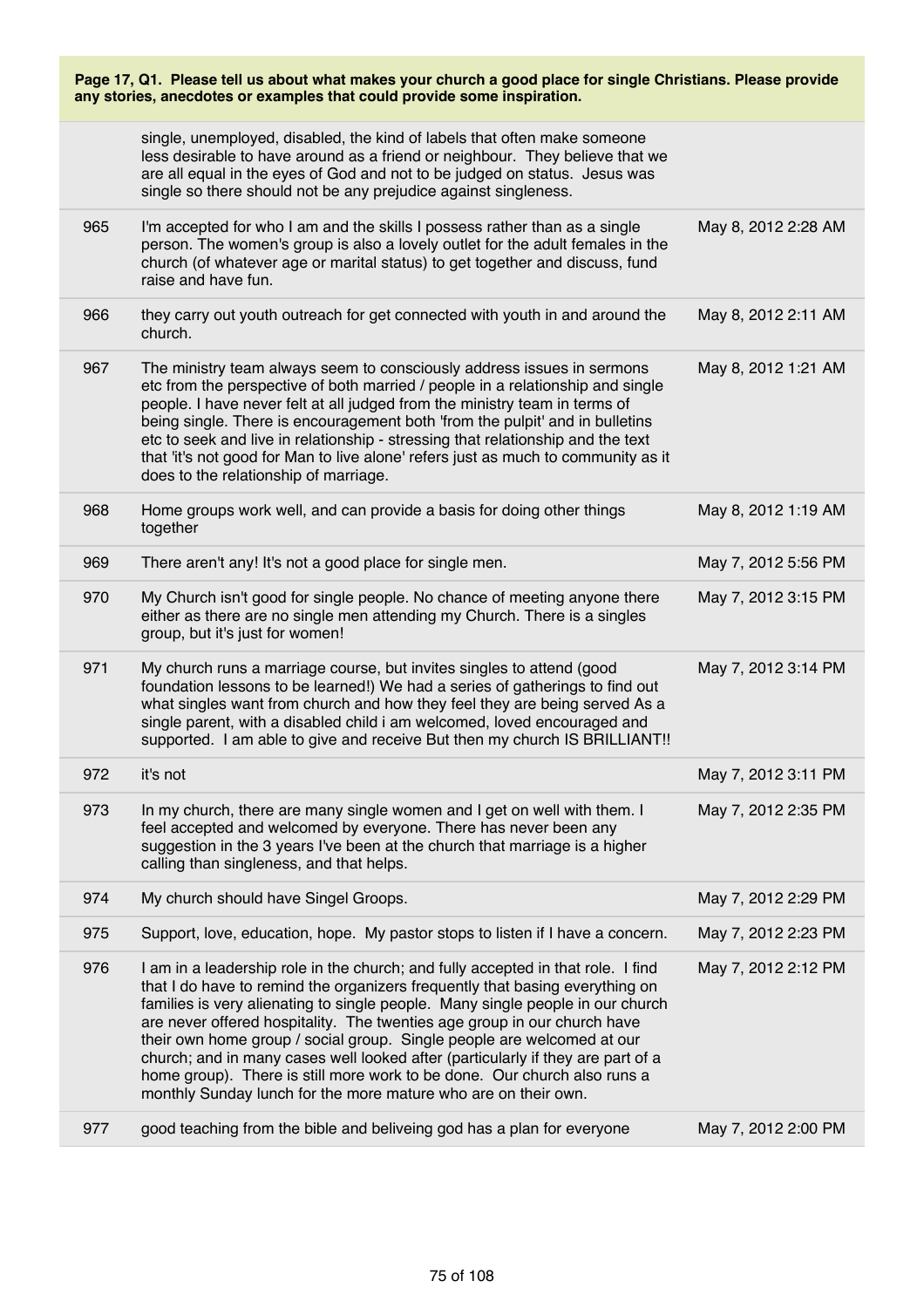| Page 17, Q1. Please tell us about what makes your church a good place for single Christians. Please provide<br>any stories, anecdotes or examples that could provide some inspiration. |                                                                                                                                                                                                                                                                                                                                                                                                                                                                                                                                                                                                                                                                                                                                                                                                                                                                                                                                                                                                          |                      |  |
|----------------------------------------------------------------------------------------------------------------------------------------------------------------------------------------|----------------------------------------------------------------------------------------------------------------------------------------------------------------------------------------------------------------------------------------------------------------------------------------------------------------------------------------------------------------------------------------------------------------------------------------------------------------------------------------------------------------------------------------------------------------------------------------------------------------------------------------------------------------------------------------------------------------------------------------------------------------------------------------------------------------------------------------------------------------------------------------------------------------------------------------------------------------------------------------------------------|----------------------|--|
| 978                                                                                                                                                                                    | I have a very understanding and down to earth Parish Priest. I don't think it<br>so much the Church that does not embrace people being single. The world<br>that we live seems to think there is somethink wrong with you if you are a<br>woman that is single and has never married or had kids or been in a<br>relationship for a long time.                                                                                                                                                                                                                                                                                                                                                                                                                                                                                                                                                                                                                                                           | May 7, 2012 1:20 PM  |  |
| 979                                                                                                                                                                                    | I have met other single friends who have been a great support, but in a<br>personal context rather than through church activities. One or two older<br>people counsel younger single people who are struggling with singleness<br>and sometimes pray for them.                                                                                                                                                                                                                                                                                                                                                                                                                                                                                                                                                                                                                                                                                                                                           | May 7, 2012 1:08 PM  |  |
| 980                                                                                                                                                                                    | Our church is a great place for single male Christians. Worship is not too<br>'girly', they can lead tech teams with all the latest kit, can help out with<br>sports, get whisked into leadership roles within no time at all. Great ratios if<br>you're looking for a girlfriend or marriage. Plenty activities to choose from,<br>whatever your age. Leaders sufficiently masculine and personable as role<br>models, with no women allowed to preach. Theology plays up 'man as head'<br>and other ego boosters. etc. etc. etc. For many single female Christians,<br>especially those over 30, there is growing, deep PAIN. Many don't<br>acknowledge it at first, or try distracting themselves with their careers,<br>'serving' the church etc. Yes, there's plenty inspiration - serving in so many<br>different ways, which I'll leave other surveys to tell. My single Christian<br>female friends at church are a lifeline in a world and, sadly, a church, that<br>often just doesn't get it. | May 7, 2012 12:32 PM |  |
| 981                                                                                                                                                                                    | I am accepted as an individual, just not specifically catered for.                                                                                                                                                                                                                                                                                                                                                                                                                                                                                                                                                                                                                                                                                                                                                                                                                                                                                                                                       | May 7, 2012 11:06 AM |  |
| 982                                                                                                                                                                                    | I'm afraid I can't. It gets worse as the church 'grows' and more<br>couples/families come. The rest of us are ignored. I'm thinking of leaving -<br>but to where?! Most churches are the same! I am too old for Youth Groups!<br>But I do not have a disease! I am young-at-heart, intelligent, attractive, on-<br>fire for God and treated as if I'm invisible! I am hurting & 'lonely' & need<br>some of that Christian Love Jesus talks about us giving! (Yes, I give!) So, I<br>don't know the answerfull of joy & also growing sorrow & disappointment.<br>Please let us know if you have a good suggestion!                                                                                                                                                                                                                                                                                                                                                                                        | May 7, 2012 11:02 AM |  |
| 983                                                                                                                                                                                    | It has an active 20s n 30s group There is a group for all people who join the<br>church that meets once a week to eat together and then study the Bible in<br>smaller groups - a great way to get to know others (both other singles and<br>non-singles.)                                                                                                                                                                                                                                                                                                                                                                                                                                                                                                                                                                                                                                                                                                                                                | May 7, 2012 10:58 AM |  |
| 984                                                                                                                                                                                    | Well I'm actually currently researching single ministry stuff for my church, so<br>currently it's not great. But it will get better! People think HTB is the place to<br>go to meet people. It is, but you have to be strong willed to get in there, it<br>takes a year to settle in. The up side is that there are tons of volunteering<br>opportunities and ways to meet people. We have also recently been<br>preaching on healthy relationships, dating and sex, so we hope the<br>congregation will be well equipped to make good relationship choices.                                                                                                                                                                                                                                                                                                                                                                                                                                             | May 7, 2012 10:41 AM |  |
| 985                                                                                                                                                                                    | there are programmes or activities for people if they are single there is a<br>social aspect of church they could be part of. Or even develop programmes<br>for single people which is even better.                                                                                                                                                                                                                                                                                                                                                                                                                                                                                                                                                                                                                                                                                                                                                                                                      | May 7, 2012 10:31 AM |  |
| 986                                                                                                                                                                                    | It is a family and everyone is totally included, whatever their marital status.                                                                                                                                                                                                                                                                                                                                                                                                                                                                                                                                                                                                                                                                                                                                                                                                                                                                                                                          | May 7, 2012 10:08 AM |  |
| 987                                                                                                                                                                                    | Just happen to know quite a few other single parents etc so that helps.                                                                                                                                                                                                                                                                                                                                                                                                                                                                                                                                                                                                                                                                                                                                                                                                                                                                                                                                  | May 7, 2012 9:44 AM  |  |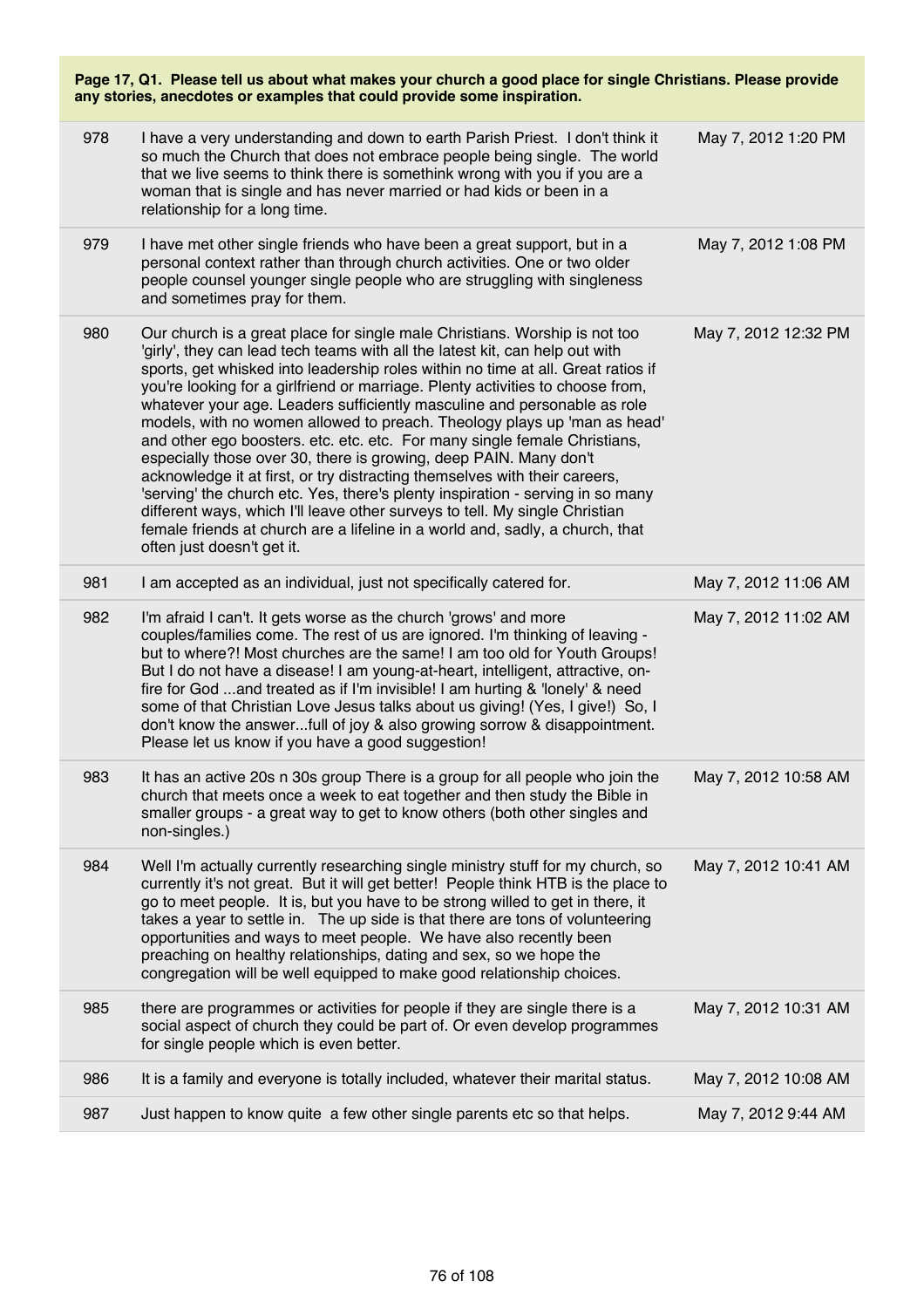| Page 17, Q1. Please tell us about what makes your church a good place for single Christians. Please provide<br>any stories, anecdotes or examples that could provide some inspiration. |                                                                                                                                                                                                                                                                                                                                                                                                                                                                                                    |                      |
|----------------------------------------------------------------------------------------------------------------------------------------------------------------------------------------|----------------------------------------------------------------------------------------------------------------------------------------------------------------------------------------------------------------------------------------------------------------------------------------------------------------------------------------------------------------------------------------------------------------------------------------------------------------------------------------------------|----------------------|
| 988                                                                                                                                                                                    | I am accepted but " feel" on occasion that my marriage break down is a<br>whole negative area. I believe in marriage and would welcome more<br>expression to recognise the difficulties in meeting like minded single<br>Christian folk, acknowledgement                                                                                                                                                                                                                                           | May 7, 2012 9:21 AM  |
| 989                                                                                                                                                                                    | my house church is too small to be a meeting place but the leaders do pray<br>that the singles will meet people and also give good advice about praying,<br>preparing, etc. The leader often reminds that men that, 'He who finds a wife<br>finds a good thing' and therefore the ownice is on the man to go out and<br>look. For us women, his counsel has been to make ourselves available (in a<br>biblical way!) and pray that we would be seen by any men that God wants us<br>to be seen by. | May 7, 2012 8:28 AM  |
| 990                                                                                                                                                                                    | There are a few singles at my main church but they are not very social                                                                                                                                                                                                                                                                                                                                                                                                                             | May 7, 2012 8:11 AM  |
| 991                                                                                                                                                                                    | At my church everyone is accepted of who they are most people in my<br>church get married in there late teens                                                                                                                                                                                                                                                                                                                                                                                      | May 7, 2012 7:25 AM  |
| 992                                                                                                                                                                                    | They have been supportive and being an extended family in times of<br>difficulty                                                                                                                                                                                                                                                                                                                                                                                                                   | May 7, 2012 5:46 AM  |
| 993                                                                                                                                                                                    | you can be used by god easily                                                                                                                                                                                                                                                                                                                                                                                                                                                                      | May 7, 2012 5:14 AM  |
| 994                                                                                                                                                                                    | By being made welcome from other members of the church, especially if you<br>are new                                                                                                                                                                                                                                                                                                                                                                                                               | May 7, 2012 3:14 AM  |
| 995                                                                                                                                                                                    | Having a single person in the leadership team helps                                                                                                                                                                                                                                                                                                                                                                                                                                                | May 7, 2012 2:50 AM  |
| 996                                                                                                                                                                                    | It is good that there are at least two other single Christians there.                                                                                                                                                                                                                                                                                                                                                                                                                              | May 7, 2012 2:09 AM  |
| 997                                                                                                                                                                                    | My church accepts everyone young and old it doesn't matter what your<br>status is, where your at with your walk with the Lord. We meet to worship<br>him, hear his word and to fellowship with one another. I truly believe that the<br>Lord will grant you a partner when your ready, we are told to trust in him<br>alone                                                                                                                                                                        | May 7, 2012 2:07 AM  |
| 998                                                                                                                                                                                    | Individuals respected, cherished, helped, nurtured, utilise in serving teams all<br>as appropriate                                                                                                                                                                                                                                                                                                                                                                                                 | May 7, 2012 1:32 AM  |
| 999                                                                                                                                                                                    | A community based cafe was created in 2007 and has become a very<br>welcoming part of village/church life.                                                                                                                                                                                                                                                                                                                                                                                         | May 7, 2012 12:55 AM |
| 1000                                                                                                                                                                                   | It focusses on bible teaching not social interactions between single people. I<br>think it can be a mistake when the church loses its' focus to satisfy legitimate<br>needs. what is more needful is to be equipped to live for God first and then if<br>a partner comes along, then my priorities will be in the right place.                                                                                                                                                                     | May 7, 2012 12:40 AM |
| 1001                                                                                                                                                                                   | Welcome atmosphere important, sharing with friends and being involved- we<br>have Little church for youg mums and children, support for East Africa, the<br>Missions and charity supporting Street children.                                                                                                                                                                                                                                                                                       | May 6, 2012 10:57 PM |
| 1002                                                                                                                                                                                   | There are lots of us! My church works hard to create community amongst the<br>20's & 30's age group as well to integrate everyone into one family. We have<br>lots of social events including a weekly social at a local wine bar where a<br>variety of people from our church perform acoustic music sets. We also have<br>trips for the 20's & 30's people as well as whole family events.                                                                                                       | May 6, 2012 7:24 PM  |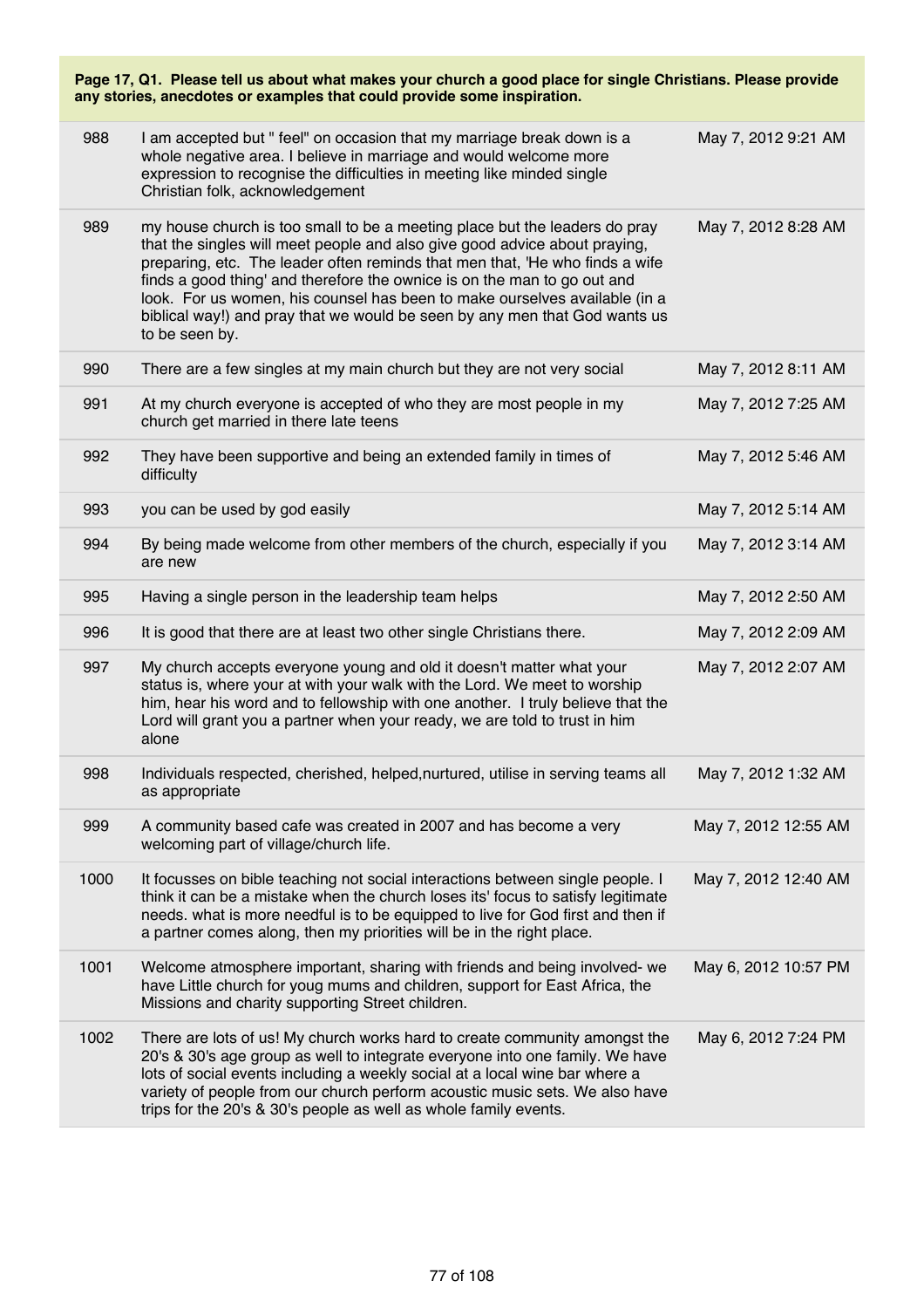| 1003 | With only 12 of us in the congregation and living on an estate where we are<br>trying to be incarnational, everyone is needed to pull their weight. I love my<br>church because I am literally integrated into the community. I have my own<br>flat, but 2 other couples are very near neighbours. I am regularly invited for<br>meals and feel free to be able to drop into the main community house. My<br>flat is also a drop in point for friends that we are making within the<br>community.                                                                                                                                                                                                                                                                                                                                                                                                                                                                                                                             | May 6, 2012 7:23 PM |
|------|-------------------------------------------------------------------------------------------------------------------------------------------------------------------------------------------------------------------------------------------------------------------------------------------------------------------------------------------------------------------------------------------------------------------------------------------------------------------------------------------------------------------------------------------------------------------------------------------------------------------------------------------------------------------------------------------------------------------------------------------------------------------------------------------------------------------------------------------------------------------------------------------------------------------------------------------------------------------------------------------------------------------------------|---------------------|
| 1004 | I love my church, they are my extended family. I have several sets of<br>surrogate family members - grandparents to younger brothers and sisters. I<br>know I am loved, but it has taken about 5 years for me to feel like that, and I<br>have had to be confident in who I am to make that happen. If you're not<br>confident, church becomes difficult to 'do'. If you're fortunate enough to have<br>others your age, take advantage of it, but don't always expect them to be at<br>church. I often find myself standing alone in church as the only one in my<br>20's but I use the opportunity to catch up with grandparents and young<br>people. The older generation at church always ask for an invite to my<br>wedding - I know they are joking, but I also know they are praying for me! My<br>vicar (who is also my line manager) prays for me and his wife is always<br>looking out for me!! But unless you're doing a theology degree for priesthood,<br>you'd be fortunate to find a guy who knows who God is! | May 6, 2012 6:07 PM |
| 1005 | It's large - so there is less of a "goldfish bowl' effect when it comes to dating.<br>There are more single men than in most churches.                                                                                                                                                                                                                                                                                                                                                                                                                                                                                                                                                                                                                                                                                                                                                                                                                                                                                        | May 6, 2012 4:35 PM |
| 1006 | There are difficulties connecting with other singles and the one main problem<br>I have found is that when you are known to be looking out for someone it is<br>accepted you are looking for a wife whereas in the world it is not always<br>seen in this way. The other problem is when someone gets close to you but I<br>feel it is not right to progress to something more commited it has to be done<br>carefully to keep the other person intact and this can be offputting to even<br>begin a strong friendship. I tell my pastor what I am doing step by step and<br>he prays and encourages or discourages me and because I do trust him I<br>value what he says and work closely with him.                                                                                                                                                                                                                                                                                                                          | May 6, 2012 3:18 PM |
| 1007 | Many other single Christians of similar age. Well attended evening service in<br>addition to the morning (family) service                                                                                                                                                                                                                                                                                                                                                                                                                                                                                                                                                                                                                                                                                                                                                                                                                                                                                                     | May 6, 2012 2:45 PM |
| 1008 | It has lots of events and retreats to mingle with ppl from church.                                                                                                                                                                                                                                                                                                                                                                                                                                                                                                                                                                                                                                                                                                                                                                                                                                                                                                                                                            | May 6, 2012 2:32 PM |
| 1009 | I am the only single Christian in my church as it is a small congregation so<br>can't really comment!                                                                                                                                                                                                                                                                                                                                                                                                                                                                                                                                                                                                                                                                                                                                                                                                                                                                                                                         | May 6, 2012 2:19 PM |
| 1010 | I don't know if its a 'good' place for a single Christian other than its a good<br>place to be a Christian. Its loving and accepting of all people regardless of<br>their circumstances, sometime in spite of their circumstances. I think those<br>who are married or in families are loving to all others. The small group<br>structure helps with creating a family feel although I've been in other small<br>groups that didn't feel so much like a family. Its people being interested in<br>others lives - genuinely not looking at things in a hierarchy where marriage<br>and family has more needs than those without. I rarely hear talk about<br>people's marital situation in our church more about their ministry, gifts and<br>talents - this is good godly focus for me.                                                                                                                                                                                                                                       | May 6, 2012 1:51 PM |
| 1011 | We have a regular congregation of no more than 40, but have produced two<br>marriages in the past year in addition to those marriages conducted for<br>couples who joined the church seeking to marry.                                                                                                                                                                                                                                                                                                                                                                                                                                                                                                                                                                                                                                                                                                                                                                                                                        | May 6, 2012 1:34 PM |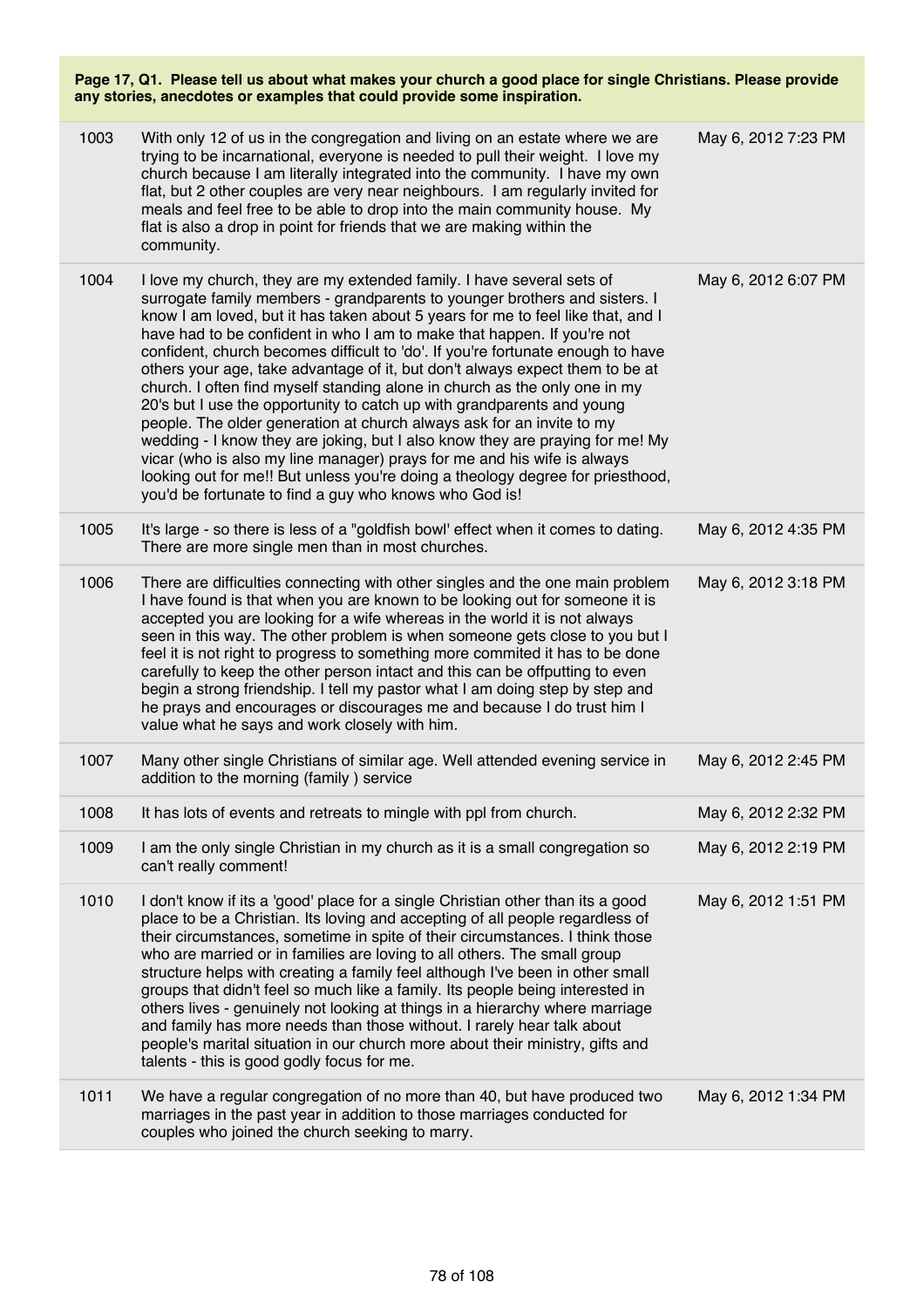| 1012 | Church itself isn't what makes being single easier, it's knowing that Jesus<br>was single and more affective in his ministry because of this and also<br>knowing that i'm an equal in God's eyes. I have the freedom to do anything i<br>like in the church and it's embracing that and being given the opportunities in<br>which to lead, to descover gifts and talents and being encouraged by other<br>people in the church that makes a difference and not feeling under any<br>pressure or under sympathy to find someone.                      | May 6, 2012 1:34 PM  |
|------|------------------------------------------------------------------------------------------------------------------------------------------------------------------------------------------------------------------------------------------------------------------------------------------------------------------------------------------------------------------------------------------------------------------------------------------------------------------------------------------------------------------------------------------------------|----------------------|
| 1013 | I have been part of the Creative arts team being short reflections to the<br>congregation and taking people through the liturgical calender. I have<br>given a few reflections in my church. I am also responsible for set up of the<br>PA from front of house, and the team look to me for advise and instruction.<br>You could say I am sort of a team lead.                                                                                                                                                                                       | May 6, 2012 1:27 PM  |
| 1014 | Having said the above I have a very dear lady who is like a Mum to me and<br>as a single women that is very precious.                                                                                                                                                                                                                                                                                                                                                                                                                                | May 6, 2012 11:59 AM |
| 1015 | My church is family so nothing goes on for singles that is why I use this site                                                                                                                                                                                                                                                                                                                                                                                                                                                                       | May 6, 2012 11:47 AM |
| 1016 | There used to be singles groups but the over 40s were marginalised as most<br>singles in the church's eyes were 18-30 or 35. After that, if you were single it<br>was most likely to be through divorce or separation.                                                                                                                                                                                                                                                                                                                               | May 6, 2012 11:13 AM |
| 1017 | My church is a good place for single Christians because there are so many<br>of us! Many of us meet together for meals in the city after services.<br>Occasionally (once every year or two) the church puts on events especially<br>designed to help single people learn about the Biblical interpretation of<br>singleness and relationships.                                                                                                                                                                                                       | May 6, 2012 10:03 AM |
| 1018 | Everyone is accepted, single or family but the majority are families and<br>married. However I have never felt like an outsider because I am single.                                                                                                                                                                                                                                                                                                                                                                                                 | May 6, 2012 10:01 AM |
| 1019 | A good and strong singles ministry often helps the singles to feel involved                                                                                                                                                                                                                                                                                                                                                                                                                                                                          | May 6, 2012 10:00 AM |
| 1020 | I don't feel my church is a "good" place for single Christians but I don't feel<br>it's a "bad" place either. I am part of a worship group and a house group and<br>have never been made to feel excluded for being single. I think I would just<br>feel more confident in myself if I weren't single as I wouldn't feel so different.                                                                                                                                                                                                               | May 6, 2012 9:48 AM  |
| 1021 | It isnt so I cant                                                                                                                                                                                                                                                                                                                                                                                                                                                                                                                                    | May 6, 2012 9:04 AM  |
| 1022 | A number of social events. Participation in the Church is not restricted.                                                                                                                                                                                                                                                                                                                                                                                                                                                                            | May 6, 2012 8:49 AM  |
| 1023 | Teaching on Singleness; Social opportunities that include singles (doesn't<br>need to be a 'single's group' because singles sometimes feel stigmatised and<br>don't want to go to these kind of groups; community living opportunities (for<br>those that want); Pastoral care that addresses issues singles' face (ie<br>celibacy, divorce, single parenting); Skills database - where people can<br>share their time/skills to mutually benefit others in the church                                                                               | May 6, 2012 8:29 AM  |
| 1024 | We have made ourselves available to the university and the Christian Union<br>there, and student outings and meals etc are part of the church ministry,<br>which is great for that age group now, but wasn't available for me, so there is<br>a stortage of the same generation males as myself in my church! We have<br>social evenings in local pubs such as Quiz nights at Wetherspoons and<br>Alpha groups there too in the past. We are considering at present to<br>outreach with other singles in other churches to create a 'singles 20 -40' | May 6, 2012 8:17 AM  |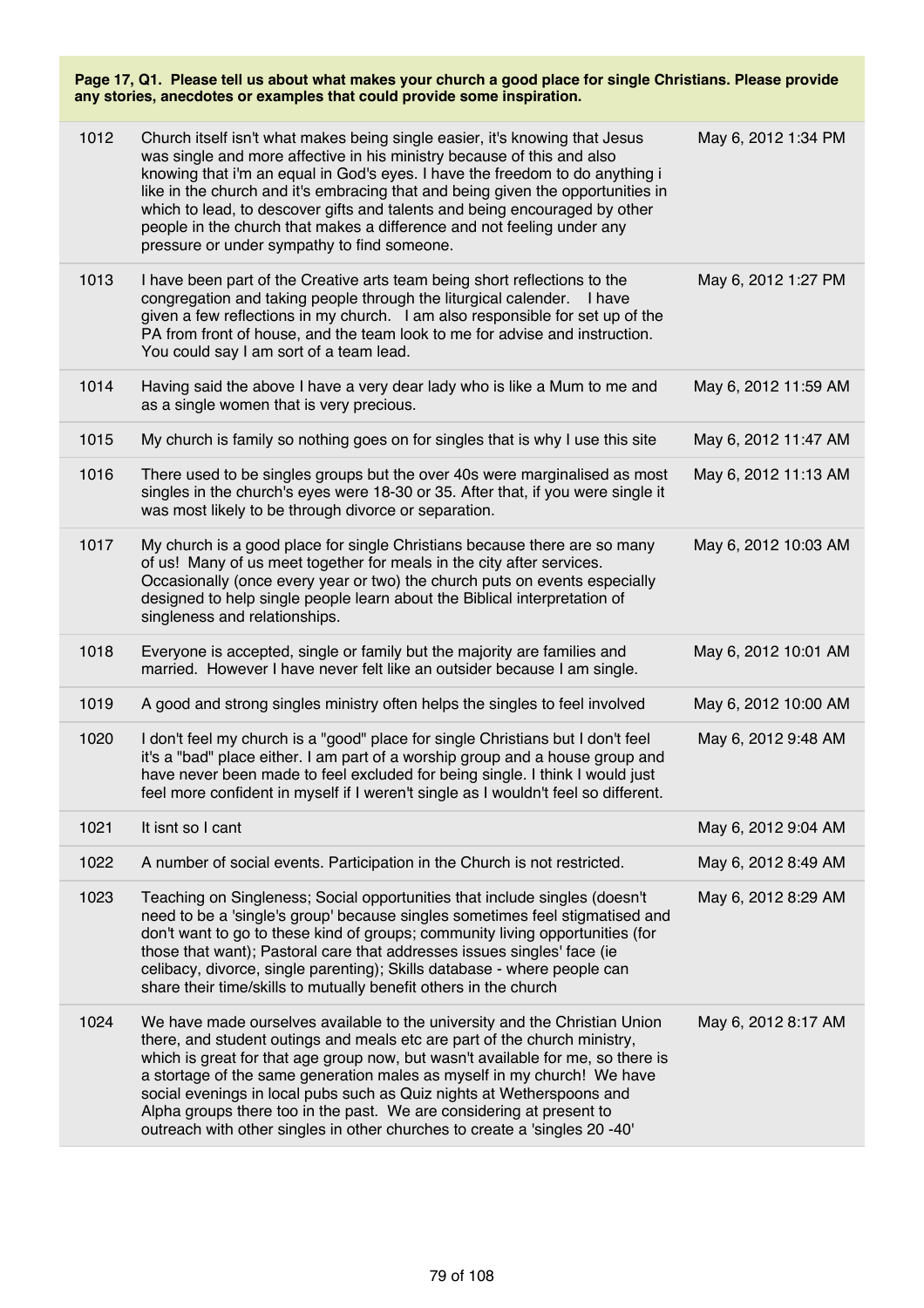|      | group who will meet each month to go for dinner, an event, concert etc, but<br>that is in the pipeline because I have made aware in my church that the<br>singles have no hope of meeting a Christian spouse, in the current situation<br>and my married friends are also aware how diffficult it is and sympathise, the<br>others generally in my church who are single are in their twenties and all on<br>on-line dating sites, I am of the few who is older, which gives me no hope in<br>my church to find someone. Our Church is community based and is trying to<br>attract all people - our motto this year is 'a church without walls' so we are<br>putting on a Jubilee party and Olympic torch run with barb-e-que. Saying<br>that this mostly attracts familys not eligible singles. Not a lot of thought<br>generally I feel is given to singletons in a church situation. |                     |
|------|-----------------------------------------------------------------------------------------------------------------------------------------------------------------------------------------------------------------------------------------------------------------------------------------------------------------------------------------------------------------------------------------------------------------------------------------------------------------------------------------------------------------------------------------------------------------------------------------------------------------------------------------------------------------------------------------------------------------------------------------------------------------------------------------------------------------------------------------------------------------------------------------|---------------------|
| 1025 | Welcoming and loving environment.                                                                                                                                                                                                                                                                                                                                                                                                                                                                                                                                                                                                                                                                                                                                                                                                                                                       | May 6, 2012 8:07 AM |
| 1026 | I find it very difficult to know how to go about making relationships in my<br>church when it seems guys and girls should only interract in large groups. It<br>makes meeting someone a lot more difficult.                                                                                                                                                                                                                                                                                                                                                                                                                                                                                                                                                                                                                                                                             | May 6, 2012 7:23 AM |
| 1027 | There are alot of us ! The "pastoral " care is run by an army of middle aged<br>/retired women. My church tries to function as a "family". It is support to<br>those in need. Like all groups it can feel rather like an exclusive club. I live<br>in a middle class market town. I don't know how people would react if we<br>were challenged socially. We live in a safe place . Very cosy.                                                                                                                                                                                                                                                                                                                                                                                                                                                                                           | May 6, 2012 7:07 AM |
| 1028 | my Church is full of married Christians or people who have been paired off,<br>within cultural and ethnic communities                                                                                                                                                                                                                                                                                                                                                                                                                                                                                                                                                                                                                                                                                                                                                                   | May 6, 2012 6:30 AM |
| 1029 | The church is aware of the widows and older single women, but as yet has<br>not really addressed how to involve them apart form in the traditional roles of<br>flowers, coffee and cleaning. Being rural we do not attract many young single<br>people but have a lot of young families.                                                                                                                                                                                                                                                                                                                                                                                                                                                                                                                                                                                                | May 6, 2012 4:12 AM |
| 1030 | i cant because i go to a church that the average is is 70 and iam 47                                                                                                                                                                                                                                                                                                                                                                                                                                                                                                                                                                                                                                                                                                                                                                                                                    | May 6, 2012 4:03 AM |
| 1031 | I don't think it is. the only singles activities are a small 20s group organised<br>by themselves. In contrast I am part of a thriving christian singles group<br>which is fun and well attended but ignored by the church community because<br>they either do not see the importance of it or they feel threatened, that it is<br>somehow 'dangerous'.                                                                                                                                                                                                                                                                                                                                                                                                                                                                                                                                 | May 6, 2012 3:44 AM |
| 1032 | At the moment its not a good place for single people, however there is<br>potential. The venue is local and accessible. It can hold a number of people<br>and already established within the community.                                                                                                                                                                                                                                                                                                                                                                                                                                                                                                                                                                                                                                                                                 | May 6, 2012 3:44 AM |
| 1033 | I have made friends with two married couples. Initially I was friends with the<br>wife but have been accepted by the whole family (kids between 12-20) as<br>someone they like to hang out with.                                                                                                                                                                                                                                                                                                                                                                                                                                                                                                                                                                                                                                                                                        | May 6, 2012 2:45 AM |
| 1034 | it is not a good place for singles.                                                                                                                                                                                                                                                                                                                                                                                                                                                                                                                                                                                                                                                                                                                                                                                                                                                     | May 6, 2012 2:32 AM |
| 1035 | Don't like that phrase - 'a good place for single Christians'. It is a bit<br>patronising and presumes that singles are not happy with that status. I<br>would like to meet more Christians who are single or not have a partner<br>attached to them. It is up to us 'singles' to do something if we are not<br>content with being a single in our church. Is it not the events themselves that<br>are organised beyond Sunday that attract people socially? Eg annual BBQ<br>(in child friendly park); Easter up the hill (families can care share) that                                                                                                                                                                                                                                                                                                                               | May 6, 2012 1:43 AM |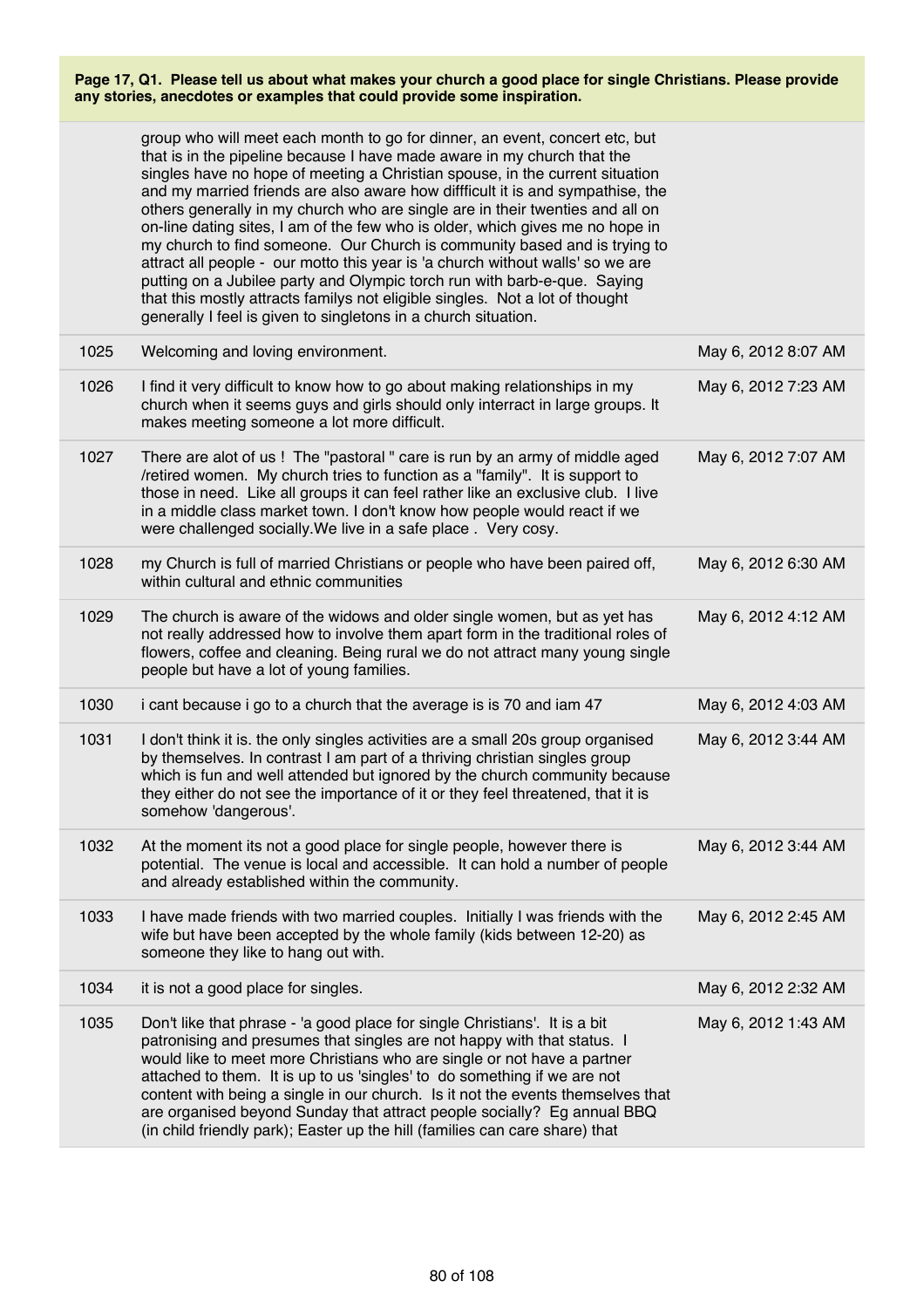| Page 17, Q1. Please tell us about what makes your church a good place for single Christians. Please provide<br>any stories, anecdotes or examples that could provide some inspiration. |                                                                                                                                                                                                                                                                                                                                                                                                                                                                                                                                                                                                   |                      |
|----------------------------------------------------------------------------------------------------------------------------------------------------------------------------------------|---------------------------------------------------------------------------------------------------------------------------------------------------------------------------------------------------------------------------------------------------------------------------------------------------------------------------------------------------------------------------------------------------------------------------------------------------------------------------------------------------------------------------------------------------------------------------------------------------|----------------------|
|                                                                                                                                                                                        | perhaps don't have the same attracrtion for singles. Not sure speed dating<br>would be a great hit. I'd like to get together with other churches in the<br>neighjbourhood to see what we could so together but not necessarily as<br>singles.                                                                                                                                                                                                                                                                                                                                                     |                      |
| 1036                                                                                                                                                                                   | I would'nt say that the Church (I attend) is judgemental towards myself or<br>any other person.                                                                                                                                                                                                                                                                                                                                                                                                                                                                                                   | May 6, 2012 1:38 AM  |
| 1037                                                                                                                                                                                   | There's an active student population at my church and a 20 & 30s group<br>(predominantly attended by 20s) which meets up, however there isn't<br>anything for those who are at the upper end of the 30s age group or older.<br>There are no single related activities which happen, although there are a<br>large number of (predominantly female) singles.                                                                                                                                                                                                                                       | May 5, 2012 4:39 PM  |
| 1038                                                                                                                                                                                   | I no longer attend one specific Church regularly - reasons given                                                                                                                                                                                                                                                                                                                                                                                                                                                                                                                                  | May 5, 2012 3:32 PM  |
| 1039                                                                                                                                                                                   | A lot of the people have come from broken ness and have been hurt<br>previously in churches and value that people matter and are accepted for<br>who they are in Christ and realise that the fundamental objective in church<br>life is to love one another and be obedient to laws of Jesus and be guided by<br>Holy Spirit. Respect is key in church life and being united in things of God.                                                                                                                                                                                                    | May 5, 2012 3:18 PM  |
| 1040                                                                                                                                                                                   | As a musician with gifts for working with children & young people, I felt able<br>to provide a lot of time to get very involved in my last church - but that's more<br>about my particular gifts than about the church itself. In the church I've just<br>started going to, they have a very big emphasis on compassion and helping<br>every individual to find their gifts and serve in whatever ways they can - there<br>are a lot of families, but the focus is on lifegroups, where a person's<br>relationship status doesn't seem to matter, because everyone works together<br>as a family. | May 5, 2012 3:08 PM  |
| 1041                                                                                                                                                                                   | i have struggled at times and at times when families get together at socail<br>events i have felt left out especially being a single parent                                                                                                                                                                                                                                                                                                                                                                                                                                                       | May 5, 2012 2:56 PM  |
| 1042                                                                                                                                                                                   | My pastor and wife are very supportive and understanding of my struggles<br>as a single woman in the church. My pastor also preached a sermon to the<br>church once about singleness and stressed how difficult it can be for single<br>people. I really appreciated this and thanked him afterwards for preaching<br>this sermon to the whole church to make them aware of this issue within the<br>church.                                                                                                                                                                                      | May 5, 2012 2:39 PM  |
| 1043                                                                                                                                                                                   | It is a good place for older singles, those widowed etc, as they really look<br>after each other. But for the few younger ones I don't think they are<br>prejudiced against, but they are not especially understood either.                                                                                                                                                                                                                                                                                                                                                                       | May 5, 2012 2:10 PM  |
| 1044                                                                                                                                                                                   | unable to answer                                                                                                                                                                                                                                                                                                                                                                                                                                                                                                                                                                                  | May 5, 2012 2:03 PM  |
| 1045                                                                                                                                                                                   | My church warmly welcomes singles; they try to encourage and let them<br>participate in church activities.                                                                                                                                                                                                                                                                                                                                                                                                                                                                                        | May 5, 2012 12:56 PM |
| 1046                                                                                                                                                                                   | There is a very strong group for 20-30 age group in which there are many<br>single girls. The group organises a number of activities each week.                                                                                                                                                                                                                                                                                                                                                                                                                                                   | May 5, 2012 11:12 AM |
| 1047                                                                                                                                                                                   | I was very well supported my a few member of my church when I first<br>seperated from my husband and those few people continue to make me feel<br>welcome, others look down upon me for being alone.                                                                                                                                                                                                                                                                                                                                                                                              | May 5, 2012 9:54 AM  |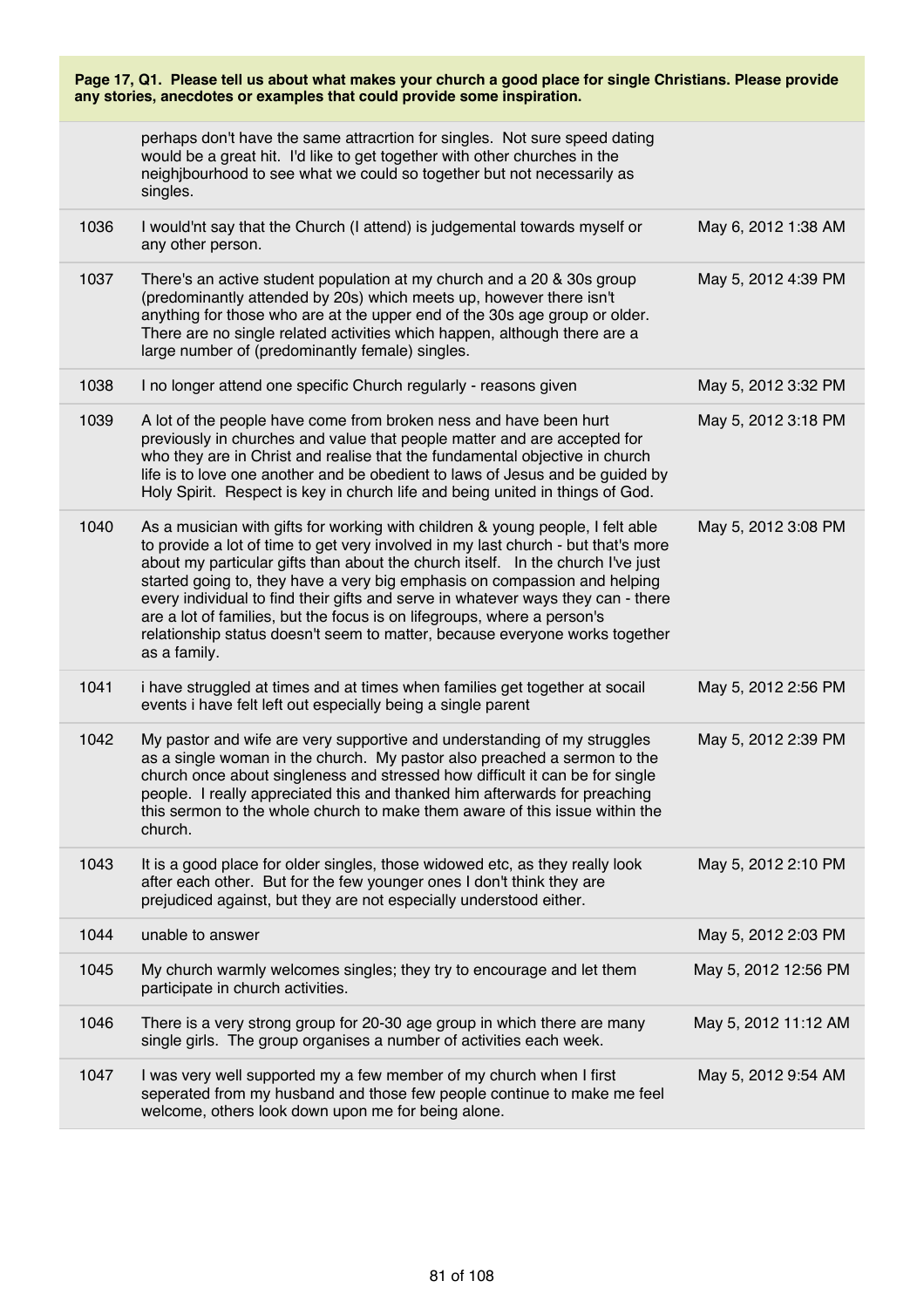| 1048 | Home Groups with mixes of young and old, couples and singles, men and<br>women ie people who often happen to live in the same area. Families and<br>couples are encouraged to invite singles of all ages and many long term<br>singles have held a very special place in the hearts of many families and in<br>the church as it is recognised they need this care - because they do not have<br>a partner with whom to share and be comforted. But they have Jesus and<br>Jesus works through the actions of other people. In turn singles feel useful<br>as they can share their experience or teach or babysit, and pray and smile. | May 5, 2012 9:32 AM |
|------|---------------------------------------------------------------------------------------------------------------------------------------------------------------------------------------------------------------------------------------------------------------------------------------------------------------------------------------------------------------------------------------------------------------------------------------------------------------------------------------------------------------------------------------------------------------------------------------------------------------------------------------|---------------------|
| 1049 | It is a lively Baptist Church with a good number of Christian Single Females.<br>However there are very few males any everyone above the age of 25 is<br>married.                                                                                                                                                                                                                                                                                                                                                                                                                                                                     | May 5, 2012 9:30 AM |
| 1050 | Some places are more receptive to singletons than others - finding a good<br>church is hard - once you manage it - I think I have - then it doesnt matter<br>who you are.                                                                                                                                                                                                                                                                                                                                                                                                                                                             | May 5, 2012 9:20 AM |
| 1051 | My local church welcomes anyone regardless of whether they are married or<br>not, as a lot af activities are held there such as Art Exhibitions, Music<br>Festivals, and a children's corner to keep children occupied during church<br>services.                                                                                                                                                                                                                                                                                                                                                                                     | May 5, 2012 8:16 AM |
| 1052 | Going to church should not impact on your life, it should compliment it.                                                                                                                                                                                                                                                                                                                                                                                                                                                                                                                                                              | May 5, 2012 7:42 AM |
| 1053 | In the church I feel accepted in my single status but its my age with this<br>status that makes it harder to meet a partner I think, as students or those in<br>their 20s tend to socialise together and socials for singles in 30s/40s don't<br>happen                                                                                                                                                                                                                                                                                                                                                                               | May 5, 2012 6:29 AM |
| 1054 | Good teaching, a willingness from the elders to get to know singles as well<br>as couples (although not always to the same extent for single women)                                                                                                                                                                                                                                                                                                                                                                                                                                                                                   | May 5, 2012 6:18 AM |
| 1055 | There are sermons about married and singleness being equal.                                                                                                                                                                                                                                                                                                                                                                                                                                                                                                                                                                           | May 5, 2012 6:03 AM |
| 1056 | The church is great for single students as there is a strong student focus<br>families adopt students and look after them. They see a lot of potential in<br>students for future roles and leadership and sending out. There are many<br>events for youth and students. One of these events, which happens every<br>few months or so, has now been widened out to "students, 20 and 30<br>somethings"                                                                                                                                                                                                                                 | May 5, 2012 5:53 AM |
| 1057 | We have a great 20-30's group, this includes married couples and singles                                                                                                                                                                                                                                                                                                                                                                                                                                                                                                                                                              | May 5, 2012 4:43 AM |
| 1058 | i have a few very good friends. My church very caring through a long illness.                                                                                                                                                                                                                                                                                                                                                                                                                                                                                                                                                         | May 5, 2012 3:48 AM |
| 1059 | it's not a barrier to leadership or ministry.                                                                                                                                                                                                                                                                                                                                                                                                                                                                                                                                                                                         | May 5, 2012 3:08 AM |
| 1060 | My church doesn't have a strong established in crowd and a few of us,<br>primarily single but of various ages meet for a pub based discussion group.                                                                                                                                                                                                                                                                                                                                                                                                                                                                                  | May 5, 2012 3:08 AM |
| 1061 | Although I frequently struggle with being a single christian in my church, I'm<br>also aware that I have some really good relationships there. There are<br>people who invite me for meals (and people I have to dinner at mine!) I live<br>alone, and when I had surgery last year, different people from church<br>popped in everyday in the following week to see how I was.                                                                                                                                                                                                                                                       | May 5, 2012 1:29 AM |
| 1062 | If you are below the age of 45-50 then there are plenty of groups for single                                                                                                                                                                                                                                                                                                                                                                                                                                                                                                                                                          | May 5, 2012 1:12 AM |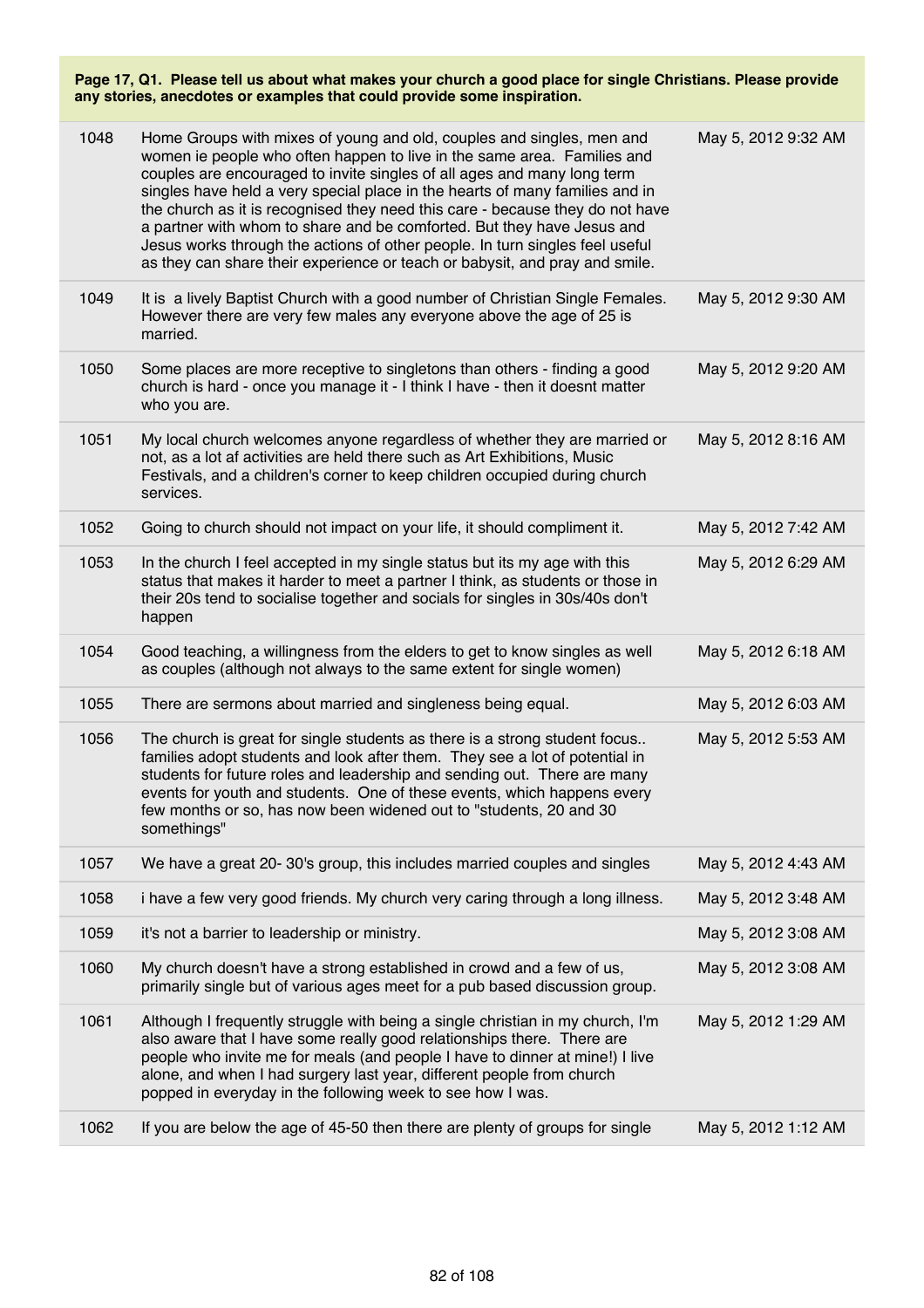| Page 17, Q1. Please tell us about what makes your church a good place for single Christians. Please provide<br>any stories, anecdotes or examples that could provide some inspiration. |                                                                                                                                                                                                                                                                                                                                                                                                                                                             |                      |
|----------------------------------------------------------------------------------------------------------------------------------------------------------------------------------------|-------------------------------------------------------------------------------------------------------------------------------------------------------------------------------------------------------------------------------------------------------------------------------------------------------------------------------------------------------------------------------------------------------------------------------------------------------------|----------------------|
|                                                                                                                                                                                        | christians, but if you are over that age, you become invisable and it's very<br>frustrating and lonely.                                                                                                                                                                                                                                                                                                                                                     |                      |
| 1063                                                                                                                                                                                   | It values all, teaches how to be single in a Godly way.                                                                                                                                                                                                                                                                                                                                                                                                     | May 4, 2012 11:37 PM |
| 1064                                                                                                                                                                                   | Social group for single Christians in 20's and 30's Pastoral worker arranges<br>meals out etc for those not attached to a family Single people in positions of<br>leadership Many other single people although mostly female                                                                                                                                                                                                                                | May 4, 2012 5:52 PM  |
| 1065                                                                                                                                                                                   | Our church is quite big so it makes it quite difficult to meet other single<br>people.                                                                                                                                                                                                                                                                                                                                                                      | May 4, 2012 5:38 PM  |
| 1066                                                                                                                                                                                   | Our church treats everyone the same, it recognizes we are part of the body<br>and so we have a particular role to play in the church for the beneit of the<br>members and community.                                                                                                                                                                                                                                                                        | May 4, 2012 5:31 PM  |
| 1067                                                                                                                                                                                   | A good place for younger single people                                                                                                                                                                                                                                                                                                                                                                                                                      | May 4, 2012 4:47 PM  |
| 1068                                                                                                                                                                                   | There seem to be more single people of my age at Holy Trinity Brompton -<br>safety in numbers. Also, their projects are more focussed on outreach to the<br>wider community, which everyone will have the opportunity to feel they can<br>contribute towards - especially people who are single and may have more<br>time to get involved. This way, single people have more opportunities of<br>taking on important roles as part of the church community. | May 4, 2012 4:41 PM  |
| 1069                                                                                                                                                                                   | I'm sorry to say there are none. All of us who are single feel out of place.<br>Younger singles only get support from older bereaved christians and cant<br>make friendships with people of their own age.                                                                                                                                                                                                                                                  | May 4, 2012 4:26 PM  |
| 1070                                                                                                                                                                                   | Well, er I think it accepts all sorts of people, and there is no discrimination<br>on grounds of status, ability etc. There's no dominant type such as 'young<br>families', we're a bit of a rag-bag!                                                                                                                                                                                                                                                       | May 4, 2012 4:17 PM  |
| 1071                                                                                                                                                                                   | nothing                                                                                                                                                                                                                                                                                                                                                                                                                                                     | May 4, 2012 4:08 PM  |
| 1072                                                                                                                                                                                   | single network ministry single people's conferences                                                                                                                                                                                                                                                                                                                                                                                                         | May 4, 2012 3:47 PM  |
| 1073                                                                                                                                                                                   | We have a young adults group that I am a part of where many single people<br>attend. It is like a community where we do social and spiritual activities<br>together.                                                                                                                                                                                                                                                                                        | May 4, 2012 3:02 PM  |
| 1074                                                                                                                                                                                   | As a divorced single with older children of that of my peers I feel my church<br>doesn't offer alot!                                                                                                                                                                                                                                                                                                                                                        | May 4, 2012 3:01 PM  |
| 1075                                                                                                                                                                                   | Church was very supportive when my husband died. Social events are<br>organised such as occasional walks after the service on a Sunday which are<br>welcoming to all regardless of single/married etc                                                                                                                                                                                                                                                       | May 4, 2012 2:58 PM  |
| 1076                                                                                                                                                                                   | much of our home group seem to be single. it seems ok to sit in the crowd<br>alone                                                                                                                                                                                                                                                                                                                                                                          | May 4, 2012 2:56 PM  |
| 1077                                                                                                                                                                                   | The priest is very caring and has nurtured me in giving me the role of<br>sacristan and server.                                                                                                                                                                                                                                                                                                                                                             | May 4, 2012 2:48 PM  |
| 1078                                                                                                                                                                                   | There are some members of the church who make you feel very welcome as<br>a single person, but there are others who I feel don't know what to do with<br>you! It becomes very clear that its easier to entertain couples or families so I                                                                                                                                                                                                                   | May 4, 2012 2:35 PM  |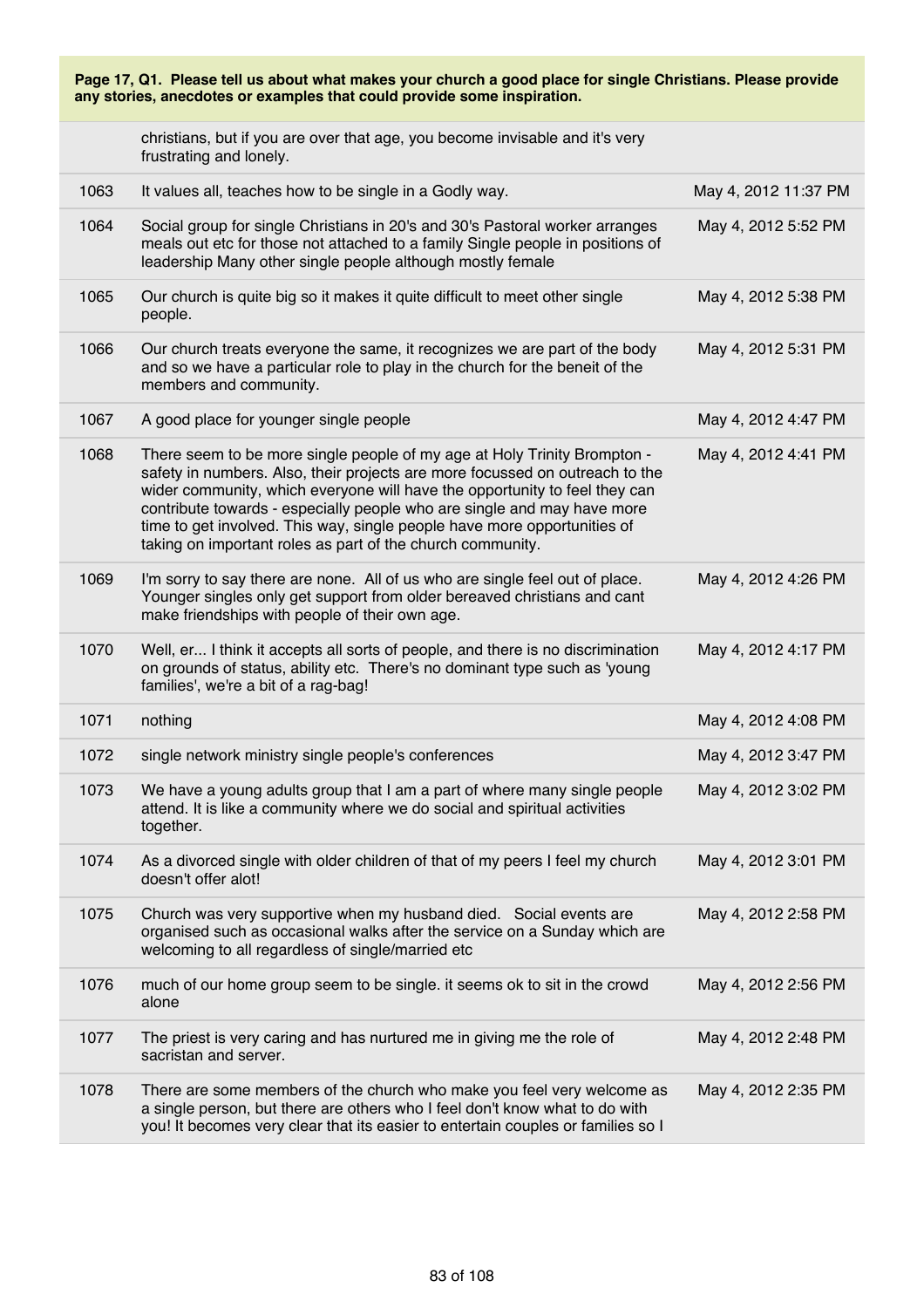| don't get invited out that much. A few people consistently make comments    |  |
|-----------------------------------------------------------------------------|--|
| about the fact that I'm single, thinking that its funny - its not any more! |  |

| 1079 | unless you are "student" age                                                                                                                                                                                                                                                                                                                                                                                                                                                                                                                                                                                    | May 4, 2012 2:33 PM  |
|------|-----------------------------------------------------------------------------------------------------------------------------------------------------------------------------------------------------------------------------------------------------------------------------------------------------------------------------------------------------------------------------------------------------------------------------------------------------------------------------------------------------------------------------------------------------------------------------------------------------------------|----------------------|
| 1080 | When you get involved you realise that there are a lot of us single for various<br>reasons covering a wide age range. Lead people are all married with<br>children.                                                                                                                                                                                                                                                                                                                                                                                                                                             | May 4, 2012 2:29 PM  |
| 1081 | I do not think my church is a good place for single Christians. I would<br>appreciate it if you could tell me of any Church that is a good place for single<br>Christians, because then I would go to it.                                                                                                                                                                                                                                                                                                                                                                                                       | May 4, 2012 2:18 PM  |
| 1082 | Church always presents singleness and marriage as equally valid options.                                                                                                                                                                                                                                                                                                                                                                                                                                                                                                                                        | May 4, 2012 2:10 PM  |
| 1083 | My church is a church for Christians and those interested in faith, it is not a<br>club.                                                                                                                                                                                                                                                                                                                                                                                                                                                                                                                        | May 4, 2012 1:28 PM  |
| 1084 | I'm included in leadership, in events, both social and spiritual- but that is as<br>much up to me as it is to the Church. Many singles opt out because THEY<br>are paranoid. On many occasions I have shown the initiative and invited<br>people for lunch etc, I'm not always waiting for them to invite me.                                                                                                                                                                                                                                                                                                   | May 4, 2012 1:28 PM  |
| 1085 | Having a reasonable number of singles who can socialise as a group is<br>important.                                                                                                                                                                                                                                                                                                                                                                                                                                                                                                                             | May 4, 2012 1:24 PM  |
| 1086 | My Church embraces all, no matter what their race, creed, colour, political or<br>social statues                                                                                                                                                                                                                                                                                                                                                                                                                                                                                                                | May 4, 2012 12:54 PM |
| 1087 | Lots of other single Christians! Regular 20s/30s weekends away and<br>monthly get-togethers, good Sunday social life, lots of sport ministry - all<br>good for meeting people. Also plenty of small group ministry which helps<br>make you feel part of the church and loads of opportunities to serve and join<br>the family.                                                                                                                                                                                                                                                                                  | May 4, 2012 12:53 PM |
| 1088 | SEVERAL SINGLES IN CHURCH                                                                                                                                                                                                                                                                                                                                                                                                                                                                                                                                                                                       | May 4, 2012 12:46 PM |
| 1089 | Traditional church, anglo-catholic, feel you fit in and not judged                                                                                                                                                                                                                                                                                                                                                                                                                                                                                                                                              | May 4, 2012 12:43 PM |
| 1090 | Acceptance no matter what your circumstance.                                                                                                                                                                                                                                                                                                                                                                                                                                                                                                                                                                    | May 4, 2012 12:30 PM |
| 1091 | My church is not a great place for me with respect to being single, really.<br>We're might well be the only central London church with more single men<br>than womanbut there aren't many of us either. We're very much a 'family'<br>church. I've been around for about two years now and I've no idea what<br>happened before I arrived but there are babies everywhere. The<br>congregation is around 250 but there are fewer than ten single 20-<br>somethings in the membership (I can count six). This means we aren't really<br>a target audience, so although a lot more pass through, most don't stay. | May 4, 2012 12:21 PM |
| 1092 | Members of the congregation are not judged on the basis of their marital<br>status.                                                                                                                                                                                                                                                                                                                                                                                                                                                                                                                             | May 4, 2012 12:19 PM |
| 1093 | AT ONE TIME THERE WAS A SOCIAL GROUP FOR SINGLES BUT NOT<br>NOW.                                                                                                                                                                                                                                                                                                                                                                                                                                                                                                                                                | May 4, 2012 12:09 PM |
| 1094 | I dont think the church does judge me that much on the basis of being single.                                                                                                                                                                                                                                                                                                                                                                                                                                                                                                                                   | May 4, 2012 12:07 PM |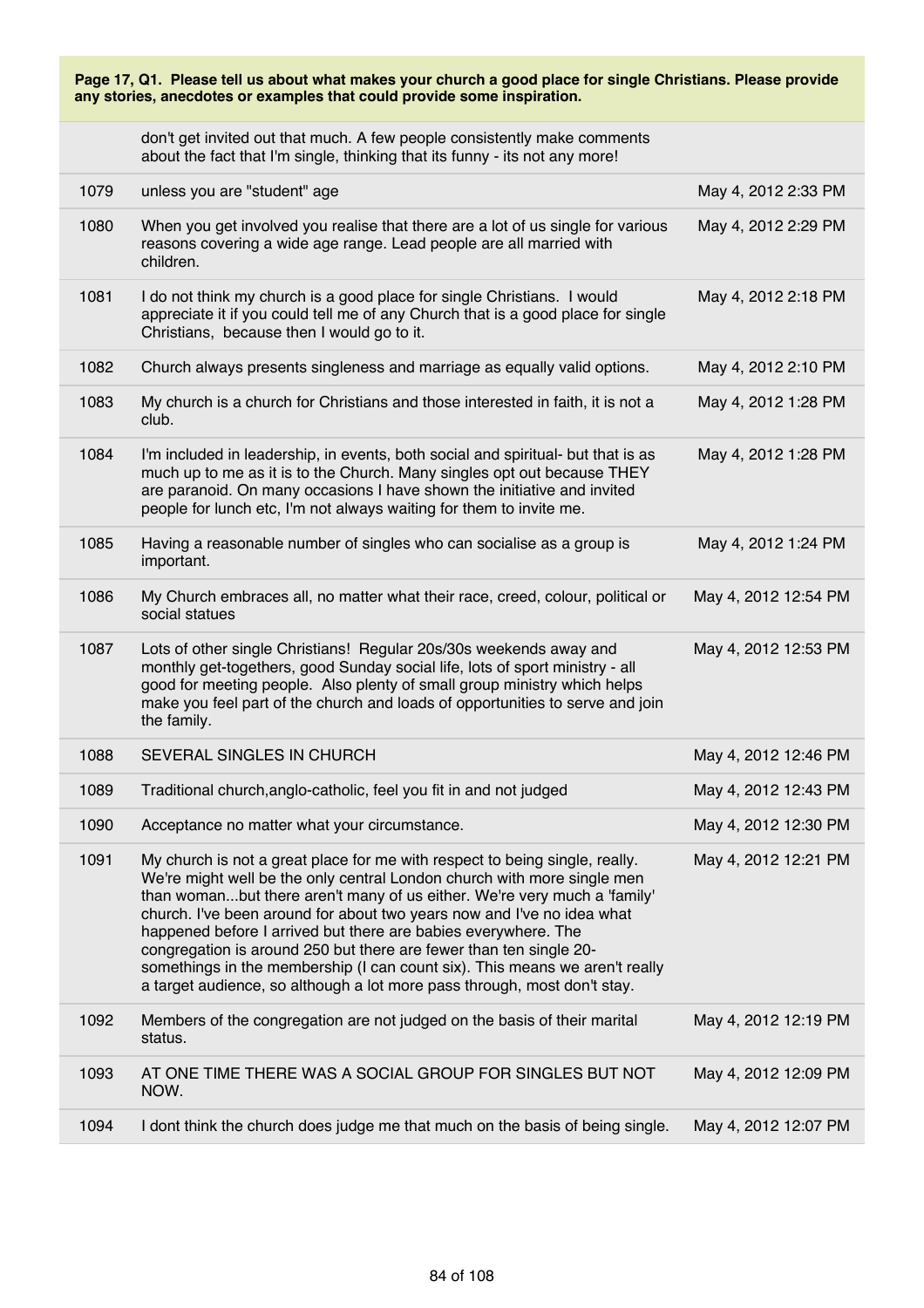| Page 17, Q1. Please tell us about what makes your church a good place for single Christians. Please provide<br>any stories, anecdotes or examples that could provide some inspiration. |                                                                                                                                                                                                                                                                                                                                                                                                                                                                                     |                      |
|----------------------------------------------------------------------------------------------------------------------------------------------------------------------------------------|-------------------------------------------------------------------------------------------------------------------------------------------------------------------------------------------------------------------------------------------------------------------------------------------------------------------------------------------------------------------------------------------------------------------------------------------------------------------------------------|----------------------|
|                                                                                                                                                                                        | But I certainly dont think of it as a place that is specially good for singles. Of<br>course I mean it is not espeacially good for encouraging single Christians to<br>find a mate. Quite the opposite I would say                                                                                                                                                                                                                                                                  |                      |
| 1095                                                                                                                                                                                   | A friendly place where everyone is accepted irrespective of background or<br>relationship status. Plenty of social occasions/events suitable for both singles<br>and couples/families.                                                                                                                                                                                                                                                                                              | May 4, 2012 12:00 PM |
| 1096                                                                                                                                                                                   | Some of the house groups are for 20-30's Young people have been<br>encoraged to lead house groups, preach at the front on a Sunday and be<br>involved with church roles                                                                                                                                                                                                                                                                                                             | May 4, 2012 11:35 AM |
| 1097                                                                                                                                                                                   | I dont feel particularly single in my church, i feel very accepted for who i am                                                                                                                                                                                                                                                                                                                                                                                                     | May 4, 2012 11:33 AM |
| 1098                                                                                                                                                                                   | It is good to fellowship with other believers who are single.                                                                                                                                                                                                                                                                                                                                                                                                                       | May 4, 2012 11:25 AM |
| 1099                                                                                                                                                                                   | People are very caring                                                                                                                                                                                                                                                                                                                                                                                                                                                              | May 4, 2012 11:15 AM |
| 1100                                                                                                                                                                                   | I think that when we gathered together for workship, we realy have a strong<br>feeling that we have our spiritual Family, and probably we find the family that<br>we need!                                                                                                                                                                                                                                                                                                          | May 4, 2012 11:02 AM |
| 1101                                                                                                                                                                                   | Single people are not treated any different to married. But I do believe that<br>as a christian now for 15 year there are some diffrences in teaching about if<br>it is right to marry once you have ben divorced. I have lived in London all my<br>life and have only been in Kent for the last 3 years the churchs are not the<br>same as the inner city ones so I donot know just how or if there would be the<br>same teachings. Hard to get a good Pentecostal church in Kent. | May 4, 2012 10:54 AM |
| 1102                                                                                                                                                                                   | Whether you are Single a widow or a widow there is always something that<br>you can be part of . My Church runs a group called Open door where like<br>mindedpeople of either sex can get together visit gardens, pub lunches and<br>Theatres etc                                                                                                                                                                                                                                   | May 4, 2012 10:37 AM |
| 1103                                                                                                                                                                                   | Lots of other students are single as well, there is no specific emphasis on<br>having to find a husband.                                                                                                                                                                                                                                                                                                                                                                            | May 4, 2012 8:51 AM  |
| 1104                                                                                                                                                                                   | I'm not settled enough at present to properly comment. In the church I was in<br>before I moved, the major things that drew me there were that it was warm,<br>accepting and unexciting in a good way - I had come out of a church that felt<br>the need for permenant revolution in what I felt were unhelpful directions,<br>and a church that just happily and calmly got on with living out the Christian<br>life in its community was a real blessing for me.                  | May 4, 2012 8:47 AM  |
| 1105                                                                                                                                                                                   | Don't know.                                                                                                                                                                                                                                                                                                                                                                                                                                                                         | May 4, 2012 7:45 AM  |
| 1106                                                                                                                                                                                   | It provides initiates that tend to aggregate similar people together (for<br>example: families vs singles, very old people vs younger/middle aged). It<br>provides time and place for people to meet before and after the services<br>(some tea and biscuits and some chairs/tables). A message board to leave<br>some notices. In London, singles are many and so it makes sense to target<br>them.                                                                                | May 4, 2012 7:06 AM  |
| 1107                                                                                                                                                                                   | Social events are not advertised as just for families or couples. There is a<br>high proportion of singles (including divorced) in leadership roles.                                                                                                                                                                                                                                                                                                                                | May 4, 2012 5:25 AM  |
| 1108                                                                                                                                                                                   | Good community houses. Vicar that recognises that its OK to go out with                                                                                                                                                                                                                                                                                                                                                                                                             | May 4, 2012 5:00 AM  |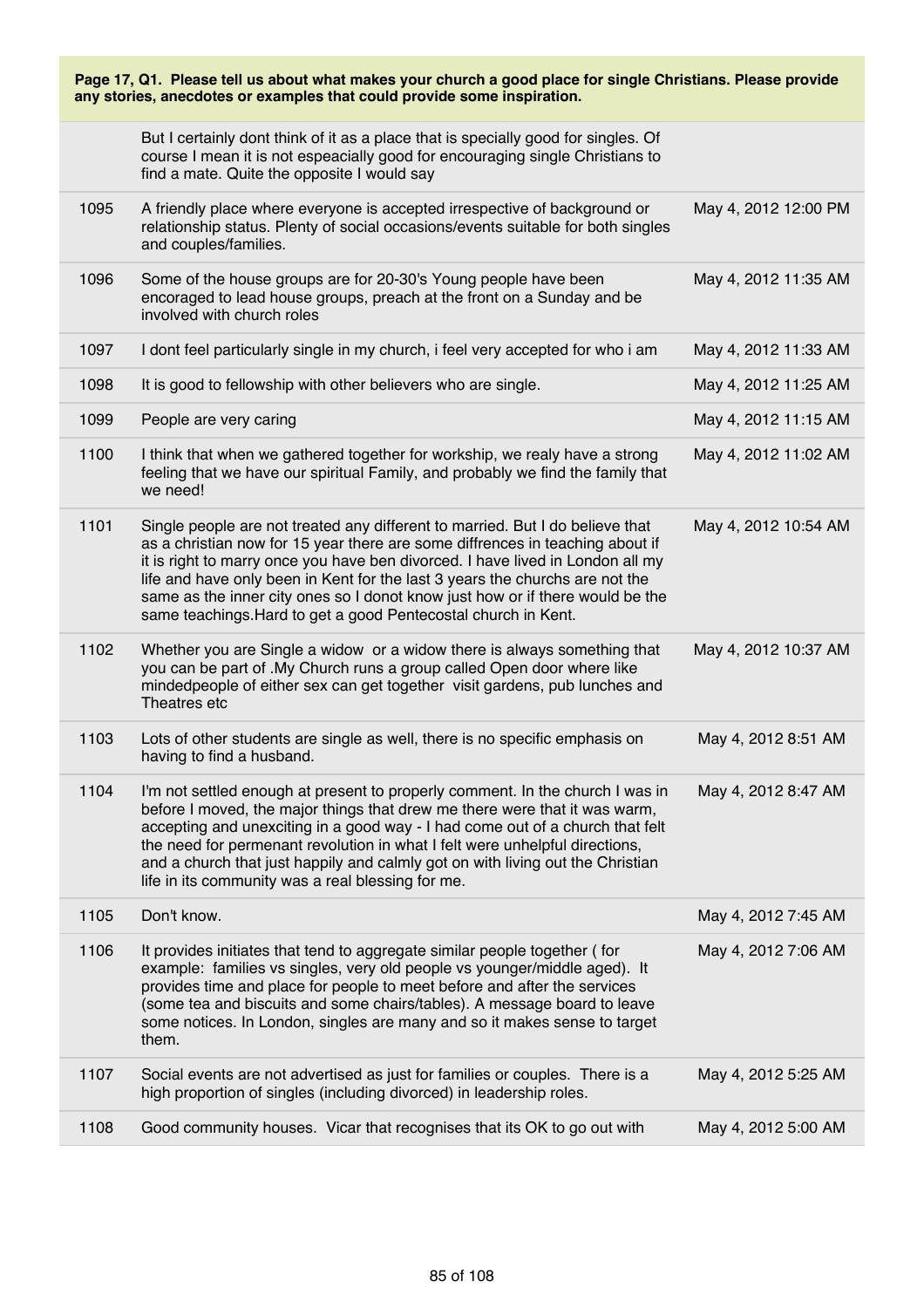|      | non- Christians                                                                                                                                                                                                                                                                                                                                                                                                                                                                                                                                                                                                                                                                                                                                                                                                                                                                                                                                                                                                                                                                                                                                                                                                                                                                                                                      |                     |
|------|--------------------------------------------------------------------------------------------------------------------------------------------------------------------------------------------------------------------------------------------------------------------------------------------------------------------------------------------------------------------------------------------------------------------------------------------------------------------------------------------------------------------------------------------------------------------------------------------------------------------------------------------------------------------------------------------------------------------------------------------------------------------------------------------------------------------------------------------------------------------------------------------------------------------------------------------------------------------------------------------------------------------------------------------------------------------------------------------------------------------------------------------------------------------------------------------------------------------------------------------------------------------------------------------------------------------------------------|---------------------|
| 1109 | We did have a very good twenties / thirties group. The difficulty is that more<br>and more people have drifted away from it, largely as a result of marrying<br>and having children, so the group won't be sustainable for too much longer,<br>and this makes it harder to be single in church. In my own church, the<br>congregation is very diverse - we have couples, families, singles, divorced<br>people, gay people, overseas people, students, asylum seekers because<br>we're such a mixed bag, it feels easier to fit in. Theologically, my church is<br>quite liberal, and I feel that this means that there are fewer pressures to fit<br>into one very narrow mould of what a 'Christian' is. On the flip side, I once<br>went to a women's service with a friend at another local (more evangelical)<br>church. The service was led by a collection of young women from a very<br>affluent suburb, all of whom had prominent wedding and engagement rings;<br>several of whom had prominent pregnancy bumps. At the time, I was single,<br>and in a bad place emotionally about this, so I found it crass and really<br>unhelpful to be preached at by these women about the Glory of God. I left<br>the service feeling like a total failure, and as though God loved these lucky<br>women far more than He loved me. | May 4, 2012 4:48 AM |
| 1110 | Not a good place for singles.                                                                                                                                                                                                                                                                                                                                                                                                                                                                                                                                                                                                                                                                                                                                                                                                                                                                                                                                                                                                                                                                                                                                                                                                                                                                                                        | May 4, 2012 4:48 AM |
| 1111 | My church is great for single people as it treats everyone the same. There<br>are single people and families both working together and I've never felt so<br>relaxed in a church before. There aren't many single men in my church and I<br>think this helps because I don't feel any pressure to persuade anyone to<br>marry me! Other churches with lots of single people can feel like 'marriage<br>machines' and the pressure is to find yourself a husband among the<br>congregation.                                                                                                                                                                                                                                                                                                                                                                                                                                                                                                                                                                                                                                                                                                                                                                                                                                           | May 4, 2012 4:21 AM |
| 1112 | There are a lot of other single people there but as soon as your friends marry<br>or get involved they distance themselves and the mn either ask all the girls<br>out or don't talk to you at all. The girls talk about wanting to meet someone a<br>lot. No one seems to celebrate and embrace being single and what a gift it<br>is.                                                                                                                                                                                                                                                                                                                                                                                                                                                                                                                                                                                                                                                                                                                                                                                                                                                                                                                                                                                               | May 4, 2012 3:50 AM |
| 1113 | Church is a good place for singles because the Church is not about couples,<br>or whether people are married, widowed, single etc. The Church is about<br>community and discipleship so gender or marital status should not and does<br>not enter into it.                                                                                                                                                                                                                                                                                                                                                                                                                                                                                                                                                                                                                                                                                                                                                                                                                                                                                                                                                                                                                                                                           | May 4, 2012 3:13 AM |
| 1114 | In the past we had a 20's/30's social group that was successful in helping<br>people to form friendships and relationships.                                                                                                                                                                                                                                                                                                                                                                                                                                                                                                                                                                                                                                                                                                                                                                                                                                                                                                                                                                                                                                                                                                                                                                                                          | May 4, 2012 2:35 AM |
| 1115 | Open loving and genuinely caring                                                                                                                                                                                                                                                                                                                                                                                                                                                                                                                                                                                                                                                                                                                                                                                                                                                                                                                                                                                                                                                                                                                                                                                                                                                                                                     | May 4, 2012 2:10 AM |
| 1116 | A lot of singles in our church, particularly with families. Church is very<br>supportive sharing support for childcare and to enable others in be involved<br>in cell groups and ministry. I have a rota of friends from my church family<br>who provide childcare to enable me to attend university in the evening and<br>church family prayer for me when going on dates via CC and support myself<br>and my family prayerfully. They would like me to meet a Christian man but<br>respect my need for it to be rightand in God's timing so just offer practical<br>and prayer support and a listening ear.                                                                                                                                                                                                                                                                                                                                                                                                                                                                                                                                                                                                                                                                                                                        | May 4, 2012 2:02 AM |
| 1117 | we do have singles meetings/prayer meetings, but its mostly for younger<br>people (teens - twenties)                                                                                                                                                                                                                                                                                                                                                                                                                                                                                                                                                                                                                                                                                                                                                                                                                                                                                                                                                                                                                                                                                                                                                                                                                                 | May 4, 2012 2:00 AM |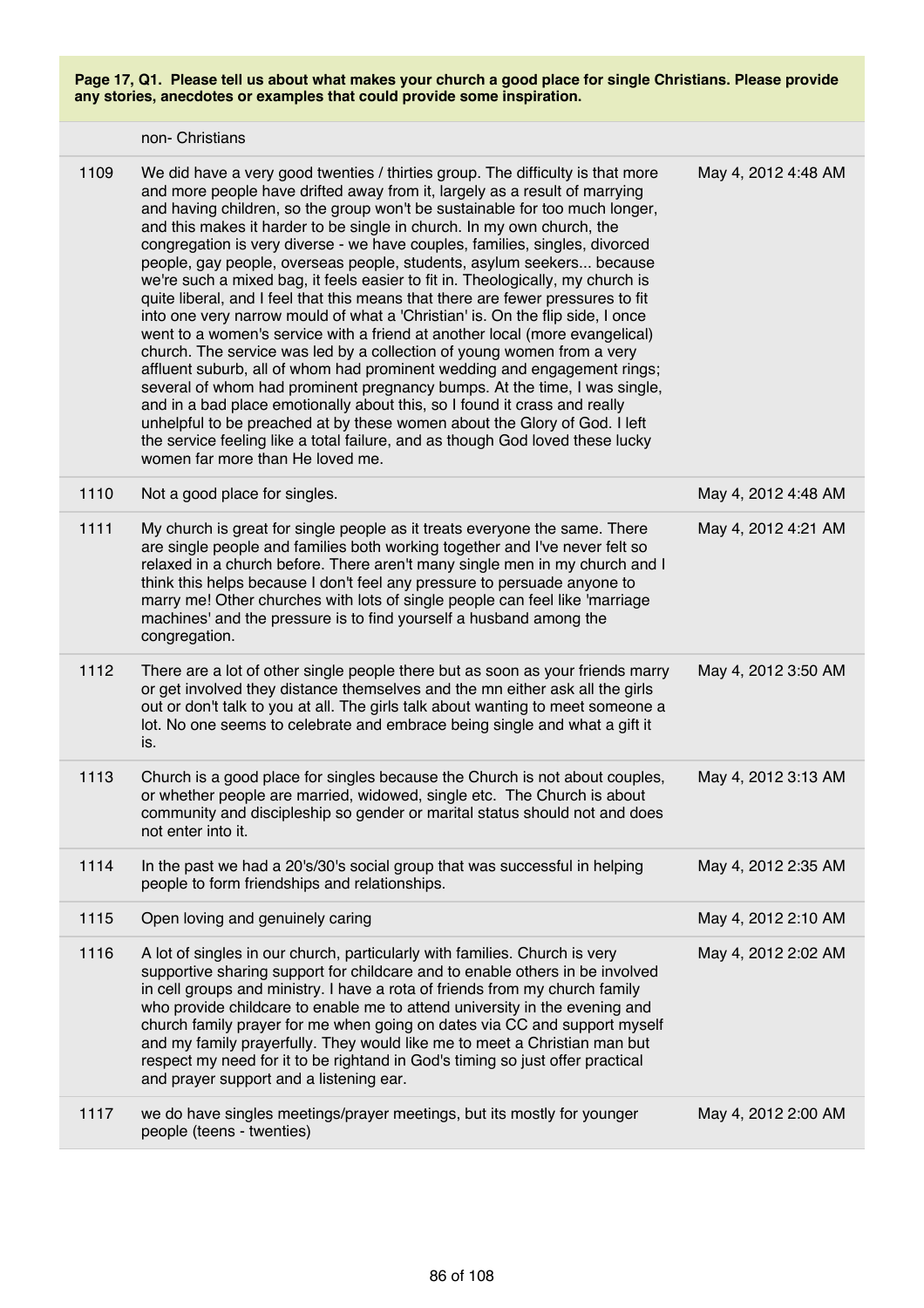| 1118 | Together with another lady I started an all age social group for "singles" to<br>promote friendship across the age range and to support people who have no<br>partner or are on their own through divorce or bereavement. This has<br>extended to people from other churches.                                                            | May 4, 2012 12:57 AM |
|------|------------------------------------------------------------------------------------------------------------------------------------------------------------------------------------------------------------------------------------------------------------------------------------------------------------------------------------------|----------------------|
| 1119 | generally the single people sort themselves out as agroup and support each<br>other, which is good.                                                                                                                                                                                                                                      | May 4, 2012 12:49 AM |
| 1120 | It is the only church for some distance, so there is very limited choice of<br>church if you are a practising Christian.                                                                                                                                                                                                                 | May 4, 2012 12:25 AM |
| 1121 | Coz we welcome everyone single or married                                                                                                                                                                                                                                                                                                | May 3, 2012 7:00 PM  |
| 1122 | I am sorry to say that, as a single / separated person, there is no Church that<br>I have tried to be involved in which I could describe as being a good place for<br>single Christians - and I speak as a strongly committed Christian who has, in<br>the past been involved in Church eldership, preaching, small group leading<br>etc | May 3, 2012 5:47 PM  |
| 1123 |                                                                                                                                                                                                                                                                                                                                          | May 3, 2012 5:26 PM  |
| 1124 | The church has lots of young families but also has single Christians. There<br>are events aimed at everyone and socials within home groups. There are not<br>specific events for single people though.                                                                                                                                   | May 3, 2012 3:35 PM  |
| 1125 | Families willing to invite single people along for social occasions. Looking<br>beyond people's marital status (whether single, married or divorced) to the<br>individual. Not assuming that because someone is single they are bound to<br>have lots of free time to take on chores that other people don't want to do!                 | May 3, 2012 3:19 PM  |
| 1126 | I am one of a relatively small proportion of singles at my church. There is no<br>singles group or special focus and I think this is actually helpful in integration<br>within the church. Couples, families and single people mix together and<br>support each other.                                                                   | May 3, 2012 2:44 PM  |
| 1127 | No one judges you on your circumstances (at least if they do it isn't<br>apparent).                                                                                                                                                                                                                                                      | May 3, 2012 2:32 PM  |
| 1128 | The singles who have not previously been married or don't have kids get<br>together but those of us with kids find it hard to break into the social scene                                                                                                                                                                                | May 3, 2012 2:20 PM  |
| 1129 | There are no specific groups for singles above the age of 25. Singles are<br>accepted to go into leadership. There are courses for people who are about<br>to get married and those who are divorced but not any course about how to<br>deal with being single.                                                                          | May 3, 2012 2:07 PM  |
| 1130 | We started our own inclusive social group. The vicar wanted us to be called<br>something, and restrict our age range and membership, but we defied being<br>pigeon holed and started reaching out to other churches. We are much<br>happier now, but think the church leadership would never have had the<br>vision.                     | May 3, 2012 1:42 PM  |
| 1131 | I was accepted in my very small church with no questions asked. I needed a<br>refuge and I found it.                                                                                                                                                                                                                                     | May 3, 2012 1:10 PM  |
| 1132 | There are a lot of us and there are a lot of people to socialise with. there are<br>also a lot of people with a variety of personal circumstances. However there                                                                                                                                                                         | May 3, 2012 12:58 PM |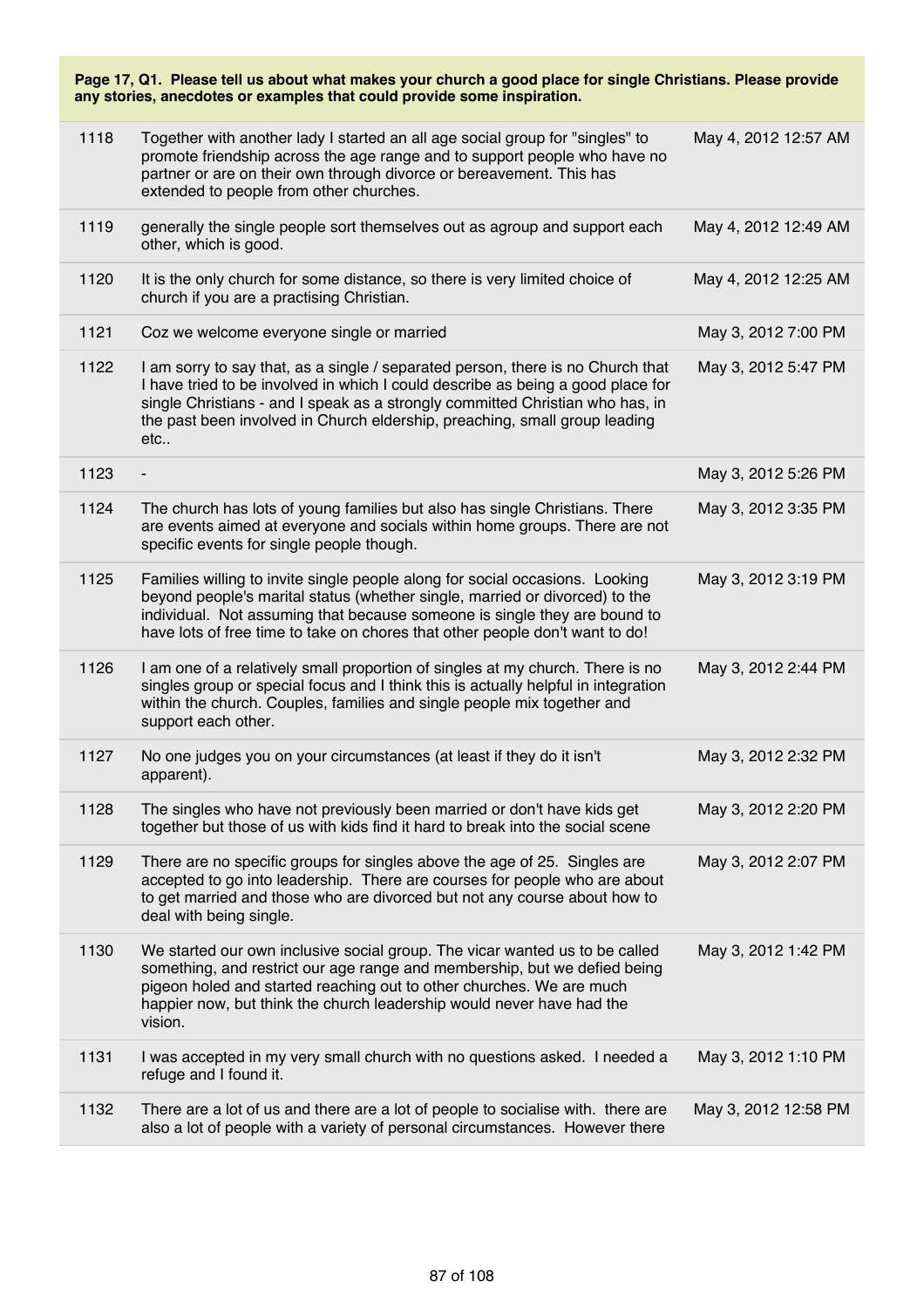|      | are a lot of poeple who assume that I must have lots of spare time on my<br>hands and don't realise I ahve to do all my washing, washing up, ironing,<br>shopping, cleaning cooking etc. They also assume I can't understand<br>children or issues that parents may have and so my opinions about a whole<br>range of things can be dismissed purely because I'm not a parent!                                          |                      |
|------|-------------------------------------------------------------------------------------------------------------------------------------------------------------------------------------------------------------------------------------------------------------------------------------------------------------------------------------------------------------------------------------------------------------------------|----------------------|
| 1133 | Everyone socialises together, singles, couples and families. The emphasis is<br>on fellowship and friendship. My single status is irrelevant and not an issue.                                                                                                                                                                                                                                                          | May 3, 2012 12:58 PM |
| 1134 | At the church I am at now I feel valued by the leaders who know my name<br>and talk to me, they don't just talk to couples and people with families.<br>Couples also are happy to talk to me, whereas previously couples just seem<br>to talk to other couples. I am included in a home group which is supportive.                                                                                                      | May 3, 2012 12:37 PM |
| 1135 | My Church loves and values everyone regardless of whether they are single,<br>married or divorced and offers fantastic support and friendship for all these<br>groups. They are also really good at creating non-cheesy natural ways for<br>singles to get to know each other without feeling set up. We just need a few<br>more single people!                                                                         | May 3, 2012 12:25 PM |
| 1136 | It's easy come, easy go. Nobody minds anything as far as I can tell.                                                                                                                                                                                                                                                                                                                                                    | May 3, 2012 12:22 PM |
| 1137 | The church is a wide variety of ages, it is quite welcoming, there are<br>homegroups, bible studies and prayer groups which are inclusive where<br>friendships can be made. Different ministries and interest groups one could<br>get involved with.                                                                                                                                                                    | May 3, 2012 12:17 PM |
| 1138 | We did run a singles group that met once a month. However, there were so<br>few men that it became a ladies group. It could have been better run and<br>included other churches to widen the group in my opinion. However, it was<br>a positive move for our church.                                                                                                                                                    | May 3, 2012 12:10 PM |
| 1139 | If people understand, that there are certain things, which are private, and<br>being Christian does not give you a right to poach on smb's preserves, then<br>they respect privacy and everybody who is single is allowed to freely breath<br>without any feeling of guilt. Among such people everybody wants to be and if<br>she or he finds such a congegation, they stay there, because they are and<br>feel secure. | May 3, 2012 11:54 AM |
| 1140 | There's a brilliant ministry for people in their 20s and 30s. It includes those<br>who are married, but it is a safe place to meet others of similar age, without<br>over-spiritualising our need for social encounters.                                                                                                                                                                                                | May 3, 2012 11:47 AM |
| 1141 | People are not judged or put to the side for being single. We are one church<br>family together.                                                                                                                                                                                                                                                                                                                        | May 3, 2012 11:39 AM |
| 1142 | Lots of ways to get involved and serve. mid week groups which can be a<br>mixture of singles/married/family depending on what you want - large church<br>so lots of choice to suit what you want. encouraged to 'do church' not for<br>what you can get out but what you can bring - changes perspective                                                                                                                | May 3, 2012 11:36 AM |
| 1143 | I think people are seen as individuals and valued whether they are married<br>or single - so you can serve in all the ministries whether you're single or<br>married. Plenty of single people have good levels of responsibility in our<br>church.                                                                                                                                                                      | May 3, 2012 11:34 AM |
| 1144 | Mainly an older congregation, so most young people absent                                                                                                                                                                                                                                                                                                                                                               | May 3, 2012 11:27 AM |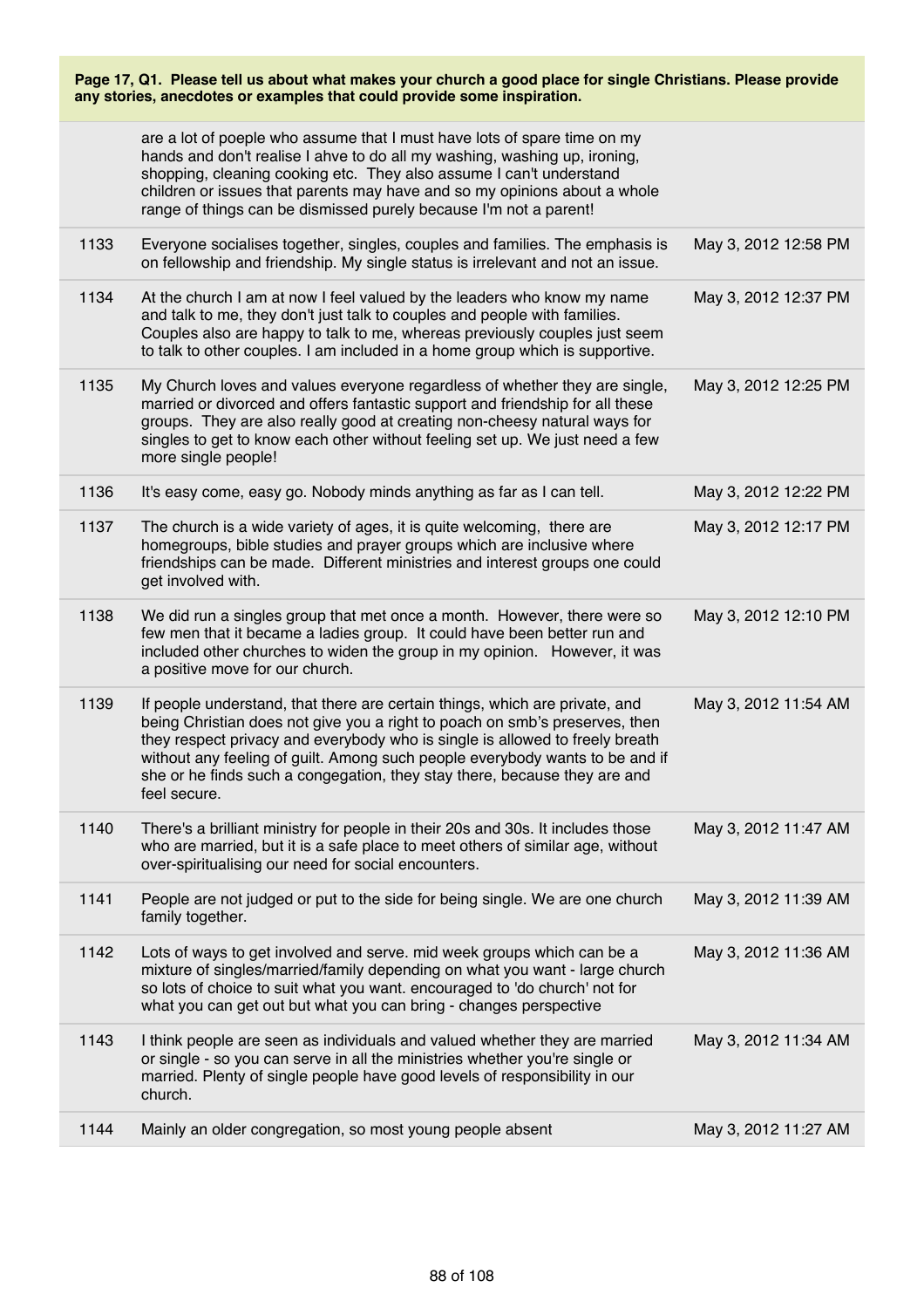| 1145 | My church is a friendly welcoming church but weekdays there is nothing to<br>go to which is for single people to meet with like minded people socially.<br>There is a why be alone club but this is for the very elderly and my agegroup<br>are recruited for giving lifts! I feel that there is a need in most areas for<br>social activities for the over 65s who still want to live an active and fulfilling<br>life.                                                                                                                         | May 3, 2012 11:25 AM |
|------|--------------------------------------------------------------------------------------------------------------------------------------------------------------------------------------------------------------------------------------------------------------------------------------------------------------------------------------------------------------------------------------------------------------------------------------------------------------------------------------------------------------------------------------------------|----------------------|
| 1146 | I cannot think of a single thing here                                                                                                                                                                                                                                                                                                                                                                                                                                                                                                            | May 3, 2012 11:21 AM |
| 1147 | welcoming to all people from different backgrounds, strong leadership and<br>accountability, small church so know people well, cell groups                                                                                                                                                                                                                                                                                                                                                                                                       | May 3, 2012 11:20 AM |
| 1148 | - Some people who have a lot of energy and are often younger ie upto about<br>25 often seem to enjoy it even if they are single, especially if they like to<br>spend lots of time at Church and enjoy doing a lot of ministries for it. It<br>seems to cater to them very well.                                                                                                                                                                                                                                                                  | May 3, 2012 11:15 AM |
| 1149 | It's not                                                                                                                                                                                                                                                                                                                                                                                                                                                                                                                                         | May 3, 2012 11:09 AM |
| 1150 | We have a growing number of people in their 20s and 30s, about half of<br>which are single, which meet regularly for social activities/ Importantly, there<br>are quite a few married couples who are part of the group, and<br>couples/singles are treated equally. What can be really difficult is that when<br>couples have children, they seem to migrate to other groups within the<br>church with other families, and those groups can feel closed off to single<br>people.                                                                | May 3, 2012 11:04 AM |
| 1151 | Basically being single or married does not seem to be an issue in my church,<br>and single hood is valued as a God given calling anyway. Single people can<br>participate in ministry as much as marrieds.                                                                                                                                                                                                                                                                                                                                       | May 3, 2012 10:39 AM |
| 1152 | All people regardless of status are offered various roles or tasks if they are<br>willing or able. This has not been the case in previous churches I have<br>attended. This church fellowship is very inclusive. I have been trained as a<br>home group Bible study leader and feel supported in this role. I am a<br>sidesperson welcoming at the church door monthly. have also been invited<br>to lead prayers in church, join the prayer ministry, stand for the PCC e.t.c so<br>there is plenty of scope to participate if I have the time! | May 3, 2012 10:30 AM |
| 1153 | no comment                                                                                                                                                                                                                                                                                                                                                                                                                                                                                                                                       | May 3, 2012 10:29 AM |
| 1154 | We treat everyone the same. We have a lot of single people in our church of<br>varying ages and everyone has a part to play in the life of the church and<br>indeed we encourage everyone to get involved. I have to say that there are<br>not a lot of single men but then there aren't in any organisation.                                                                                                                                                                                                                                    | May 3, 2012 10:29 AM |
| 1155 | It does not help to have church leaders who break confidences so that they<br>feed their overinflated egos. Having church leaders who do not do this would<br>be a start in the first place.                                                                                                                                                                                                                                                                                                                                                     | May 3, 2012 10:24 AM |
| 1156 | Friendly, loving, accepting, welcoming, engaging.                                                                                                                                                                                                                                                                                                                                                                                                                                                                                                | May 3, 2012 10:08 AM |
| 1157 | Welcoming. Accepting. Don't give trite answers like "things tend to happen<br>when you stop looking" (which means I'm doing something wrong) and "I'm<br>sure God's got somebody very special for you as you've had to wait for so<br>long"                                                                                                                                                                                                                                                                                                      | May 3, 2012 10:00 AM |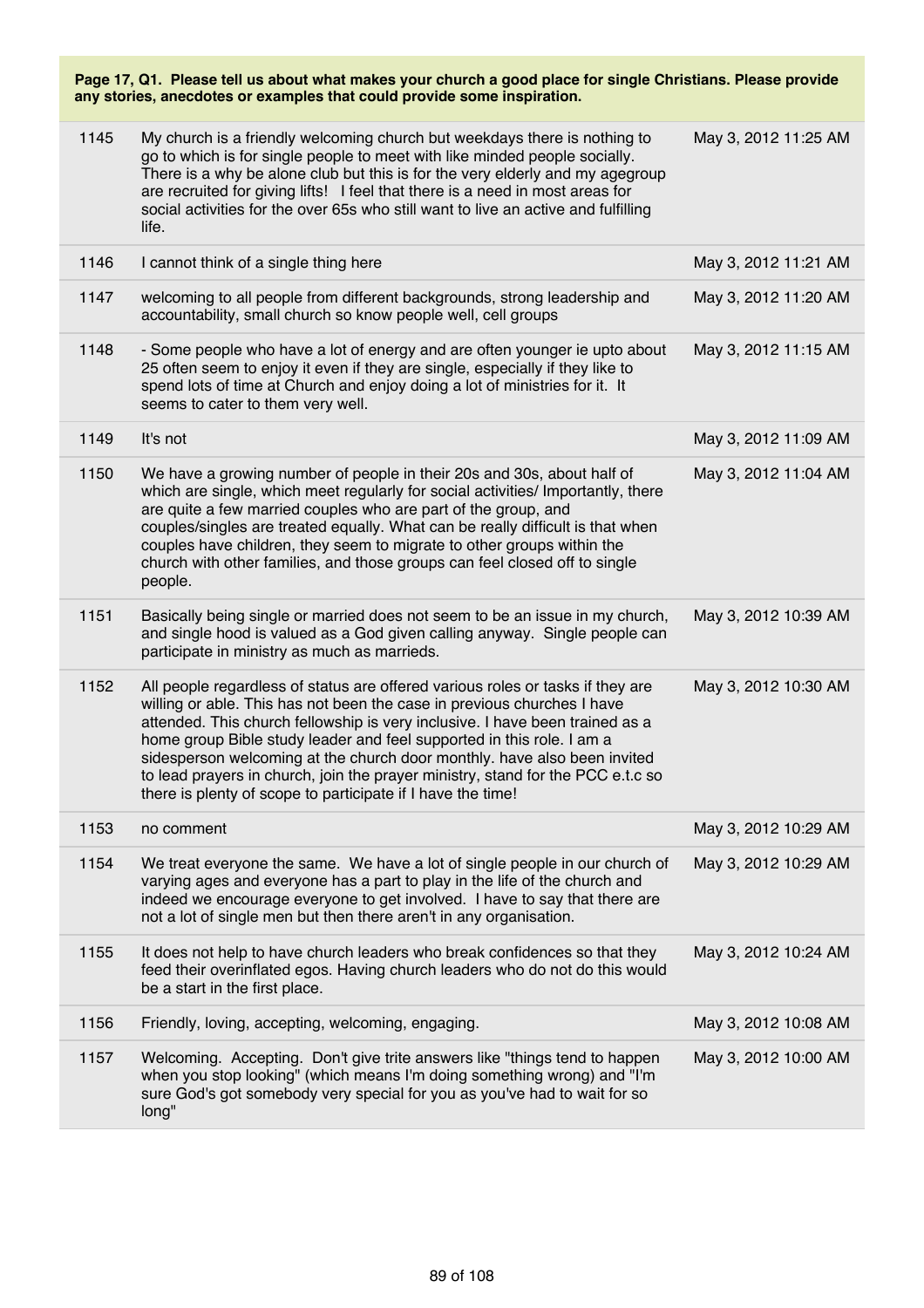| Page 17, Q1. Please tell us about what makes your church a good place for single Christians. Please provide<br>any stories, anecdotes or examples that could provide some inspiration. |                                                                                                                                                                                                                                                                                                                                                                                                                                                                                                                                                                                                                                               |                     |  |
|----------------------------------------------------------------------------------------------------------------------------------------------------------------------------------------|-----------------------------------------------------------------------------------------------------------------------------------------------------------------------------------------------------------------------------------------------------------------------------------------------------------------------------------------------------------------------------------------------------------------------------------------------------------------------------------------------------------------------------------------------------------------------------------------------------------------------------------------------|---------------------|--|
| 1158                                                                                                                                                                                   | We have a large number of younger single adults and specific stuff aimed at<br>us e.g. groups etc                                                                                                                                                                                                                                                                                                                                                                                                                                                                                                                                             | May 3, 2012 9:56 AM |  |
| 1159                                                                                                                                                                                   | Unfortunately there are quite a lot of single women but no single men which i<br>believe is the case for a lot of churches - and in society as a whole -<br>particularly for the more mature women. A good place for singles i think is<br>married couple remembering to include them and invite them without<br>minding having an odd number or thinking they can only invite them if they<br>have a partner                                                                                                                                                                                                                                 | May 3, 2012 9:54 AM |  |
| 1160                                                                                                                                                                                   | All are equal, some come as one of a partner, some with a partner. No one<br>is bothered about oners marital status. No one has asked, either.                                                                                                                                                                                                                                                                                                                                                                                                                                                                                                | May 3, 2012 9:28 AM |  |
| 1161                                                                                                                                                                                   | As a single Christian I did feel a bit awkward at first but once I got involved in<br>more things through church this has largely gone away and I feel very<br>accepted.                                                                                                                                                                                                                                                                                                                                                                                                                                                                      | May 3, 2012 9:20 AM |  |
| 1162                                                                                                                                                                                   | Quakers strongle believe in equality. They do not use titles, so "Mr", "Mrs"<br>and "Miss" just don't appear. There is a tradition (but not a rule) that couples<br>sit apart in worship. Many Quakers who are married, have partners who<br>worship elsewhere or nowhere, so it is not unusual to see people arriving on<br>their own. It all adds up to being accepted for who I am. I have never found<br>this in a church before - and I've been a Christian an awful long time!                                                                                                                                                          | May 3, 2012 9:03 AM |  |
| 1163                                                                                                                                                                                   | Doesnt use stories about married people to illustrate sermons Doesnt have<br>family services Mothering Sunday is celebrated on a Saturday so people<br>who arent mothers dont feel excluded                                                                                                                                                                                                                                                                                                                                                                                                                                                   | May 3, 2012 8:40 AM |  |
| 1164                                                                                                                                                                                   | My church has a Vicar who is single. He organises holiday for the church<br>and all are welcome. The church has a Childrens Church and does not<br>have an excessive amount of young families. I think there is a balance of<br>people who attend the church. I think it is difficult for some churches as the<br>only people who go to the Church are young families and everyone else<br>feels excluded. About 20 years ago I attended a very large charismatic<br>church and one day the Vicar, in his sermon said: There are single people<br>in this church who go home to emptiness and you can invite singles to your<br>Sunday Lunch. | May 3, 2012 8:36 AM |  |
| 1165                                                                                                                                                                                   | A wonderful place where I meet God every week. we are all going for it. . we<br>are not interested in our relationship status. We are too excited and<br>envisioned by what God is doing and will do that to waste our time on<br>worrying about our single status. I have moved past these worries probably<br>as I have found that the Lord has revealed himself to me more now that I am<br>past child bearing age and am more free to be who I am meant to be rather<br>than what I thought I christian man may want!!                                                                                                                    | May 3, 2012 8:27 AM |  |
| 1166                                                                                                                                                                                   | They all feel loved by the church members                                                                                                                                                                                                                                                                                                                                                                                                                                                                                                                                                                                                     | May 3, 2012 7:56 AM |  |
| 1167                                                                                                                                                                                   | My church is great if you are less than 35 years old and single, or over 35<br>and married, but if you are single AND over 35 there is nothing geared for us<br>at all! I have noticed this in other churches too.                                                                                                                                                                                                                                                                                                                                                                                                                            | May 3, 2012 7:53 AM |  |
| 1168                                                                                                                                                                                   | Certain good single AND married role models who make it their business to<br>be a friend/family member to everyone regardless of marital status, and who<br>encourage others to do so                                                                                                                                                                                                                                                                                                                                                                                                                                                         | May 3, 2012 7:27 AM |  |
| 1169                                                                                                                                                                                   | I think the church is a good place for everyone and not sure that that it is                                                                                                                                                                                                                                                                                                                                                                                                                                                                                                                                                                  | May 3, 2012 7:25 AM |  |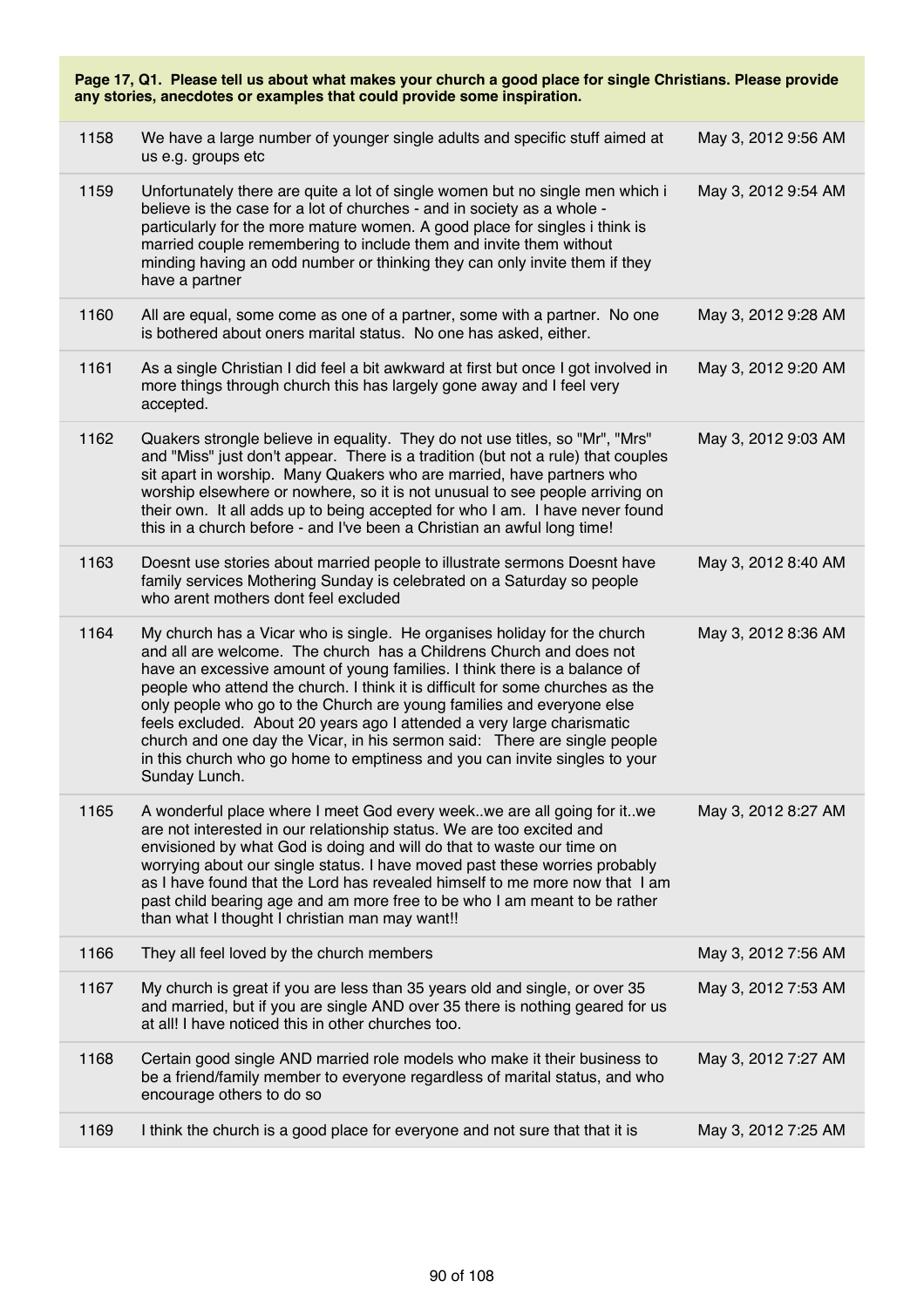| Page 17, Q1. Please tell us about what makes your church a good place for single Christians. Please provide<br>any stories, anecdotes or examples that could provide some inspiration. |                                                                                                                                                                                                                                                                                                                                                                                                                                               |                     |
|----------------------------------------------------------------------------------------------------------------------------------------------------------------------------------------|-----------------------------------------------------------------------------------------------------------------------------------------------------------------------------------------------------------------------------------------------------------------------------------------------------------------------------------------------------------------------------------------------------------------------------------------------|---------------------|
|                                                                                                                                                                                        | helpful to divide people by thier status. We are all part of the same family<br>whether married, single, widowed or divorced.                                                                                                                                                                                                                                                                                                                 |                     |
| 1170                                                                                                                                                                                   | Can't think of anything, apart from a 4 week seminar coming up on love, sex<br>and relationships                                                                                                                                                                                                                                                                                                                                              | May 3, 2012 7:22 AM |
| 1171                                                                                                                                                                                   | They are welcomed by older, ordinary members of the congregation, some<br>of whom are very good. Unfortunately the attitude of the leadership means<br>that at this time I couldn't really recommend it to singles unless they are<br>happy to remain single for the rest of their lives.                                                                                                                                                     | May 3, 2012 6:58 AM |
| 1172                                                                                                                                                                                   | As I say, many in our church are great examples of single christian leaders,<br>includingsingles involved in charity wok in Africa and Asia and singles who<br>lead worship                                                                                                                                                                                                                                                                   | May 3, 2012 6:39 AM |
| 1173                                                                                                                                                                                   | full age range, growing congegration, very welcoming to all                                                                                                                                                                                                                                                                                                                                                                                   | May 3, 2012 6:25 AM |
| 1174                                                                                                                                                                                   | I attend a very large church and have recently been introduced to a single<br>girl via our mentors. We would never have met otherwise and our now 1<br>month into dating.                                                                                                                                                                                                                                                                     | May 3, 2012 6:23 AM |
| 1175                                                                                                                                                                                   | Fortunately, or unfortunately there are few singles in their 40 & 50s in my<br>church. Indeed, maybe 1 or 2 such people out of perhaps 240 on the<br>electoral role. The bulk of the singles (6-8) are female aged 28-38 and with<br>no corresponding male singles - that's unfortunate as it doesn't make the<br>church a good place for single Xtians.                                                                                      | May 3, 2012 5:58 AM |
| 1176                                                                                                                                                                                   | Social settings where people are free to be themselves.                                                                                                                                                                                                                                                                                                                                                                                       | May 3, 2012 5:36 AM |
| 1177                                                                                                                                                                                   | Unfortunately (as mentioned in my previous comment in question 17), my<br>church and the church I have recently started attending (due to work<br>commitments re my needing to be nearer to work and a desire to be nearer<br>my family), does not provide any attraction for single people unless you are<br>young and a student or involved in youth ministry where again all workers<br>tend to be young and/or students or young couples. | May 3, 2012 5:33 AM |
| 1178                                                                                                                                                                                   | different styles of worship and many singles in the church family                                                                                                                                                                                                                                                                                                                                                                             | May 3, 2012 5:16 AM |
| 1179                                                                                                                                                                                   | Young single Christians are welcomed with open arms at my church, but I<br>do feel that we are not considered perhaps quite so welcomed, although we<br>have had very recently, special event evenings for older Christians, then the<br>next week for younger ones, takng place with specific topics discussed.<br>There is also not enough older single Christans attending my particular<br>church to enable one to meet a husband/wife!   | May 3, 2012 5:03 AM |
| 1180                                                                                                                                                                                   | My current church, which for work purposes, I can only attens intermiitently,<br>has a thinking congregation. I have been surprised by that. The current vicar<br>is attempting to intoduce meditation and the worship area int a worship<br>space My views have been asked. Its a hospitable church- nearly every<br>eveny Ive attended has included something to eat and drink! Always invited<br>and asked. Its been refreshing.           | May 3, 2012 4:51 AM |
| 1181                                                                                                                                                                                   | About three years ago my church had a singles ball but the ethnicity of my<br>church isn't aimed at me meeting someone                                                                                                                                                                                                                                                                                                                        | May 3, 2012 4:40 AM |
| 1182                                                                                                                                                                                   | treats every one equally                                                                                                                                                                                                                                                                                                                                                                                                                      | May 3, 2012 4:25 AM |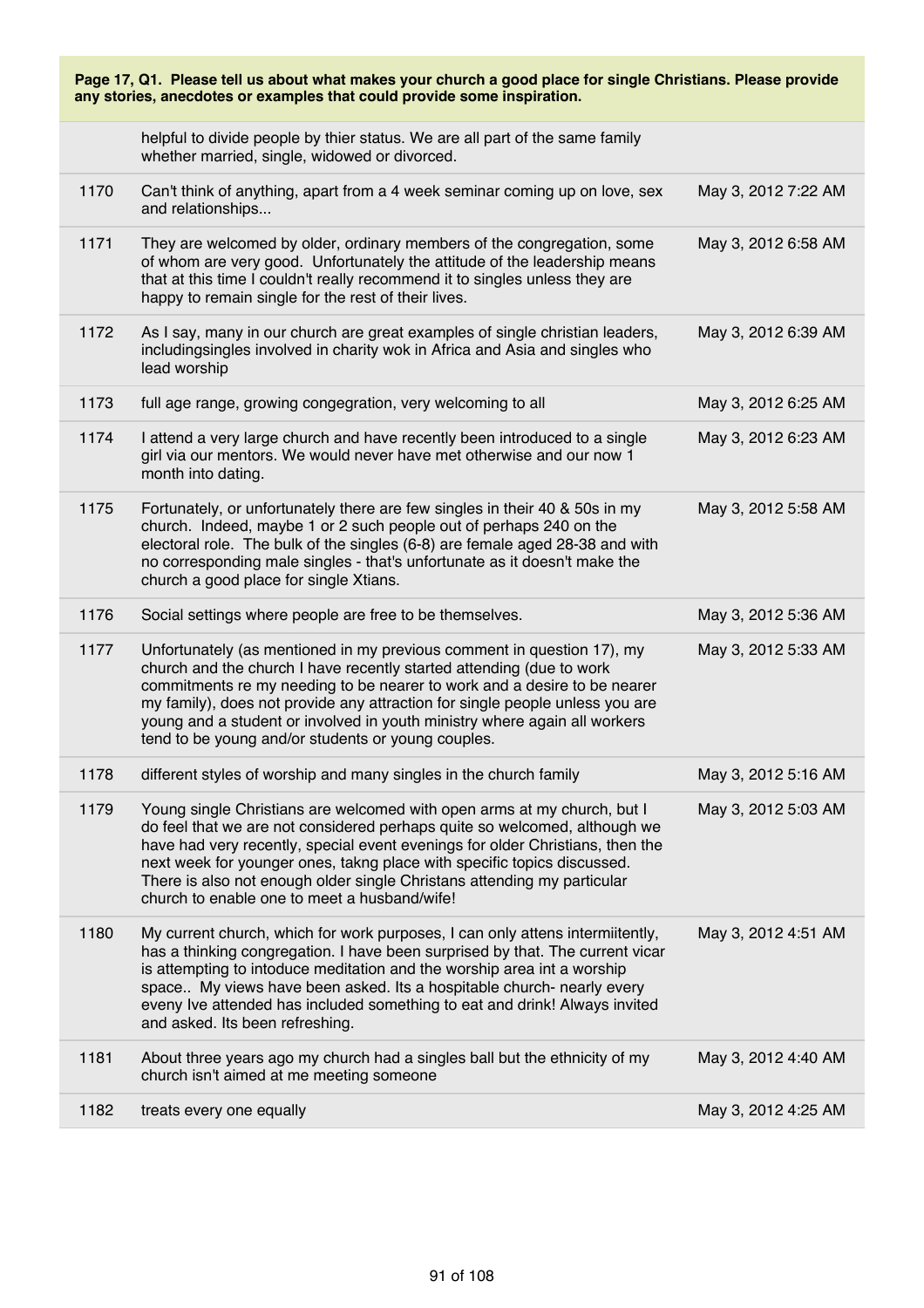| 1183 | N/A                                                                                                                                                                                                                                                                                                                                                                                                                                                                                                                                                                                                                                                                                           | May 3, 2012 4:16 AM  |
|------|-----------------------------------------------------------------------------------------------------------------------------------------------------------------------------------------------------------------------------------------------------------------------------------------------------------------------------------------------------------------------------------------------------------------------------------------------------------------------------------------------------------------------------------------------------------------------------------------------------------------------------------------------------------------------------------------------|----------------------|
| 1184 | At a diocesan level it is good, at a local level not so.                                                                                                                                                                                                                                                                                                                                                                                                                                                                                                                                                                                                                                      | May 3, 2012 3:20 AM  |
| 1185 | There are lots of single women of every status. Lots of activities going on<br>that people can join in. The single girls have a back row ministry to welcome<br>lonely people.!! But we never get any dishy men.!! The down side is that the<br>married couples my age all befriend those that are also in couples. They<br>never include you in their family or invite you for a meal.!! There is definately<br>a feelings of them and us when it comes to socalizing. The older folk are<br>much better at mixing with the singles."" Married couples will never realize<br>what it is to be single, maybe until they get old and then hopefully they will<br>always have their children.!! | May 3, 2012 3:20 AM  |
| 1186 | Regular socials. there are lots of singles at my church.                                                                                                                                                                                                                                                                                                                                                                                                                                                                                                                                                                                                                                      | May 3, 2012 3:18 AM  |
| 1187 | Singles are welcomed as people with thoghts feelings wants and needs.<br>They are not discriminate excluded or marginaised I                                                                                                                                                                                                                                                                                                                                                                                                                                                                                                                                                                  | May 3, 2012 3:12 AM  |
| 1188 | As a coastal village church, there are quite a few single people who have lost<br>partners or working singles who have retired to the village. Therefore we<br>have social activities that appeal to all. We always make sure that new<br>people are welcomed in the church.                                                                                                                                                                                                                                                                                                                                                                                                                  | May 3, 2012 2:32 AM  |
| 1189 | Cell groups. Luncheon clubs and knitting groups. Active in age exercise<br>classes. But I'm afraid they do not cater for singles who are younger and if<br>you have no single males in your church then the internet is our only way of<br>meeting them. BIG PROBLEM THAT I HAVE FOUND. And unless someone<br>in leadership understands these issues nothing is going to change.                                                                                                                                                                                                                                                                                                              | May 3, 2012 2:12 AM  |
| 1190 | Well unfort my Church has a greater cliental of older people. we dont have<br>very many young people attending atol But this dosent put me off as a<br>single person. We have a traditional service run by a very good vicor who<br>has helped me get back on my feet since the death of my Partner in 2009. I<br>feel blessed to be attending my church. Regardless of whether they are any<br>single men in it or not.                                                                                                                                                                                                                                                                      | May 3, 2012 2:10 AM  |
| 1191 | events, wecome teams, stuff to do, opportunites to serve, diciplship, familes<br>taking an interset.                                                                                                                                                                                                                                                                                                                                                                                                                                                                                                                                                                                          | May 3, 2012 2:08 AM  |
| 1192 | Our church is too small to be a good place for singles assuming they want to<br>find someone. It would be a good place to go for someone who wants to get<br>out of the dating game for a while though!                                                                                                                                                                                                                                                                                                                                                                                                                                                                                       | May 3, 2012 2:06 AM  |
| 1193 | My church did run & provide a group called Fuse for all adults which had<br>biblestudies, social nights out & weekends away, but this died off when the<br>leader left for ministry training. A replacement group for over 25s was<br>attempted but this burned out after 6 months or so because nobody new was<br>coming & staying, & no student for my churches massive lively & active<br>student group moved/aged up to us.  There is so much any single person<br>with spare time could help to do in the community my church serves.                                                                                                                                                    | May 3, 2012 1:17 AM  |
| 1194 | Incorporation in house groups                                                                                                                                                                                                                                                                                                                                                                                                                                                                                                                                                                                                                                                                 | May 3, 2012 12:57 AM |
| 1195 | Everyone is treated equally and everyone is really friendly                                                                                                                                                                                                                                                                                                                                                                                                                                                                                                                                                                                                                                   | May 2, 2012 11:15 PM |
| 1196 | To be perfectly honest I have never had cause to think about being single                                                                                                                                                                                                                                                                                                                                                                                                                                                                                                                                                                                                                     | May 2, 2012 11:14 PM |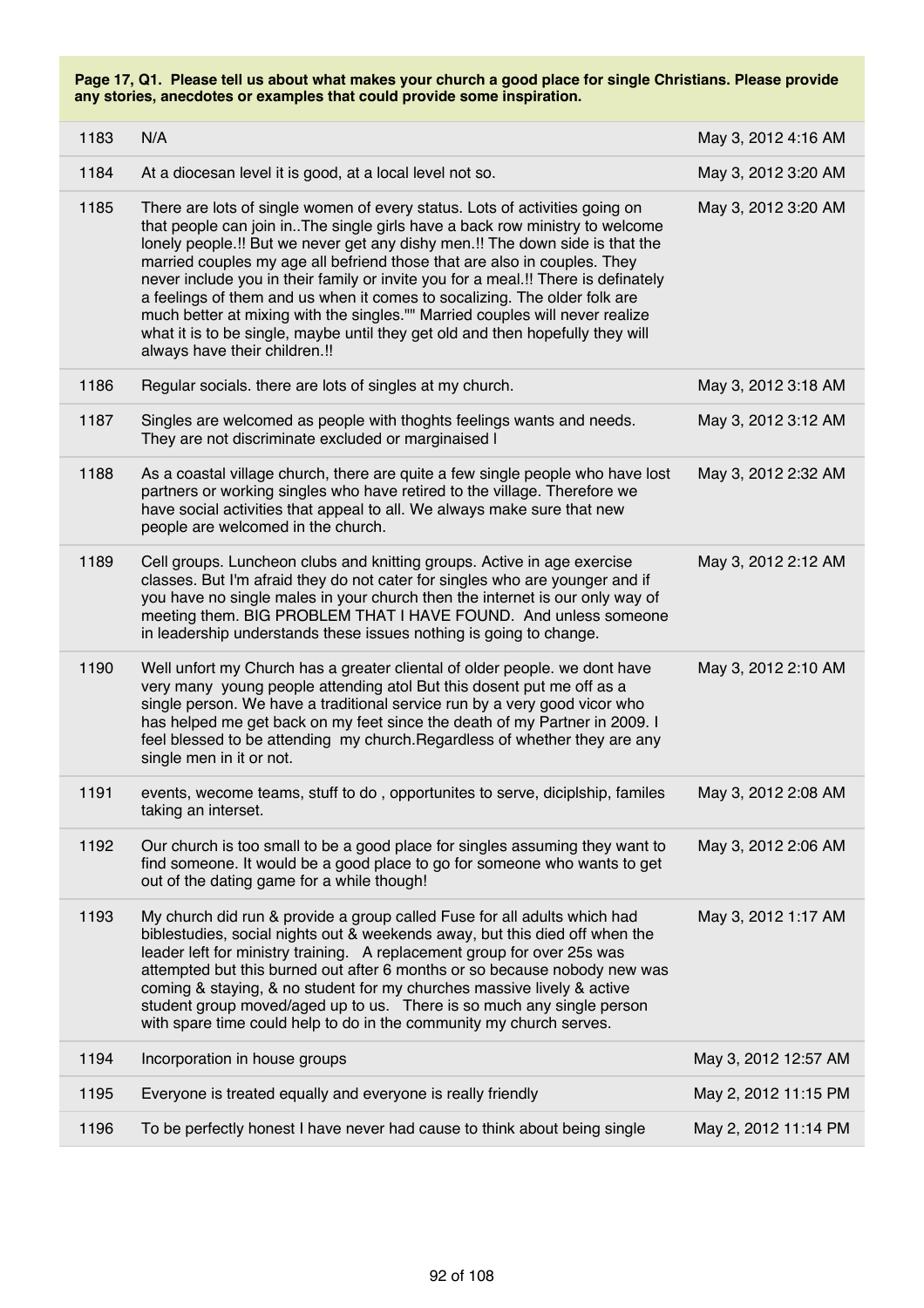| Page 17, Q1. Please tell us about what makes your church a good place for single Christians. Please provide<br>any stories, anecdotes or examples that could provide some inspiration. |                                                                                                                                                                                                                                                                                                                                                                                                                                                                                                                                                                                                                                                                                                                                                                                                                                                   |                     |  |
|----------------------------------------------------------------------------------------------------------------------------------------------------------------------------------------|---------------------------------------------------------------------------------------------------------------------------------------------------------------------------------------------------------------------------------------------------------------------------------------------------------------------------------------------------------------------------------------------------------------------------------------------------------------------------------------------------------------------------------------------------------------------------------------------------------------------------------------------------------------------------------------------------------------------------------------------------------------------------------------------------------------------------------------------------|---------------------|--|
|                                                                                                                                                                                        | when at my church, I'm simply accepted for who I am, a divoiced mother of 7<br>children.                                                                                                                                                                                                                                                                                                                                                                                                                                                                                                                                                                                                                                                                                                                                                          |                     |  |
| 1197                                                                                                                                                                                   | My church would be rubbish for a single Christian man my age if the reason<br>he was going to church was to find a wife, simply because there's no single<br>Christian girls in that age group. But I'm not going there expecting to find a<br>partner. That doesn't mean it's not a good place for single Christians though<br>and I don't feel I'm treated any differently for being single. Sometimes<br>socially it's a bit different because people with families can't or don't do<br>things I might like to because of their commitments. There's often<br>compromises towards 'family friendly' activities, but nothing can be done<br>about that until there are more single people at the church in the first place.                                                                                                                    | May 2, 2012 9:32 PM |  |
| 1198                                                                                                                                                                                   | It is great if you are female and want to remain single for the rest of your life                                                                                                                                                                                                                                                                                                                                                                                                                                                                                                                                                                                                                                                                                                                                                                 | May 2, 2012 7:02 PM |  |
| 1199                                                                                                                                                                                   | It is very welcoming and accepting of you no matter your background. It is<br>modern, lively and very Word and Spirit focused.                                                                                                                                                                                                                                                                                                                                                                                                                                                                                                                                                                                                                                                                                                                    | May 2, 2012 6:37 PM |  |
| 1200                                                                                                                                                                                   | It's based near the university so students who are often single visit. Its a<br>large church so there is a wide variety of people.                                                                                                                                                                                                                                                                                                                                                                                                                                                                                                                                                                                                                                                                                                                | May 2, 2012 5:46 PM |  |
| 1201                                                                                                                                                                                   | A safe place to unlearn my bad habits, and finally get free of any bitterness,<br>anger, sadness and stress. I feel appreciated for all that i do, and there are<br>many other single christians there so i dont feel so alone any more. I am able<br>to talk to male christians and learn more about how to see men in a better<br>light. They have always been there for me and i dont think we could have<br>managed without them. I have changed so much being there. My daughter is<br>growing up trusting and having faith for a christian husband, and has learned<br>about how to be a married woman, to raise godly children and to be part of a<br>community again. I have been helped to come back to life again and<br>discover who i am in Christ.                                                                                   | May 2, 2012 5:32 PM |  |
| 1202                                                                                                                                                                                   | I am a Single Christian. I am a active member of Choir. I am Loved by<br>everyone in the Church. They always motivate me n Inspire me to work for<br>the Lord!                                                                                                                                                                                                                                                                                                                                                                                                                                                                                                                                                                                                                                                                                    | May 2, 2012 4:41 PM |  |
| 1203                                                                                                                                                                                   | The Methodist church which I attend allows me to join in almost any event in<br>the church, and for that I am very thankful. However, the welcome I receive<br>is rather unusual these days: in many churches I am viewed rather as quaint<br>at best; or I am viewed as an odd sort of fellow, particularly since I am well<br>educated in both the Arts and the Sciences; in the Church at large I am also<br>viewed with suspicion because of my very keen interest in the Word and in<br>the Theology of Jesus Christ; in particular the extreme Charismatics have a<br>very poor attitude towards me since I accept what is written in the Word,<br>including the Epistles of Paul. As you probably have worked out, I have<br>written several articles concerning Christian Doctrine: my singleness only<br>compounds my rejection by many. | May 2, 2012 4:40 PM |  |
| 1204                                                                                                                                                                                   | Being on staff as a single woman definitely makes me unique, but I do feel<br>accepted and honoured in this role.                                                                                                                                                                                                                                                                                                                                                                                                                                                                                                                                                                                                                                                                                                                                 | May 2, 2012 4:03 PM |  |
| 1205                                                                                                                                                                                   | My church is a very active, welcoming, loving and accepting of all. There is<br>plenty going on and new people are invited, whatever their age, to various<br>events that are taking place.                                                                                                                                                                                                                                                                                                                                                                                                                                                                                                                                                                                                                                                       | May 2, 2012 4:02 PM |  |
| 1206                                                                                                                                                                                   | In my experience a church that operates like a community/family is a great<br>place for singles as we are included and don't feel singled out.                                                                                                                                                                                                                                                                                                                                                                                                                                                                                                                                                                                                                                                                                                    | May 2, 2012 4:00 PM |  |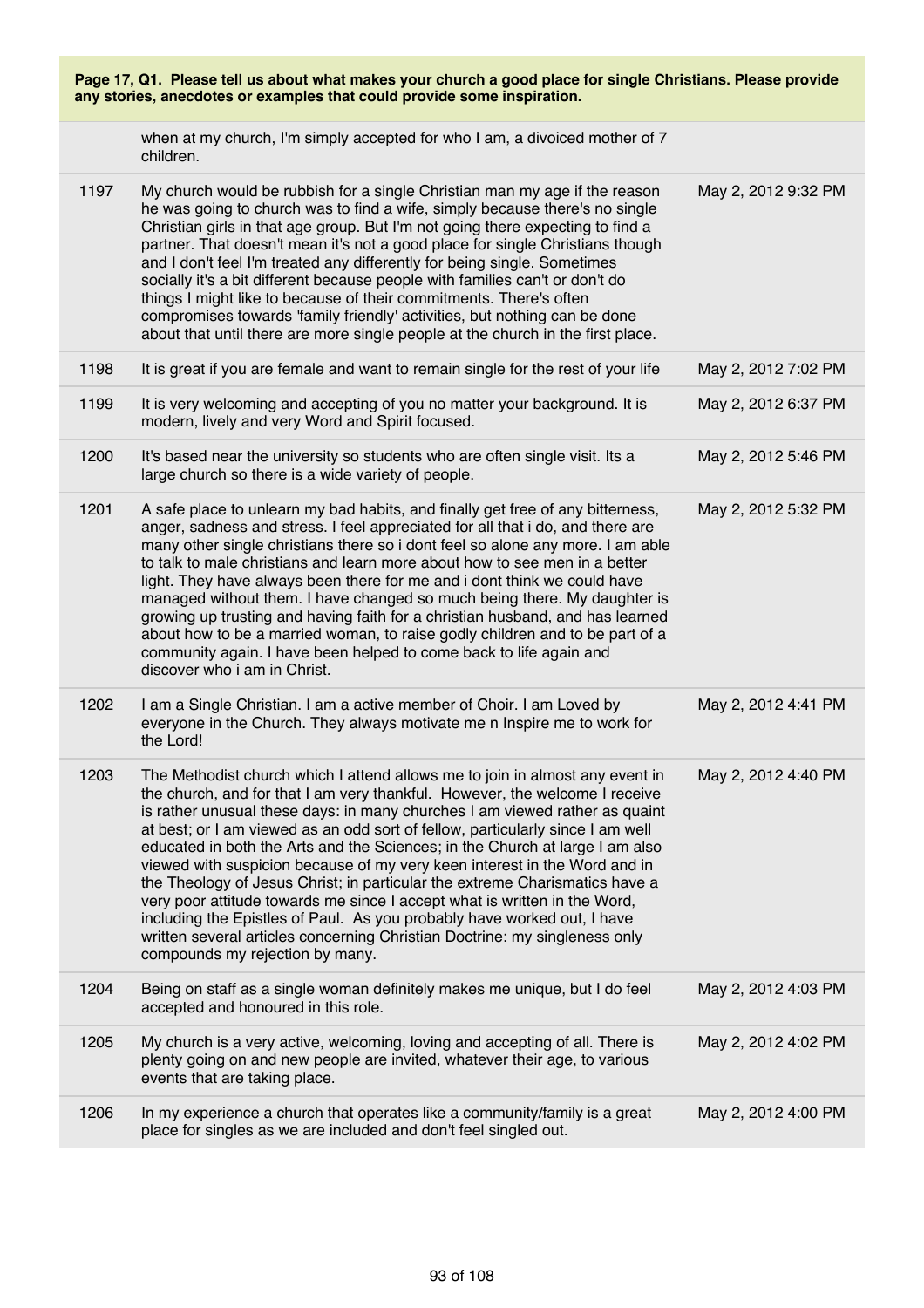| Page 17, Q1. Please tell us about what makes your church a good place for single Christians. Please provide<br>any stories, anecdotes or examples that could provide some inspiration. |                                                                                                                                                                                                                                                                                                                                                                                                                                                                                                                                                                                                                                                                                                                                                                                                         |                     |  |
|----------------------------------------------------------------------------------------------------------------------------------------------------------------------------------------|---------------------------------------------------------------------------------------------------------------------------------------------------------------------------------------------------------------------------------------------------------------------------------------------------------------------------------------------------------------------------------------------------------------------------------------------------------------------------------------------------------------------------------------------------------------------------------------------------------------------------------------------------------------------------------------------------------------------------------------------------------------------------------------------------------|---------------------|--|
| 1207                                                                                                                                                                                   | Even though human beings are quite often rubbish at handling singles the<br>Church has got Jesus and the Holy Spirit who more than compensate for<br>their drawbacks.                                                                                                                                                                                                                                                                                                                                                                                                                                                                                                                                                                                                                                   | May 2, 2012 3:57 PM |  |
| 1208                                                                                                                                                                                   | Biblical singlehood is a gift- in the same way the ability to preach is a gift,<br>and should be used for service. Singles are probably one of the greatest<br>assets a church has, they are free for more direct kingdom work. That is not<br>to say that leading a family for instance is lesser kingdom work, it's just<br>different. If you are single and in a church and lamenting what the church is<br>or isn't doing for you, maybe you need to stop looking at yourself. When<br>Jesus asks you what did you do with that gift, are you going to tell him you<br>hated it and wasted it, rather than using it to serve Him? Remembering again<br>spiritual gifts are for service. Similarly if you have singles in your church and<br>do not know what to do with them you are missing out!!! | May 2, 2012 3:36 PM |  |
| 1209                                                                                                                                                                                   | I cant comment on this one However just to say that my church is a good<br>place for all  single and married as far as hearing from God/worship etc.<br>That said, as a single man there and wanting to find someone there are very<br>few possibilities  hence joining CC !!!!!!                                                                                                                                                                                                                                                                                                                                                                                                                                                                                                                       | May 2, 2012 3:36 PM |  |
| 1210                                                                                                                                                                                   | There are many singles in my church, which makes it a great church cause<br>you're not the only "weird" single. On the other hand that's also what's<br>difficult in church. It's so "normal" to be single that people stay single for so<br>long and don't make the effort to find a partner                                                                                                                                                                                                                                                                                                                                                                                                                                                                                                           | May 2, 2012 3:31 PM |  |
| 1211                                                                                                                                                                                   | All who belong to God belong to His family and this needs to be preached<br>about so we each look out for and support one another. Being single isn't<br>easy, so organised groups or activities are beneficial. As it is the 'norm' to<br>marry and have children we each need reminding how to act/react to those<br>who aren't. Admitting we would like to be married can be difficult as it can<br>appear 'unspiritual' or that we are not happy with God's current will/way for<br>our life. All this said, a church with a love for people is what is needed; to<br>accept, help, nurture and pray for its members regardless of whether they<br>are old, young, male, female, single, married, rich or poor etc.                                                                                 | May 2, 2012 3:29 PM |  |
| 1212                                                                                                                                                                                   | We have a very good 20's and 30's group made up of mainly singles and<br>some young married couples. In fact it is often the couples with young<br>families that are the ones that feel more isolated or left out of social events in<br>our church. Also the church as a whole is very welcoming to anyone<br>regardless of their circumstances or marital status.                                                                                                                                                                                                                                                                                                                                                                                                                                     | May 2, 2012 3:27 PM |  |
| 1213                                                                                                                                                                                   | Many single Christians in my church - this can be both positive and negative.                                                                                                                                                                                                                                                                                                                                                                                                                                                                                                                                                                                                                                                                                                                           | May 2, 2012 3:23 PM |  |
| 1214                                                                                                                                                                                   | Since my husband left me and I am single I have found I have made friends<br>with other single women, mostly divorced. It feels like we can just be and not<br>need to explain everything. Another good thing is the social groups, camera<br>club outings and dinners club. Something in common.                                                                                                                                                                                                                                                                                                                                                                                                                                                                                                       | May 2, 2012 3:16 PM |  |
| 1215                                                                                                                                                                                   | Before worship coffee shop open and people mingle talking to each other no<br>matter if young old single married black white etc.                                                                                                                                                                                                                                                                                                                                                                                                                                                                                                                                                                                                                                                                       | May 2, 2012 3:08 PM |  |
| 1216                                                                                                                                                                                   | Plenty of opportunity to participate. Singles are the ones with time to help.<br>Maybe need to encourage singles to initiate more - tend to be reactive<br>because demand-led.                                                                                                                                                                                                                                                                                                                                                                                                                                                                                                                                                                                                                          | May 2, 2012 3:04 PM |  |
| 1217                                                                                                                                                                                   | I currently live and work overseas most of the time, My church in the UK has<br>provided me with generous financial and moral support. Families have                                                                                                                                                                                                                                                                                                                                                                                                                                                                                                                                                                                                                                                    | May 2, 2012 3:02 PM |  |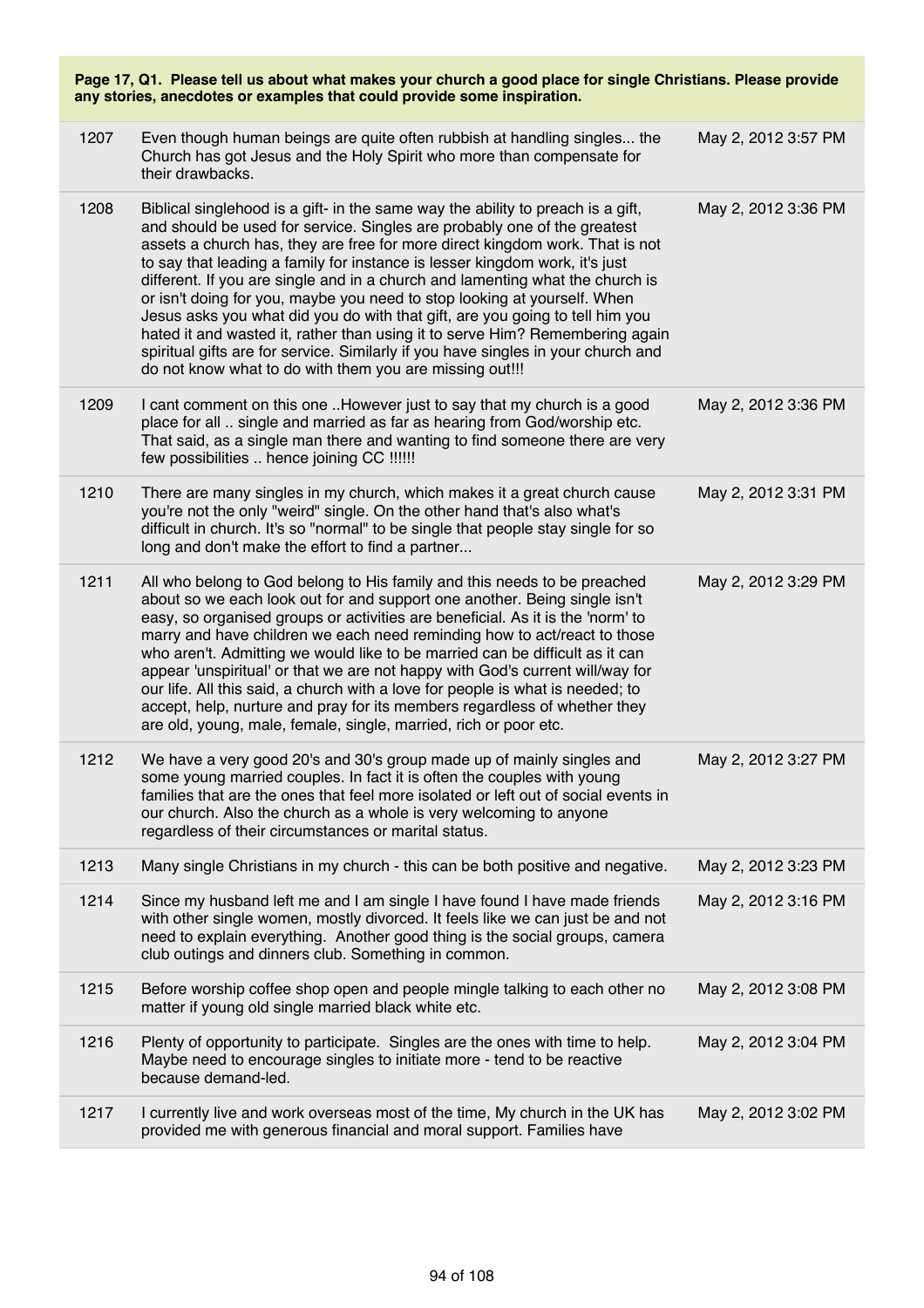|      | welcomed me into their homes when I am back in the UK and shared their<br>lives with me. I feel overwhelmingly loved and accepted. I think one of the<br>great benefits of being single is that I have more time to invest in the<br>friendships offered to me by my church.                                                                                                                                                                                                                                                                                                                                                                                                                                                                                                                                                                                                                                                                                                                                                                                                                                                                                                                                                       |                     |
|------|------------------------------------------------------------------------------------------------------------------------------------------------------------------------------------------------------------------------------------------------------------------------------------------------------------------------------------------------------------------------------------------------------------------------------------------------------------------------------------------------------------------------------------------------------------------------------------------------------------------------------------------------------------------------------------------------------------------------------------------------------------------------------------------------------------------------------------------------------------------------------------------------------------------------------------------------------------------------------------------------------------------------------------------------------------------------------------------------------------------------------------------------------------------------------------------------------------------------------------|---------------------|
| 1218 | My church is somewhere where I am part of a community and have friends I<br>can be myself with and phone or drop in on if I need someone to talk to.                                                                                                                                                                                                                                                                                                                                                                                                                                                                                                                                                                                                                                                                                                                                                                                                                                                                                                                                                                                                                                                                               | May 2, 2012 3:02 PM |
| 1219 | Everyone is welcome, single, married or otherwise.                                                                                                                                                                                                                                                                                                                                                                                                                                                                                                                                                                                                                                                                                                                                                                                                                                                                                                                                                                                                                                                                                                                                                                                 | May 2, 2012 3:00 PM |
| 1220 | The welcome I received on my first attendance was amazing not only<br>chocolates on entry then tea coffee (free) served, and I was introduced to a<br>Home Group leader who then invited me to Home Group, this was six<br>months ago, subsequently I have made friends of both single and married<br>members of the fellowship                                                                                                                                                                                                                                                                                                                                                                                                                                                                                                                                                                                                                                                                                                                                                                                                                                                                                                    | May 2, 2012 2:49 PM |
| 1221 | a good group organising social events including w/ends away                                                                                                                                                                                                                                                                                                                                                                                                                                                                                                                                                                                                                                                                                                                                                                                                                                                                                                                                                                                                                                                                                                                                                                        | May 2, 2012 2:43 PM |
| 1222 | It is a friendly and welcoming church. I genuinely feel people mean well<br>there. I also haven't had the time or been a member that long to fully be able<br>to get to know everyone and therefore don't have enough anecdotes to draw<br>on.                                                                                                                                                                                                                                                                                                                                                                                                                                                                                                                                                                                                                                                                                                                                                                                                                                                                                                                                                                                     | May 2, 2012 2:37 PM |
| 1223 | Everyone is welcomed and accepted for who they are, whether they are<br>single or not. There is no prejudice against singles, even if generally people<br>do marry when they are in their twenties or thirties. The church realises that<br>everyone is loved by God with a 'no strings attached' love, so there is no<br>teaching that makes singles feel inadequate or less loved, just because they<br>are single.                                                                                                                                                                                                                                                                                                                                                                                                                                                                                                                                                                                                                                                                                                                                                                                                              | May 2, 2012 2:33 PM |
| 1224 | Since my wife died 5 years ago and my children left home to lead a life of<br>their own I continue to be accepted for who I am even as a single widowed<br>person. I have always maintained however that unless one gets involved in<br>things then the many spiritual and other blessings of a church fellowship<br>wont necessarily come your way. I am part of an all inclusive church anyway!                                                                                                                                                                                                                                                                                                                                                                                                                                                                                                                                                                                                                                                                                                                                                                                                                                  | May 2, 2012 2:31 PM |
| 1225 | It doesn't. They run a mile from singles, particulary women over 40, you are<br>written off as an old maid, weird, choosey, difficult, an inconvenience.                                                                                                                                                                                                                                                                                                                                                                                                                                                                                                                                                                                                                                                                                                                                                                                                                                                                                                                                                                                                                                                                           | May 2, 2012 2:31 PM |
| 1226 | 20's group where there are lots of singles Feel completely accepted by<br>church members                                                                                                                                                                                                                                                                                                                                                                                                                                                                                                                                                                                                                                                                                                                                                                                                                                                                                                                                                                                                                                                                                                                                           | May 2, 2012 2:29 PM |
| 1227 | I arrived in the UK and started at my church as my marriage was breaking<br>up. I felt accepted right away, and when I chose to explain my situation to the<br>Minister, received support and no judgement - he left it up to the Holy Spirit<br>to convict me. I have been in several leadership positions, where both my life<br>experiences and my skills have been used. My church takes the attitude that<br>our past is past, and that God's forgiveness is complete, and we can all be<br>completely free from our past (although not necessarily the consequences of<br>past choices). People in my church are treated as indivuals, and although I<br>have publicly talked about some of what I have been through, I have never<br>felt that others have gossiped about me or judged me. I am respected for<br>what I am now, and how God works in my life now. I have lead Freedom in<br>Christ programmes, which are great for helping single people find freedom<br>from their past. Our church leaders try to be sensitive in the way they speak<br>about and to singles - mothers day is for all women etc, and they are careful<br>in the way they plan infant dedications and other events that could be difficult | May 2, 2012 2:28 PM |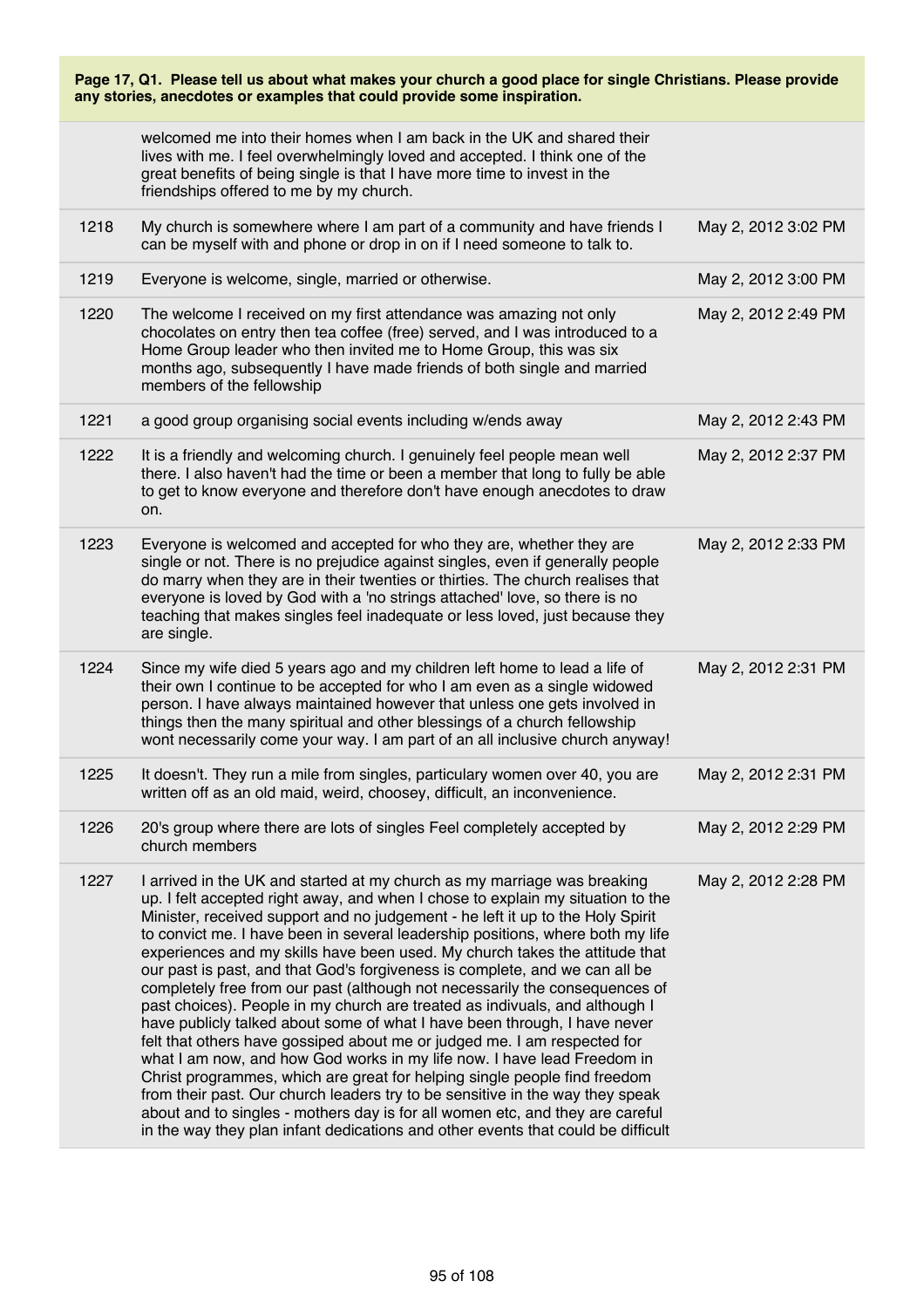|      | for singles. We don't have "single" events as such, but some social events<br>would be likely to attract singles. Some of the older folk in the church also<br>volunteer to babysit and "look after" certain single moms helping them to get<br>out to church and social events.                                                                                                                                                                                                                                                                                                                                                                                                                                                                                                                                                                                                                                                                                                                                                                                                                                                                                                                                                                                                                                                                                                                                                                                                                                                                                                                                                                                                                                                                                                                                                                                                       |                     |
|------|----------------------------------------------------------------------------------------------------------------------------------------------------------------------------------------------------------------------------------------------------------------------------------------------------------------------------------------------------------------------------------------------------------------------------------------------------------------------------------------------------------------------------------------------------------------------------------------------------------------------------------------------------------------------------------------------------------------------------------------------------------------------------------------------------------------------------------------------------------------------------------------------------------------------------------------------------------------------------------------------------------------------------------------------------------------------------------------------------------------------------------------------------------------------------------------------------------------------------------------------------------------------------------------------------------------------------------------------------------------------------------------------------------------------------------------------------------------------------------------------------------------------------------------------------------------------------------------------------------------------------------------------------------------------------------------------------------------------------------------------------------------------------------------------------------------------------------------------------------------------------------------|---------------------|
| 1228 | In truth, one of our clergy who has been with our church for over five years<br>now is in his mid-thirties and is single. This leads a good role model for<br>single men which contradicts the notion that the church is feminine. It is my<br>view that the minister is able to reach single and married men and help them<br>to understand their relationship with God and this is excellent and I think our<br>church is very lucky. The church provides social nights for single people who<br>are divorced. There are plenty of opportunities in home groups where single<br>people are made to feel very welcome. I do not know because I am not part<br>of the decision making team for home group allocations, but it strikes me that<br>the home groups are very well thought through in terms of balance. Our<br>church has a variety of different services, at different times on Sundays and<br>during the week. Indeed our church which is closely connected with the<br>community has many different social activities to get involved in from bell<br>ringing to star gazing. I guess we are very, very lucky in our village and God<br>has really blessed us.                                                                                                                                                                                                                                                                                                                                                                                                                                                                                                                                                                                                                                                                                                          | May 2, 2012 2:26 PM |
| 1229 | There Are a lot of us and we get together sometimes to support each other.                                                                                                                                                                                                                                                                                                                                                                                                                                                                                                                                                                                                                                                                                                                                                                                                                                                                                                                                                                                                                                                                                                                                                                                                                                                                                                                                                                                                                                                                                                                                                                                                                                                                                                                                                                                                             | May 2, 2012 2:21 PM |
| 1230 | I've been part of this church for exactly a year only, but feel so accepted as I<br>am. It is the most loving church I've ever been part of (35 years of being<br>born again and have lived in 3 different European countries and attended<br>churches there). I have been asked to join the worship team, the prayer<br>ministry team, the welcome team, the coffee/tea - team, the children's<br>ministry team (had to decline a few :) ). I have never been married and<br>don't have any children, but there are quite a few single mothers in my<br>church and from at least 4 of them, whom I know well, I can say the have all<br>experienced that finally this is a church where they are not being judged for<br>being divorced/ in the process of getting divorced. They feel accepted and<br>loved. At the moment my church is focussing on building up men to reach<br>their full potential in Jesus and become all he has made them to be and it is<br>also focussing on marriage (with marriage course running). Nevertheless, I<br>don't feel excluded because of it. I'm happy that there is finally a church who<br>sees the need to build up men, because in my experience there is generally<br>a lack of Christian men who know who they are and step up to leadership in<br>a lot of churches. This leads to the phenomenon that strong women step<br>into the void in leadership positions, overrepresenting women.<br>Unfortunately, in my experience, this is not always healthy (I am not against<br>women in leadership) because of the imbalance ensuing. Strong men are<br>needed in church, who lead in love and are not afraid to take responsibility.<br>This might even benefit some of the single ladies in the long run, if there are<br>single men who are being built up to become men of God - and so mature<br>into potential future husbands.;) | May 2, 2012 2:20 PM |
| 1231 | We are accepted but tend to self organise                                                                                                                                                                                                                                                                                                                                                                                                                                                                                                                                                                                                                                                                                                                                                                                                                                                                                                                                                                                                                                                                                                                                                                                                                                                                                                                                                                                                                                                                                                                                                                                                                                                                                                                                                                                                                                              | May 2, 2012 2:18 PM |
| 1232 | Its not.                                                                                                                                                                                                                                                                                                                                                                                                                                                                                                                                                                                                                                                                                                                                                                                                                                                                                                                                                                                                                                                                                                                                                                                                                                                                                                                                                                                                                                                                                                                                                                                                                                                                                                                                                                                                                                                                               | May 2, 2012 2:12 PM |
| 1233 | The Church I am in at present is unique in that it is a church for the<br>community and all are welcome and feel welcome. I have had more<br>experiences of feeling excluded because I am a divorced single.                                                                                                                                                                                                                                                                                                                                                                                                                                                                                                                                                                                                                                                                                                                                                                                                                                                                                                                                                                                                                                                                                                                                                                                                                                                                                                                                                                                                                                                                                                                                                                                                                                                                           | May 2, 2012 2:12 PM |
| 1234 | Because we are seen as who we are. There are a number of members who                                                                                                                                                                                                                                                                                                                                                                                                                                                                                                                                                                                                                                                                                                                                                                                                                                                                                                                                                                                                                                                                                                                                                                                                                                                                                                                                                                                                                                                                                                                                                                                                                                                                                                                                                                                                                   | May 2, 2012 2:07 PM |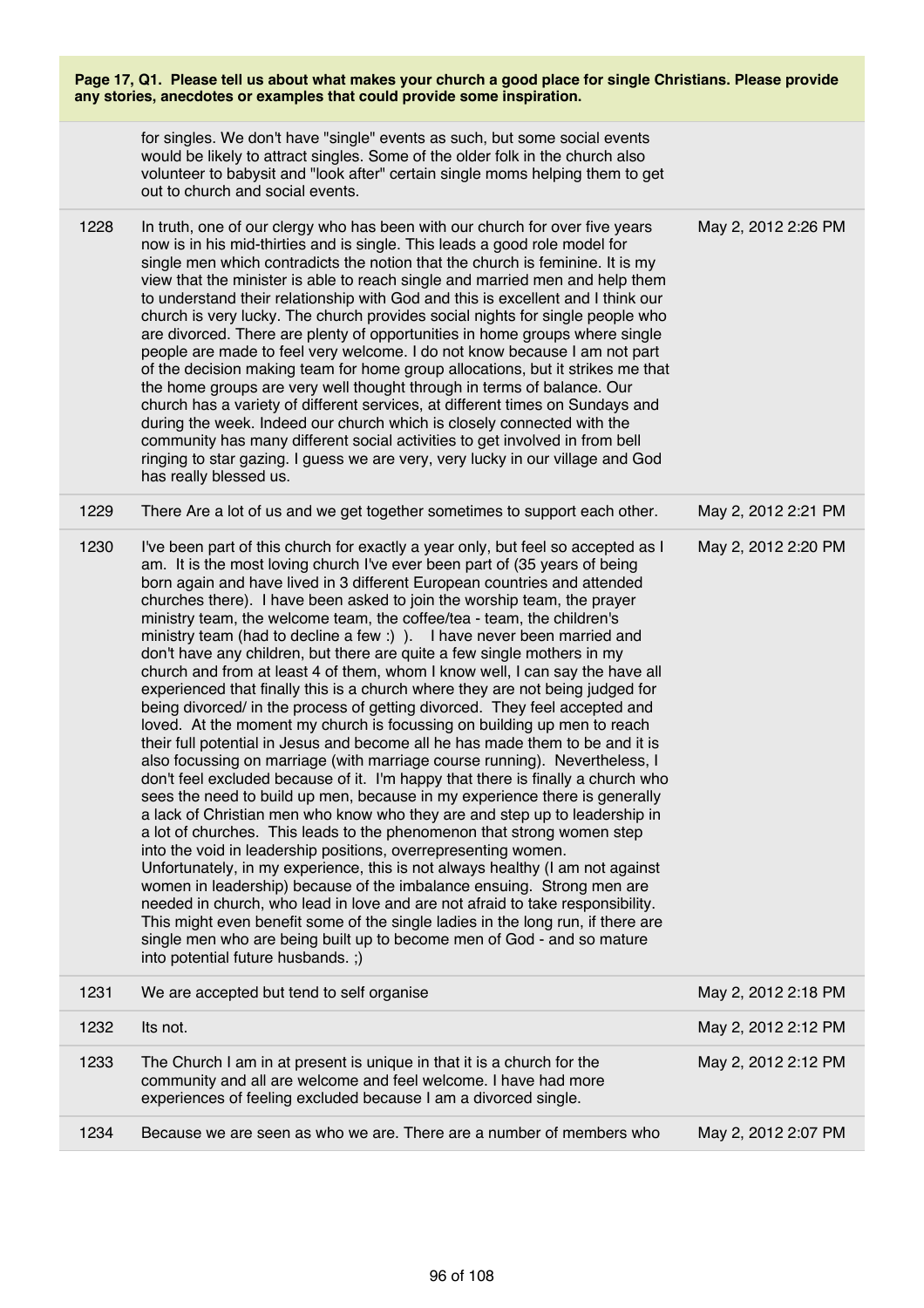|      | Page 17, Q1. Please tell us about what makes your church a good place for single Christians. Please provide<br>any stories, anecdotes or examples that could provide some inspiration.                                                                                                                                                                                                                                     |                      |
|------|----------------------------------------------------------------------------------------------------------------------------------------------------------------------------------------------------------------------------------------------------------------------------------------------------------------------------------------------------------------------------------------------------------------------------|----------------------|
|      | are single, of varying ages, but we are not seen for a relationship status but<br>as valid members who are given gifts for the church                                                                                                                                                                                                                                                                                      |                      |
| 1235 | Lots of other singles in the church, people see potential in you, dating is<br>seen as normal, friendly.                                                                                                                                                                                                                                                                                                                   | May 2, 2012 2:06 PM  |
| 1236 | It's not! No-one my age, let alone of the opposite sex!                                                                                                                                                                                                                                                                                                                                                                    | May 2, 2012 1:57 PM  |
| 1237 | It's good only because the majority are singles. However most of the<br>demographic are young graduates. The other men are mostly married and<br>there are very few single men there for women to meet so it's a problem for<br>the women.                                                                                                                                                                                 | May 2, 2012 1:57 PM  |
| 1238 | hospitality/inclusion/talking outside their family unit                                                                                                                                                                                                                                                                                                                                                                    | May 2, 2012 1:49 PM  |
| 1239 | there are about 20 - 25 students so for this age group our church is a good<br>place for singles                                                                                                                                                                                                                                                                                                                           | May 2, 2012 1:48 PM  |
| 1240 | My local church has a wide social agenda so there is alway's the opportunity<br>to mix and become involved, but it's up to the individual whether they have<br>the confidence to join in.                                                                                                                                                                                                                                  | May 2, 2012 1:44 PM  |
| 1241 | We recently had good sermon on the gift of singleness. There are lots of us<br>who are single, I had never thought that being single was such an issue.                                                                                                                                                                                                                                                                    | May 2, 2012 1:34 PM  |
| 1242 | I have several single friend at church and our pastors wife is keen to support<br>us.                                                                                                                                                                                                                                                                                                                                      | May 2, 2012 1:29 PM  |
| 1243 | Everyone is accepted for the person they are whatever their marital status<br>is. Isnt every church like that?                                                                                                                                                                                                                                                                                                             | May 2, 2012 1:24 PM  |
| 1244 | Too many meetings and not time to get to know each other and biuld<br>freindships. I organized a Barn Dance on 14th Feb, JUST FOR ME TO<br>HAVE FUN AND A REASON TO DANCE.IT WAS ALL FREE WITH SUPER<br>FOOD, 30 CAME+ MY LITTLE 2YR OLD GRANDAUGHTER, SHE WAS<br>STAR OF THE EVE !!!!!!BUT I DID HAVE FUN !!!!! A NON CHRISTIAN MAN<br>TRAVELLED 25 MILES TO COME, BUT WOULD NOT DANCE!!<br>JESUSHAD LOTS OF FUN AN FOODX | May 2, 2012 1:21 PM  |
| 1245 | There are a number of single Christians in the fellowship                                                                                                                                                                                                                                                                                                                                                                  | May 2, 2012 1:19 PM  |
| 1246 | We are all in the grace it is not a sin to be single                                                                                                                                                                                                                                                                                                                                                                       | May 2, 2012 1:16 PM  |
| 1247 | I must admit the church does include singles in all levels of volunteer/<br>leadership roles. At the moment there is a small group that I lead with<br>another lady for single women. This has been a great way for some of the<br>ladies, who are new Christians, to open up and express their opinions and it<br>has been a joy to see them grow in Christ which may not have happened in<br>a different group.          | May 2, 2012 1:06 PM  |
| 1248 | There are always opportunities to serve for everyone and the leadership is<br>completely affirming.                                                                                                                                                                                                                                                                                                                        | May 2, 2012 1:05 PM  |
| 1249 | It's generally a loving community which accepts everyone                                                                                                                                                                                                                                                                                                                                                                   | May 2, 2012 12:59 PM |
| 1250 | Single people are the minority in church. People go off to university, and they<br>often find their partners there. As a woman in her 50s, there are no single                                                                                                                                                                                                                                                             | May 2, 2012 12:59 PM |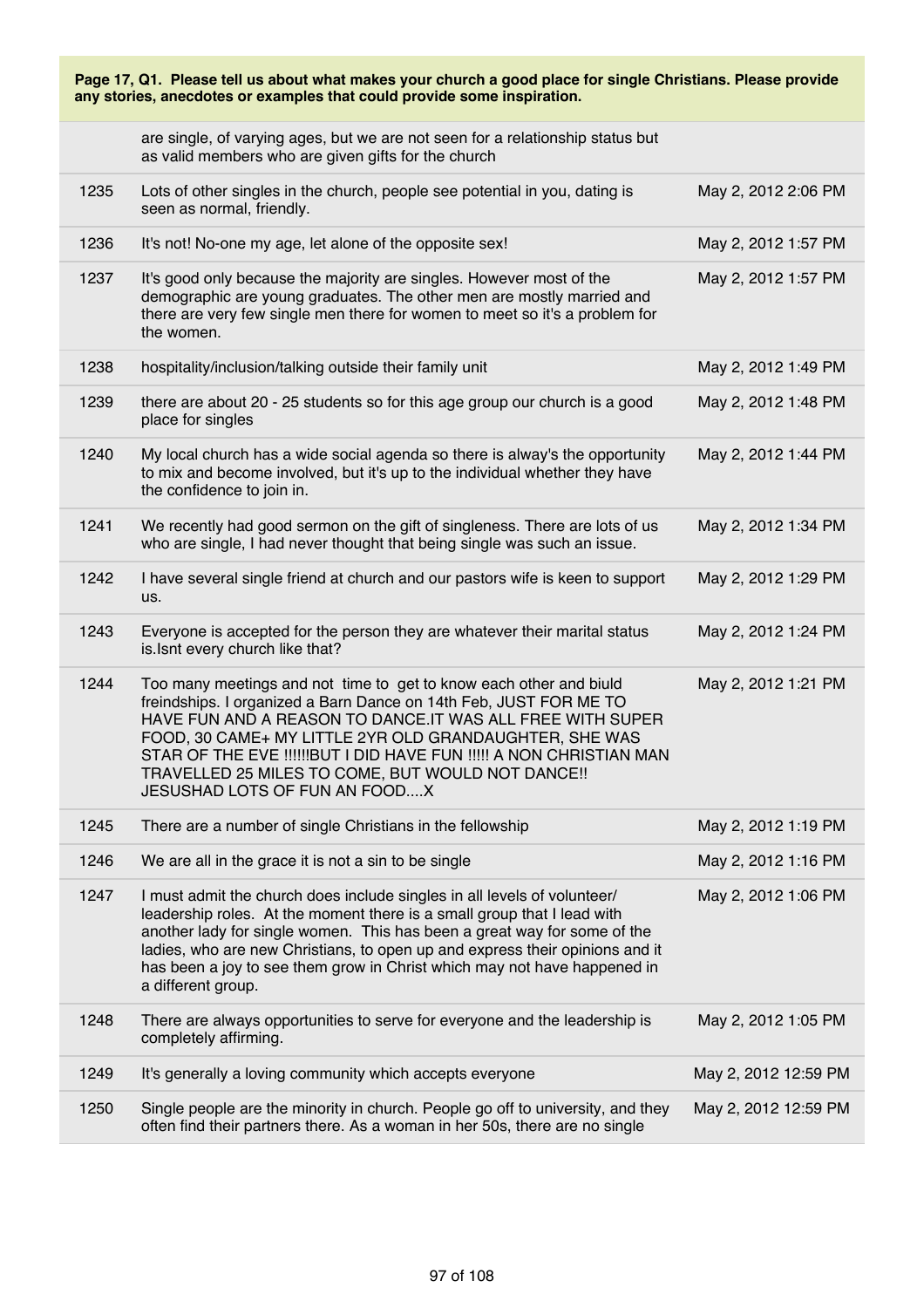|      | Page 17, Q1. Please tell us about what makes your church a good place for single Christians. Please provide<br>any stories, anecdotes or examples that could provide some inspiration.                                                                                                                                                                                                                                                                                                                                         |                      |
|------|--------------------------------------------------------------------------------------------------------------------------------------------------------------------------------------------------------------------------------------------------------------------------------------------------------------------------------------------------------------------------------------------------------------------------------------------------------------------------------------------------------------------------------|----------------------|
|      | men, and if there was one, he would fall into one of 3 catogories.he would<br>either have a disability, be a mummy's boy, or a baby christian. There are<br>only a few mature christian single men looking for a relationship, who would<br>be divorced or widowed.                                                                                                                                                                                                                                                            |                      |
| 1251 | Good for couples but not singles                                                                                                                                                                                                                                                                                                                                                                                                                                                                                               | May 2, 2012 12:56 PM |
| 1252 | My church has some singles in their 30s and overs, but many students and<br>younger 20s who are single. There is a group called 'Beacon'which does<br>socials and prayer events weekly, catering for those mainly in their 30s but<br>does welcome all ages and has some married couples too.                                                                                                                                                                                                                                  | May 2, 2012 12:56 PM |
| 1253 | On older lady arranges occasional singles Sunday lunches.                                                                                                                                                                                                                                                                                                                                                                                                                                                                      | May 2, 2012 12:52 PM |
| 1254 | To be honest, I don't think the Church I attend is a good place for single<br>Christians. There are not many single people that attend the Church I go to,<br>they are either young families with children or retired. I think this makes it<br>very difficult for singles.                                                                                                                                                                                                                                                    | May 2, 2012 12:52 PM |
| 1255 | People are accepted as people not by their status and there is a community<br>focus, lots of different groups for different people. Wouldn't normally go to<br>such a traditional church but the pastoral and prayer ministry is excellent and<br>it is ok to admit that you struggle there. I feel loved, accepted and valued for<br>myself, not what I do. Another church I go to occasionally has excellent wide-<br>ranging women's events from craft to roller-discos to a Casino Royale DVD<br>evening - very inclusive. | May 2, 2012 12:50 PM |
| 1256 | There are lots of other single people my age. No one sees that as a bad<br>thing                                                                                                                                                                                                                                                                                                                                                                                                                                               | May 2, 2012 12:48 PM |
| 1257 | It is if you are young, lots of events etc                                                                                                                                                                                                                                                                                                                                                                                                                                                                                     | May 2, 2012 12:46 PM |
| 1258 | Ermmmmmm, don't think there is anything that makes my church a good<br>place for single Christians!!!!!                                                                                                                                                                                                                                                                                                                                                                                                                        | May 2, 2012 12:44 PM |
| 1259 | They try hard to include everyone in events and fellowship but still don't<br>manage to include older singles or understand their needs especially those<br>of us who feel much younger than we are!                                                                                                                                                                                                                                                                                                                           | May 2, 2012 12:42 PM |
| 1260 | There is a strong emphasis on the church family and it is very close-<br>knit. There are house groups and prayer nights.                                                                                                                                                                                                                                                                                                                                                                                                       | May 2, 2012 12:34 PM |
| 1261 | People very quickly made me feel welcome (learnt my name, invited me to<br>lunch, coffee, groups) etc.                                                                                                                                                                                                                                                                                                                                                                                                                         | May 2, 2012 12:33 PM |
| 1262 | It accepts me and all sorts which is what I love about it - and the people are<br>never boring. But it is not good for dating - there is only one woman within 10<br>years of my age who is single - there are two about 15 years younger and<br>there are some somewhat hurt older divorced/separated. This is why I have<br>tried CC.                                                                                                                                                                                        | May 2, 2012 12:27 PM |
| 1263 | I don't think it is. I chose it for its traditional background and style of worship,<br>not for the way it deals with single members.                                                                                                                                                                                                                                                                                                                                                                                          | May 2, 2012 12:23 PM |
| 1264 | Very understanding pastoral care, which permeates to the homeless, the<br>single mums with children, the drug addicts and we get all those in my<br>church. However, there are never any single middle aged men, either in this                                                                                                                                                                                                                                                                                                | May 2, 2012 12:22 PM |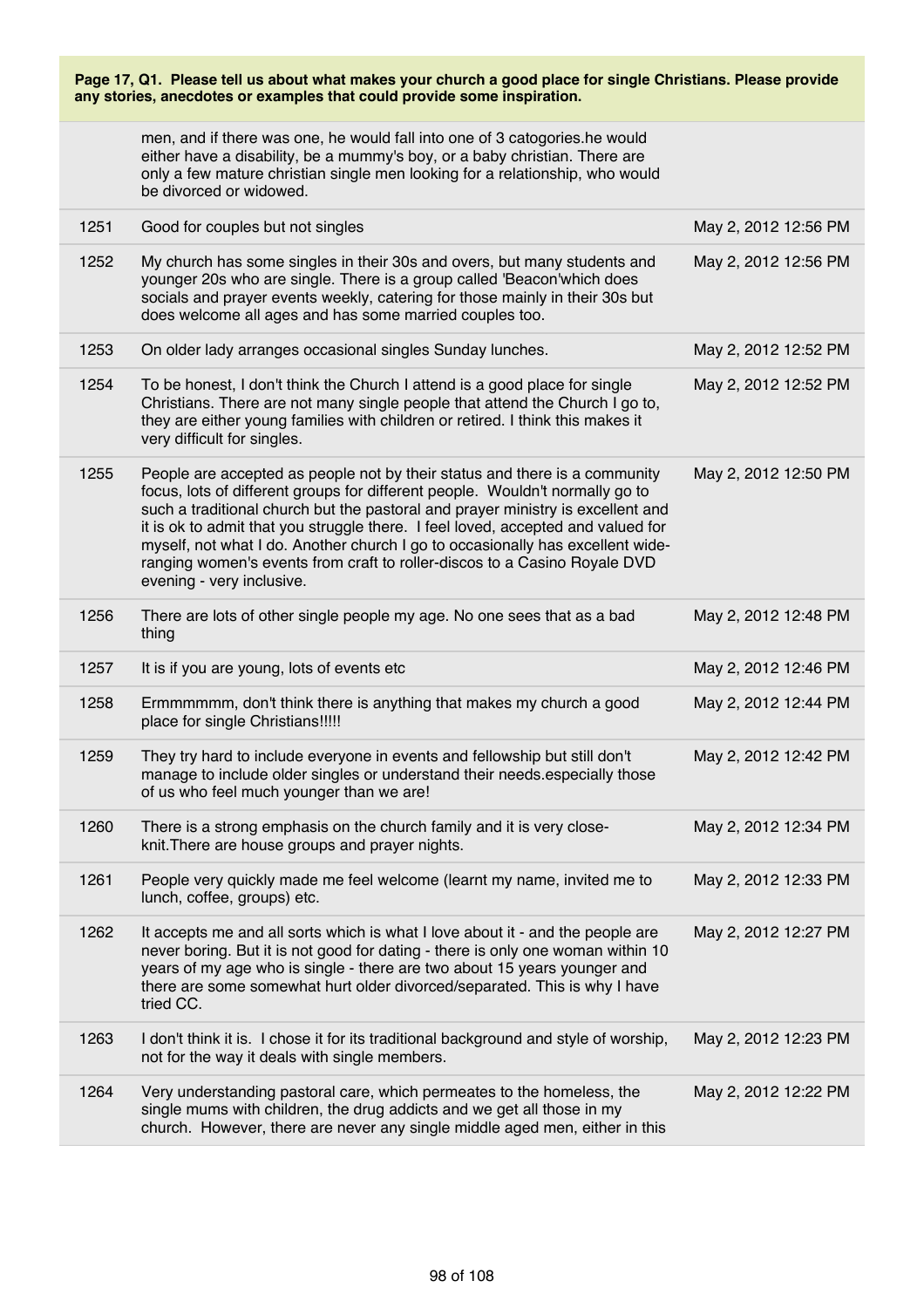|      | Page 17, Q1. Please tell us about what makes your church a good place for single Christians. Please provide<br>any stories, anecdotes or examples that could provide some inspiration.                                                                                                                                                                               |                      |
|------|----------------------------------------------------------------------------------------------------------------------------------------------------------------------------------------------------------------------------------------------------------------------------------------------------------------------------------------------------------------------|----------------------|
|      | church or others that I visit in my town. I despair at having been sinlge for<br>six years with never an invitation from a christian single man.                                                                                                                                                                                                                     |                      |
| 1265 | It has a walking group                                                                                                                                                                                                                                                                                                                                               | May 2, 2012 12:20 PM |
| 1266 | One's status (married or single) is irrelevant. Each individual is valued.                                                                                                                                                                                                                                                                                           | May 2, 2012 12:19 PM |
| 1267 | I think what makes my church a good place for single christians would be<br>young, informal atmosphere which it makes it more welcome to younger,<br>single people                                                                                                                                                                                                   | May 2, 2012 12:14 PM |
| 1268 | Lots of other singles. Less pressure to get into relationships. Less privileging<br>of the family. Recognition of the vocations of single persons. Valuing of deep<br>friendship.                                                                                                                                                                                    | May 2, 2012 12:12 PM |
| 1269 | Pass!                                                                                                                                                                                                                                                                                                                                                                | May 2, 2012 12:12 PM |
| 1270 | It is a warm and welcoming place and there are social groups for males &<br>females. It is much easier to join in when everyone else isn't part of a couple.                                                                                                                                                                                                         | May 2, 2012 12:09 PM |
| 1271 | 222                                                                                                                                                                                                                                                                                                                                                                  | May 2, 2012 12:08 PM |
| 1272 | Family link ups - singles have families who they befriend / look after them                                                                                                                                                                                                                                                                                          | May 2, 2012 12:00 PM |
| 1273 | They are lovely good people at my church very friendly and welcoming but I<br>do feel out of place especially at Christmas where there are whole families<br>together and also communion services where we share the Peace and<br>couples are hugging each other.                                                                                                    | May 2, 2012 11:51 AM |
| 1274 | Lots going on into which singles are involved. A mens and ladies groups are<br>there to join and the singles have recently been out together regularily and to<br>conferences.                                                                                                                                                                                       | May 2, 2012 11:50 AM |
| 1275 | There's lots to be involved with and lots of exciting ministry opportunities. I<br>am a Street Pastor and being single is ideal as I can do very anti-social<br>hours and this will only affect me. It's a really easy church to 'get stuck in'<br>and meet people.                                                                                                  | May 2, 2012 11:46 AM |
| 1276 | My church is very open to everyone, from all walks of life - there are a few<br>divorced people and a few singles (not many my age). We are all given the<br>opportunity to get involved and serve in different ways and there are often<br>social events too, which are nice to get together with other church people<br>(but not so great for meeting new people). | May 2, 2012 11:41 AM |
| 1277 | Singles encouraging each other, recognising the difficulties trying to help<br>each other out. Would love to see non-singles connecting with this also.                                                                                                                                                                                                              | May 2, 2012 11:37 AM |
| 1278 | Not sure that it is, It sometimes feels hard because although one feels<br>accepted in the church one doesn't get invited into folks homes for meals etc.                                                                                                                                                                                                            | May 2, 2012 11:36 AM |
| 1279 | Sorry - don't think it is a good place for singles!                                                                                                                                                                                                                                                                                                                  | May 2, 2012 11:33 AM |
| 1280 | It isn't.                                                                                                                                                                                                                                                                                                                                                            | May 2, 2012 11:30 AM |
| 1281 | Our church is very welcoming but we do not attract many single men                                                                                                                                                                                                                                                                                                   | May 2, 2012 11:29 AM |
| 1282 | My own experience is of support through, and restoration following, my                                                                                                                                                                                                                                                                                               | May 2, 2012 11:27 AM |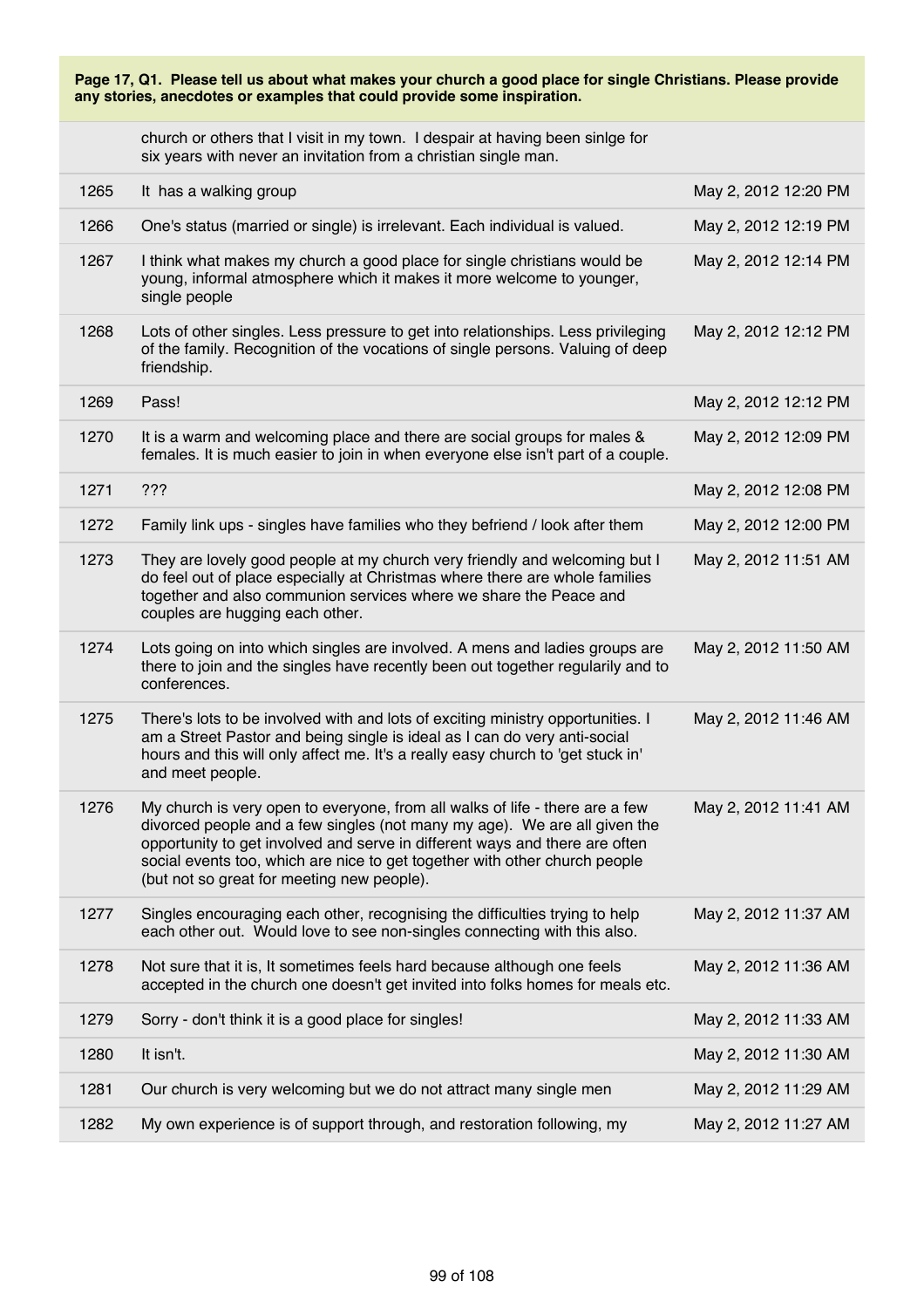|      | marriage breakdown. I have encountered friends who will walk alongside me<br>- this is a true Christian response, and has demonstrated how I can also walk<br>alongside others. HOWEVER, had I not been through this experience, I<br>would have had no idea what it is like for someone my age, so I choose to<br>proactively seek out supporting other singles.     |                      |
|------|-----------------------------------------------------------------------------------------------------------------------------------------------------------------------------------------------------------------------------------------------------------------------------------------------------------------------------------------------------------------------|----------------------|
| 1283 | There are very few singles in their late 20'2 early 30's in the church. While it<br>is a greeat place to be Christian, it is not so good as a place to meet<br>someone                                                                                                                                                                                                | May 2, 2012 11:26 AM |
| 1284 | I have found excellent friends amongst other single Christians in the Church.                                                                                                                                                                                                                                                                                         | May 2, 2012 11:23 AM |
| 1285 | Homegroups based on ages with a mixture of singles and marrieds. Church<br>leadership and the congregation talking to singles as competent adults rather<br>than people to be pitied and helped. We have other passions, dreams and<br>skills than just wanting to be married and it would be nice if they were what<br>we were known for rather than our singleness. | May 2, 2012 11:16 AM |
| 1286 | Difficult one because I'm not sure it is a great place for single Christians                                                                                                                                                                                                                                                                                          | May 2, 2012 11:11 AM |
| 1287 | Excellent place for teens. Lots of young married couples with kids. (And<br>older families) Nothing at all specifically for singles. Was told that status was<br>not an issue and all can be integrated into homegroups and other aspects of<br>fellowship. However, my earlier thoughts still obtain. Sorry.                                                         | May 2, 2012 11:11 AM |
| 1288 | My church is very accepting and welcoming but it does not attract single<br>male Christians because I think it is probably a bit too safe and polite and the<br>congregation is mainly middle aged women!                                                                                                                                                             | May 2, 2012 11:04 AM |
| 1289 | Life Groups are strong for creating good relationships with both single people<br>and couples, or divorced people. Friendships and bonds contintue way<br>beyond the Church environment and offer support to people who are not in<br>relationships.                                                                                                                  | May 2, 2012 10:56 AM |
| 1290 | Marital status is not an issue in our church; there are many opportunities for<br>service in different areas, whether married or single, male or female, young<br>or old, working or retired. Obviously some roles are more suitable for some<br>rather than others                                                                                                   | May 2, 2012 10:49 AM |
| 1291 | The church that I attend embraces all aspects of life so people feel accepted<br>no matter what relationship status they are in. A few of the members have<br>attended services at my church.                                                                                                                                                                         | May 2, 2012 10:46 AM |
| 1292 | One of our members is single and female. She has been involved in a<br>variety of ministries and has now taken up missionary work abroad. She<br>regularly speaks at meetings when she is home and is valued by all.                                                                                                                                                  | May 2, 2012 10:39 AM |
| 1293 | Quite a few singles there already. A good number of friends in the same<br>boat and whounderstand what its like to be single & christian. John Stott<br>was always single.                                                                                                                                                                                            | May 2, 2012 10:34 AM |
| 1294 | can't the moment -                                                                                                                                                                                                                                                                                                                                                    | May 2, 2012 10:30 AM |
| 1295 | It welcomes all.                                                                                                                                                                                                                                                                                                                                                      | May 2, 2012 10:29 AM |
| 1296 | It is not good or bad - I think things other than my relationship status<br>determine how I fit into the church. e.g. I would say that my ability to lead or                                                                                                                                                                                                          | May 2, 2012 10:26 AM |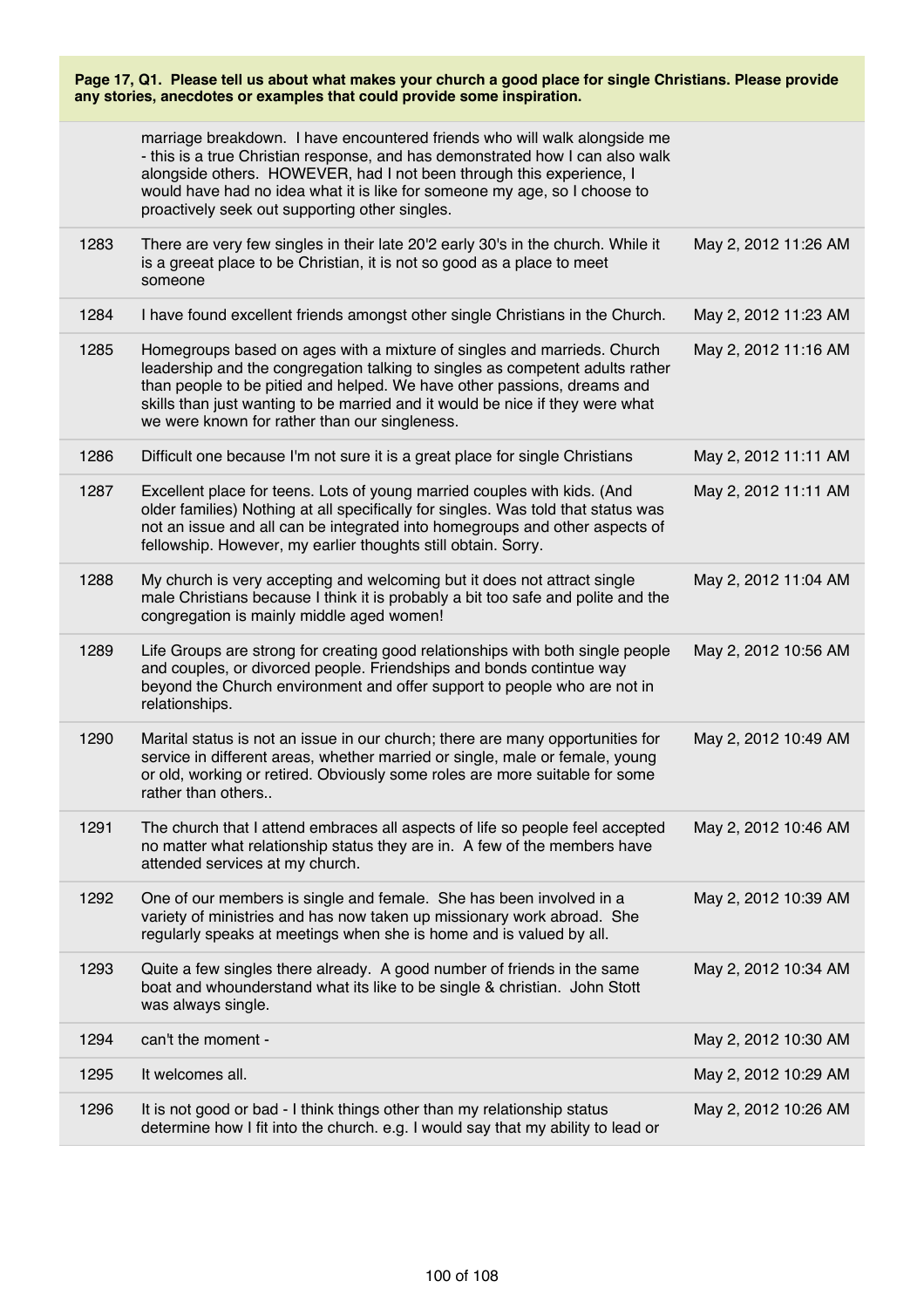|      | Page 17, Q1. Please tell us about what makes your church a good place for single Christians. Please provide<br>any stories, anecdotes or examples that could provide some inspiration.                                                                                                                                                                                                                                            |                      |
|------|-----------------------------------------------------------------------------------------------------------------------------------------------------------------------------------------------------------------------------------------------------------------------------------------------------------------------------------------------------------------------------------------------------------------------------------|----------------------|
|      | participate in any ministry is restricted (in a way I don't agree with) more by<br>my gender than the fact that I'm single.                                                                                                                                                                                                                                                                                                       |                      |
| 1297 | There are lots of single women in the church so you can have a good social<br>network but no men                                                                                                                                                                                                                                                                                                                                  | May 2, 2012 10:23 AM |
| 1298 | All are treated equally and are accepted both in church and socially.                                                                                                                                                                                                                                                                                                                                                             | May 2, 2012 10:20 AM |
| 1299 | As a large city centre chuch single people can attend without a lot of<br>questions about their single life that would give rise to unwelcome answers.                                                                                                                                                                                                                                                                            | May 2, 2012 10:18 AM |
| 1300 | I think there is truth in that the ethos of the church is too feminine. I am,<br>however, uncertain as too a solution.                                                                                                                                                                                                                                                                                                            | May 2, 2012 10:17 AM |
| 1301 | I certainly feel accepted in my church as a single, but I do not feel that<br>people are fully comfortable with me staying this way; but then neither am I!                                                                                                                                                                                                                                                                       | May 2, 2012 10:16 AM |
| 1302 | Other single people have things in common so if there are a good number of<br>such people we tend to form friendship groups, downside of that is if you<br>appear to have friends married people often don't invite you to anything and<br>if you invite them for a meal say you feed 2 extra people but rarely get invited<br>back                                                                                               | May 2, 2012 10:15 AM |
| 1303 | There is not really any discrimination although perhaps the leadership of the<br>church may feel that as a single person I have more time to be involved in<br>the life of the church - not necessarily the case.                                                                                                                                                                                                                 | May 2, 2012 10:14 AM |
| 1304 | There's a lot of people in a similar boat who are getting on with life and<br>enjoying it, trying to do their bit for the kingdom.                                                                                                                                                                                                                                                                                                | May 2, 2012 10:13 AM |
| 1305 | Maturity, both in age, relationship and Spirit of its Leadership and its<br>members. As singles we are more able to be involved with Community<br>outreach activities together with the older married couples without the<br>demands of young children.                                                                                                                                                                           | May 2, 2012 10:10 AM |
| 1306 | Largish city church, with above average number of singles.                                                                                                                                                                                                                                                                                                                                                                        | May 2, 2012 10:07 AM |
| 1307 | The older youngsters 20 plus and still single have organised a "Firday"<br>Fellowship". We brainstorm once or twice a year and have ideas for every<br>week of the year. We can then choose to attend every week or not.<br>Everyone takes a turn at being a host. We do lots of different things from<br>bible study on a particular theme or book, to food, birthday and Christmas<br>celebrations to going away for a weekend. | May 2, 2012 10:07 AM |
| 1308 | treated as part of family                                                                                                                                                                                                                                                                                                                                                                                                         | May 2, 2012 10:06 AM |
| 1309 | I think my Church is very welcoming & tries hard the feeling of separateness<br>my be of my own making But I do know from experience that it was a lot<br>easier before my wife left me.                                                                                                                                                                                                                                          | May 2, 2012 10:06 AM |
| 1310 | I am pretty sure it could be better for single Christians at my church.                                                                                                                                                                                                                                                                                                                                                           | May 2, 2012 10:04 AM |
| 1311 | It is a comfort to belong to a church regardless of gender or status                                                                                                                                                                                                                                                                                                                                                              | May 2, 2012 10:04 AM |
| 1312 | nothing does                                                                                                                                                                                                                                                                                                                                                                                                                      | May 2, 2012 10:01 AM |
| 1313 | Have always been treated as part of a family                                                                                                                                                                                                                                                                                                                                                                                      | May 2, 2012 9:59 AM  |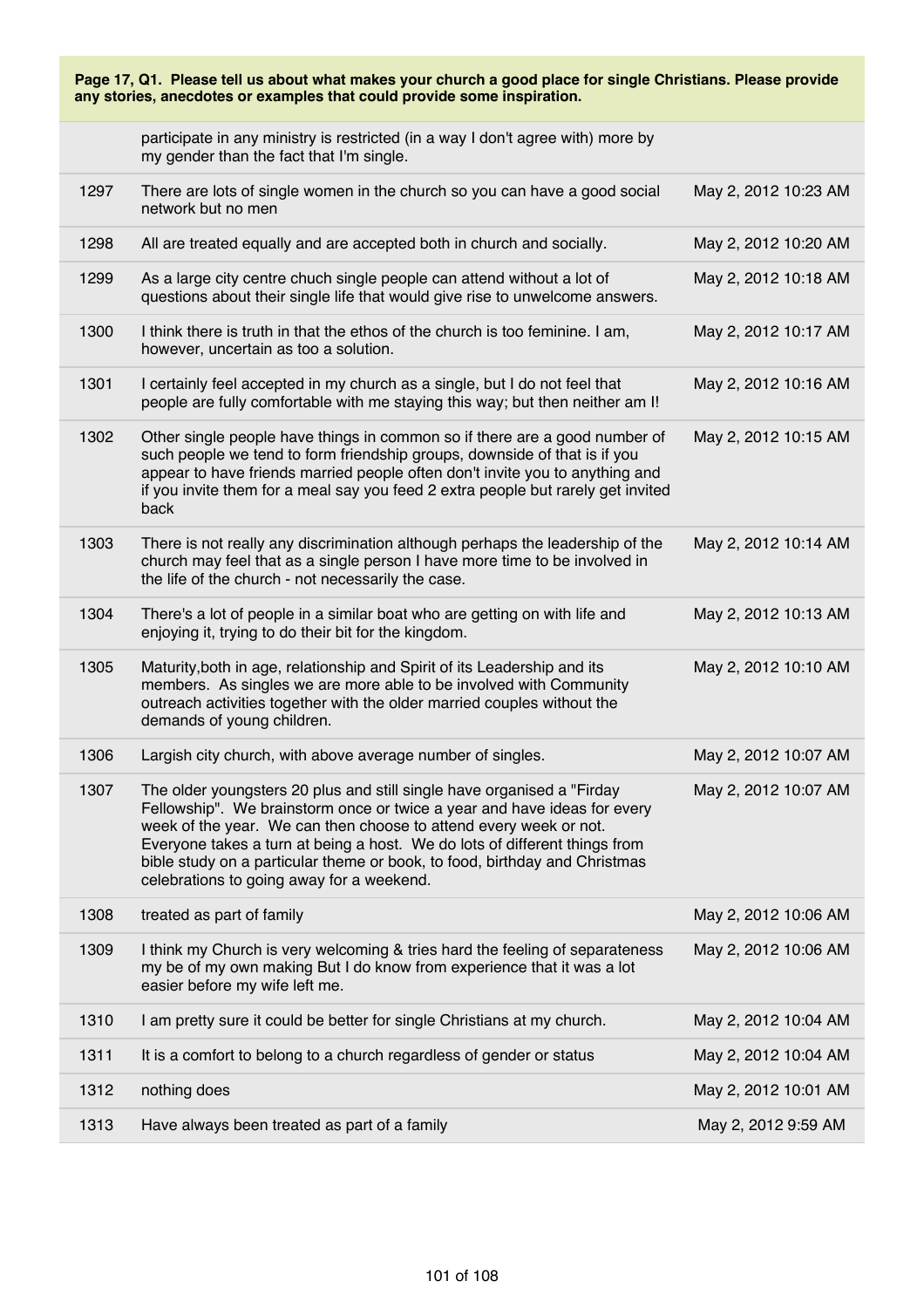|      | Page 17, Q1. Please tell us about what makes your church a good place for single Christians. Please provide<br>any stories, anecdotes or examples that could provide some inspiration.                                                                                                                                                                                                                                                                                                                                                                                                                                                                                                                                                                                                                                                                                   |                     |
|------|--------------------------------------------------------------------------------------------------------------------------------------------------------------------------------------------------------------------------------------------------------------------------------------------------------------------------------------------------------------------------------------------------------------------------------------------------------------------------------------------------------------------------------------------------------------------------------------------------------------------------------------------------------------------------------------------------------------------------------------------------------------------------------------------------------------------------------------------------------------------------|---------------------|
| 1314 | I attend a large vibrant city church with around 2000 congregational<br>members. I also attend a midweek age-specific pastorate, which is a great<br>way to meet like minded people and get to know each other in a social way<br>but with a God focus.                                                                                                                                                                                                                                                                                                                                                                                                                                                                                                                                                                                                                  | May 2, 2012 9:57 AM |
| 1315 | There are many single people, either divorced or widowed as well as a few<br>who have never been married such as myself. There are also many married<br>people where only one of the couple attend church so I don't feel alone as a<br>single person. I am also known by name by the majority of the congregation<br>and the family nature of the church is very welcoming to all. It is one of the<br>main reasons I chose the church when moving into the area.                                                                                                                                                                                                                                                                                                                                                                                                       | May 2, 2012 9:56 AM |
| 1316 | Our church just excepts you for who you are. Being single can feel like a<br>problem but we are all friends so inside the church I am still wanted.                                                                                                                                                                                                                                                                                                                                                                                                                                                                                                                                                                                                                                                                                                                      | May 2, 2012 9:50 AM |
| 1317 | OUR CHURCH HAVE BEEN THERE FOR WIDOWS AND SINGELS.                                                                                                                                                                                                                                                                                                                                                                                                                                                                                                                                                                                                                                                                                                                                                                                                                       | May 2, 2012 9:49 AM |
| 1318 | The stories I could tell are not actually very inspiring!                                                                                                                                                                                                                                                                                                                                                                                                                                                                                                                                                                                                                                                                                                                                                                                                                | May 2, 2012 9:41 AM |
| 1319 | There are a wide group of single christians at my church and couples alike<br>we all socialise together. But at times it is hard. I know that we are valued<br>and listened to though which is great but isnt the same for many churches i<br>know.                                                                                                                                                                                                                                                                                                                                                                                                                                                                                                                                                                                                                      | May 2, 2012 9:40 AM |
| 1320 | <b>NONE</b>                                                                                                                                                                                                                                                                                                                                                                                                                                                                                                                                                                                                                                                                                                                                                                                                                                                              | May 2, 2012 9:34 AM |
| 1321 | Unfortunately I can't think of any.                                                                                                                                                                                                                                                                                                                                                                                                                                                                                                                                                                                                                                                                                                                                                                                                                                      | May 2, 2012 9:33 AM |
| 1322 | The other single women that are in the same boat. It's a bit of a crappy boat!                                                                                                                                                                                                                                                                                                                                                                                                                                                                                                                                                                                                                                                                                                                                                                                           | May 2, 2012 9:30 AM |
| 1323 | Nothing.                                                                                                                                                                                                                                                                                                                                                                                                                                                                                                                                                                                                                                                                                                                                                                                                                                                                 | May 2, 2012 9:23 AM |
| 1324 | To be welcoming. To for families to invite singles into their homes.                                                                                                                                                                                                                                                                                                                                                                                                                                                                                                                                                                                                                                                                                                                                                                                                     | May 2, 2012 9:23 AM |
| 1325 | It's a good place if you are in your twenties, from the point of view of finding a<br>partner, but no good for my age group. I'm not treating church as a hunting<br>ground though, because I know there aren't any remotely suitable single men<br>my age who go there.                                                                                                                                                                                                                                                                                                                                                                                                                                                                                                                                                                                                 | May 2, 2012 9:21 AM |
| 1326 | Fellowship Community Getting involved Social groups                                                                                                                                                                                                                                                                                                                                                                                                                                                                                                                                                                                                                                                                                                                                                                                                                      | May 2, 2012 9:16 AM |
| 1327 | Most are single from a recovery background. The leaders and pastors are<br>married but there's no emphasis either family or singleness.                                                                                                                                                                                                                                                                                                                                                                                                                                                                                                                                                                                                                                                                                                                                  | May 2, 2012 9:14 AM |
| 1328 | The meeting of worship in a meeting house or home lends itself to the<br>following beacuse there are no frills, no hyms, no though shalt nots. It is the<br>peace, the gentleness, the questioning of self. The joy of share others faiths<br>and learning and growing and accepting. Walking through those doors for<br>the first time into silence can feel like coming home, really home. In the world<br>today it all noise and fast actions - it is wonderful to have an oasis of peace,<br>and quiet and educating one's self to listen. Everything is done<br>deomocraticly - we all participate and are not talked down to. In the silence<br>someone may get up and say some thing and we listen. So much silent<br>prayer is wonderful - even if you attend with you mind in a whirl it does not<br>matter, more often than not you realise you feel restored. | May 2, 2012 9:14 AM |
| 1329 | It's a big church, so there are plenty of other people and nobody has to be                                                                                                                                                                                                                                                                                                                                                                                                                                                                                                                                                                                                                                                                                                                                                                                              | May 2, 2012 9:13 AM |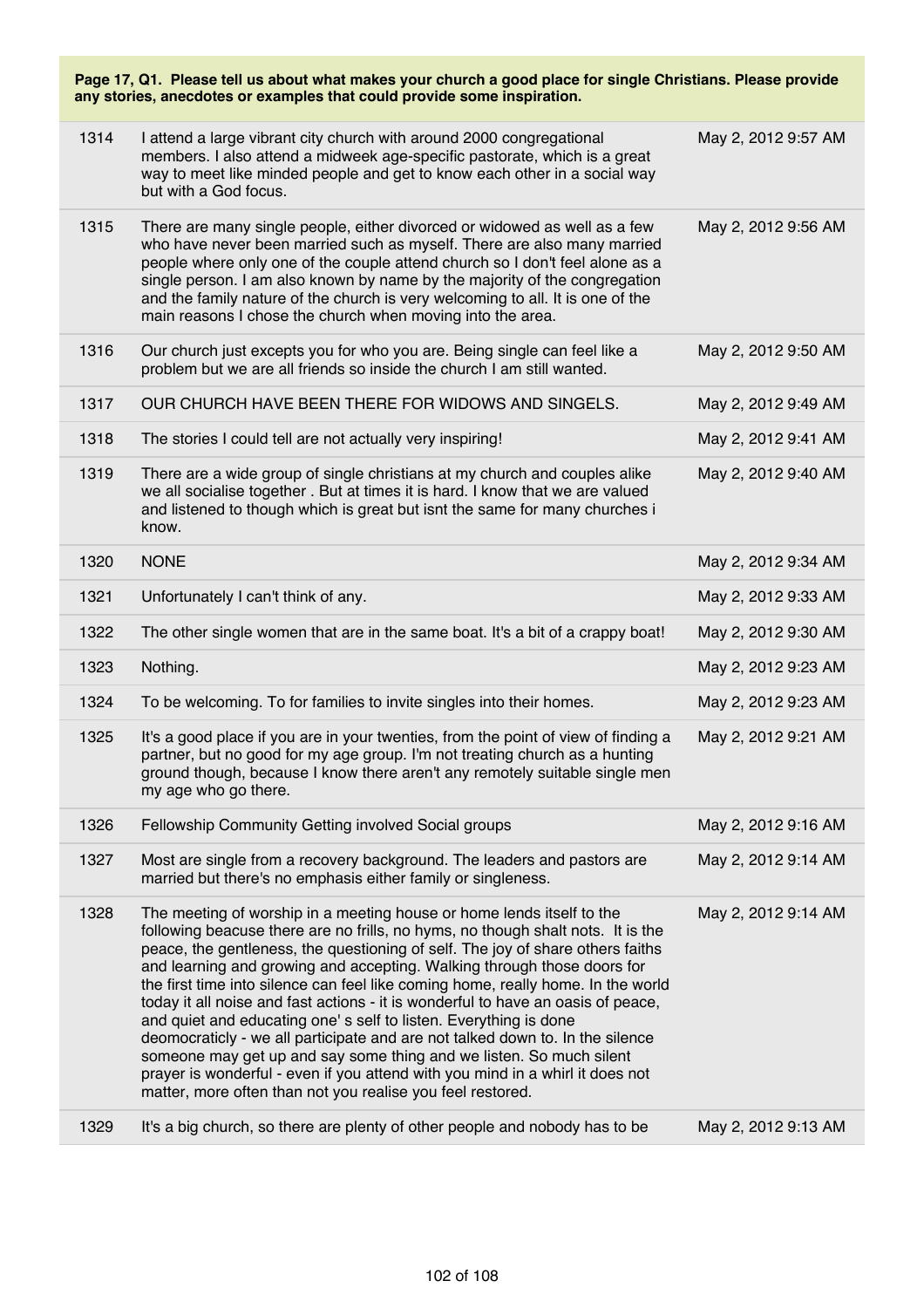the only one in a particular category.

| 1330 | I am loved by my church family. Whilst there are very few single people in<br>my congregation, many couples and families share their lives with me.                                                                                                                                                                                                                                                                                                                                                                                                                                                                                                               | May 2, 2012 9:07 AM |
|------|-------------------------------------------------------------------------------------------------------------------------------------------------------------------------------------------------------------------------------------------------------------------------------------------------------------------------------------------------------------------------------------------------------------------------------------------------------------------------------------------------------------------------------------------------------------------------------------------------------------------------------------------------------------------|---------------------|
| 1331 | The people in the churches I got to seem to accept me for who I am and not<br>be intent on "marrying me off"                                                                                                                                                                                                                                                                                                                                                                                                                                                                                                                                                      | May 2, 2012 8:53 AM |
| 1332 | People are friendly and approachable, cell groups do not really split up into<br>singles/couples categories.                                                                                                                                                                                                                                                                                                                                                                                                                                                                                                                                                      | May 2, 2012 8:53 AM |
| 1333 | My church is not a good place for singles, we use the language of families<br>and have a Vicar who appears not to have noticed that about 40% of his<br>congregation are single.                                                                                                                                                                                                                                                                                                                                                                                                                                                                                  | May 2, 2012 8:52 AM |
| 1334 | The friendship is really important                                                                                                                                                                                                                                                                                                                                                                                                                                                                                                                                                                                                                                | May 2, 2012 8:47 AM |
| 1335 | Although I don't meet any single men, it is a good family atmosphere and I<br>am looked after by those older, and can look after those younger.                                                                                                                                                                                                                                                                                                                                                                                                                                                                                                                   | May 2, 2012 8:30 AM |
| 1336 | have a group of single christian but is certainly more female dominant than<br>male, finding a single christian man is hard                                                                                                                                                                                                                                                                                                                                                                                                                                                                                                                                       | May 2, 2012 8:22 AM |
| 1337 | I know of people (men and women) in my church who were single and are<br>now married. Although I have found it difficult to meet somone in my church<br>because I can be shy.                                                                                                                                                                                                                                                                                                                                                                                                                                                                                     | May 2, 2012 8:22 AM |
| 1338 | Generally a mature Church that accepts Divorcees not as second-class<br>citizens. I have had several invitaions from people realising I am single to<br>have meals with them and have been understood. Homegroup helps!                                                                                                                                                                                                                                                                                                                                                                                                                                           | May 2, 2012 8:18 AM |
| 1339 | Not applicable if you're over 25!                                                                                                                                                                                                                                                                                                                                                                                                                                                                                                                                                                                                                                 | May 2, 2012 8:16 AM |
| 1340 | Its a good place for single christian because one get opportunity to mingle<br>with other single whom eventualy might be their life partner, also single<br>people are involved in worship and service as ushers in the church                                                                                                                                                                                                                                                                                                                                                                                                                                    | May 2, 2012 8:15 AM |
| 1341 | You feel safe have an extended family.                                                                                                                                                                                                                                                                                                                                                                                                                                                                                                                                                                                                                            | May 2, 2012 8:13 AM |
| 1342 | There is a strong social scene with my age group at church. Whilstnthe vast<br>vast majority are married or in long term relationships, they arent rermotely<br>couplly within the social group (bar 1 or 2 couples)                                                                                                                                                                                                                                                                                                                                                                                                                                              | May 2, 2012 8:12 AM |
| 1343 | City church loads of single people, young and the oldest person 98                                                                                                                                                                                                                                                                                                                                                                                                                                                                                                                                                                                                | May 2, 2012 8:08 AM |
| 1344 | It isnt a good place for singles. Plus, because it is small there is no chance of<br>meeting any girls. Also, when I did previously go to a large church where<br>there were girls the grils were far too wordly! Meaning specifically, that they<br>would date non-christian men, go to nightclubs, engage in sex before<br>marrage and leave and go off to university. This was frustrating for me as I<br>was trying hard to be a good christian but they didnt seem to have the same<br>drive. Eventually I gave up and went into the world and did all of the above<br>as well! So having no decent girls in a church can force single men OUT of<br>Church! | May 2, 2012 8:06 AM |
| 1345 | I think having lots of other single people. At my age that isn't an issue but as<br>I get olde I could see how it could be! Everyone being inclusive, seeing                                                                                                                                                                                                                                                                                                                                                                                                                                                                                                      | May 2, 2012 8:05 AM |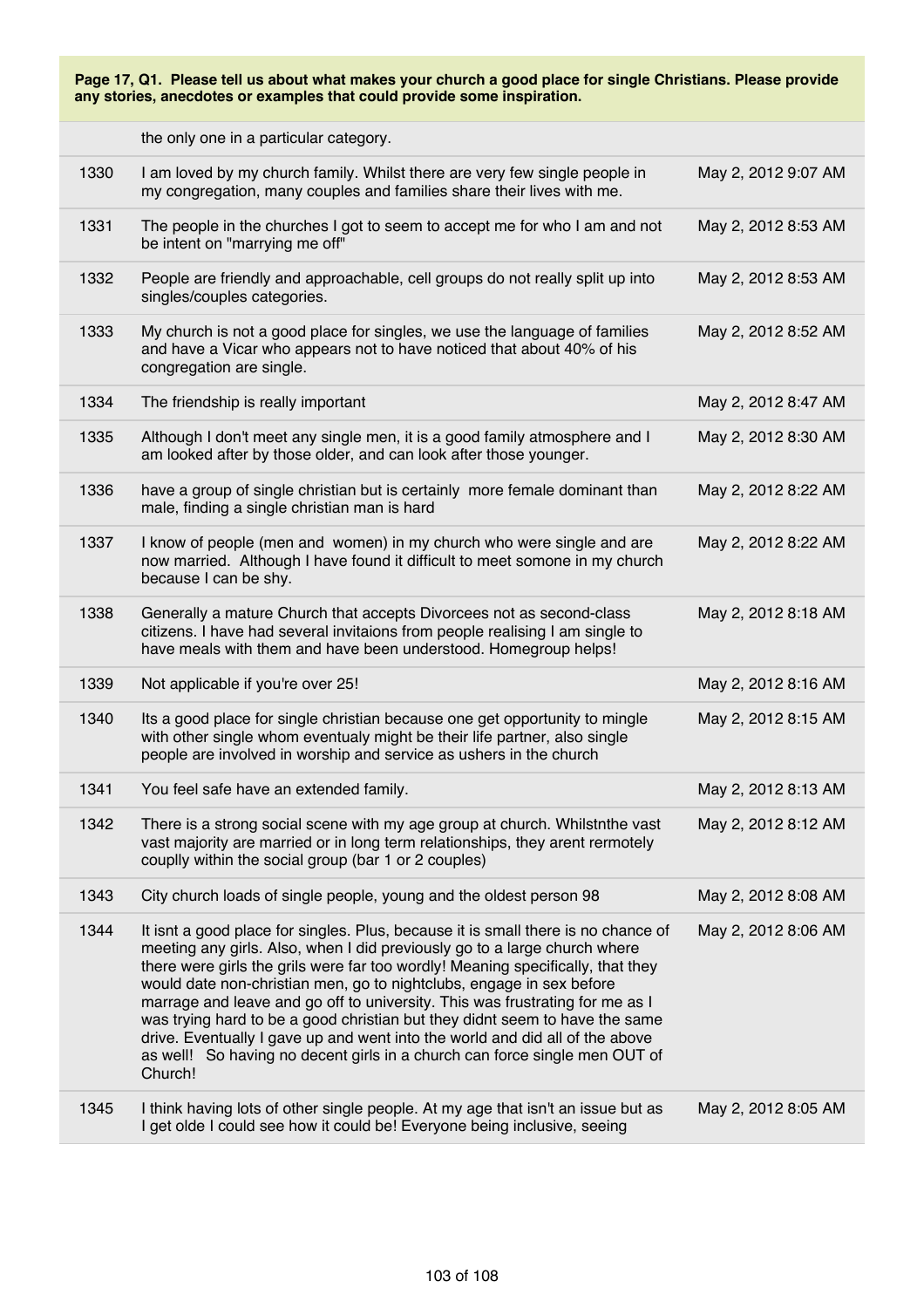| Page 17, Q1. Please tell us about what makes your church a good place for single Christians. Please provide<br>any stories, anecdotes or examples that could provide some inspiration. |                                                                                                                                                                                                                                                                                                                                                                                                                                                                                                                               |                     |
|----------------------------------------------------------------------------------------------------------------------------------------------------------------------------------------|-------------------------------------------------------------------------------------------------------------------------------------------------------------------------------------------------------------------------------------------------------------------------------------------------------------------------------------------------------------------------------------------------------------------------------------------------------------------------------------------------------------------------------|---------------------|
|                                                                                                                                                                                        | family as more than just those who are related to you.                                                                                                                                                                                                                                                                                                                                                                                                                                                                        |                     |
| 1346                                                                                                                                                                                   | I have recently joined my church and have had no comment passed about<br>my single state. I am at liberty to join any groups I choose and they are very<br>welcoming, they know I have more time to serve if I am single. There is not a<br>separate social group for single people, which is better because you don't<br>feel like you stick out so much.                                                                                                                                                                    | May 2, 2012 8:03 AM |
| 1347                                                                                                                                                                                   | N/A                                                                                                                                                                                                                                                                                                                                                                                                                                                                                                                           | May 2, 2012 7:56 AM |
| 1348                                                                                                                                                                                   | I think my church embraces who we are as individuals, as God sees us. I<br>suppose the only time I have felt excluded was when I couldn't go to the<br>Marriage course they were running!!                                                                                                                                                                                                                                                                                                                                    | May 2, 2012 7:55 AM |
| 1349                                                                                                                                                                                   | I am accepted as a leader despite the fact I have been divorced in the past<br>and am now a widow. I am an elder in the church and I am the only woman<br>elder! I feel valued in the church but socially I feel more excluded. I often<br>entertain but I don't get many invitations back and I don't like being by myself<br>and would welcome an invitation to lunch after church but it seldom happens!                                                                                                                   | May 2, 2012 7:53 AM |
| 1350                                                                                                                                                                                   | Its a good place for young singles because they do alot for under 30s but the<br>not enough for the older singles.                                                                                                                                                                                                                                                                                                                                                                                                            | May 2, 2012 7:53 AM |
| 1351                                                                                                                                                                                   | There are lot of single women and we meet regular together. The church is<br>not very good at including single people. The church as a whole is great for<br>worship and sermons. People do meet christians guys but we joke and say<br>all the good ones are taken. The church is fantastic for young children and<br>youth It is great for families and they are great at looking after the elderley<br>which is good.                                                                                                      | May 2, 2012 7:51 AM |
| 1352                                                                                                                                                                                   | I wish I had stories                                                                                                                                                                                                                                                                                                                                                                                                                                                                                                          | May 2, 2012 7:50 AM |
| 1353                                                                                                                                                                                   | Very friendly on Sundays but no social interaction during the week, except<br>for at meetings.                                                                                                                                                                                                                                                                                                                                                                                                                                | May 2, 2012 7:48 AM |
| 1354                                                                                                                                                                                   | In London there were two couples with families who had a gift with single<br>people. They were from two different churches. The wives would go out for<br>an evening with you socially and if you were invited round to visit their<br>children would be in bed or in another room so that you had uninterrupted<br>quality conversations with them which were far ranging and wasn't all about<br>their children and husband and plans for the future. Single people were<br>drawn to them as they were made to feel valued. | May 2, 2012 7:48 AM |
| 1355                                                                                                                                                                                   | As my marriage broke down the church were very supportive, listened to me<br>without making decisions for me.                                                                                                                                                                                                                                                                                                                                                                                                                 | May 2, 2012 7:44 AM |
| 1356                                                                                                                                                                                   | My church only has one single divorcee and he is just wrapped up in his<br>children I find divorced people have been hurt and don't want to get involved<br>in case they are hurt again. I am a widow and would love to meet someone<br>again and have what I had before.                                                                                                                                                                                                                                                     | May 2, 2012 7:44 AM |
| 1357                                                                                                                                                                                   | Single people are encouraged to help in different areas, regardless of<br>whether they are married or not. I am loved for who I am not 'what' I am or<br>what I am not! I am friends with other people, families, single people and<br>young people - we are united because we believe in the one God who brings<br>us all together.                                                                                                                                                                                          | May 2, 2012 7:43 AM |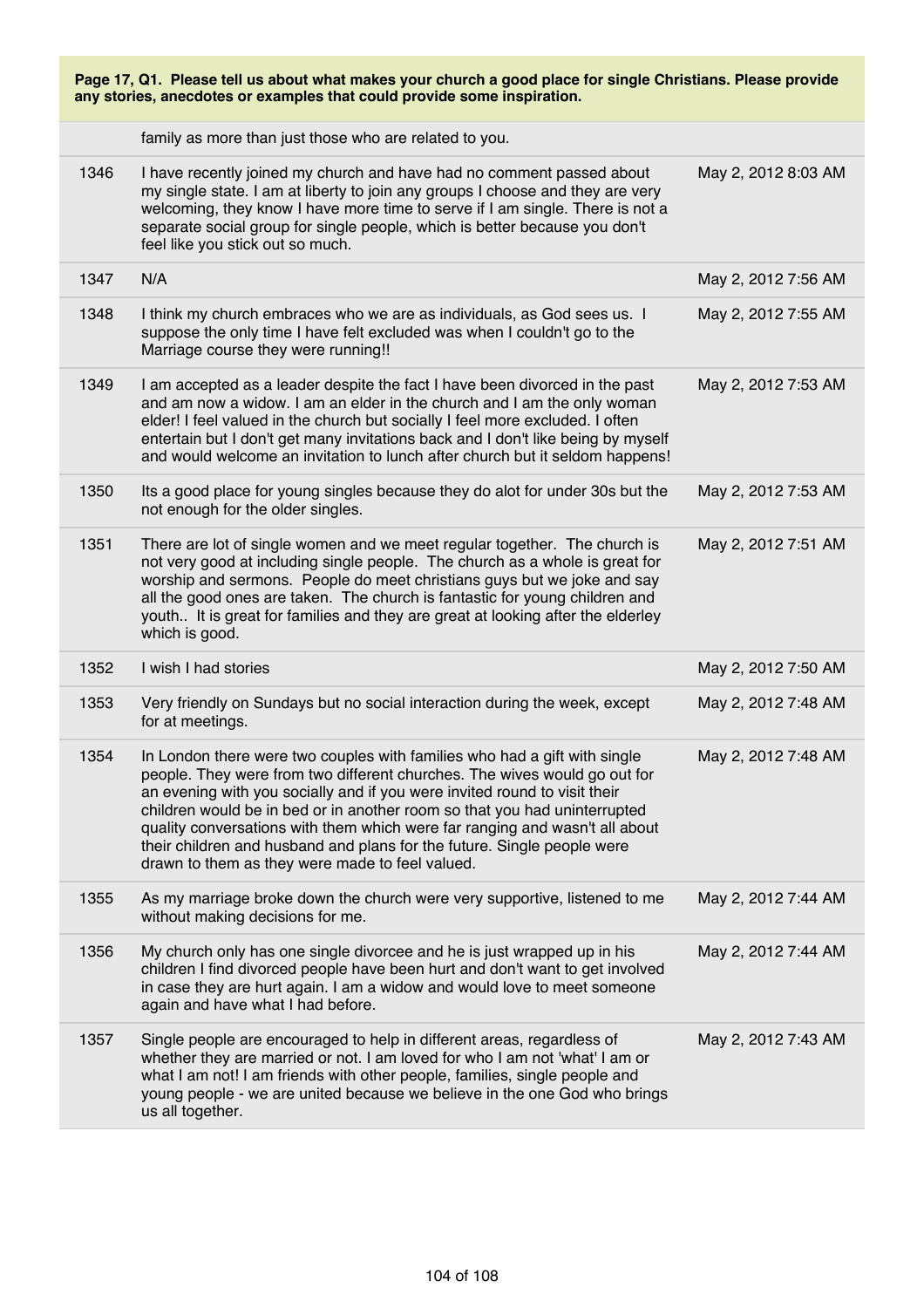|      | Page 17, Q1. Please tell us about what makes your church a good place for single Christians. Please provide<br>any stories, anecdotes or examples that could provide some inspiration.                                                                                                                                                                                               |                     |
|------|--------------------------------------------------------------------------------------------------------------------------------------------------------------------------------------------------------------------------------------------------------------------------------------------------------------------------------------------------------------------------------------|---------------------|
| 1358 | Not many eligible women at my church, hence there's alot of other single<br>men there.                                                                                                                                                                                                                                                                                               | May 2, 2012 7:41 AM |
| 1359 | It's not in my church but singles in a neighbouring church have set up a<br>social group for singles which I find a comfortable place to be.                                                                                                                                                                                                                                         | May 2, 2012 7:40 AM |
| 1360 | Had very good seminar on solo christians covering all issues faced by<br>singles positive and negative.                                                                                                                                                                                                                                                                              | May 2, 2012 7:36 AM |
| 1361 | One couple invited several single girls around, thinking who would not want<br>to be home alone on a sunday lunch, which was great fun. I do not feel I am<br>discriminated against in any way because I am single. i am welcomed and<br>part of the scene. it is my own attitude that generally dictates how part of the<br>thing I am feeling.                                     | May 2, 2012 7:36 AM |
| 1362 | I belong to a church that is full of couples, this can make me feel outside of<br>things, because it's something I'd like for myself. However the couples are<br>inclusive and there homes are open. There is an increased culture of<br>community living, couples, singles and families are sharing homes and life<br>together and it seems to work well.                           | May 2, 2012 7:31 AM |
| 1363 | It's a family community so everyone treats you like family. I've always found<br>people come up and talk and want to sit with me. I do make an effort to join<br>in and have not found it a problem doing so and being accepted. It has a<br>strong support group and if anyone needs help then someone is near.                                                                     | May 2, 2012 7:28 AM |
| 1364 | Other single people in my age group                                                                                                                                                                                                                                                                                                                                                  | May 2, 2012 7:27 AM |
| 1365 | I can't, because it isn't a good place for single people at all. I don't care - I<br>just turn up anyway, whether they like it or not! You are most unlikely to<br>meet a partner in any of the churches I have been to, and I am nearly 53<br>now.                                                                                                                                  | May 2, 2012 7:21 AM |
| 1366 | My church provides information on single conferences and events.<br>Additionally single persons are encouraged to enjoy their maritial status and<br>be inspired that one day we would find a partner.                                                                                                                                                                               | May 2, 2012 7:18 AM |
| 1367 | May be as a member of the choir                                                                                                                                                                                                                                                                                                                                                      | May 2, 2012 7:15 AM |
| 1368 | N/A                                                                                                                                                                                                                                                                                                                                                                                  | May 2, 2012 7:15 AM |
| 1369 | It isn't! It's judgemental of us                                                                                                                                                                                                                                                                                                                                                     | May 2, 2012 7:14 AM |
| 1370 | My church has a lot of single people but they are all in their 20's and I am<br>over 30.                                                                                                                                                                                                                                                                                             | May 2, 2012 6:58 AM |
| 1371 | Anyone of any status is accepted and able to participate in any area of my<br>church. The only thing lacking is more specific support just for single people.                                                                                                                                                                                                                        | May 2, 2012 6:50 AM |
| 1372 | The single christians in our church uphold one another with understanding<br>and unconditional love  often understand what it is to be single after<br>loosing a loved one I feel that older christians can be neglected and easy to<br>overlook especially in a large church or one that is growing quickly. Need<br>wisdom from the leaders to harness their gifts and experience. | May 2, 2012 6:48 AM |
| 1373 | Our home church would be great because I lead it, I know that myself and<br>my co-leaders assess each individual situation according to the                                                                                                                                                                                                                                          | May 2, 2012 6:47 AM |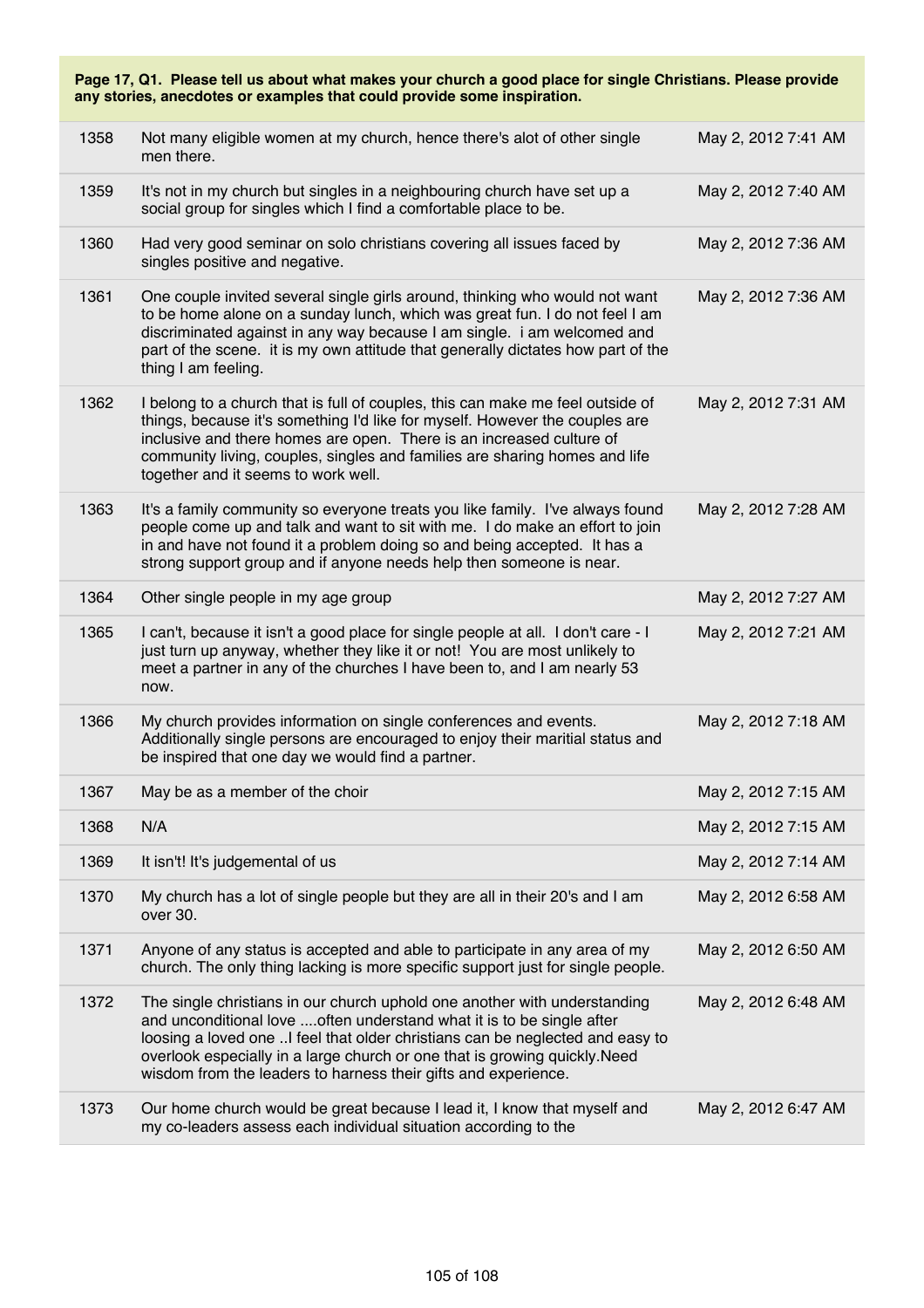|      | circumstances. It's hard being single again, but I have found that there are<br>very few who accept that 1 Corinthians 7:15 situations actually happen today.<br>However, this group of people are wonderfully mature, devoted Christians<br>who accept that a person having a strong leadership calling and being<br>determined to follow that calling is a good thing.  They are actually proud of<br>me that I chose serving God no matter what the cost, in my case my<br>marriage! This should be seen more often, an unsaved spouse is not going<br>to depart just simply because the other is a believer, for this scripture to<br>come into play it's clear that the SAVED spouses faith was lived out in word<br>and action. This is what the people around me right now understand and<br>they encourage me and have helped me to see that I did nothing wrong by<br>following God's call on my life. Other churches have told me I should just<br>have lived out my faith "in secret", sorry folks but that's NOT what my Bible<br>says! |                     |
|------|-----------------------------------------------------------------------------------------------------------------------------------------------------------------------------------------------------------------------------------------------------------------------------------------------------------------------------------------------------------------------------------------------------------------------------------------------------------------------------------------------------------------------------------------------------------------------------------------------------------------------------------------------------------------------------------------------------------------------------------------------------------------------------------------------------------------------------------------------------------------------------------------------------------------------------------------------------------------------------------------------------------------------------------------------------|---------------------|
| 1374 | Each memeber is loved unconditionaly and valued for who they are                                                                                                                                                                                                                                                                                                                                                                                                                                                                                                                                                                                                                                                                                                                                                                                                                                                                                                                                                                                    | May 2, 2012 6:45 AM |
| 1375 | Well, my former church had a twenties-thirties group that produced a good<br>number of marriages and/or vocations to the ministry!                                                                                                                                                                                                                                                                                                                                                                                                                                                                                                                                                                                                                                                                                                                                                                                                                                                                                                                  | May 2, 2012 6:44 AM |
| 1376 | My local church is full of families and I feel an outsider at times. At another<br>large, evangelical church in central London I feel much more welcome; there<br>are Divorce and Separation Recovery courses held regularly and single<br>parent lunches held every month.                                                                                                                                                                                                                                                                                                                                                                                                                                                                                                                                                                                                                                                                                                                                                                         | May 2, 2012 6:43 AM |
| 1377 | My church is not a great place to be single!                                                                                                                                                                                                                                                                                                                                                                                                                                                                                                                                                                                                                                                                                                                                                                                                                                                                                                                                                                                                        | May 2, 2012 6:38 AM |
| 1378 | Bottom line, people are accepted for what and who they are. No special<br>emphasis on singledom, which is not a part of my identity, just how my life<br>happens to have panned out. If you accept people for who they are, then you<br>won't be tripping up over what their family/ marital status is. How hard is<br>that?!?                                                                                                                                                                                                                                                                                                                                                                                                                                                                                                                                                                                                                                                                                                                      | May 2, 2012 6:38 AM |
| 1379 | Church embraces all no matter what your creed colour political social statues                                                                                                                                                                                                                                                                                                                                                                                                                                                                                                                                                                                                                                                                                                                                                                                                                                                                                                                                                                       | May 2, 2012 6:38 AM |
| 1380 | we have a 20/30 sigles group which is good and we have groups for single<br>oap's but the group in the middl3e are somewhat left out.                                                                                                                                                                                                                                                                                                                                                                                                                                                                                                                                                                                                                                                                                                                                                                                                                                                                                                               | May 2, 2012 6:34 AM |
| 1381 | Brother and sisters in Christ that have same goals that support and love one<br>another. That make you feel like you are part of a family.                                                                                                                                                                                                                                                                                                                                                                                                                                                                                                                                                                                                                                                                                                                                                                                                                                                                                                          | May 2, 2012 6:33 AM |
| 1382 | non                                                                                                                                                                                                                                                                                                                                                                                                                                                                                                                                                                                                                                                                                                                                                                                                                                                                                                                                                                                                                                                 | May 2, 2012 6:31 AM |
| 1383 | its make us as one family                                                                                                                                                                                                                                                                                                                                                                                                                                                                                                                                                                                                                                                                                                                                                                                                                                                                                                                                                                                                                           | May 2, 2012 6:27 AM |
| 1384 | There are a couple of activities foe singles at my Church but aimed at the<br>older person that I fit into but think there are also things for the younger<br>members to attend.                                                                                                                                                                                                                                                                                                                                                                                                                                                                                                                                                                                                                                                                                                                                                                                                                                                                    | May 2, 2012 6:26 AM |
| 1385 | There are quite a few single women my age which is great. We can support<br>each other. My pastor has a deep understanding of the loneliness of being<br>single and living alone - unusual compared with other married pastors I have<br>known. He is very supportive indeed of my aim to set up a singles group in<br>our region (i.e. across the nearby towns) to encourage singles to meet<br>together for fellowship and prayer/Bible study.                                                                                                                                                                                                                                                                                                                                                                                                                                                                                                                                                                                                    | May 2, 2012 6:25 AM |
| 1386 | There is a strong core of people in their 20s and 30s, which is an age-group                                                                                                                                                                                                                                                                                                                                                                                                                                                                                                                                                                                                                                                                                                                                                                                                                                                                                                                                                                        | May 2, 2012 6:25 AM |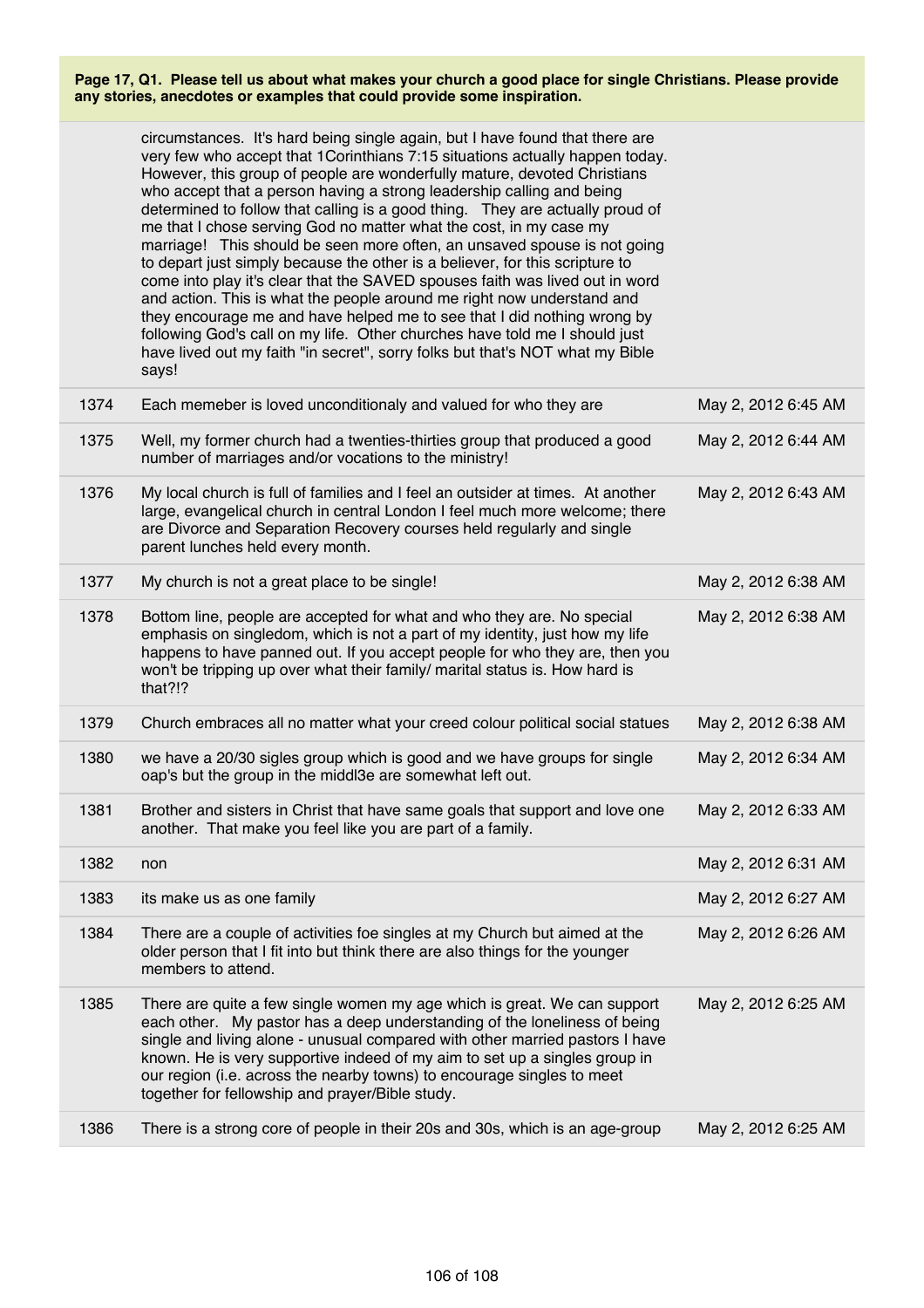|      | for which the pastor has vision, so it's easy to find oneself amongst one's<br>peers, including singles. The church does also generate a lot of<br>engagements and marriages, and I think it's perceived as a place that young,<br>upwardly mobile people - whether single or married - want to come to. The<br>biggest problem at my church is that we don't communicate the gospel<br>effectively, so it is this that affects our ability to attract and retain new<br>believers. |                     |
|------|-------------------------------------------------------------------------------------------------------------------------------------------------------------------------------------------------------------------------------------------------------------------------------------------------------------------------------------------------------------------------------------------------------------------------------------------------------------------------------------|---------------------|
| 1387 | We have a 20s and 30s group for people of those ages, this tends to be a<br>place where singles are welcome and can meet other singles! Its a big<br>church, so there are plenty of other singles of my age - I don't feel on my<br>own.                                                                                                                                                                                                                                            | May 2, 2012 6:24 AM |
| 1388 | there are a lot of single christians in our congregation. they tend to come to<br>this service rather than the others that are very family focused, and it is for<br>this very reason that they come to this service. there is a single woman on<br>the ministry team. they did this consciously in order to be more sensitive to<br>single people.                                                                                                                                 | May 2, 2012 6:24 AM |
| 1389 | as a christian single any relationship that comes from meeting in church or<br>from a christian dating site like CC immediately allows the relationship to be<br>based on christian values and morals and this freedom takes the pressure<br>off both parties particular women and they can feel trust and confidence<br>grow in the relationship no happy ending to this story as alot of ladies i have<br>meet have been damaged by divorce etc                                   | May 2, 2012 6:22 AM |
| 1390 | Status never discussed                                                                                                                                                                                                                                                                                                                                                                                                                                                              | May 2, 2012 6:20 AM |
| 1391 | Accepting that we may not all get married and accepting our gifts anyway.<br>Also men need to get better to welcome other men in. There needs to be an<br>understanding of what guys like to do so there are more Christian men in<br>church.                                                                                                                                                                                                                                       | May 2, 2012 6:20 AM |
|      |                                                                                                                                                                                                                                                                                                                                                                                                                                                                                     |                     |
| 1392 | There are plenty of single Christians in the relatively large I gotoand also<br>plenty of families, so all are generally accepted, the singles often gettogether                                                                                                                                                                                                                                                                                                                    | May 2, 2012 6:19 AM |
| 1393 | We cater for everyone and marital status is never an issue.                                                                                                                                                                                                                                                                                                                                                                                                                         | May 2, 2012 6:18 AM |
| 1394 | My church ministry particularily focuses on middle eged / elderly who by their<br>age in life can be single through bereavement etc                                                                                                                                                                                                                                                                                                                                                 | May 2, 2012 6:17 AM |
| 1395 | There are alot of single people in the church, but people are scared to get to<br>know one another for fear that coffee=marriage. There is unnecessary<br>pressure. Just because two people go to church doesn't mean they are<br>compatible.                                                                                                                                                                                                                                       | May 2, 2012 6:16 AM |
| 1396 | lots of members, friendly people. not many singletons                                                                                                                                                                                                                                                                                                                                                                                                                               | May 2, 2012 6:15 AM |
| 1397 | I wouldn't say it's good or bad. There are rarely sermons that talk only about<br>married/family situations so it's never really highlighted. We just get on with it<br>really. That said, there is clearly the expectation that I'll get married<br>eventually.                                                                                                                                                                                                                    | May 2, 2012 6:14 AM |
| 1398 | I am welcomed in there for who I am and I know the local area                                                                                                                                                                                                                                                                                                                                                                                                                       | May 2, 2012 6:12 AM |